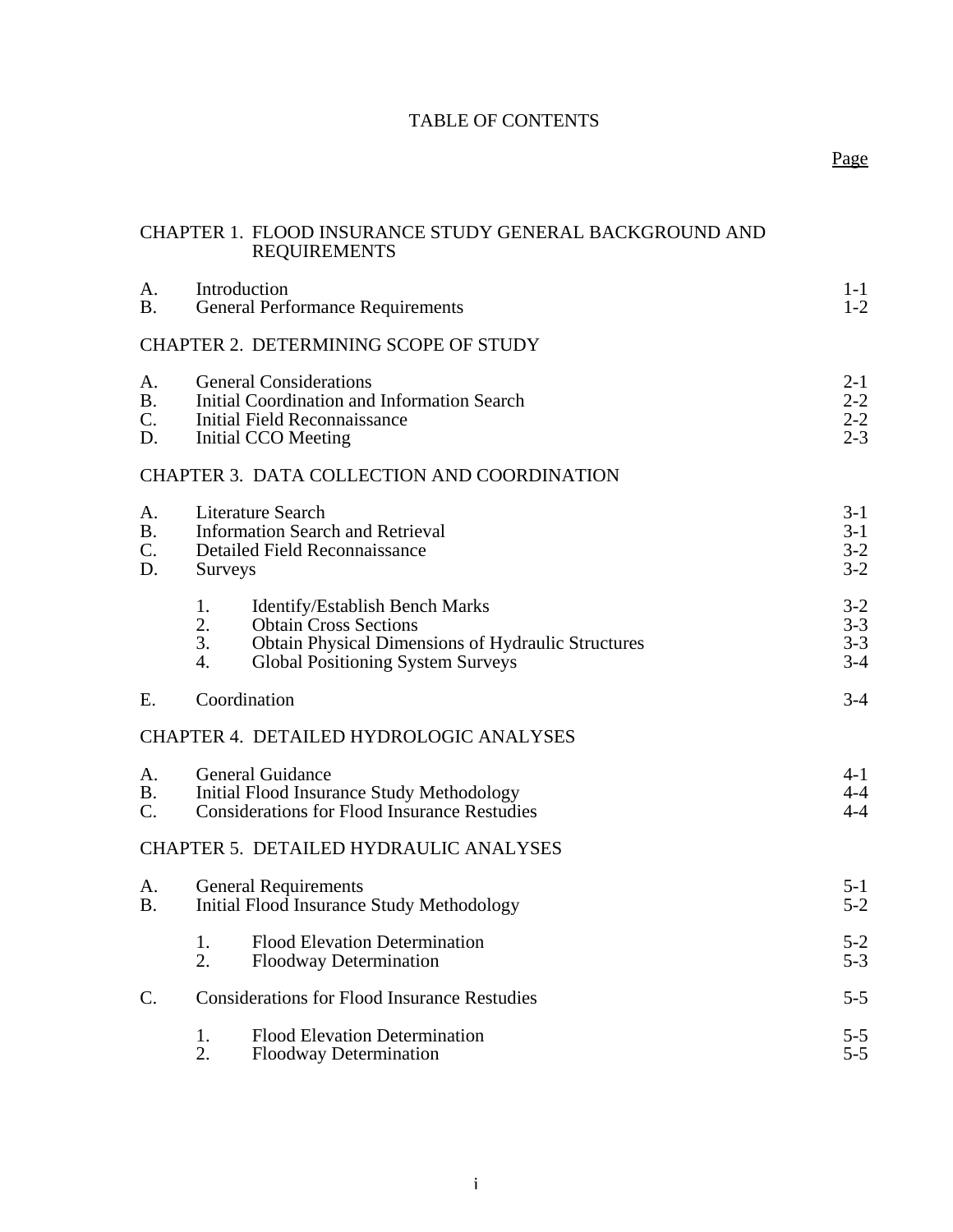## TABLE OF CONTENTS (continued)

|          | <b>CHAPTER 5 (continued)</b> |                       |                                                                                                                                                                                                                | Page                                                |
|----------|------------------------------|-----------------------|----------------------------------------------------------------------------------------------------------------------------------------------------------------------------------------------------------------|-----------------------------------------------------|
| D.       |                              |                       | General Modeling Methodologies and Guidance                                                                                                                                                                    | $5 - 6$                                             |
|          | 1.<br>2.<br>3.<br>4.<br>5.   |                       | Two-Dimensional Water-Surface Computer Models<br>One-Dimensional Unsteady Flow Models<br><b>Starting Water-Surface Elevations</b><br>Modeling Techniques for Streams with Supercritical<br><b>Flow Regimes</b> | $5 - 6$<br>$5 - 6$<br>$5 - 7$<br>$5 - 7$<br>$5 - 7$ |
|          |                              |                       | <b>Split-Flow Analyses</b><br>CHAPTER 6. APPROXIMATE FLOODPLAIN BOUNDARY DELINEATIONS<br>AND SIMPLIFIED METHODS                                                                                                | $6 - 1$                                             |
|          |                              |                       | CHAPTER 7. EVALUATION OF LEVEE FLOOD CONTROL SYSTEMS                                                                                                                                                           | $7 - 1$                                             |
|          |                              |                       | CHAPTER 8. FLOOD INSURANCE RATE ZONES                                                                                                                                                                          | $8-1$                                               |
|          |                              |                       | CHAPTER 9. FLOOD INSURANCE STUDY PREPARATION                                                                                                                                                                   |                                                     |
| A.       |                              | Map Preparation       |                                                                                                                                                                                                                | $9-1$                                               |
|          | 1.                           |                       | <b>Community Base Map</b>                                                                                                                                                                                      | $9-1$                                               |
|          |                              | a.<br>b.              | <b>Hardcopy Base Maps</b><br>Digital Base Maps                                                                                                                                                                 | $9-1$<br>$9 - 2$                                    |
|          | 2.<br>3.                     | Work Maps             | Digital Work Map Specifications                                                                                                                                                                                | $9 - 3$<br>$9-10$                                   |
| B.<br>C. |                              | <b>Flood Profiles</b> | Preparation of the Flood Insurance Study Report Data                                                                                                                                                           | $9 - 11$<br>$9 - 14$                                |
|          |                              |                       | <b>FIGURES</b>                                                                                                                                                                                                 |                                                     |
|          |                              |                       | Work Map Symbols<br>A<br>Sample Plotted Water-Surface Profile<br>B<br>$\overline{C}$<br>Flood Insurance Study Report Data Checklist                                                                            |                                                     |

# CHAPTER 10. REVIEW FOR QUALITY ASSURANCE

|    |                                  | $10-1$                                                                                        |
|----|----------------------------------|-----------------------------------------------------------------------------------------------|
|    | <b>Internal Data Consistency</b> | $10-1$                                                                                        |
|    |                                  | $10-2$                                                                                        |
|    |                                  | $10-3$                                                                                        |
| 4. |                                  | $10-4$                                                                                        |
| 5. | Digital Data                     | $10-5$                                                                                        |
|    | 2.<br>3.                         | <b>Typical Problems</b><br><b>External Data</b><br>Data Submission<br>Methodology Application |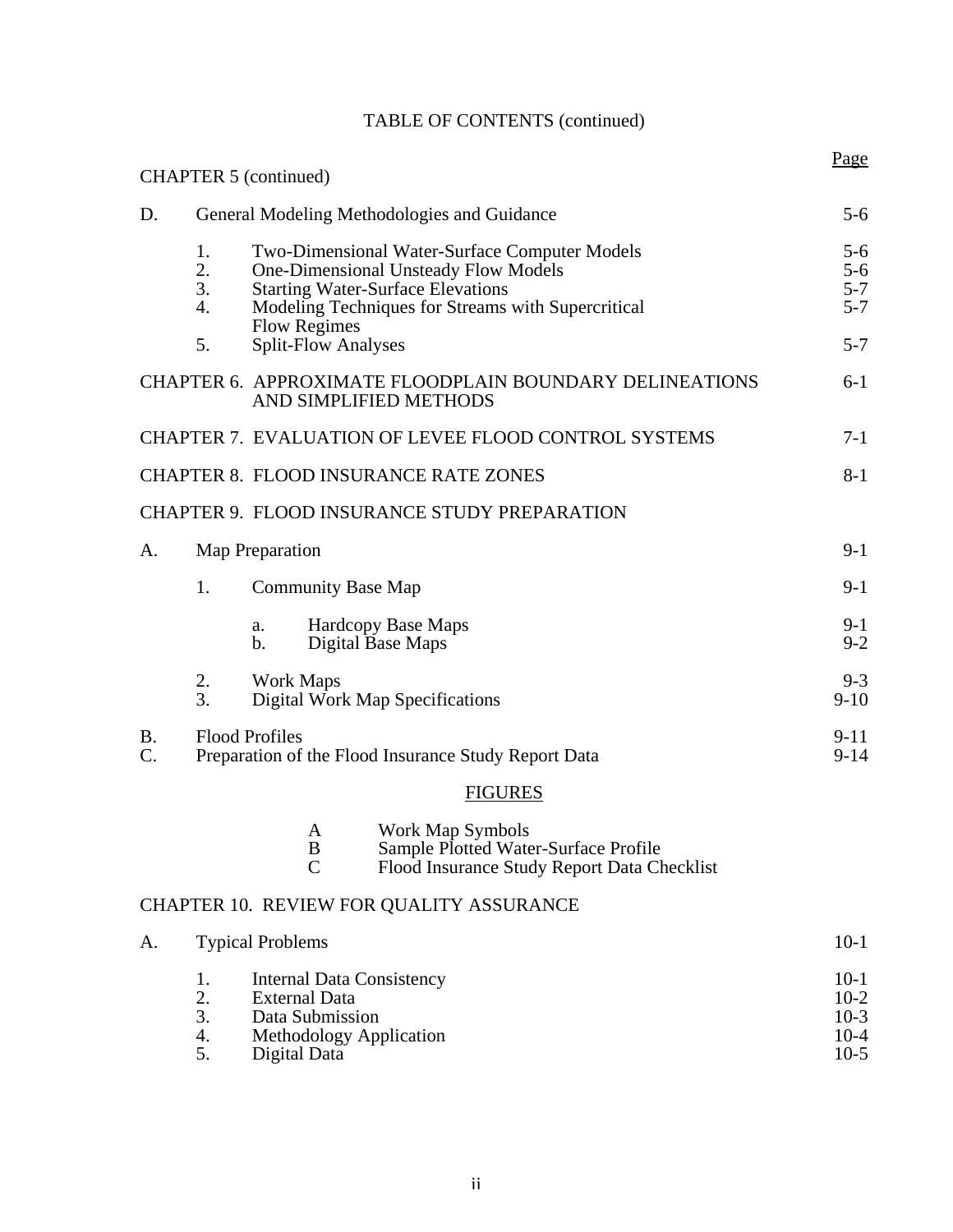#### TABLE OF CONTENTS (continued)

#### Page

#### CHAPTER 11. DELIVERABLE ITEMS

| A.                    | Technical Support Data Notebook - Engineering Study                                                                                                                                                                                                                                                                                                                | $11-2$                                                                                                     |
|-----------------------|--------------------------------------------------------------------------------------------------------------------------------------------------------------------------------------------------------------------------------------------------------------------------------------------------------------------------------------------------------------------|------------------------------------------------------------------------------------------------------------|
| B.                    | Data Package<br>Preparation of the Technical Support Data Notebook                                                                                                                                                                                                                                                                                                 | $11-3$                                                                                                     |
|                       | Data Organization<br>1.<br>2.<br>Data Identification<br>3.<br>Data Submission                                                                                                                                                                                                                                                                                      | $11 - 4$<br>$11 - 7$<br>$11 - 11$                                                                          |
|                       | CHAPTER 12. EXPECTATIONS AFTER DELIVERY OF DRAFT FLOOD<br><b>INSURANCE STUDY</b>                                                                                                                                                                                                                                                                                   |                                                                                                            |
| A.<br><b>B.</b><br>C. | Prior to Issuance of Preliminary Flood Insurance Study<br>After Issuance of Preliminary Flood Insurance Study<br>Final Community Consultation and Coordination Officer's Meeting                                                                                                                                                                                   | $12 - 1$<br>$12 - 1$<br>$12 - 1$                                                                           |
|                       | <b>CHAPTER 13. REFERENCES</b>                                                                                                                                                                                                                                                                                                                                      | $13-1$                                                                                                     |
|                       | <b>APPENDICES</b>                                                                                                                                                                                                                                                                                                                                                  |                                                                                                            |
|                       | APPENDIX 1. COASTAL FLOODING METHODOLOGIES                                                                                                                                                                                                                                                                                                                         |                                                                                                            |
|                       | General Methodology<br>References                                                                                                                                                                                                                                                                                                                                  | $A1-1$<br>$A1-1$                                                                                           |
|                       | APPENDIX 1A. GUIDELINES AND SPECIFICATIONS FOR COASTAL<br>FLOOD STUDY DOCUMENTATION                                                                                                                                                                                                                                                                                |                                                                                                            |
|                       | Introduction<br><b>Introductory Material</b><br>Outline of Methodology<br>Storm Climatology and Storm Wind Field Methodology<br>The Hydrodynamic Model<br>Calibration and Verification of Hydrodynamic Model<br><b>Statistical (Joint Probability) Methodology</b><br><b>Unique Computer Programs</b><br>Wave Height, Runup, and/or Erosion Analysis<br>References | $A1A-1$<br>$A1A-1$<br>$A1A-1$<br>$A1A-2$<br>$A1A-2$<br>$A1A-3$<br>$A1A-3$<br>$A1A-4$<br>$A1A-4$<br>$A1A-4$ |
| <b>STUDIES</b>        | APPENDIX 1B. INTERMEDIATE DATA SUBMISSION FOR COASTAL FLOOD                                                                                                                                                                                                                                                                                                        |                                                                                                            |
|                       | <b>Before Model Calibration Runs Are Made</b><br>Before Operational Storm Surge Runs Are Made                                                                                                                                                                                                                                                                      | $A1B-1$<br>$A1B-2$                                                                                         |

Before Operational Wave Height Calculations Are Made A1B-2 Before Wave Height Calculations are Mapped A1B-3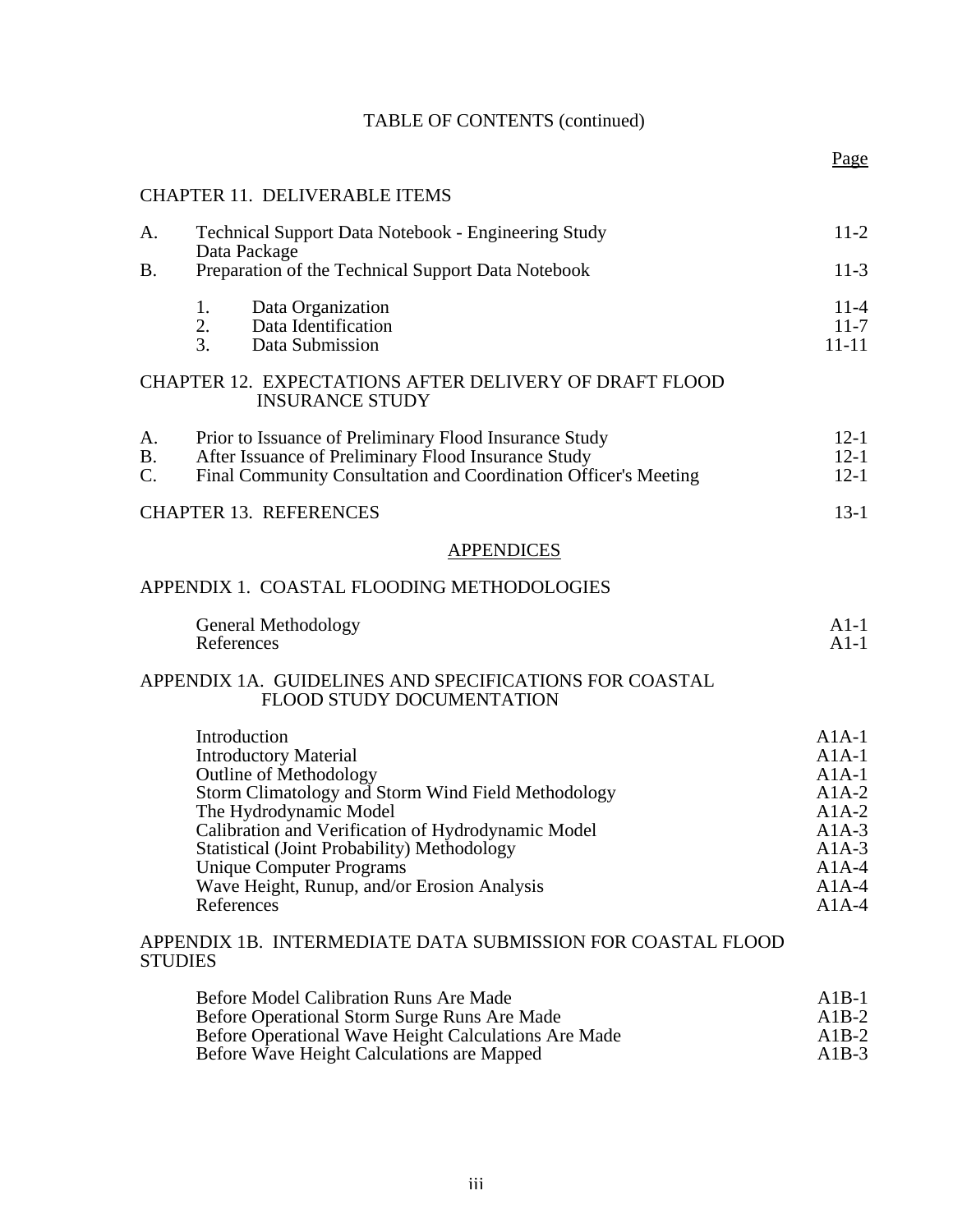#### Page

## APPENDICES (continued)

#### APPENDIX 1C. GUIDELINES FOR GREAT LAKES WAVE RUNUP COMPUTATION AND MAPPING

| $A1C-1$                                                                     |
|-----------------------------------------------------------------------------|
| $A1C-1$                                                                     |
| $A1C-1$                                                                     |
| $A1C-2$                                                                     |
| $A1C-2$                                                                     |
| $A1C-3$<br>Figure A1C-1 - Flow Chart for Great Lakes Wave Runup Computation |
|                                                                             |

## APPENDIX 2. SHALLOW FLOODING

|                 | Introduction                                           | $A2-1$ |
|-----------------|--------------------------------------------------------|--------|
|                 | <b>Study Scope</b>                                     | $A2-1$ |
|                 | Definition of Flood Hazard Zones                       | $A2-1$ |
|                 | <b>Shallow Flooding Classification and Description</b> | $A2-2$ |
| А.              | Ponding                                                | $A2-2$ |
| <b>B.</b>       | <b>Sheet Runoff</b>                                    | $A2-2$ |
|                 | <b>Shallow Flooding Study Procedures</b>               | $A2-3$ |
| Α.              | <b>General Guidelines</b>                              | $A2-3$ |
| <b>B.</b>       | <b>Approximate Study Methods</b>                       | $A2-4$ |
| $\mathcal{C}$ . | <b>Detailed Study Methods</b>                          | $A2-4$ |
|                 | Ponding<br>1.                                          | $A2-4$ |
|                 | 2.<br><b>Sheet Runoff</b>                              | $A2-4$ |

## APPENDIX 3. ANALYSIS OF ICE JAM FLOODING

|                                    | Introduction<br>Types of Ice Jams<br>Reconnaissance<br>Analyses | $A3-1$<br>$A3-1$<br>$A3-2$<br>$A3-2$ |
|------------------------------------|-----------------------------------------------------------------|--------------------------------------|
| A.<br><b>B.</b>                    | Direct Approach<br><b>Indirect Approaches</b>                   | $A3-2$<br>$A3-4$                     |
|                                    | Assumptions<br>1.<br>2.<br><b>General Procedures</b>            | $A3-4$<br>$A3-4$                     |
| $\mathcal{C}$ .                    | <b>Grounded Jams</b>                                            | $A3-6$                               |
|                                    | <b>Presentation of Results</b>                                  | $A3-6$                               |
| A.<br><b>B.</b><br>$\mathcal{C}$ . | <b>FIS</b> Report<br>Profiles<br>Maps                           | $A3-6$<br>$A3-7$<br>$A3-7$           |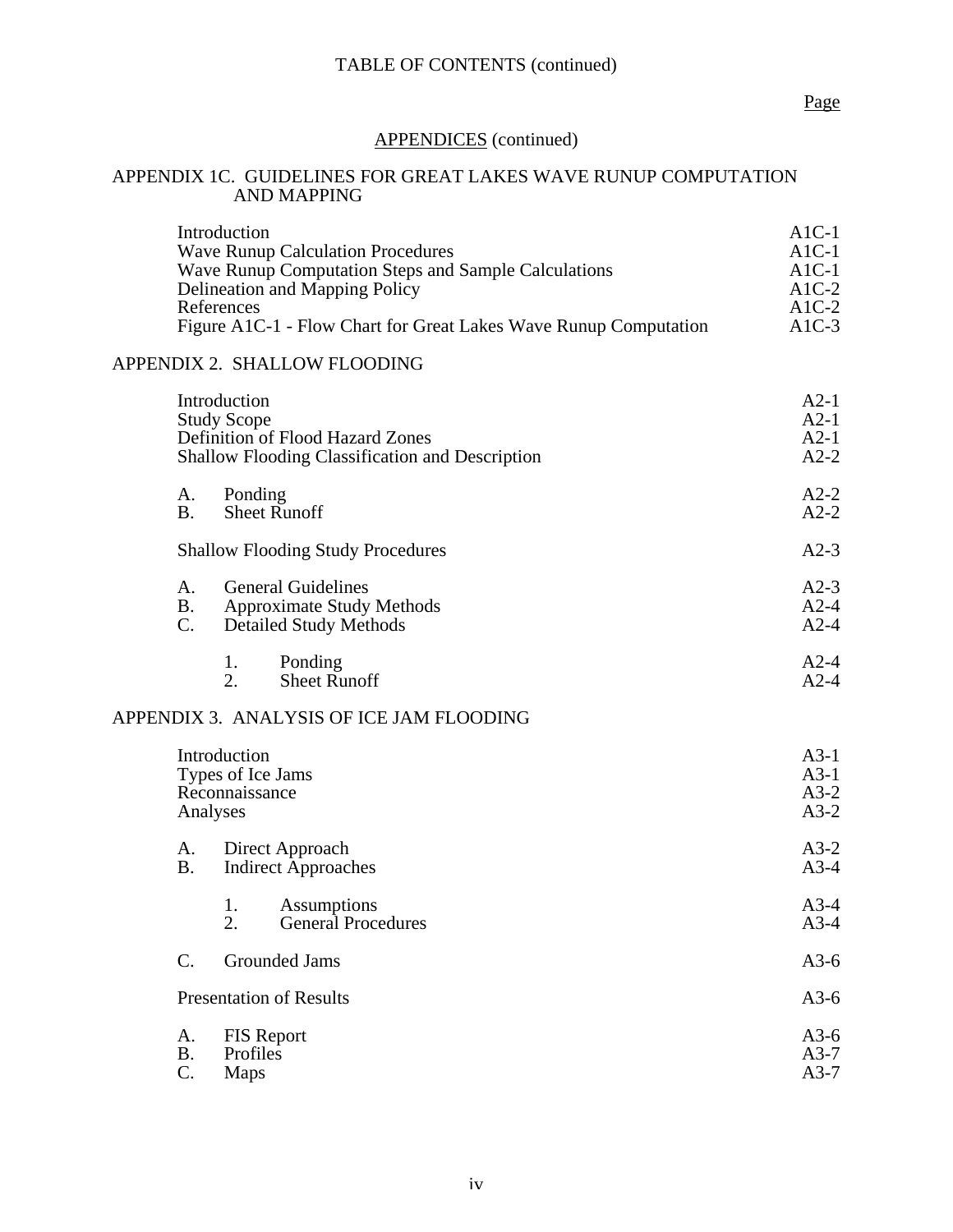## References A3-7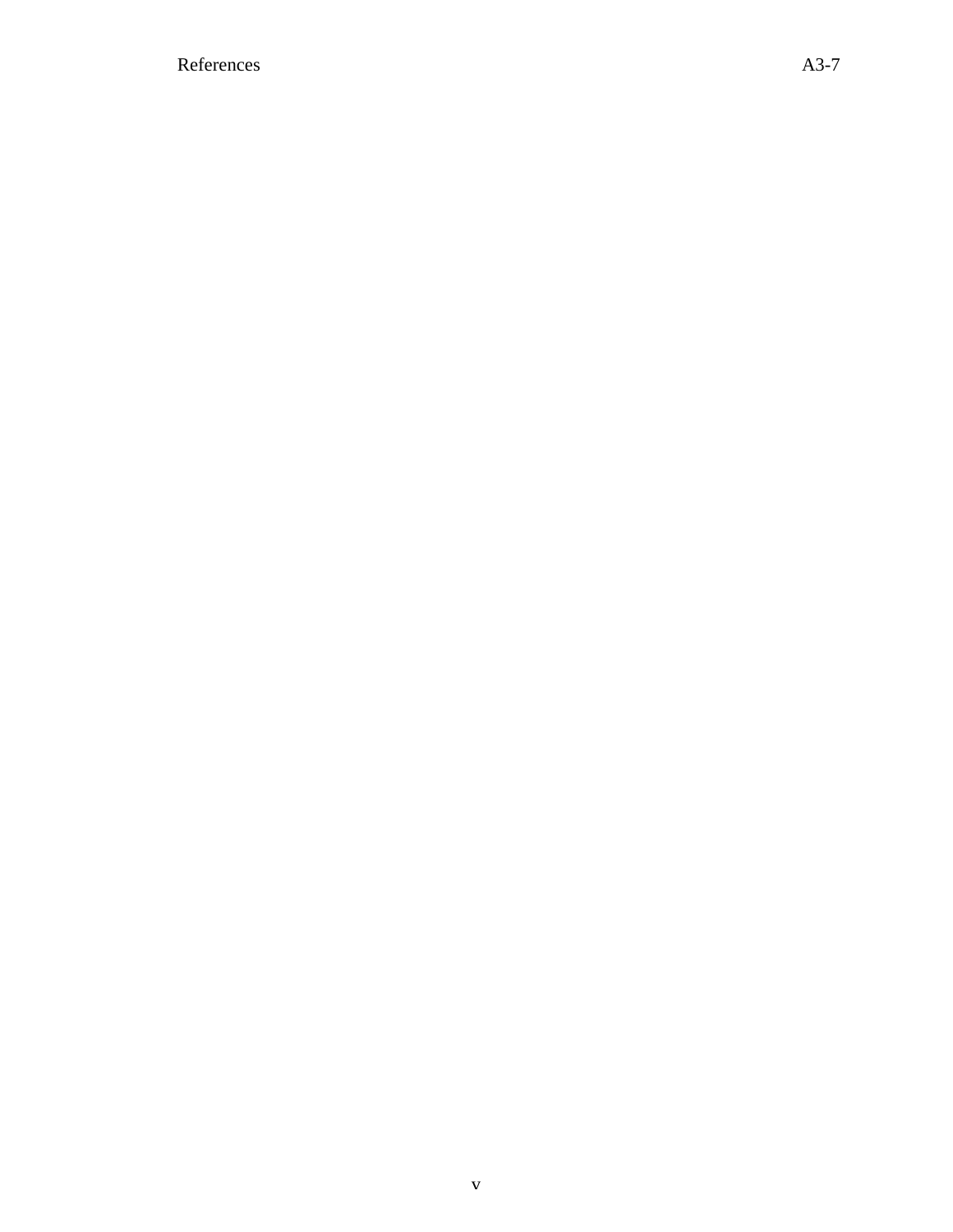## Page

## APPENDICES (continued)

## APPENDIX 4. AERIAL MAPPING AND SURVEYING SPECIFICATIONS

|                                      | Introduction<br><b>FEMA Objectives</b>             | Photogrammetric Mapping Standards<br>American Society for Photogrammetry and Remote Sensing                                                                                                                                      | A4-1<br>$A4-1$<br>$A4-2$<br>$A4-3$                                                          |
|--------------------------------------|----------------------------------------------------|----------------------------------------------------------------------------------------------------------------------------------------------------------------------------------------------------------------------------------|---------------------------------------------------------------------------------------------|
| А.<br><b>B.</b><br>$C_{\cdot}$<br>D. |                                                    | Map Classes<br>Horizontal Accuracy Criteria<br>Vertical Accuracy Criteria<br><b>Accuracy Labeling</b>                                                                                                                            | $A4-4$<br>$A4-4$<br>$A4-4$<br>$A4-6$                                                        |
|                                      | Specifications                                     | U.S. National Cartographic Standards for Spatial Accuracy                                                                                                                                                                        | $A4-6$<br>$A4-6$                                                                            |
| A.<br><b>B.</b>                      |                                                    | <b>Aerial Photography</b><br><b>Ground Control</b>                                                                                                                                                                               | $A4-6$<br>$A4-8$                                                                            |
|                                      | 1.<br>2.<br>3.<br>4.                               | <b>Vertical Control</b><br><b>Horizontal Control</b><br><b>Photo Control Contact Points</b><br><b>Survey Records</b>                                                                                                             | $A4-8$<br>$A4-9$<br>$A4-9$<br>$A4-9$                                                        |
|                                      |                                                    | <b>Field Notebooks</b><br>a.<br>$\mathbf{b}$ .<br><b>GPS</b> Documentation<br>Computations<br>c.<br>d.<br><b>Control Diagram</b>                                                                                                 | $A4-9$<br>$A4-10$<br>$A4-10$<br>$A4-10$                                                     |
|                                      | 5.                                                 | <b>Bridges and Hydraulic Structures</b>                                                                                                                                                                                          | $A4-11$                                                                                     |
| C.                                   |                                                    | Airborne GPS Control                                                                                                                                                                                                             | $A4-11$                                                                                     |
|                                      | 1.<br>2.<br>3.                                     | Equipment<br>Software<br>Procedures                                                                                                                                                                                              | $A4-11$<br>$A4-11$<br>$A4-11$                                                               |
| D.                                   |                                                    | <b>Analytical Triangulation</b>                                                                                                                                                                                                  | $A4-12$                                                                                     |
|                                      | 1.<br>2.<br>3.<br>4.<br>5.<br>6.<br>7.<br>8.<br>9. | <b>Standards</b><br>Coordinate Systems<br><b>Control Photographs</b><br>Passpoints<br><b>Quality Control and Checkpoints</b><br>Diapositives<br><b>Point Marking</b><br>Point Mensuration<br><b>Aerial Triangulation Program</b> | $A4-12$<br>A4-12<br>$A4-12$<br>$A4-13$<br>$A4-13$<br>$A4-13$<br>$A4-13$<br>$A4-13$<br>A4-14 |
|                                      | 10.                                                | <b>Aerial Triangulation Reports</b>                                                                                                                                                                                              | $A4-14$                                                                                     |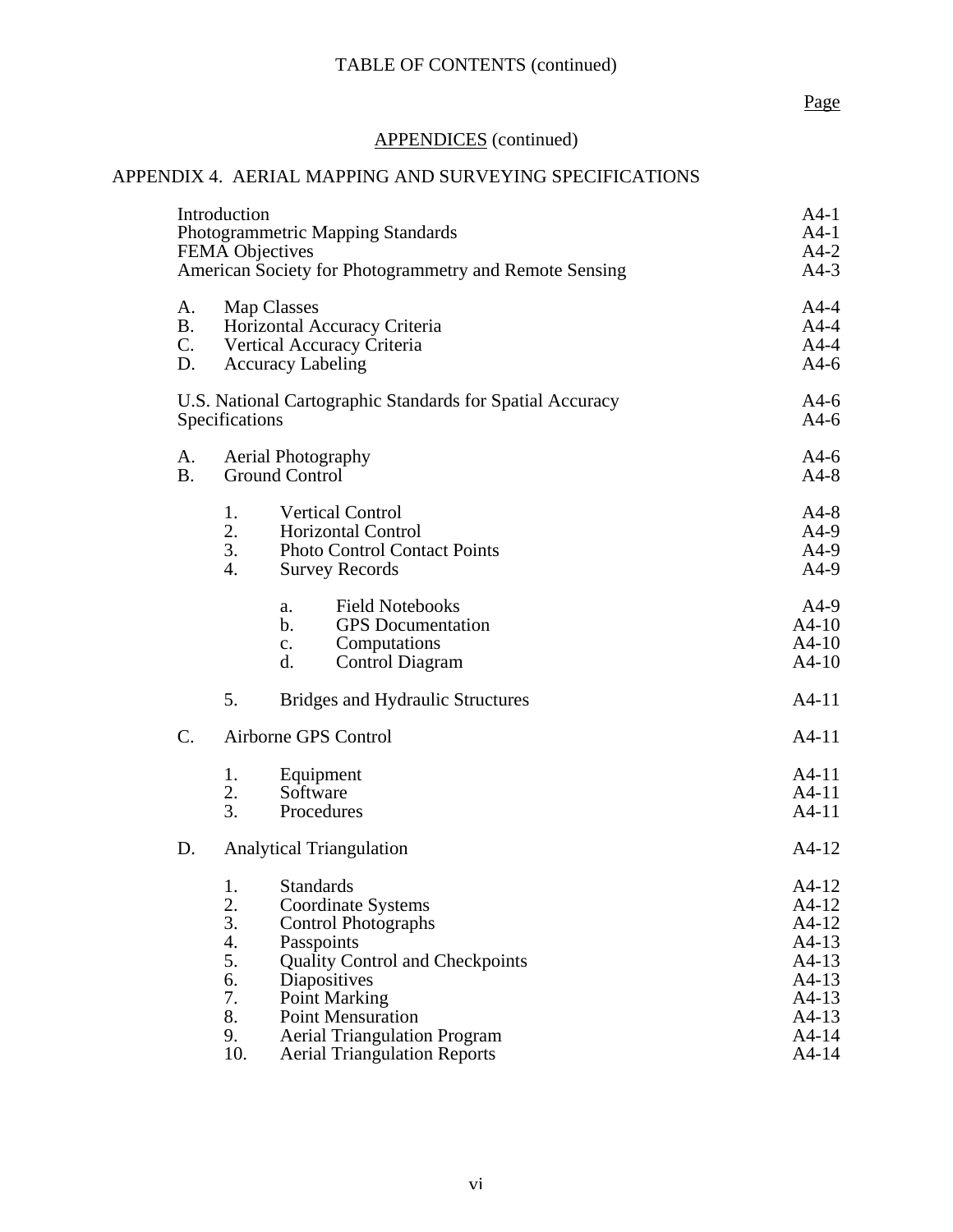# TABLE OF CONTENTS (continued)

|--|

# APPENDICES (continued)

| Ε.                                 | Photogrammetric Compilation                                                                                                                                                                                                                     | $A4-14$                                                    |
|------------------------------------|-------------------------------------------------------------------------------------------------------------------------------------------------------------------------------------------------------------------------------------------------|------------------------------------------------------------|
|                                    | 1.<br><b>Cross Sections</b><br>2.<br>Plotting and Presentation of Elevation Points<br>3.<br>Planimetric Map Manuscript<br>4.<br>Contours<br>5.<br><b>Compilation Deliverables</b><br><b>Bench Marks and ERMs</b><br>6.                          | $A4-14$<br>$A4-15$<br>$A4-15$<br>$A4-16$<br>A4-16<br>A4-17 |
|                                    | <b>Quality Control and Quality Assurance</b>                                                                                                                                                                                                    | A4-17                                                      |
| A.<br><b>B.</b><br>$\mathcal{C}$ . | General<br><b>Quality Assurance of Workmaps</b><br><b>Check Surveys</b>                                                                                                                                                                         | $A4-17$<br>$A4-18$<br>$A4-19$                              |
|                                    | 1.<br><b>Conventional Horizontal Check Surveys</b><br>2.<br><b>GPS Horizontal Check Surveys</b><br>3.<br><b>Conventional Vertical Check Surveys</b><br>4.<br><b>GPS Vertical Check Surveys</b><br>5.<br><b>Example of Check Survey Planning</b> | $A4-19$<br>$A4-20$<br>$A4-20$<br>$A4-21$<br>$A4-22$        |
|                                    | <b>Planimetric Check Surveys</b><br>a.<br>$\mathbf b$ .<br><b>Vertical Check Surveys</b>                                                                                                                                                        | $A4-23$<br>A4-24                                           |
| D.                                 | <b>Testing of Features</b>                                                                                                                                                                                                                      | $A4-25$                                                    |
|                                    | 1.<br>Planimetry<br>2.<br><b>Spot Elevations</b><br>3.<br>Contours                                                                                                                                                                              | $A4-25$<br>$A4-25$<br>$A4-25$                              |
| E.                                 | Acceptance/Rejection                                                                                                                                                                                                                            | $A4-26$                                                    |
|                                    | 1.<br><b>Control Points</b><br>2.<br><b>Horizontal Positions</b><br>3.<br><b>Elevation Rejection</b><br><b>Test Cross Sections for Contours</b><br>4.<br>5.<br><b>Additional Test Cross Sections</b>                                            | $A4-26$<br>$A4-26$<br>$A4-26$<br>$A4-26$<br>$A4-26$        |
| F.                                 | <b>Intensity of Testing</b>                                                                                                                                                                                                                     | A4-26                                                      |
|                                    | 1.<br><b>FIS</b> Project<br>2.<br>Area Mapping<br>3.<br><b>Additional Tests</b><br>4.<br><b>New Contractors</b>                                                                                                                                 | $A4-26$<br>$A4-26$<br>$A4-26$<br>A4-26                     |
|                                    | Glossary                                                                                                                                                                                                                                        | A4-27                                                      |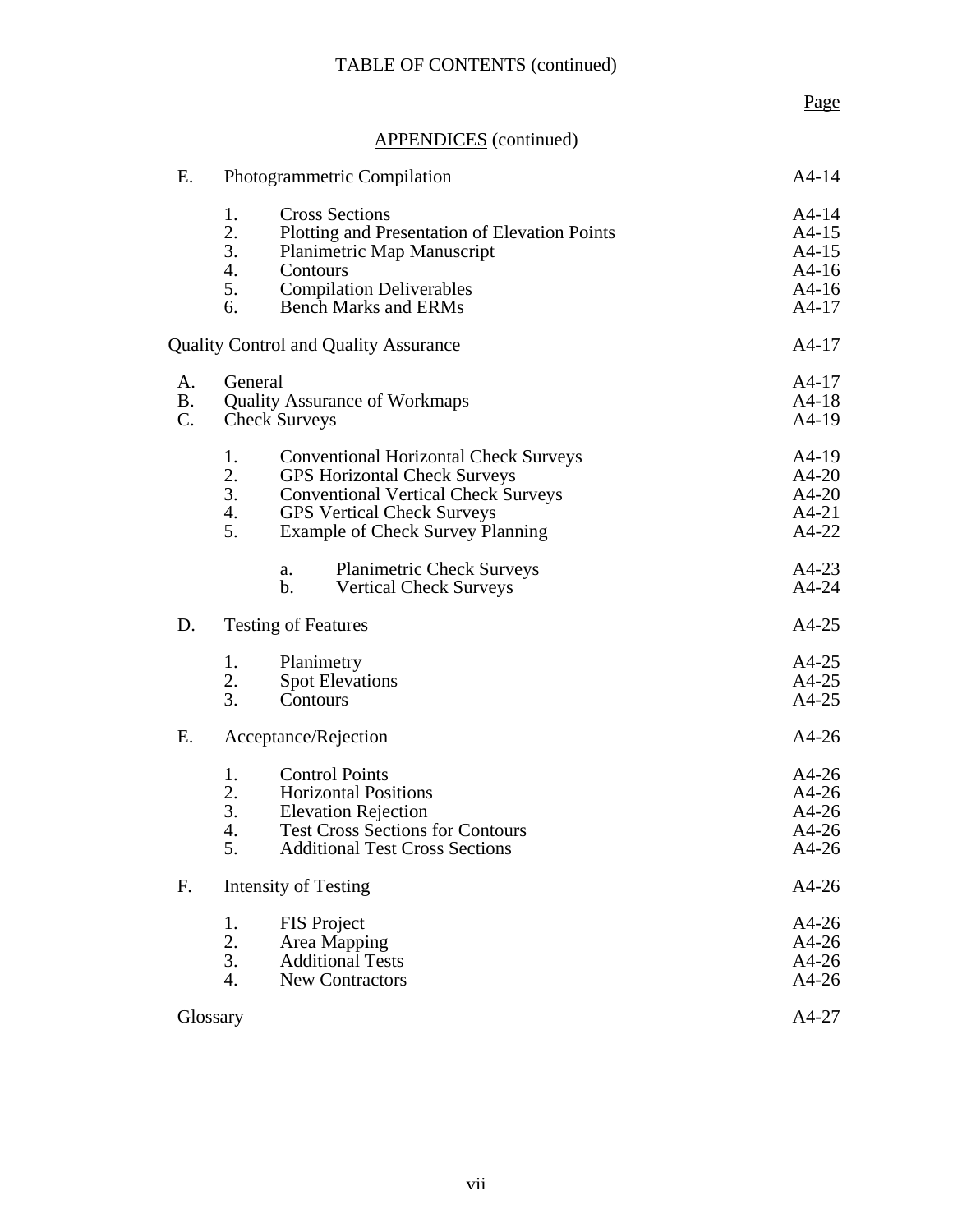Page

## APPENDICES (continued)

## **FIGURES**

|                                                              | $A4-1$<br>$A4-2$<br>$A4-3$                                                                                                            | Sample Location Map<br><b>Tabulation of Personnel and Equipment</b><br>Examples of Cross Section Ground Point      | $A4-32$<br>$A4-33$<br>A4-34                              |
|--------------------------------------------------------------|---------------------------------------------------------------------------------------------------------------------------------------|--------------------------------------------------------------------------------------------------------------------|----------------------------------------------------------|
|                                                              | Spacing<br>$A4-4$                                                                                                                     | Example of An Acceptable Method of<br>Presentation of Cross Section Data<br><b>Listing and Cross Section Plots</b> | $A4-35$                                                  |
|                                                              | $A4-5$                                                                                                                                | <b>Flood Plain Contours</b>                                                                                        | A4-36                                                    |
|                                                              | APPENDIX 5. STUDIES OF ALLUVIAL FAN FLOODING                                                                                          |                                                                                                                    |                                                          |
|                                                              | Introduction<br>Mapping of Alluvial Fan Flood Hazards                                                                                 |                                                                                                                    | $A5-1$<br>$A5-3$                                         |
| A.<br><b>B.</b><br>$C_{\cdot}$<br>D.<br>E.<br>F <sub>1</sub> | Reconnaissance<br><b>Channel Location</b><br>Depth of Flooding<br><b>Velocity of Flooding</b><br>Avulsions<br><b>Coalescent Areas</b> |                                                                                                                    | $A5-3$<br>$A5-3$<br>$A5-4$<br>$A5-4$<br>$A5-4$<br>$A5-4$ |
|                                                              | <b>Flood Hazard Zones</b><br>Computations<br>Intermediate Data Submission for Alluvial Fan<br><b>Flooding Sources</b>                 |                                                                                                                    | $A5-4$<br>$A5-5$<br>$A5-5$                               |
| A.                                                           | Define the Flood Frequency Curve and Apex for                                                                                         |                                                                                                                    | $A5-5$                                                   |
| <b>B.</b>                                                    | Each Flooding Source<br>Determine the Boundaries of the Area Subject                                                                  |                                                                                                                    | $A5-6$                                                   |
| $\mathcal{C}$ .                                              | to Alluvial Fan Flooding<br>Determine and Delineate Flood Insurance Zone<br><b>Boundaries</b>                                         |                                                                                                                    | $A5-6$                                                   |
|                                                              | <b>Bibliography and References</b>                                                                                                    |                                                                                                                    | $A5-7$                                                   |
|                                                              | DATUM OF 1988                                                                                                                         | APPENDIX 6. CONVERSION TO THE NORTH AMERICAN VERTICAL                                                              |                                                          |
|                                                              | Introduction                                                                                                                          |                                                                                                                    | $A6-1$                                                   |
| A.                                                           | Background                                                                                                                            |                                                                                                                    | $A6-1$                                                   |
| Scope                                                        | <b>Conversion Methods</b>                                                                                                             |                                                                                                                    | $A6-2$<br>A6-6                                           |
| A.<br><b>B.</b><br>$\mathcal{C}$ .                           | Requirements for Flood Insurance Studies<br><b>Conversion Methods and Examples</b><br><b>Subsidence and Crustal Motion Areas</b>      |                                                                                                                    | $A6-6$<br>A6-6<br>$A6-7$                                 |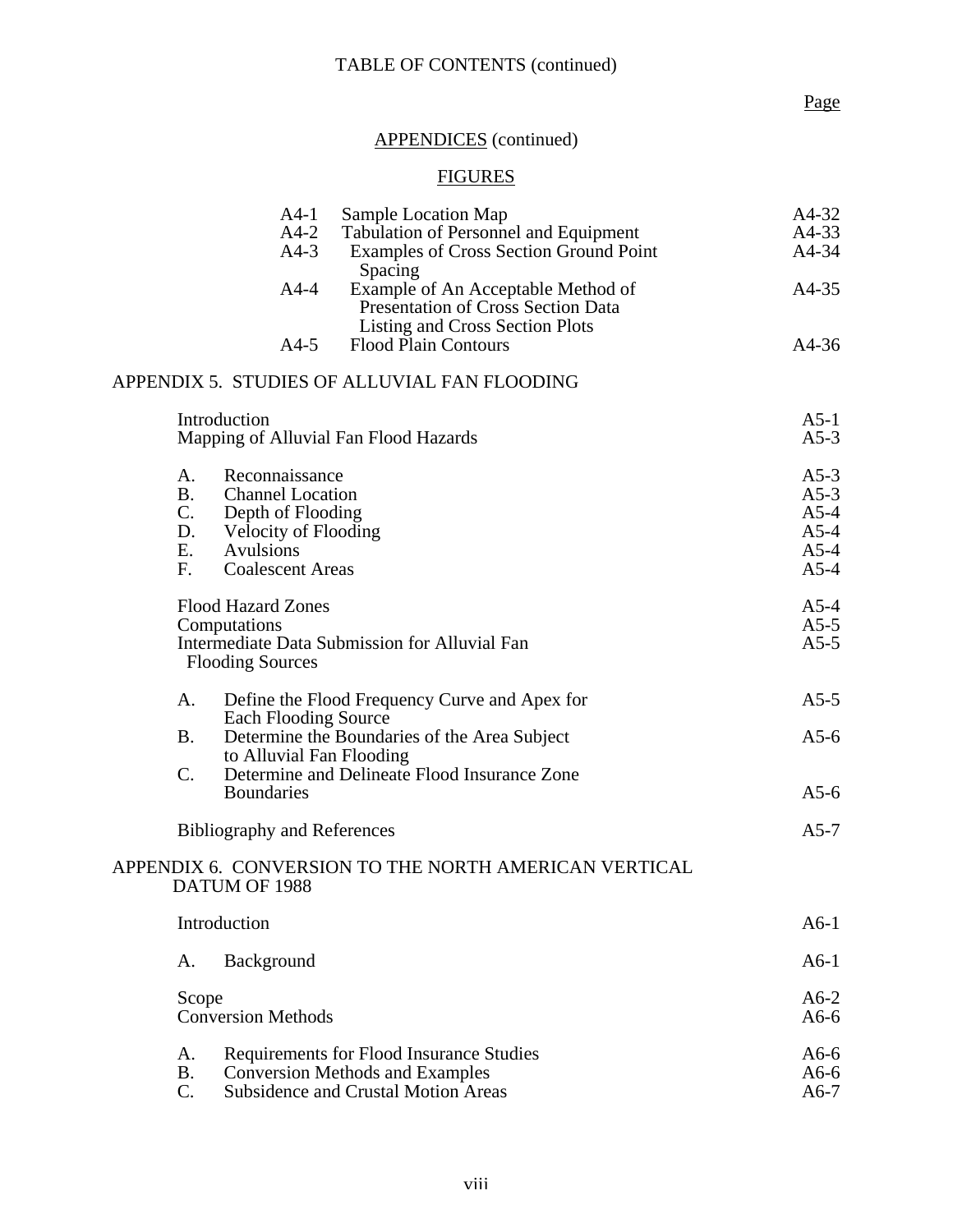## TABLE OF CONTENTS (continued)

|                                                                                                                 |                                                                                                                   | <b>APPENDICES</b> (continued)                                                                |                                             |  |
|-----------------------------------------------------------------------------------------------------------------|-------------------------------------------------------------------------------------------------------------------|----------------------------------------------------------------------------------------------|---------------------------------------------|--|
|                                                                                                                 | <b>Other Areas Affected</b><br><b>Sources of Assistance</b><br><b>Additional Data Submission Requirements for</b> |                                                                                              |                                             |  |
|                                                                                                                 | <b>NAVD 88 Flood Studies</b><br>Examples of Data Provided by NGS                                                  | $A6-11$<br>$A6-13$                                                                           |                                             |  |
|                                                                                                                 |                                                                                                                   | APPENDIX 7. DIGITAL PRODUCT DELIVERY SPECIFICATIONS                                          |                                             |  |
| Introduction<br>Scope of Study<br>Data Collection and Coordination<br>Digital Flood Insurance Study Preparation |                                                                                                                   |                                                                                              | $A7-1$<br>$A7-2$<br>$A7-2$<br>$A7-11$       |  |
| A.<br><b>B.</b><br>C.<br>D.                                                                                     | General<br>Data Format<br><b>Base Map Files</b><br>Flood Insurance Study Files                                    |                                                                                              | $A7-11$<br>$A7-11$<br>$A7-11$<br>$A7-13$    |  |
|                                                                                                                 | 1.<br>2.<br>3.                                                                                                    | Option 1<br>Option 2<br>Option 3                                                             | $A7-13$<br>A7-22<br>A7-28                   |  |
| Ε.<br>F.<br>G.<br>H.<br>$\mathbf{I}$ .                                                                          | Digitizing                                                                                                        | Data Structure<br><b>Edge Matching</b><br><b>Horizontal Control</b><br><b>Vertical Datum</b> | A7-35<br>A7-35<br>A7-36<br>$A7-36$<br>A7-36 |  |
|                                                                                                                 | <b>Quality Control</b><br>Deliverables                                                                            |                                                                                              | $A7-36$<br>A7-37                            |  |
| A.                                                                                                              | Digital Files                                                                                                     |                                                                                              | A7-37                                       |  |
|                                                                                                                 | 1.                                                                                                                | Data Format                                                                                  | A7-37                                       |  |
|                                                                                                                 |                                                                                                                   | <b>Transfer Medium</b><br>a.<br>b.<br>Tape writing format<br>Format for diskettes<br>c.      | A7-38<br>A7-38<br>A7-38                     |  |
|                                                                                                                 | 2.<br>3.                                                                                                          | <b>File Naming Recommendations</b><br>Data Identification Requirements                       | A7-38<br>A7-38                              |  |
| <b>B.</b><br>C.<br>D.                                                                                           | Index<br>Metada File                                                                                              | <b>Hard Copy Plots</b>                                                                       | A7-39<br>$A7-40$<br>$A7-40$                 |  |

| References | A7-41 |
|------------|-------|
|------------|-------|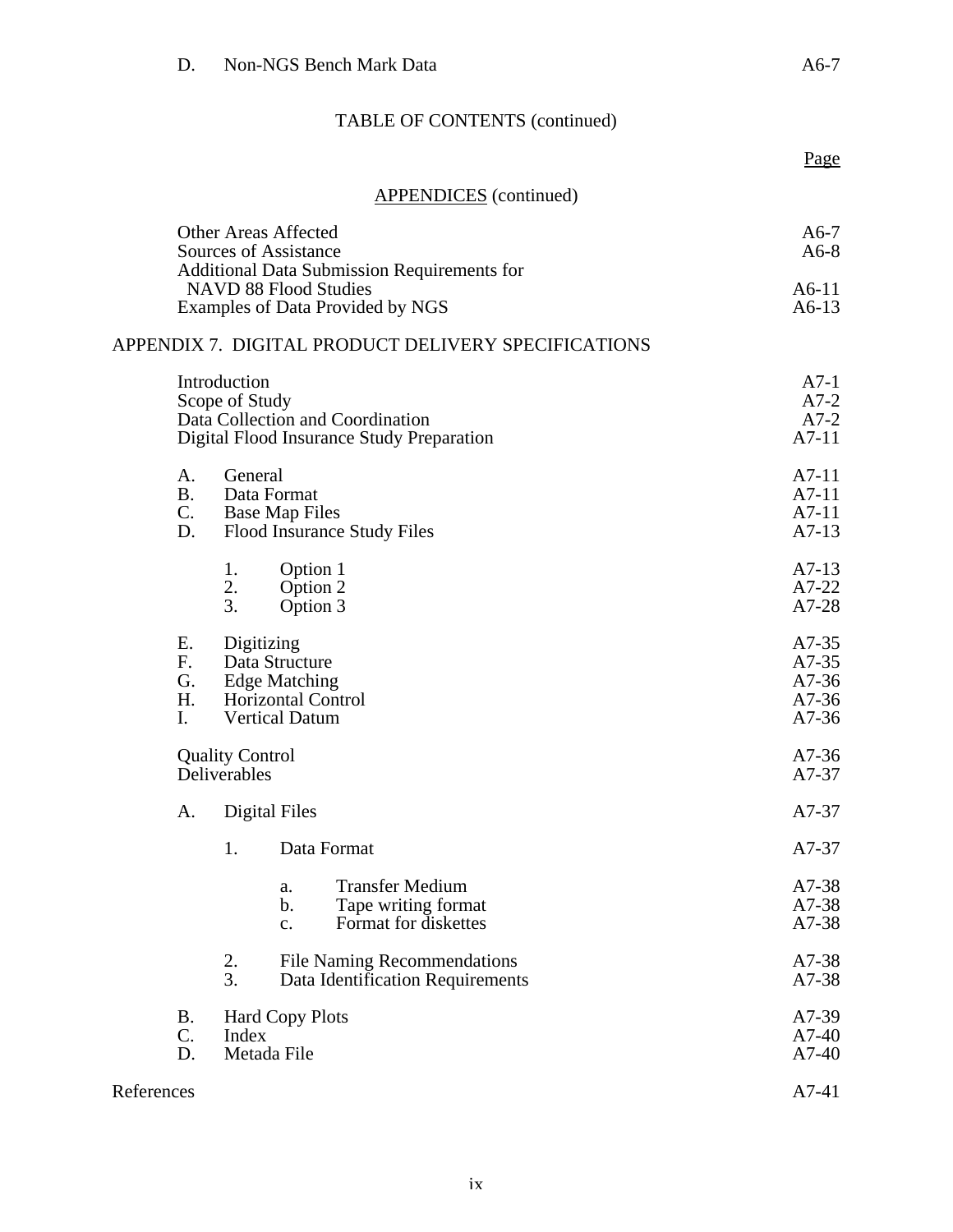Glossary **A7-42**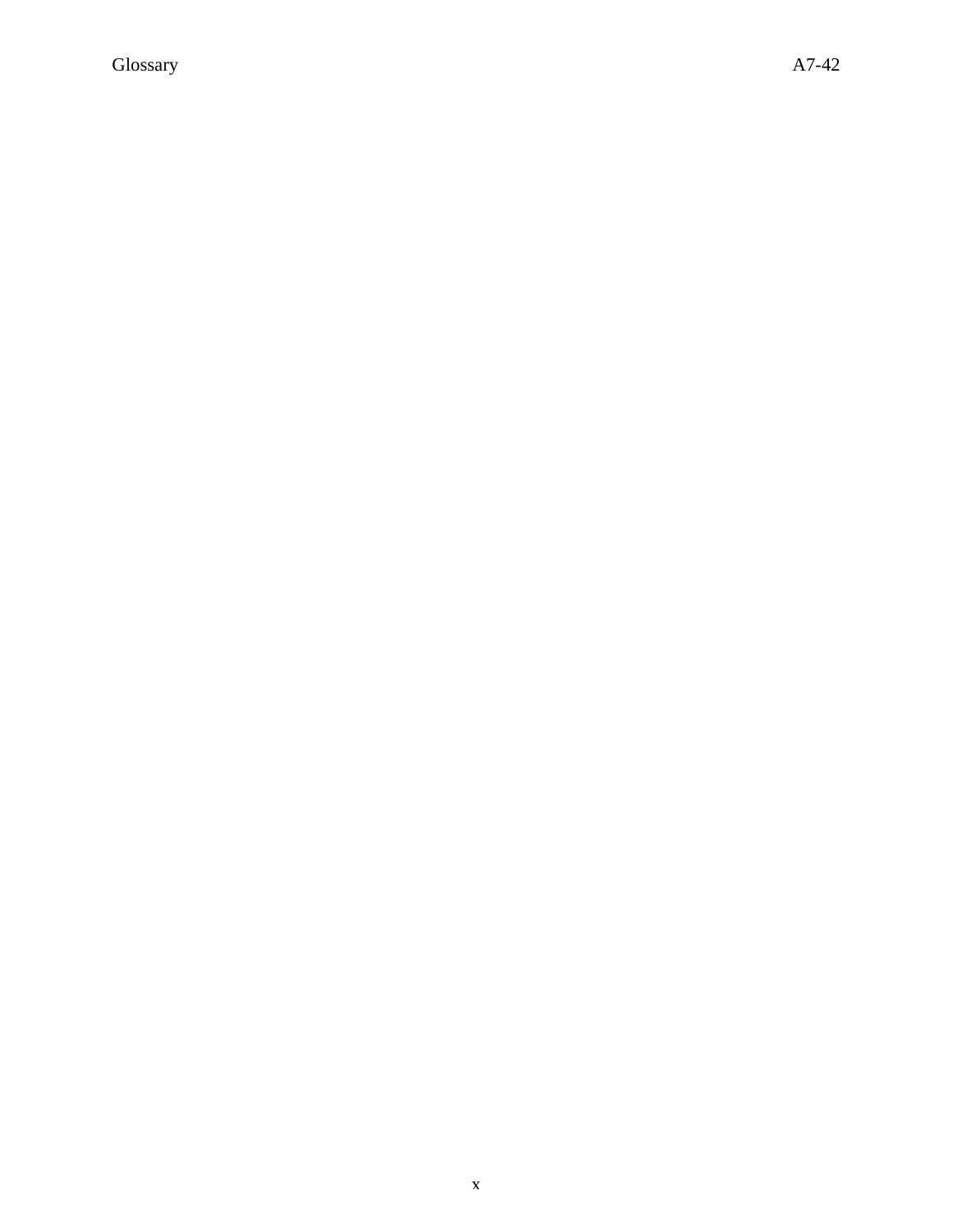## Page

## APPENDICES (continued)

## **FIGURES**

| A7-1 Digital Data Submission Checklist  | $A7-4$ |
|-----------------------------------------|--------|
| A7-2 Metadata File                      | A7-8   |
| A7-3 Digitizing Specifications Option 1 | A7-15  |
| A7-4 Digitizing Specifications Option 2 | A7-22  |
| A7-5 Digitizing Specifications Option 3 | A7-28  |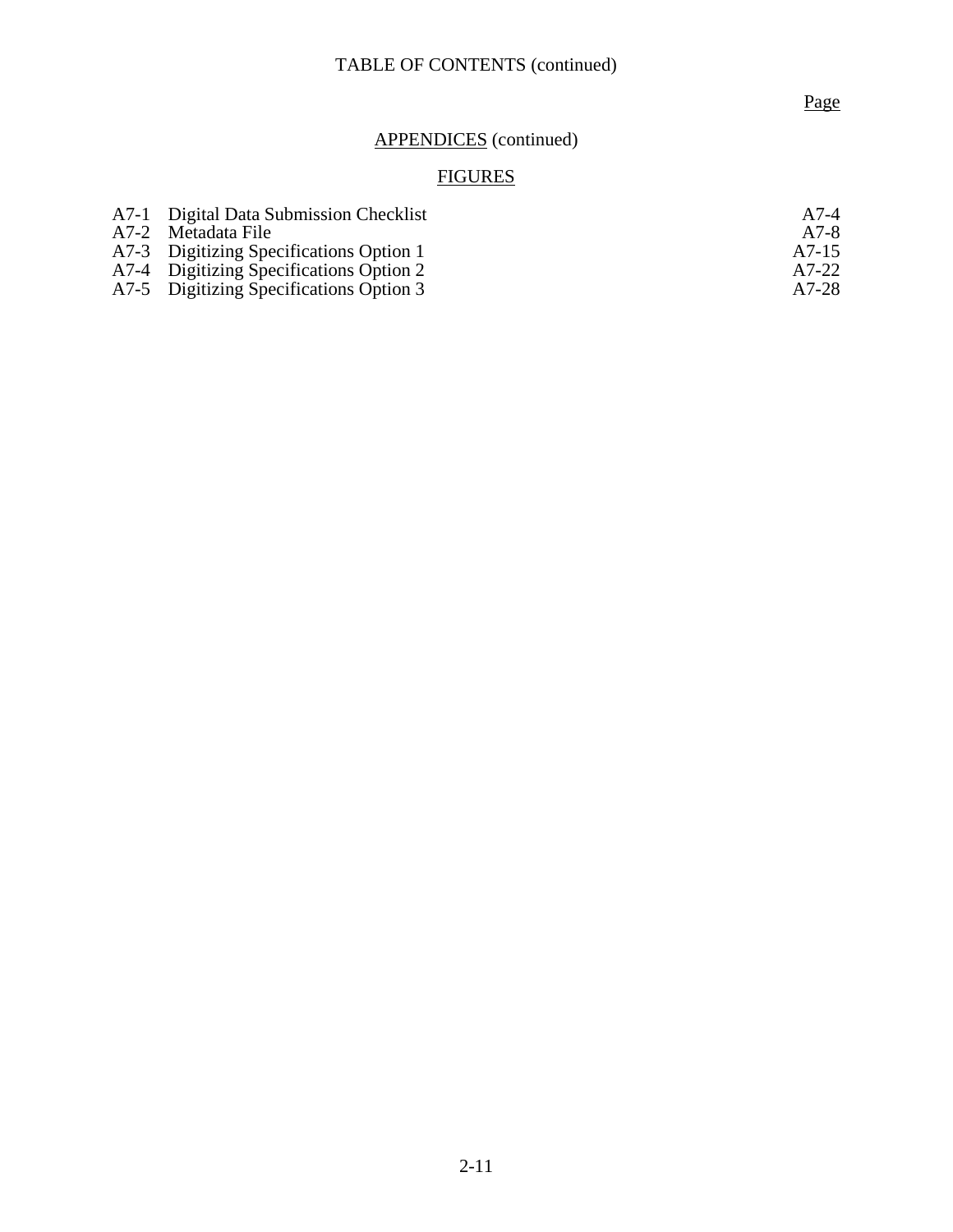## **PREFACE**

This edition of the Flood Insurance Study Guidelines and Specifications for Study Contractors reflects the changes in mapping policy and technical procedures that have been adopted by the Federal Emergency Management Agency since the Guidelines were last issued in March 1993. In summary, the major changes are as follows:

- An expanded discussion on the requirements for the preparation of draft Flood Insurance Studies (FISs) in a digital format.
- An expanded discussion of when a draft FIS should be performed using the North American Vertical Datum of 1988.
- Inclusion of the requirement for the Study Contractor to complete the certification forms entitled, Certification Forms and Instructions for Study Contractors.
- An expanded discussion on the use of Global Positioning System (GPS).
- Inclusion of current photogrammetric technologies.
- Inclusion of criteria for when to perform confidence limits test.
- Inclusion of requirement for floodway surcharge values be between zero and the maximum allowable value.
- Inclusion of guidance on floodway delineation where storage was taken into account in flood routing.
- Inclusion of requirement for Study Contractor to coordinate the paneling scheme and scale for data capture and work maps with the Regional PO and FEMA's TEC.

Study Contractors and State or Federal agencies planning to perform Flood Insurance Study work for FEMA should become thoroughly familiar with these Guidelines. In addition, the following Glossary of Acronyms is provided to assist the users of these Guidelines.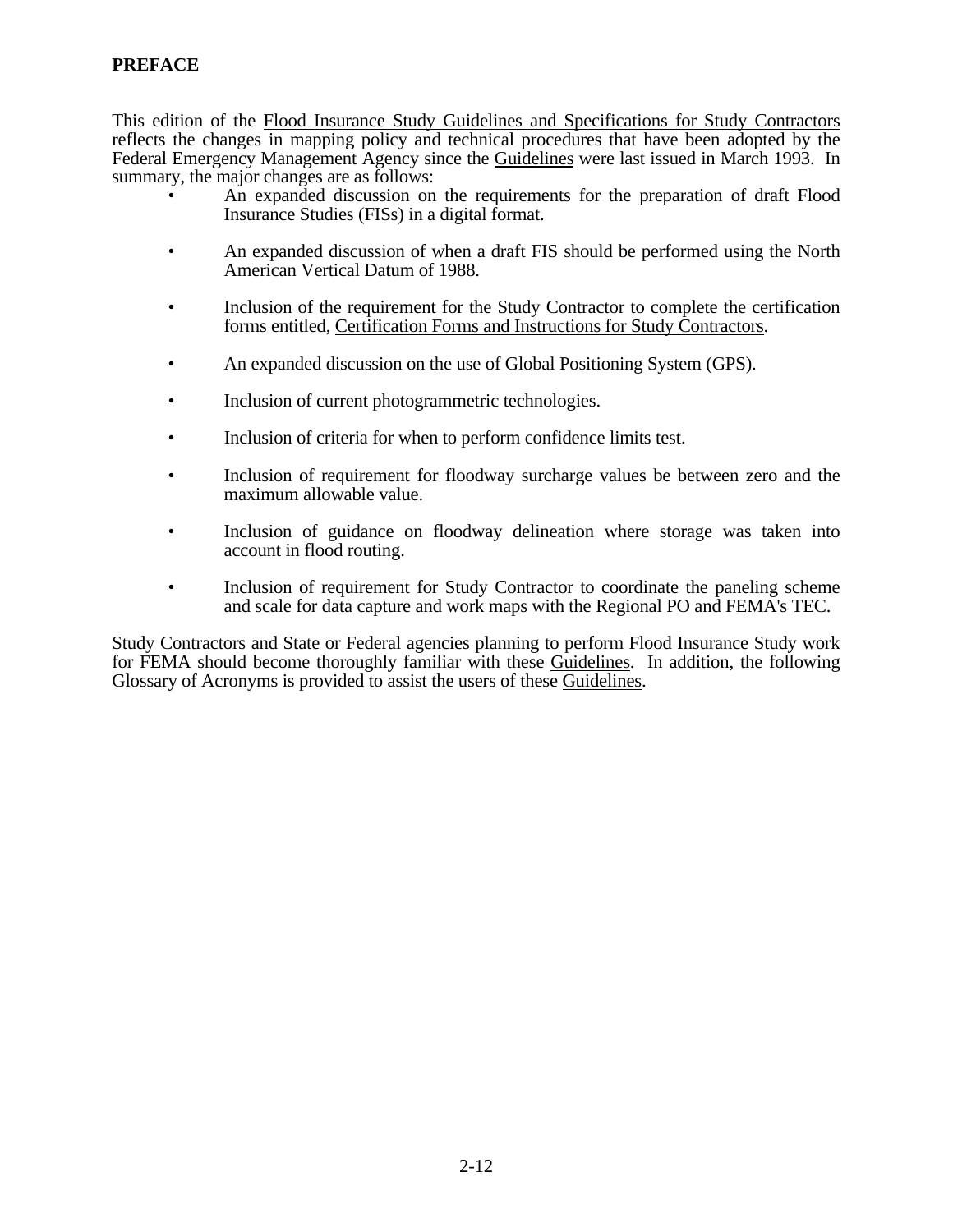#### **CHAPTER 1. FLOOD INSURANCE STUDY GENERAL BACKGROUND AND REQUIREMENTS**

#### **A. Introduction**

 The National Flood Insurance Program (NFIP) was established by the National Flood Insurance Act of 1968 and further defined by the Flood Disaster Protection Act of 1973. The 1968 Act provided for the availability of flood insurance within communities that were willing to adopt floodplain management programs to mitigate future flood losses. The act also required the identification of all floodplain areas within the United States and the establishment of flood-risk zones within those areas.

 A vital step toward meeting these goals is the conduct of Flood Insurance Studies (FISs), restudies, and Limited Map Maintenance Program (LMMP) FIS projects for flood-prone communities. An FIS provides a community with sufficient technical information to enable it to adopt and amend the floodplain management measures required for participation in the NFIP. An FIS also develops the flood risk information necessary to establish and maintain accurate actuarial flood insurance premiums.

 The Federal Emergency Management Agency (FEMA) has compiled the Flood Insurance Study Guidelines and Specifications for Study Contractors (referred to herein as the Guidelines) to define technical policy and procedures to be followed in the preparation of FISs, restudies, and LMMP projects.

 General guidance is provided for work involving standard professional practice for flood hazard evaluation and revision, whereas specific instructions are provided for work unique to FISs and subsequent updates. The results of these studies are set forth in a final FIS report, which contains a written section, flood profiles, figures, and tables. In addition, an essential product of the study is the Flood Insurance Rate Map (FIRM), which is distributed to the private insurance industry, the community, Federal and State agencies, and others. This map provides 100-year flood elevations and divides the area studied into flood hazard zones that are used to establish actuarial insurance rates. The FIRM may also depict areas determined to be within the FEMA-designated floodway and 500-year floodplain. In addition, certain landmark features in the community may be shown on the FIRM to assist in locating individual properties.

 These Guidelines have been structured to reflect the Map Initiatives format. This format allows for all floodplain/flood hazard information previously shown on the Flood Boundary and Floodway Map (FBFM) to be shown on the FIRM. In addition, Zones A1- 30, V1-30, and B have been superseded by Zones AE, VE, and X, respectively. The SC should determine all appropriate zones as outlined in Chapter 8 of these Guidelines.

 These Guidelines include requirements for digital data submissions. Appendix 7 specifies the digital product requirements in detail, and Appendix 4 provides specifications for aerial mapping and surveying performed using digital techniques.

 These Guidelines apply to all flood-related hazards covered by the 1968 Act. Specific guidance is provided herein for the evaluation of riverine and alluvial fan flood hazards, coastal flooding and flood-related erosion, and flood hazards along the Great Lakes. Guidelines for determining wave elevations and V-zone mapping are currently being prepared and will be published as a separate document. Guidelines for evaluating other flood-related hazards may also be provided as a supplement to this document as they are developed.

 The Flood Disaster Protection Act of 1973 requires consultation with local officials and others during the course of developing or updating an FIS as well as full consideration of all relevant facts and technical data available locally. To make certain this is accomplished, the legislation establishes procedures for consultation, coordination, and appeal with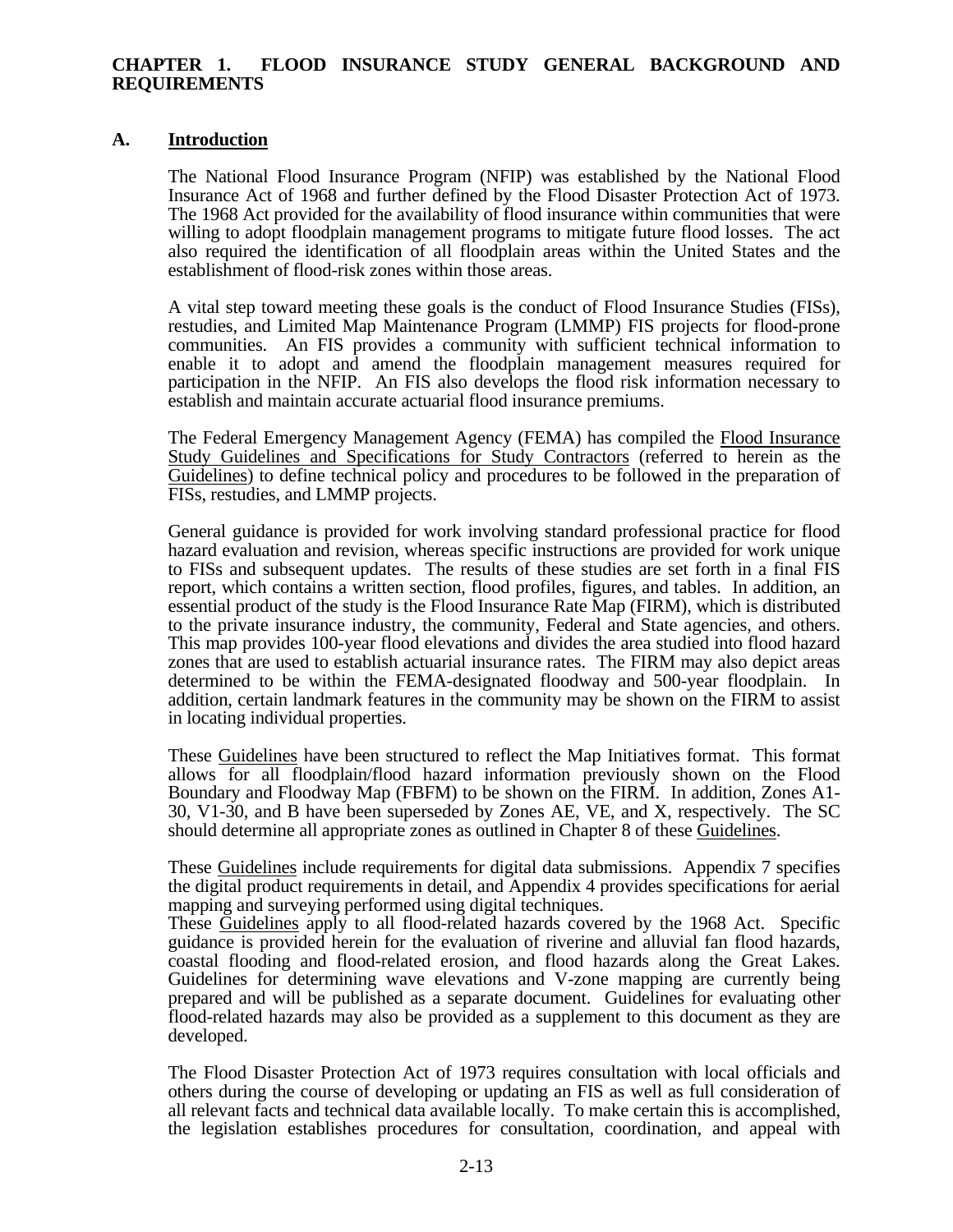respect to the FIS. These procedures are described in the NFIP regulations at Title 44, Chapter 1, Code of Federal Regulations (44 CFR) Parts 65, 66, 67, 70, and 72.

 Accordingly, the appropriate officials of the community are kept fully informed on all aspects of the FIS as it progresses. These officials are extended every opportunity to present relevant facts and technical data that might have some bearing on the conduct or conclusions of the FIS. All information thus provided is given complete and careful consideration by the contractor conducting the FIS. Pertinent details of these consultation and coordination activities are then set forth in the FIS report.

 In the following chapters of these Guidelines, the terms "study" and "restudy" are used extensively. For clarification, study refers to a hydrologic and hydraulic analysis of a flooding source (or sources) that is being done for the first time. This hydrologic and hydraulic analysis would be used to establish base (100-year) flood elevations (BFEs). A restudy represents a revised or updated hydrologic and hydraulic analysis of a flooding source or sources. Restudies are performed for communities that are participating in the Regular phase of the NFIP or have an existing FIRM.

#### **B. General Performance Requirements**

 Adherence to these Guidelines are required in the Contract Statement of Work. Performance in accordance with these Guidelines is required of any contractor preparing a FIS, restudy, or revision unless otherwise specified in the contract.

 Study Contractors (SCs) must provide to FEMA all data and other materials necessary to produce the reports and maps that meet the requirements of these Guidelines. Specific performance requirements, especially with respect to deliverable items, are detailed in the Contract Statement of Work and in Chapter 11 of these Guidelines. For coastal flood hazard studies and for alluvial fan studies, specific performance requirements, documentation and intermediate data submission requirements are outlined in Appendices 1, 1A, and 1B, and in Appendix 5, respectively. The digital product delivery requirements are outlined in Chapters 3 and 9, and Appendix 7. The requirements for aerial mapping and surveying performed using digital techniques are outlined in Appendix 4. In addition, prior to performing any work for preparation of an FIS, the SC should carefully review the contents of Chapter 10, "Review for Quality Assurance" of these Guidelines. Also, the SC is required to complete, as a deliverable item, the Certification Forms and Instructions for Study Contractors, which is an addendum to these Guidelines.

 A Regional Project Officer (PO) is assigned by FEMA to each contract. The Regional PO has the responsibility to ensure, through liaison with the SC, that the technical requirements of the contract are achieved. This includes the responsibility for providing technical direction, monitoring the progress of the SC, and evaluating the SC's performance. The Regional PO may issue written or oral instructions to fill in the details of the Statement of Work or these Guidelines. The Regional PO will also make recommendations to the Contracting Officer whenever the Statement of Work, period of performance, or other technical provisions of the contract need to be amended to accomplish the objectives of the FIS. The Regional PO cannot direct the SC to undertake any activity that will affect the price, period of performance, scope, or administrative provisions of the contract. If such changes are required, these can only be authorized by the Contracting Officer on the recommendation of the Regional PO. The SC must obtain such authorization prior to conducting any work outside the scope of contract.

 The SC must remain alert for unique or unusual circumstances that may be encountered during the course of the FIS and are not addressed in these Guidelines. As soon as such problems are identified, the SC should notify the Regional PO and obtain approval of any proposed plan for handling them. An Exceptional Procedure Notice form must be completed by the SC and must be included with the draft FIS submittal for such problems.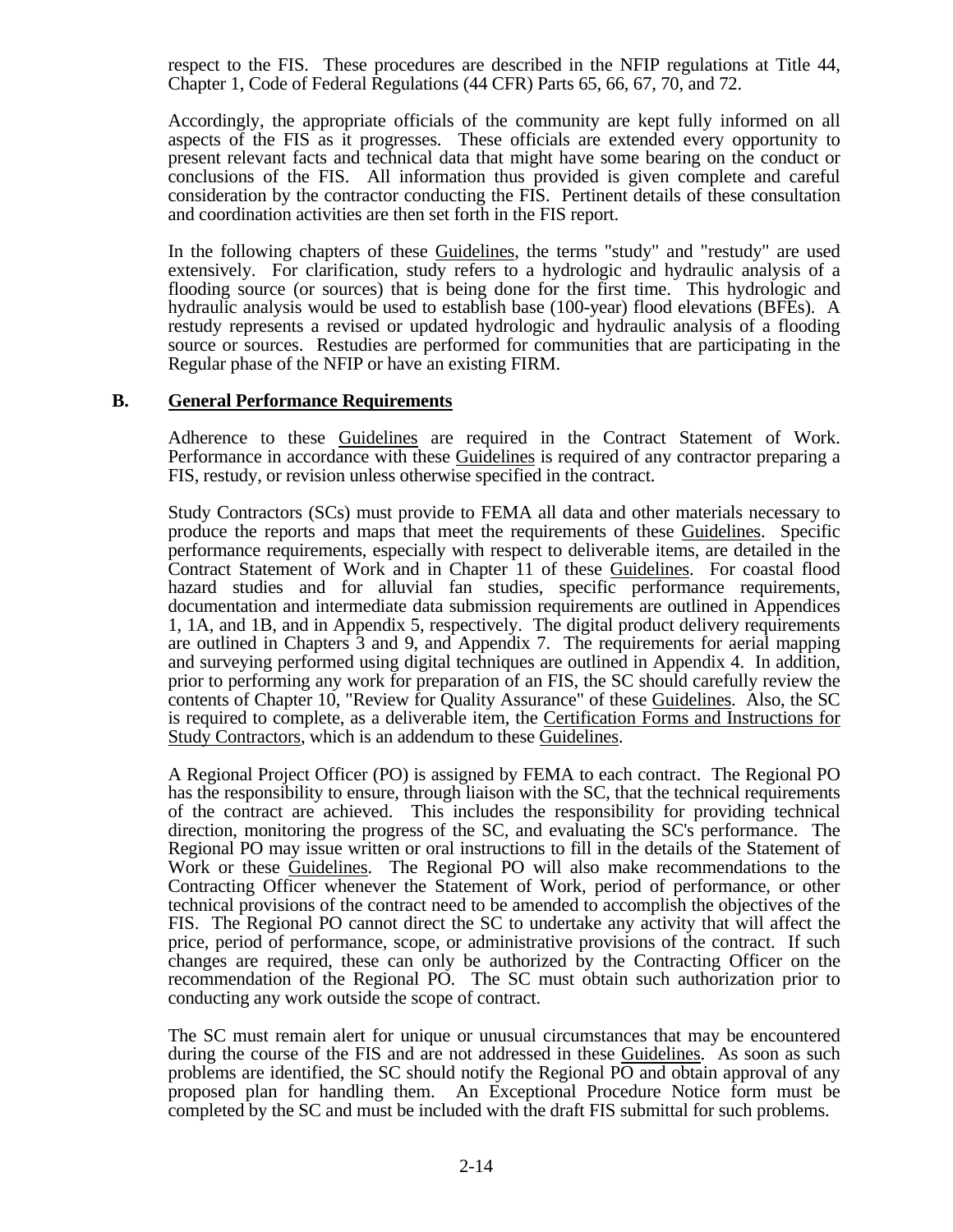#### **CHAPTER 2. DETERMINING SCOPE OF STUDY**

This chapter discusses the necessary investigation and coordination to be performed by the SC. Only after noting the total extent and severity of flood hazard information deficiencies within a community can funds be appropriately allocated to address them. While funds may not be available to address each noted deficiency, a full understanding of existing deficiencies will allow each to be ranked by priority so that the most severe problems are addressed.

#### **A. General Considerations**

 $\overline{a}$ 

 Regarding the level of study detail, FEMA has classified study approaches into two broad categories: approximate and detailed. Approximate study methods are those that result in the delineation of 100-year floodplain boundaries, but do not include the determination of base (100-year) flood elevations or depths. Detailed study methods are those that, at a minimum, result in the determination of base flood elevations or depths that will be displayed on the FIRM. However, within the detailed study classification, there is opportunity to vary both the study procedures and the FIS products to maximize study efficiency. Further detail on conducting approximate and detailed flood hazard studies are provided in Chapters 4, 5, and 6.

 In general, the decision to utilize one study method over another is based on existing and projected floodplain development pressures; flood hazard determinations for flooding sources that affect developing  $area<sup>1</sup>$  should be based on detailed studies when possible; determinations for other flooding sources should be carried out using approximate study methods. Although detailed and approximate studies shall normally be terminated where the 100-year floodplain permanently narrows to a width of 200 feet or less, or where the drainage area of the flooding source is less than 1 square mile, decisions to terminate studies at these points shall be guided by consideration of actual flood hazards and development projections; if situations arise that preclude the above-stated criteria, the Regional PO should be consulted.

 Flood hazard determinations, to the extent possible, should be based on conditions that are planned to exist in the community within 12 months following completion of the draft FIS report. Examples of future conditions to be considered are public works projects in progress such as channel modifications, hydraulic control structures, storm-drainage systems, and various other flood protection projects. It is important that consideration to proposed structures or structures under construction should be given only after the approval of the Regional PO has been obtained. If proposed structures are taken into account, when the preliminary map is issued, the SC must confirm that the structures were built or will be completed before the map becomes effective.

<sup>&</sup>lt;sup>1</sup>Developing areas are defined herein as areas where industrial, commercial, or residential growth is beginning, and/or where subdivision is underway and where these trends are likely to continue. They include areas that are likely to be developed within 5 years following completion of the study.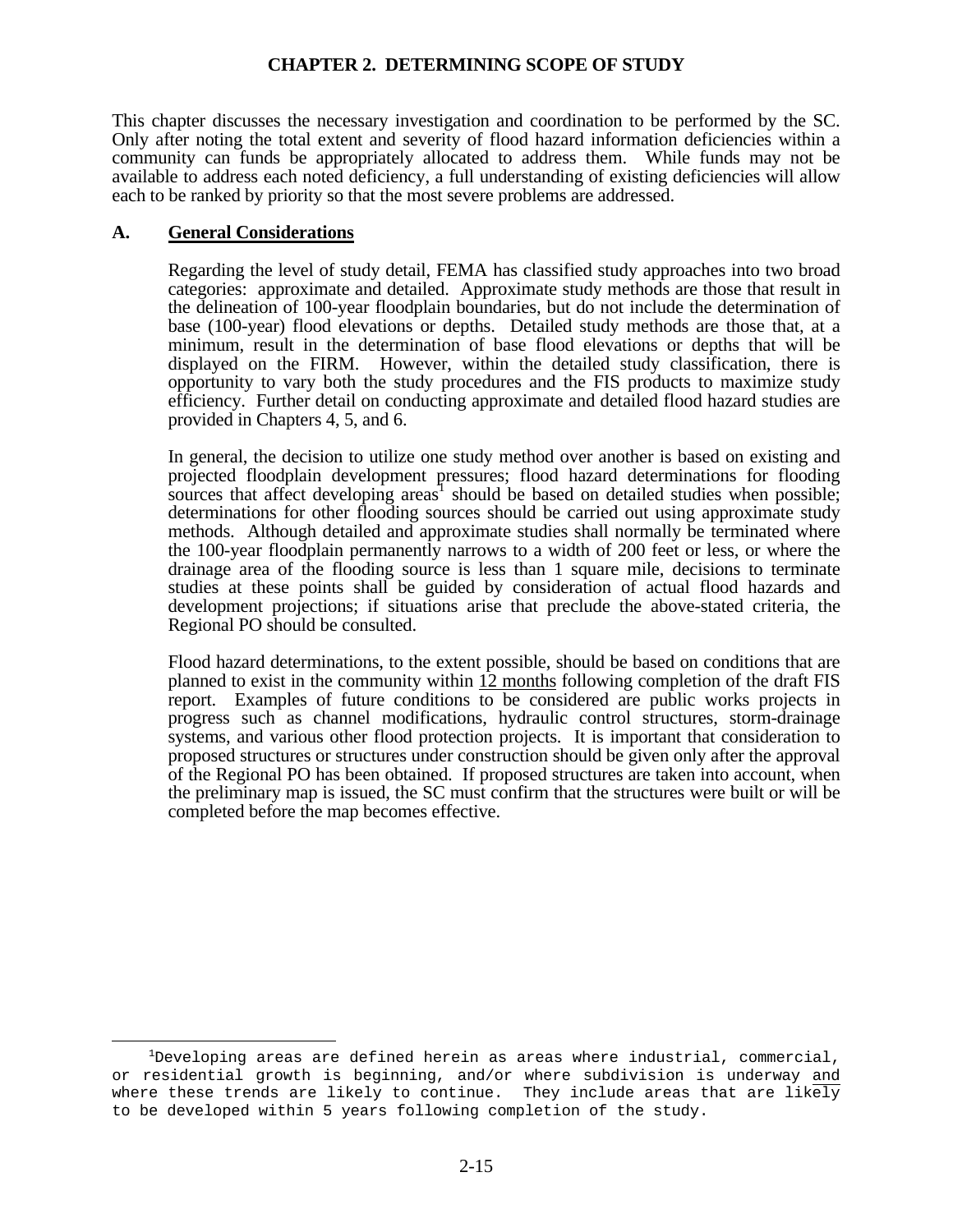For flooding sources where federally designed, funded, and constructed flood protection measures will not be completed within 12 months, but where adequate progress has been made, the SC may be asked to provide two separate analyses; one for the existing condition and one for the future condition. In this case, separate flood profiles, floodway computations, and maps should be prepared for each condition. Adequate progress, as defined by law and interpreted by 44 CFR 61.12(b), has been made when the project costs have been 100 percent authorized, at least 60 percent appropriated, and at least 50 percent expended, and where the project itself is under construction and is at least 50 percent completed for all of its critical features.

#### **B. Initial Coordination and Information Search**

 In the interest of identifying all existing flood hazard data and flood problems to better establish the scope of study, it is recommended that the SC contact all possible sources of information to become cognizant of available data, including digital data files, and identified flood problems. In conducting restudies, the SC should focus on the area being restudied. Such sources shall include the community (city engineer, planning, permitting, and zoning officials); contractors studying adjacent areas for the NFIP; State water resources agencies; flood information repositories; State Coordinating Agency for the NFIP; and Federal agencies (Federal Emergency Management Agency, U.S. Army Corps of Engineers, U.S. Geological Survey, U.S. Bureau of Reclamation, U.S. Soil Conservation Service, and Tennessee Valley Authority). At a minimum, the SC shall contact the appropriate FEMA Regional office, FEMA's Technical Evaluation Contractor (TEC) servicing the geographic area in which the community is located, and local community officials to discuss existing flood hazard data and identified flooding problems prior to attending the initial community Consultation and Coordination Officer's (CCO) meeting. The CCO is an employee of FEMA that is responsible for carrying out the consultation and coordination responsibilities set forth in Section 66.5 of the NFIP regulations.

#### **C. Initial Field Reconnaissance**

 Prior to attending the initial CCO meeting, it is strongly recommended that the SC perform an informal "windshield survey" field reconnaissance to become familiar with the following:

- $\mathscr{P}$  Extent and condition of floodplains within the community;
- $\mathscr{P}$  Existence and apparent maintenance of any flood control structures, including channels, culverts, dams, and levees; and
- $\mathscr{P}$  Apparent development pressures in floodplain areas.

The initial field reconnaissance for restudies should focus on the area(s) being restudied.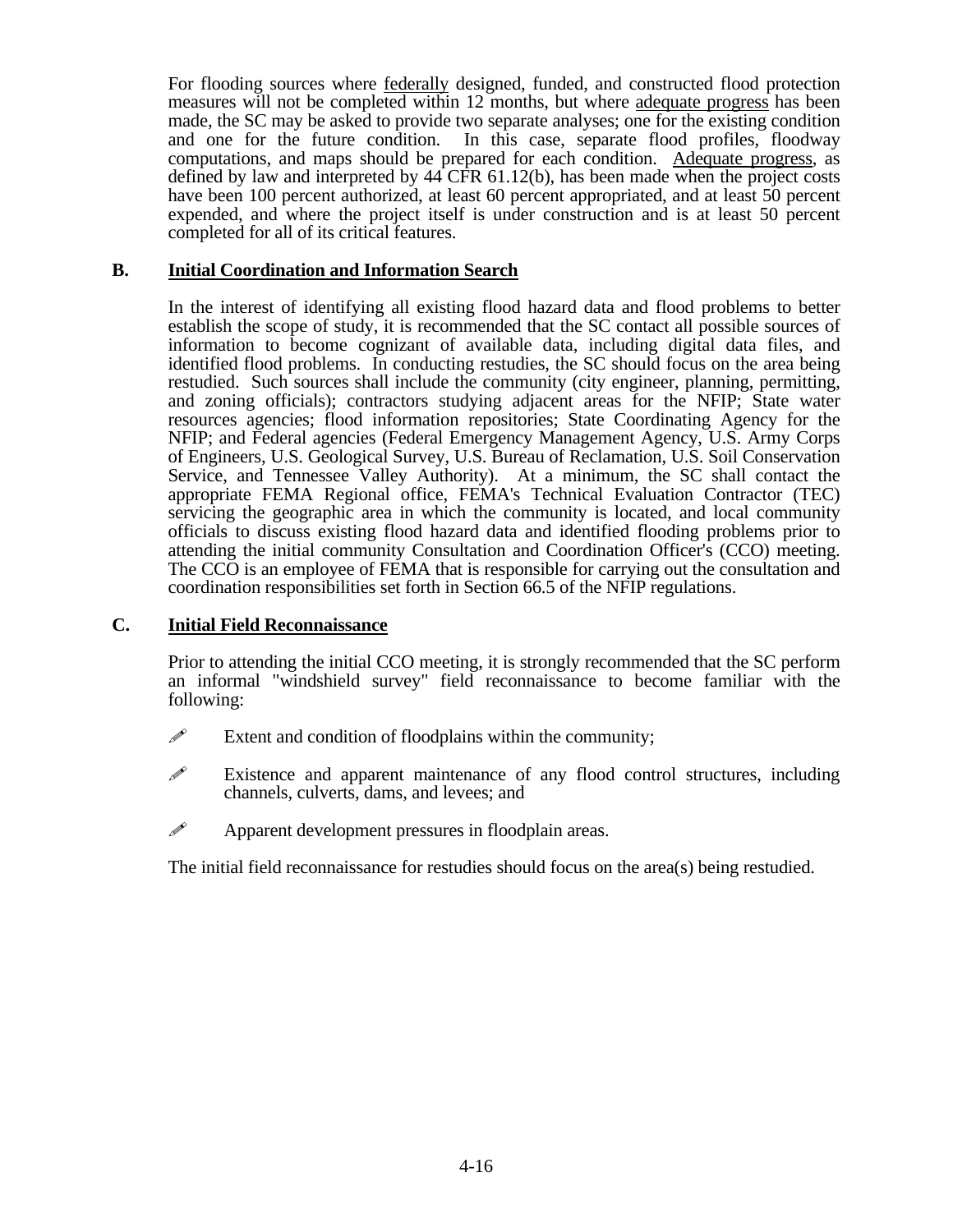#### **D. Initial CCO Meeting**

 The SC shall attend an initial CCO meeting with representatives from FEMA and the community. The purpose of this meeting is to identify and rank the deficiencies in flood hazard data with respect to existing and expected conditions within the community. The actual scope of study will be finalized later based on an assessment of identified deficiencies and available funding. It is the role of the SC to propose the scope of the study and the Regional PO to define it.

 To facilitate discussion, FEMA representatives shall bring a copy of the effective FIS, FIRM, and/or FBFM; FEMA representatives shall also bring copies of the effective FIRMs for contiguous communities. Community officials are requested to bring any available maps showing current and planned development, current corporate limits, urban growth boundaries, extraterritorial jurisdiction boundaries, topographic information, and any local and regional floodplain studies not reflected on the FIRM or FBFM, or in previous LOMRs.

The following questions shall be considered:

- $\mathscr{P}$  For detailed study streams, has development in the watershed, or the construction of flood-control structures, since the effective FIS, rendered existing flood discharge values significantly out-of-date?
- Have physical changes occurred in the floodplain, such as channelization projects or the construction of bridges, that are not reflected in the effective FIS?
- Have actual flooding events suggested that the results of the effective FIS analyses are no longer appropriate?
- $\mathscr{P}$  Are flood control structures credited on the FIRM that should not be? Examples include levees that do not meet the criteria of 44 CFR 65.10, or poorly maintained channelization projects. Conversely, are flood control structures not credited on the FIRM that should be? It is the responsibility of the community to supply all information necessary to determine whether a flood control structure can be credited on the FIRM with providing 100-year flood protection.
- $\mathscr{P}$  Are Zone A delineations appropriate? Are they generally consistent with the best available topographic information? How do Zone A floodplain delineations compare to those of detailed studied streams with similar basin characteristics?
- $\mathscr{P}$  Is flood hazard information shown on the effective FIRM consistent with that shown on contiguous communities' FIRMs? Effective FIRMs brought to the initial CCO meeting by FEMA representatives shall be reviewed for consistency.
- $\mathscr{P}$  Are areas within the community's jurisdiction experiencing or expected to experience rapid development?
- $\mathscr P$  Is sufficient flood hazard information available for areas within both the community's corporate limits and its extraterritorial jurisdiction boundaries? Any recently annexed areas should be carefully considered.
- $\mathscr{P}$  Has land subsidence rendered existing flood hazard information out-of-date?
- $\mathscr{P}$  What, if any, GIS capabilities does the community have, what digital data sets are available for use in preparing a new FIS, and what use will the community make of digital FIS files?

 After the initial CCO meeting, the scope of study will be defined by reconciling identified needs with the priorities for study of other communities and available funding.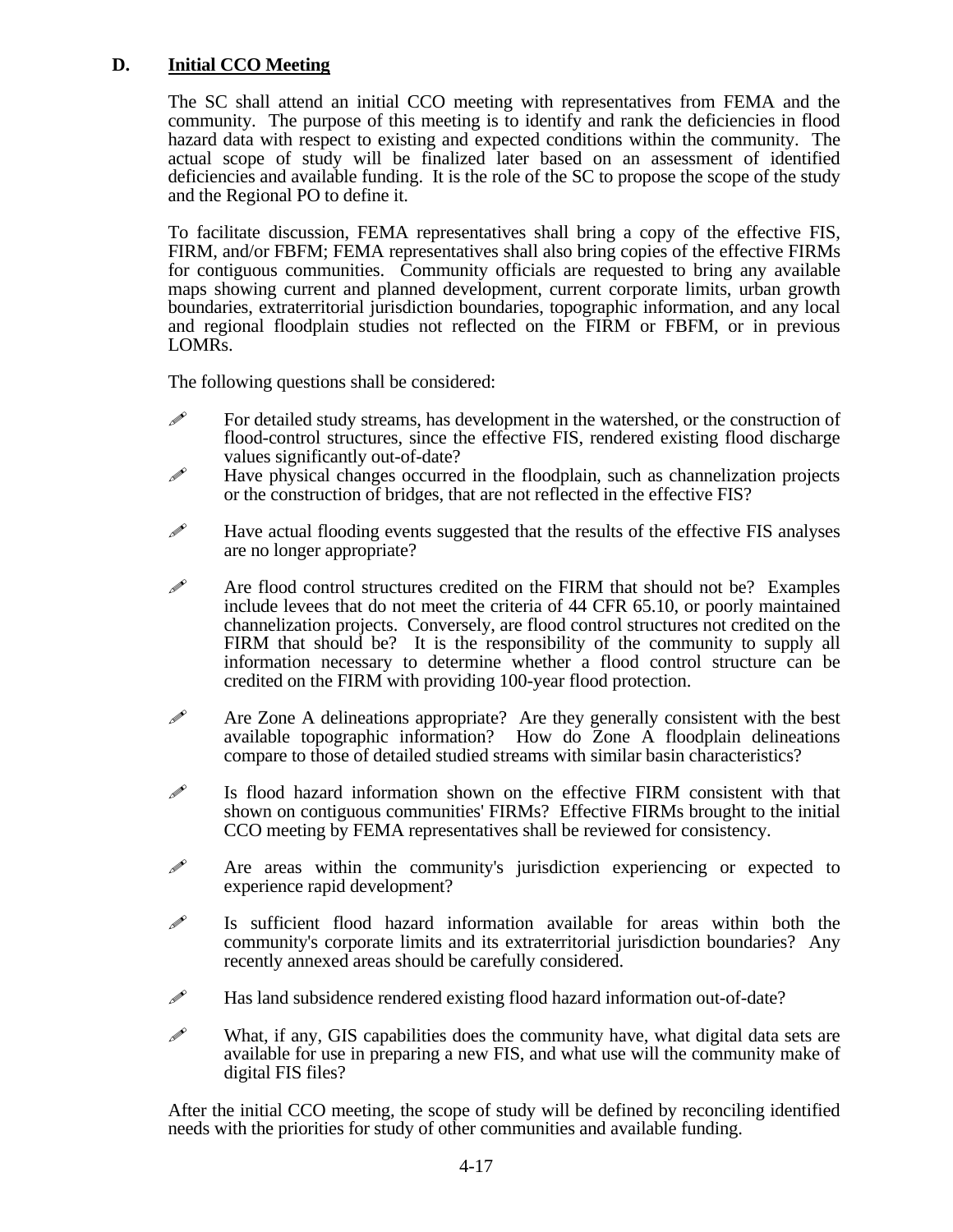#### **CHAPTER 3. DATA COLLECTION AND COORDINATION**

The SC shall, at the beginning of the contract period, research all existing pertinent data to avoid duplication of effort. This research effort shall include a literature search; an information search, including contact with local, State, and Federal agencies, as well as contractors that may be conducting studies of adjacent areas; contact with local, State, or Federal agencies that may be able to provide pertinent digital data files, including base mapping or floodplain boundary files; and field reconnaissance of the study area. This information may consist of revisions to a community's FIS, FIRM, and/or FBFM, such as Letters of Map Revision (LOMRs), that are not widely published. The Regional PO shall be consulted to ensure that all such revisions have been obtained. The SC shall also prepare an announcement for a local newspaper soliciting relevant historical flood or existing flood hazard information in either hard copy or digital format. Specific subtasks are outlined below.

#### **A. Literature Search**

 A detailed literature search shall be made to obtain published reports and other available data dealing with flooding problems in the study area, in adjoining communities, and in the surrounding region.

#### **B. Information Search and Retrieval**

 All possible information sources shall be requested in writing to submit pertinent data, including digital data files. Such sources shall include the community; contractors studying adjacent areas for the NFIP; State water resources agencies; flood information repositories; State Coordinating Agency for the NFIP; and Federal agencies (FEMA, U.S. Army Corps of Engineers, U.S. Geological Survey, U.S. Bureau of Reclamation, U.S. Soil Conservation Service, and Tennessee Valley Authority). The SC shall document all contacts and shall provide, in the draft FIS report data, a list of the agencies contacted and the information obtained.

 An assessment of the useability and technical accuracy shall be made of all available information, including historical hydrologic data, high-water marks, flooding problems within the community, flood-control measures, hydraulic structures that affect flooding, available community maps showing and naming all roads in the floodplains, topographic maps, digital data files, and elevation control data (including consideration of land subsidence where applicable). Photographs of past major floods, if available, shall be obtained for inclusion in the FIS report.

 Digital files obtained from any source must be accompanied by the "Digital Data Submission Checklist," shown as Figure A7-1 in Appendix 7. This form provides the SC and any subsequent users of the data with information they may need on the data sources, projections, datums, file formats, etc. These forms must be submitted to FEMA along with the digital data files.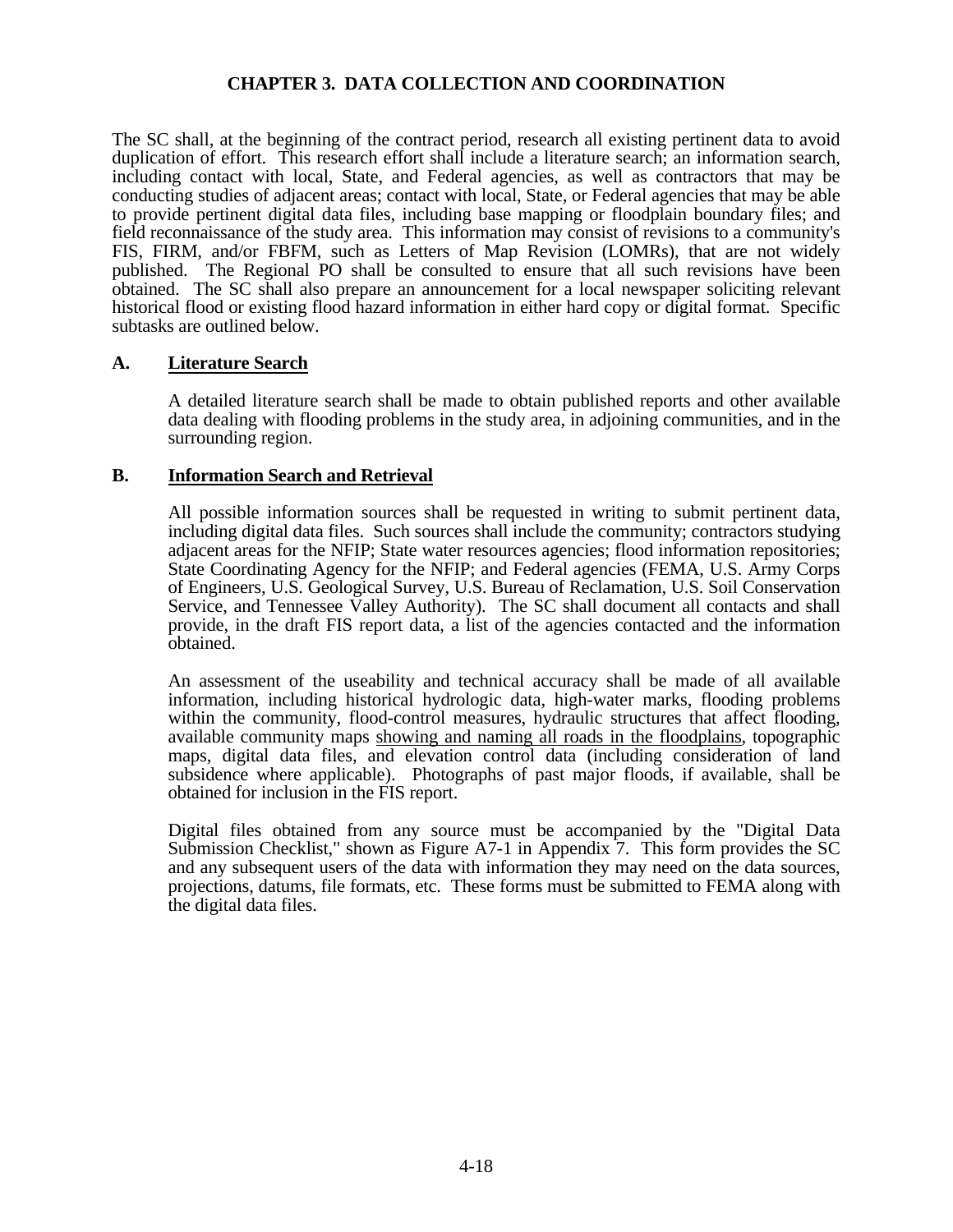For areas being restudied, basic data must be obtained from the hydrologic and hydraulic models used to prepare the effective FIS, including any subsequent revisions (such as LOMRs) to this data. This information is available through the FEMA Regional office from FEMA's TEC servicing the geographic area in which the community is located, and may include hydrologic and hydraulic models, engineering and construction plans, floodplain maps, and flood profiles. In addition, any information should be obtained that may provide data for evaluating changes to the effective hydrologic or hydraulic models. The SC should obtain this information from the FEMA Regional office and adjacent communities.

#### **C. Detailed Field Reconnaissance**

 To supplement the suggested initial field reconnaissance conducted prior to the initial CCO meeting, the SC shall conduct a detailed field reconnaissance of the specific study area to determine conditions along the floodplains, types and number of hydraulic structures involved, apparent maintenance or lack thereof of existing hydraulic structures, locations of cross sections to be surveyed, and other parameters needed for the hydrologic and hydraulic analyses.

#### **D. Surveys**

 For each flooding source to be studied in detail where an existing hydraulic analysis is either unavailable, outdated, or must be supplemented, the SC shall identify or establish necessary Elevation Reference Marks (ERMs), obtain channel and floodplain cross sections, and obtain the physical dimensions of hydraulic structures. The SC must exercise particular care in areas subject to land subsidence to ensure that ground elevation data obtained or developed in the course of the study are based on the most recent bench mark data as published by the National Geodetic Survey or other authoritative source. It is recommended that existing ERM values be verified. When it has been determined that a study area is affected by land subsidence, the SC shall consult with the Regional PO to determine the most appropriate procedure to evaluate the subsidence. For further guidance on surveys, refer to Appendix 4.

#### **1. Identify/Establish Bench Marks**

Third-order leveling<sup>2</sup> shall be used to tie temporary bench marks and ERMs to the National Geodetic Vertical Datum of 1929 (NGVD) or, when available, the successor North American Vertical Datum of 1988 (NAVD); to determine the elevation of high-water marks; and, where needed, to establish vertical control for aerial photography. Whenever possible, available vertical control shall be used in lieu of field surveys.

> ERMs shall be established and recorded in and near the floodplains of all streams studied in detail. These shall include existing elevation references and those ERMs that can be established in the course of setting temporary bench marks for cross sections or vertical control for photogrammetry. Acceptable ERMs would consist of any solid object set in a stable structure or ground. Surveys shall not be undertaken for the sole purpose of establishing ERMs without the approval of the Regional PO. As a general rule, and not withstanding the limitations on surveys, ERM density should be approximately two per mile of stream length or four per square mile of floodplain, as appropriate.

#### **2. Obtain Cross Sections**

 $\overline{a}$ 

 $2$ Closures within 0.05 foot X square root of distance in miles.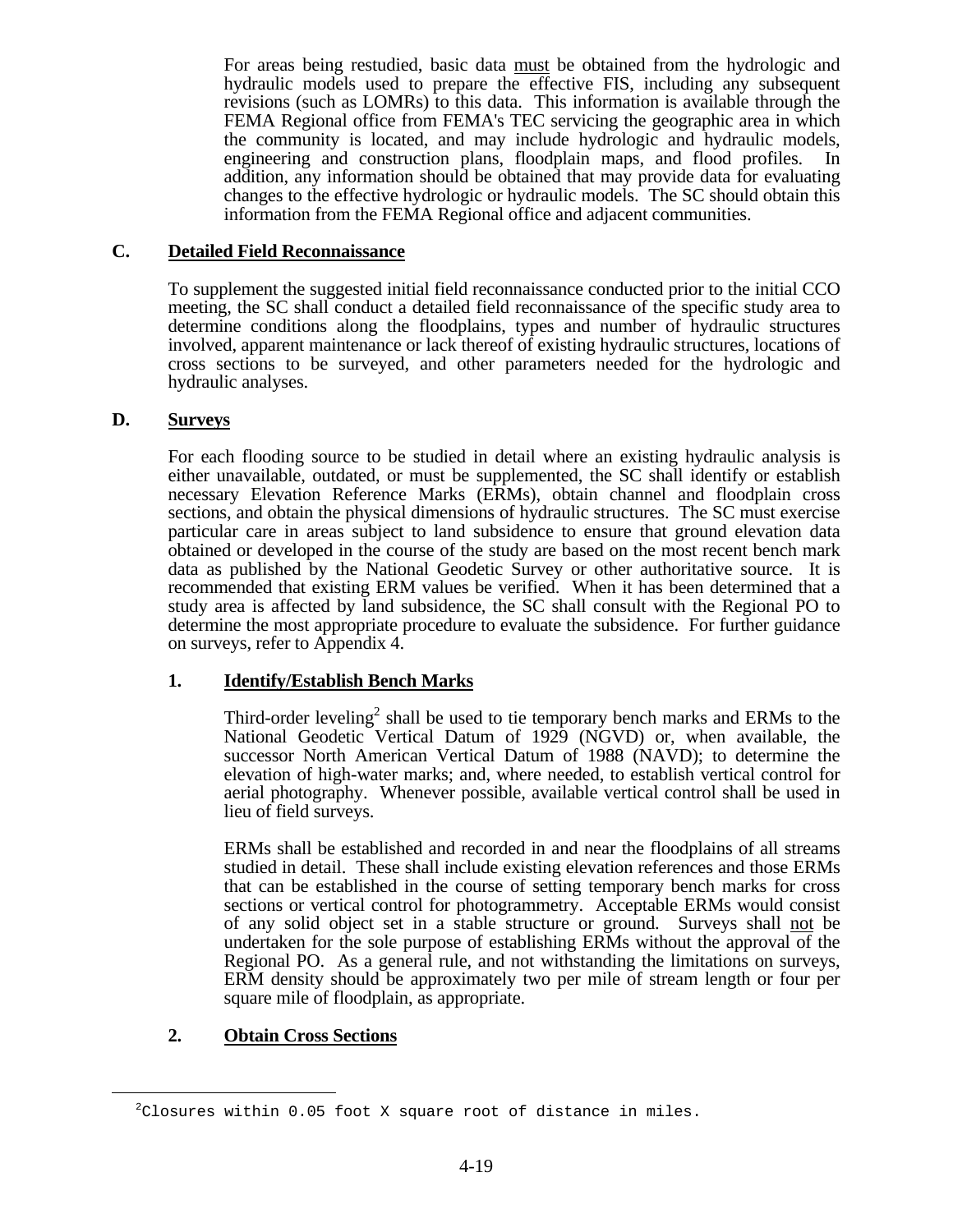Where 4-foot contour mapping (or the equivalent) is unavailable, above-water valley and channel cross sections shall normally be taken photogrammetrically, using methods described in Appendix 4. Otherwise, field surveys may be used to establish cross sections. Field surveys should normally be accomplished by differential leveling or differential Global Positioning System (GPS) methods, with vertical error tolerances of  $\ge 0.5$  foot across the 100-year floodplain. Cross-section elevations and stations should be determined at those points that represent significant breaks in ground slope and at changes in the hydraulic characteristics of the floodplain.

 Each cross section shall, at a minimum, cross the entire 100-year floodplain and, if possible, extend at least one foot above the estimated 100-year elevation. For areas between the 100- and 500-year floodplain boundaries, floodplain geometry, where needed, shall be estimated using available ground elevation data, without conducting field surveys. The number of cross sections needed for a study reach will vary depending on the particular hydraulic methodology selected for application and the hydraulic characteristics of the reach. As a general rule, cross sections should be selected to be representative of average conditions in reaches that are as long as possible, without permitting excessive conveyance change between cross sections.

 In general, the use of interpolated cross sections is not permitted, unless approved by the Regional PO. Where Regional PO approval has been obtained, floodway delineations should be based on actual cross sections.

#### **3. Obtain Physical Dimensions of Hydraulic Structures**

 Necessary dimensions and elevations of all hydraulic structures and underwater sections along the streams shall be obtained from available sources or by field survey where necessary. Dimensions and elevations of hydraulic structures may not be established by aerial photogrammetric methods.

#### **4. Global Positioning System (GPS) Surveys**

 The use of GPS equipment is encouraged, provided differential GPS (DGPS) techniques are used (as described in Appendix 4). DGPS testing should yield centimeter-level horizontal and vertical accuracies for the roving GPS receiver(s), relative to the GPS base station, positioned on control points or bench marks, which simultaneously receive signals from the same four (or more) GPS satellites as are received by the roving GPS receiver(s). This enables known errors at the base station to be applied as corrections to positions of the roving receiver(s).

#### **E. Coordination**

 In order to keep abreast of changes in the community that may affect the draft FIS, the SC shall coordinate periodically with the community, particularly for large studies or when the study effort spans a significant time between the initial CCO meeting and delivery of the draft FIS to FEMA. These changes could include newly annexed or de-annexed areas, new floodplain projects, or the availability of new data. Under no circumstance shall the SC allow more than 6 months to elapse without establishing contact with the appropriate community official.

 The SC shall also coordinate with the Regional PO, notifying FEMA of any changes brought to the SC's attention by community officials. The SC shall also provide the Regional PO with periodic progress reports to document coordination with community officials.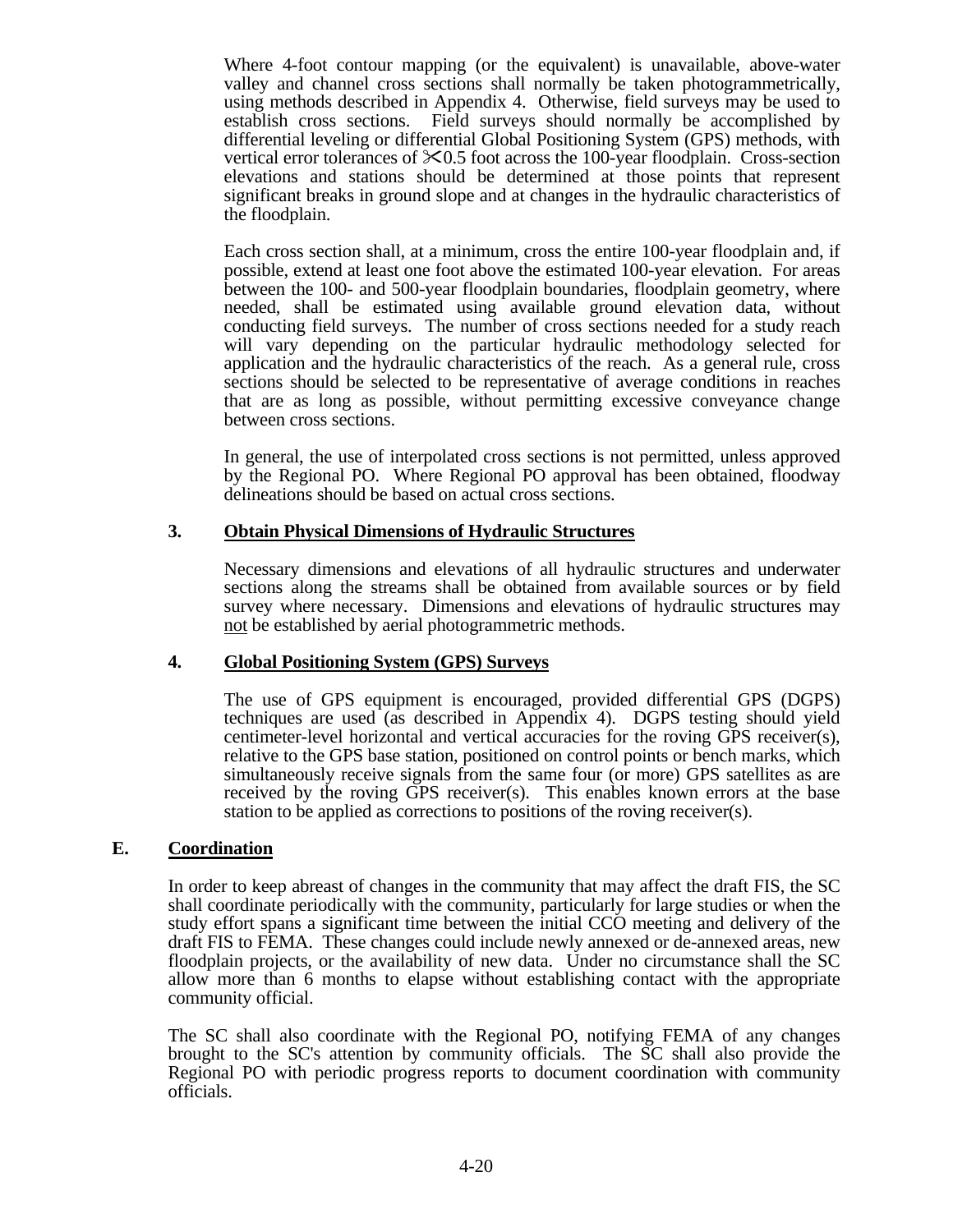The SC is encouraged to submit a sample digital data file to FEMA at approximately the 10-percent completion milestone. This will enable FEMA to review the sample files for ease of use, compatibility between computer mapping systems, and develop an understanding of the file contents. Any modifications to the data capture techniques or file format used by the SC can be implemented at an early enough production phase to avoid excessive rework.

#### **CHAPTER 4. DETAILED HYDROLOGIC ANALYSES**

This chapter addresses hydrologic methods and assumptions to be utilized in conducting FISs for riverine applications. For coastal applications, please refer to Appendix 1A.

#### **A. General Guidance**

 As part of the initial scope of work defined by the Regional PO, the exceedence frequency of flood events to be studied should be determined. At a minimum, the contractor must analyze the 100-year event; however, often the contractor will also be requested to determine flood discharges for the 10-, 50-, and 500-year flood events. Where appropriate, the SC shall use all available flood flow frequency information and shall not duplicate previous work by Federal, State, or local agencies, or that in published FISs. Where such data are not available, where conditions have changed invalidating the published information, or where the methodologies or data used in the previous FISs are not appropriate, the SC shall conduct a hydrologic analysis. The SC should consider gaged versus ungaged streams and the appropriateness of developing a rainfall-runoff model. Each of these approaches are briefly discussed later in this section. When an expected probabililty adjustment has been included in published discharge determinations, the SC shall contact the Regional PO for approval before proceeding.

 Prior to conducting a hydrologic analysis, the SC should work with the Regional PO to identify which, if any, of the hydraulic structures should be included in the analysis and to identify appropriate methodologies. If using existing flood discharge data from an effective FIS, the SC shall verify that the data are current before proceeding.

 Where large amounts of floodplain storage exist and are capable of significantly attenuating flood hydrographs within the community, this attenuation shall be evaluated by the use of standard flood routing techniques. The use of these procedures shall be cleared with the Regional PO.

 Storage capability, below the Normal Pool Elevation of dams operated primarily for purposes other than flood control normally should not be considered in a FIS because the availability of such storage is uncertain. The exception is when all of the following conditions have been met:

- $\mathscr{P}$  Operation of the project in accordance with its documented water control plan could affect the 100-year flood elevations in a community by 1 foot or more.
- $\mathscr{P}$  The storage capability to be considered must be totally dedicated to flood control. Where different amounts of storage can be totally dedicated during different parts of the year, the flood discharges to be used should be obtained from the joint probability combination of frequency curves established for each part of the year when the different storage levels are dedicated. Joint use storage based on forecasted inflow is not acceptable in the NFIP.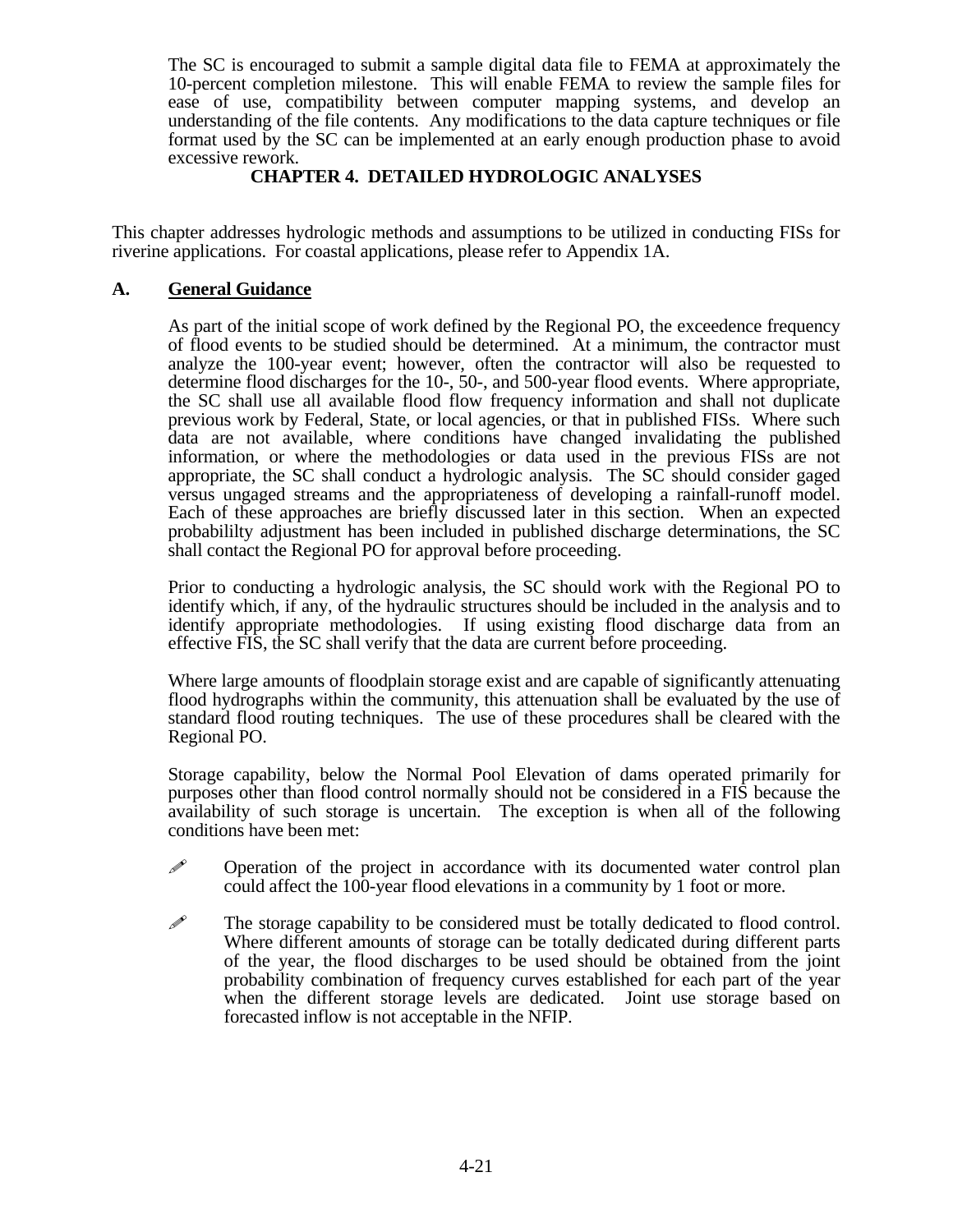- A project water control plan providing explicit details of operation during flooding conditions must be in effect and must be reviewed and approved by FEMA or another Federal agency responsible for Federal flood-control activities. The Regional PO should be contacted to discuss the review and approval process.
- A commitment to dedication of the flood-storage capacity and to the approved water control plan must be assured through a mandatory condition of Federal or State licensing or through a direct agreement between the project operator and FEMA for non-Federal projects.

 Gaged Streams: Flood flow frequency analyses shall be made in accordance with the latest methodology presented in Bulletin No. 17B (Reference 1) and subsequent modifications. The basic flood flow frequency curve for gaged sites on unregulated streams shall be obtained from the local district office of the U.S. Geological Survey (USGS), Water Resources Division. These data shall be used and modified if necessary to provide reliable discharge estimates for the site under consideration. The methodologies outlined in the U.S. Army Corps of Engineers "Hydrologic Frequency Analysis" EM 1110-2-1415 (Reference 2), can be used to address needs for modification of USGS results.

 Generally, peak discharges for ungaged sites on a gaged stream shall consider both the gaged site information and information from an appropriate regional estimate, where available. An appropriate transfer technique for establishing discharges at the ungaged location shall be selected by the SC. The transfer technique should consider the difference in drainage area from that at the gaged site. The procedures prescribed in most regional flood flow frequency reports published by the USGS are recommended for this purpose. An example of an acceptable transfer technique is provided in "Regionalization of Peak Discharges for Streams in Kentucky" (Reference 3). In cases where a more specialized local study of a watershed may be more appropriate than one prepared by the USGS, the Regional PO should be consulted.

 For gaged streams with regulated flows, peak discharges shall be obtained from the agency responsible for the regulation. If the effects of regulation on flood flow frequency have not been established, the SC shall determine the most appropriate analysis technique and obtain approval from the Regional PO before proceeding (see Reference 2).

 Ungaged Streams: The SC shall make use of any valid existing flood flow frequency analysis conducted by a Federal, State, or local agency that authoritatively establishes the discharges for an ungaged stream under consideration or the discharges in published Flood Insurance Studies. In the absence of such an analysis, the SC shall use, where appropriate, the most recent regional flood flow frequency report published by the USGS that is applicable to the area under study. Such reports are generally available on a statewide basis. The SC should exercise caution in that these reports are to be used only for conditions and locations for which they are recommended. Where these reports do not contain procedures to account for presently urbanized conditions, and where the basin under study is more than 10 percent urbanized, the discharges determined for the rural condition shall be adjusted using techniques described in Flood Characteristics of Urban Watersheds in the United States (Reference 4). The USGS microcomputer program, "National Flood Frequency" (Reference 5), can be used to determine different flood frequency discharges for the continental United States, Alaska, Hawaii, and Puerto Rico for both rural and urbanized conditions.

When a Regression Equation other than one published by the USGS is proposed to be used, the SC shall obtain approval of the PO and shall justify why this equation is more proper to use.

 Rainfall-Runoff Modeling: Where USGS regional flood flow frequency reports have not been developed or are not applicable due to flow regulation, storage, rapid watershed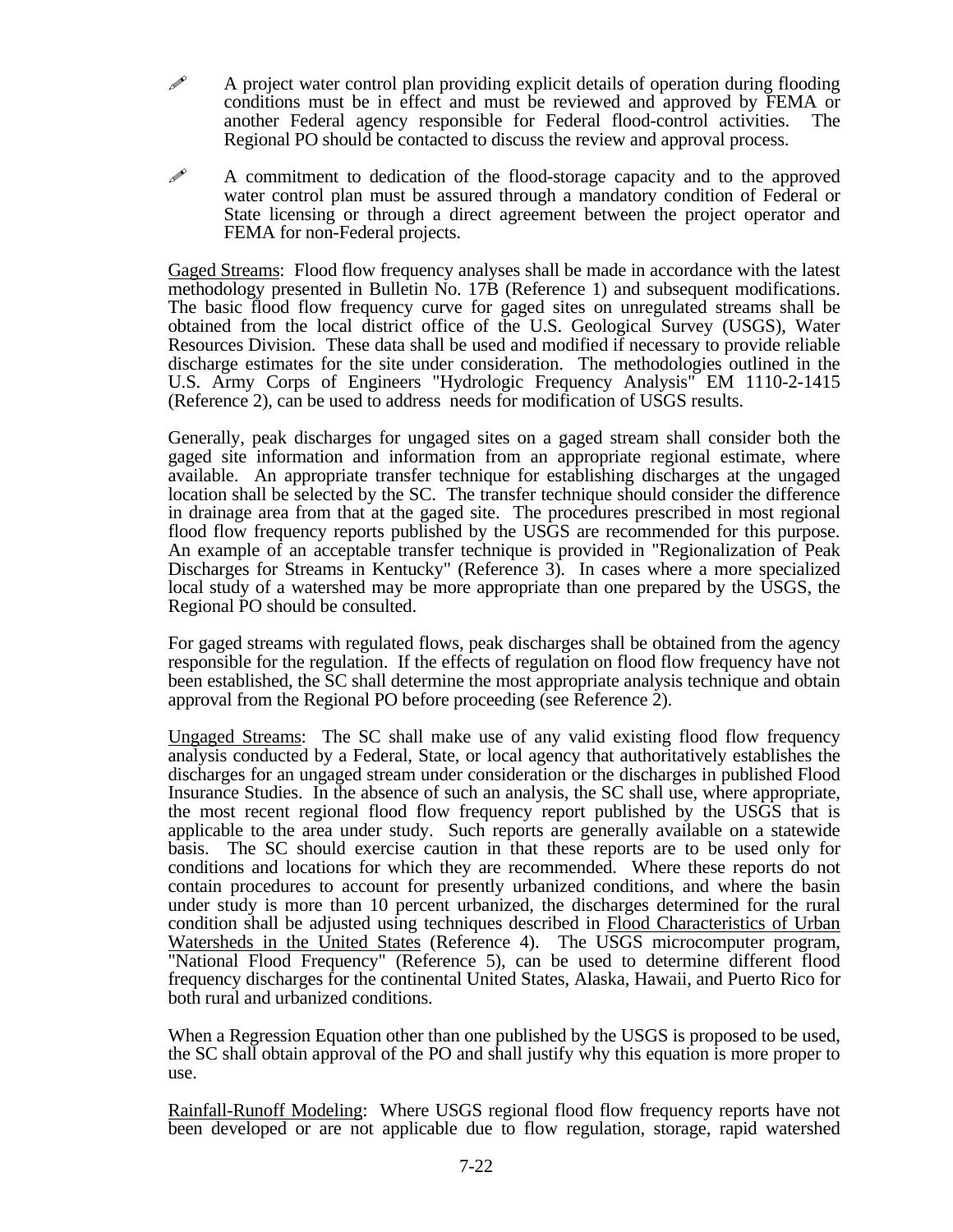development or other unique basin characteristics the SC with Regional PO approval may select to develop a rainfall-runoff model such as HEC-1 or TR-20 (References 6 and 7). In developing a rainfall-runoff model, the following factors should be considered:

- $\mathscr{P}$  The unit hydrograph method is preferred when developing hydrographs. However, subbasin drainage areas should be provided to limit the area included in the unit hydrograph and to better identify watershed response to changing conditions.
- $\mathscr{P}$  Loss rates should be varied when computing different frequency floods. Urbanization effects must be reflected in the loss rates. The Soil Conservation Service (SCS) curve number method is one of the methods that can be used.
- $\mathscr{I}$  Time of concentration or lag computations must reflect the effects of increases in velocities due to channel modifications and urbanization.
- $\mathscr{P}$  Rainfall duration must be large enough to capture all excess rainfall as well as provide reasonable runoff and sediment volumes when performing storage analyses.
- $\mathscr S$  Stream flow routing methods should be able to analyze the attenuation and translation of hydrographs.

 Parameters in the models should be calibrated with known storms in the study area, when available data permits, before determining different discharge frequencies. Computed peak discharges from the hydrologic model should be compared with the discharges from published regional studies such as USGS regression equations. If the discharge values are not comparable, a Special Problem Report must be submitted to the Regional PO to resolve the differences before beginning the hydraulic analysis.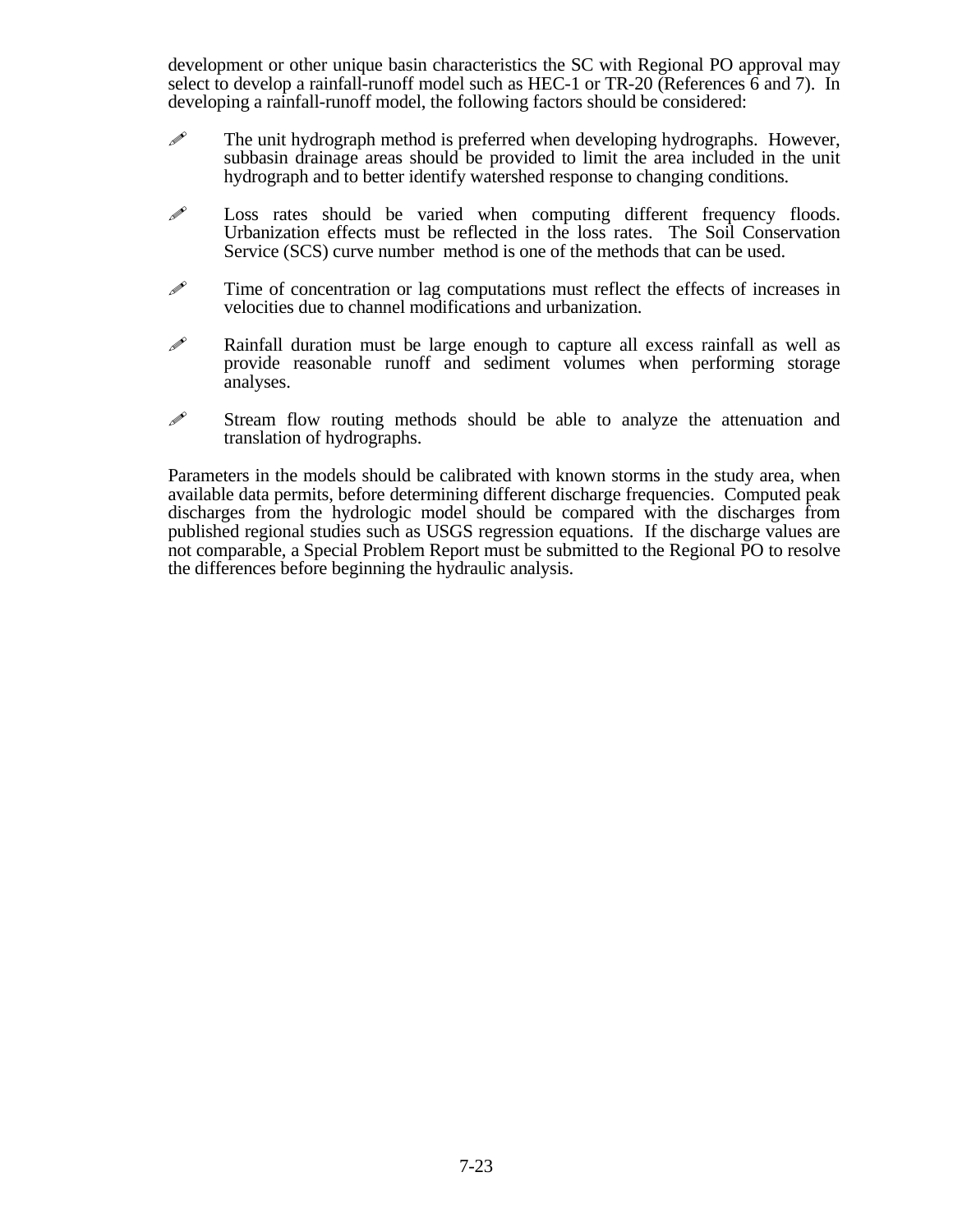#### **B. Initial Flood Insurance Study Methodology**

 Before proceeding with the hydraulic analyses, the SC shall compare his calculated discharges proposed for use in the FIS with all available flood flow frequency data that exist for the study area to ensure compatibility with existing data. A cursory check of discharge/drainage area relationships can sometimes identify a problem. The SC must also inform the Regional PO, as well as Federal, State, and local agencies involved in water resources programs in the area, of the proposed discharges. Any discrepancies between available information and the discharges proposed for the FIS must be resolved by the SC. Such discrepancies shall be brought immediately to the attention of the Regional PO in a Special Problem Report as discharge discrepancies shall not be cause for delay in the study. In addition, the Regional PO should be kept informed of progress made in resolving such discrepancies.

 Proposed flood discharge values must be compatible with those used in previously completed studies on the same watercourse. Discharge values from a later flood flow frequency analysis that disagree with previously used discharges should be considered only when the later discharges can be shown to be significantly different statistically from the previous discharges. The test for significance shall be based on the confidence limits of the latest analysis: the latest discharges shall be adopted if the previously established discharges do not fall within the 95 and 5 percent confidence limits (90 percent confidence interval) of the most recent estimates; the previously established discharges shall be adopted if they fall within the 75 and 25 percent confidence limits (50 percent confidence interval) of the most recent estimates. Bulletin No. 17B (Reference 1) should be consulted for procedures on computing confidence limits. Where the previously established discharges fall between the 50 and 90 percent confidence intervals of the most recent estimates, the situation shall be presented to the Regional PO in a Special Problem Report for resolution. For gages with record lengths less than 50 years, the results of confidence limits test should be discussed with the Regional PO before proceeding.

 Where significantly different discharges are proposed for use, the Regional PO shall be contacted immediately for approval. Where confidence limit tests are not applicable, unresolved discrepancies shall be brought to the attention of the Regional PO. The determining factor then becomes the impact on the BFE.

#### **C. Considerations for Flood Insurance Restudies**

 In general, a restudy of hydrologic analyses could be initiated for any of four reasons: (1) Longer periods of record or revisions in data; (2) Changed physical conditions; (3) Improved hydrologic methods; or (4) Correcting an error in the original FIS. Examples of changed physical conditions could be the construction of hydraulic structures that have impacted the effective FIS analyses, or development within a watershed subsequent to the effective FIS analyses. Regardless of the reason for the restudy, the contractor must provide detailed documentation of the changes that have been addressed in the restudy and why discharges developed for the restudy are superior to the effective FIS. If the reason for the restudy is an improved method, the contractor must provide documentation as to why the alternative method is superior to the original FIS and must obtain Regional PO approval concerning the use of the improved method.

 It is important to note that a restudy of a community's FIS and FIRM may include a flooding source(s) that does not have any established BFEs. In these cases, Section B of this chapter entitled "Initial Flood Insurance Study Methodology" should be consulted for necessary guidance on establishing flood discharges.

 Rapidly developing watersheds with increasing flood hazards will be chosen for restudies as a first priority. Communities should be requested to provide available master plans on land use for these watersheds prior to the initiation of a restudy. The hydrologic analysis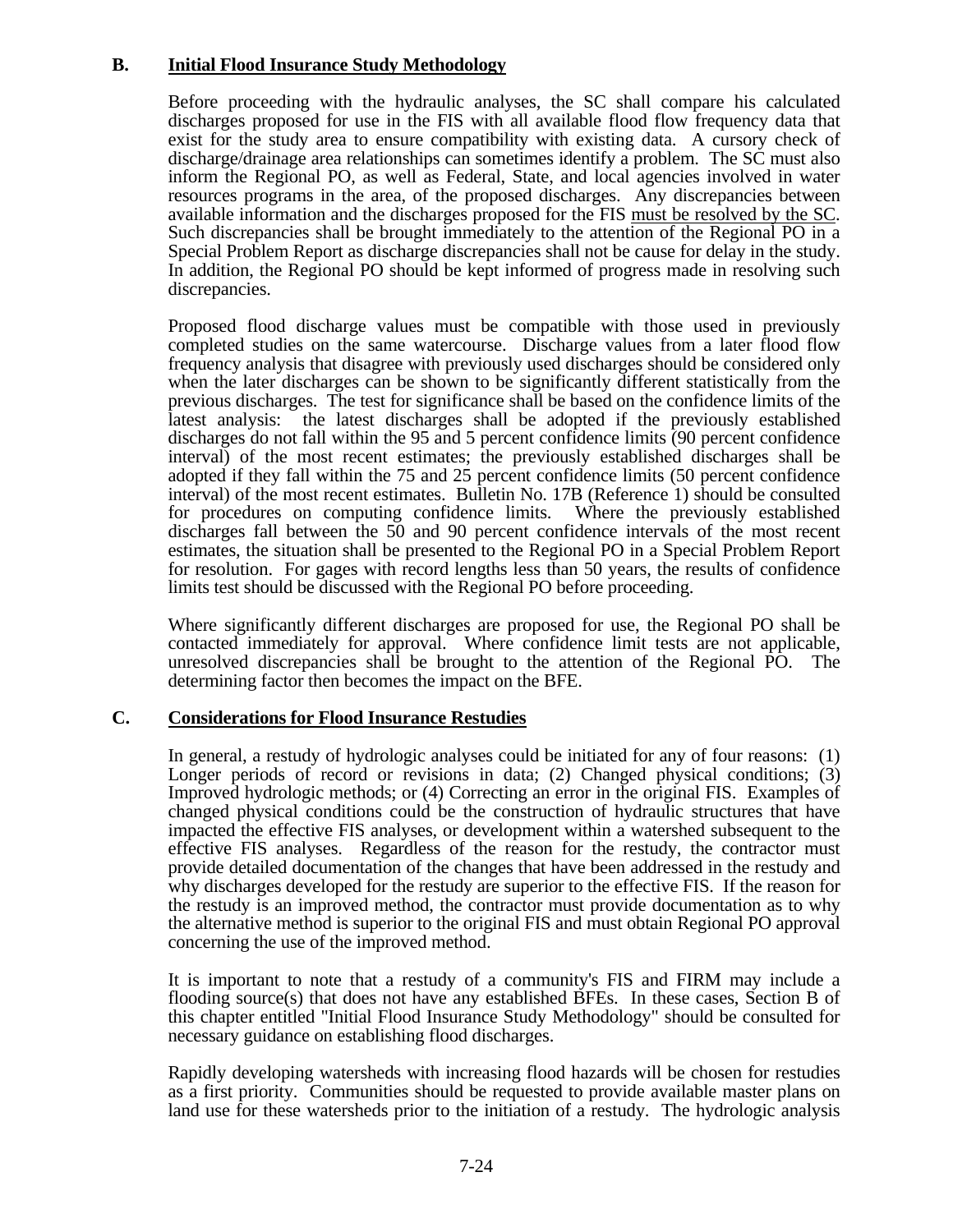for rapidly developing watersheds will be performed in two phases: preliminary and detailed analyses.

#### **Preliminary Hydrologic Analysis**

 The preliminary hydrologic analysis should use USGS regression equations, considering urbanization effects, to determine the existing condition 100-year flood discharges at several locations along the stream(s) to be restudied. Effects of urbanization can be determined by the methods described in the USGS publication Flood Characteristics of Urban Watersheds in the United States (Reference 4). Alternatively, the USGS microcomputer program, "National Flood Frequency" (Reference 5), can be used to determine different flood frequency discharges for the continental United States, Alaska, Hawaii, and Puerto Rico for both rural and urbanized conditions.

 For watersheds with an existing hydrologic model, the existing model can be used in lieu of the USGS regression equations provided the model was calibrated. Such models should, however, be updated to account for developments that occurred in the watershed since the existing model was created.

 To determine whether or not new flood discharges should be used, the effective FIS stepbackwater computer printouts can be utilized to evaluate the effect of the new discharges on effective 100-year flood elevations. If the new discharges yield 100-year flood elevations that differ from the effective FIS elevations (effective 100-year flood elevations must be obtained from the water-surface profile and not the FIRM) by more than 0.5 foot, a detailed hydrologic analysis would then be conducted. Otherwise, the selected stream should not be restudied at this time, unless other substantial changes in hydraulic conditions exist, such as channelization and construction of flood control structures; or unless there are errors in measurements in the effective study. Results of the preliminary analysis shall be documented in a report to the Regional PO for instructions on the need for detailed hydrologic analyses.

### **Detailed Hydrologic Analysis**

 If a revised hydrologic analysis is required, the SC should coordinate with the Regional PO to determine the appropriate detailed methodology. Caution should be used when selecting a methodology for watersheds that are undergoing or are projected to undergo development. In such cases, developing a rainfall-runoff model should be considered in lieu of a gaged analysis with nonhomogeneous data. The factors outlined in Section A of this chapter should be considered in the model.

 Parameters in the models should be calibrated with known storms in the study area before determining different discharge frequencies. Computed peak discharges from the hydrologic model should be comparable with the discharges from published USGS regression equations or other appropriate statistical analyses of recorded data. If the discharge values are not comparable, a Special Problem Report must be submitted to the Regional PO to resolve the differences before beginning the hydraulic analysis.

 When modeling mixed populations of hydrologic events, the SC should refer to EM 1110- 2-1415.

 To avoid internal discontinuities in the restudy data, discharge analyses must extend far enough to ensure a logical transition between the restudy and effective FIS data. Should significant discontinuities exist between the updated discharges and the existing FIS discharges, the Regional PO should be consulted and a Special Problem Report completed.

# **CHAPTER 5. DETAILED HYDRAULIC ANALYSES**

#### **A. General Requirements**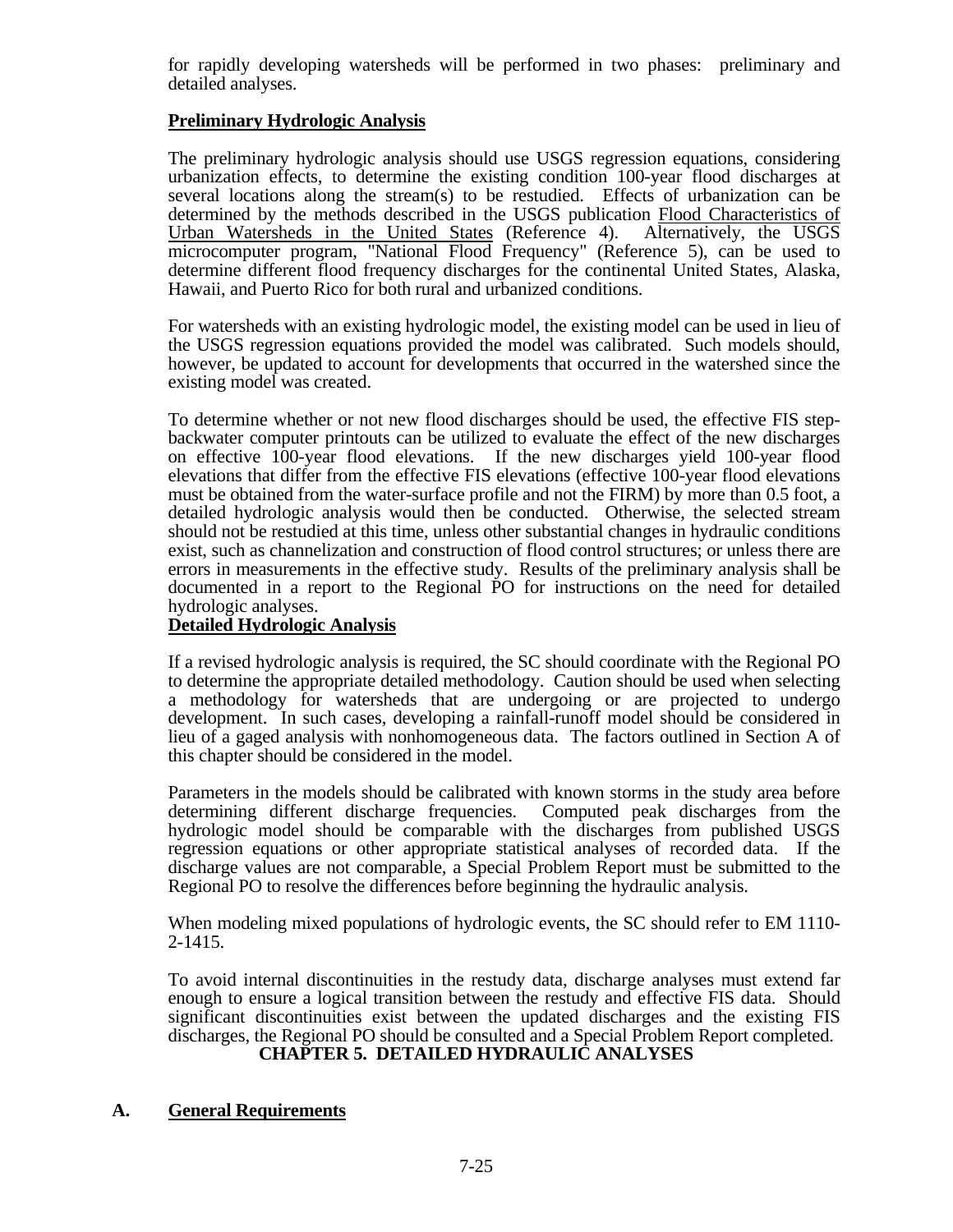The SC shall use, to the maximum extent possible, all valid existing flood elevation, survey, and other pertinent information for the study area. Whenever existing 100-year flood elevations are available for the study area, the SC shall assess their validity without undertaking extensive computations or a reanalysis. Except where significant changes in discharges, floodplain geometry, or flooding characteristics have occurred, or errors in the original computations have been found, such elevations shall be considered valid for use in the FIS. If an existing study that contains a valid 100-year flood profile does not provide other profiles or a floodway that may be required for the FIS, the SC shall attempt to obtain the original hydraulic model and use it to generate this information. Whenever the original model is unavailable or unusable, the Regional PO, through the Contracting Officer, may delete the requirement for these additional elevations and floodway data or request that they be determined by a simplified analysis. In any case, the SC shall obtain approval from the Regional PO before conducting hydraulic analyses for flooding sources that have previously established 100-year flood elevations.

 The SC should not study areas having a drainage area less than one square mile unless Regional PO approval has been obtained.

 Roughness coefficients for use in backwater computations should be carefully estimated by experienced engineers. The estimates should include the consideration that roughness may vary with flood stages, depending on such factors as the width-to-depth ratio of streams, vegetation in the channel and overbanks, and materials of the channel bed. Wherever possible, hydraulic models should be calibrated using measured profiles, estimated profiles, or reliable high-water marks of past floods. Models should match known high water marks within 0.5 foot. The SC should not calibrate to data that results in roughness coefficients out of the realm of observed conditions. If such data are lacking, or are out of date, the roughness coefficients should be determined by field inspection of the channel and floodplain. It is extremely important that roughness coefficients in overbank areas be selected to carefully represent the effective flow in those areas. There is a general tendency to overestimate the amount of flow occurring in overbank areas, particularly in broad, flat floodplains. The use of roughness coefficients to define ineffective flow areas must be clearly documented in the FIS.

 For guidance concerning areas of shallow flooding and alluvial fans, refer to Appendices 2 and 5, respectively. In addition, for guidance regarding appropriate starting water-surface elevations and supercritical flow areas, refer to Section D of this chapter.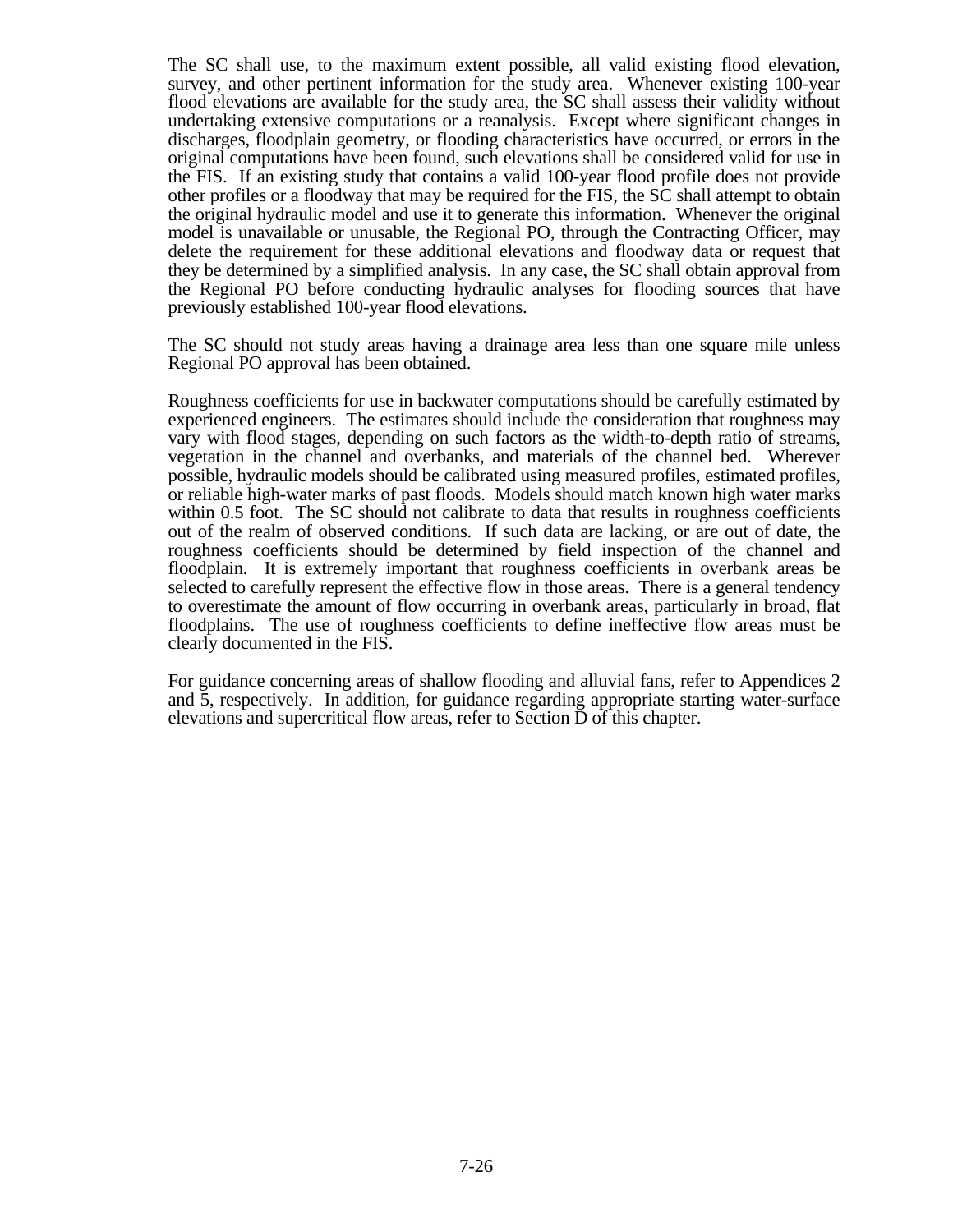Before proceeding to the preparation of work maps, the 100-year flood profile proposed for the FIS must be reconciled with all published or unpublished information. Any discrepancies must be identified and resolved by the SC in consultation with the Regional PO. Except where a clearly identified change in flooding characteristics or an error in the existing data can be shown, the proposed 100-year flood elevations must agree with those of other contiguous studies of the same flooding source. It is only necessary that elevations be computed to match within  $\ge 0.5$  foot of an existing valid elevation; however, the final 100-year flood elevation or profile submitted with the draft FIS report data must be shown to match the contiguous study exactly. Where elevations cannot be reconciled to within  $\ge 0.5$  foot because of changed flooding conditions or an error in the previous analysis, a full explanation and justification for the difference shall be provided to the Regional PO in a Special Problem Report. The SC must obtain approval for the discrepancy in 100-year flood elevations from the Regional PO before proceeding.

#### **B. Initial Flood Insurance Study Methodology**

#### **1. Flood Elevation Determination**

 Flood elevations shall normally be determined for the 10-, 50-, 100-, and 500-year floods, unless otherwise instructed by the Regional PO, and referenced to NGVD or NAVD. Flood elevations for riverine areas are normally determined by stepbackwater computer models. The U.S. Army Corps of Engineers, Hydrologic Engineering Center's HEC-2 Generalized Computer Program (Reference 8), the U.S. Geological Survey/Federal Highway Administration WSPRO computer model (References 9 and 10), and the Soil Conservation Service's WSP-2 Computer Model (Reference 14) are acceptable for this purpose. Regardless of the hydraulic model utilized, the SC should follow modeling techniques specified in the most recent version of the appropriate user's manual. In addition, the SC should utilize a HEC-2 model from a vendor approved by the Hydrologic Engineering Center. The use of alternative computer programs must be approved by the Regional PO and satisfy the criteria outlined below:

- $\mathscr{I}$  It must have been reviewed and accepted by a government agency responsible for the implementation of programs for flood control and/or the regulation of floodplain lands. For computer programs adopted by non-Federal agencies, certification that the program has been reviewed, tested, and accepted by that agency for purposes of design of flood control structures or of floodplain land use regulation must be provided by a responsible agency official.
- $\mathscr{P}$  It must be well-documented including source codes and user's manuals.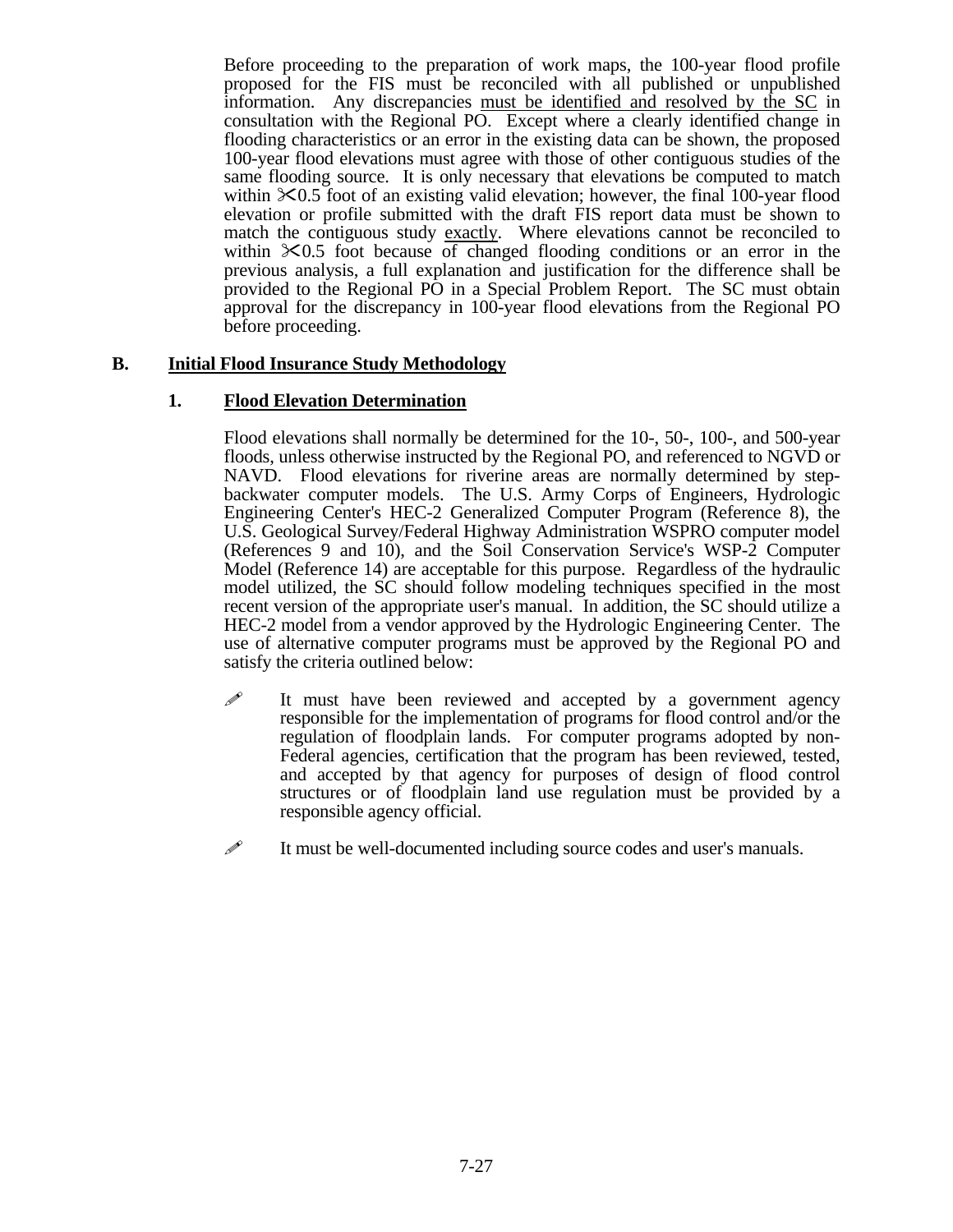It must be available to FEMA and all present and future parties impacted by flood insurance/floodplain mapping developed or amended through the use of the program. For programs not generally available from a Federal agency, the source code and user's manuals must be sent to FEMA free of charge, with fully-documented permission from the owner that FEMA may release the source code and user's manuals to impacted parties.

 The Regional PO should be contacted for a list of currently accepted models.

#### **2. Floodway Determination**

 A floodway is defined as the channel of a river or other watercourse and the adjacent land areas that must be reserved in order to discharge the base flood without cumulatively increasing the water-surface elevation by more than a designated height. Floodways are developed by the SC as unobstructed waterways to convey floodwaters. The floodway, developed by the SC, is coordinated with the community, Regional PO, and, if applicable, with the State Coordinating Agency. The community is responsible for maintaining the conveyance of flooding sources to mitigate flood hazards.

 Normally, the floodway will include the stream channel and that portion of the adjacent land areas required to pass the 100-year flood discharge without cumulatively increasing the water-surface elevation at any point more than 1.0 foot above that of the pre-floodway condition. If the state in which the study is being performed has established more stringent regulations for the maximum rise in water-surface elevations, through legally enforceable statutes, then these regulations shall apply. In the case of interstate streams, where opposite sides of the floodplain are under the jurisdiction of different states, the 1.0-foot maximum allowable rise criterion will be used unless the states have previously agreed on a lesser rise criterion. The SC must obtain the written approval of the Regional PO, through the Contracting Officer, before computing or mapping a second floodway based on a criterion established by the community.

 When flow is in the supercritical regime, or where velocity conditions are such that normal encroachment analyses are not possible or are inappropriate, the allowable rise shall be applied to the energy grade line instead of the water-surface elevation.

 The surcharge values should be between zero and the maximum allowable value. Negative surcharge values may be caused by excessive encroachment, errors in the bridge modeling, or insufficient encroachment at the downstream section. If attempts to eliminate negative surcharges are unsuccessful, the SC shall contact the Regional PO for guidance. Normally, the floodway shall be determined using equal reduction of conveyance on opposite sides of the stream. If equal reduction of conveyance is not technically appropriate, or where unusual flow patterns are encountered (e.g., interbasin flow, divided flow, etc.), the SC shall coordinate with the Regional PO in selecting the most appropriate engineering methods. Where the stream forms the border between contiguous communities, and the floodway designation affects both of them, equal reduction of conveyance must be used.

 The computation of a floodway on a tributary stream should be based on the 100 year flood discharge and elevation of that stream only and normally should not include consideration of any backwater flooding from the main stream. Therefore, the floodway elevations in the lower reach of a tributary subject to backwater flooding may be lower than those used to plot the flood profiles.

 The SC must consider the maximum allowable surcharge (e.g., 1.0 foot) established at the upstream-most cross section in the downstream community when conducting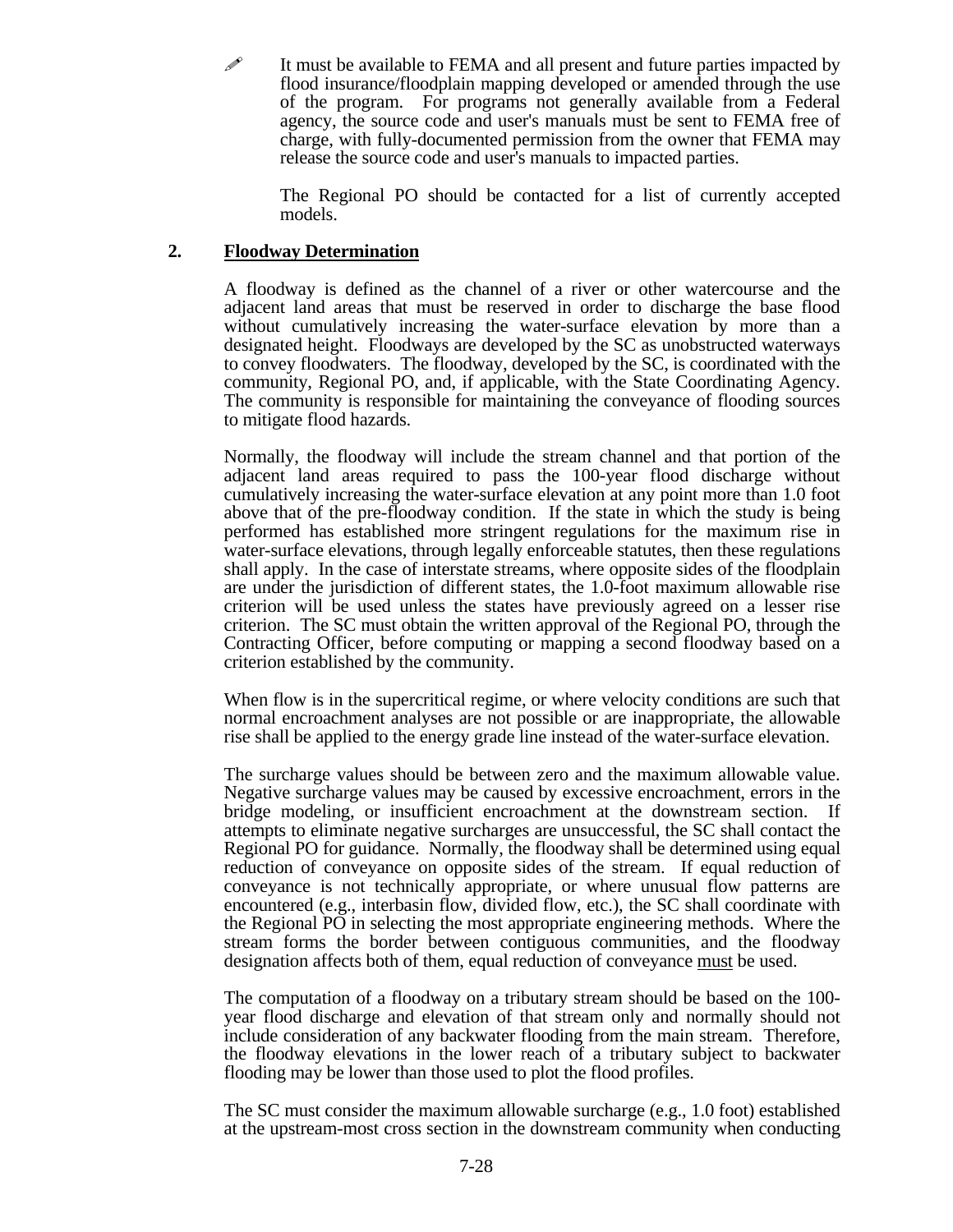the floodway analysis for upstream communities. This is necessary to avoid excessive increases that would occur if the floodway in the downstream community was not considered. In addition, the starting water-surface elevation for a floodway analysis at the first cross section should be 1.0 foot above the natural 100-year flood elevation unless a lesser rise criterion is imposed by the State.

 If storage areas behind structures are accounted for in the discharge computations by routing the 100-year flood hydrograph, and no encroachment is to be allowed, the floodway encroachment stations should be equal to the 100-year floodplain boundary of the storage area. In this case, the same discharge should be used for the unencroached and encroached profiles in the step-backwater analysis to determine the surcharge values. However, if the storage area is to be encroached, then the discharges for the encroached profile downstream of the structure must be determined by routing the 100-year flood hydrograph through the reduced storage area. In this case, the discharge for the encroached profile can be greater than the discharge for the unencroached profile in the step-backwater analysis.

 Floodways are not normally delineated in coastal high-hazard areas (Zones V1-30, VE, and V). The computation of floodways on rivers in coastal floodplains should be based on the 100-year flood discharge and elevations of the rivers only and should terminate at the boundary of the V1-30, VE, or V zone or where the mean high tide exceeds the 100-year flood elevation from a riverine-only flood, whichever occurs further upstream.

 The SC shall begin to coordinate all floodway determinations with State and community officials and the Regional Office as early as possible. Where the floodplain is entirely contained within one community, the location of the floodway should be coordinated with the State Coordinating Agency, the community, and the CCO through the Regional PO. This coordination shall not be a reason for delay of the FIS. If the SC is unable to arrive at a final floodway determination prior to the final community coordination meeting, the floodway shall be determined as described above.

#### **C. Considerations for Flood Insurance Restudies**

#### **1. Flood Elevation Determination**

 Except for the cases where errors in measurements or modeling have been found, or where substantial changes in topographic conditions are not reflected in the effective FIS, the cross-sectional and structural information for the hydraulic model must be obtained from step-backwater computer models of the effective FIS and subsequent revisions. In the case of topographic changes, only the affected cross sections should be revised; the remaining data should come directly from the existing models. The SC should review the existing data for accuracy. If errors in the existing data are detected, the Regional PO should be contacted.

 It is important to note that a restudy of a community's FIS, FIRM, and/or FBFM may include a flooding source(s) that does not have any established BFEs. In these cases, Section B of this chapter entitled, "Initial Flood Insurance Study Methodology" should be consulted for necessary guidance.

 The existing conditions 10-, 50-, 100-, and 500-year flood discharges as determined by one of the hydrologic methods described previously, will be used in the standard step-backwater computer program that was used in the effective FIS to compute the water-surface profiles. The most recent version of the effective FIS computer models should be used to reduce the cost in setting up the hydraulic model. The use of alternative computer programs must be approved by the Regional PO and satisfy the criteria outlined in Section B of this chapter.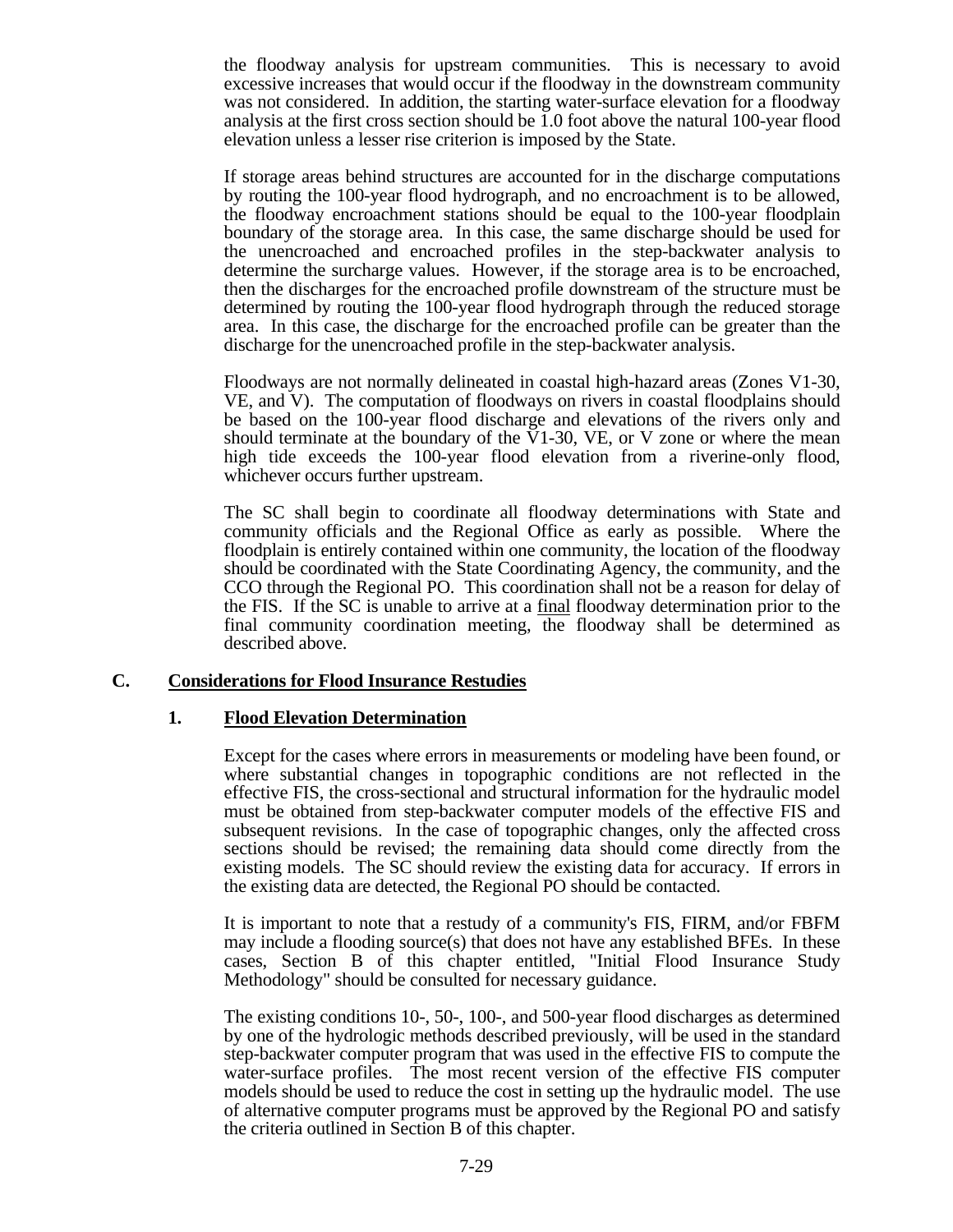Roughness coefficients in the model should reflect existing conditions and should be verified by field reconnaissance and backwater studies of observed floods.

 Regional PO approval should be obtained in choosing the standard step-backwater computer program.

#### **2. Floodway Determination**

 The existing floodway configuration should be retained wherever possible. If it is not possible to retain the existing configuration, then the Regional PO should be contacted for guidance. If a revised floodway analysis is deemed necessary, the information pertaining to floodways as outlined in the previous Section B of this chapter entitled "Initial Flood Insurance Study Methodology" should be consulted.

 Because the community has implemented floodplain management decisions based on the effective floodway, the intent of this guideline is to determine initially if the effective floodway can be retained given the changes that have occurred along the restudied flooding source. However, floodway revisions are justifiable and necessary if restudy data indicate an increase in surcharge above the maximum limit, or if, as a result of improved data, the width or configuration of the floodway necessitates a change from that shown on the effective map. When revisions are made to the floodway that will change the effective map, the SC shall notify the Regional PO immediately so that the Regional PO can coordinate with the community as soon as possible in the restudy process.

#### **D. General Modeling Methodologies and Guidance**

#### **INTRODUCTION**

 In the preparation of an FIS, the SC may encounter unique hydraulic situations that require specialized modeling techniques to accurately determine the flood hazard potential. This section provides guidance in handling these situations:

#### **1. Two-Dimensional Water-Surface Computer Models**

 Two-dimensional (2-D) computer models may be used to determine the watersurface elevations in two directions in the horizontal plane, where one-dimensional computer models may have difficulty analyzing these situations.

 2-D computer models may be used for shallow flooding areas, split flow situations, and at complex bridge sites. Although it is not recommended because of the complexities involved and the costs that would be incurred, 2-D models can be used in areas subject to alluvial fan flooding.

 These models will only be requested where 1-D models, current accepted techniques, and engineering judgment will not provide satisfactory information for floodplain management and flood insurance purposes. All 2-D models must meet the criteria as specified in 44 CFR 65.6 (a)(6).

 Floodways must be developed through an interactive trial-and-error procedure and must be based on equal conveyance reduction.

#### **2. One-Dimensional Unsteady Flow Models**

 One-dimensional unsteady flow models may be used for floodplains with substantial overbank storage areas, streams where there may be a reversal of flow, and complex pipes, channels, ponds, and reservoir systems.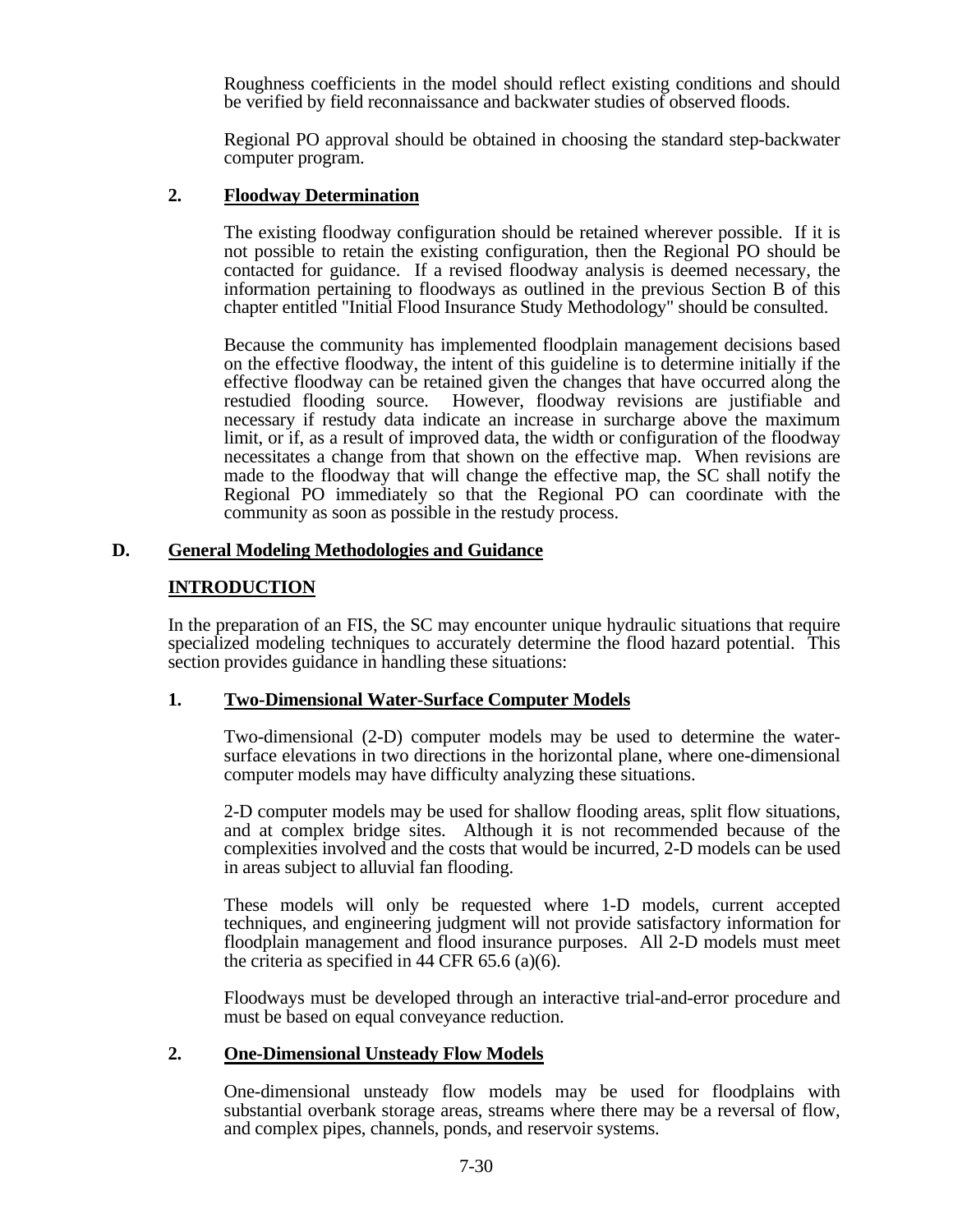Any one-dimensional unsteady flow model used must be accepted by FEMA and meet the criteria specified in 44 CFR  $65.6(a)(6)$ . The use of any one-dimensional unsteady flow model must first be coordinated with, and approved by, the Regional PO.

 Floodways must be developed through an interactive trial-and-error procedure and must be based on equal conveyance reduction.

#### **3. Starting Water-Surface Elevations**

 In general, the starting water-surface elevations chosen for profile computations should be based on normal depth (or slope-area), unless known water-surface elevations are available from other sources. When using normal depth on the main stream, the model should be started several cross sections downstream of the corporate limits. For starting conditions on tributaries, normal depth should be used unless a coincident peak situation is assumed, or the tributary flow depths are higher than the corresponding main stream events. The assumption of coincident peaks may be appropriate if a) the ratio of the drainage areas lies between 0.6 and 1.4, b) the times of peak flows are similar for the two combining watersheds, and c) the likelihood of both watersheds being covered by the storm being modeled are high. If gage records are available for the basins, guidance for coincidence of peak flows should be taken from them.

#### **4. Modeling Techniques for Streams with Supercritical Flow Regimes**

 Step-backwater analyses are normally performed from downstream to upstream as subcritical profile runs. Critical depth messages will appear in the backwater runs at several consecutive cross sections, if supercritical flow occurs. For natural streams, critical depth should be used at all times, including the plotting of watersurface profiles. For channel modification projects, a supercritical run should be performed for the project area. For modified channels, the composite roughness coefficient should account for the sediment that accumulates on the channel bottom and for the lined surface of the sides of the channel. The analysis must extend both upstream and downstream of the project area to have a smooth transition between subcritical and supercritical profiles. The water-surface elevations from the subcritical run downstream of the project should be drawn horizontally until they cross the supercritical profiles to eliminate drawdowns. Velocities at the bends should be checked to determine potential erosion. Any deviations from the aforementioned procedures should be approved by the Regional PO.

#### **5. Split-Flow Analyses**

 Split-flow analyses should be considered when flows overflow the banks of the main stream and take a different flow path. The analyses should address the reduction of flow in the downstream reach with respect to the multiple-flood profile and floodway. Because overbank discharges may flow into another stream, possible increase in discharges on the other stream should be considered. Overflow segment on the main stream should remain open by analyzing a separate floodway for the overflow path, or by a note on the FIRM (or FBFM) stating that the overflow area should remain unencroached until a detailed hydraulic analysis is performed to establish a floodway. The Regional PO should be informed if overbank flow paths lead into another jurisdiction where a floodway is not determined thus necessitating that the overflow area remain unencroached.

 The Regional PO may approve, as an alternate, that the SC analyze the floodway on the main stream downstream of the overflow area by computing the floodway with the total flow (including the flow lost as overflow). The SC should compare the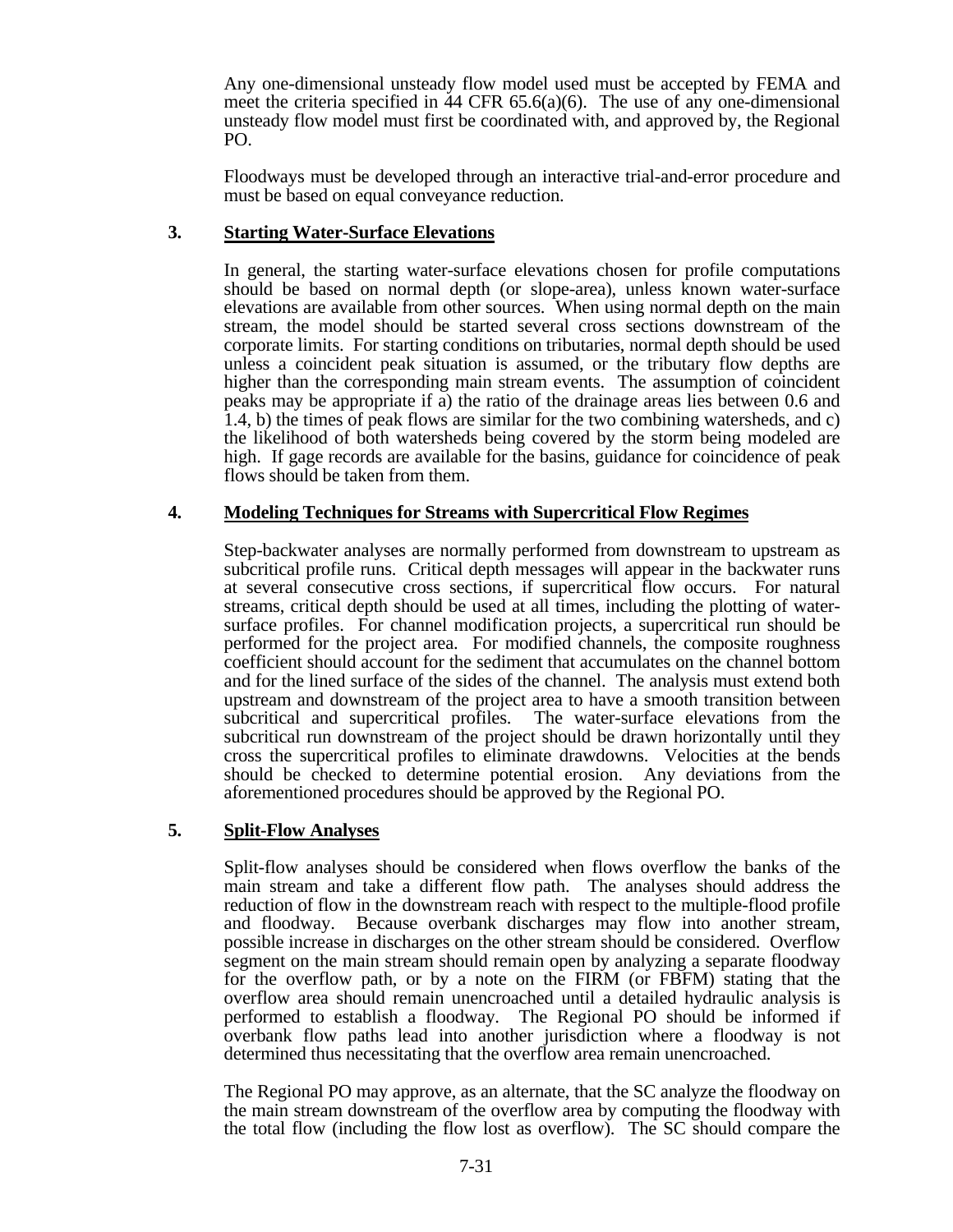water-surface elevations from the total flow computation to the water-surface elevations of the 100-year flood (which has been reduced because of flow lost as overflow) to determine surcharges. If the calculated surcharge is less than or equal to the allowable surcharge, then the floodway is shown on the main stream only. Otherwise, the SC should compute a separate floodway for the overflow path.

#### **CHAPTER 6. APPROXIMATE FLOODPLAIN BOUNDARY DELINEATIONS AND SIMPLIFIED METHODS**

Approximate study streams being restudied, or unstudied streams to be analyzed by approximate methods, will fit in one of the following four categories:

- 1. Flooding sources that will have previously determined 100-year floodplain boundaries adjusted in accordance with updated topographic information.
- 2. Flooding sources that have new technical information available that can be used in updating approximate 100-year floodplain boundaries.
- 3. Flooding sources previously unstudied or whose previous 100-year floodplain boundaries are unreasonable from an engineering standpoint; simplified hydrologic and/or hydraulic analyses will be performed to delineate the approximate 100-year floodplain.
- 4. Flooding sources with previously established Base (100-year) Flood Elevations (BFEs) that are being changed to approximate A zones because of the uncertainty regarding previously computed BFEs. It is important to note that this category is selected by Regional PO.

Where new floodplain boundaries are developed, the SC shall submit a work map with the 100 year floodplain delineated and designated as Zone A. The work map shall also include any hydraulic information generated on water-surface elevations or water depths. All back-up data/calculations used to obtain the 100-year floodplain delineation should be submitted. Unchanged approximate floodplains shall not be redelineated without approval of the Regional PO.

For those areas that will have hydrologic and hydraulic analyses performed, the SC shall select appropriate methods to be used. Common methods are discussed below; the factors of cost, watershed development potential, and existing development should be weighed together when determining the methods to be used. Regional PO approval of the methodology must be obtained prior to initiation of the analyses. In addition, the SC may recommend or the Regional PO may specify that the flood elevations be established using the methods discussed below.

Acceptable methods for hydrologic and hydraulic analyses of approximate floodplain areas and approved 100-year flood elevation areas are listed below. Please note that this is not a complete listing; however, it does contain the methods more frequently used.

- $\mathscr{P}$  Hydrologic Methods for determining the 100-year flood discharge
	- The Index-Flood Method of utilizing statistical analyses of data at meteorologically and hydrologically similar gages to develop a flood frequency curve at an ungaged site.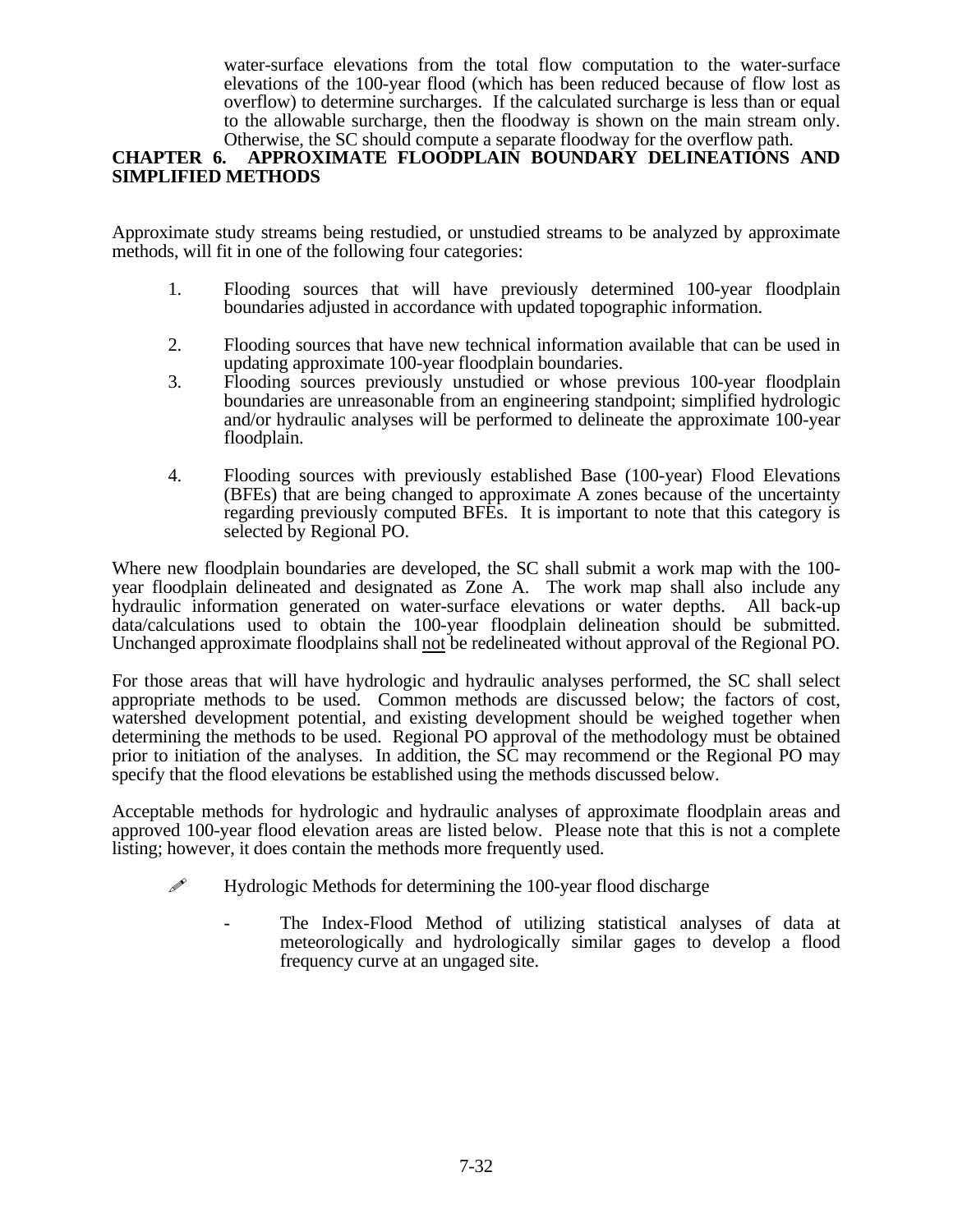- Transfer Methods in which peak flows are interpolated from peak flow values upstream and downstream of the point of interest or extrapolated from other sites where frequency curves have been developed.
- Regional regression equations; i.e., U.S. Geological Survey Regional Equations.
- Rational Formula (primarily for drainage areas less than one square mile but not to be used for an area larger than two square miles).
- Soil Conservation Service (SCS) TR-55 urban hydrology procedures (Reference 11).
- $\mathscr{P}$  Hydraulic Methods for determining the approximate 100-year flood elevation
	- Normal-depth calculations using Manning's Equation.
	- Highway culvert nomographs from "Hydraulic Design of Highway Culverts" (Reference 12).

All cross sections should be obtained from existing topographic maps. Also, the number of cross sections for each flooding source should be minimal; i.e., one or two sections that are representative of the entire stream should be used. Any Manning's "n" values used shall be estimated from field inspection; this effort should also be minimized by choosing a value that is representative of the entire stream.

#### **CHAPTER 7. EVALUATION OF LEVEE FLOOD CONTROL SYSTEMS**

The following paragraphs describe procedures for evaluating earthen riverine levees. Procedures for evaluating concrete dikes, floodwalls, seawalls, and other structures shall be coordinated with and approved by the Regional PO. The Regional PO should also be contacted to obtain the appropriate criteria in analyzing agricultural levees. Specific guidance addressing coastal structures are contained in Appendix 1A.

In evaluating the ability of levee systems to provide protection against the 100-year flood, the criteria outlined in Section 65.10 of 44 CFR and the step-by-step procedures as summarized on the proceeding pages should be used. The SC should always initiate its analyses by evaluating the levee's freeboard and maintenance plan and should only proceed with further analyses if these requirements are met.

- 1. Freeboard. A minimum levee freeboard of 3 feet shall be necessary, with an additional 1 foot of freeboard within 100 feet of either side of structures within the levee or wherever the flow is constricted, such as at bridges. An additional 0.5 foot above this minimum is also required at the upstream end, tapering to the minimum at the downstream end of the levee. The criteria concerning freeboard is detailed in 44 CFR 65.10(b)(1).
- 2. Structural Design Analyses. The SC must review the structural analyses which address closures, embankment protection, embankment and foundation stability, and settlement. The structural analyses must meet the criteria detailed in 44 CFR  $65.10(b)(2),(3),(4)$  and  $(5)$ .
- 3. Interior Drainage. Where credit will be given to levees providing 100-year flood protection, the adequacy of interior drainage systems will be evaluated. Interior drainage systems associated with levee systems usually include storage areas, gravity outlets, pumping stations, or a combination thereof. These drainage systems will be recognized by FEMA only if the criteria outlined in 44 CFR 65.10  $(b)(6)$  and  $(c)(2)$  are met.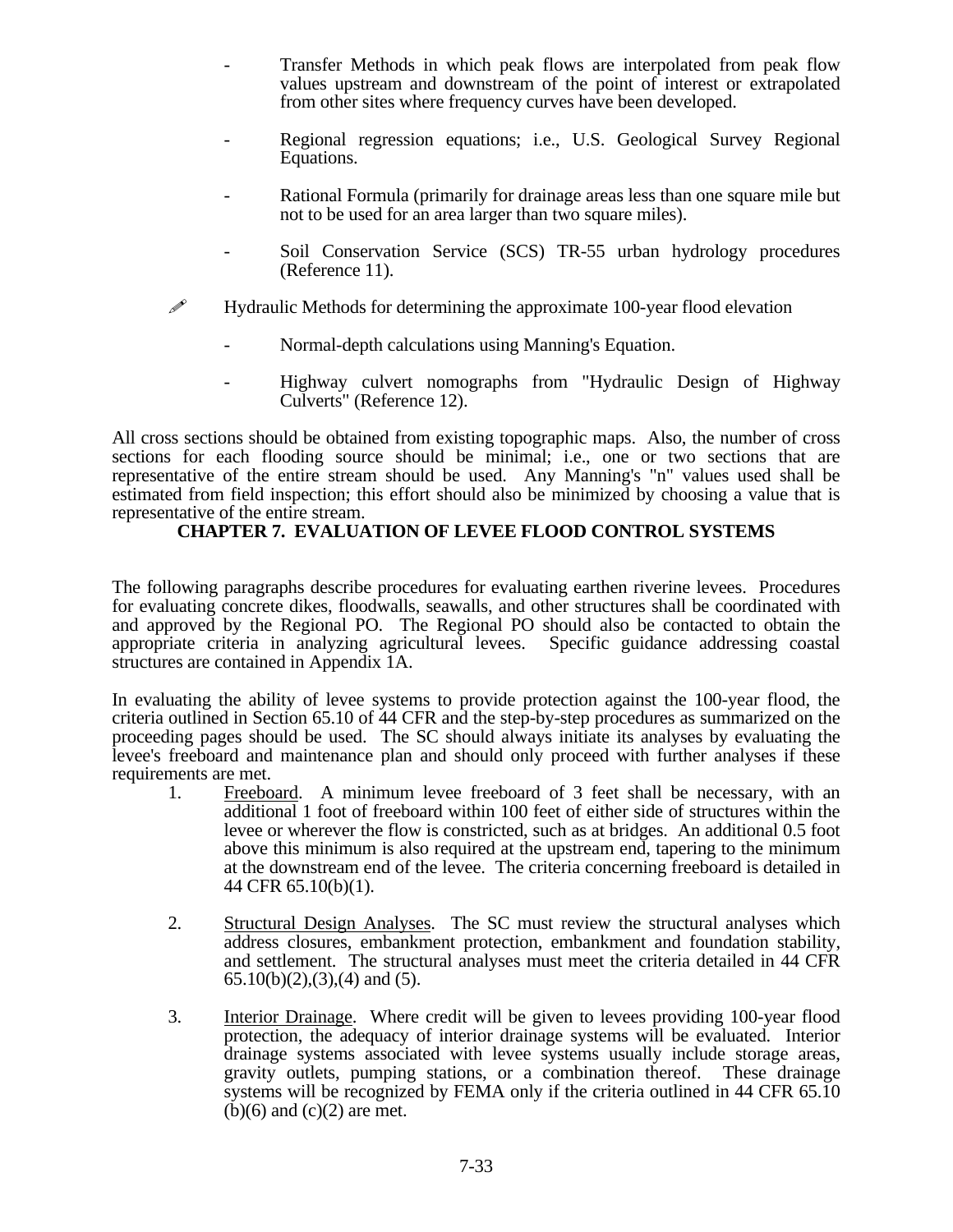4. Operations. In general, levee evaluation shall not consider human intervention (e.g., capping of levees by sandbagging, earthfill, or flashboards) for the purpose of increasing a levee's design level of protection during an imminent flood. Only in exceptional cases where no practicable alternative exists and technical justification is provided, will FEMA permit sandbagging to satisfy freeboard requirements. The Regional PO must coordinate all such cases with FEMA. Human intervention will normally only be accepted for the operation of closure structures (e.g., gates or stoplogs) and manual back-up for pumping stations in a levee system designed to provide at least 100-year flood protection, including adequate freeboard as described earlier. Where levee closures and/or pumping stations are

 involved, an officially adopted operations plan must be submitted that meets all the criteria set forth in 44 CFR  $65.10(c)(1)$  and (2).

- 5. Maintenance. For a levee system to be recognized as providing protection from the base (100-year) flood, the system must be maintained in accordance with an officially adopted maintenance plan, and a copy of this plan must be provided to FEMA by the owner of the levee system. The specific requirements of the maintenance plan are detailed in 44 CFR 65.10(d). Note that a governmental agency must assume ultimate responsibility for maintenance plans.
- 6. Certification Requirements. All levee systems must be certified in accordance with 44 CFR 65.10(e).
- 7. Exception Procedures. FEMA will accept certification from another Federal agency that an existing levee system is designed and constructed to provide protection against the 100-year flood in lieu of the requirements outlined in 44 CFR 65.10(b)(1) through (7). Under certain circumstances, FEMA may also grant exceptions to the above requirements or approve alternate analysis techniques.

The SC shall follow the steps listed below in determining a levee system's ability to provide protection against the 100-year flood. The final decision concerning the creditability of the levee system must be coordinated with the Regional PO before the SC proceeds with further hydraulic analyses.

- 1. Identify the levee system to be studied, including all "levee elements" (e.g., main levee, tieback levee, railroad or highway embankment), interior drainage elements and any other elements required to form a stand-alone flood-control structure.
- 2. Determine the ownership of each system element via telephone contact with community officials and/or appropriate State and Federal agencies.
- 3. Determine the status of all system elements, as presently reflected on the effective FIRM (i.e., credited or uncredited, detailed or approximate study).
- 4. Obtain from the system element owner, operator (i.e., local, State, or Federal agency; or private individual or corporation), and/or the appropriate FEMA data repository, all available supporting documentation, including but not limited to "asbuilt" plans; survey data; geotechnical reports; structural analyses; interior drainage analyses; inspection reports; and operation and maintenance plans.
- 5. Obtain written confirmation of any previous certification by the agency responsible for design and construction that the levee system or elements thereof are Federal projects that provide protection from the 100-year flood, when appropriate.
- 6. Make an individual inventory of data received for the levee system.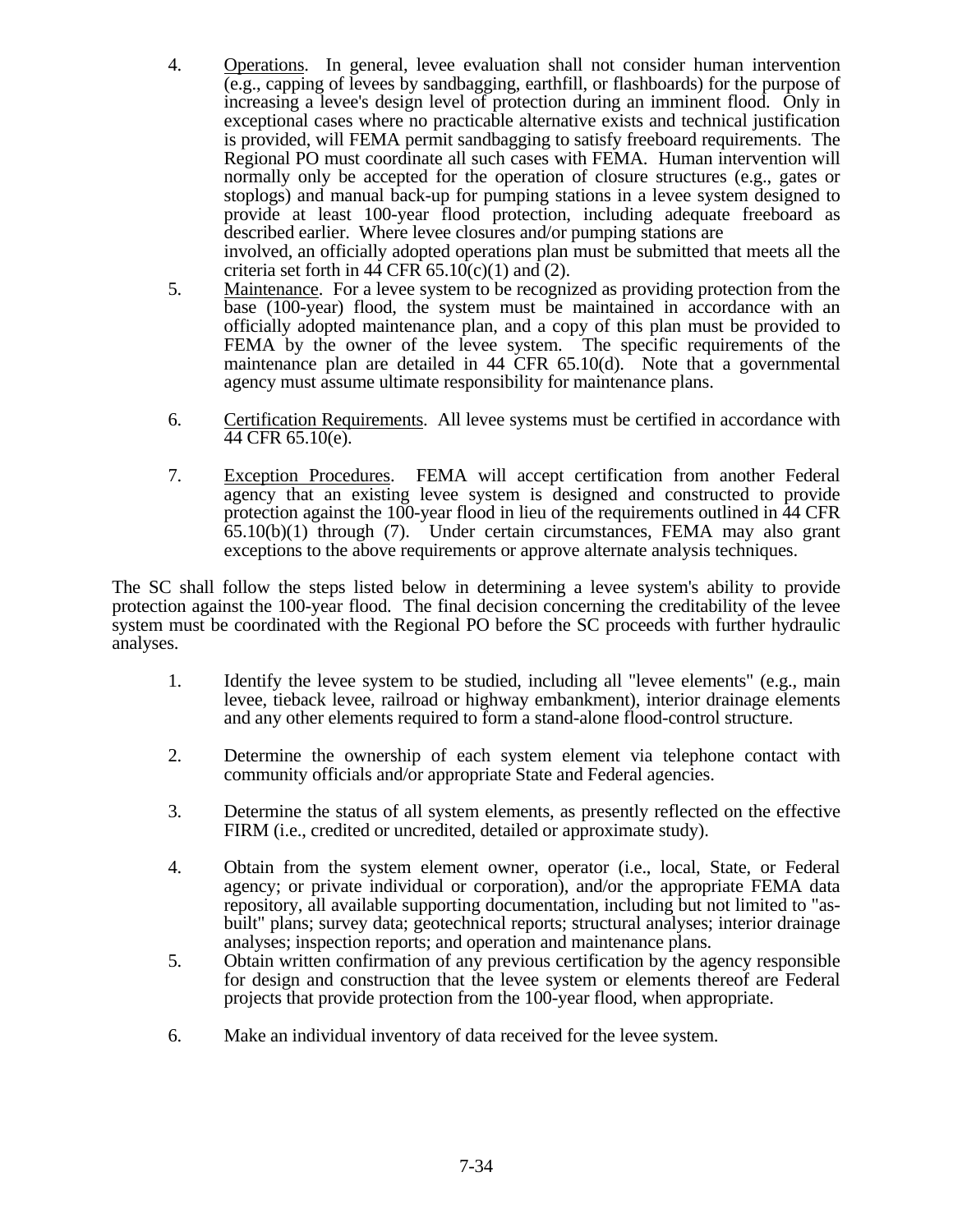- 7. Perform hydraulic analyses of the 10-, 50-, 100-, and 500-year floods, assuming the levee system to be in place if these water-surface profiles are not available. Otherwise, assess the available computations for present-day application and modify, if necessary.
- 8. Use available "as-built" levee profiles or topographic data and the 100-year watersurface profile obtained from the hydraulic analysis conducted with the levee in place to make a determination of the available freeboard of each system element.
- 9. Contact the Regional PO immediately if any element of a levee system is found to provide less than the required freeboard and notify him or her of the level of freeboard deficiency identified. Based on this discussion and the availability of other design data, the Regional PO may request more detailed surveys of the levee profile or that a risk analysis be performed on uncertainties related to elements of levee design.
- 10. Review the available operation and maintenance plans to determine whether the plans conform with the requirements of Section 65.10 (c) and (d) and document in writing to the Regional PO any noted deficiencies. The Regional PO will provide guidance on any supplemental investigations necessary to ascertain the adequacy of operation and maintenance plans.
- 11. Summarize the results and conclusions of the above-mentioned levee investigation in a final letter report to the Regional PO and include as attachments and/or references all correspondence and reports of telephone conversations among the SC, the Regional PO, local, State, and Federal entities, and levee owners; inventories of available data; and field inspection reports and photographs.
- 12. Summarize the actions taken in the investigation, the ownership of each system element, and the outcome of the investigation in the draft FIS report, under the section headed "Local Flood Protection Measures."

 If the levee satisfies the appropriate aforementioned requirements, as verified by the Regional PO, the protected area (landward side of the levee) will be designated as Zone X or the appropriate zone determined by the interior drainage analysis such as Zone AH. If an interior drainage analysis does not exist or has been determined to be insufficient in the levee investigation, the SC shall coordinate internal zone designations with the Regional PO.

 If the subject levee does not meet the requirements stated in 44 CFR 65.10, as verified by the Regional PO, the 100-year flood elevations will be recomputed as if the levee did not exist. None of the subject levee should be recognized as providing 100-year flood protection unless there are portions of the levee system that can meet requirements of 44 CFR 65.10 independent of the remaining levee system. The 100-year flood levels on the unprotected side of the levee will be equal to the 100-year water-surface elevations computed with the levees in place.

 If the 100-year flood level, with the levee in place, is higher than the top of the levee, the computed 100-year flood levels should be used on the river side of the levee. The 100-year flood levels will then be recomputed for the landward side of the unrecognized levee as if the levee did not exist.

 If water-surface elevations of the other floods (10-, 50-, and 500-year) are higher than the top of the levee elevations, they will also be considered equal to the top of the levee on the unprotected side. If these elevations are lower than the top of the levee, they will be shown as computed on the profile. Further analyses for the conditions without the levees should not be made for frequency floods less than the 100-year.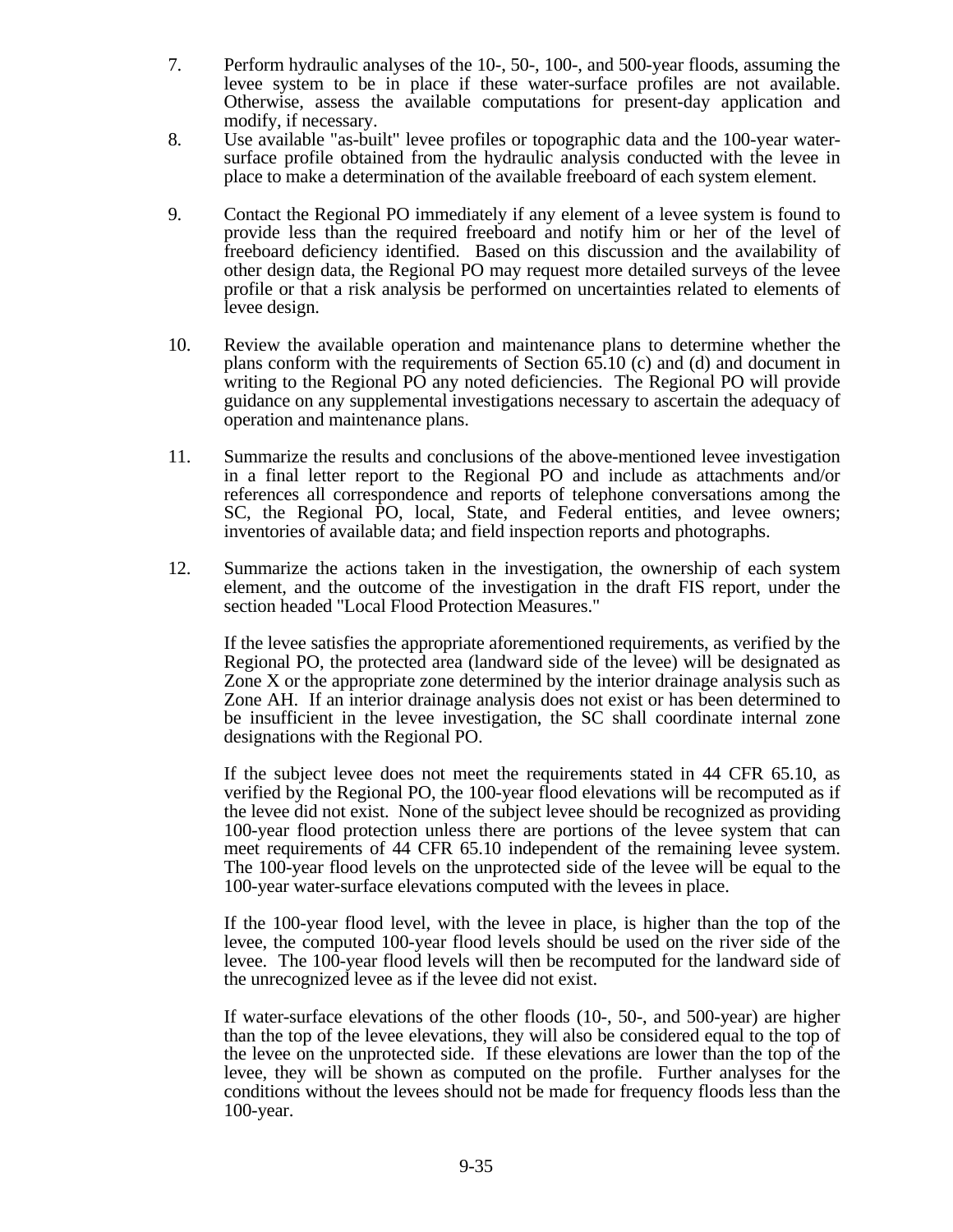For the levees that do not satisfy the minimum requirements, a maximum of five flood profiles might be drawn on the profile sheet representing the 10-year, 50-year, 100-year flood with levee, and the 100-year and 500-year flood without levee elevations.

 If the "with levee" BFEs are higher than the "without levee" BFEs, the FIRM should show a line, running along the levee centerline, separating the areas of different BFEs. Otherwise, only "without levee" BFEs will be shown.

 The floodway widths will be computed for the "without levee" condition if the levees do not meet the requirements of 44 CFR 65.10. The equal conveyance reduction method should be considered, if it is technically appropriate. The "Regulatory" column in the Floodway Data table will show two BFEs, representing "river side" and "land side" conditions, if the former elevation is higher than the latter elevation. Otherwise, "without levee" BFEs will be shown. At a tributary's confluence with the main stream, BFEs from the main stream will be shown as the regulatory elevations if they are higher than the "river side" or "land side" BFEs of the tributary.

 The above procedures for the determination of profiles and floodways can also be applied to the conditions where levees exist on both sides of the stream. If levees exist on both sides of a stream, the evaluation of levee systems must consider the possibility of simultaneous levee failure, failure of only the left side, and failure of only the right side. Simultaneous levee failure should be considered for profile and floodway computations.

 Floodways will be delineated at the landside toe of mainline and tributary levees that are recognized as providing 100-year flood protection on a FIRM. Thus, the community's floodplain management ordinance will prohibit encroachment upon the levee, which could jeopardize the levee's integrity or effectiveness. It may also be appropriate to place floodways at levees providing a lower level of protection if encroachment on the river side of the levee is of concern to the community. The SC should consult with community officials and the Regional PO in resolving this situation.

 For levee systems where an area of land may be totally or partially surrounded by levees or where two or more flooding sources join that have levees on both sides of the stream, the SC should contact the Regional PO before proceeding with any analyses for levee failures. For these complex situations, the flood hazard in the area that would have been protected by the non-failed levee(s) should be based on selection of failure scenarios that yield the highest BFE or flood hazard.

#### **CHAPTER 8. FLOOD INSURANCE RATE ZONES**

To assist the insurance agent in determining actuarial flood insurance rates for specific properties, each floodplain or special flood hazard area is divided into flood insurance rate zones that are based on the floodplain boundaries determined in an FIS. Appropriate flood insurance rate zones are delineated by the SC on the work map. Areas within the 100-year floodplain boundary are termed Special Flood Hazard Areas; areas between the 100- and 500-year floodplain boundaries are termed Areas of Moderate Flood Hazard; and remaining areas above the 500-year floodplain are termed Areas of Minimal Flood Hazard.

The areas are subdivided into flood insurance rate zones according to the following criteria:

Zone A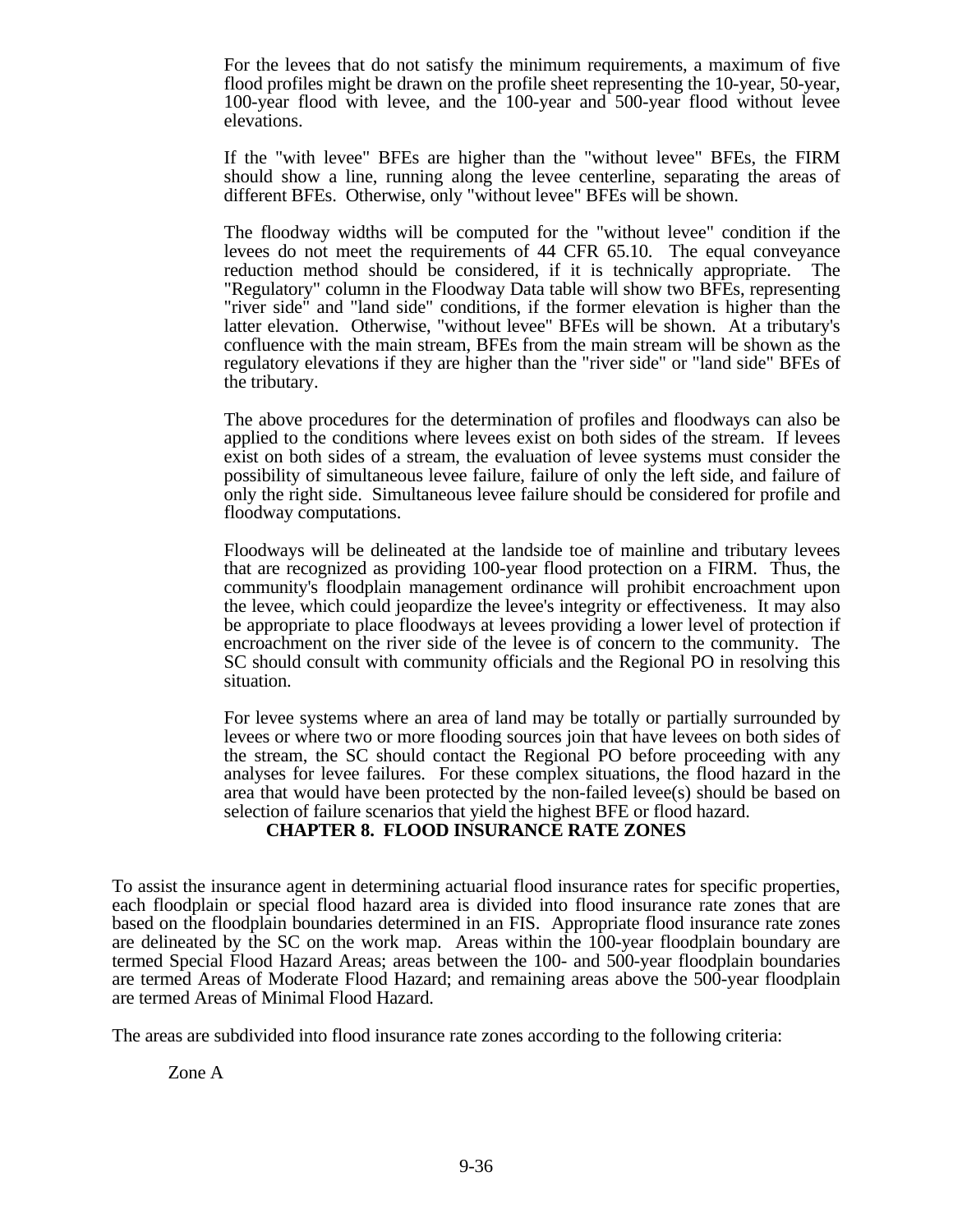Zone A is the flood insurance rate zone that corresponds to the 100-year floodplains that are determined in the FIS by approximate methods. Because detailed hydraulic analyses are not performed for such areas, no BFEs or depths are shown within this zone.

## Zone AE

 Zone AE is the flood insurance rate zone that corresponds to the 100-year floodplains that are determined in the FIS by detailed methods. In most instances, BFEs derived from the detailed hydraulic analyses are shown at selected intervals within this zone.

# Zone AH

 Zone AH is the flood insurance rate zone that corresponds to the areas of 100-year shallow flooding with a constant water-surface elevation (usually areas of ponding) where average depths are between 1 and 3 feet. The BFEs derived from the detailed hydraulic analyses are shown at selected intervals within this zone. A description of technical methods used to identify these areas is provided in Appendix 2.

# Zone AO

Zone AO is the flood insurance rate zone that corresponds to the areas of 100-year shallow flooding (usually sheet flow on sloping terrain) where average depths are between 1 and 3 feet. The depth should be averaged along the cross section and then along the direction of flow to determine the extent of the zone. Average depths derived from the detailed hydraulic analyses are shown within this zone. A description of technical methods used to identify these areas is provided in Appendix 2. In addition, alluvial fan flood hazards are shown as Zone AO on the FIRM. For a comprehensive description of alluvial fan studies, refer to Appendix 5.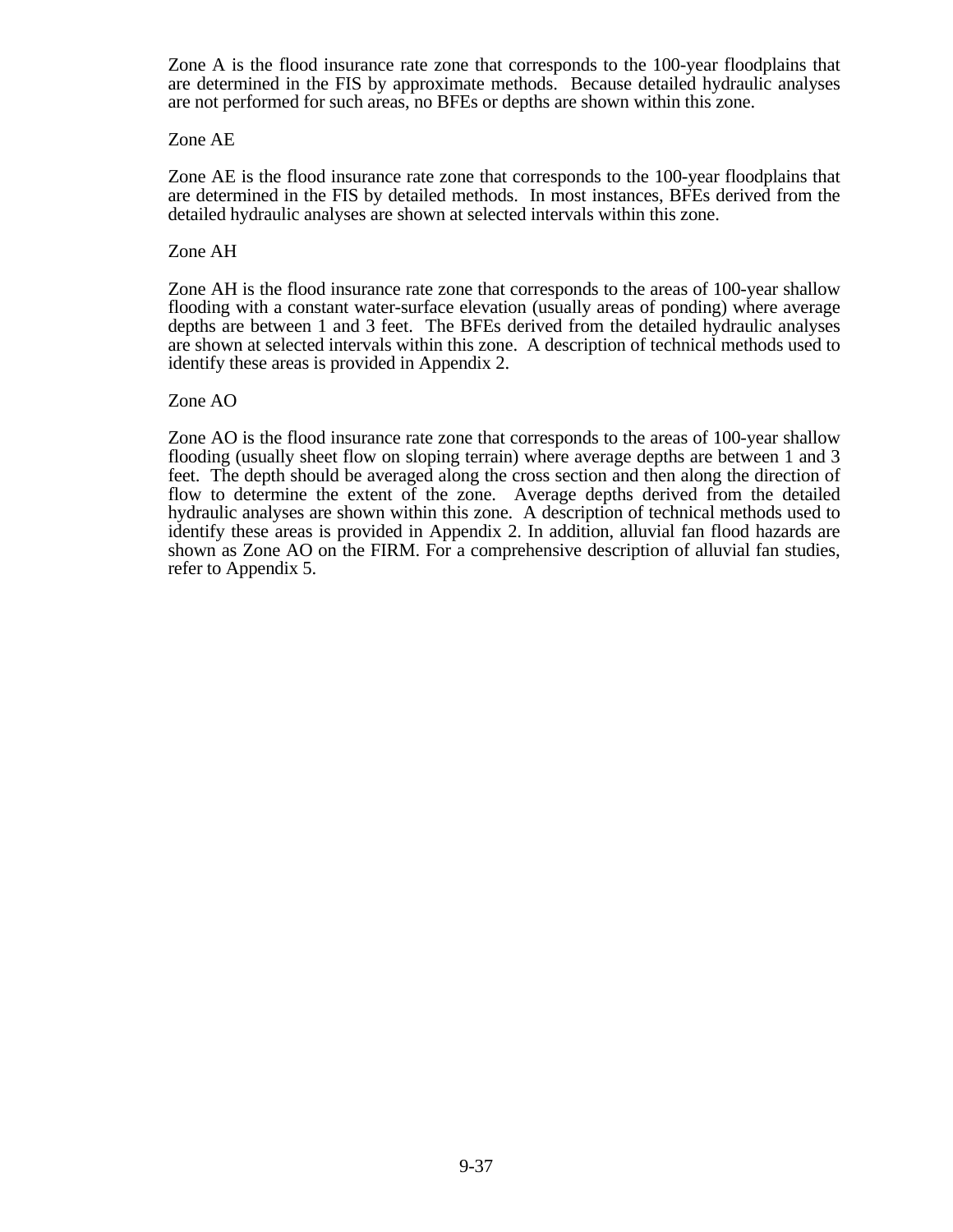# Zone A99

 Zone A99 is the flood insurance rate zone that corresponds to areas of the 100-year floodplain that will be protected by a Federal flood protection system where construction has reached specified statutory milestones. No BFEs or depths are shown within this zone.

# Zone AR

 Zone AR is the Flood Insurance Rate Zone that corresponds to areas of special flood hazard that results from the decertifications of a previously accredited flood protection system that is determined to be in the process of being restored to provide a 100-year or greater level of flood protection.

## Zone V

 Zone V is the flood insurance rate zone that corresponds to the 100-year coastal floodplains that have additional hazards associated with storm waves. Because approximate hydraulic analyses are performed for such areas, no BFEs are shown within this zone.

# Zone VE

 Zone VE is the flood insurance rate zone that corresponds to the 100-year coastal floodplains that have additional hazards associated with storm waves. BFEs derived from the detailed hydraulic analyses are shown at selected intervals within this zone.

# Zone X

 Zone X is the flood insurance rate zone that corresponds to areas outside the 100-year floodplain, and areas of 100-year sheet flow flooding where average depths are less than 1 foot, areas of 100-year stream flooding where the contributing drainage area is less than 1 square mile, or areas protected from the 100-year flood by levees. No BFEs or depths are shown within this zone.

Zone D

 Zone D is the flood insurance rate zone that corresponds to unstudied areas where flood hazards are undetermined, but possible. Zone D designation may not be used in Flood Insurance Studies unless otherwise approved by the Regional PO.

It should be noted that the SC is not required to perform a flood hazard factor analysis and subsequent Zone A1-A30 determination even though this information may currently be reflected on a community's FIRM published in the non-map initiative format.

# **CHAPTER 9. FLOOD INSURANCE STUDY PREPARATION**

# **A. Map Preparation**

 To achieve uniformity and efficiency in the production of final FIS products, the review, cartographic preparation, and FIS Report text preparation are centralized. This system permits FEMA to efficiently incorporate minor changes in data or format resulting from review, appeals resolution, or specification changes without delays caused by returning materials to the SC. The SC is required to submit two maps, a community base map, and a draft work map. To minimize SC costs in this area, FIS products are submitted in draft format that comply with the specifications indicated below.

# **1. Community Base Map**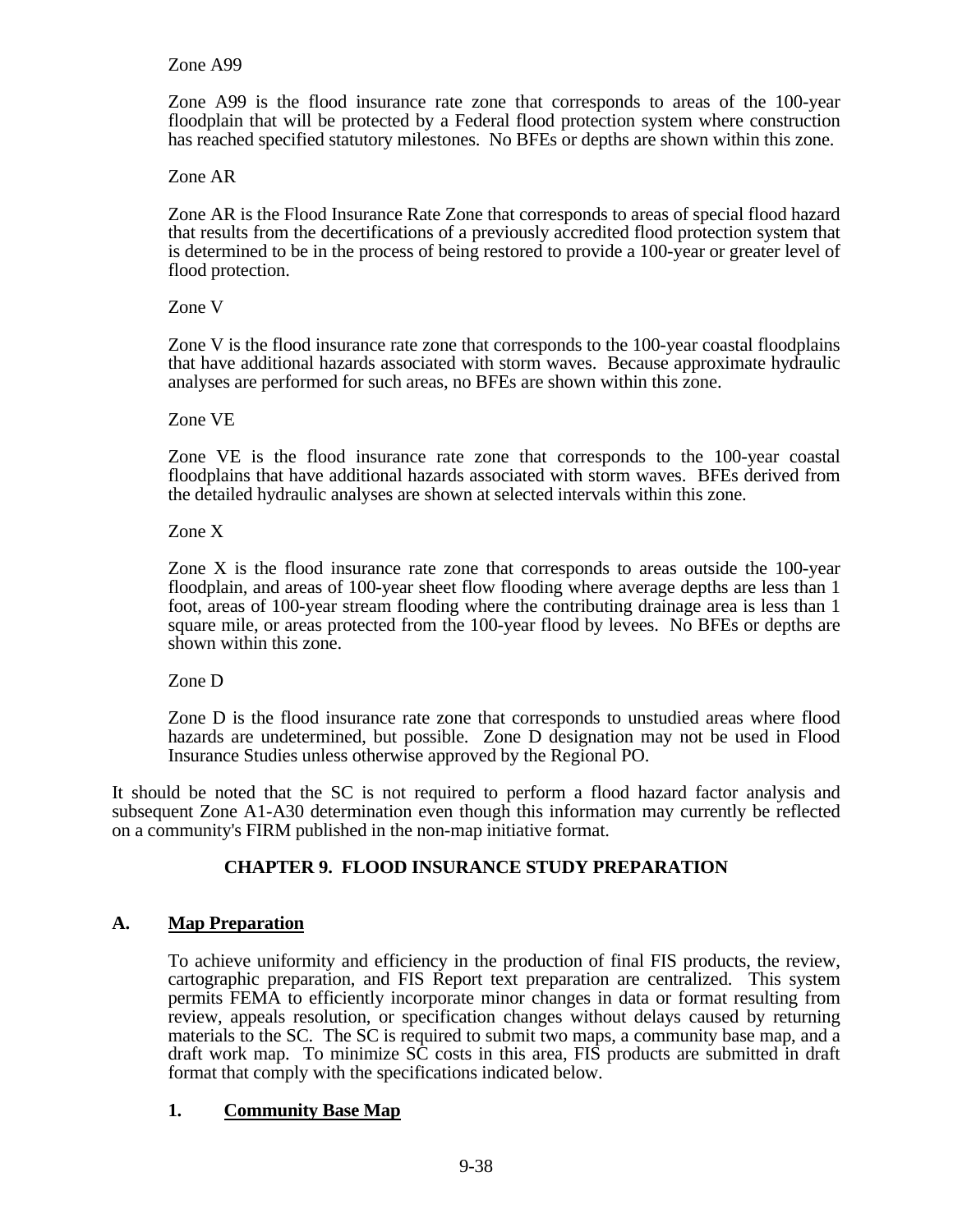The SC is responsible for obtaining the best available community base map for use by FEMA in preparing and updating the base map for the FIRM. The SC should not undertake any drafting effort or photographic work to provide FEMA with this base map; hand-drawn annotations noting corrections and providing required information may be performed to supplement the base map.

## **a. Hardcopy Base Maps**

 The community map provided shall be within the range of scales specified in this chapter. The community map must indicate the current up-to-date corporate boundaries for the community under study and any areas of extraterritorial jurisdiction as of the study submission date. It should be of a good quality material, and not subject to distortion, so that accurate base maps can be prepared or revised by FEMA. It shall show the scale and all current, pertinent cultural features, streets with correct names, railroads, airfields, levees, dikes, seawalls, dams, etc. All streets and roads within or near the 100-year floodplain shall be shown and named. Physical features, such as streams, rivers, canals, flood-control structures, and coastlines, shall be shown and named. It is desirable that the community maps not contain contour lines, lot numbers, or lot lines. However, they need not be removed if shown on available maps. The community base map may be of varied sizes and of multiple or single sheets.

 In addition, if no extra cost is involved, the communities may identify selected landmark buildings or other prominent features within or near the floodplains. Examples of landmarks include: courthouse, town hall, church, school, post office, and parks. The landmarks may be displayed and identified on the community base map so that building orientation and the exterior dimensions are reasonably approximated.

# **b. Digital Base Maps**

 Digital base mapping files must also include the current up-to-date corporate boundaries for the community under study and any extraterritorial jurisdictional areas. The files shall, at a minimum, meet National Map Accuracy Standards for maps published at a scale of 1:24,000. See Appendix 4 for a detailed discussion of digital map accuracy requirements for new mapping generated using photogrammetric mapping and surveying techniques.

 The files must show all current pertinent cultural features, streets with correct names, railroads, airfields, levees, dikes, seawalls, dams, etc. All streets and roads within or near the floodplain shall be shown and named. Physical features such as streams, rivers, canals, flood control structures, and coastlines shall be shown and named.

 All of the various features in the base mapping files must be separated by layer/level and color or attribute code. It is desirable that the files not contain vegetation outlines, building footprints, utility lines, lot lines, etc. However, if these features are provided, they must be able to be separated from the other features in the files by either layer/level and color or attribute code.

 It is desirable that all feature names, especially road names, be placed in the files at a size and location suitable for plotting at the final FIRM publication scale.  $(1"=500', 1"=1,000',$  or  $1"=2,000'$ ). A detailed discussion of map scale selection follows this section.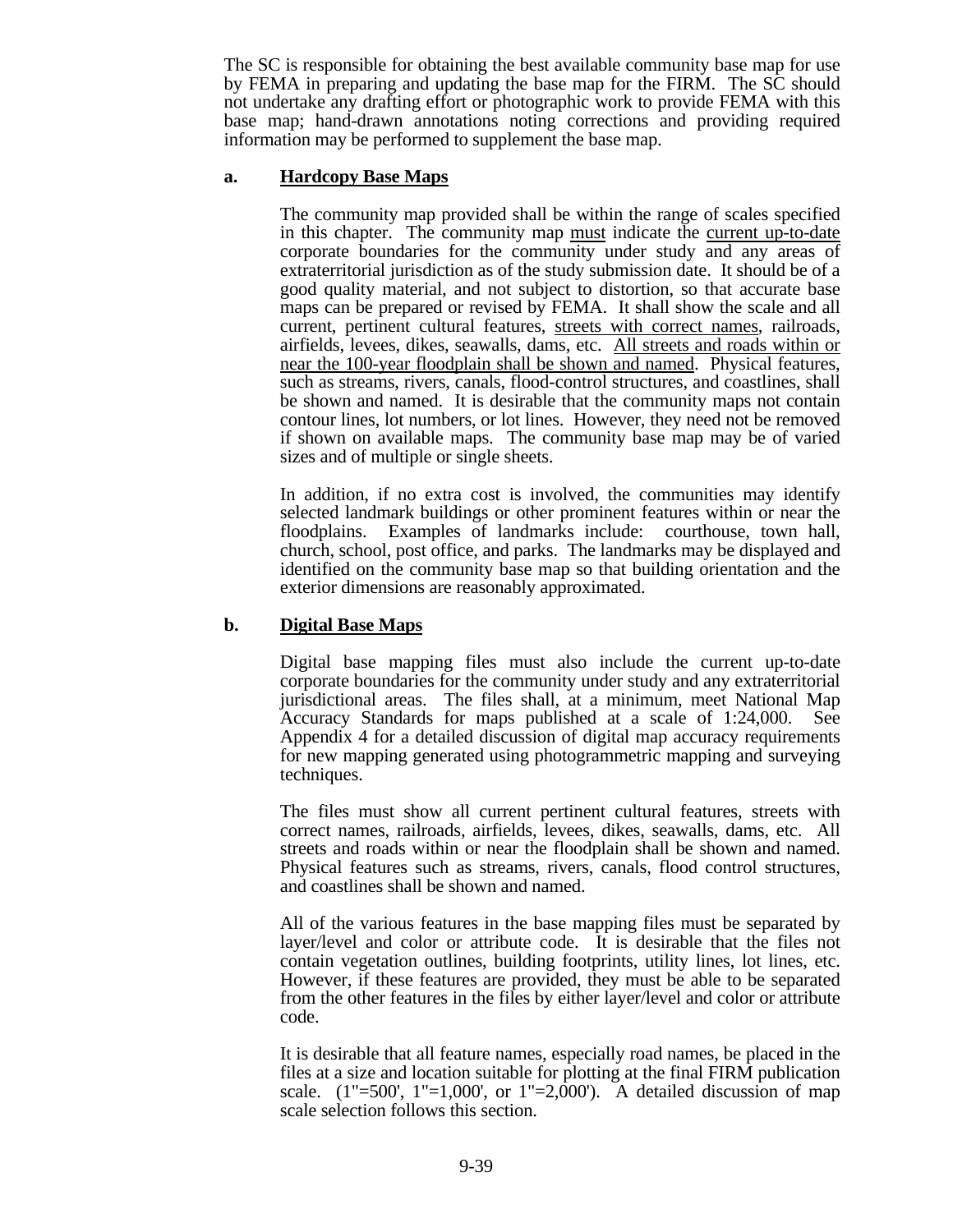It is also desirable that the digital base mapping files be in vector format, and cover the entire county within which the studied FIS falls. Digital FIRMS (DFIRMs) are generally produced in the countywide mapping format, and obtaining suitable base mapping files that cover an entire county from one source greatly facilitates this process.

 Appendix 7 outlines FEMA's criteria for digital files provided to them by other agencies. FEMA will not distribute proprietary digital files to data requestors without written permission from the providing agency. In addition, if required to do so, FEMA may agree to enter into a licensing agreement with a data provider. The SC shall contact the Regional PO if these issues need to be resolved to enable the release of digital mapping files for FEMA's use.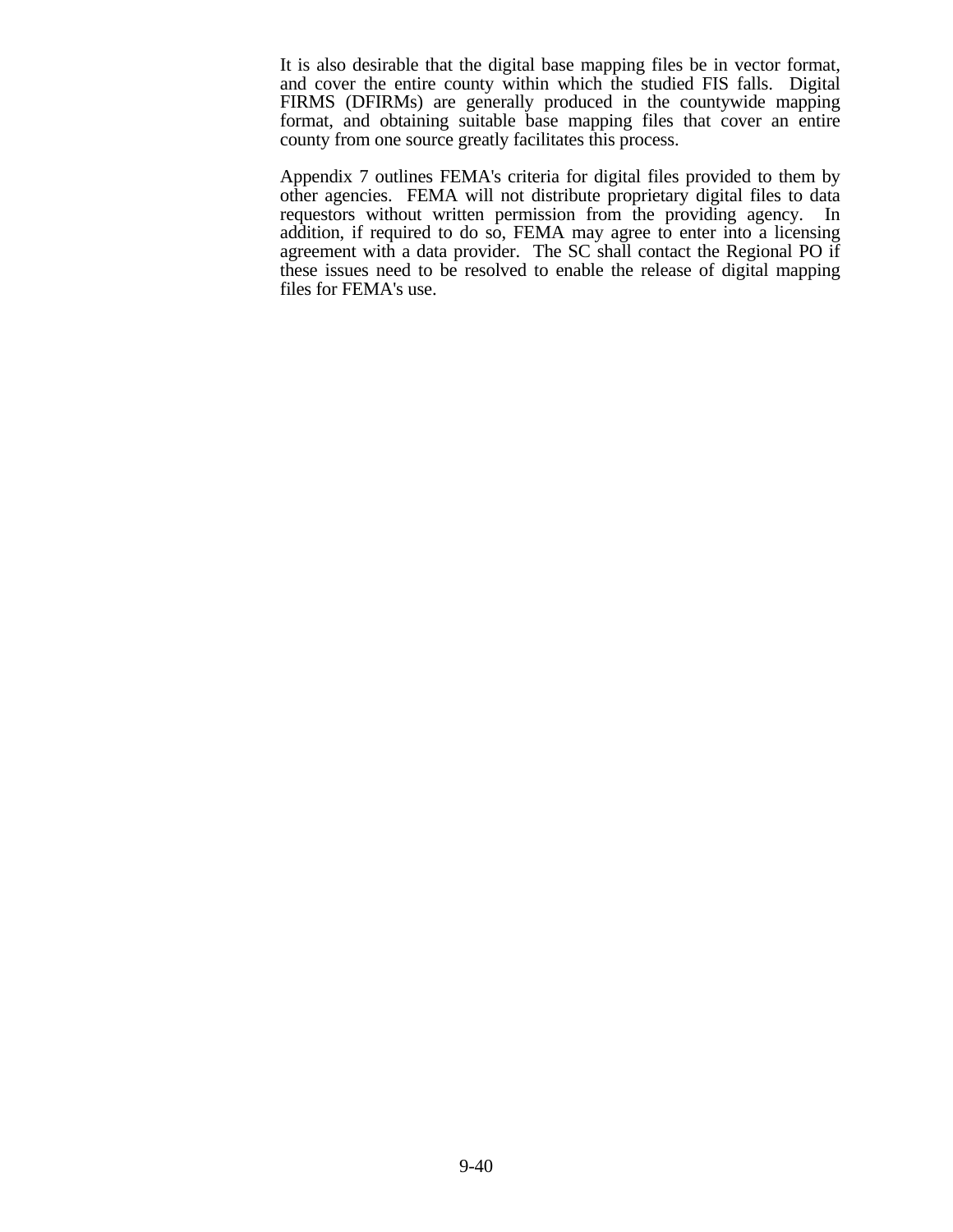# **2. Work Maps**

 The work map will be used by FEMA to develop the FIRM in final format for publication. The SC shall provide, in draft format, a neatly compiled work map that contains the flooding and insurance data necessary for the FIRM. The proper symbology to be used on the work map is illustrated in Figure B. This map must be submitted in digital form. As indicated in this chapter and Appendix 7, the compiled work map (original copy) and/or plots of the digital files are to be submitted with the transmittal of the draft FIS data.

 **GENERAL GUIDELINES** - The work map must cover all areas studied by the SC by any method. However, the detailed work mapping described below is required only for areas where the SC has established flood elevations. For areas studied by approximate methods, floodplain delineations may be made as specified below or on copies of the existing FIRM or FHBM for the community. Where information on the existing FIRM or FHBM will remain unchanged, a copy of that map indicating the unchanged areas may be submitted in lieu of a work map. Work maps should be submitted for all study areas determined at the initial CCO meeting.

 Where more than one work map panel is needed to show all the data for the flooding source studied, the SC shall include a "JOINS PANEL" label at the edge of each work map.

 In detailed study areas, the work map base shall be the best available topographic map, either complete or strip maps, covering the floodplain areas.

 **MAP SCALE SELECTION** - The scale to be used for the work map should be coordinated with the Regional PO prior to preparation of the maps. The following are suggested work map scales for use in preparing draft work maps:

$$
1"=\overline{400}'\n*1"=\overline{500}'\n1"=\overline{800}'\n*1"=\overline{1,000}'
$$

\*preferred scales for digital work map submittals

 For panels within unincorporated areas containing flood hazard data determined by approximate methods, a scale of 1"=2,000' may be satisfactory.

When selecting the work map scale, the following factors should be considered: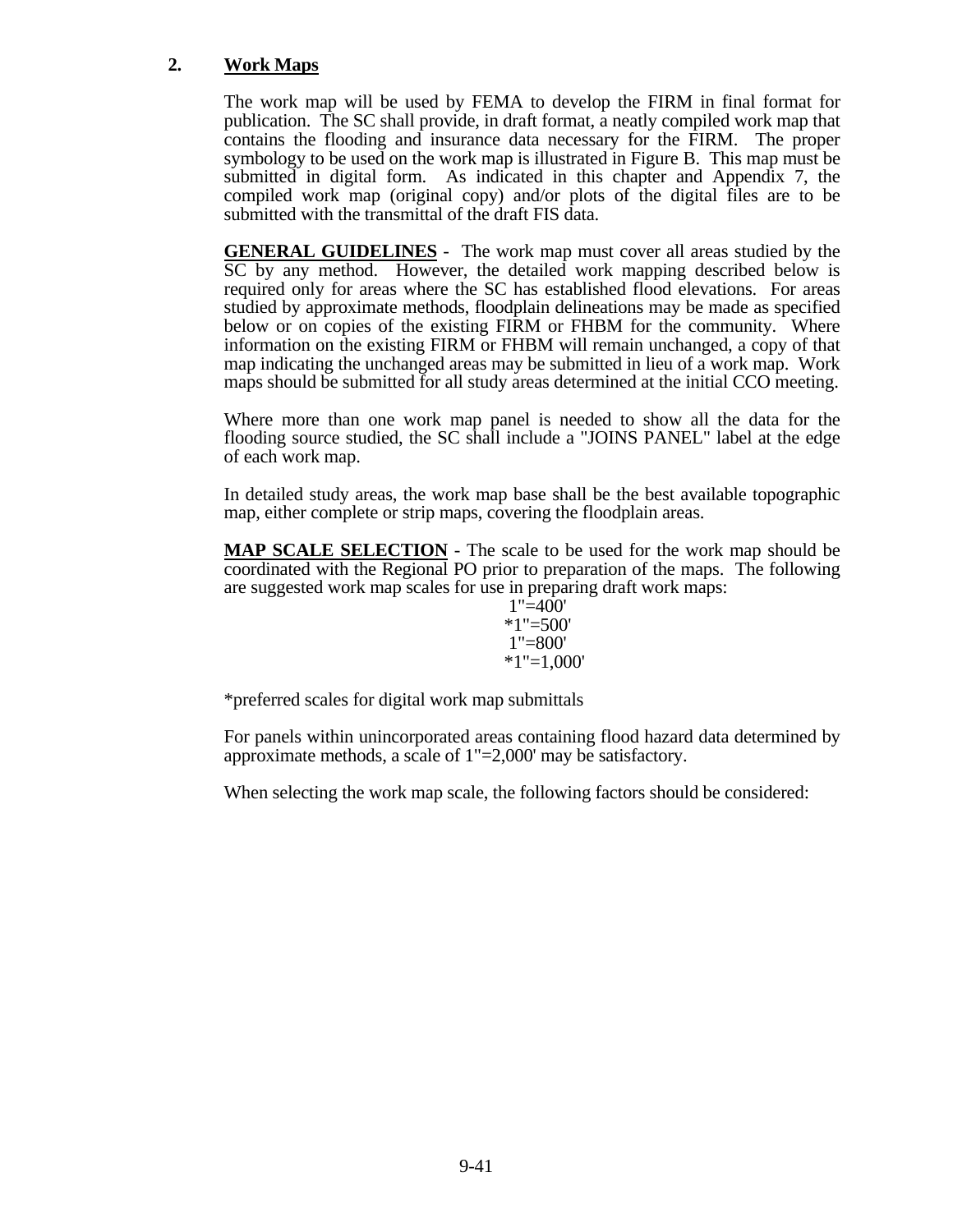# • Compatibility with Existing FIRM

 Existing FIRM scales should be reviewed, and where appropriate, either the same map scales or a compatible map scale should be used for the SC draft work maps. Existing small scale FIRM panels are often remapped at larger scales to

 accommodate detailed floodplain mapping with narrow floodplains and/or floodways. To accomplish this at a reasonable cost, FEMA will photoenlarge the existing base map artwork to be used as-is for the revised FIRM. For example, one panel of an existing FIRM at a scale of  $1"=1,000'$  may need to be photo enlarged by the TEC 100 percent to create four 1"=500' scale panels due to the narrowness of the new floodplain delineations. Thus, it is important that compatible map scales be considered when preparing the work maps (see Table I). Guidance on appropriate work map scales with respect to narrow floodplains is provided in Table II.

If the existing FIRM is at the scale of  $1" = 1,000'$ , the SC should prepare the work maps at  $1"=1,000'$  (or  $1"=500'$  if the floodplains are narrow). If a work map scale of 1"=400' was used by the SC, FEMA would be required to either photo-reduce the SC work maps to match the existing FIRM base materials or to redraft the entire FIRM to match the SC's work map scale. Both of these procedures significantly increase FIS costs. Compatible map scales are indicated in Table I.

#### **Table I** Compatible Map Scales

Existing FIRM Work Map

- $1"=\!\!400'$   $1"=\!\!400'$  $1" = 500'$   $1" = 500'$  1"=800' 1"=400' or 1"=800'  $1"=1,000'$   $1"=500'$  or  $1"=1,000'$  $1" = 2,000'$   $1" = 500'$  or  $1" = 1,000'$ , or 1"=2,000'
	- Floodplain Width

 When the floodplain/floodway width of the new or revised floodplain mapping is narrow (less than 1/2 inch), selecting a scale for the work map is crucial to the usability of the final FIRM. Table II provides some guidelines to be followed when choosing appropriate scales for maps with narrow floodplains.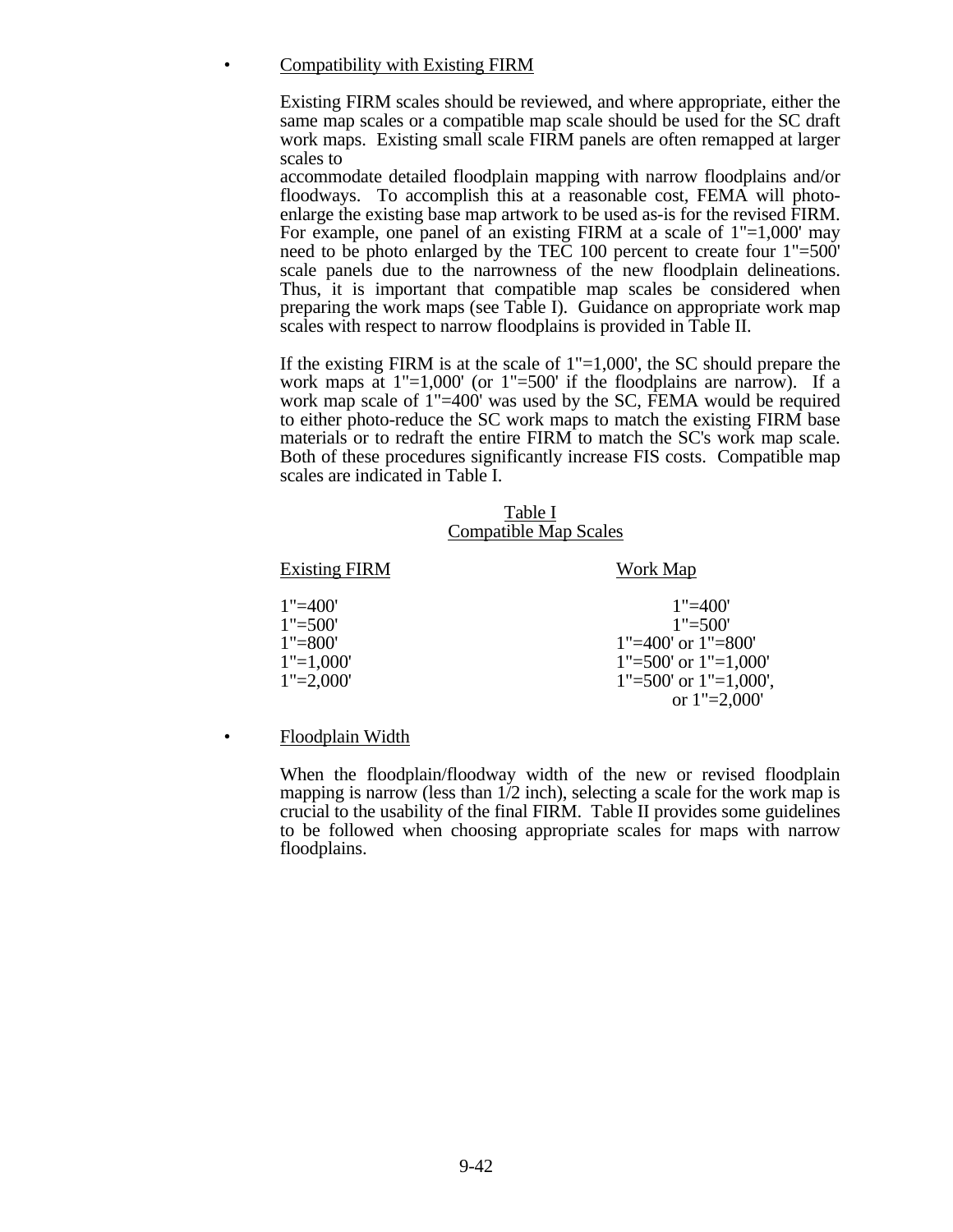#### Table II Work Map Scales for Narrow Floodplains

| <b>Existing FIRM</b>                                                        | Work Map                                                                                                                                                                        |
|-----------------------------------------------------------------------------|---------------------------------------------------------------------------------------------------------------------------------------------------------------------------------|
| $1" = 400'$<br>$1" = 500'$<br>$1" = 800'$<br>$1" = 1,000'$<br>$1" = 2,000'$ | $1" = 400'$<br>$1" = 500'$<br>$1" = 400'$<br>$1" = 500'$<br>$1" = 500'$ (if floodplain width<br>is $1/4$ " or less; $1$ "=1,000' if<br>floodplain width is greater than<br>1/4" |

# • Multiple Work Map Scales

 Sometimes it is best to use more than one map scale when preparing the SC work maps; however, these scales should be compatible (see Table I and the previous discussion of work map scales).

• Data Compilation and Data Capture Scale

 Existing digital data may affect the scale of data compilation chosen. If community base mapping and contours are available at a scale greater than 1"=400' (e.g., 1"=200'), the SC, with the approval of the Regional PO, may choose to compile and digitize the FIS data at that scale. Checkplots may be delivered at a scale other than the manuscript or compilation scale.

• Compatibility with Contiguous Communities

 When preparing an FIS that impacts several jurisdictions such as a countywide FIS, it is important to consider map scales that are compatible with the existing FIRMs for both the surrounding unincorporated areas and incorporated communities. It is much more common to change the scale of an incorporated community than redraft an entire county map. Therefore, in general, if it is anticipated that the study/restudy/LMMP would result in a countywide mapping effort, selecting a scale that is compatible with the county's FIRM is exceedingly important. Compatible map scales are indicated in Table I.

**Special Requests** 

 A community may request that their FIRM be prepared at an unusual scale to meet their specific needs. Prior to preparing work maps at a specific scale requested by the community, such requests should be approved by the Regional PO.

**Urbanization** 

 Urbanization within the community's floodplain should also be considered when selecting an SC work map scale. When proposed or current development impacts the community's floodplain, a scale of 1"=400' or 1"=500' is preferred.

Paneling Scheme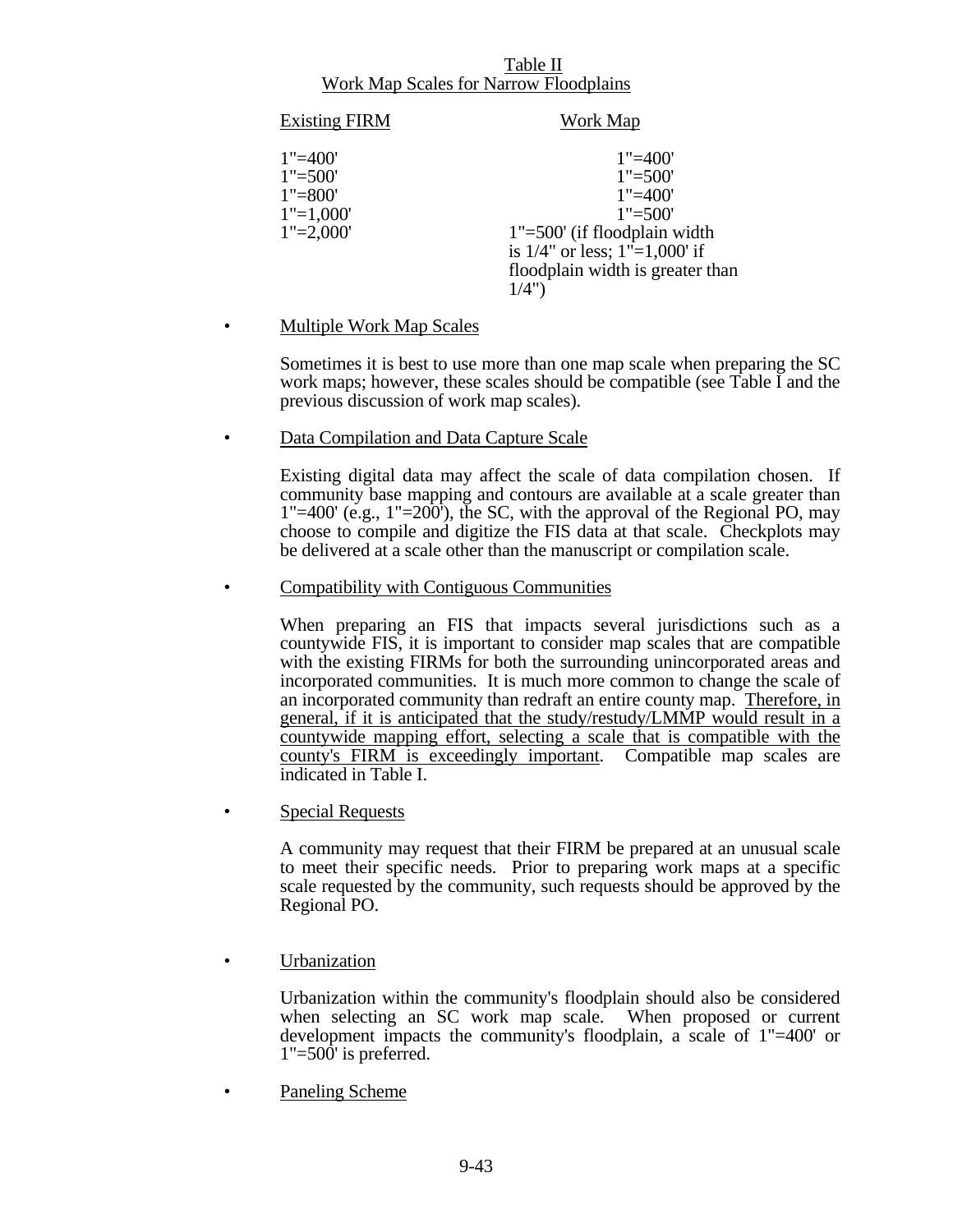The SC shall coordinate the paneling scheme and scale of mapping used for data capture and work maps with the Regional PO and FEMA's TEC before beginning the work maps. If DFIRMs are produced for a county from the information produced by the SC, the existing FIRM paneling scheme will be revised. The DFIRM paneling scheme follows that used by USGS for their 7.5-minute quadrangle series, or subdivisions thereof. The paneling scheme chosen by the SC shall be approved by the Regional PO before the work maps are generated.

 Work Map Content - The following minimum information should be shown in and near the floodplains on the work map:

- Cultural features, such as railroads, airfields, streets, roads, highways, levees, dikes, seawalls, dams and other flood-control structures, and other prominent man-made features and landmarks
- Hydrographic features, such as rivers, streams, lakes and ponds, coastlines, tidal flats, canals, and channels (including both banks of a stream when graphically possible)
- Corporate limits, extraterritorial jurisdiction limits, and boundaries of excluded areas
- Grid lines (State Plane or UTM) with appropriate values annotated.

 The work map may contain, but is not required to show, building outlines, spot elevations, property lines, section lines, and details of areas outside the corporate boundaries. Areas shown on the work map that are excluded from the community under study should be delineated by a solid line border and labeled "AREA NOT INCLUDED." The name of any excluded areas should also be provided within the appropriate map area.

• Area Not Included

 An "Area Not Included" is defined as an area excluded from the mapping of the subject community because (1) it is under the jurisdiction of another community and is mapped on the FIRM for that community, or (2) access to the area is limited due to security reasons (e.g., military installations, Indian Reservations). The SC should submit any available flood information within these areas. The decision for depicting the information on the FIRM is the responsibility of the Regional PO.

 Please note: areas subject to Federal or State jurisdiction such as Parks, National Forests, Game Reserves, and certain military bases should normally not be excluded from the FIRM. When the SC encounters an area such as these, the Regional PO should be consulted for guidance. The SC may be requested to assess and delineate Special Flood Hazard Areas (SFHAs) in these areas using available source maps, such as USGS floodprone quads. Where existing SFHA delineations on an effective FIRM are terminated at the boundary of an improperly excluded area, the Regional PO may request that the SC use detailed topographic mapping to extrapolate floodplain boundaries through the subject area.

 All data should be clearly drawn on the work maps. Other symbols identifying the various floodplain boundaries and/or other necessary information must be clearly defined. The SC is to place a scale and a legend of any nonstandard FEMA symbols used directly on the map; lettering is to be neat, easily read, and of a size appropriate to the map scale.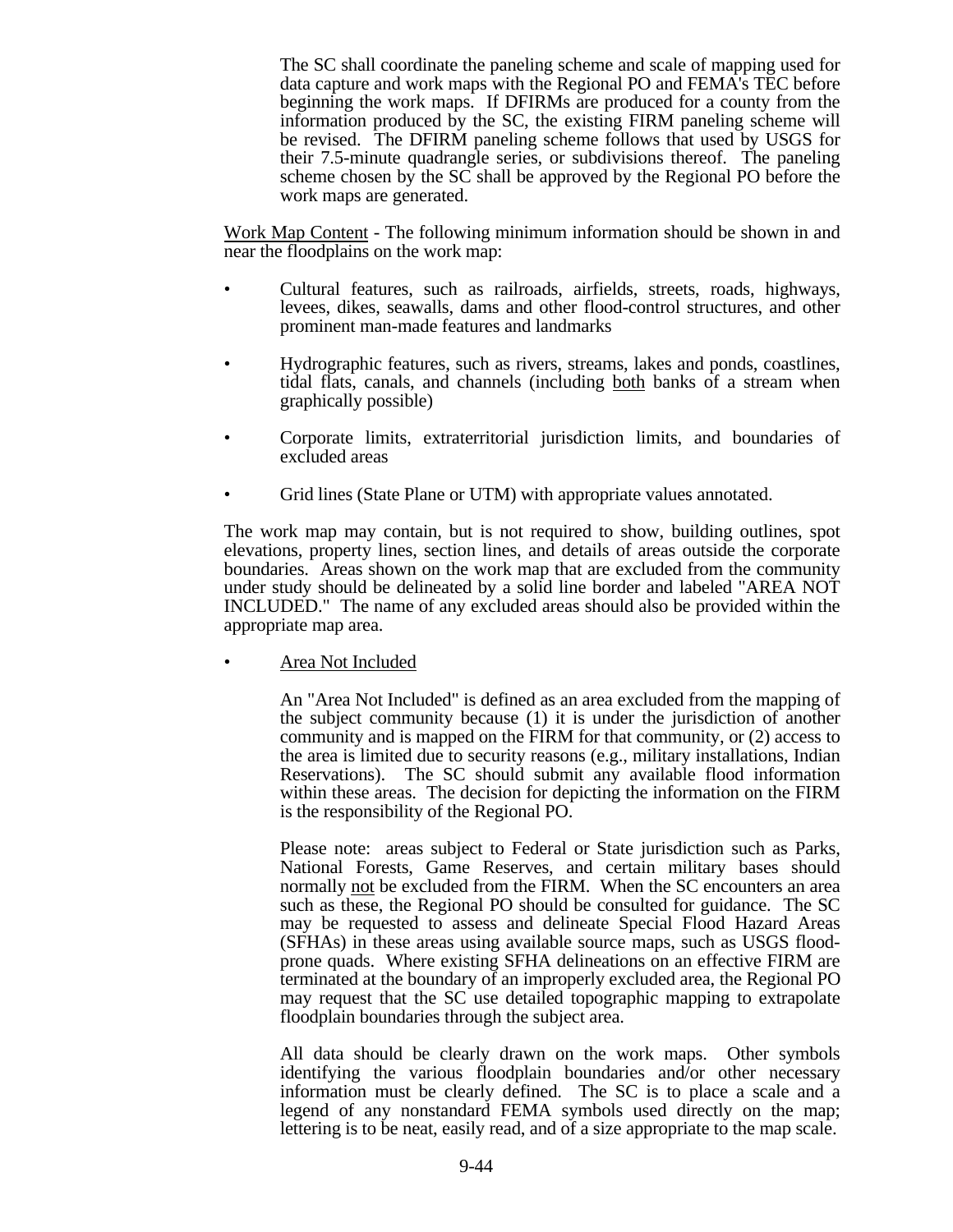The work map must be submitted on stable translucent matte drafting film (polyester, minimum 0.004 inch), and show 100-and 500-year floodplain boundaries, base flood elevations (BFEs), flood insurance rate zones, floodway boundaries, cross-section lines and their labels, and any other pertinent planimetric features located in, or directly adjacent to, the flood hazard areas; the names of these items should be provided on the map. Whenever corporate limits and extraterritorial boundaries coincide with the floodplain boundaries, only the corporate limits should be depicted. The SC must maintain legibility and accuracy when preparing the work map. Refer to Appendix 7 for specifications for digitally generated work maps.

#### • Flood Boundaries and Floodways

 For streams studied in detail, the 100-year floodplain boundary is to be shown on the work map as a continuous solid line. The 500-year floodplain boundary is to be shown as a line with intermittent dashing. Approximate 100-year floodplain boundaries are to be shown by lightweight, short dashed lines. The boundaries shown on the work maps must be consistent with the flood elevation determinations. In cases where the 100- and 500-year floodplain boundaries cannot be shown separately due to the map scale, only the 100-year floodplain boundary should be shown. Care should be taken to ensure that the floodplain delineation is in agreement with the local topography.

 Zone X areas that are within the limits of the 500-year floodplain (formerly Zone B) should be outlined and labeled. Zone X areas that are outside the limits of the 500-year floodplain (formerly Zone C) should be labeled Zone X (unshaded).

 The floodway boundary is to be shown by long, dashed lines. The floodway widths shown on the work map must be consistent with the widths given in the Floodway Data table, and must be plotted to within a maximum tolerance of 5 percent of the map scale. In cases where the floodway and the 100-year floodplain boundaries cannot be shown separately due to the map scale, only the floodway boundary should be shown. When a floodway boundary follows an existing feature, such as a levee or road, it should be clearly indicated.

Unnumbered Zone A Areas

 If the SC plans to utilize automated floodplain boundary generation techniques, with HEC-2 data and a Digital Elevation Model or Digital Terrain Model as inputs to the program, and areas of unnumbered Zone A fall within the study area, the SC should consider including the remapping of these areas in the scope of work proposed to the Regional PO.

• Cross Sections

 The locations of all cross sections listed in the Floodway Data table should be shown. The lines drawn should correspond to the actual sections studied and should cross the entire 500-year floodplain. They should be identified by the same letters on both the Floodway Data table and the flood profiles. Locations of cross section lines on the work map must correspond to the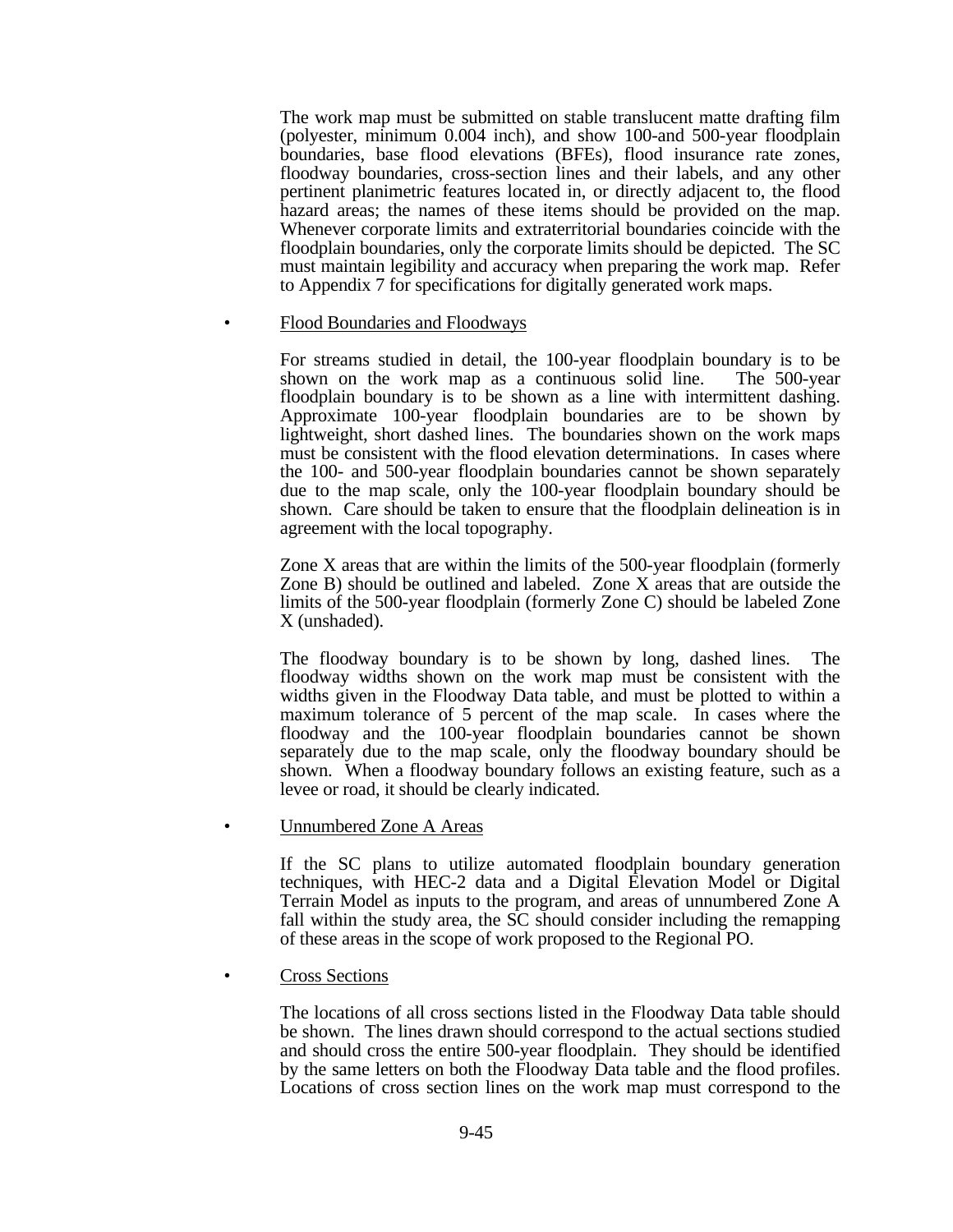cross section locations on the flood profiles. Lettered cross sections should be chosen such that they will roughly duplicate the 100-year profile. If, due to map scale, the map is crowded, cross sections may be deleted.

 Numberic labels for cross sections on navigable rivers with established mile markers may be used if the Regional PO approves.

 Distances between cross sections, as measured along the stream channel or hydraulic base line, must agree with corresponding distances shown on the flood profiles to within a maximum tolerance of 5 percent of the map scale. This tolerance applies to deliverable materials, not to information maintained in supporting files.

• Base Flood Elevations (BFEs)

 BFEs represent 100-year flood elevations and are shown by wavy line contours drawn normal to the direction of the flow of floodwater; they should extend completely across the 100-year floodplain. Each contour should indicate its elevation above NGVD or NAVD or appropriate datum, measured to the nearest whole foot. For streams studied in detail, BFEs are to be shown on the work map where necessary to reconstruct the 100-year flood elevations shown on the flood profile to an accuracy of  $\pm 0.5$  foot. If BFEs are plotted correctly, the FIRM should be able to be used to recreate the flood profile to within an accuracy of  $\pm 0.5$  foot. The following guidelines should be followed when plotting BFEs on the work map:

- BFEs should be plotted at significant profile inflection points or as close to them as possible. Significant profile inflection points are those points along the 100-year flood profile that exhibit a welldefined change in slope. These points are critical to the accuracy of the map because the profile could not be reproduced accurately without them.
- Intermediate BFEs should be plotted between inflection points. Intermediate BFEs should be placed at their whole-foot locations whenever possible. To determine the proper interval at which to plot intermediate BFEs, the main factor to be considered is the profile slope (gradient). The following guidelines shall be used, keeping in mind that the profile slope should be relatively constant between inflection points:
	- 1. If BFEs rise less than 1 foot per 1 inch of map distance, plot the BFEs at every whole foot of elevation rise. Intermediate duplicate BFEs may be added on very gentle slopes as needed for clarity.
	- 2. If BFEs rise more than 1 foot, but less than 5 feet per 1 inch of map distance, plot the BFEs at approximately 1-inch intervals.
	- 3. If BFEs rise 5 feet or more per 1 inch of map distance, plot the BFEs at 0.5-inch intervals of map distance or at 5-foot intervals, whichever is greater (i.e., whichever results in a wider BFE spacing).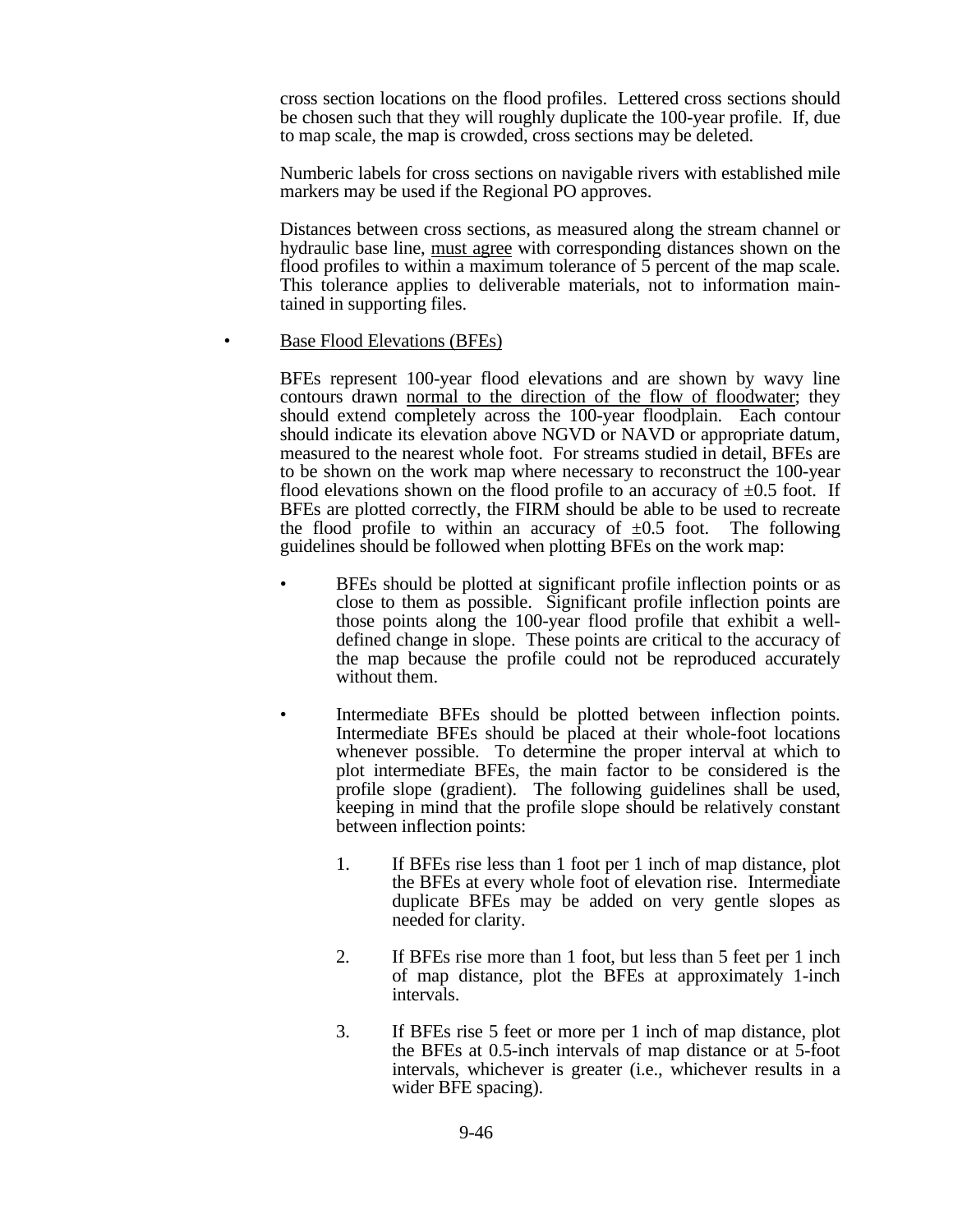- Plot BFEs perpendicular to the floodplain, not necessarily perpendicular to the stream. The exception to this rule is the need to skew a BFE to account for the backwater effects of hydraulic structures such as bridges.
- BFE lines are to be drawn at, or within approximately 0.5 inch of, both sides of all hydraulic structures, confluences of detailed study streams, the upstream and downstream limit of each detailed study area, and at the corporate limits.
- BFEs should not be placed on top of roads or other structures, or other features such as corporate limits. Allow for 1/10th inch between BFEs and other features. BFEs may be placed on cross sections if necessary, but it is advisable to move the BFE slightly (1/20th inch) to avoid an overprint.
- Backwater areas must contain BFEs as needed to ensure ease of elevation determination. As a general guide, backwater areas need BFEs if they are twice as long as they are wide.
- Where the BFE is uniform within a ponded, tidal, or lacustrine area, it shall be notated "(EL XXX)," and placed immediately below the zone label.
- Elevation Reference Marks (ERMs)

 All ERMs located or obtained in the course of the FIS must be in their exact locations on the work map. The tabulation of the ERM descriptions shall be included in the FIS report data.

Map Index

 For every community that is of a geographical size requiring more than one map panel, an index to map panels must be prepared. The index should show the entire jurisdictional area of the community and the panel number for each map panel. The index sheet should be on an existing map base, and it need not be reproducible. The SC is not required to create a final FIRM Index for direct use by FEMA.

Restudied Areas

 When conducting a restudy or LMMP, the SC at the Regional PO's direction, may contact FEMA to obtain a positive translucent matte drafting film of the FIRM base map information for use in preparing work maps. The SC may then register strip topographic maps to the matte and plot hydrologic features and floodplain boundary information previously described. This process may result in a significant cost saving during the study process since the SC is delineating new or revised floodplain boundaries on the existing FIRM base.

3. Digital Work Map Specifications

A digital FIS submittal will be comprised of the following items: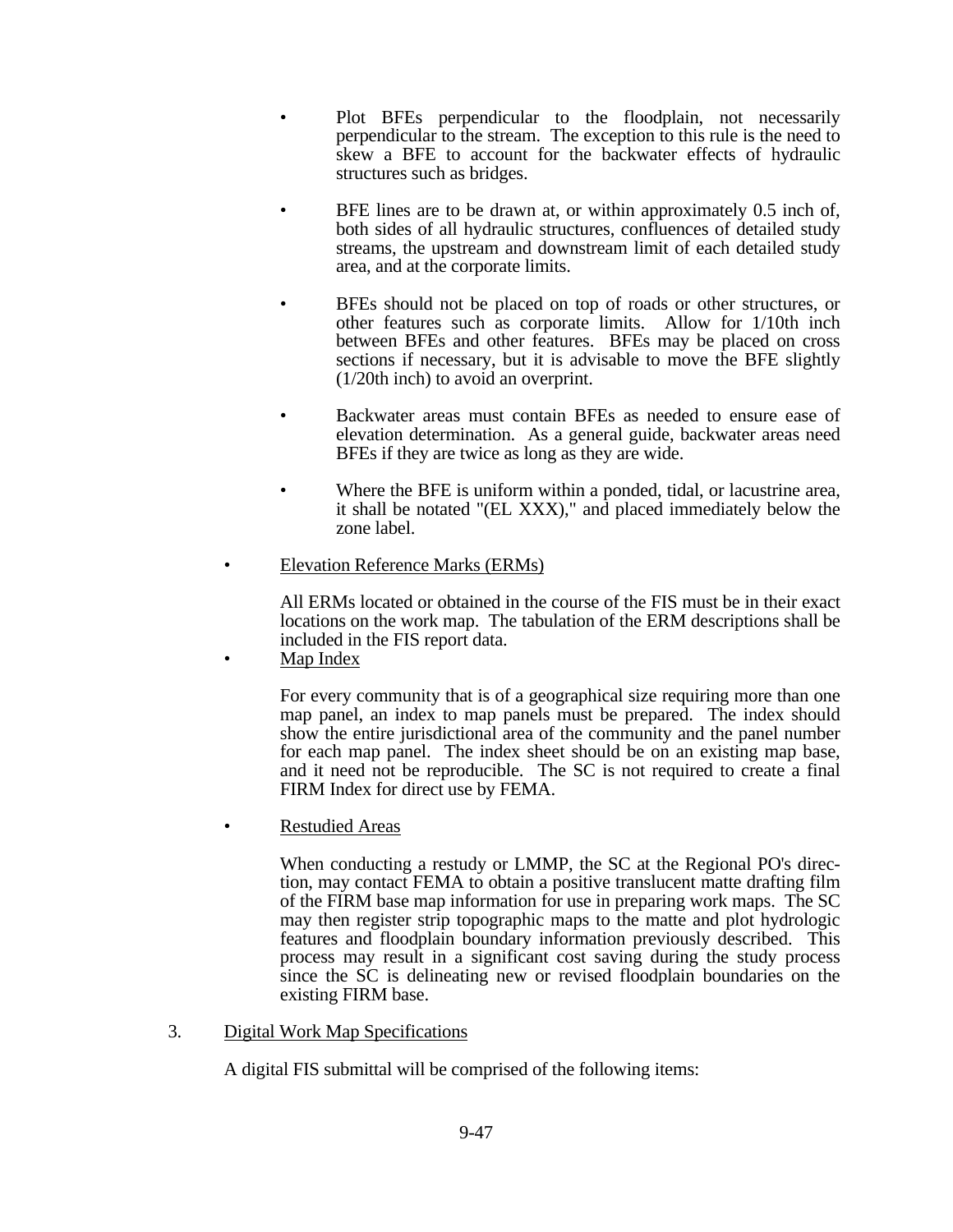- Digital base map file $(s)$
- Digital Flood Insurance Study files (work map files)
- Digital Elevation Model (DEM) or Digital Terrain Model (DTM) if used
- Hard copy plots
- Map index
- Data quality report
- Computer generated profiles
- Digital data submission checklist

 The SC is responsible for obtaining and providing these materials and assuring that the accuracy of the data in the submitted files meets or exceeds National Map Accuracy Standards for maps at a publication scale of 1:24,000, and that the data meet FEMA's criteria for release of digital data.

 As specified in Appendix 4, when new photogrammetric mapping and surveying are included in the scope of work, the SC is also responsible for utilizing surveying and mapping procedures, within floodplains and adjacent buffer zones, that are appropriate for 1"=500' (1:6,000-scale) maps, with a 4-foot contour interval, which satisfy the American Society for Photogrammetry and Remote Sensing (ASPRS) 1990, Class I standards.

 Coordination with FEMA is recommended before beginning a digital FIS submission, to clarify data format requirements and scope of work.

 Appendix 7, Digital Product Delivery Specifications, outlines all requirements for digital data submission.

# **B. Flood Profiles**

 Profiles should be neatly drawn and lettered on standard 11"x17", 10x10 to the inch grid, mylar profile sheets. At the SC's request, the Regional PO may provide assistance in obtaining blank standard mylar profile sheets. Use of non-standard profile sheets (i.e., continuous computer-generated profile sheets or paper copy vs. mylar) must be coordinated and approved by the Regional PO. If the use of a continuous profile sheet is approved, the SC must assure that the selected vertical scale would not be a cause for the TEC's replotting of the profiles; i.e., the TEC should be able to trace-draft the submitted continuous profile sheet onto standard 11"x17" mylar profiles (see "Scale" below). The symbology and format to be used is shown in Figures A and B.

 The datum should be NGVD or NAVD unless another datum is authorized by the Regional PO. Profiles should be continuous for the entire stream length studied in detail. The watersurface profile of the 10-, 50-, 100-, and 500-year floods and the channel bottom (stream bed) or hydraulic base line should be drawn. Breaks in the profile shall not occur for stream segments passing through areas not included or where the stream and floodplains leave and return to the community. Profiles are also required for those watercourse segments that may not lie within the community, but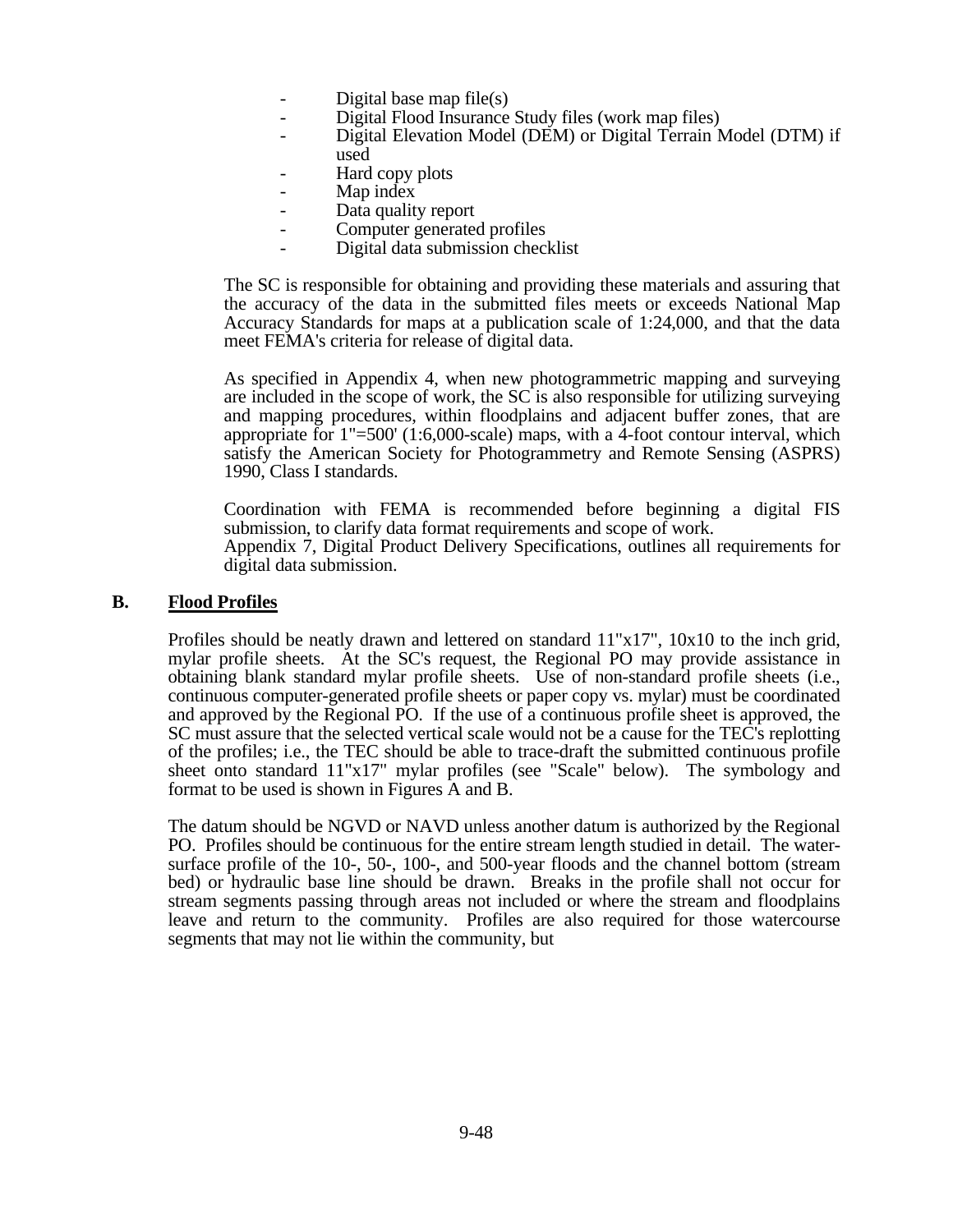do contribute to the flood inundation within the community. Profile limits should include areas where the stream has left the community, but flood inundation continues. These limits which are located outside the community should be labeled "Limit of Flooding Affecting Community." On the profiles of tributary streams, 100-year flood backwater from the main watercourse or water body should be labeled "Backwater from (main stream name)."

 Sudden drawdowns should be eliminated at structures. Drawdowns not located at structures should also normally be eliminated from the profiles. Computer-drawn profiles may be submitted in lieu of hand-drafted profiles; however, the profiles must conform to the criteria stated in these Guidelines.

 Any well-documented high-water marks of past major floods that are discovered during the reconnaissance should be shown and referenced on the flood profiles.

 • Scale - An elevation scale (vertical) of 1 inch equals 1, 2, 5, 10, or 20 feet should be used. Use of non whole-foot scales (e.g., 1 inch  $= 2.5$  feet) must be approved by the Regional PO. Elevations should be shown on the left side of the grid at 1-inch intervals within the profile elevation range. Elevations need not be shown on the right side of the grid. The profile plottings shall agree to at least 1/20 inch of the 100-year regulatory flood elevations provided in the Floodway Data table.

 The stream distance scale that is used should be chosen so that the profile measures at least 3 inches in length and the average slope across the profile page does not exceed 35 degrees. When determining scales, consideration should also be given to the total number of profiles that will be created. A horizontal scale of 1 inch equals 100, 200, 400, 500, 1,000, or 2,000 feet is preferred. The horizontal scale should be labeled at 1-inch intervals along the bottom edge of the grid and legend box. The use of miles, and fractions thereof, should be avoided except for major streams where a reference system in miles has already been established; however, the units for any one stream must be consistent. Stationing notation (i.e.,  $100 + 00$ ) should be converted into conventional feet measurement. Stationing should be referenced from a physical location such as a confluence, structure, etc. Corporate limits should only be used as a last resort for profile stationing. Downstream elevations should begin on the left edge of the grid. Stream distance is measured along the stream channel centerline or some other hydraulic base line as defined and delineated on the maps by the SC. Distance and elevations units used on a profile must be consistent with the units provided in the computer printout and should agree with the units used on the Floodway Data table.

- Cross Sections Profile cross sections must be plotted at distances that are consistent with tabularized data and work map locations. All cross sections are to be labeled in alphabetical sequence, labeling each new stream or tributary with A and continuing to Z, AA, AB, AC . . . AZ, BA, BB, BC, as required.
- Physical Features All hydraulic structures, points of confluence, corporate limits, and other pertinent information must be indicated on the profiles. Points of confluence for entering tributaries shall be labeled, "Confluence of \_\_\_\_\_\_\_\_\_\_\_\_\_\_\_\_\_\_\_\_\_\_\_\_\_\_."

For bridges, top of road (TOR) and low steel (LS) should be represented by the conventional symbol, "I," where TOR is represented by the upper horizontal bar, LS by the lower bar, and the center of the structure by the vertical bar. For high level bridges where the symbol cannot be shown on the profile TOR and LS elevations should be indicated.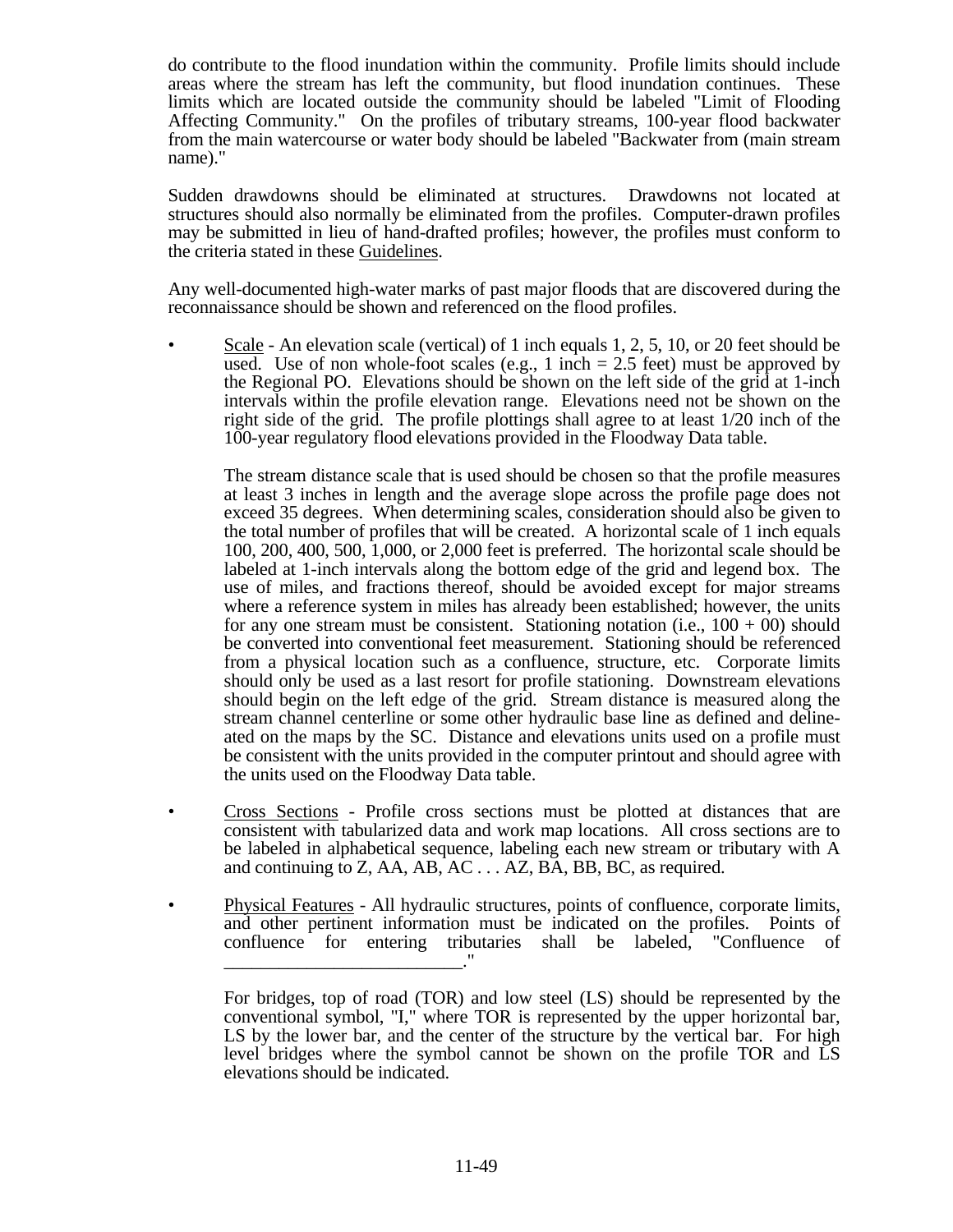For culverts, the symbol should represent the overburden; the culvert pipe is assumed to be the open area between the stream bed and the bottom of the overburden.

 • Restudied Streams - In the preparation of flood profiles for restudied streams, the existing FIS format must be maintained. For example, the existing horizontal and vertical scales utilized in the effective FIS should be used. Stationing notation and datum reference must be consistent with effective profiles in order for FEMA to perform any modifications in a cost-effective manner.

 All profiles for restudied streams must reflect all required recurrence interval flood elevations as specified in the contract and must reflect the stream bed or hydraulic base line. All structures reflected on the effective FIS profile as well as any new structures must be depicted on the revised profile. All cross sections shown on the revised FIRM (or FBFM) and Floodway Data table must be clearly reflected on the submitted profiles. Any deviations from the effective FIS profile format must be authorized by the Regional PO.

 The backwater area on profiles for tributaries that flow into a revised stream must be adjusted to reflect the revised elevations.

 Please note that FEMA has developed a computer program, FISPLOT, that enables study contractors to generate computer plotted flood profiles that meet the requirements described above. The FISPLOT program allows users to create drawing interchange format (\*.DXF) files from HEC-2 input and output files. FISPLOT may later be enhanced so that it can generate flood profiles from other backwater computer models, such as WSPRO and WSP2. Briefly, FISPLOT is set up so that most FEMA-required profile entities are obtained from three files the program creates. These three files are:

1. Project Data File

 This file lists the complete community name, the flooding source, the limits of detailed study, the number of flood frequencies analyzed, the starting profile number, and the starting lettered cross section.

2. Water-Surface Elevation Data File

 This file presents, in tabular form, the following information obtained from the HEC-2 formatted output Summary Table 150; section number, channel invert, and the 10-, 50-, 100-, and 500-year flood elevations. In this file, a user can designate which cross sections will be labeled as lettered cross sections.

3. Landmark Data File

 This file reads HEC-2 input files and generates, in tabular form, the following structure information: section number, structure-specific geometric information. This table also indicates whether the structure is a bridge, a culvert, or a dam.

 The FISPLOT-generated \*.DXF files can then be imported into AutoCAD® and all the appropriate FEMA symbols, such as bridge deck information, are displayed in an AutoCAD® drawing (\*.DWG) file.

 If the SC would like to obtain a copy of FISPLOT to generate computer plotted flood profiles, the Regional PO should be contacted.

C. Preparation of the Flood Insurance Study Report Data

**Preface**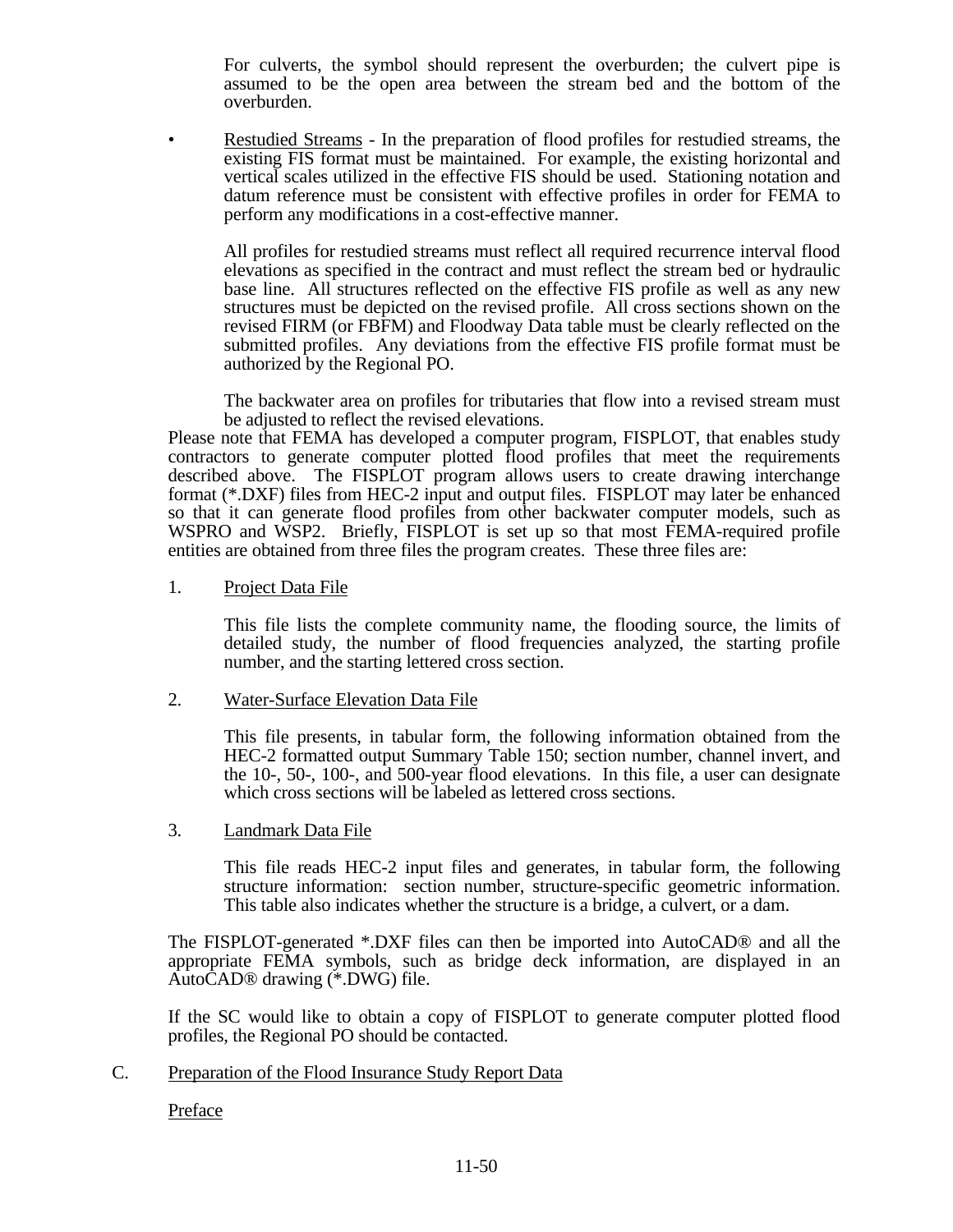The presentation of the facts, figures, and results of an FIS in a concise, standardized format is required. Not only does the FIS report stand as the basis for actuarial flood insurance premium rates, but as a key reference for the community in establishing sound floodplain management measures.

 The SC is expected to submit all appropriate data as outlined on the FIS report data checklist (Figure C). This checklist requires that the SC provide only the necessary data that apply to any particular study; FEMA will supply standard paragraphs during processing of the FIS. The SC should not undertake any effort to create a complete draft FIS or to redraft original FIS report materials. Any effort beyond that of completing all appropriate portions of the checklist unless approved by the Regional PO is beyond the SC's scope of work.

 The SC should utilize the community's effective FIS and FIRM, and FBFM, if applicable. If not available or produced, please contact the Regional PO to obtain a copy of a sample FIS report.

# **CHAPTER 10. REVIEW FOR QUALITY ASSURANCE**

# **PREFACE**

This chapter presents guidelines that are to be used by the SC in assuring the quality of FIS report data submittals. The SC should review this chapter prior to submitting the draft FIS Report data. The suggestions contained in this chapter are intended to facilitate the SC's internal review and are not to be construed as additional contractual obligations.

The guidelines in this chapter are presented in the format of typical problems encountered in the process of reviewing FIS report data submittals. Where the solution to a particular problem may not be obvious, a suggested solution is presented. The SC should also be cognizant that certain data developed in the course of performing a study might be useful in resolving questions that could arise during the review and processing of FIS report data. Some of these additional data submissions are incorporated as suggested solutions to specific problems.

# **A. Typical Problems**

 There are typical problems encountered in the review of FIS report data submittals. These problems may generally be categorized as follows: a) internal data consistency problems, b) external data problems, c) data submittal problems, d) methodology application problems, and e) digital data problems. This section identifies the most significant of these problems and offers a solution where none is obvious.

# **1. Internal Data Consistency**

 The basic problem of internal data consistency is the lack of agreement among the various data sources included in a submittal. Many of these problems arise from non-compliance with tolerances given in various sections of these Guidelines. Typical problems in this category which must be resolved by the SC are as follows:

- **Example 3** Locations and names of physical features on the work maps do not agree with those on the flood profiles.
- Physical features and structures modeled and shown on the flood profiles are not shown on work maps.
- Physical features and structures shown on work maps, but not modeled, have not been documented as such.
- $\mathscr{P}$  Cross-section locations on the work maps do not agree with flood profiles.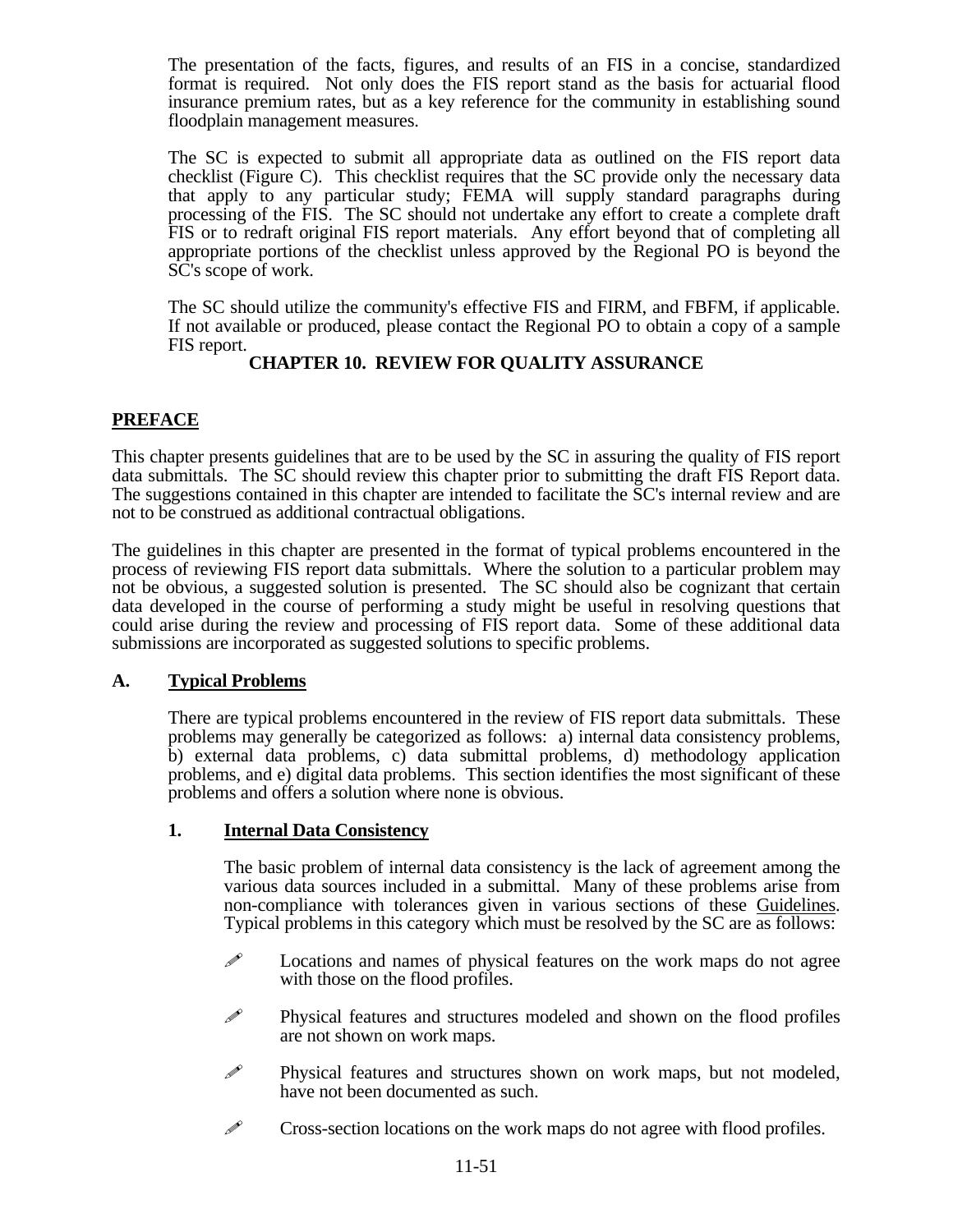- $\mathscr{S}$  Cross-section locations on the flood profiles do not agree with tabulations in the Floodway Data table.
- Distances between cross sections on the work maps do not agree with distances on flood profiles.
- Distances between cross sections and features on the flood profiles do not agree with distances indicated in the computer printout.
- 100-year flood elevations on profiles do not agree with the regulatory column of the Floodway Data table.
- BFEs (rounded) on work maps do not agree with 100-year flood elevations on the flood profiles.
- Floodway widths on work maps do not agree with widths tabulated in the Floodway Data table or those indicated in the computer printout.
- Floodway and floodplain boundary delineations do not agree with data determined at cross sections.
- $\mathscr{P}$  Locations of ERMs on work maps do not agree with the tabulation of ERM descriptions; road names on work maps do not agree with those given in the ERM descriptions.

# **2. External Data**

 External data problems concern the lack of agreement with contiguous FISs or with other reports published by authoritative sources. The Regional PO should be contacted to resolve these types of problems. Typical problems in this category are as follows:

- Discharges do not match those used in contiguous FISs or other authoritative reports.
- $\mathscr{P}$  BFEs do not match those in contiguous FISs.
- $\mathscr{P}$  Flood hazard zones do not match those in contiguous FISs.
- $\mathscr{P}$  Floodplain boundaries do not match those delineated in contiguous FISs.
- $\mathscr{P}$  Floodway widths do not match those in contiguous FISs.
- $\mathscr{S}$  Survey data do not match those used in contiguous FISs.
- $\mathscr{P}$  Corporate limits do not match those delineated in contiguous FISs.
- Extent and magnitude of coastal flooding not consistent with authoritative reports is not adequately explained.
- $\mathscr{P}$  The datum used for modeling storm surge is not consistent with the datum used in the wave height analysis.

# **3. Data Submission**

 These are problems that arise from incomplete submittals of required data. The SC should be cognizant that the submittal of certain other data items is not required, but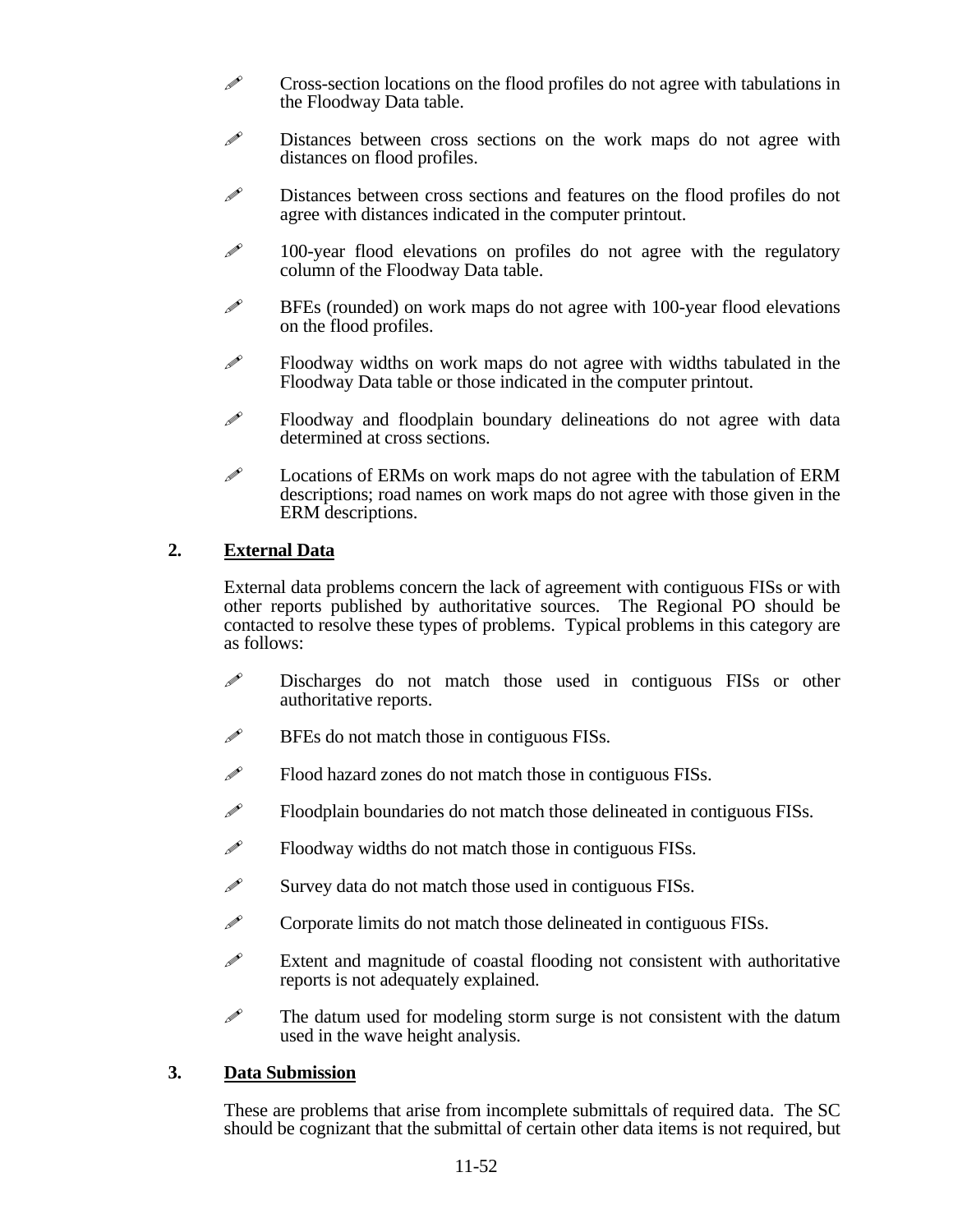that the inclusion of these data items in a data submittal might provide enough information to clarify certain unusual or difficult situations. Typical problems in this category are as follows:

 $\mathscr{P}$  Community base map and/or work map does not contain required data.

 Refer to Chapter 9 of these Guidelines for community base and work map data requirements.

- $\mathscr{P}$  Required data absent from the draft FIS report data submittal. Refer to Figure D of Chapter 9 of these Guidelines for FIS data submittal requirements.
- $\mathscr{P}$  Unusual conditions, necessitating departure from conventional methodologies, exist in the study area.

 Identify the area and document all procedures necessitated by unusual conditions, citing references and presenting calculations. Use handwritten or coded comments in computer printouts to clarify unusual modeling situations. Include detailed printouts, channel cross-section plots, and photographs as aids in explaining unusual situations or decisions that require departure from normal procedures. Reference all communications with appropriate officials authorizing unusual procedures.

 $\mathscr{P}$  Data tables, work maps, and flood profiles do not reflect data contained in computer printouts.

> Assure that the latest runs have been submitted, and that all data presented in data tables and on work maps and flood profiles reflect these latest runs. Assure that all data on the work maps, flood profiles, and data tables have been correctly identified in annotated printouts.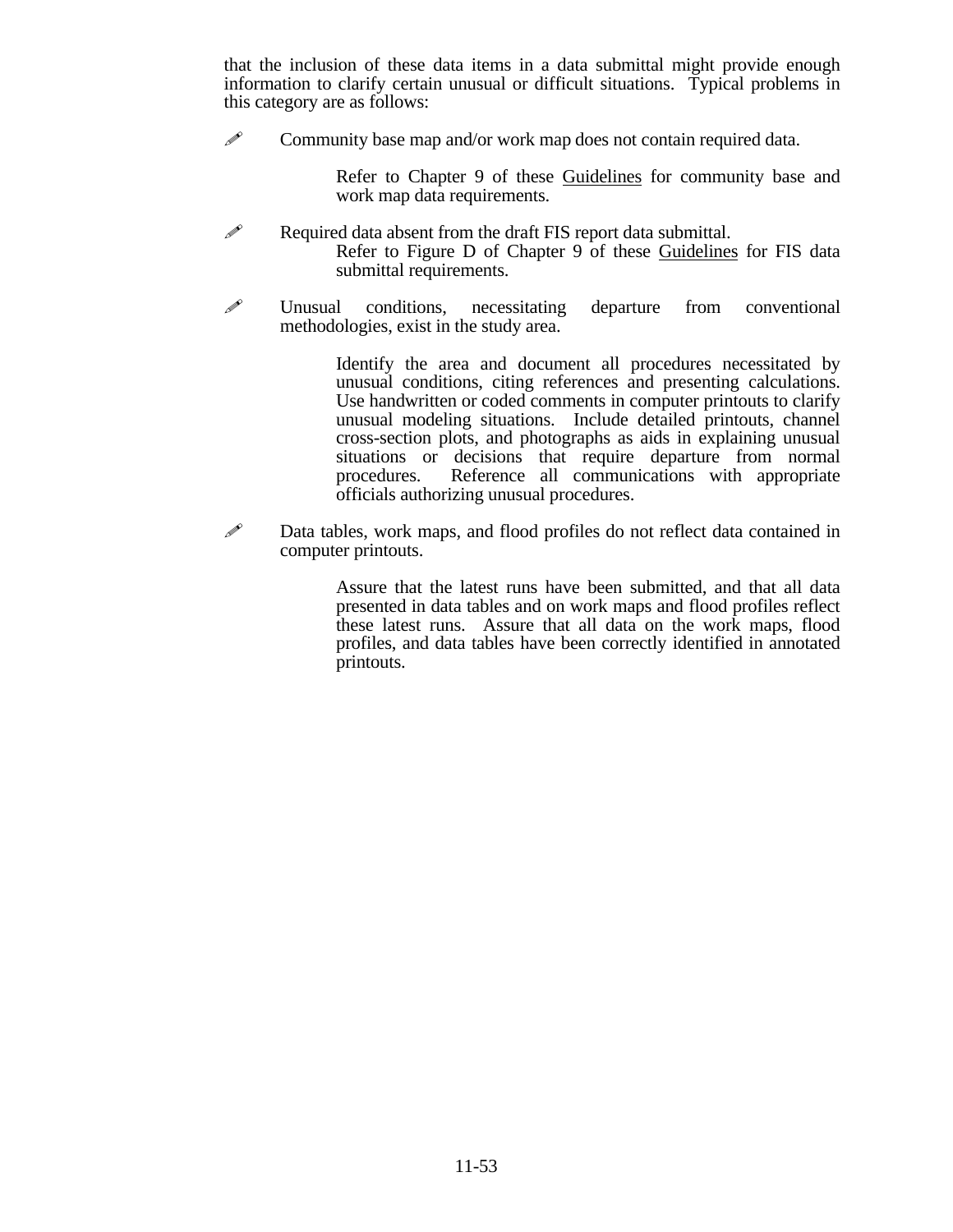Lack of specific and detailed information regarding flood protection structures that comply with FEMA levee policy.

> Ensure that all applicable data and information regarding flood protection structures complying with FEMA levee policy have been submitted.

# **4. Methodology Application**

 There are problems involved in the application of various methodologies used to conduct an FIS. Chapters 4 and 5 and the Appendices of these Guidelines provide general information on, and references to, specific methodologies that have been developed for and adopted as standards for conducting an FIS. Methodology application is also an area where the submittal of additional data items, developed in the course of conducting an FIS, but not specifically required, often proves to be useful in documenting assumptions and procedures required in certain instances.

 One such instance occurs when unusual situations exist in the study area requiring departure from, or modification to, the application of standard FIS methodologies. Complete documentation of all assumptions, methodologies, and deviation from standards is required by sound engineering practice. Typical methodology application problems are:

 $\mathscr{P}$  Application of methodologies deviates from standards.

 Include documentation of all assumptions made. Cite references and include data and calculations. Reference all sources used. Include detailed computer printouts, detailed cross-section plots, and photographs of areas affected. Include records of communications with appropriate officials authorizing departure from standard methodologies.

 $\mathscr{P}$  Bridges or culverts not coded correctly, specifically in the use of normal bridge and special bridge routines for HEC-2 modeling.

> Include documentation of assumptions made in choosing bridge routine. Include detailed cross-section plots, bridge or culvert plans, and photographs of the structures.

 $\mathscr{P}$  Manning's "n" values appear to be unrealistic.

 Include documentation of assumptions. Include photographs of overbank areas, structures, and channels, where available.

 $\mathscr{P}$  Expansion and contraction coefficients deviate significantly from suggested values.

> Include documentation of assumptions. Include photographs and engineering or construction plans of structures or channel areas.

 Floodway boundaries are irregular; transition between cross sections is not smooth.

> Assure that floodway run has been optimized. Assure that all ineffective flow areas have been properly considered and removed, where appropriate.

5. Digital Data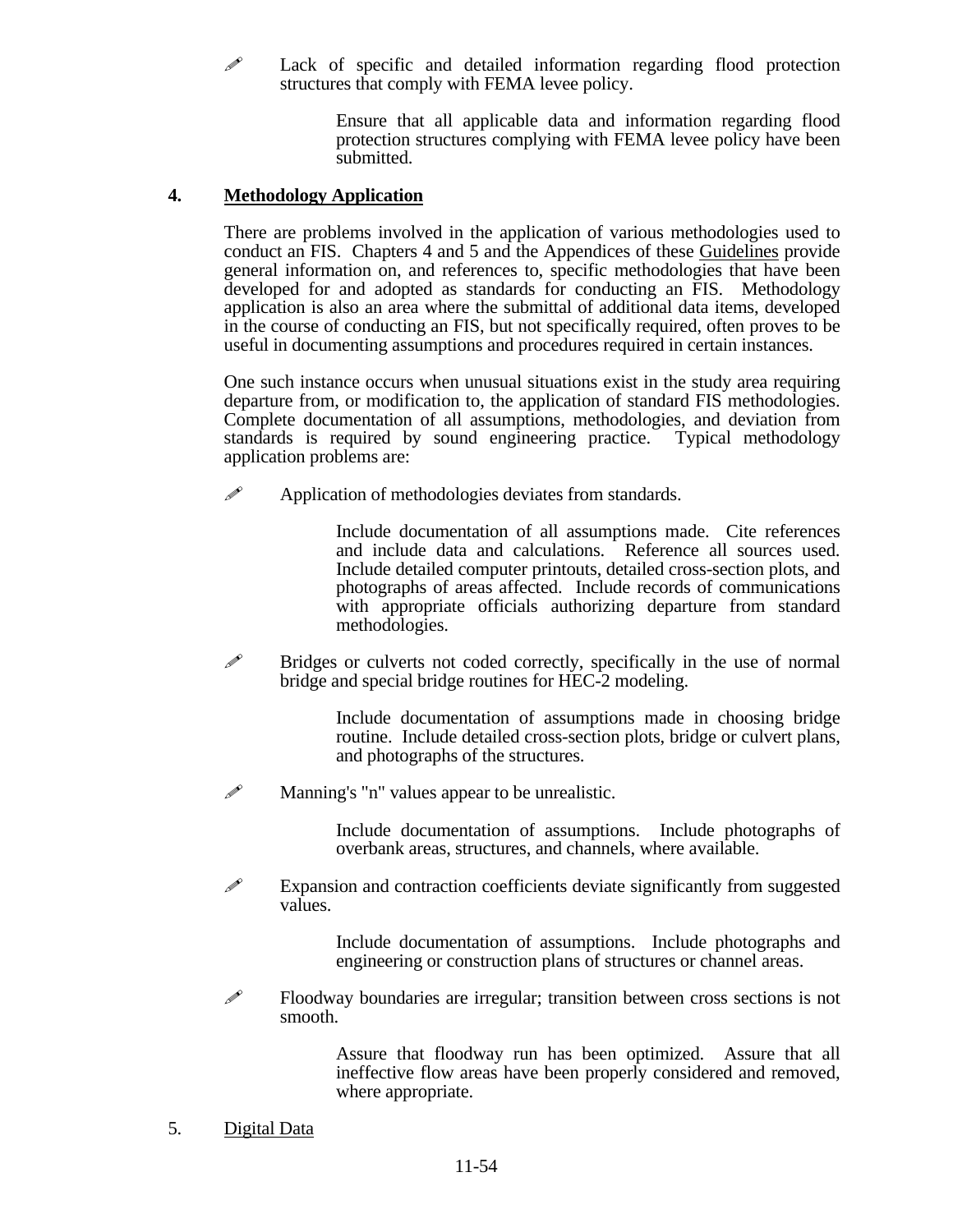Problems may arise from incomplete or poorly documented submissions, specifications not being followed for layer/level and color or attribute, file transfer problems, etc. These problems may arise in files prepared by the SC or their subcontractors, or may be inherent in files provided by local or State agencies. Some of these items could cause considerable rework, either on the part of the SC or FEMA, and should be checked for at the initial stages of the mapping process. The 10-percent submittal is designed to identify problems of this nature.

 Automated checking routines are employed by FEMA to review the files submitted by the SCs, and in some cases, depending on the software platform used by the SC, this software may be made available to the SC. Software may also be available for use in data capture and data coding, and its use by the SC would reduce potential problems that would need to be resolved later. Typical problems in the category of digital data include:

 $\mathscr{P}$  Incomplete file documentation, including not enough information on data sources, projection, datum, x or y shift used, layer/level list not provided, etc.

> Include a completed "Digital Data Submission Checklist" for all files submitted.

- $\mathscr{P}$  Layer/level list does not match the actual data file structure.
- FIS features are digitized on wrong layers/levels, or contain incorrect attribute codes.
- Coincident features are not separated from non-coincident segments.
- $\mathscr{P}$  FIS files contain gaps or overshoots in the linework.

 Check the data files for "clean" data capture. Most GIS, and some digital mapping software packages, have a built-in capability to check for this and assist the user in cleaning the data.

- Digital floodplain boundaries cross each other. (For instance, the 500-year floodplain boundary crosses the 100-year floodplain boundary and falls within it for a reach.)
- Digital files contain splines, arcs, or curves.
- $\mathscr P$  Text size is not appropriate for the final DFIRM publication scale.

 Coordinate the scale of data capture and work map generation with the Regional PO before beginning the study.

- Base map files are not separate from FIS files.
- Base map features are not separated by layer/level and color or attribute code.

 Specify FEMA's needs for data separation to the providers of base mapping data files.

 $\mathscr{P}$  Digital data capture is not smooth.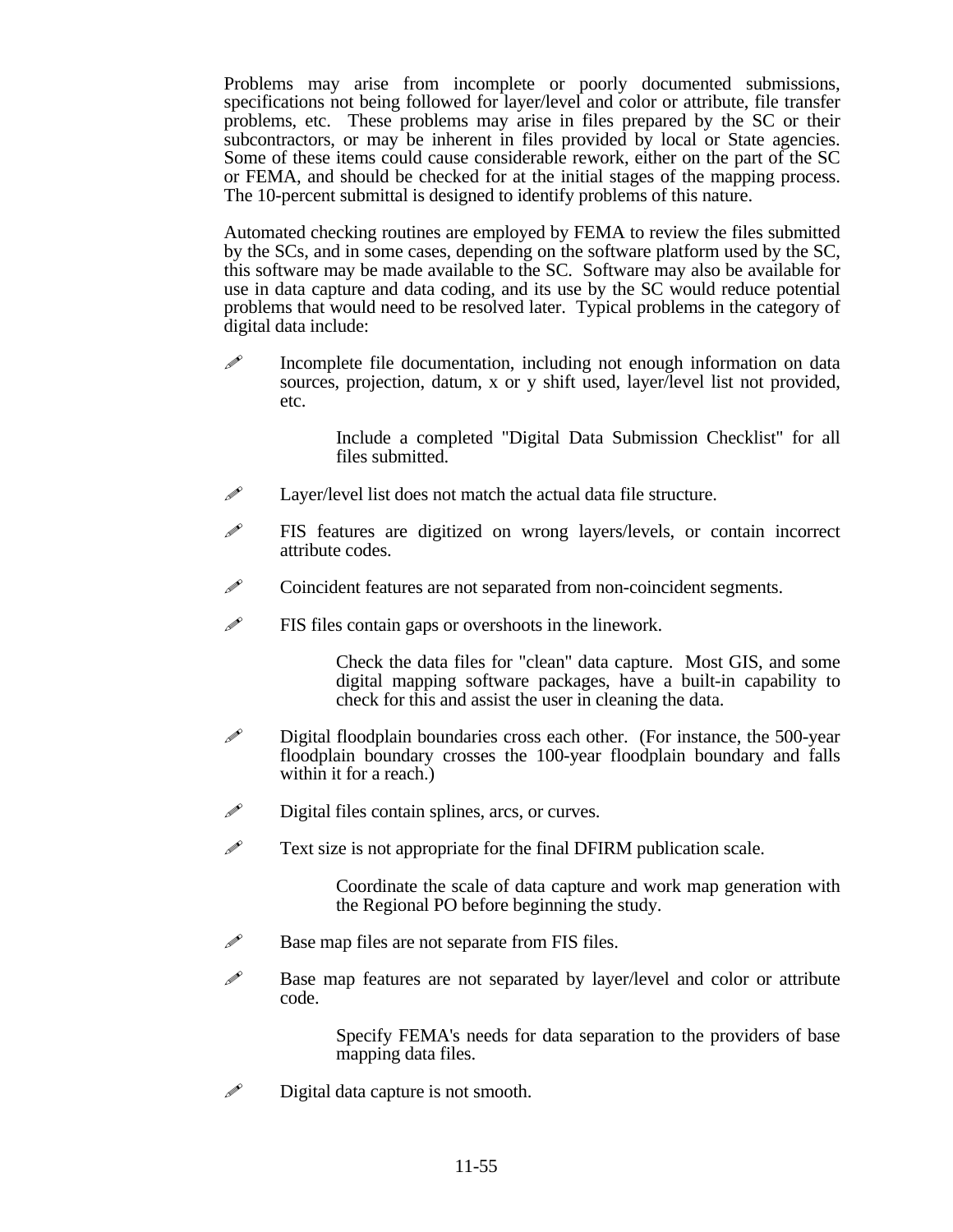Ensure that the scale chosen for data capture is compatible with the final DFIRM publication scale.

 $\mathscr{P}$  File format is not compatible with FEMA's.

Provide a sample data file at the 10-percent milestone.

NOTE: SCs are encouraged to utilize the Global Positioning System (GPS) to perform QC on mapping within floodplains and to determine if the maps meet ASPRS 90 standards for Class 1 maps. The ASPRS standards (developed for digital mapping) would require a minimum of 20 horizontal and 20 vertical test points to be measured utilizing GPS to determine the magnitude of errors as mapped by Photogrammetric Subcontractors.

# **CHAPTER 11. DELIVERABLE ITEMS**

All items discussed in this section are deliverables as specified by the Regional PO. These items are to be organized into the Technical Support Data Notebook (TSDN) to be created by the SC for each community under study. The TSDN is to be organized and submitted according to the format and instructions provided in this chapter of these Guidelines and in the Guide for Preparing Technical Support Data Notebook which is a supplemental document to these Guidelines.

Items to be submitted in the TSDN will include the original FIS products, such as the draft FIS Report data which may include the following FIS tables as required: Summary of Discharges table; Summary of Stillwater Elevations table; Floodway Data table; Transect Descriptions table; Transect Data table; tabulation of ERM descriptions and locations; and Coastal Storm Parameter Data table. Also included with the FIS Report would be photographs of historic floods or possible future flood levels, flood profiles, transect location map (coastal), work maps, and associated technical support data (such as hydrologic and hydraulic computations and analyses, survey data, general correspondence, and documentation). The completed TSDN will be submitted to a TEC as specified by the Regional PO. The TSDN should be bound, preferably using three-ring binders. The TSDN shall be organized as indicated below.

- 1. General Documentation
	- i) Special Problem Reports
	- ii) Contact (Telephone Conversation) Reports
	- iii) Meeting Minutes/Reports
	- iv) General Correspondence
	- v) Certification Forms and Instructions for Study Contractors (these forms may be obtained from the Regional PO)
- 2. Engineering Analyses

 Input and summary output printouts (final runs) of computerized hydraulic and hydrologic computations shall be submitted for coastal areas to include coastal study documentation as outlined in Appendices 1, 1A, and 1B.

- i) Hydrologic Analyses (in printout form and computer diskette if applicable)
- ii) Hydraulic Analyses (in printout form and computer diskette)
- iii) Supporting hand calculations, sketches, and figures used to compute hydrologic and hydraulic analyses.
- iv) Key to Cross-Section Labeling
- v) Key to Transect Labeling
- 3. Draft FIS Report Data

The draft FIS Report data will include profiles and tables.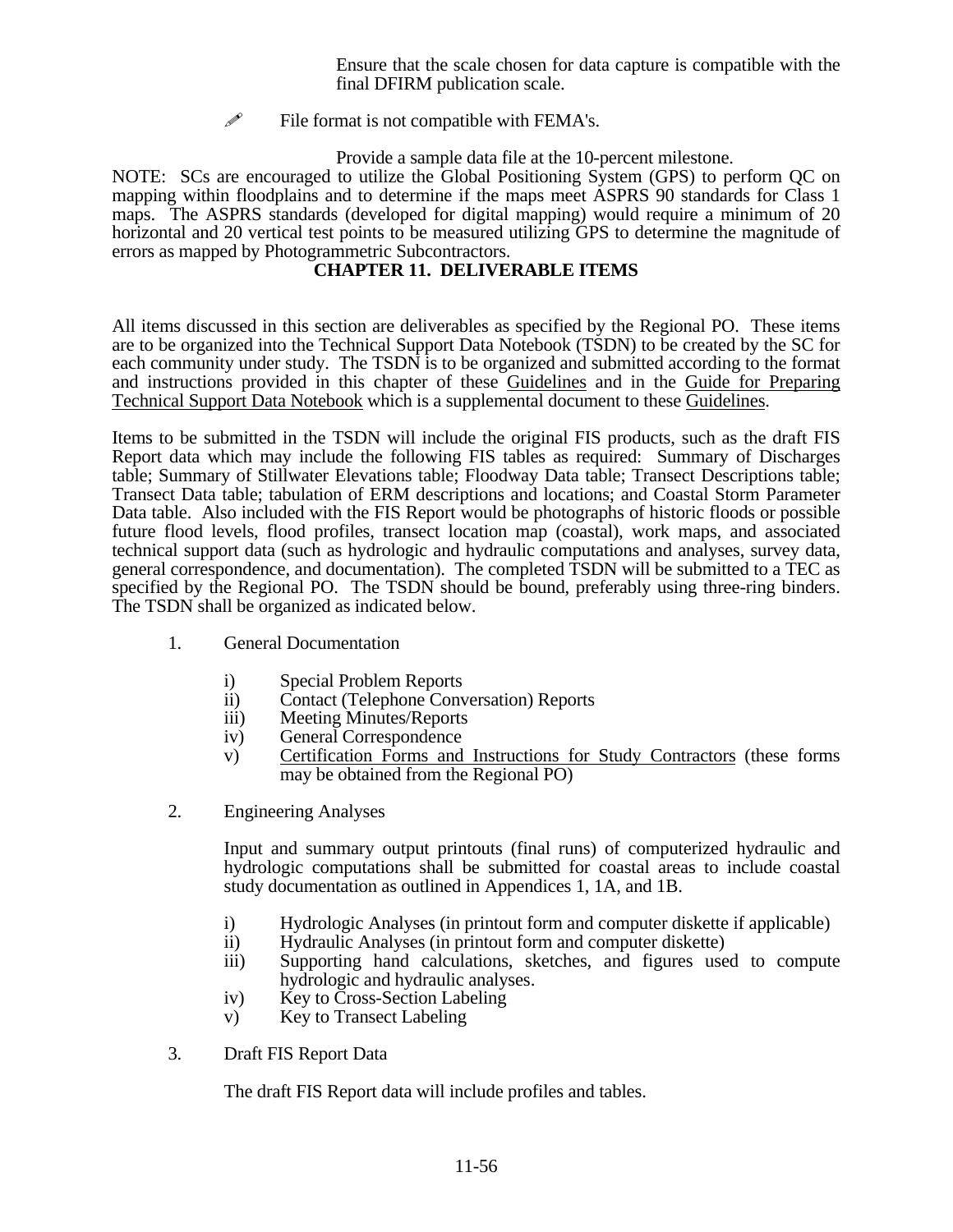FIS Report data shall be prepared as shown in the FIS Report Data Checklist discussed in Chapter 9 and included as Figure D of these Guidelines. In submitting this material, the SC shall not prepare camera-ready copy of any report materials, and should not undertake any final typing or drafting. The SC shall submit the materials below upon completion of the work. Two copies of these materials (do not send originals) shall be sent to the appropriate FEMA Regional office.

- 4. Mapping information, including base maps and work maps or plots (the original copy) on stable translucent matte drafting film (polyester, minimum 0.004 inch).
- 5. Miscellaneous reference materials.
- 6. Certification

 The following certification, signed by a senior representative of the firm who is registered as a Professional Engineer (private SCs) or the responsible official (government agencies), shall be submitted:

 This is to certify that all work accomplished in the conduct of this FIS was done in accordance with the Statement of Work and General Provisions of Contract \_\_\_\_\_\_\_\_\_\_\_\_ (or, in the case of Federal agencies, IAA \_\_\_\_\_\_\_\_\_\_\_\_), and all amendments thereto, together with all such modifications, either written or oral, as the Regional PO and/or the Contracting Officer or their representatives have directed, as such modifications affect this contract, and that all such work has been accomplished in accordance with sound and accepted engineering practice within the contract provisions for respective phases of the work. This statement is included in the Certification Forms and Instructions for Study Contractors, which are an addendum to these Guidelines.

### **A. Technical Support Data Notebook - Engineering Study Data Package**

 These Guidelines establish revised procedures pertaining to the organization, identification, and submission of the draft FIS Report data and associated technical support data developed by SCs during FIS preparation.

 These procedures will facilitate FEMA's practice of developing an Engineering Study Data Package (ESDP) containing all relevant technical support data for each FIS. To reduce storage requirements, most of the technical support data is transferred to microfilm. Some materials, such as the SC work maps, are maintained within the ESDP storage facility in hard-copy. The data retained as part of the ESDP is often utilized by FEMA contractors, private firms and individuals, and other Federal, State, and local governmental agencies for future risk assessment purposes. Therefore, it is essential that the submittal of the FIS Report data and the associated technical support data for each FIS be well prepared and organized to assure that the materials will microfilm well and that they are carefully documented for ease of future use.

 The revised procedures require the SC to incorporate all essential FIS data, including the draft FIS components (FIS report data, tables, profiles, work maps, and engineering analyses) and the technical support data generated during the FIS process, into one comprehensive data package to be known as the Technical Support Data Notebook (TSDN). Upon completion of the study, the TSDN will be submitted to the appropriate TEC. In order to respond to technical issues raised during review and processing of the FIS, the SC is to retain copies of support data relating to the hydrologic and hydraulic analyses.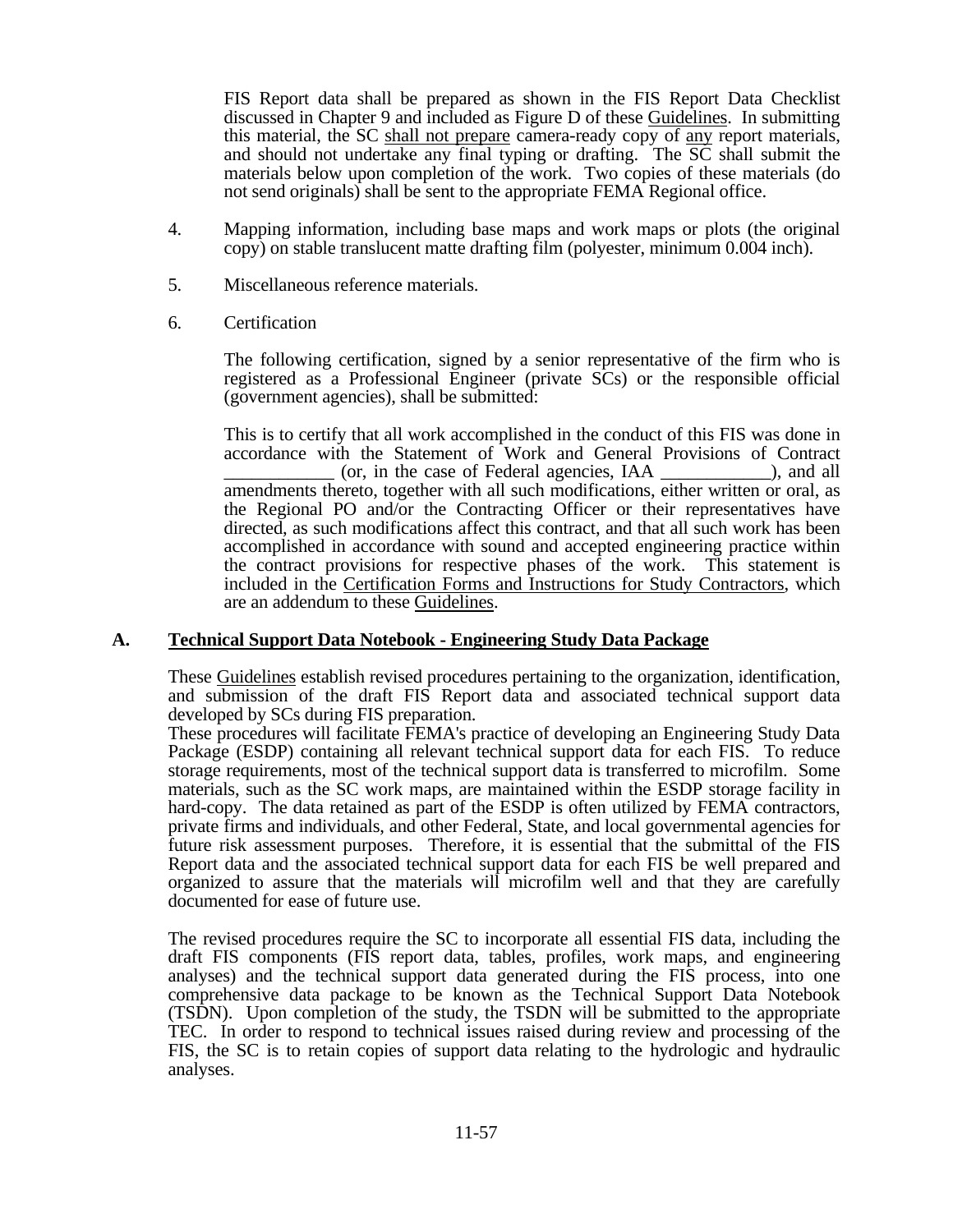Under the refined procedures, FEMA will now incorporate the essential data it develops during the technical review and processing phases with those data submitted by the SC in the TSDN. This combined TSDN package will be forwarded to FEMA's ESDP facility to be microfilmed and prepared for future access by FEMA, its contractors, private engineering firms, and individuals.

 Specific instructions concerning the organization, identification, and submission of the FIS report data and associated technical support data by the SC are contained in the following section of these Guidelines and in the Guide for Preparing Technical Support Data Notebook, which is a supplemental document to these Guidelines.

# **B. Preparation of the Technical Support Data Notebook**

 The SC shall create and submit a TSDN containing the original study products (e.g., FIS report data, flood profiles, data tables, and work maps), associated technical support data (e.g., hydrologic and hydraulic analyses, survey data, general correspondence, documentation, and mapping information), and the appropriate completed Certification Forms.

 The SC shall be responsible for preparing the TSDN in accordance with the format and instructions provided in these Guidelines and the Guide for Preparing Technical Support Data Notebook.

 A separate TSDN shall be submitted for each community studied. In those cases where the data developed pertain to more than one community's FIS, the SC shall either provide duplicate copies of those data for each community's TSDN or provide detailed crossreferencing of those data in each TSDN.

The TSDN is comprised of five major sections:

- $\mathscr{P}$  General Documentation<br> $\mathscr{P}$  Engineering Analyses
- Engineering Analyses<br> **EX** FIS Report Data (Draf
- $\mathscr{P}$  FIS Report Data (Draft FIS Report Text)<br>Mapping Information
- $\mathscr{P}$  Mapping Information
- Miscellaneous Reference Materials

 The specific requirements for the data to be included in each of these categories are discussed as follows: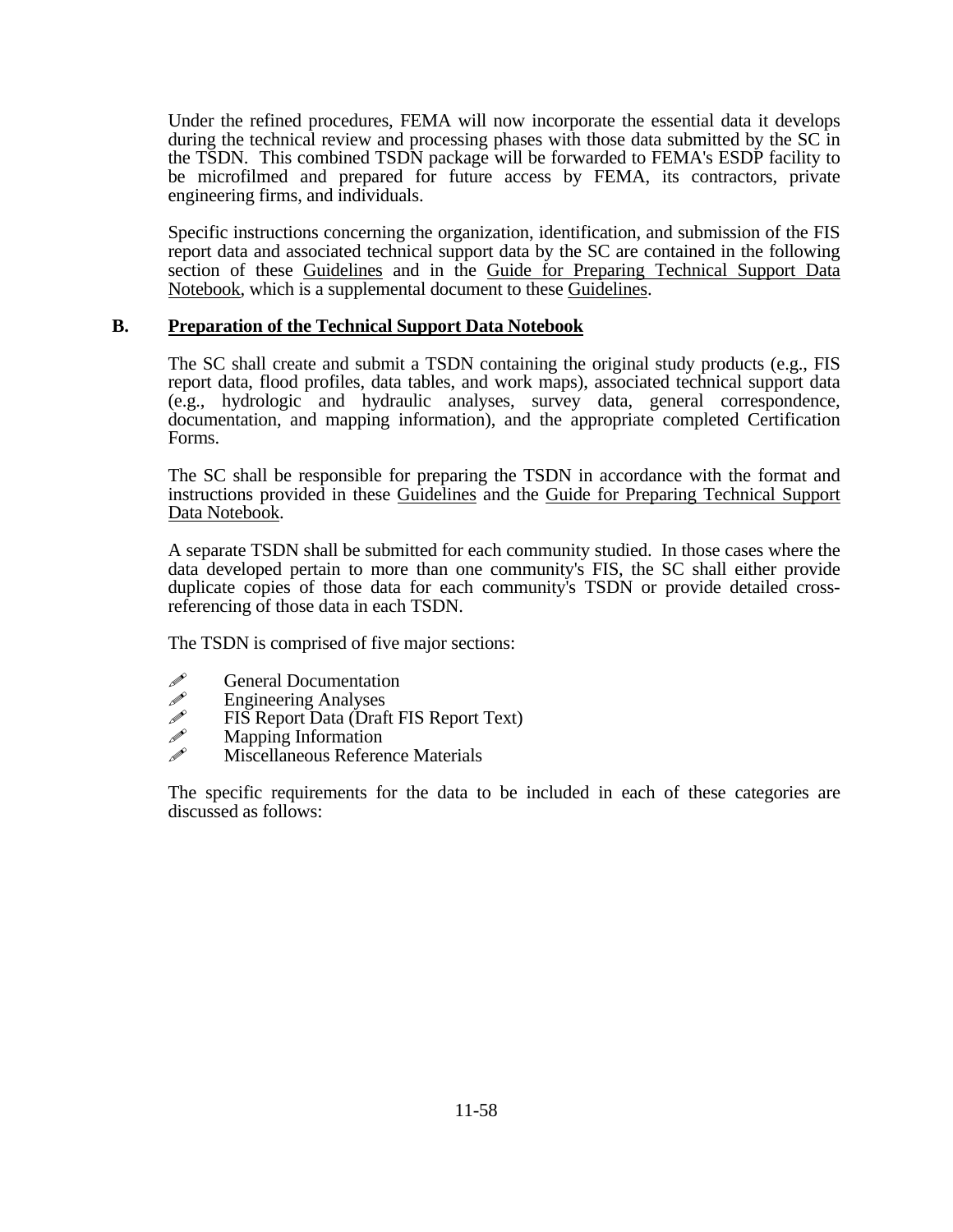# **1. Data Organization**

 Within the TSDN, the SC shall organize the FIS data into the following five categories:

- (a) General Documentation This category includes written documentation that pertains to the general processing of an FIS. Items such as Special Problems Reports; contact (telephone conversation) reports; meeting minutes (such as initial and final CCO meetings); memoranda; and other correspondence shall be filed in reverse chronological order under this category and organized under the following five subcategories: Special Problems Reports, Contact (Telephone Conversation) Reports, Meeting Minutes, General Correspondence, and Certification Forms and Instructions for Study Contractors. Not all the forms are required to be completed for each FIS; however, Forms 1, 2, and 3 shall be included with each study. The other forms shall be included if applicable to the specific study. The instructions give guidance as to the need of each form. Information submitted with the certification forms shall be referenced to the form number and item or cross-referenced to other parts of the TSDN.
- (b) Engineering Analyses This category of information includes all coastal and riverine engineering support data that were developed in the preparation of the FIS, such as cross-section and/or transect information, basin characteristics, hydrologic and hydraulic hand calculations, graphs, nomographs, profile and cross-section plots, and any other engineering support data. Information in this category shall be subdivided into three subcategories: Hydrologic Analyses, Hydraulic Analyses, and Key to Cross-Section Labeling or Key to Transect Labeling.
	- (1) Hydrologic Analyses All hydrologic support data developed for the FIS shall be stored under this category. Data such as basin characteristics, normal depth calculations, log-Pearson Type III calculations, regional regression equation calculations, frequencydischarge curves, etc., are to be included. The data shall be organized in reverse chronological order, and shall be properly dated and labeled according to the flooding source(s) to which they apply.

 Computer-generated input/output results from HEC-1, TR-20, etc., in both paper-copy and computer disk/tape formats, are also being included in this category. However, as is generally the case, the computer-generated results cannot be easily filed in the standardsized notebook. In that situation, the SC shall follow the proper identification and labeling procedures outlined in the Guide for Preparing Technical Support Data Notebook, and separately organize the appropriate computer products in binders and disk/tape storage containers.

 The SC shall prepare and complete the "Hydrologic Analyses Index" sheet(s). The Index sheet(s) will assist the data user in identifying the hydrologic data and information generated during preparation of the FIS. It will also be used to reference the hydrologic data that, due to format, size, or other limitations, cannot generally be physically located within the TSDN itself.

 In this instance, the data will be identified on the Index sheet(s) and submitted as an exhibit to the TSDN.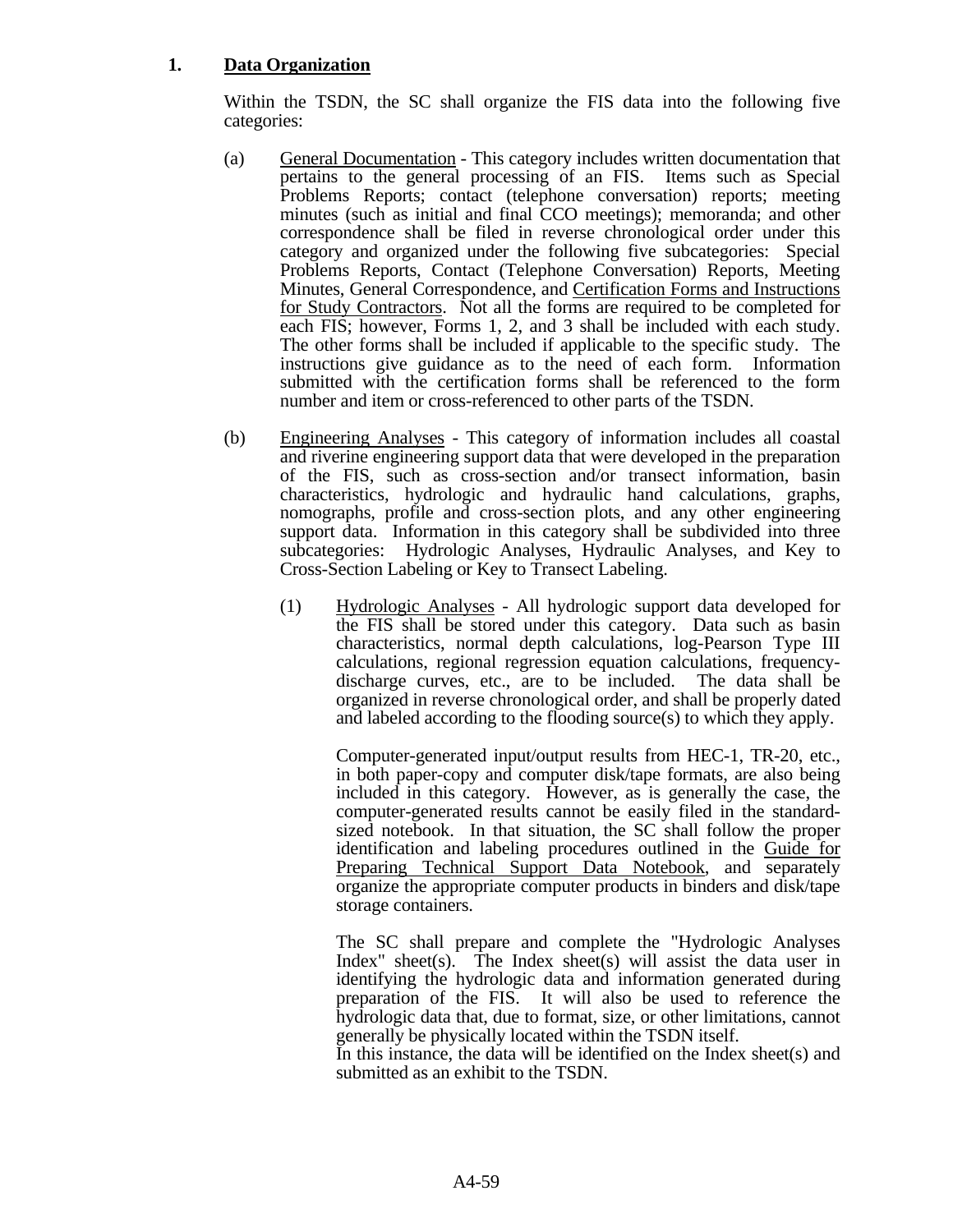(2) Hydraulic Analyses - All of the hydraulic support data and calculations for riverine and coastal flooding sources that were developed for the FIS shall be stored under this category. Data such as cross section information (area, velocity, and elevation calculations); floodway analyses; transect and surge data; wave height information; cross section plots; computer models; calculations; and execution runs; and any other relevant data shall be organized and filed under this category.

 As is the case with the hydrologic analyses, computer-generated input/output results from HEC-2, WSP-2, and WSPRO, etc., are also to be included in this category. Again, since this information generally cannot be maintained in the TSDN, the SC shall clearly identify the computer product in the manner previously specified for the hydrologic data.

 The SC shall prepare and complete the "Hydraulic Analyses Index" sheet(s). The Index sheet(s) will assist the data user in identifying the hydraulic data and information generated during preparation of the FIS. It will also be used to reference the hydraulic data that, due to format, size, or other limitations, cannot generally be physically located within the TSDN itself. In this instance, the data will be identified on the Index sheet(s) and submitted as an exhibit to the TSDN.

- (3) Key to Cross Section Labeling or Key to Transect Labeling: For each flooding source where a hydraulic analysis was performed, the SC shall complete and maintain a Key to Cross Section Labeling or Key to Transect Labeling forms as applicable. These forms are to be included within the TSDN. Detailed instructions for completing the appropriate forms are given in the Guide for Preparing Technical Support Data Notebook.
- (c) FIS Report Data (Draft FIS Report Text) This category shall contain all relevant FIS components that are prepared for submission by the SC to FEMA for technical review, processing, and publication of the FIS. Included are draft FIS components such as the FIS report data, flood profiles, Summary of Discharges table, Floodway Data tables, Summary of Stillwater Flood Elevations tables, Transect Description tables, surge elevation tables, and any other relevant support data. The information organized and submitted in this section shall only include the most up-todate record copies of the draft FIS.
- (d) Mapping Information All the mapping data generated during preparation of the FIS shall be organized under this category. Mapping information such as topographic maps, work maps, base maps, aerial photographs, soil and vegetation maps, USGS quadrangle maps, Flood Hazard Boundary Maps, community maps, and all other maps (manual and digital) shall be listed, organized, and stored under this category.

 The SC shall prepare and complete the "Mapping Information Index" sheet(s) as explained in the Guide for Preparing Technical Support Data Notebook  $(TSDN)$ . The Index sheet(s) will assist the data user in identifying the mapping data and information generated in the study process. It will also be used to reference the map data that, due to format, size, or other limitations, cannot generally be physically located within the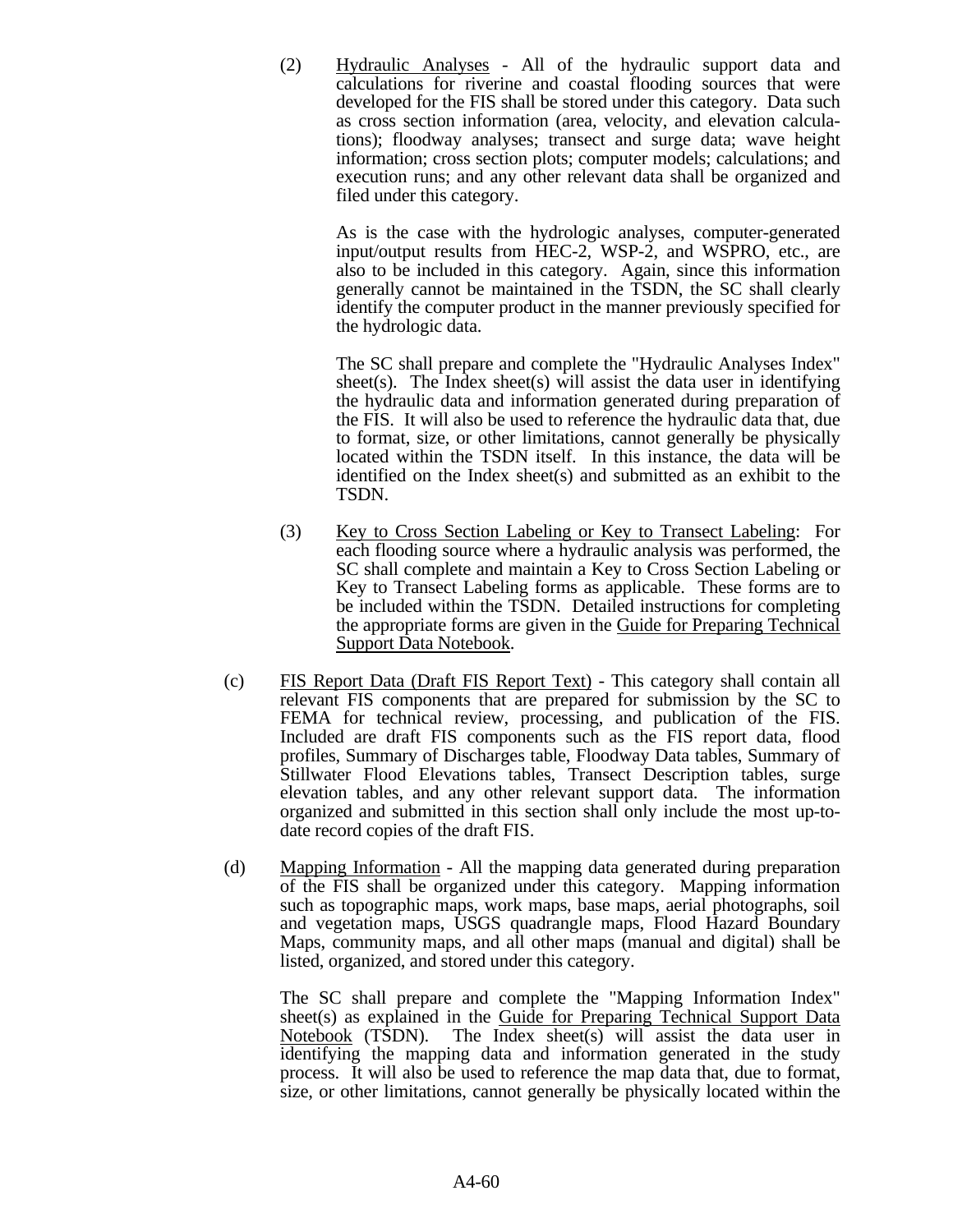TSDN itself. In this instance, the data will be identified on the index sheet(s) and submitted as an exhibit to the TSDN.

In addition to preparing the index sheet(s), the  $SC$  shall write a brief narrative to explain any additional procedure used to create the final work maps; for example, whether field inspection or spot surveying was done to enhance the accuracy of the final work maps. All supplemental materials, such as topographic maps, aerial photographs, etc., shall be listed with an accompanying explanation of how that information relates to the final work maps.

 If photogrammetric processes were used, the SC may be requested to provide: 1) documentation for the most recent calibration of the aerial camera and stereoplotter(s), 2) details on the flying height and camera focal length, 3) estimated "C Factor(s)" of the stereoplotter(s) used on the project, and 4) Aerial Triangulation Reports described in paragraph A4-6 D(10), Appendix 4.

 If GPS surveys were performed, the SC shall provide the GPS documentation described in paragraph A4-6 B.4.b, Appendix 4. This includes data categorized by the National Oceanic and Atmospheric Administration as follows:

- $\mathscr{P}$  B-file. Project information, station position information, survey measurements, occupation notes, and synchronization information.
- $\mathscr{P}$  D-file. Station descriptions and/or recovery notes for all new and/or newly occupied stations.
- G-file. Differential coordinates, standard errors, correlations, and related information which are required for a least squares adjustment
- of a GPS field project. R-file. Those files created by the GPS receiver which contain the phase data of each satellite observed, and any other files created by the receiver which are necessary during processing.
- (e) Miscellaneous Reference Materials This category of information allows for the organization and filing of all other essential technical support data that are not included in the categories previously discussed. Support data in the form of reference materials such as flood hazard analyses reports; floodplain information reports; watershed studies; site visit photographs; and miscellaneous data such as community population and demographic studies, tax base reports, legal references, and other relevant material, shall be included in this category.

 The SC shall properly identify and label the miscellaneous data submitted in this section. The SC is also required to complete the "Miscellaneous Reference Materials Index" sheets for all essential support data submitted. The index sheet(s) will assist the data user in identifying the miscellaneous reference materials used during preparation of the FIS. It will also be used to reference the materials that, due to format, size, or other limitations, cannot generally be physically located within the TSDN itself. In this instance, the materials will be identified on the index sheet(s) and submitted as exhibits to the TSDN.

# **2. Data Identification**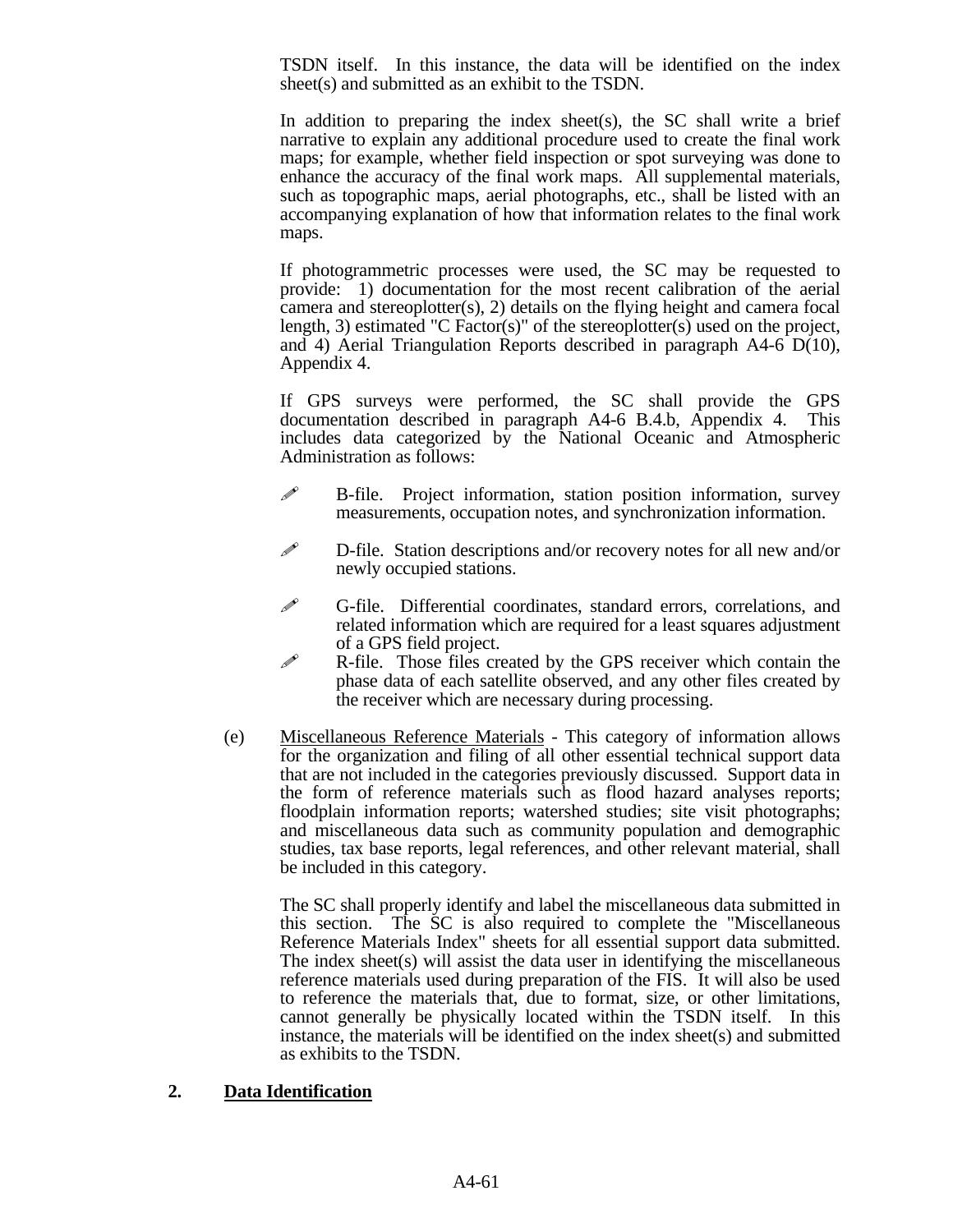The SC shall properly identify handwritten data, computer printouts, maps, and other support data that are compiled during preparation of the FIS.

- (a) General Documentation, Correspondence, and Support Data All written documentation, such as general correspondence, memoranda, meeting minutes, contact reports (e.g., telephone conversation records), Special Problem Reports, field notes, field survey notes, photographs, calculations, cross-section plots, and similar items shall be clearly marked with the following minimum information:
	-
	-
	-
	-
	- community name and state for which the FIS was prepared<br>
	date of document (day, month, year)<br>
	name of SC<br>
	as applicable, name(s) of flooding source(s)<br>
	any other relevant information that can assist users in identifying th data

 Handwritten documentation shall be clearly legible. Pencil and colored pens shall be avoided unless the writing is dark enough to be reproduced on microfilm.

- (b) Computer Models The SC shall submit both paper copies and copies of computer models on diskette. All computer input/output products, such as computer printouts and floppy diskettes, must be properly identified and labeled with the following information:
	-
	-
	-
	- community name and state for which the FIS was prepared<br>date of document (day, month, year)<br>name of SC<br>name(s) of applicable flooding source(s) covered by the model<br>whether the product is one of several others<br>any other re
	-
	- data

 Input and summary output of final runs of computerized hydraulic and hydrologic computations shall be submitted on  $3\frac{1}{2}$ -inch or  $5\frac{1}{4}$ -inch floppy diskettes that meet the following specifications:

- $\mathscr{P}$  Disks shall be formatted for MS DOS 2.1 or greater and have a capacity of at least 360 kilobytes.
- $\mathscr{P}$  Input files may not be partitioned to multiple disks.
- $\mathscr{P}$  An ASCII text file named "README" shall be created for each floppy disk, which includes the name and address of the SC; the name, county, and state of the community studied; the name of the hydraulic/hydrologic program; and the name of each input and output file with the stream name and date of creation. Each floppy disk must be labeled with the same information.
- The "Backup.Com" utility of MS DOS shall not be used to copy files to the floppy disk; files should be created using the "Copy" utility.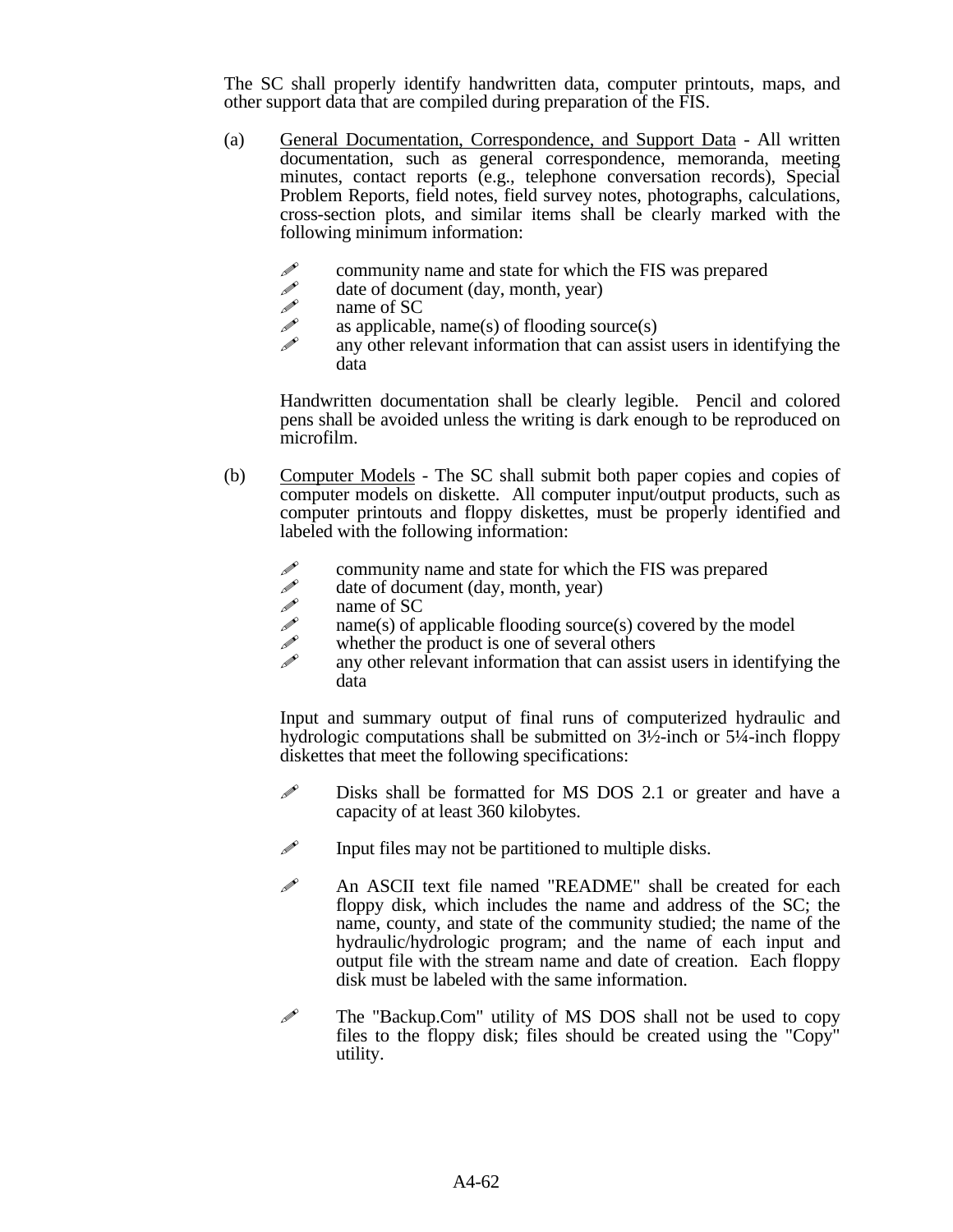The SC shall obtain approval from the Regional PO before using a different format.

 It is essential that the SC identify and label all computer product information legibly. Whenever possible, the SC shall include the original copy of the computer input/output information. Using carbon paper or other poor quality copies shall be avoided; FEMA requires the original material or high-quality duplicates to produce clear and legible microfilm records. Extraneous and voided copies of input/output data shall be discarded.

 Hydraulic model printouts shall be further annotated to show the applicable cross-section lettering and/or transect numbering used in the draft FIS Report. Identifying the printout with the cross-section lettering and/or transect numbering will allow data users to match it with the corresponding maps and FIS Report.

 In conjunction with the cross-section or transect identification on the printouts, the SC shall prepare, as applicable, a Key to Cross-Section Labeling and/or Key to Transect Labeling form. The forms were developed to assist all data users in correlating the corresponding cross section/transect information and lettering/numbering with the data shown in the field survey book, computer model, and draft FIS Report. The SC shall be responsible for completing the applicable SC portion of the form for each flooding source studied in detail.

- (c) FIS Report Data (Draft FIS Report Text) The SC is to ensure that the following criteria is met for all relevant FIS components submitted to FEMA for technical review, processing, and publication of the FIS:
	- $\mathscr{P}$  They must pertain only to the appropriate community FIS.
	- $\mathscr P$  They must be legible, properly labeled, and easily identified by community.
	- $\mathscr{P}$  They are prepared on sheets 11"x17" or smaller so that they can be easily microfilmed.
	- $\mathscr{I}$  If data is produced that is, by necessity, larger than 11"x17", those data are to be submitted as clearly labeled exhibits to the TSDN.
	- $\mathscr{P}$  They are complete and of original quality.
- (d) Mapping Information All maps, such as work maps, aerial photographs, topographic maps, base maps, community maps, and any other source maps shall be properly identified with the following information:
	- $\mathscr{P}$  community name and state for which the FIS was prepared
	- $\mathscr{I}$  six-digit community identification number
	- $\mathscr{P}$  date map was prepared and/or published (day, month, year)
	- $\mathscr{P}$  horizontal datum
	- $\mathscr{P}$  vertical datum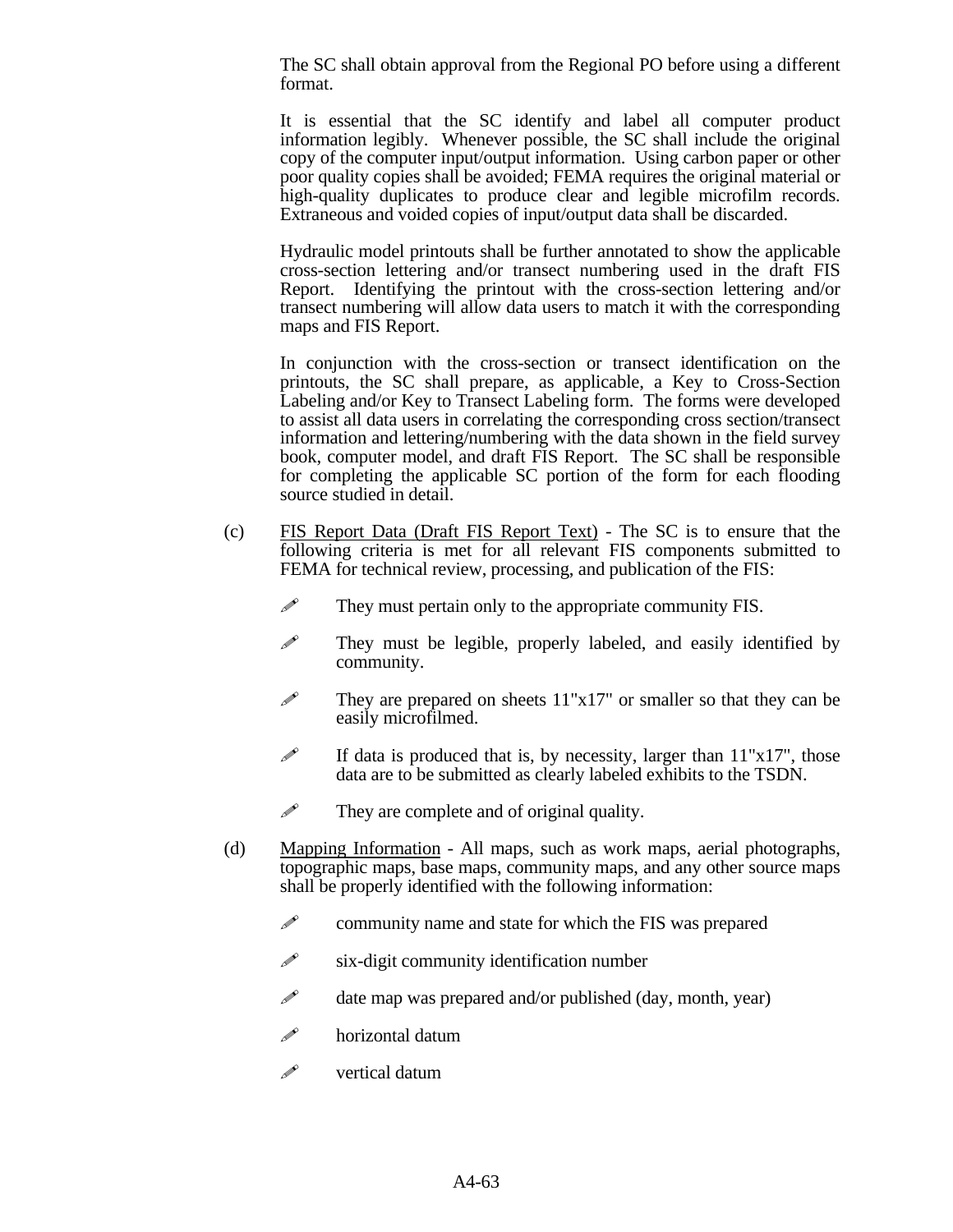- $\mathscr{D}$  control grid (e.g., State Plane or UTM)
- $\mathscr{P}$  map scale
- $\mathscr{P}$  north arrow
- $\mathscr{D}$  name of SC
- $\mathscr{P}$  name(s) of applicable flooding source(s) covered
- $\mathscr{P}$  FIRM panels affected
- $\mathscr{P}$  whether map is one of several maps
- $\mathscr{P}$  any other relevant information that can assist users in identifying the data

 Because the maps will be used to produce the FIRM and/or will be maintained for future use and reference, the SC shall ensure the clarity and durability of the maps. Any extraneous or duplicate maps shall be discarded; however, if copies are to be retained for record purposes, they must be clearly marked as "void" or "superseded by other material."

- (e) Digital Files of Mapping Information Refer to Appendix 7 for data format, transfer media, file naming, and identification requirements for digital mapping files submitted to FEMA. A completed Digital Data Submission Checklist must accompany all digital data files.
- (f) Miscellaneous Reference Materials The SC is to identify and include any other support data essential to the preparation and processing of the FIS that were not previously covered by the preceding sections of the TSDN including, but not limited to, such data as site visit photographs, field survey notebooks, flood hazard reports, floodplain information reports, etc.

 The SC is to ensure that the following criteria are met for these miscellaneous reference materials:

- $\mathscr{P}$  They must be properly labeled with the SC and community name and be easily identified by flooding source.
- $\mathscr{P}$  They must include the type of information, the date (day, month, and year) of the information, and the exhibit number(s) assigned to those materials that cannot be included in the TSDN, neatly recorded in pen or dark pencil on the Miscellaneous Reference Materials Index sheet.
- $\mathscr{P}$  They are prepared on sheets 11"x17" or smaller so that they can be easily microfilmed.
- $\mathscr{I}$  If data is produced that is, by necessity, larger than 11"x17", those data are to be submitted as clearly labeled exhibits to the TSDN.
- They must pertain only to the appropriate community FIS.
- $\mathscr{P}$ They are complete and of original quality.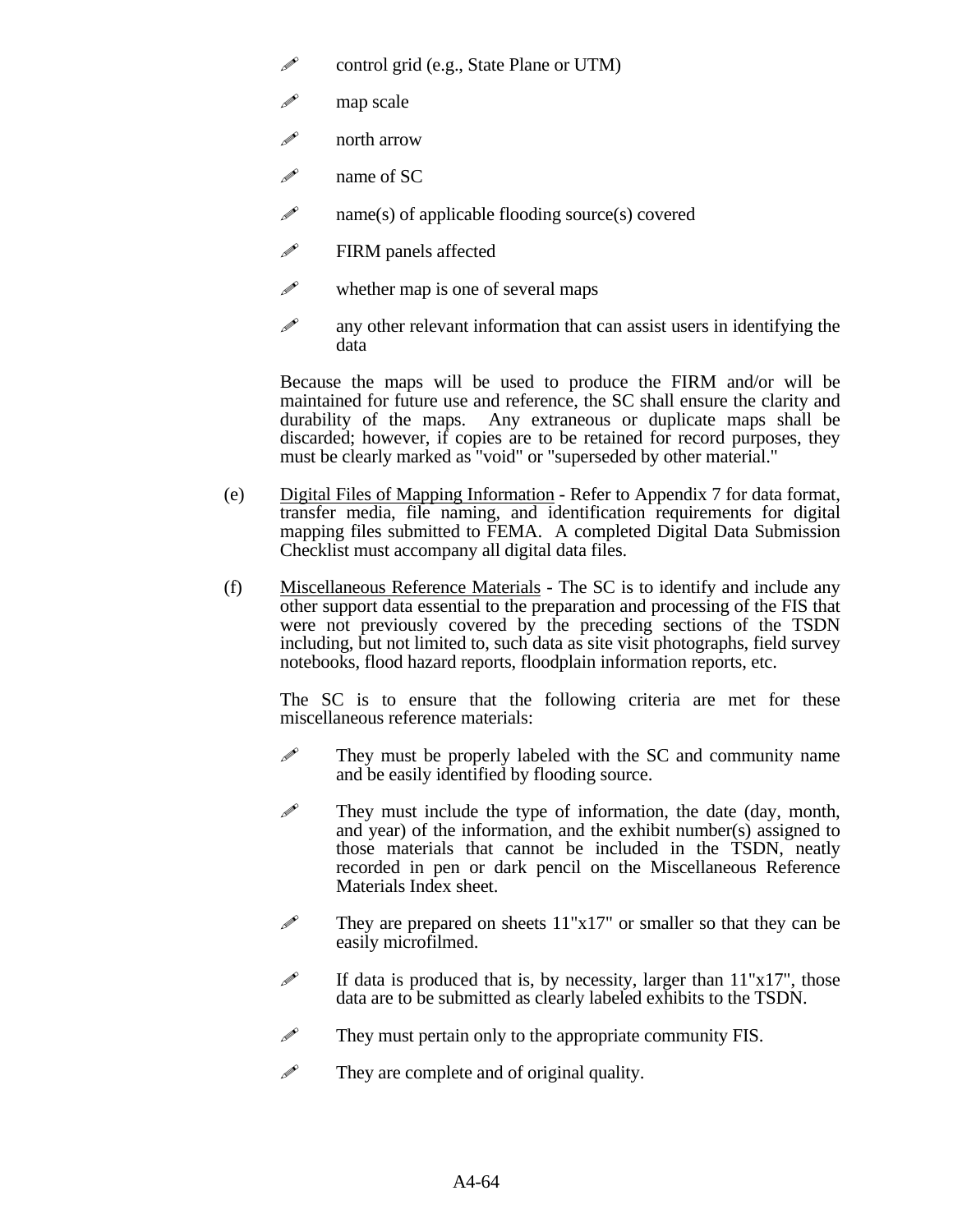The community name and state are to be typed at the top of the Index sheet(s). Any handwritten information on the remainder of the Index sheet is to be in pen or dark pencil to ensure that the sheet is completely reproducible on microfilm. If more than one community is involved, each FIS TSDN package is to contain a copy of the information.

 Copies of materials not physically included within the TSDN due to size limitations are to be bound and labeled separately and identified by exhibit number.

# **3. Data Submission**

 The SC will submit the TSDN to FEMA along with the draft FIS submittal. The SC will retain copies of the support data relating to the hydrologic and hydraulic analyses, including the completed Certification Forms, so it will be able to respond to technical issues raised during the review and processing of the FIS.

 All materials submitted shall be properly packaged and clearly labeled for mailing. The SC shall ensure that mailing containers such as boxes, tubes, and any other packaging are all properly secured, are sturdy, and are identified by the community name for which the FIS data apply. If the SC determines that, for cost efficiency, several data packages are to be put together for mailing, each community's package shall be individually labeled.

 The mailing containers used to ship the information shall be strong enough to withstand bulk fourth class shipment through the postal service. The SC shall also take appropriate precautions when shipping computer products such as floppy diskettes; such fragile information shall be packaged in special mailing containers. For mapping data that cannot be included in the TSDN, special mailing tubes are to be used. The mailing tubes should be clearly marked according to community. A transmittal letter providing an inventory of all of the materials being shipped shall accompany the package.

### **CHAPTER 12. EXPECTATIONS AFTER DELIVERY OF DRAFT FLOOD INSURANCE STUDY**

The SC's responsibilities do not end with the submittal of the draft FIS to FEMA. The SC must continue to provide services through the review and processing phase prior to issuing a preliminary FIS, after the issuance of the preliminary FIS, and at a final CCO meeting.

### **A. Prior to Issuance of Preliminary Flood Insurance Study**

 Following submittal of the draft FIS and other items, the FIS will undergo review and processing for publication by FEMA TECs. The TECs will prepare preliminary FIS Reports and maps for SC review, community review, and for the final CCO community meeting. Prior to the final CCO meeting, the TECs will maintain working level contacts with the SCs to resolve questions that arise during the review. During this period, the SC must give immediate attention to review questions and respond in a timely manner. Most questions should be handled by documented telephone calls. For more complex questions, written comments will be sent to the SC by the TEC. In some instances, the SC may be requested to submit detailed computer output printouts or other data to assist the TEC during the review. A period of 15 days will be allowed for SC response to written comments. Material that is unacceptable for processing will be returned to the SC.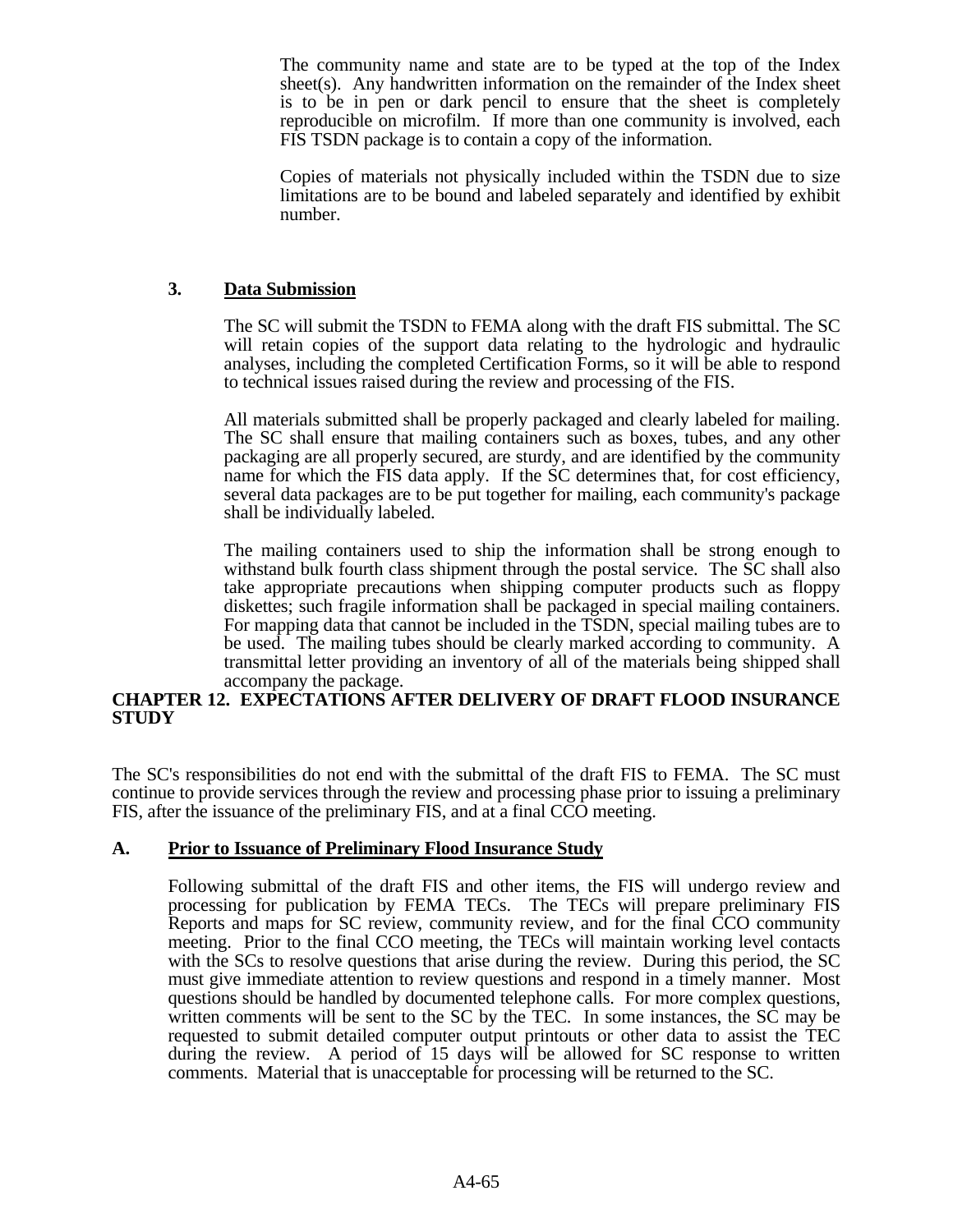# **B. After Issuance of Preliminary Flood Insurance Study**

 Approximately 45 days prior to the final CCO meeting, copies of the preliminary FIS and FIRM will be sent to the SC along with formal comments that document changes agreed to during the review and processing period. The SC must review the preliminary FIS and FIRM and prepare to present and support the FIS results at the final CCO meeting.

 If the preliminary FIS and FIRM prepared by the TEC do not accurately reflect the floodplain boundaries, flood elevations, and floodway boundaries, the SC should inform the Regional PO within 15 days of the receipt of the preliminary FIS and FIRM, otherwise these materials will be deemed to be correct.

# **C. Final Community Consultation and Coordination Officer's Meeting**

 The SC shall present and support the preliminary FIS and FIRM at a final CCO meeting to be held with FEMA and the community. Within 15 days after the final CCO meeting, the SC shall forward to the Regional PO, for transmittal to the TEC, any changes in the technical data that were determined to be necessary at the meeting, or a letter indicating that no changes are necessary. The comments or letter should also note any other information in the preliminary FIS and FIRM that is not accurate. Following incorporation of these changes, the TEC will produce revised study products and the formal 90-day appeal period will start. The TEC will only produce a revised preliminary FIS if warranted, and many of the submitted changes will only be reflected in the final effective FIS and FIRM. If the community appeals or protests the FIS based on scientific or technical data, the SC shall submit to the TEC any available supporting data to assist in resolving the appeal or protest.

 When all FISs in a contract have completed their appeals period, the Regional PO will initiate action with the Contracting Officer to close out the contract.

# **CHAPTER 13. REFERENCES**

- 1. U.S. Department of the Interior, Geological Survey, Interagency Advisory Committee on Water Data, Office of Water Data Coordination, Hydrology Subcommittee, Bulletin No. 17B, "Guidelines for Determining Flood Flow Frequency," September 1981, Revised March 1982.
- 2. U.S. Army Corps of Engineers, Hydrologic Engineering Center, EM 1110-2-1415, "Hydrologic Frequency Analysis," March 1993.
- 3. U.S. Geological Survey, Water Resources Investigation 87-4207, "Regionalization of Peak Discharges for Streams in Kentucky," A. F. Choquette, 1987.
- 4. U.S. Geological Survey, Water-Supply Paper 2207, Flood Characteristics of Urban Watersheds in the United States, V. B. Sauer, W. O. Thomas, Jr., V. A. Stricker, and K. V. Wilson, 1983.
- 5. U.S. Geological Survey, "Nationwide Summary of U.S. Geological Survey Regional Regression Equations for Estimating Magnitude and Frequency of Floods for Ungaged Streams, 1993," M. E. Jennings, W. O. Thomas, Jr., and H. C. Riggs, 1994.
- 6. U.S. Army Corps of Engineers, Hydrologic Engineering Center, "Generalized Computer Program, HEC-1," September 1990.
- 7. U.S. Department of Agriculture, Soil Conservation Service, "TR-20, Computer Program for Project Formulation Hydrology," May 1982.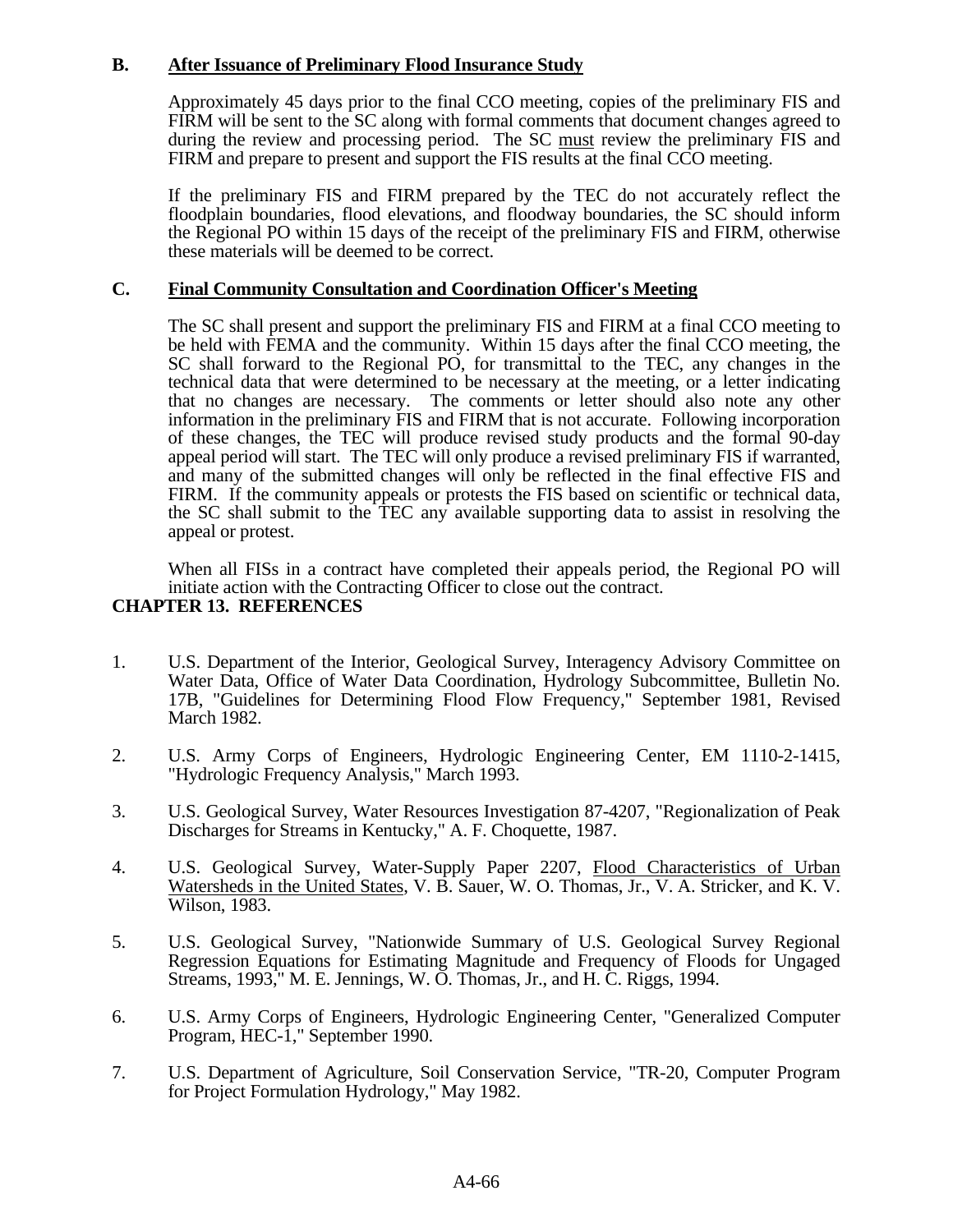- 8. U.S. Army Corps of Engineers, Hydrologic Engineering Center, "Generalized Computer Program HEC-2, Water-Surface Profiles, Users Manual," September 1990, revised February 1991.
- 9. Federal Highway Administration, "Bridge Waterways Analysis Model Research Report, FHWA/RD," July 1986.
- 10. U.S. Geological Survey/Federal Highway Administration, "Users Manual for WSPRO A Computer Model for Water Surface Profile Computations," September 1990.
- 11. U.S. Department of Agriculture, Soil Conservation Service, "Urban Hydrology for Small Watersheds," Technical Release 55, June 1986.
- 12. Hydraulic Design Studies, No. 5, "Hydraulic Design of Highway Culverts," FHWA-IP-85- 15, September 1985.
- 13. U.S. Geological Survey, Professional Paper 1395, Map Projections A Working Manual, 1987.
- 14. The U.S. Department of Agriculture, Soil Conservation Service,"Computer Program for Water Surface Profiles - WSP2, Part 630 National Engineering Handbook, Chapter 31," October 1993.

### **APPENDIX 1. COASTAL FLOODING METHODOLOGIES**

### A1-1 GENERAL METHODOLOGY

 FEMA uses a variety of analytical methodologies to establish BFEs and floodplains throughout coastal areas of the United States. These methodologies are too voluminous for inclusion in these Guidelines; therefore, they have been published separately. References for the methodologies currently in use for specific coastal flood hazards are itemized in Section A1-2.

# A1-2 REFERENCES

 The publications below were prepared for, and are available from, FEMA and will be provided to any Study Contractor preparing an FIS in a specific hazard area.

#### Northeaster Flooding

 Stone & Webster Engineering Corporation, "Development and Verification of a Synthetic Northeaster Model for Coastal Flood Analysis," 1978.

#### Hurricane Flooding

 Federal Emergency Management Agency, "Coastal Flooding Hurricane Storm Surge Model, Volume 1, Methodology," August 1988.

 Federal Emergency Management Agency, "Coastal Flooding Hurricane Storm Surge Model, Volume 2, User's Manual," August 1988.

#### Pacific Northwest Storm Flooding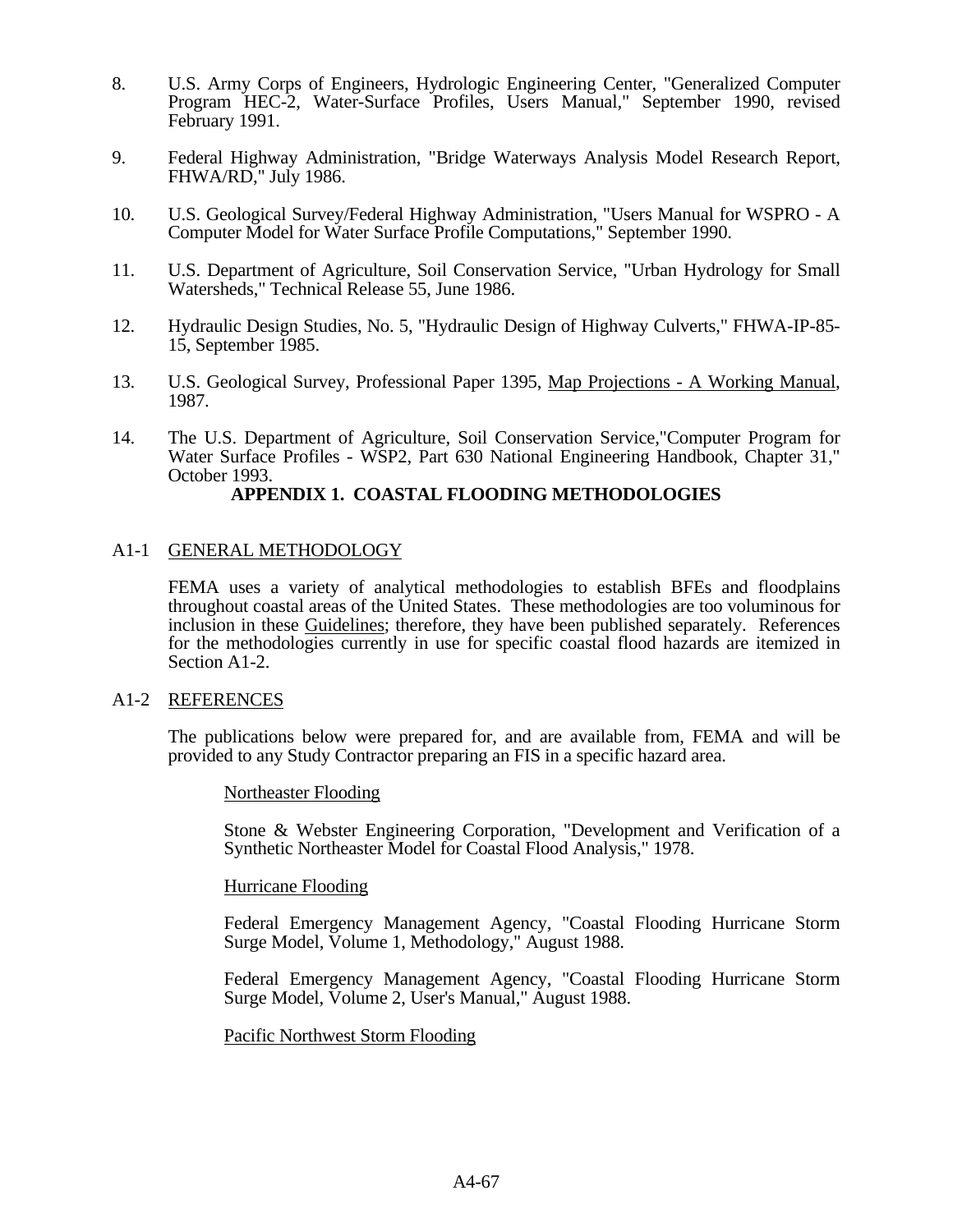CH2M HILL, Inc., "Determination of Flood Levels on the Pacific Northwest Coast for Federal Insurance Studies," Journal of the Hydraulics Division, ASCE, D. E. Dorratcague, J. H. Humphrey, and R. D. Black, 1977, Vol. 103, 73-81.

# Tsunami Flooding

 U.S. Army Corps of Engineers, Waterways Experiment Station, Technical Report HL-80-18, "Type 19 Flood Insurance Study: Tsunami Predictions for Southern California," 1980.

This is one of a series of such reports for the Pacific Coast States.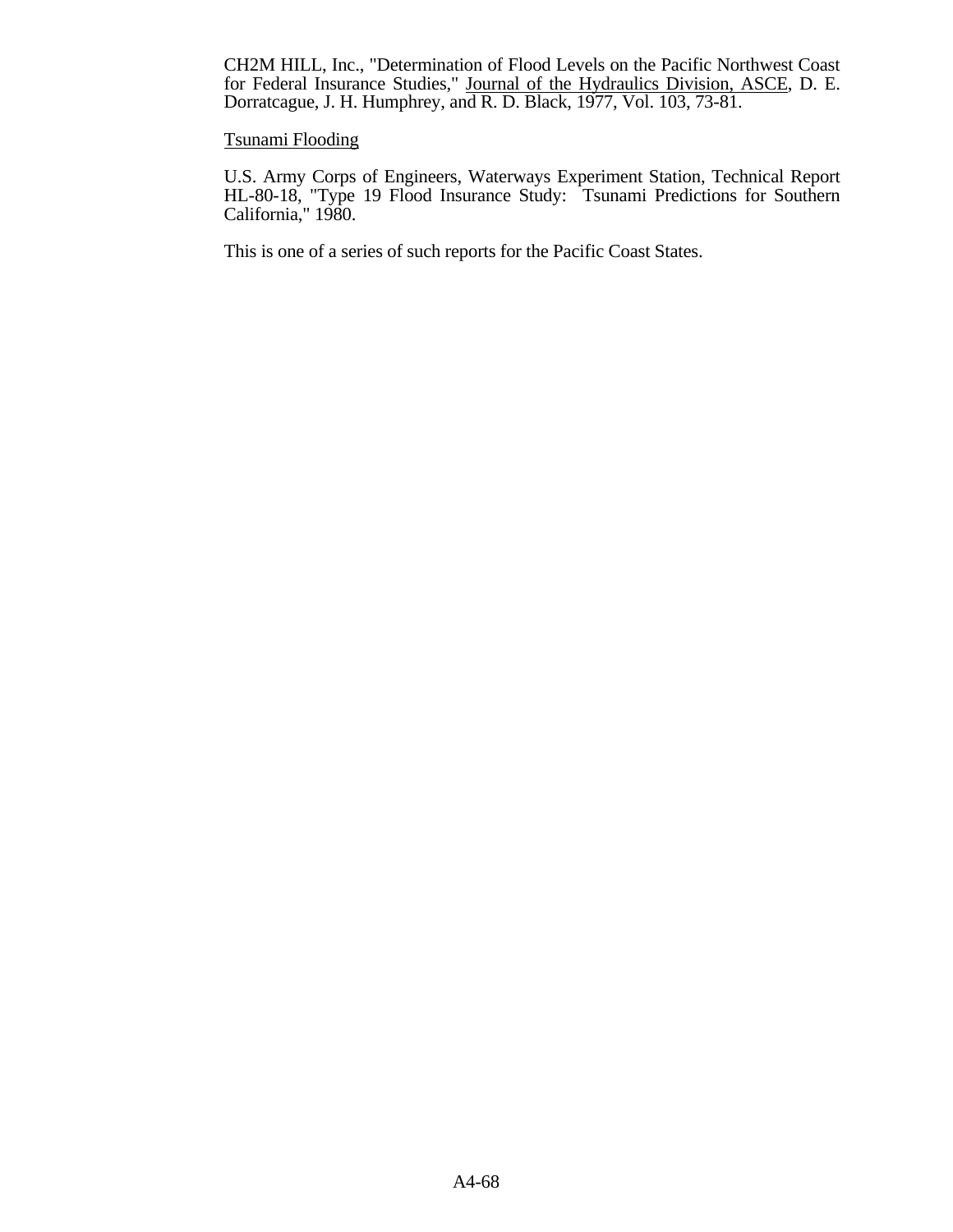# Great Lakes Flooding

 U.S. Army Corps of Engineers, "Revised Report on Great Lakes Open-Coast Flood Levels," Phase I and II, April 1988.

 U.S. Army Corps of Engineers, "Great Lakes Wave Runup Methodology Study," February 1989.

### Wave Height, Runup, and Erosion Analyses

 Federal Emergency Management Agency, "Guidelines and Specifications for Wave Elevation Determination and V zone mapping," Draft, July 1989.

#### Coastal Structures

 U.S. Army Corps of Engineers, Waterways Experiment Station, Technical Report CERC-89-15, "Criteria for Evaluating Coastal Flood-Protection Structures," December 1989.

#### **APPENDIX 1A. GUIDELINES AND SPECIFICATIONS FOR COASTAL FLOOD STUDY DOCUMENTATION**

# A1A-1 INTRODUCTION

Study Contractors performing coastal Flood Insurance Studies must fully document the coastal flood hazard determination for each particular coastal Flood Insurance Study. This documentation will identify the methodology employed in the study, as well as the computational approach and the input data used in the calculation of the coastal flood elevations. These Guidelines provide the broad, general technical specifications under which all coastal Flood Insurance Studies will be documented. Various internal and public reports of FEMA outline the approved coastal storm surge elevation methodology. These reports include algorithms, computer codes, guidelines for model use, and examples of model runs. Although some of these reports provide relatively specific information on both the general procedures to be employed in processing the meteorologic and hydrologic data, and the specifics of the hydrodynamic and wind field models to be employed in the study, they contain no information on the application of the methodology to a particular coastal FIS site. Therefore, the specific meteorological and hydrologic data, ocean bathymetry, shoreline characteristics, surface and bottom friction coefficients, and other parameters used in the particular model application must be completely documented. For this purpose, it will be required that an engineering report be produced for each coastal FIS performed by a FEMA SC. This report will be designed to provide detailed site specific data needed by FEMA, or coastal communities, to reconstruct or defend, on technical grounds, the study results. In general, the documentation will require the reporting of input data, modeling approach used, model parameter values, and noting all assumptions, decisions, and judgments that influence model outputs. The following represents the suggested format and material to be contained in this documentation. Although there is an emphasis here on coastal studies incorporating storm surge models, study contractors not using such a model should still adhere to the appropriate sections. Any deviations from these procedures require the approval of the Regional PO.

### A1A-2 INTRODUCTORY MATERIAL

In this section, describe the geographic setting of the study site, discuss the local surge-producing climatology of both tropical and extratropical storms, and provide a history of extreme storm surges. Unique aspects of each component of the stillwater flood elevation (SWEL) (for example, inverted barometer setup, wind transport, astronomical tide level, pre-surge anomaly, wave action, and abnormal hydrological conditions) are to be investigated and reported. A short discussion of the coastal Flood Insurance Study results and how they will be used in producing the local FIRMs is to be given.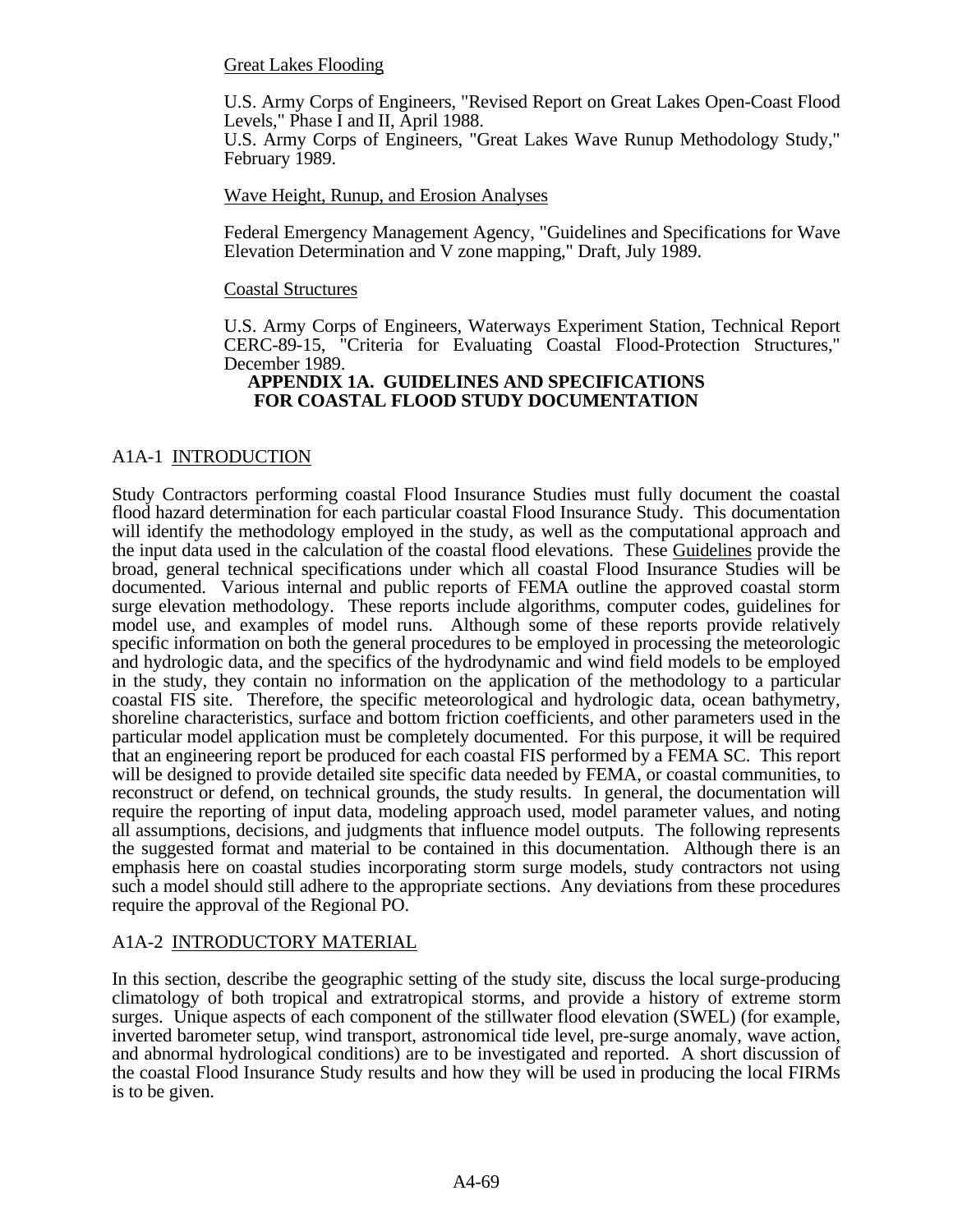# A1A-3 OUTLINE OF METHODOLOGY

An outline of the basic technical approach employed in the study will form the basis of this section. Topics to be covered include identification of the storm (wind) model, the hydrodynamic model, and the statistical procedure used to determine flood frequencies. The purpose of this section is to outline the relationship between the technical material to be covered in the main body of the engineering report and the basic methodological approach used in the particular FIS. This outline should be logically organized and sufficiently complete so that the detailed documentation that follows can be easily read and understood.

## A1A-4 STORM CLIMATOLOGY AND STORM WIND FIELD METHODOLOGY

This section will describe the basic climatological storm data used and the wind field methodology employed in the coastal flood insurance study. Storm paths used in the analysis are to be mapped, tabulated, and discussed in terms of local surge impact. In addition, storm parameters (including the central pressure deficit, the radius to maximum wind, forward speed, shoreline crossing point, and shoreline crossing angle) as used in the analysis are to be tabulated and described in written form. The sources of the basic data used to develop the storm climatology and the method used to sort the data are to be identified. The technique employed to determine the spatial/temporal distribution of storm occurrences (i.e., storms/nautical mile/year), the derivation and discretization of storm intensity parameters, and exceedence probability distributions are to be described. Graphical presentation of the results including an overlay with orientation of coast to storm path/direction should be provided. A discussion of storm parameter independence and any unique storm model treatments is to be given.

The wind field used in the analysis is a key component in the determination of the storm surge elevation. The exact equations used to parameterize the model wind field will be given with any unique values of all the appropriate coefficients and constants used. A discussion of the wind field and coordinate system will include a diagram of the wind field model that gives the surface velocity structure as it changes radially outward from the storm center. A comparative graph depiction of measured windfield(s) and modeled windfield should be provided, if available. The method by which winds are reduced as the storm approaches land and moves inland will be described in detail, and constants used in wind speed reduction will be reported.

# A1A-5 THE HYDRODYNAMIC MODEL

The material in this section should address the hydrodynamic storm surge model employed in the coastal Flood Insurance Study. The model used to calculate the surge elevation has been described in detail in various FEMA documents and need only be cited by reference. In this section, unique model characteristics used for the specific study are reported. This will include a discussion of the specific grid system and sub-grid systems employed, the grid used for bottom topography and shoreline, small scale features such as harbors and barrier islands, and the location and conditions applied for the open boundaries to the grid. Adjustment to land features to account for erosion should be fully described and documented. The method used to determine average ground elevations and water depths within the cells of the grid system should be described and documented. This discussion should be augmented by diagrams that show the grid systems as computer listings of the grid data used in the actual model calculations. The method used to relate wind speed and surface drag coefficient is to be described. In addition, the Manning's "n" values used in the calculation of bottom and overland friction will be discussed and given in tabular form. This information will include a discussion of any sensitivity tests used to estimate these values in nearshore water. Nearshore bottom and overland friction is an important part of the overall analysis and should therefore be described with care and sufficient detail. A graphical depiction of the model cells and grid system should be provided as an overlay to the bathymetric charts and topographic maps covering the study area, annotated with the individual cell inputs for the grid system. Special attention should be given to the method by which barriers, inlets, and rivers have been treated. The procedures used to determine inland flooding should be explained. This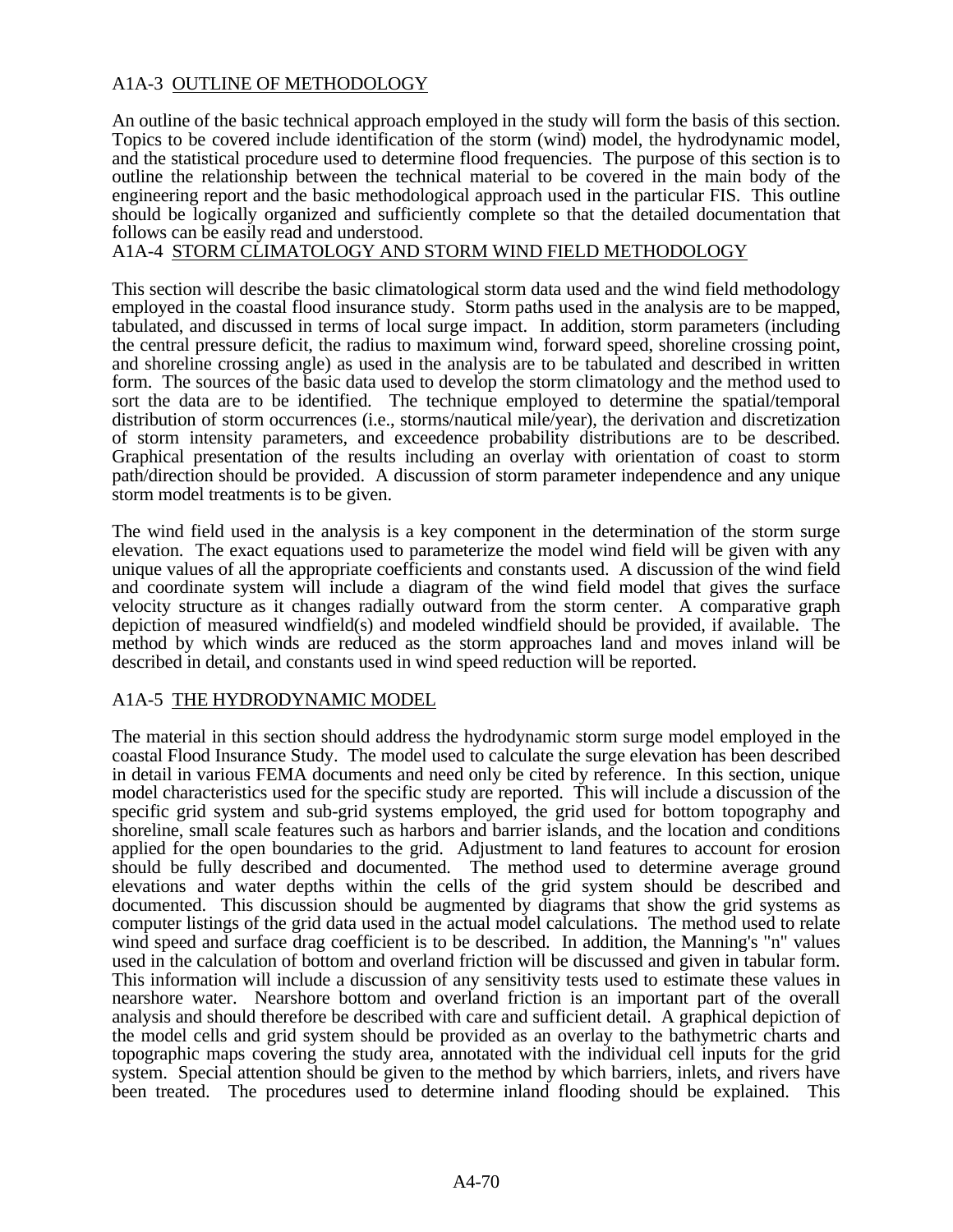includes parameterization of local features and selection of the friction factors used for the various terrains.

# A1A-6 CALIBRATION AND VERIFICATION OF HYDRODYNAMIC MODEL

Once the hydrodynamic model and grid have been set up, calibration and verification should be performed. Calibration is done to determine the adjustable "tuning parameters" (such as Manning's "n", barrier overflow coefficients, etc.) and to validate the chosen grid schematization. Verification is used to validate the model and grid for situations other than the case used to calibrate the model. Sensitivity runs are used to make sure that small changes in the chosen grid and "tuning parameters," will not give rise to unacceptable large changes in the computed flood and tide levels. Calibration and verification computer runs compare computed results with observed water levels. Sensitivity runs compare computed results with other computed results.

When observed (or model simulation) data are employed to calibrate (or compare) hydrodynamic model results with other available studies, a complete description of this calibration procedure (or model comparison) will be given. This will include a listing of measured and simulated tidal data. Calibration (and model comparison) is an important aspect of the model analysis and should be described with sufficient detail and care to allow an independent reviewer to understand the exact procedures employed and the local historical records employed.

# A1A-7 STATISTICAL (JOINT PROBABILITY) METHODOLOGY

When using the method of joint probability, values and combinations used for storm parameters, annual storm density, spacing between storms, and the storm tracks used in the analysis are to be summarized, mapped, and reported. The total number of simulations employed is to be noted. Tidal elevation data, if used, is to be summarized in sufficient detail to remove any doubt as to the values used in the simulations. The method by which this data is convoluted with surge data is to be described including tidal constants employed and tidal records used. Storm occurrence rate, or storm density, definition of storm region used to define storm density, and storm kinematics and intensity are to be described with respect to their use in the joint probability calculation.

Comparisons with long-term gage statistics are to be reported and discussed.

Adjustments to account for the combined probability of coastal and riverine flooding shall be fully described and reported for each area where such approach was taken.

# A1A-8 UNIQUE COMPUTER PROGRAMS

Several different computer codes may be used in the wind, hydrodynamic, and joint probability analysis. Some basic computer programs have been given in numerous FEMA reports. Any modifications of these programs and special data inputs used in the study are to be listed and described.

### A1A-9 WAVE HEIGHT, RUNUP, AND/OR EROSION ANALYSIS

The standard methodology used by the Study Contractor should be referenced in the report. Any deviation or expansion of that approach should be fully reported and documented. The selection of input data should be described, including a reference to source data and material. All erosion considerations should be fully reported and documented. A transect location map(s) is to be included. The computer printout listings for input and output data should be included as an appendix to the report, keyed to the transect location map(s).

# A1A-10 REFERENCES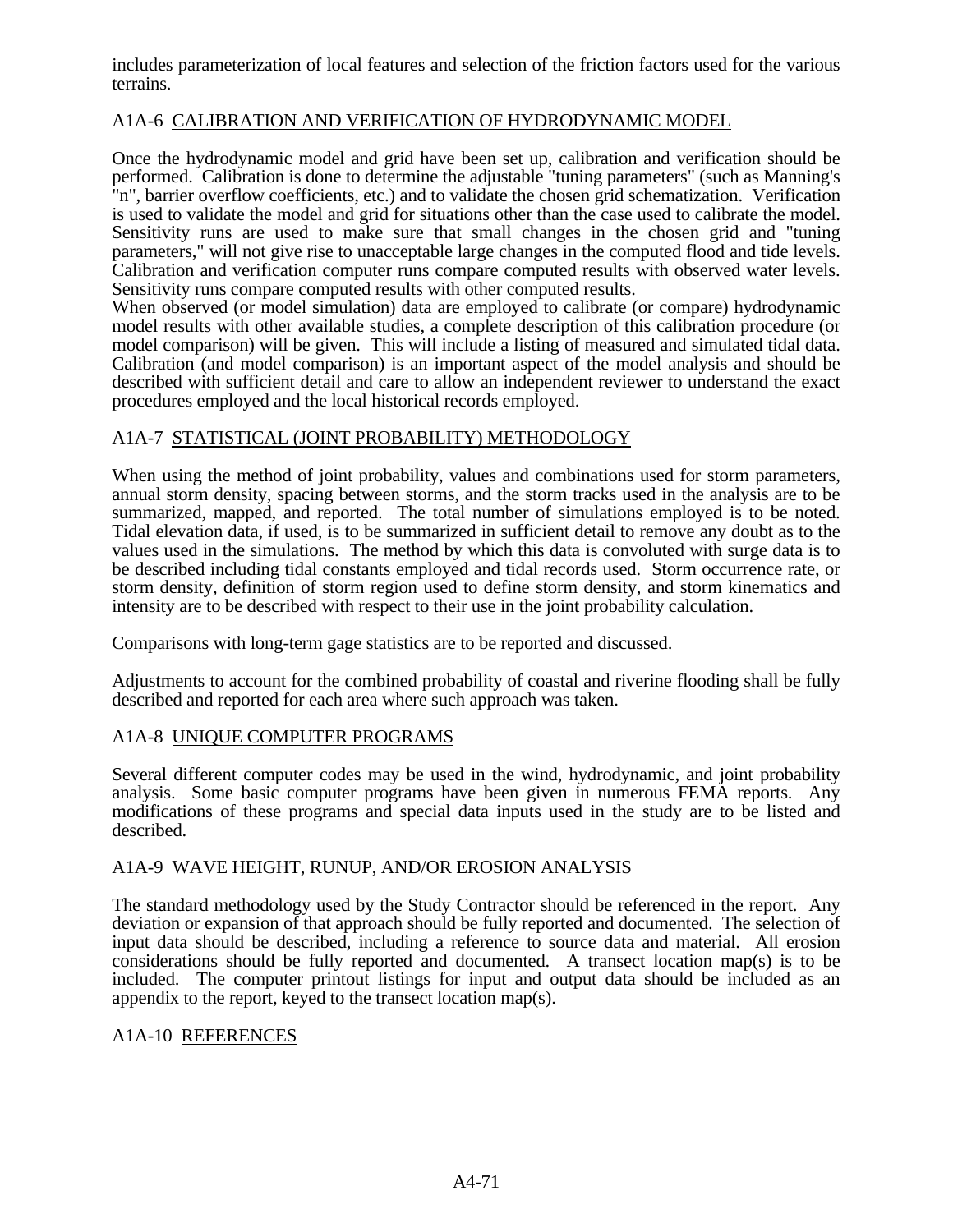A complete list of technical references is to be provided, including computer program references, indicating where copies of the exact program can be found, and the location of input data sources used in the analysis.

# **APPENDIX 1B. INTERMEDIATE DATA SUBMISSION FOR COASTAL FLOOD STUDIES**

Coastal analyses involving storm surge modeling are highly specialized and complex and require a highly specialized review process. Experience has shown that attempting to make changes or corrections to coastal storm surge and wave height analyses after they have been run and mapped is not practical due to the time, cost, and contractual problems involved. Many questions and problems which come up in the review process could be answered or resolved much more readily if these issues were raised early in the study process. Therefore, intermediate data submission requirements have been established to permit review of the SC's progress on model development at appropriate milestones. These procedures are not applicable to non-storm surge analyses. The data should be submitted to the TEC (as specified by the Regional PO) in accordance with the following sequence:

# A1B-1 BEFORE MODEL CALIBRATION RUNS ARE MADE

- a. A large-scale map of the coastal area which delineates both the coarse grid basin(s) and fine grid basin(s).
- b. A schematic of each basin (coarse grid and fine grid) showing sub-grid channel locations, widths, bed elevations, and proposed Manning's "n" values for each channel.
- c. Historical evidence establishing the importance of various coastal flooding mechanisms; namely, tropical and extratropical storms, rainfall and riverine events, etc.
- d. Basic data relating to the study area, such as documented storm erosion, available design analyses for shore protection or other coastal projects, historical shoreline changes, etc.
- e. Aerial photographs, coastal setback maps, and any other maps used to determine more accurate topographic-bathymetric values and land cover features in the study area(s).
- f. Table listing astronomical tide events and historical storms selected for use in model calibration and verification, and a plot showing the observed storm surge elevation against the predicted tide elevations.
- g. Plots of exceedence probability vs. parameter value for the meteorological storm parameters that vary in the joint probability analysis, as developed for the study area following NOAA Technical Report NWS 38. Documentation should also include a tabular presentation of all meteorological storm parameter data used in development of the exceedence probability curves.
- h. Table showing storm parameter values and the assigned probabilities.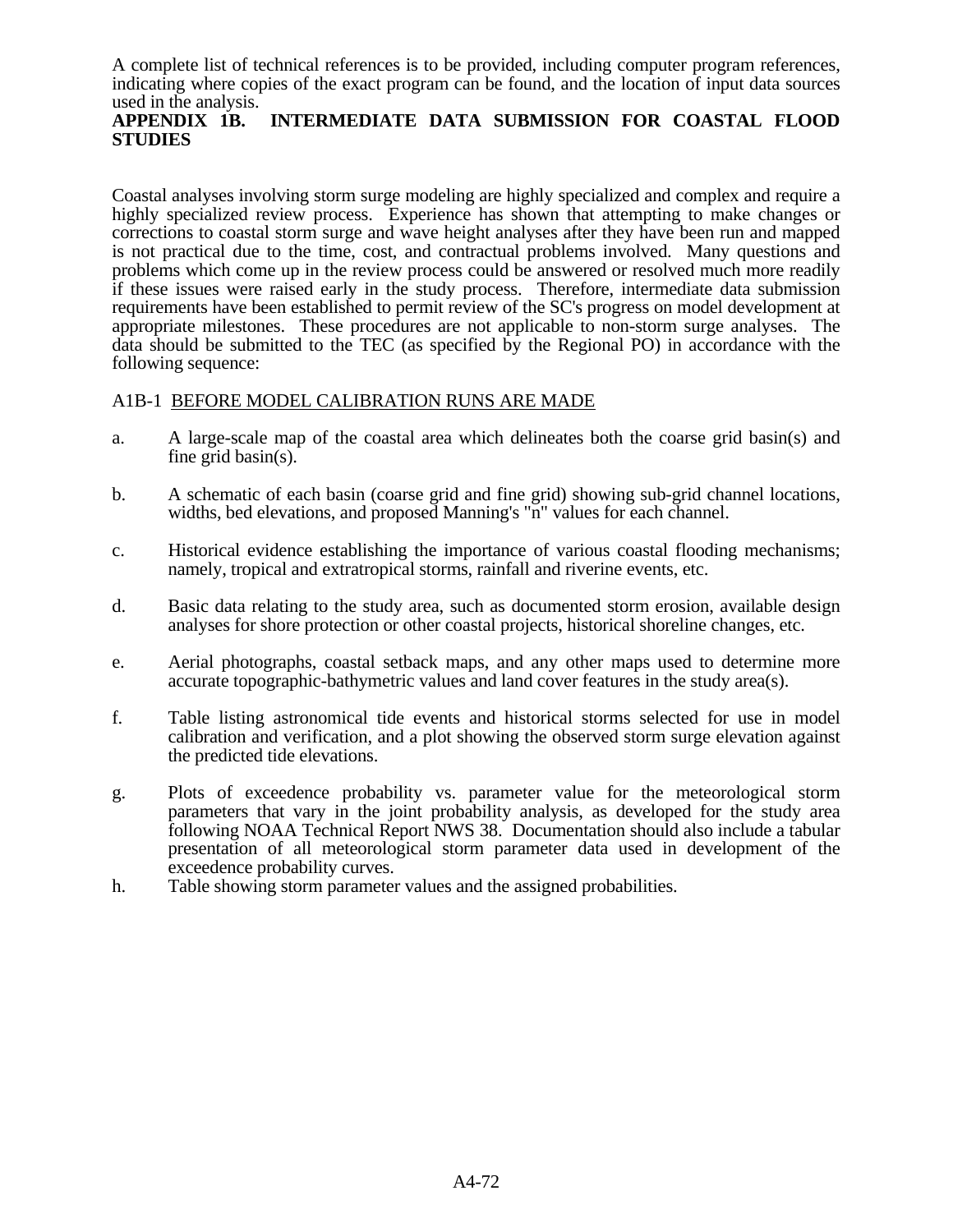# A1B-2 BEFORE OPERATIONAL STORM SURGE RUNS ARE MADE

- a. A map of each basin (coarse grid and fine grid) showing water depths, ground elevations, and Manning's "n" values for each grid cell.
- b. A map of each basin (coarse grid and fine grid) showing barrier locations, barrier heights, barrier widths, barrier Manning's "n" values, location of inlets cutting through barriers, inlet widths, inlet bed elevations, inlet Manning's "n" values and inlet entrance and loss coefficients.
- c. A computer printout listing of the water depth, ground elevations, and Manning's "n" values referred to in Item a, barrier and inlet input referred to in Item b, and the sub-grid channel input referred to in A1B-1 Item b, and any other input data used in the calibration and verification runs and that will be used in the production runs.
- d. Description of sensitivity runs used to optimize model parameters for the study area, for example, in final choices of Manning's "n" values.
- e. Tide and storm calibration results (including extreme water elevations and time histories) showing computed results and a comparison of these with observations where such observations are available.
- f. Grid overlay and work maps used in storm surge and wave height analyses for all fine and open coast grid basins (work maps should generally be the 7.5 minute U.S. Geological Survey quadrangle maps and the hydrographic charts that were used to gather topographic, bathymetric, roughness, and other input data for the storm surge and wave calculations). These maps should have the grid pattern drawn on them or should use one or more transparent overlays registered to the work map(s) to indicate where the grid cells fall with respect to various map features. The location and extent of each wave transect should be indicated on these overlays or work maps.
- g. Written documentation, including justification, of any modifications made to the standard FEMA storm surge methodology and a listing of the computer source code annotated where the modifications were made.

### A1B-3 BEFORE OPERATIONAL WAVE HEIGHT CALCULATIONS ARE MADE

- a. Document conclusions on the interaction between storm surge and astronomical tide.
- b. Output of PROBS program for all open coast and fine grid basins.
- c. Grid showing 10-, 50-, 100-, and 500-year stillwater flood levels for each open coast and fine grid basin.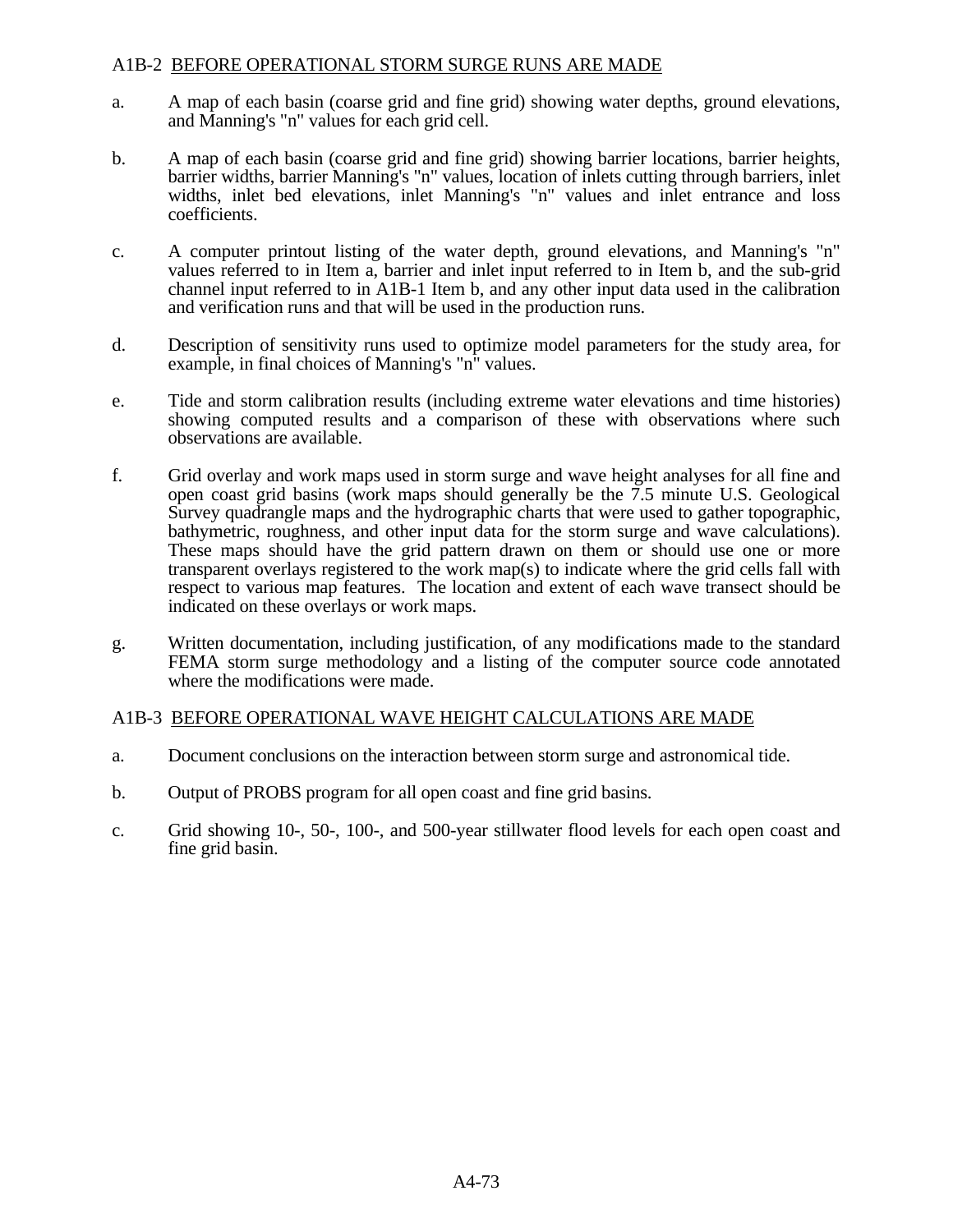# A1B-4 BEFORE WAVE HEIGHT CALCULATIONS ARE MAPPED

a. Copy of all wave height transect computations.

FEMA will provide written comments within 30 days of receipt of each data submission. The SC shall establish an FIS work plan so that the interim review does not cause any delay in the submission of the draft FIS.

#### **APPENDIX 1C. GUIDELINES FOR GREAT LAKES WAVE RUNUP COMPUTATION AND MAPPING**

# A1C-1 INTRODUCTION

Contractors performing FISs for lakefront communities along the Great Lakes shoreline, which requires wave runup analysis should use Guidelines for Great Lakes Wave Runup Computation and Mapping (Reference 1) as guide. These guidelines provide a wave runup study flow chart, the detailed study procedure steps, sample computations, and mapping policies.

#### A1C-2 WAVE RUNUP CALCULATION PROCEDURES

These guidelines for Great Lakes wave runup calculation have emerged from methodologies recommended by the Detroit District of the U.S. Army Corps of Engineers (USACE) in the study report entitled Great Lakes Wave Runup Methodology Study (Reference 2). The major goal of these guidelines is to facilitate study procedures by consolidating all relevant information in one document. The figures and tables that follow have been drawn from various references cited in the USACE, Detroit District study report.

Three types of shorelines are considered: a natural beach profile and two types of armored shoreline profiles; namely, a vertical wall structure and a rock revetment structure. Therefore, three runup methodologies corresponding to the three shoreline types are employed. A flow chart that indicates the entire calculation procedure is shown on page A1C-3. The flow of tasks begins with site profile data-gathering, tracks through various intermediate steps, such as the 100-year flood level determination, and the calculation of the deep water and shallow water significant wave height, and ends with the wave runup determination for each type of shoreline.

#### A1C-3 WAVE RUNUP COMPUTATION STEPS AND SAMPLE CALCULATIONS

When the site location is identified, the following step-by-step study procedures should be followed to determine the maximum wave runup elevations which will be used in Flood Insurance Study map delineations.

- Step 1. Profile Data Gathering
- Step 2. 100-year Flood Level Determination
- Step 3. Offshore (Deep Water) Wave Height Determination
- Step 4. Nearshore (Shallow Water)  $H_{\text{mo}}$  and  $H_s$  Computation
- Step 5. Wave Runup Computation
- Step 6. Determination of Maximum Wave Runup Elevation

Two sites, Woodlawn, New York, and Luna Pier, Michigan, were selected for the sample wave runup computations. The Woodlawn site was used as an example for computing wave runup on a beach profile. The Luna Pier site was used as the example to compute wave runup for both a vertical wall structure and a revetment structure.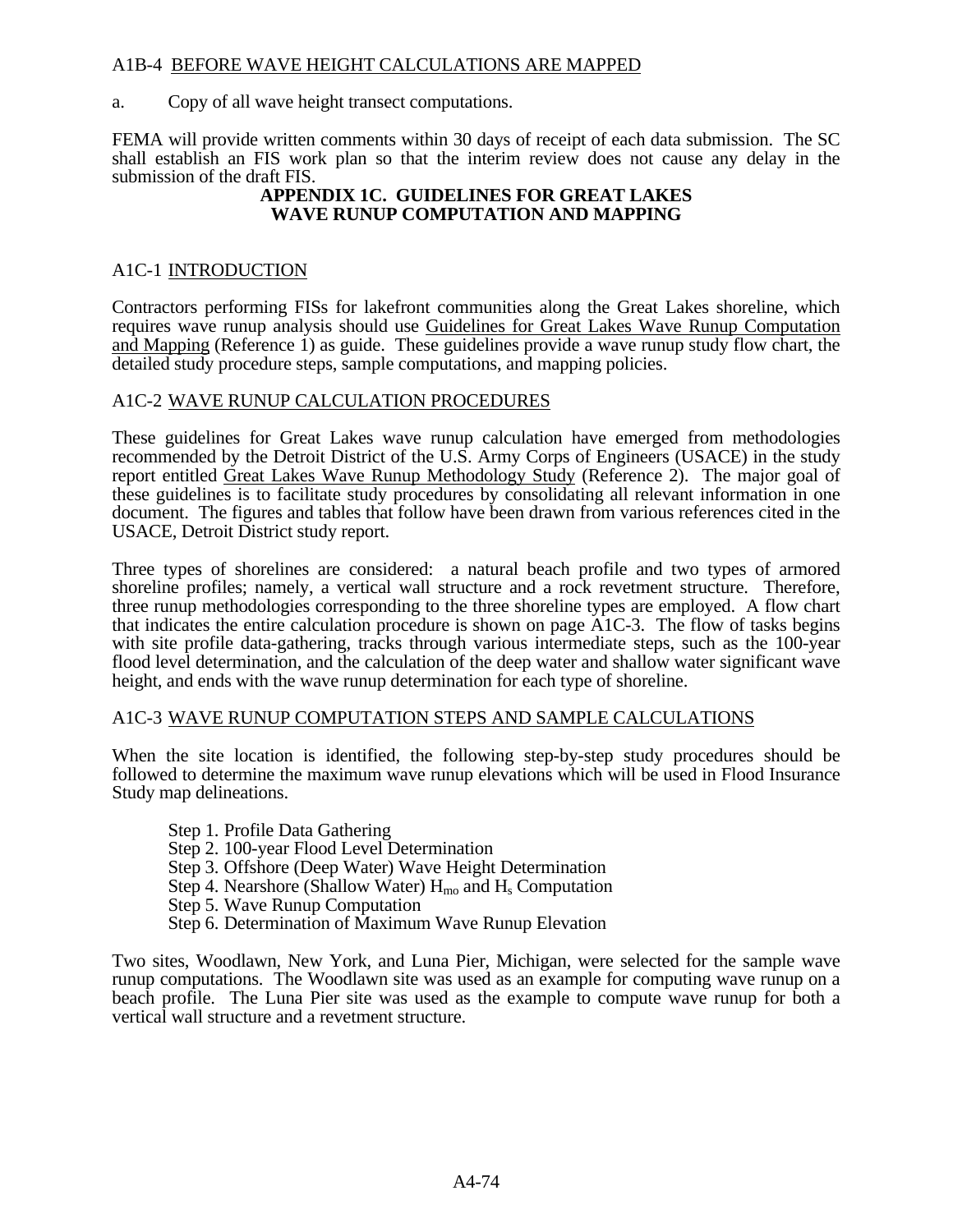# A1C-4 DELINEATION AND MAPPING POLICY

Six (6) general policies and twelve (12) specific-case mapping policies accompanied with illustration diagrams are recommended to be used in the FIS map delineation for Great Lakes coastal communities. The general policies should be applied to all cases. The specific-case policy is only applied to a certain special situation. Three types of shorelines profiles, as described below, which are typical in the Great Lakes region are used to classify the cases:

- $\mathscr{P}$  Beach Profile with a Natural Dune System<br>Beach Profiles with a Bluff System
- Beach Profiles with a Bluff System<br>Beach Profile with Coastal Structure
- Beach Profile with Coastal Structures

For each type of shoreline profile, four separate cases are considered, depending on the computed wave height profile, wave runup height, 100-year stillwater level, and the predicted post-storm erosion profile. For other special cases that cannot be covered by the above policies, the Study Contractors should consult with the Regional Project Officer.

### A1C-5 REFERENCES

- 1. Federal Emergency Management Agency, Federal Insurance Administration, Guidelines for Great Lakes Wave Runup Computation and Mapping, December 1990.
- 2. U.S. Army Corps of Engineers, Detroit District, Great Lakes Wave Runup Methodology Study, June 1989.

# **APPENDIX 2. SHALLOW FLOODING**

# A2-1 INTRODUCTION

Shallow flooding of different types commonly occurs throughout the United States. Areas of shallow flooding include unconfined flows over broad, relatively low relief areas, such as alluvial plains; intermittent flows in arid regions that have not developed a system of well-defined channels; overbank flows that remain unconfined, such as on delta formations; overland flow in urban areas; and flows collecting in depressions to form ponding areas. These have been loosely and inconsistently referred to as "sheet flow" or "ponding." Alluvial fan flooding is to be analyzed using procedures outlined in Appendix 5 and not the procedures outlined in this Appendix.

For purposes of the NFIP, shallow flooding conditions are defined as flooding that is limited to 3.0 feet or less in depth where no defined channel exists.

### A2-2 STUDY SCOPE

The state of the art for determining shallow flooding hazards, and the cost effectiveness of these determinations, are quite limited. As a result, certain study parameters should be used by the SC to limit the detail of study for shallow flooding determinations.

Drainage area size should be considered in determining shallow flooding hazards. Flooding conditions resulting from drainage areas of less than 1 square mile are not generally studied in detail. Calling the community's attention to these hazards by use of approximate study and delineation (described in more detail later in this Appendix) is sufficient. Flooding from sources with drainage areas less than 1 square mile is considered to be a local drainage problem.

Depths of flooding determined from detailed study of shallow flooding hazards need be computed only to the nearest whole foot.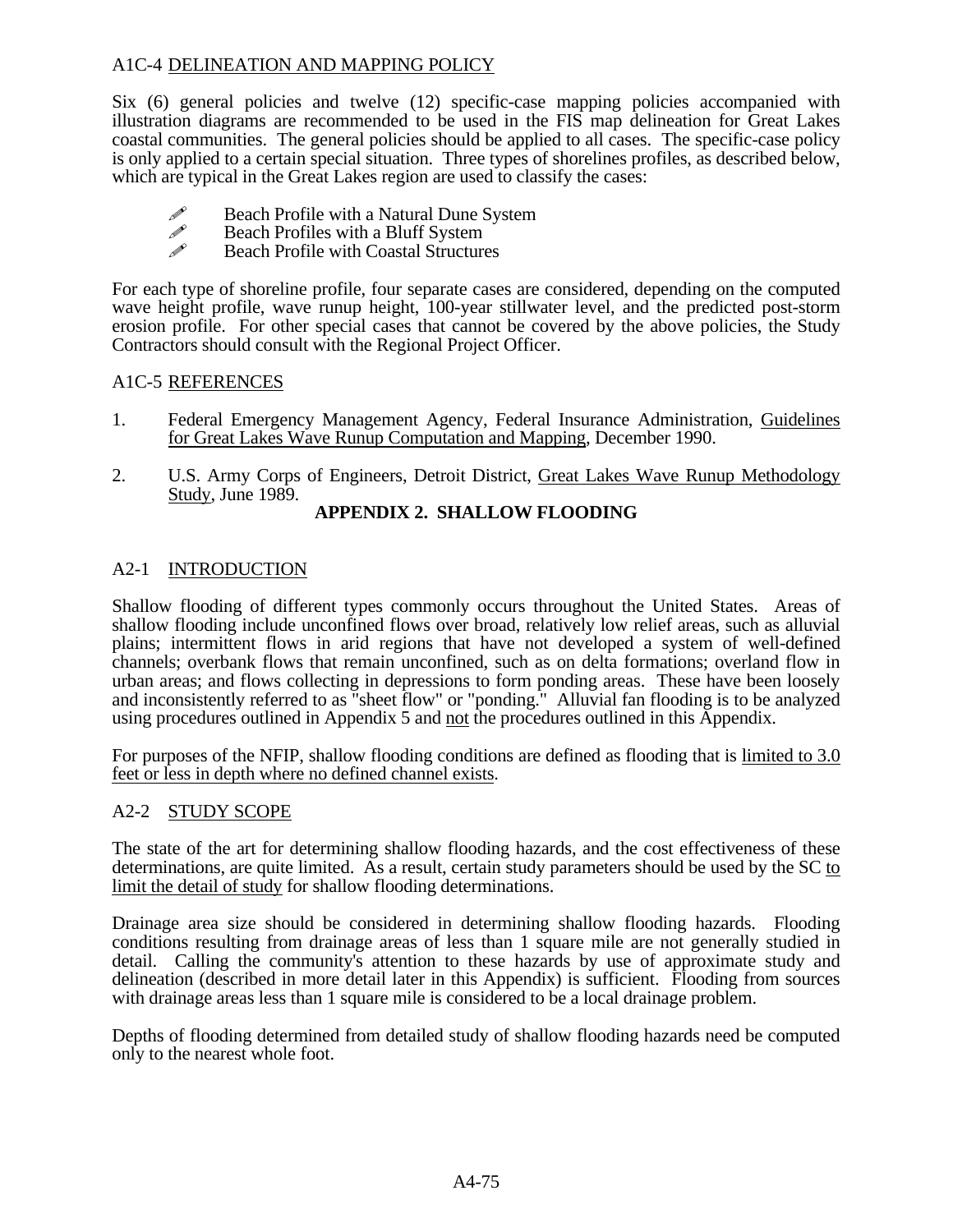Detailed study should be limited only to those areas that have a history of destructive flooding or that have a significant potential for the damage of future development, and where expected 100 year flood depths are 1.0 foot or greater.

### A2-3 DEFINITION OF FLOOD HAZARD ZONES

Flood hazard zones that are relevant to areas susceptible to shallow flooding are listed and described below.

- Zone X Zone X is the flood insurance rate zone that corresponds to areas outside the 500-year floodplain, areas within the 500-year floodplain, areas of 100-year flooding where average depths are less than 1 foot, areas of 100-year flooding where the contributing drainage area is less than 1 square mile, and areas protected from the 100-year flood by levees. No BFEs or depths are shown within this zone. The Study Contractor should distinguish between Zone X areas that are within the limits of the 500-year floodplain (shaded on the work map) and the Zone X areas outside the limits of the 500-year floodplain (unshaded on the work map).
- Zone A Zone A is the flood insurance rate zone that corresponds to the 100-year floodplains that are determined in the Flood Insurance Study by approximate methods. Because detailed hydraulic analyses are not performed for such areas, no BFEs or depths are shown within this zone.
- Zone A0 Zone A0 is the flood insurance rate zone that corresponds to the areas of 100-year shallow flooding (usually sheet flow on sloping terrain) where average depths are between 1 and 3 feet. Average whole-foot depths derived from the detailed hydraulic analyses are shown within this zone.
- Zone AH Zone AH is the flood insurance rate zone that corresponds to the areas of 100-year shallow flooding (usually areas of ponding) where average depths are between 1 and 3 feet. Whole-foot BFEs derived from the detailed hydraulic analyses are shown within this zone.

### A2-4 SHALLOW FLOODING CLASSIFICATION AND DESCRIPTION

Shallow flooding can occur as the result of several phenomena. However, the following classification of two broad types of shallow flooding, into which almost all individual cases can be assigned, has been determined as an appropriate level of detail for purposes of the NFIP.

### A. Ponding

Ponding is the result of runoff or flows collecting in a depression that may have no outlet, subterranean outlets, rim outlets, or manmade outlets such as culverts or pumping stations. Impoundments behind manmade obstructions (levees, road fills, railroad grades, canal banks, and other similar structures) are included in this type of shallow flooding as long as they are not backwater from a defined channel, or do not exceed 3.0 feet in depth.

#### B. Sheet Runoff

Sheet runoff is the broad, relatively unconfined downslope movement of water across sloping terrain that results from many sources, including intense rainfall and/or snowmelt, overflow from a channel that crosses a drainage divide, and overflow from a perched channel onto deltas or plains of lower elevation. Generally, it enters a channel or drainage system that intersects its flow, but occasionally it dissipates before reaching a channel. Sheet runoff is typical in areas of low topographic relief and poorly established drainage systems.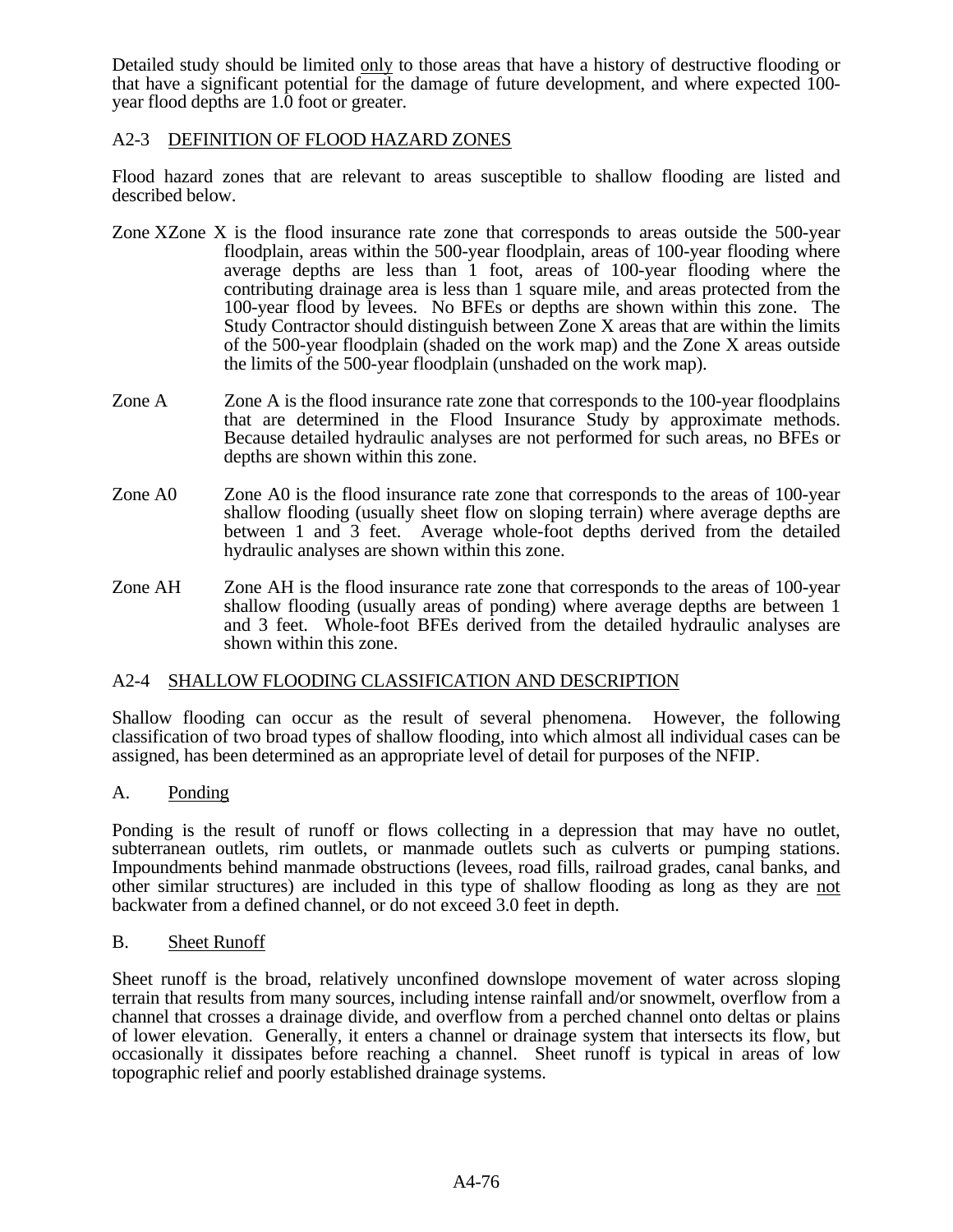# A2-5 SHALLOW FLOODING STUDY PROCEDURES

### A. General Guidelines

The general guidelines cited are applicable to all areas of shallow flooding. They are indicative of the general approach taken to the study of shallow flooding problems in order to fulfill the requirements of the NFIP.

Small-scale topographic variations should be averaged across inundated areas in determining depths to keep the effort and results commensurate with the obtainable accuracy of shallow flooding study methods.

Flood hazard zone designations should extend across the entire inundated area, without separate designation of X zones at the edges of A0 or AH zones. Thus, X zones should be used only when the average depth across the entire inundated area is less than 1 foot. An AO zone should not be used at the edge of an AE zone where the depth is less than or equal to 3 feet.

Shallow flooding is often characterized by highly unpredictable flow direction because of low relief or shifting channels and debris loads. Where such conditions exist, the entire area susceptible to this unpredictable flow should be delineated as an area of equal risk.

Small-scale topographic relief that is not evident on existing topographic mapping and that might lead to "islands" of one flood hazard zone within larger areas of another should be ignored. Individual property owners will be issued Letters of Map Amendment in this situation when necessary.

Shallow flooding areas are designated as Zones A0 or AH depending on the relative accuracy with which flood depths or elevations can be determined. Ponding areas with a constant flood elevation are always delineated as Zone AH with a BFE. Areas of sheet runoff are usually delineated as Zone A0 with average flooding depths above the ground surface indicated on the work map. However, where the slope of the water surface is extremely low and uniform BFEs can be established for large land areas, Zone AH with a BFE is preferred. For mapping purposes, in areas of shallow flooding with Zone AH designations, whole-foot BFEs would be shown and in Zone AO areas, average depths rounded to the nearest whole-foot would be shown.

The 10-, 50-, or 500-year flooding delineations, floodways, and profiles should not be determined in shallow flooding areas. If these items can be readily determined, shallow flooding procedures should not be used.

Historical information, local citizen reports, existing physical features, and previous reports discovered during the bibliography search should all be assessed for information on possible flooding conditions. Where any information shows possible local flooding depths, or other hazards more severe than those determined by the study procedures in these Guidelines, that information and reference must be included in the FIS Report to fully alert the community to the potential hazard.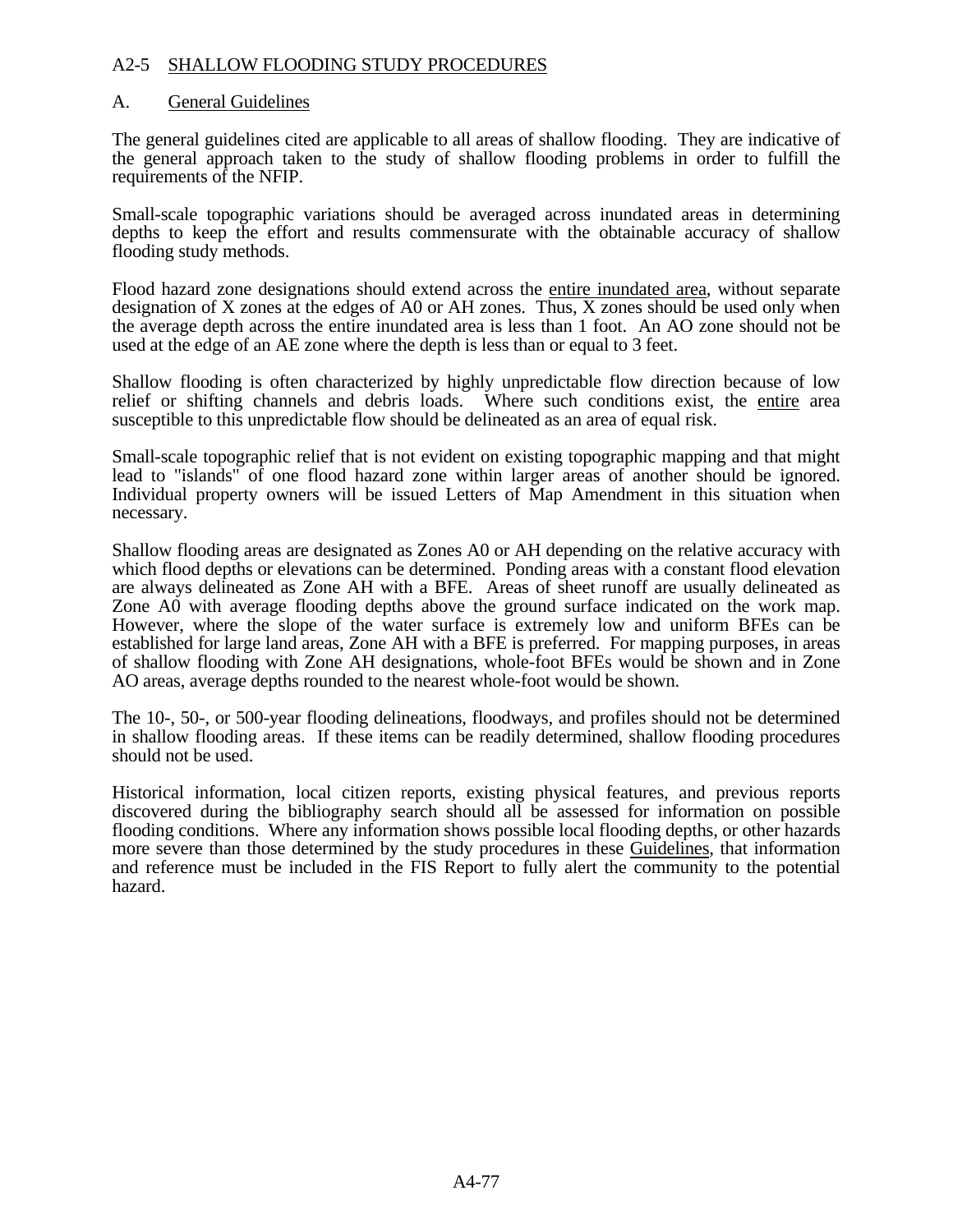### B. Approximate Study Methods

Areas of expected shallow flood hazard that have no significant development pressure for the near future should be studied by approximate methods.

Normally, only the designation Zone A should be used in these areas, with two possible exceptions. In many areas of 100-year shallow flooding, average flood depths can often be readily determined to be below 1 foot by simple and inexpensive methods. In this situation, with a very limited study, shallow flooding areas may be designated as Zone X. Zone X should also be used whenever the contributing drainage area causing shallow flooding is less than 1 square mile.

# C. Detailed Study Methods

(1) Ponding. Areas of ponding can be identified through historic data on past flooding, local inquiries, examination of topographic maps, and field reconnaissance. The SC should determine inflow to, and outflow from, the ponding area and calculate the storage volume and elevations using a simple reservoir routing analysis. Hydrographs, empirical formulas, and design equations for culverts and other manmade structures should be considered. Determination of stage-storage relationships requires some topographic information. Wherever adequate contour interval mapping is available, the SC should determine storage volumes directly from those maps. Otherwise, a limited number of cross sections should be surveyed to determine storage volumes. The number of cross sections needed will depend on the size of the ponding area, but usually one along the major axis and two perpendicular to that axis will be sufficient.

Where volumes of inflow to ponding areas are sufficient to fill the available storage volume behind low dikes or other large, uniform obstructions, their crest elevation will determine the elevation of flooding in the ponding area. Such areas can usually be delineated based on field reconnaissance, in conjunction with an examination of topographic maps, without detailed calculations or field surveys.

One BFE should be placed under the Zone AH designation for each ponding area. Whenever BFEs are required, the SC shall establish or confirm ERMs as described in Chapter 3, Section 1.

(2) Sheet Runoff. Areas of sheet runoff can be identified from historic data and local inquiries, supplemented by field reconnaissance and examination of topographic maps and aerial photographs. However, the lack of adequate data (e.g., small contour interval mapping) and costly analytic methods pose problems for detailed study of these areas.

Sheet runoff typically takes place across broad areas of low relief. This situation makes it likely that sheet runoff depths will be less than 1 foot. For flood insurance purposes, once a determination has been made that flooding depths are less than 1 foot, the area should be designated as Zone X and more detailed analysis is not required. In certain situations, however, sheet runoff depths may average more than 1 foot. Such may be the case, for instance, when the channel capacity of a perched stream is exceeded, as on a delta formation. The SC should identify those areas where depths averaging more than 1 foot could occur and then should undertake a more detailed analysis of these areas. In the unlikely occurrence of sheet runoff with an average depth of more than 3 feet, the SC should contact the Regional PO for guidance. The SC should select the specific methods to be used in the detailed analysis; however, normal depth calculations are usually used, with effective flow areas established using available topographic information, historical information, and engineering judgment. Losses through ground infiltration normally should not be considered.

The SC should determine the 100-year flood discharge at the head of a sheet flow area by an appropriate method. In the absence of a permanent manmade channel or large-scale topographic features to restrict its flow, this discharge should be routed uniformly across the entire area susceptible to sheet flow. Cross section and slope information must be obtained to determine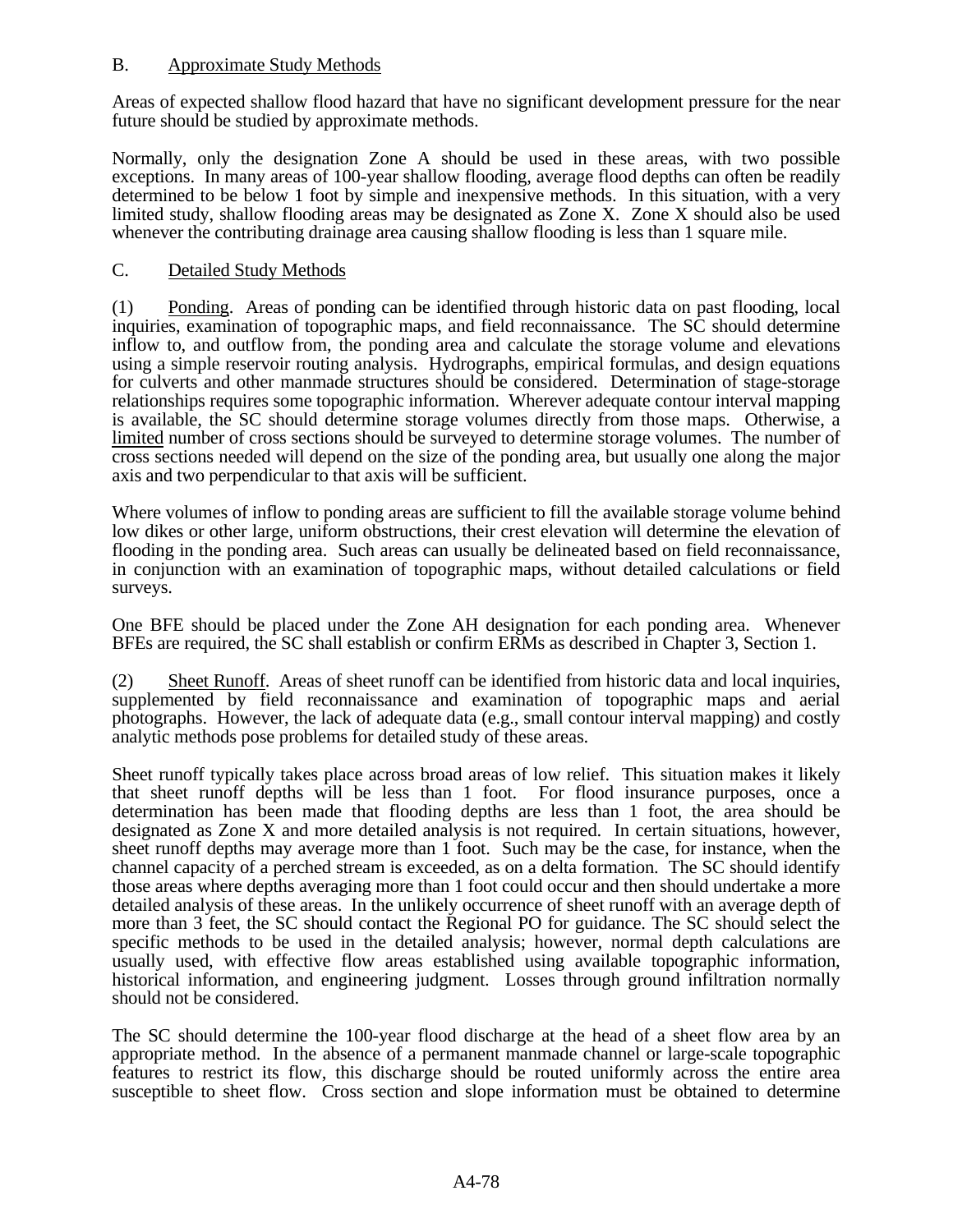average flood depths across the area. Whenever small-interval contour mapping exists, cross sections should be developed directly from those maps; otherwise, a limited number of cross sections should be taken across the area to determine average flood depths. Cross sections should be maintained perpendicular to flow over the surface. Methods of determining what areas to include in a particular shallow flooding zone can vary significantly based on the available data, type of study, and analysis used. Typically, average flood depths from representative cross sections taken from available topographic information are used in determining a weighted reach. When determining the average flow depths at cross sections in a shallow flooding (AO Zone) area, a weighted average across the entire cross section should be used. A weighted average of all cross sections within an entire reach length would be used to define the extent of shallow flooding zones. For NFIP mapping purposes, areas of shallow flooding with average depths of 1.0 foot or less would be designated as Zone X. Areas of shallow flooding with average depths between 1.0 and 1.5 feet would be designated as Zone AO depth 1, average depths between 1.5 and 2.5 feet would be designated as Zone AO depth 2, and areas with average depths between 2.5 and less than 3.0 feet would be designated as Zone AO depth 3. Only after the average depth for an entire shallow flooding area is determined would that value, for NFIP mapping purposes, be rounded to the nearest whole foot.

In urban areas, sheet runoff is affected by buildings, sewer and drainage systems, and street design. In many cases, storm sewer and street systems are intended to carry the total discharges of only relatively frequent floods. Less frequent floods, including the 100-year flood, will often result in shallow flooding as the capacity of designed drainage networks is exceeded. Such problems, if amenable to detailed study at all, would be exceedingly costly to analyze. Because such areas are already developed, improved drainage systems may be the only short-term solution to the problem. Analysis of local drainage problems is considered beyond the scope of FIS preparation. Therefore, the SC should rely on historic data and the reports of local engineers and residents to identify such areas, and use field reconnaissance and engineering judgment to delineate them.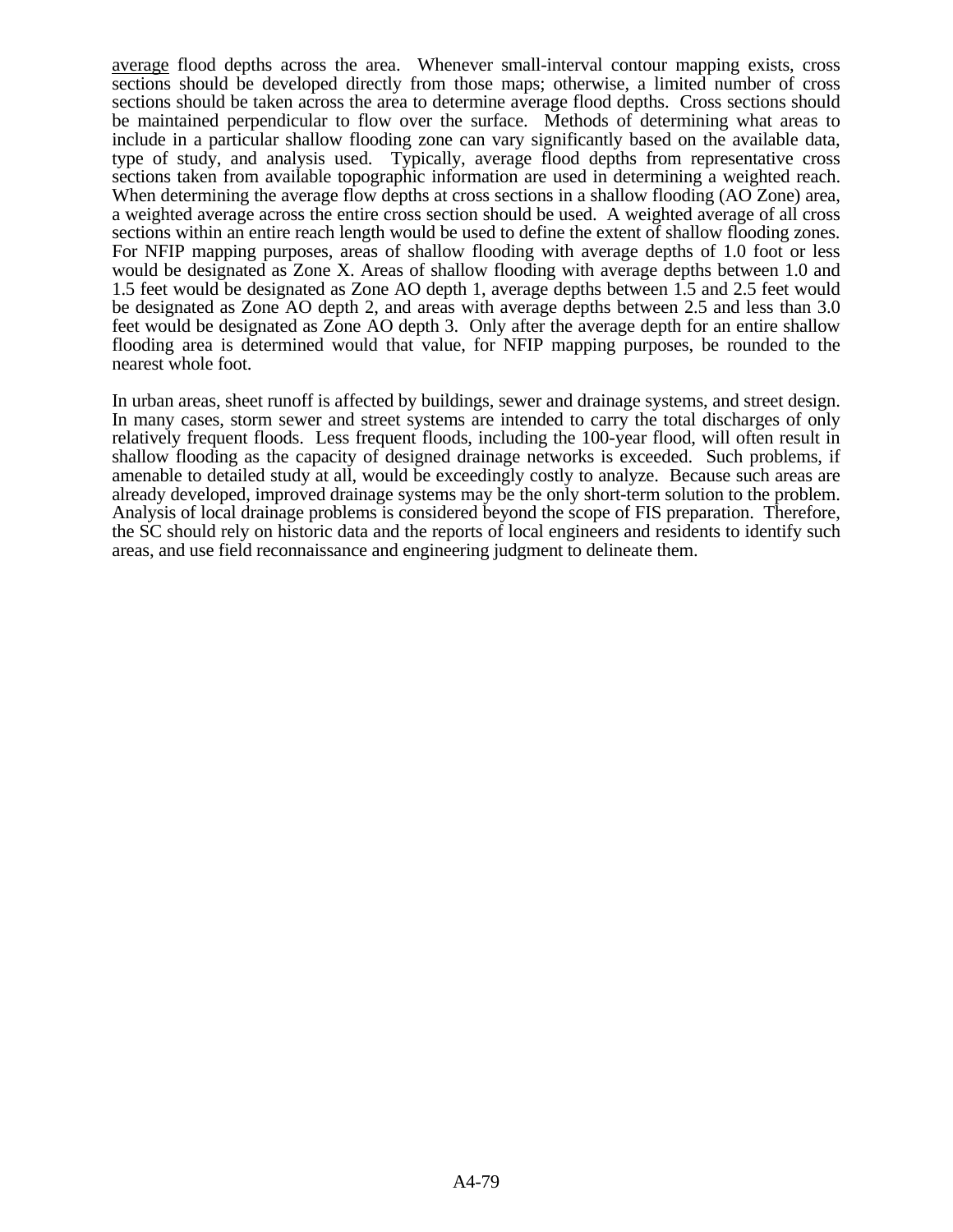The procedures outlined in this Appendix will be adequate to determine areas susceptible to sheet flow flooding, but they may not indicate the severity of the possible local hazard. Any available information, including reports of local residents, historical data, and especially photographs of past floods, should be included in the FIS Report to document the possible velocity, depth, debris, and shifting channel hazards that may exist.

#### **APPENDIX 3. ANALYSIS OF ICE JAM FLOODING**

# A3-1 INTRODUCTION

An ice jam may be defined as an accumulation of ice in a stream that reduces the cross-sectional area available to carry the flow and increases the water-surface elevation. The accumulation of ice is usually initiated at a natural or manmade obstruction or a relatively sudden change in channel slope, alignment, or cross-section shape or depth. In northern regions of the United States, where rivers can develop relatively thick ice covers during the winter, ice jamming can contribute significantly to flood hazards. When historical records are examined, ice jams are typically found to occur in the same locations. This is because the necessary conditions for genesis of an adequate ice supply and obstruction of its downstream transport determine the specific areas where ice jams will occur. In areas likely to be selected for a detailed FIS, historical documentation is usually available that will indicate if ice jam-caused flooding is a significant factor warranting consideration in the FIS. In cold regions of the country, where ice jams are typical, the SC should investigate historical floods for evidence of ice jam contribution as part of the study reconnaissance effort. Where ice jams historically contributed to flooding in a community, they should be evaluated using the procedures described in this Appendix (when appropriate).

### A3-2 TYPES OF ICE JAMS

Ice jams have been classified in numerous ways by various investigators. Calkins (Reference 1) has classified ice jams as freezeup or breakup types, moving or stationary types, and floating or grounded types. Freezeup-type jams are associated with the formation and accumulation of frazil ice, which eventually forms a continuous ice cover. Freezeup-type jams usually do not need to be addressed in a FIS because they are not associated with large discharge events, which are necessary to cause flooding problems. However, the SC should be aware of possible exceptions. Breakuptype jams are frequently associated with rapid rises in river stage, resulting from rainfall and/or snowmelt, and usually occur in the late winter or early spring. Because of the large volumes of ice that may be involved and the greater discharges associated with them, breakup-type jams are predominant in ice jam-caused flooding and are typically the type requiring investigation in an FIS.

Moving ice does increase water levels; however, these effects are minor compared to those of stationary jams and usually do not need to be considered in an FIS. Floating-type ice jams are considered to be those where the ice is not grounded to the channel bottom and significant flow takes place beneath the ice cover. Grounded-type jams are characterized by an ice cover that is partially grounded to the bed of the channel, with most of the flow being diverted into the overbank and floodplain areas. Grounded-type jams are typical of shallow, confined stream sections, while floating-type jams are typical of deeper rivers. Both of these stationary-type ice jams can cause significant backwater effects and should be addressed in an FIS.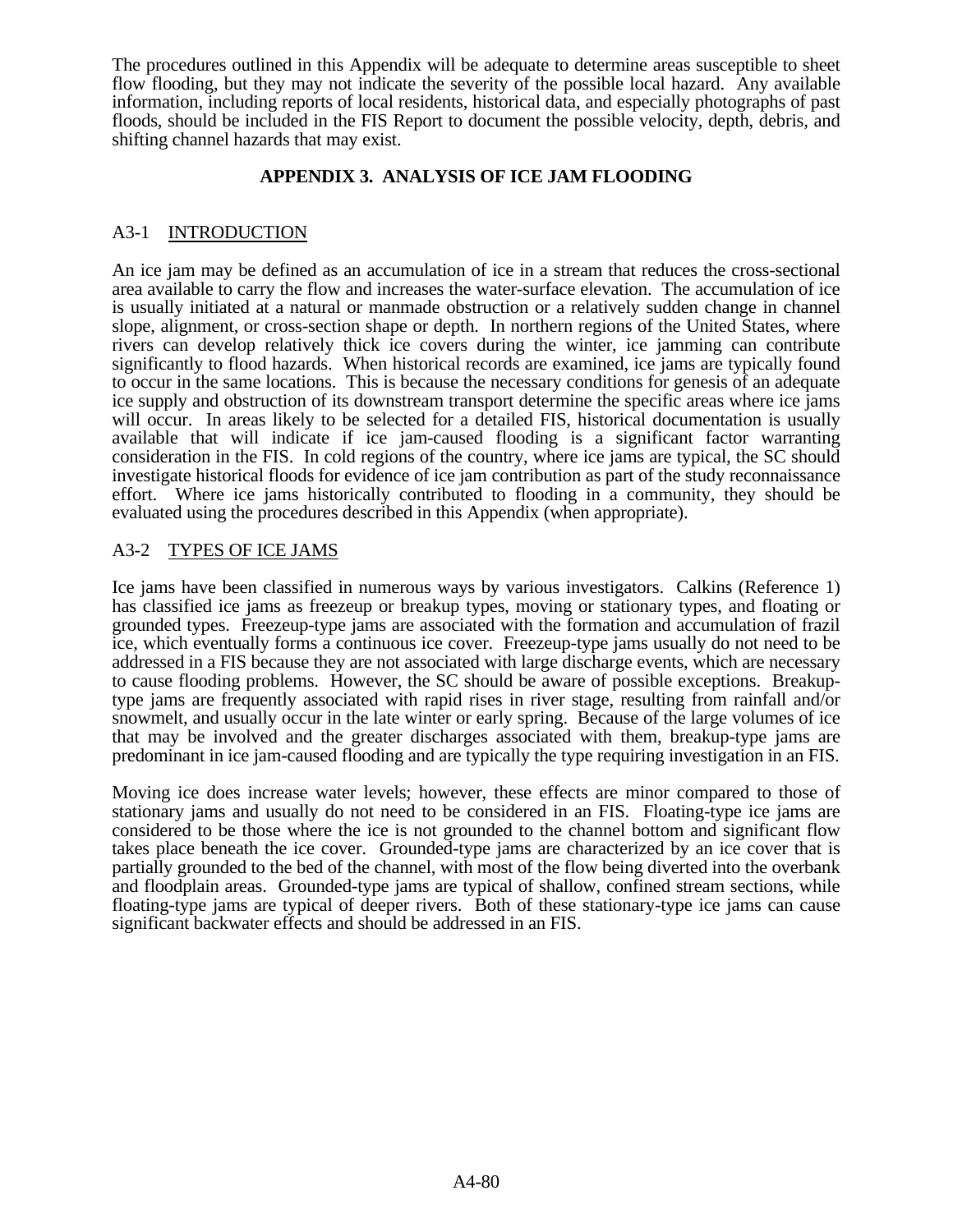# A3-3 RECONNAISSANCE

While conducting the reconnaissance effort for a FIS, the SC shall determine whether ice jamming has historically resulted in flooding within the community under study. Where such flooding has occurred, the reconnaissance effort should be intensified to acquire as much data as possible concerning ice jam events in the community, on the streams being studied, and in the region. Such data should include, but not be limited to: locations of ice jams, dimensions, ice volumes, causes, associated river stages and discharges, frequency of occurrence, lateral and upstream extent of flooding, season of occurrence, and other contributing or correlative factors. The nature of ice jamming common to the site should also be investigated (i.e., whether freezeup- or breakup-type jams are typical and whether grounded- or floating-type jams are typical). Because very little documented data are usually available, all possible sources of information must be investigated, including photographs, local residents, newspapers, community officials, State agencies, and Federal agencies.

During the field reconnaissance, the SC should investigate physical evidence of ice jams, such as high-water marks, damage to structures, or scars on trees, which may provide useful data for the analysis or support for the study results.

### A3-4 ANALYSES

Different methods may be used for establishing flood elevations in areas subject to ice jam flooding, depending on the availability of data and the nature of the ice jamming phenomena that occur at the site of interest. The methods outlined herein are applicable primarily to stationarytype (floating or grounded) ice jams that occur during periods of ice breakup. These types of jams have historically resulted in major flooding in certain regions of the United States. The SC should be aware of conditions that may warrant alternate analytical methods, and should seek approval of alternate methods from the Regional PO before proceeding.

The approaches below are based on the development of stage-frequency relationships for two different populations (ice jam flood stages and free flow flood stages), which are then combined into a single composite curve for flood stages at a site under study. Depending on the availability of ice jam stage information, ice-jam stage-frequency relationships may be determined directly or indirectly as discussed below. The direct method is preferred where applicable.

### A. Direct Approach

If sufficient data exist at the site of interest, an ice-jam stage-frequency distribution can be established directly by fitting a frequency curve to historical ice stage data. This approach is recommended where ice jam stages are available for more than two significant events (i.e., overbank flooding) that span more than a 25-year period of record and where hydraulic conditions have not changed appreciably since those events. Historical stages will permit the computation of plotting positions and fitting a frequency curve on probability paper. Weibull plotting positions are recommended for this purpose.

This approach is preferred over the indirect approaches discussed in the following sections of this Appendix because the joint probabilities of various hydrologic and hydraulic factors, such as discharges, ice volumes, and ice thickness, are inherently included in the frequency analysis.

To apply the direct approach, certain steps should be taken. First, a discharge-frequency curve should be established, using annual peak flows or a suitable regional method, using procedures specified in these Guidelines.

Second, standard hydraulic techniques should be used to establish corresponding free-flow stagefrequency curves for each of the cross sections in the reach where ice jams are to be considered.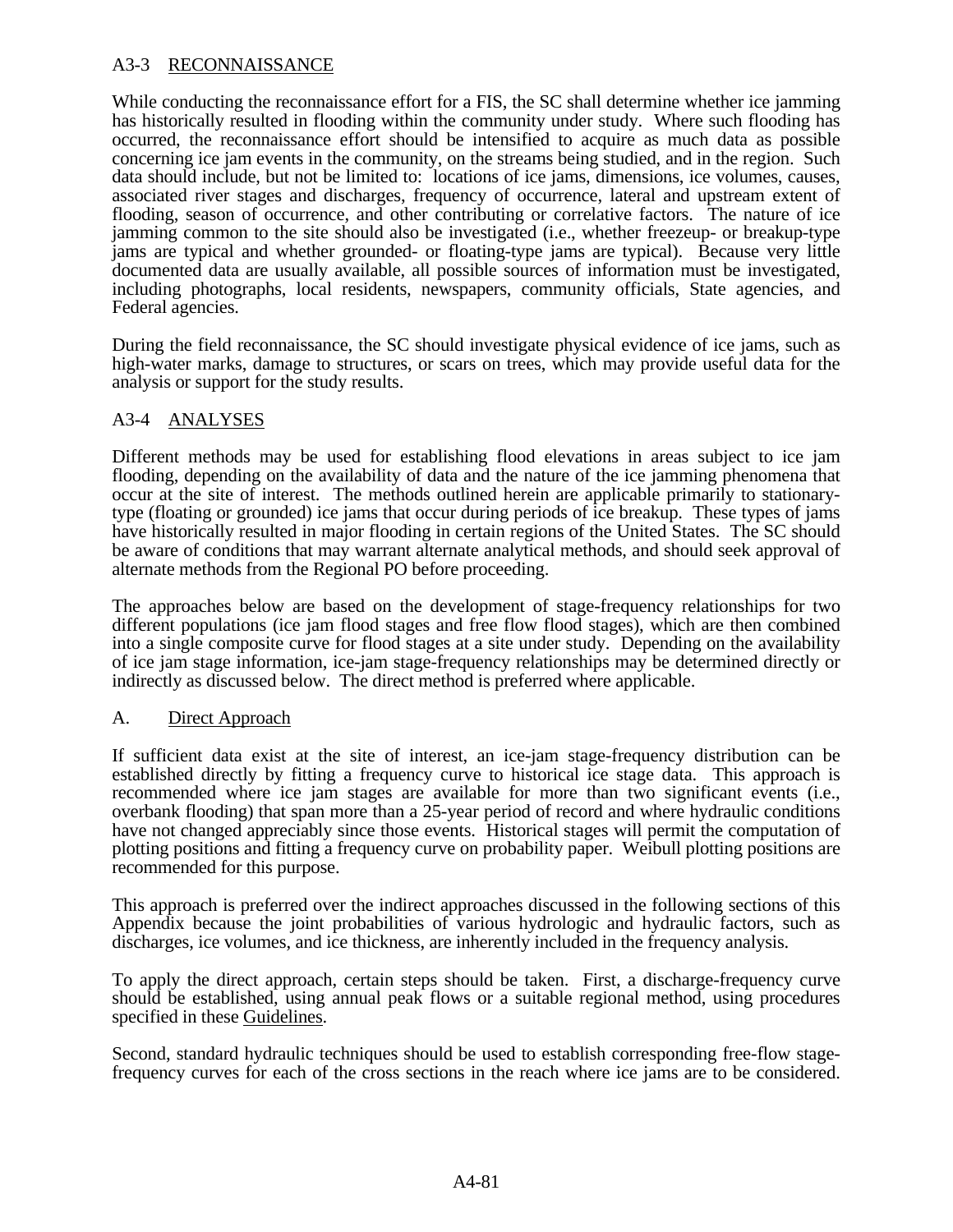Usually the analyses of standard return intervals used in a FIS (i.e., 10-, 50-, 100-, and 500-years) will be sufficient to establish the free-flow stage-frequency curve on normal probability paper. Third, an ice-jam stage-frequency curve should be established by assigning Weibull plotting positions to historical ice jam stages and fitting a curve to these points on normal probability paper.

Fourth, where ice-jam stage-frequency information must be developed for reaches upstream or downstream of the location where a direct analysis can be made, the hydraulic techniques discussed in the following sections on indirect approaches should be used and calibrated to match the ice-jam stage-frequency curve developed for the site with available data. The calibration for floating-type jams would be accomplished by assuming equilibrium ice thickness (as discussed in Section  $\overrightarrow{A3}$ - $\overrightarrow{4b(1)}$  at the location where the ice-jam stage-frequency curve was developed and establishing a combination of discharge, equilibrium ice thickness, and roughness that would correspond to that stage. The calibration for grounded-type jams would be accomplished by assuming complete blockage of the main channel at the point of obstruction, with equilibrium ice thickness upstream, and then establishing the combination of discharge, equilibrium ice thickness, and roughness that would correspond to that stage. This will permit the HEC-2 ice cover option to be used for estimating corresponding ice jam stages upstream or downstream of the point where historical data are available.

Finally, for each cross section subject to ice jam flooding, the free-flow stage-frequency curve, established as described above, must be combined with the ice-jam stage-frequency curve established as described above, assuming the events are independent. Thus,

$$
P(s) = P(s\mathbf{i}) + P(s\mathbf{q}) - P(s\mathbf{i}) \times P(s\mathbf{q})
$$

where  $P(s)$  = probability of a given stage being equaled or exceeded from either an ice jam event or a free flow event

 $P(\text{si})$  = Probability of that stage being equaled or exceeded from an ice jam event

 $P(sq)$  = Probability of that stage being equaled or exceeded from a free flow event

This provides the composite stage-frequency curves at each cross section, which are used to develop flood profiles and maps for the FIS.

#### B. Indirect Approaches

(1) Assumptions. The indirect approach to ice-jam stage-frequency analysis may be used where available data are insufficient to establish a stage-frequency distribution directly. This approach makes use of several assumptions.

Ice-jam stage frequency is a function of ice jam season discharge frequency.

Ice jams are of the breakup type.

Ice jams are of the stationary type.

 For all jams, the ice thickness will be given by the equilibrium relationship developed by Pariset et al. (Reference 2) and the stage-discharge relationship will be determined by adjusting the standard step-backwater technique for flow under an ice cover of equilibrium thickness.

 For grounded-type jams, the stage-discharge relationship at the point of ice jam formation will be that resulting from complete or nearly complete blockage of the normal channel, with flow being carried in the overbank floodplain areas.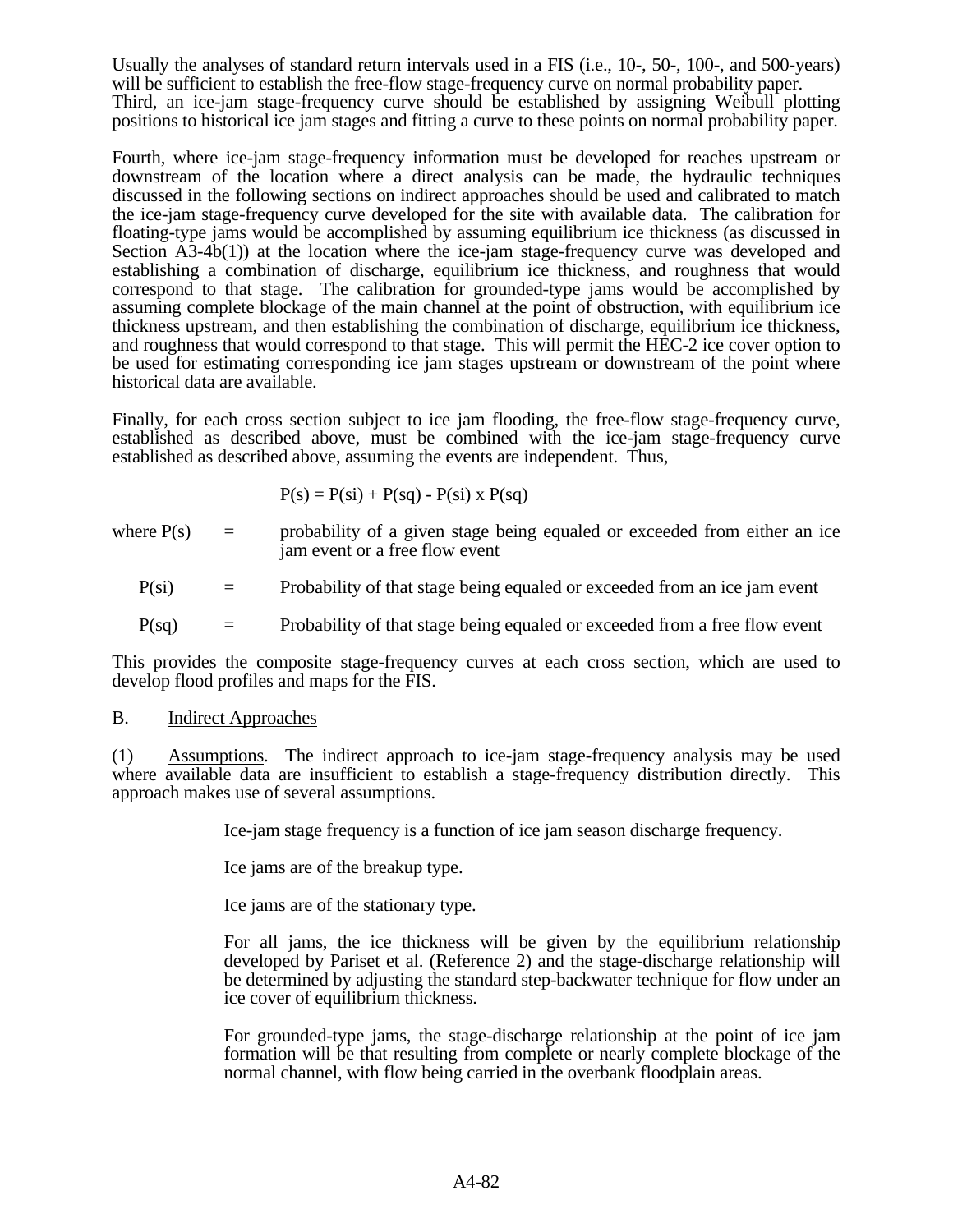(2) General Procedures. To apply the indirect approach, certain procedures are used. First, a free-flow stage-frequency distribution is established for each cross section by using standard backwater modeling to establish stage-discharge relationships. Usually, the four standard discharges (10-, 50-, 100-, and 500-year return intervals) will provide sufficient points to establish the stage-frequency curve for each cross section on normal probability paper.

The water year is then separated into an "ice jam season" and a "free flow season" based on the historical occurrence of ice jams in the region and, in particular, in the stream under study. The season should encompass the period when breakup-type ice jams normally occur and will likely vary with the latitude and elevation of the stream being studied.

Ice jams tend to be associated with one of the seasonal peak flows because ice jams typically form during rises in river stage that break up the ice sheet. All ice jam season annual peak flows should be fitted to a frequency curve. Weibull plotting positions are recommended for this purpose. For ungaged streams, ice jam season discharge-frequency relationships must be established by regional analysis of seasonal flows for gaged streams. Usually, the establishment of regional ice jam season discharge-drainage area curves will be sufficient for this purpose.

The ice jam season discharge-frequency curve is then converted to a conditional (given that an ice jam occurs) stage-frequency curve. This is done at each cross section subject to ice jam flooding using the HEC-2 program, with the ice cover option. This option takes into account the hydraulic aspects of flow under ice, such as a reduction in flow area, increased wetted perimeter, and ice roughness. Inputs required to utilize this option include the normal HEC-2 input, the thickness of ice in the channel and overbanks, Manning's "n" value for the underside of the ice cover, and the specific gravity of the ice. The SC is referred to documentation prepared by the U.S. Army Corps of Engineers, Hydrologic Engineering Center (Reference 3) on the use of this option. The recommended ranges for "n" values are from 0.015 to 0.045 for unbroken ice and from 0.04 to 0.07 for ice jams. The specific gravity of normal ice is approximately 0.92, which is the recommended value for this analysis. Where major floods are caused by ice jams, the assumption of equilibrium ice thickness is probably reasonable because sufficient upstream conditions exist to generate the ice volumes needed. Unless there is strong evidence to the contrary, the ice thickness used in the analysis should be the approximate equilibrium thickness as defined by Pariset et al. (Reference 2). Where equilibrium ice thickness is not appropriate, the SC should justify the thickness used in the analysis.

The composite stage-frequency curve for establishing the elevations of the various return interval floods at each cross section is then obtained by combining the free-flow stage-frequency distribution and the ice-jam stage-frequency distribution as follows:

> $P(s) = (P(s)|S=F) \times P(S=F) + (P(s)|S=J) \times P(S=J)$  - $((P(s)|S=F) \times P(S=F)) \times ((P(s)|S=J) \times P(S=J))$

The probability  $(P(s)|S=F)$  is the conditional probability that a given stage(s) is equaled or exceeded given that an annual maximum stage is a free flow event. This conditional probability is the stage-frequency curve for free flow events as derived above. The probability  $(S=F)$  is simply the fraction of all annual maximum stages that are free flow events. Likewise, the probability  $(P(s)|S=J)$  is the conditional probability that a given stage(s) is equaled or exceeded given that the annual maximum stage is an ice jam event. This conditional probability is obtained as described above. The probability  $(S=J)$  is simply the fraction of all annual maximum stages that are ice jam events.

The fraction of annual maximum stages that is attributable to ice jams should then be established through an analysis of historical data at the site, other sites on the same stream, and other sites in the region. An analysis of peak stages at gaged sites is often useful for this purpose because peak stages affected by ice are usually documented. Note that, in this indirect procedure, only the relative frequencies of maximum annual stages from ice jam and non-ice jam events need to be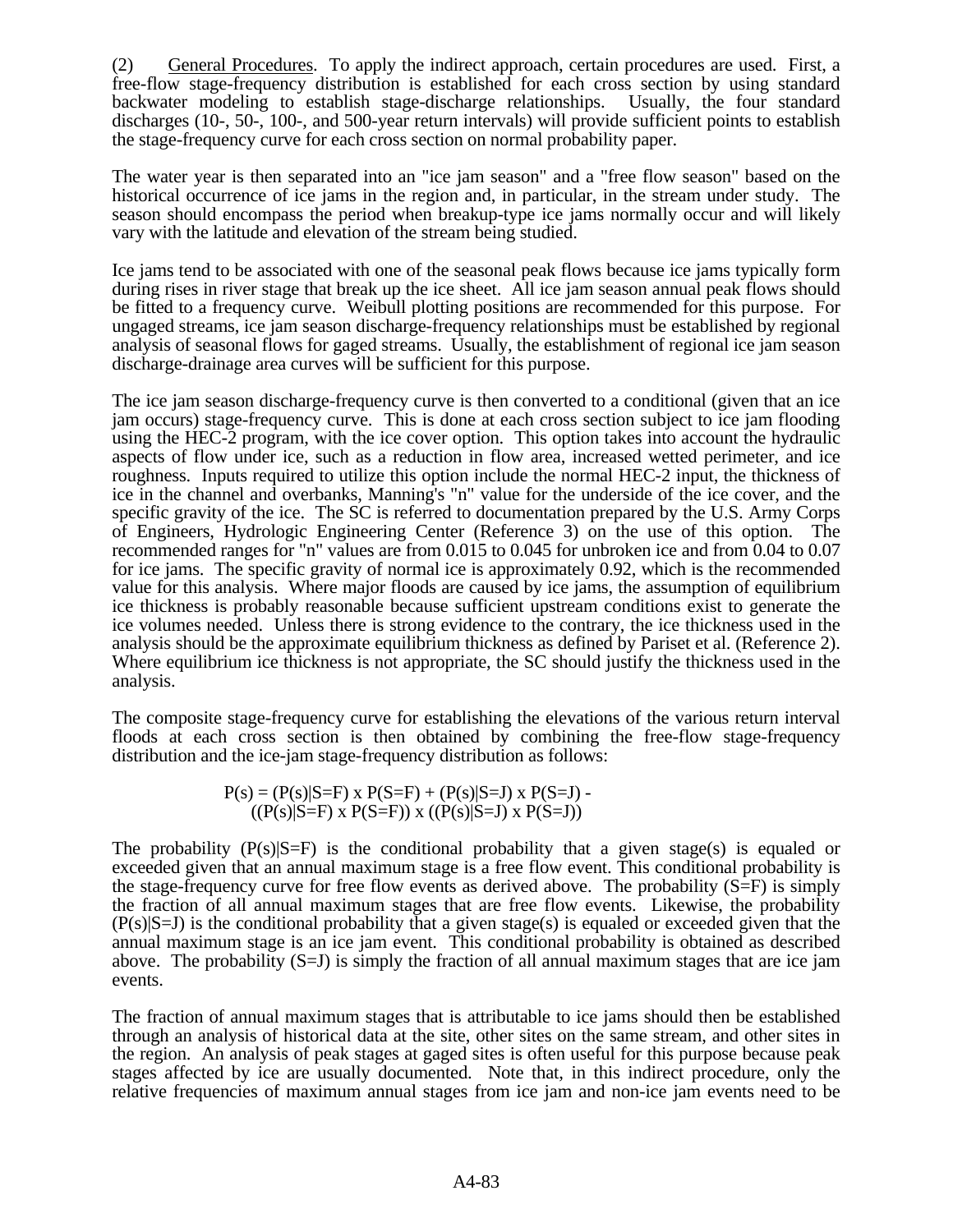estimated. The actual ice jam flood elevation, which is often more difficult to ascertain, is not needed.

The above analysis provides the composite stage-frequency curves for establishing the elevations of the various return interval floods at each cross section. These are then used to establish the flood profiles and floodplain delineations for the FIS.

### C. Grounded Jams

The SC should document that grounded-type ice jams have occurred historically before groundedtype jam behavior is assumed. The procedures for establishing stage-frequency relationships for stream sections subject to grounded-type ice jamming are identical to those cited earlier except for the hydraulic analysis. Grounded-type jams may occur at confined sections, such as bridges, and at shallow sections. The hydraulic analysis assumes that a high percentage of the normal flow area of the channel (or bridge) is obstructed and that most of the flow is in the overbank areas.

Hydraulic effects at the point of obstruction and upstream should be modeled using step-backwater methods modified for ice cover. The U.S. Army Corps of Engineers HEC-2 program, with the ice cover option, is recommended for this purpose (Reference 3). At the point of obstruction, the use of an actual or hypothetical bridge section will permit the special bridge routine to be used to facilitate the analysis. The low chord of the bridge (HEC-2 variable ELLC) and the net flow area (HEC-2 variable BAREA) may then be adjusted to achieve different degrees of blockage of the main channel. The SC should normally assume between 95 and 100 percent blockage of the channel unless sufficient evidence exists to support another assumption. In that case, the alternative should be documented and justified. Upstream from the site of grounding, equilibrium ice thickness, as computed according to the Pariset formulation (Reference 2), should be assumed unless alternate thicknesses can be justified.

# A3-5 PRESENTATION OF RESULTS

# A. FIS Report

A discussion of historic ice jam flooding should appear in Section 2.3 (Principal Flood Problems) of the FIS Report.

Section 3.1 (Hydrologic Analyses) of the FIS Report should include a discussion of any dischargefrequency analysis for the ice jam season, if used. Similarly, the statistical treatment of stagefrequency analyses for ice jam and non-ice jam events should be discussed. The historical data used in the analyses should be referenced in the discussion along with its source and how it was used. The Summary of Discharges table should be based on analysis of the full year and footnoted to that effect.

Section 3.2 (Hydraulic Analyses) of the FIS Report should include a discussion of how free flow and ice jam stages were computed, whether stages were computed directly from stage-frequency analyses or indirectly analyzed. The approximate channel blockage assumed and assumed ice thickness should be discussed, if used. The relationship of the computed ice jam stages to historic floods should be discussed. An example of stage-frequency curves for combined floods should be provided for the point of obstruction, or a representative cross section within the community should be provided if the former is outside the corporate limits. The discussion should also indicate that floodways were computed only for free flow conditions.

The "Regulatory" column of the Floodway Data table should be prepared using the 100-year flood elevations established from the composite ice-jam and free-flow season stage-frequency curves and footnoted to that effect. All other columns in the Floodway Data table shall be based on the 100 year free flow conditions.<br>B. Profiles

**Profiles**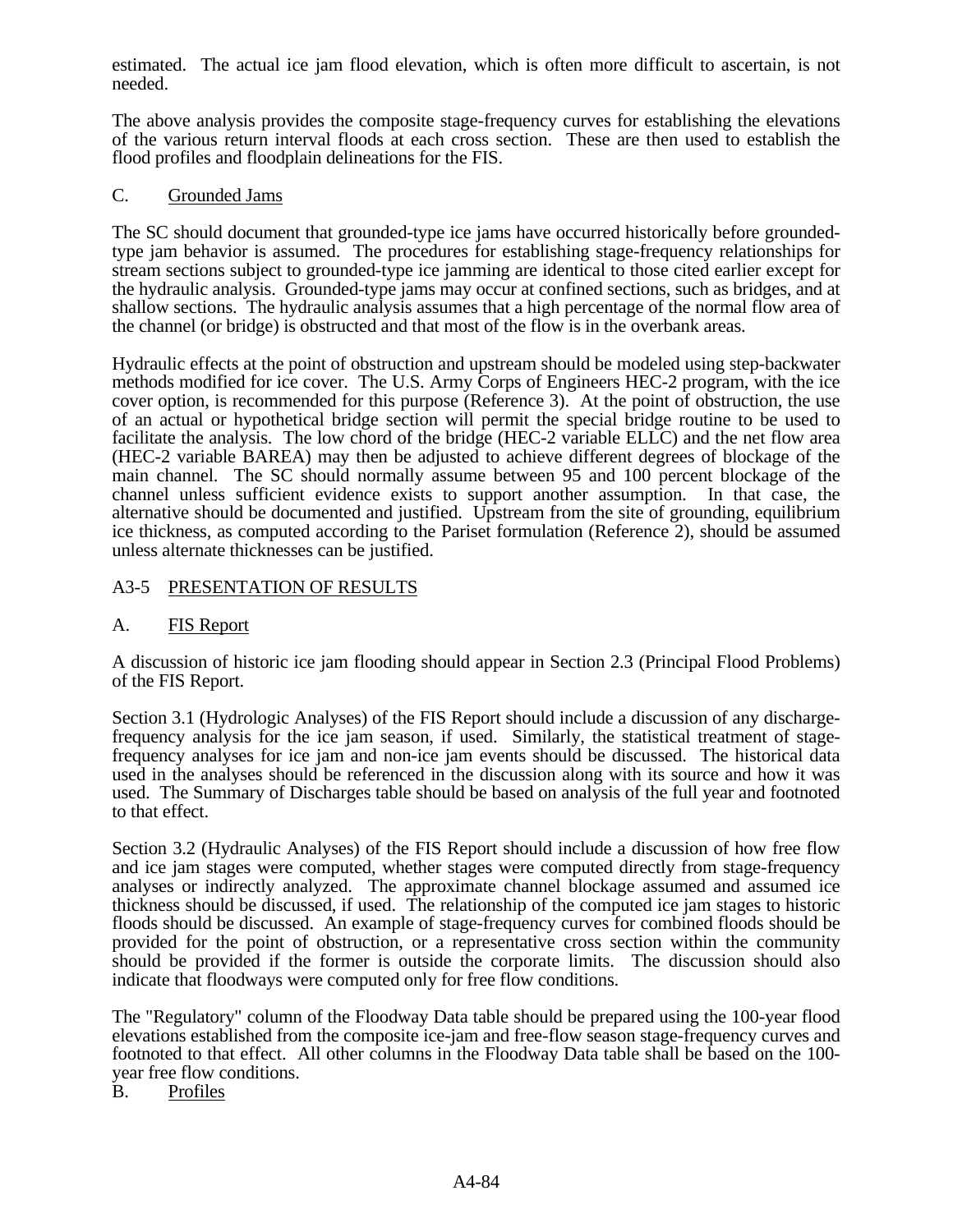The flood profiles shown in the FIS shall be based on the elevations established from the composite ice-jam and free-flow stage-frequency analysis.

C. Maps

The FIRM shall be developed based on the elevations established from the composite ice-jam and free-flow stage-frequency analyses performed at each cross section. Floodways shall be established and plotted based on the 100-year flood discharges and hydraulics assuming free flow conditions. The lateral extent of a major historic ice jam may be indicated on the work map if it is well documented, does not hamper interpretation, and is appropriately annotated as such.

# A3-6 REFERENCES

1. U.S. Army Cold Regions Research and Engineering Laboratory, Technical Note, "Methodology for Ice Jam Analysis," D. J. Calkins, October 1980.

2. E. Pariset, R. Hausser, and A. Gagnon, "Formation of Ice Covers and Ice Jams in Rivers," Journal of the Hydraulics Division, ASCE, November 1966.

3. U.S. Army Corps of Engineers, Hydrologic Engineering Center, "Analysis of Flow in Ice Covered Streams Using Computer Program HEC-2," February 1979.

# **APPENDIX 4. AERIAL MAPPING AND SURVEYING SPECIFICATIONS**

# A4-1 INTRODUCTION

This Appendix presents FEMA photogrammetric mapping and surveying guidelines and specifications that have been established to specify the quality of the spatial data products to be produced, including Flood Insurance Rate Maps (FIRMs), cross-sections, Digital FIRMs (DFIRMs), and DFIRM-Digital Line Graphs (DFIRM-DLGs). The term "FIRM" is also used generically herein to specify this "family" of FEMA spatial products.

These guidelines and specifications are drawn largely from recognized industry standards, to include U.S. Army Corps of Engineers (USACE) Engineer Manual 1110-1-1000, *Photogrammetric Mapping*, dated 31 March 1993; *Large-Scale Mapping Guidelines*, published by the American Society for Photogrammetry and Remote Sensing (ASPRS) and the American Congress on Surveying and Mapping (ACSM), reprinted, with minor revisions, from U.S. Department of the Interior, U.S. Geological Survey (USGS), National Mapping Division, Open File Report 86-005, Reston, Virginia, 1986; and *Geometric Geodetic Accuracy Standards and Specifications for Using GPS Relative Positioning Techniques*, Federal Geodetic Control Committee (FGCC), Version 5.0, August 1, 1989.

This Appendix sets forth the accuracy standards to be used in FEMA for photogrammetrically derived products. Minimum requirements to meet these accuracy standards are given for critical aspects of the photogrammetric mapping and mensuration process, such as maximum flight altitudes, C-Factor ratio limitations, and aerotriangulation adjustment criteria.

Mapping accuracy standards are associated with the final development scale of the map -- both the horizontal "target" scale, normally 1"=500', and vertical relief, normally 4' contour interval, for newly published FIRMs and Study Contractor (SC) FIRM workmaps. The use of computer aided design and drafting (CADD) equipment by FEMA's Technical Evaluation Contractors (TECs) allows the ready separation of planimetric features and topographic elevations to various layers, and depiction at any scale.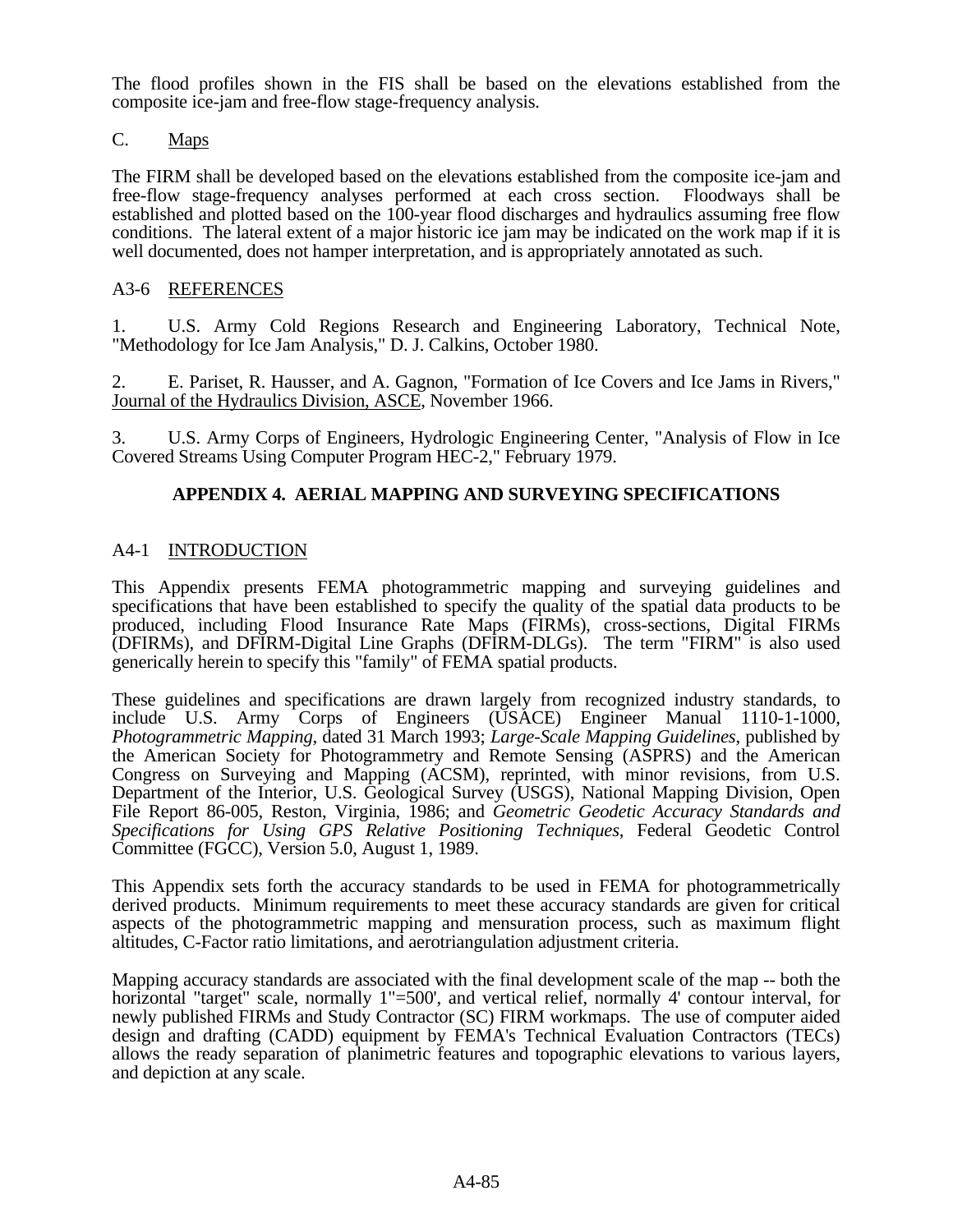The specified accuracy of FIRM workmaps produced by FEMA SCs must be sufficient to assure that the final FIRMs produced by FEMA can be reliably used for the purpose intended. However, the accuracy of a mapping product should not surpass that required for its intended functional use. Specifying map accuracies in excess of those required results in increased costs to FEMA, delays in project completion, and reduction in the total numbers of new or revised products. It is absolutely essential that mapping accuracy requirements originate from functional and realistic accuracy requirements.

#### A4-2 PHOTOGRAMMETRIC MAPPING STANDARDS

There are three generally recognized industry standards relevant to FEMA that could be used for specifying spatial mapping products and resultant accuracy

compliance criteria:

- Office of Management and Budget (OMB) "United States National Map Accuracy Standards (NMAS)," published in 1947.
- American Society for Photogrammetry and Remote Sensing (ASPRS) "ASPRS Accuracy Standards for Large-Scale Maps (ASPRS 1990)," published in 1990.
- U.S. Federal Geographic Data Committee (FGDC) "U.S. National Cartographic Standards for Spatial Accuracy (NCSSA)," currently in draft form but scheduled to be published in 1994 as a replacement for the NMAS.

Each of these standards has application to different types of functional products. Their resultant accuracy criteria (i.e., spatial errors in X-Y-Z), including QC compliance procedures, do not differ significantly from one another. In general, use of any of these standards for a photogrammetric mapping contract will result in a quality product. The ASPRS 1990 standards, relevant to digital spatial data, are currently the preferred standards for new FEMA products, including DFIRMs and DFIRM-DLGs.

### A4-3 FEMA OBJECTIVES

The objective of this Appendix is to establish aerial mapping and surveying specifications that are consistent with standard professional practice whereby: (1) vertical and horizontal control procedures, within floodplains and adjoining 1,000' buffer zones, are appropriate for 1"=500'  $(1:6,000\text{-}scale)$  maps, with 4-foot contour interval, which meet the ASPRS 1990 standards; (2) quality control (QC) procedures are clear, realistic and consistently followed within the professional community; and (3) modern technology is exploited, especially the Global Positioning System (GPS) and GPS photogrammetry.

In general, photogrammetric methods should be selected for use when the 100-year floodplain cannot be delineated using the available map information to an accuracy equivalent to that ordinarily obtainable with a 4-foot or smaller contour interval topographic map which meets the NMAS or ASPRS 1990 standards. ASPRS 90 Class 1 standards are normally mandatory for FEMA contracts; however, the Regional Project Officer can specify Class 2 or Class 3 standards if additional costs for Class 1 products are determined to be excessive.

Standard photogrammetric methods can provide the information needed to prepare a Flood Insurance Study (FIS), including cross-sectional data and topographic contours of the floodplain. Other secondary benefits of aerial survey techniques include the updating of base map features, estimation of Manning's roughness coefficients, identification of hydraulic control structures, and selection of cross-section locations. FEMA is not chartered, however, to produce base maps significantly outside of potential floodplains; in such areas, FEMA uses the most accurate base mapping data available from the U.S. Geological Survey (USGS), local communities, or other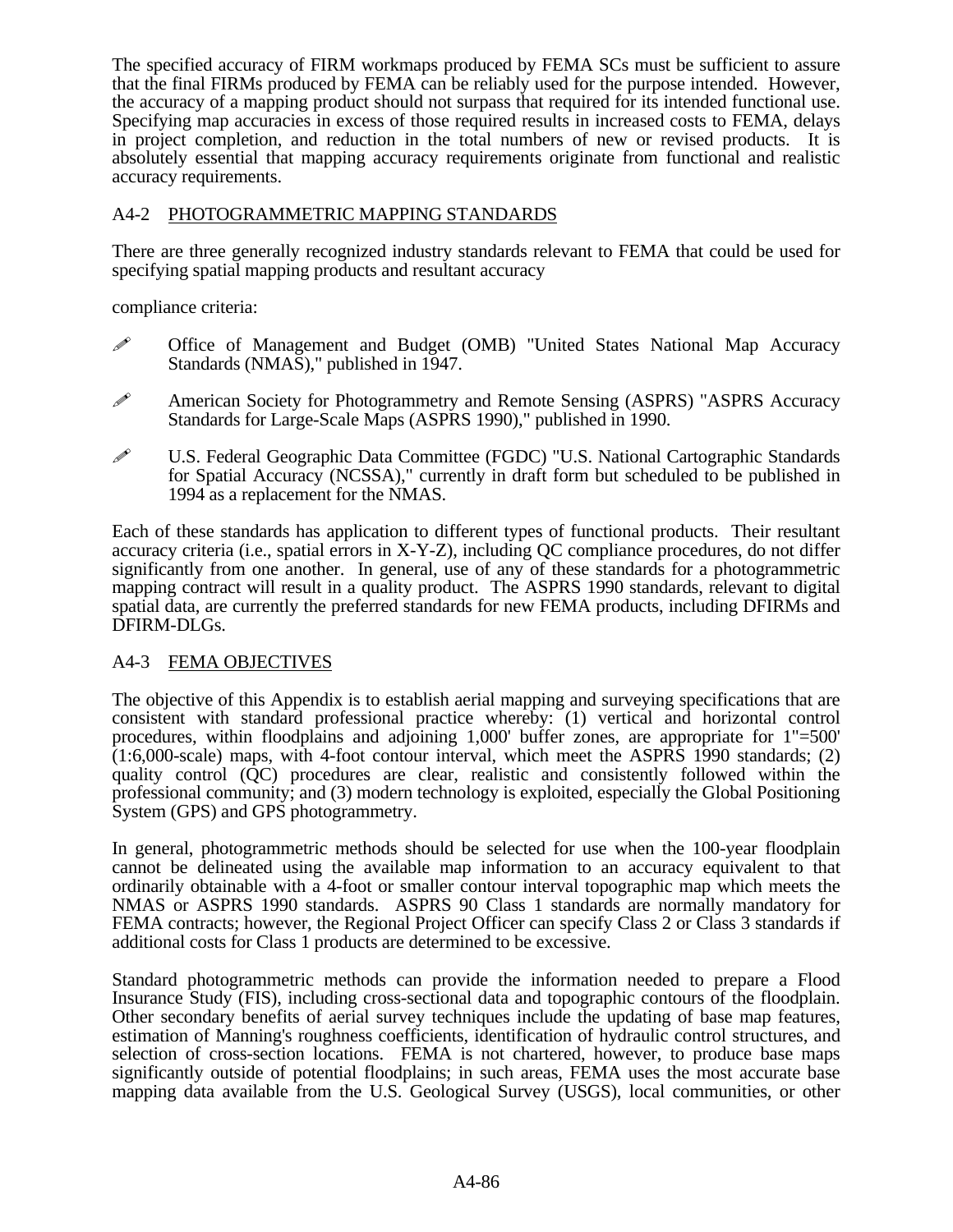sources. Wherever accurate digital base maps do not exist from USGS or community sources, FEMA does allow base mapping within floodplains and in a 1,000' "buffer zone" adjoining floodplains.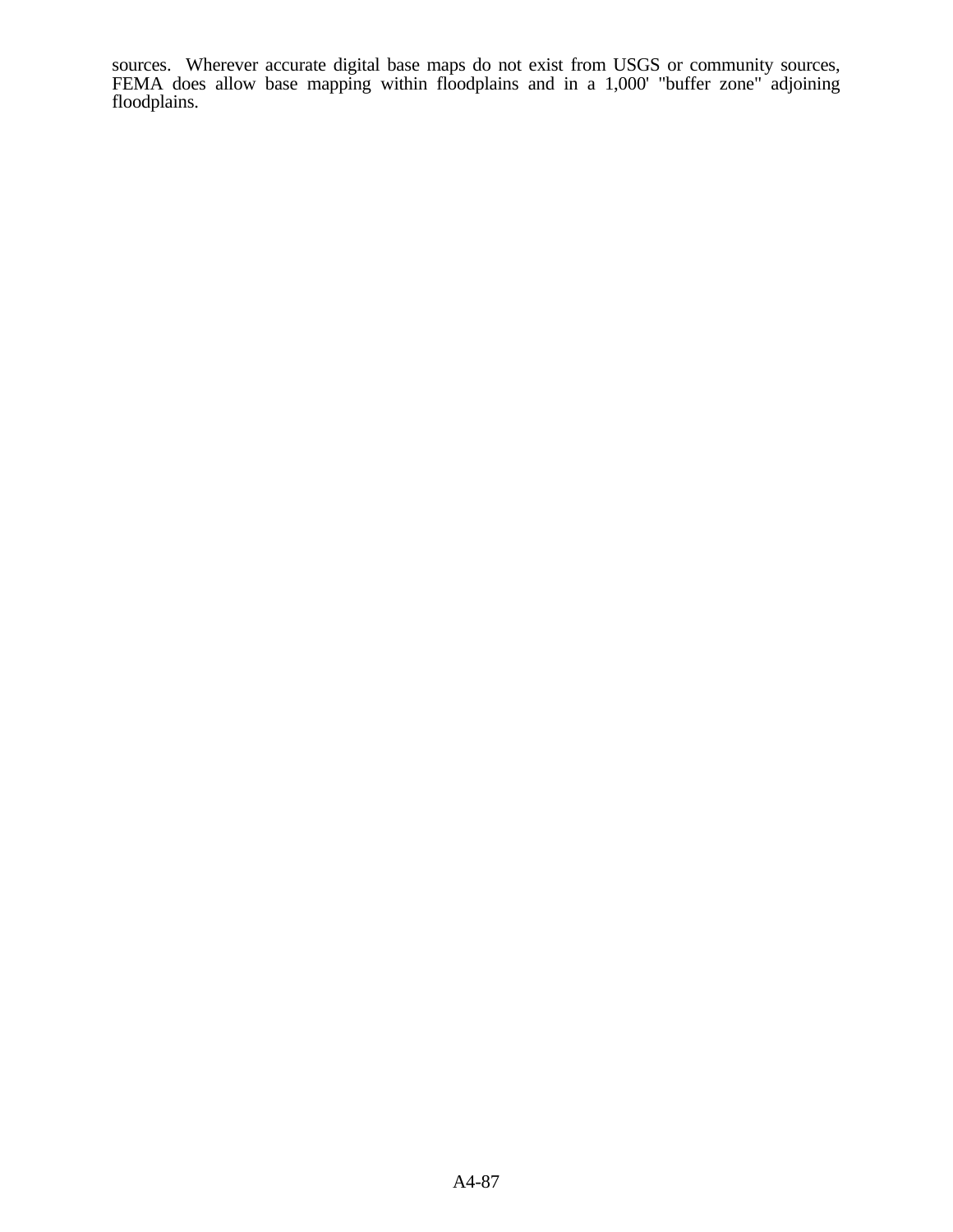Photogrammetry becomes more economical as the required number of cross sections increases. Its advantages are greatest where accurate topographic maps do not exist; where terrain is rough or swampy, making ground surveys difficult or impossible; or where clearing survey lines on private property is a problem.

Schedule requirements are an important consideration in the decision regarding the applicability of aerial photogrammetry. In many areas, good aerial photography can be obtained only during short periods of the year, when foliage does not obscure the landscape, the ground is free of snow, and the sky is clear. Poor weather and difficult terrain conditions can also delay required ground surveys. However, these factors have no effect on the schedule for determination of cross sections and contours by photogrammetry once photography and ground control have been completed. The study schedule should reflect these considerations to avoid delays in completing the study.

The guidelines herein shall be followed in performing photogrammetric surveys. Should the SC also perform the photogrammetric work, then any reference herein to Photogrammetric Subcontractor should be understood to mean Study Contractor.

#### A4-4 American Society for Photogrammetry and Remote Sensing (ASPRS 1990).

 The current recommended standard for FEMA photogrammetric mapping is the ASPRS 1990 Class 1 standard; when finalized and published, the NCSSA -- based on the ASPRS 1990 standards -- are expected to become the new recommended or mandatory standard for production of FEMA products. ASPRS 1990 standards were developed by and are generally recognized by the photogrammetric industry, and they are specifically relevant to definitions of spatial accuracies which satisfy FEMA requirements. This standard is intended for mapping scales larger than 1:20,000. A major feature of these ASPRS standards is that they indicate accuracy at ground scale, rather than as a function of map scale as in the past; thus, digital spatial data of known groundscale accuracy can be related to the appropriate map scale for graphic presentation at a recognized standard. Another advantage over prior standards is that it contains more definitive statistical map testing criteria, which, from a contract administration standpoint, is desirable. Emphasis is placed on the final spatial accuracies that can be derived from the map in terms most generally understood by users. The ASPRS standards are applicable to GPS and conventional surveying applications.

 The Root Mean Square Error (RMSE) used throughout this document is defined to be the square root of the average of the squared discrepancies between map-derived (from mylar reproducibles) and check-survey coordinates, computed separately for X, Y, and Z values. For example, the RMSE in the X coordinate direction can be computed as:

 $RMSE_x = \sqrt{(Dx^2/n)}$  where

 $D_x^2 = d_{x1}^2 + d_{x2}^2 + d_{x3}^2 + ... + d_{xn}^2$  (for all X coordinates)

- $D_{x1}$  = difference in X coordinate of point 1 as derived from the mylar map reproducible and as determined by a check survey of higher accuracy
- $D_{x2}$  = difference in X coordinate of point 2 as derived from the mylar map reproducible and as determined by a check survey of higher accuracy
- $D_{x3}$  = difference in X coordinate of point 3 as derived from the mylar map reproducible and as determined by a check survey of higher accuracy
- $D_{xn}$  = difference in X coordinate of point n as derived from the mylar map reproducible and as determined by a check survey of higher accuracy

 $n =$  total number of points checked in the X direction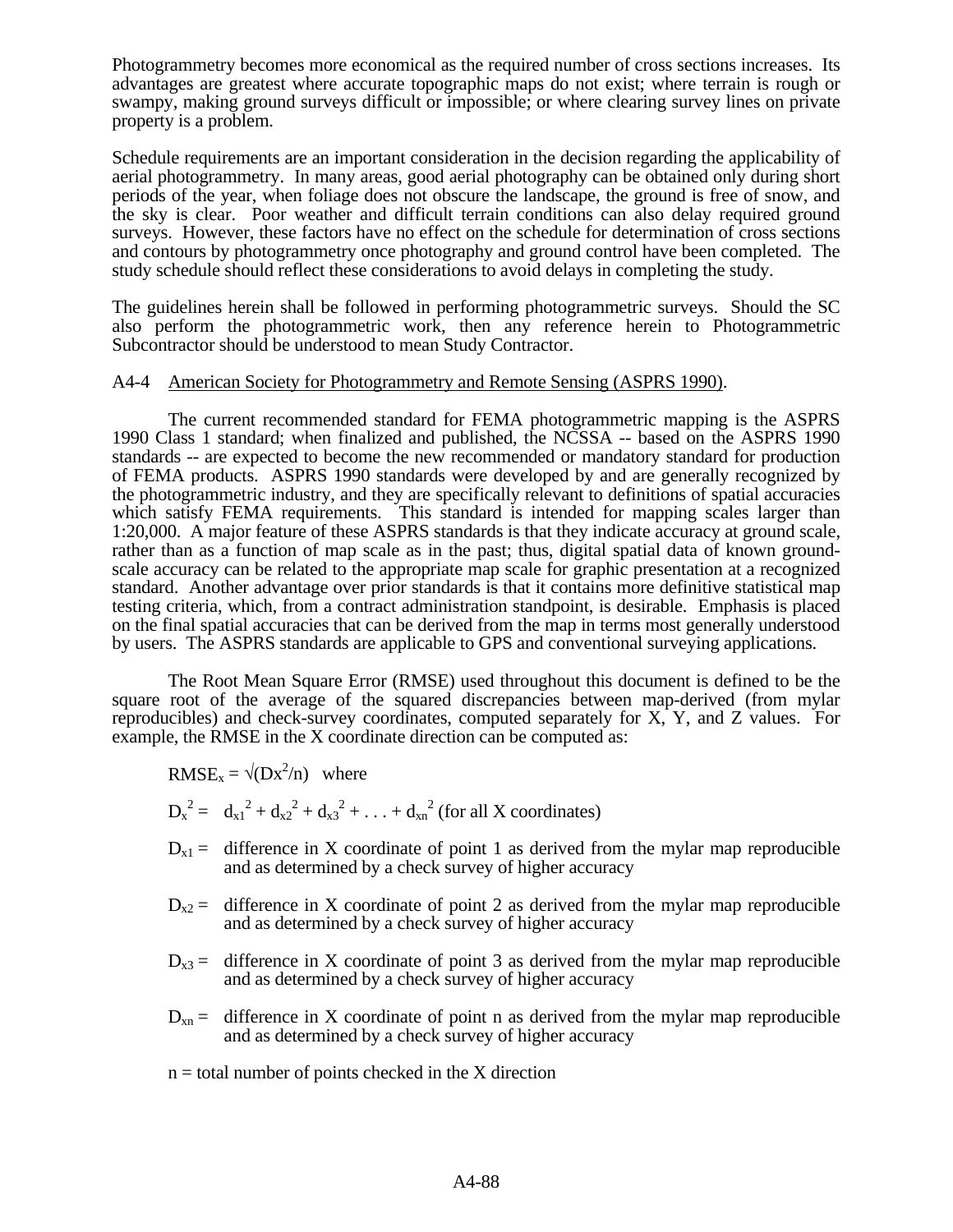A. Map Classes. Three map accuracy classifications are prescribed in the ASPRS 1990 standards. Class 1 maps are the most accurate. Class 2 maps have twice the root mean square error (RMSE) of a Class 1 map; Class 3 maps have thrice the RMSE of a Class 1 map. Maps may be one class in horizontal accuracy and another in vertical. Furthermore, multiple accuracies on the same map are allowed, provided a diagram is included which clearly relates map segments with the appropriate map accuracy class. This is especially relevant for FIRMs where workmap data within floodplains may be significantly more accurate than base map data outside of floodplains. Class 1 standards, both vertical and horizontal, are implied for FEMA products within floodplains unless the Regional PO specifies a requirement for a less expensive, lower accuracy classification for a given project. The new NCSSA standards, when published, are expected to equate to ASPRS Class 1 and Class 2 standards, but not Class 3.

B. Horizontal Accuracy Criteria. The ASPRS planimetric standard makes use of the RMSE as being "... defined to be the square root of the average of the squared discrepancies." It goes on to state: ". . . the discrepancies are the differences in coordinate or elevation values as derived from the map and as determined by an independent survey of higher accuracy (check survey)." The RMSE is defined in terms of feet or meters at ground scale rather than in inches or millimeters at the target map scale. This results in a linear relationship between RMSE and target map scale; as map scale decreases, the RMSE increases linearly. The RMSE of a FIRM panel is the cumulative result of all errors including those introduced by the SC or subcontractor in performing ground surveys, aerial triangulation, and map compilation; digitization by the TEC; and final extraction of ground dimensions from the mylar map reproducibles. The limiting RMSEs shown in Table A4-1 are the maximum permissible RMSEs established by this standard for 1"=500' FIRMs and FIRM workmaps with 4' contour intervals. These limits of accuracy apply to well-defined planimetric points only.

C. Vertical Accuracy Criteria. Vertical accuracy is defined relative to the required contour interval (CI) for a map. The ASPRS vertical standard also uses the RMSE, but only for welldefined features between contours containing interpretative elevations, or spot heights including elevation reference marks (ERMs) and elevation reference points (ERPs). Contours in themselves are not considered as well-defined feature points. The RMSE for Class 1 elevations derived from contours is one-third of the CI. The RMSE for Class 1 spot heights is one-sixth of the CI. Class 2 and Class 3 accuracies are twice and thrice those of Class 1, respectively. Testing for vertical map compliance is also performed by independent, higher accuracy survey methods, such as differential leveling or differential GPS. Table A4-1 summarizes the limiting vertical RMSEs for well-defined vertical points, as checked by independent surveys at the full (ground) scale of the map.

### TABLE A4-1 - ASPRS 1990 STANDARDS APPLICABLE TO FIRM WORKMAPS

| <b>Horizontal Accuracies</b><br>for $1" = 500'$ maps                                                                                        |                        | Class 1 Class 2 Class 3              |                      |
|---------------------------------------------------------------------------------------------------------------------------------------------|------------------------|--------------------------------------|----------------------|
| Limiting RMSE in X and Y                                                                                                                    | $5$ ft                 | $10 \text{ ft}$<br>$-15$ ft          |                      |
| Horiz. Survey Standards (Order/Class)<br><b>Control and Check Surveys</b><br><b>Relative Accuracies</b>                                     | 3rd/Cl I               | $3rd/Cl$ II<br>1:9,0001:4,5001:3,000 | 3rd/Cl II            |
| Vertical Accuracies for maps produced<br>from 4' Contour Interval workmaps                                                                  |                        |                                      |                      |
| RMSE for well defined features:<br>* Interpolated between workmap contours<br>Spot heights, ERMs, ERPs<br>Vertical Survey Standards (Order) | $1.33$ ft<br>$0.67$ ft | $2.67$ ft<br>$1.33$ ft               | $4.0$ ft<br>$2.0$ ft |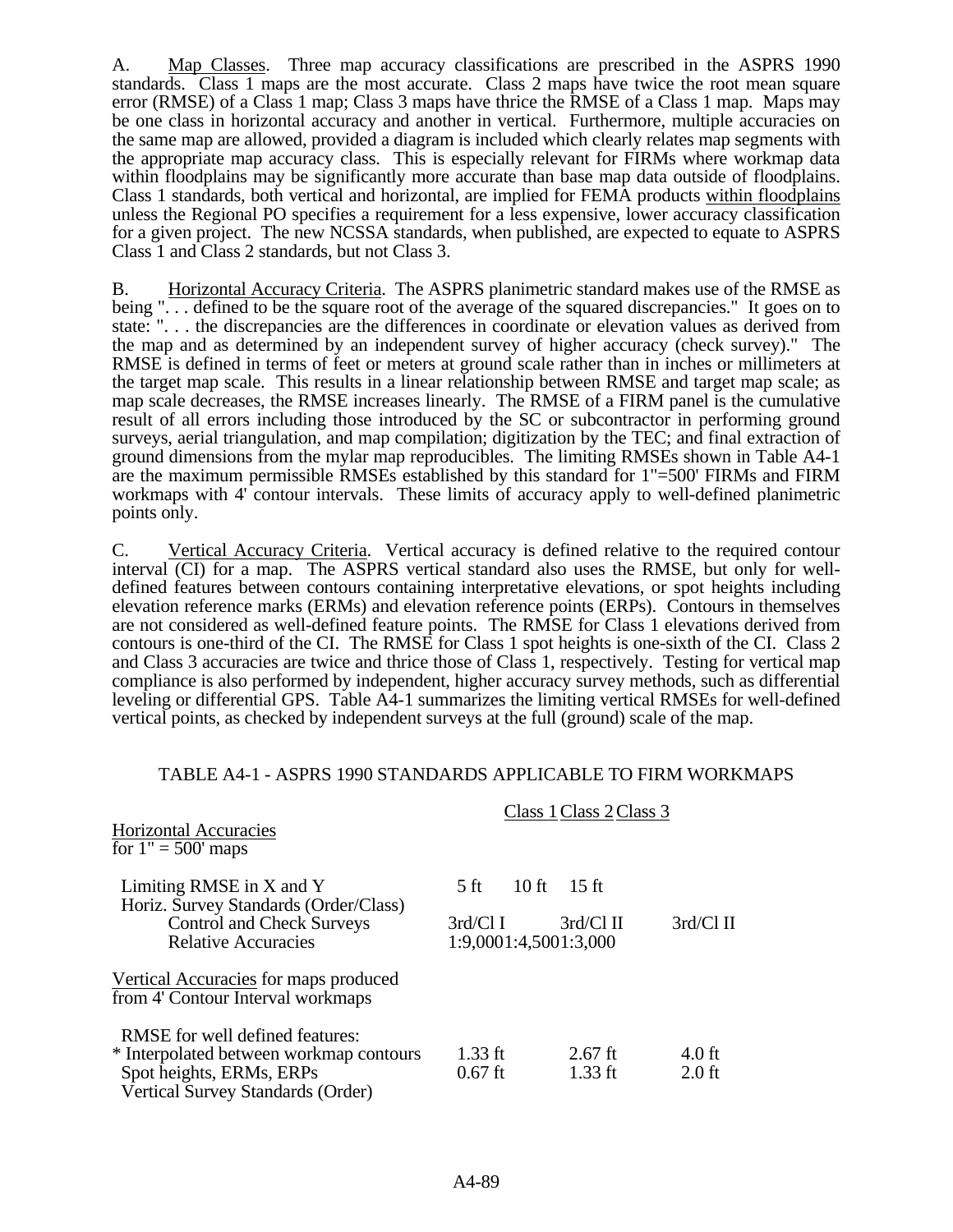| <b>Control and Check Surveys</b>                                     | 3rd order      | 3rd order          | 3rd order |
|----------------------------------------------------------------------|----------------|--------------------|-----------|
| Photogrammetric Planning with<br>Analytical Plotter, 6" focal length |                |                    |           |
| Maximum C-Factor (denominator)                                       | 2,200<br>2,000 | 2,500              |           |
| Maximum flight height (H)                                            | 8,000'         | 8,800              | 10,000'   |
| Aerotriangulation Accuracy Criteria (1 <sup>or)</sup>                |                |                    |           |
| Horizontal RMSE at control/test points H/10,000                      |                | H/8,000<br>H/6,000 |           |
| Vertical RMSE at control/test points                                 | H/9,000        | H/6,000            | H/4,500   |
| Maximum allowable errors, both<br>horizontal and vertical            | 3 RMSE         | 3 RMSE             | 3 RMSE    |

\* For checking of workmap contours only; published FIRMs do not include contours.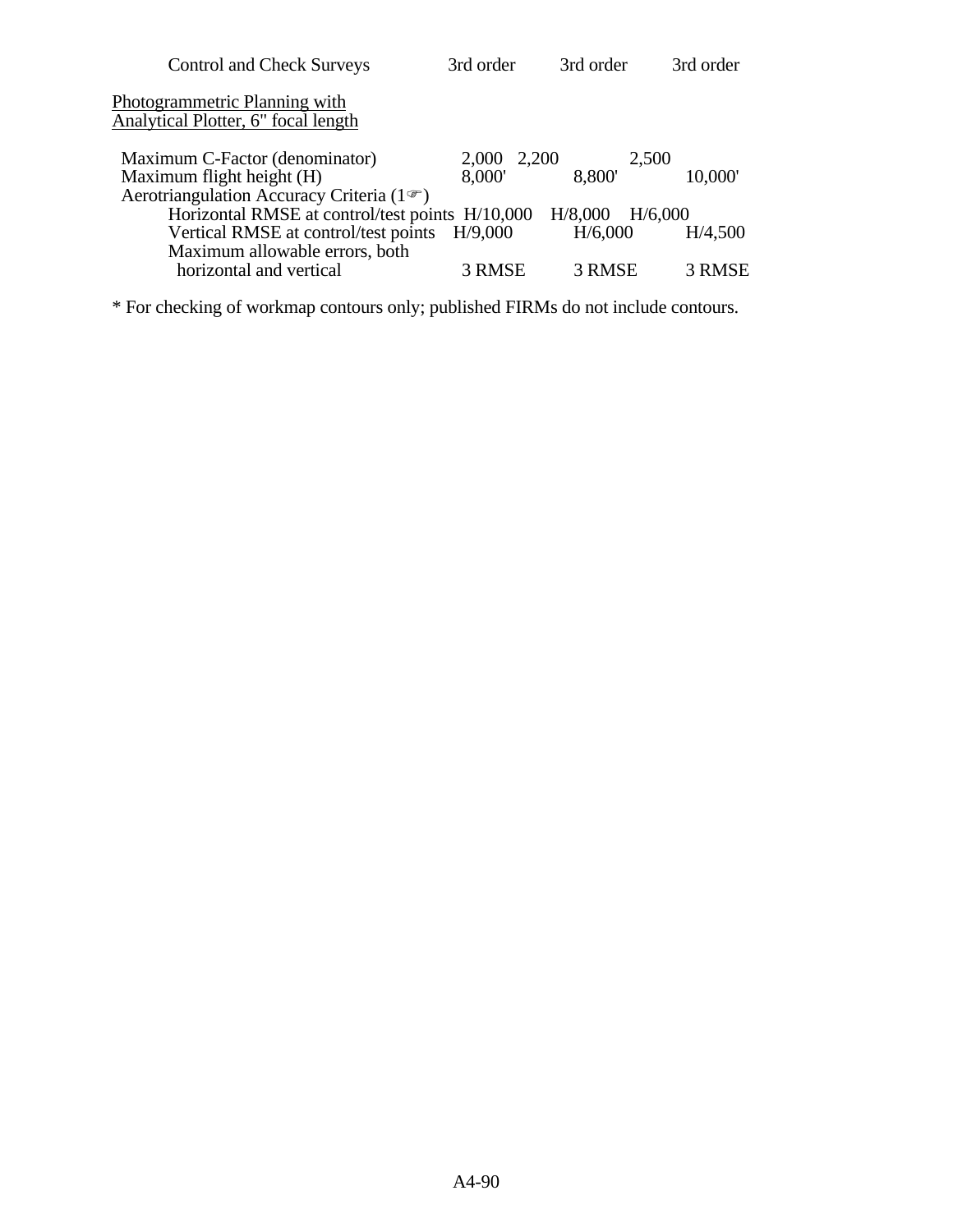D. Accuracy Labeling. Horizontal and vertical accuracy of FIRM workmaps and final FIRMs can be checked by comparing measured coordinates or elevations from mylar reproducibles (at their intended target scale, normally 1"=500) with coordinates determined by a check survey of higher accuracy. Check surveys are described in paragraph A4-7.C below.

 1. Data tested for both horizontal and vertical accuracy should be labeled as follows to report RMSE:

> Tested RMSE \_\_ feet in X \_\_ feet in Y  $\overline{\phantom{a}}$  feet in Z

 2. Data produced according to established procedures should be labeled as follows to report intended RMSE:

Compiled to meet RMSE \_\_ feet in X  $\qquad \qquad$  feet in Y \_\_ feet in Z

 3. If accuracy information cannot be provided in terms of RMSE, other useful information may be provided to give the user an idea of how well the data fits the requirements of an application. This information may include accuracy expressed in terms of other statistics, including the 90% circular map error defined in the NMAS. It must include information about the source material from which the data was compiled, accuracy of ground surveys associated with compilation, digitization procedures, equipment, quality control procedures used in data production, etc.

A4-5 U.S. National Cartographic Standards for Spatial Accuracy (NCSSA). These draft standards define positional accuracy as it pertains to spatial data. When finalized and published by the Federal Geographic Data Committee (FGDC), they will supersede the NMAS issued June 10, 1941, and most recently revised on June 17, 1947, by the former U.S. Bureau of the Budget. Considerable review and correction to the current draft is expected prior to final publication.

### A4-6 SPECIFICATIONS

### A. Aerial Photography

Aerial photography specifications are outlined in the USGS 86-005 Large Scale Mapping Guidelines and in the forthcoming ASPRS "Considerations for an Aerial Photo Project." The area to be flown and the approximate location and vertical ranges of the cross-sectional information needed to represent all reaches under study must be determined by the SC.

In planning for photogrammetry, the SC should make an approximate analysis to estimate the 100 and 500-year flood elevations for every reach for which detailed study is required in order to estimate the extent of horizontal aerial photo coverage required. Where available, FIA FIRMs, USGS flood-prone area maps, or similar studies may be used for this purpose.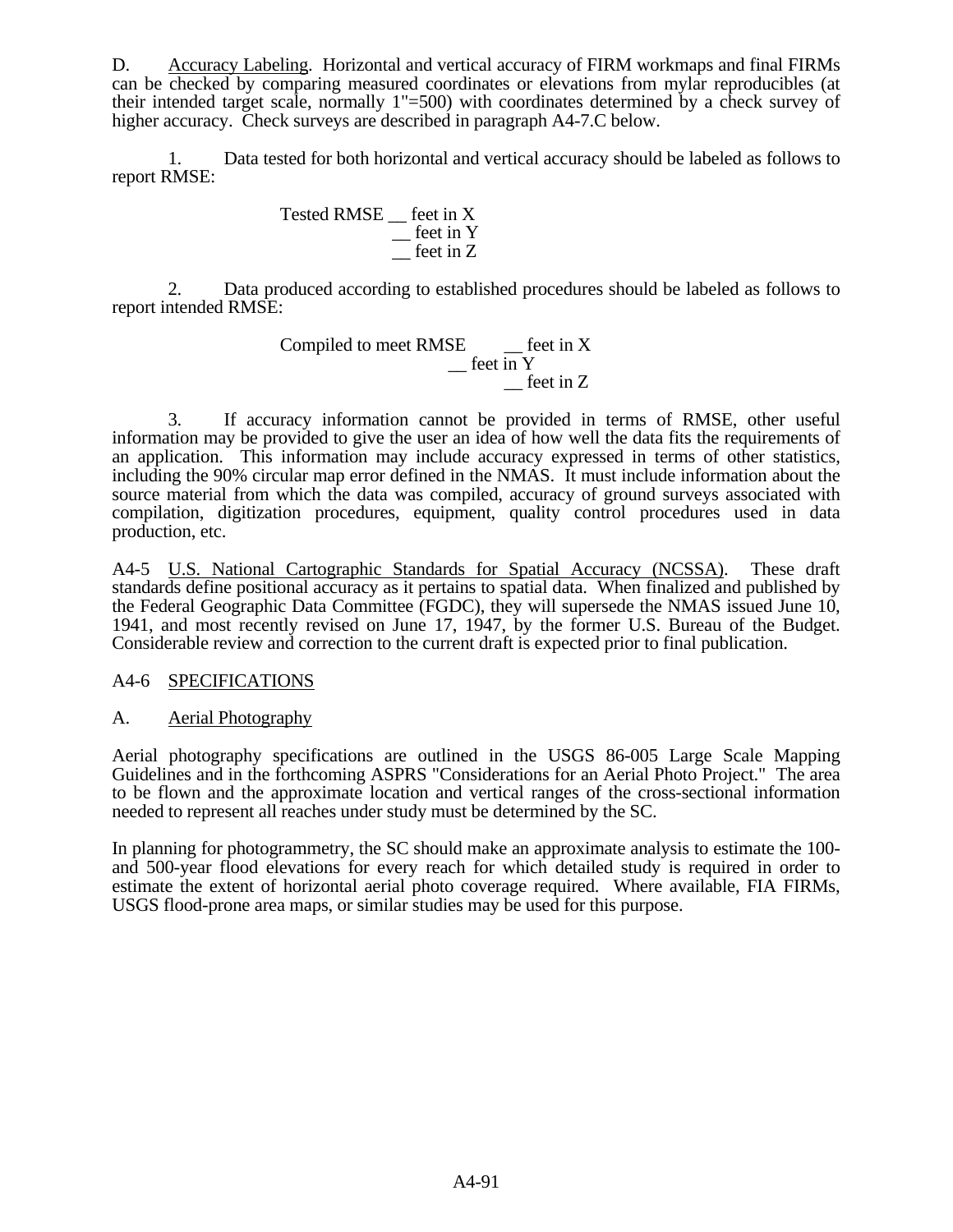Figure A4-1 provides an example of a Location Map showing the detailed study areas and buffer zone (generally 1000 feet greater than the estimated 500-year flood limits) to be covered by stereophotography. The aerial photogrammetric subcontract generally includes establishment of the following:

- Photogrammetrically obtained stream and valley cross sections (portions above water).<br>Planimetric compilation manuscript man conv.
- Planimetric compilation manuscript map copy.
- $\mathscr{P}$  Contours (4-foot) of floodplains from the waterline to the nearest 4-foot contour above the 500-year flood elevation line.
- Contiguous contours.
- Contours of 100- and 500-year floodplain elevations (if profiles have been determined from previous studies).
- $\mathscr{P}$  Tabulations of elevation reference mark (ERM) information.

The floodplain area for which detailed study is required must be outlined by the SC. A 1,000' buffer zone is then added for insurance against uncertainties. The Photogrammetric Subcontractor should obtain stereoscopic photography of the detailed study area plus buffer zone outlined on the location maps (Figure A4-1) adequate to determine ground point elevations, within limits of accuracy described in Sections A4-4 as appropriate. The photography should be flown while the sun angle is above 30 degrees, when there is no snow cover, the streams are in the main channels, and leaves are off the trees.

Normally, special photography must be flown for each community being studied. Stereophotographic coverage of the floodplains and buffer zones must be obtained by using a firstorder 6-inch (approximately 153 mm) focal length aerial camera calibrated within the last 3 years by USGS. (See the article by Donald Light, entitled "The New Camera Calibration System at the U.S. Geological Survey," in the February 1992 issue of *Photogrammetric Engineering and Remote Sensing*.) A wide-angle aerial camera with a planigon, pleogon, or avigon lens (or their equal) having radial distortions of less than 10 micrometers, and area weighted average resolution (AWAR) of at least 63 line pairs per millimeter, is acceptable. A data chamber, imaged at the edge of each photograph, will display flying height, time, date, and level data. If the chamber is either malfunctioning at the time of flight or not available, then a manual log of the information must be maintained.

The SC should ascertain the ability of the photogrammetric equipment and personnel used for the project, and then decide on the necessary flight height that will achieve the required accuracies. The photographic flight height above the stream elevation must be no higher than that calculated by multiplying the C-factor by the desired contour interval (4-feet). Within the photogrammetry profession, the C-factor is understood to be that value, used to compute the flying height, which will produce photography satisfactory to obtain the desired vertical accuracy in the map. A Cfactor can be assigned to a photogrammetric system only after sufficient mapping has been produced by the system and its operators to permit an analysis of the vertical accuracy that is obtained. Caution must be exercised in the use of standard C-factors, provided by equipment vendors, since they tend to be exaggerated and result from analyses performed under ideal conditions that rarely occur in actual practice. Although C-factors up to 2500 are advertised, it is rare for even the best analytical or digital photogrammetric systems and operators to achieve legitimate values in excess of 2200. Maximum allowable C-factors for analytical plotters are listed in Table A4-1. A reasonable C-factor for an encoded analog plotter, e.g., AG-1 or PG-2, is about 1800.

Aerial surveys should be carried out under the direct supervision of a registered civil engineer, registered land surveyor, or certified photogrammetrist. It is recommended that the SC obtain a signed statement from the Photogrammetric Subcontractor indicating the personnel and equipment that will be utilized for the project (see Figure A4-2), and the estimated C-factor and proposed flying height.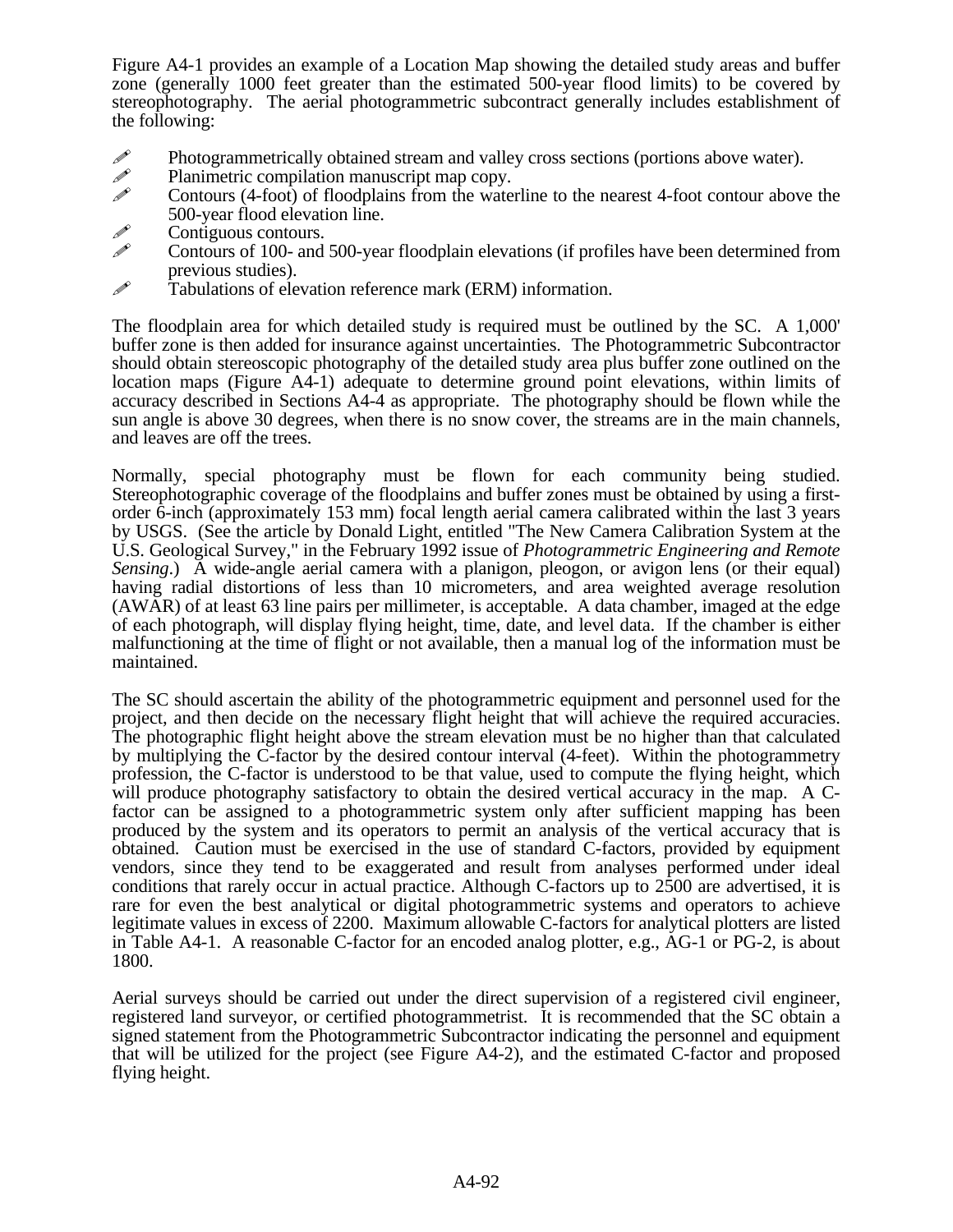The Photogrammetric Subcontractor should store the film negatives in appropriate temperatureand humidity-controlled environment for 3 years after completion of the contract, and the film negatives will be available to FIA without cost during that period. The negatives should not be destroyed until authorized to do so by the Regional Project Officer.

B. Ground Control. The Global Positioning System (GPS), when used in the differential mode, is the preferred method for extending any survey control network unless satellite visibility is obscured (e.g., dense forest) or severe radio frequency disturbances are present.

 1. Vertical Control. The Photogrammetric Subcontractor must perform necessary field surveys to maintain vertical photogrammetric control, with all elevations referred to the National Geodetic Vertical Datum of 1929 (NGVD 29) or the successor North American Vertical Datum of 1988 (NAVD 88). The vertical datum may be either NGVD 29 or NAVD 88, but not mixed within a single study. It is recommended that all new studies be referenced to NAVD 88. The SC must coordinate with FEMA prior to beginning any survey work to determine whether to use NAVD 88. See Appendix 6 of this document for further guidance on the use of NAVD 88.

These surveys must use differential GPS procedures or third-order (or better) differential or trigonometric leveling. Vertical control points, for leveling of photogrammetric stereo models, are to be established with elevations accurate to within  $\ge 0.4$  feet, relative to the bench marks of thirdorder or higher accuracy used for the survey. For county-size and smaller areas, the GPS is preferred for establishing vertical control points if precise Differential GPS (DGPS) techniques are used, including Static, Rapid Static, Real-Time Kinematic, Pseudo-Kinematic, or Stop-and-Go (Semi-Kinematic) positioning procedures (see Section A4-8, Glossary), with the base station receiver simultaneously measuring the elevation of a local bench mark of third-order or higher accuracy, and with base station corrections applied to the roving GPS receiver simultaneously observing the same four GPS satellites (minimum).

Primary control will consist of a network of DGPS control points or control levels (see Section A4- 8, Glossary) adequate to produce maps with a 4-foot contour interval. Enough points should be included in the primary network so that no stereo-model ground-surveyed control point (picture point) is farther than 15,000 feet from the nearest primary control point in that network. Sufficient points will be used to produce a stable aerotriangulation solution.

Points will be located in areas where they can be read from as many stereomodels as possible, except in cases where the point lies within one-third inch of the edge of the stereomodel. In no case will the number of stereomodels without vertical control points exceed two. Points will be located and numbered on the image side of the contact print and located, numbered, and described on the reverse side. Points will be selected under the supervision of a Certified Photogrammetrist to ensure sufficient and accurate selection.

The National Geodetic Survey (NGS) has published a national geoid model and PC-based computer software, called GEOID93, which converts from ellipsoid heights (derived from GPS) to orthometric heights (derived from precise leveling) nationwide with a standard deviation of 10 cm for points spaced 100 km apart. GEOID95 will have a standard deviation of 1 cm so that the equivalent of third-order leveling can clearly be accomplished nationwide with DGPS. When DGPS techniques are used within a single county, this correction for variable height of the geoid above the ellipsoid in nonmountainous areas is insignificant. NGS has also published another PCbased software program, called VERTCON, which converts NGVD 29 values to NAVD 88. Both of these programs can be obtained at nominal cost by calling the National Geodetic Information Branch at (301) 713-3236 or by Fax at (301) 713-4172. See Appendix 6 for more details.

 2. Horizontal Control. At a minimum, all horizontal control should be to an accuracy level of NGS Third Order Class I or better. All basic horizontal control should be established by traverse or DGPS. Federal Geodetic Coordinating Committee (FGCC) standards for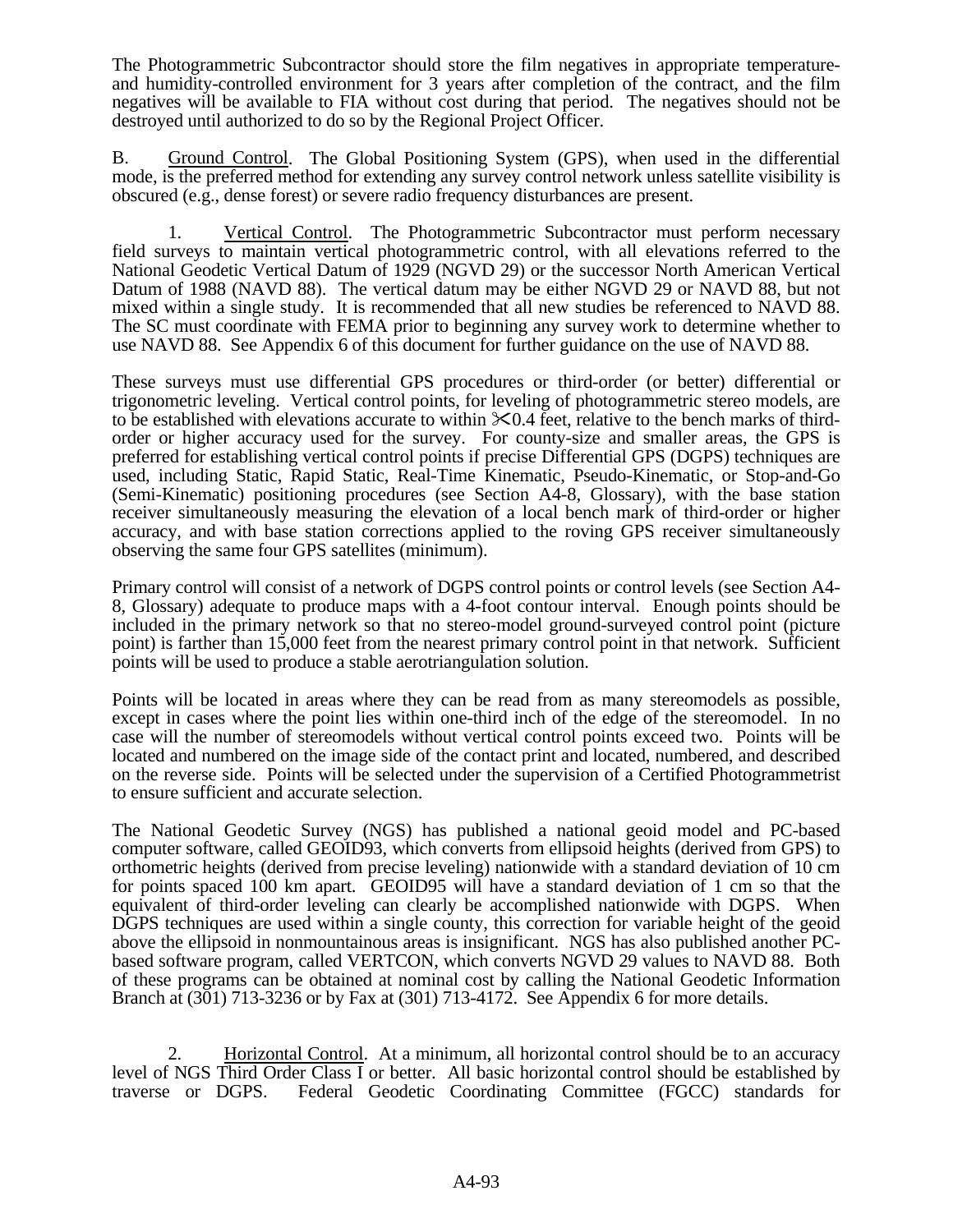instrumentation, field observations, and data reduction will be followed as applicable to the order and class of survey.

Each horizontal control point should be accurate to one one-hundredth  $(1/100)$  of an inch at map scale to be consistent with ASPRS 90 standards. In order to meet 4-foot contour interval requirements, maps are normally compiled at 1"=150' to 1"=200'. Therefore, DFIRM-DLGs can meet ASPRS 1990 standards within floodplains if horizontal control used for compilation of 4-foot contour interval maps is accurate to  $\pm 1.5$  foot. This horizontal accuracy is easily achievable when DGPS procedures are used.

 3. Photo Control Contact Prints. All horizontal and vertical control will be located and identified on the contact prints by the Photogrammetric Subcontractor. All vertical photoidentifiable control should be selected and symbolized on the face of the appropriate contact prints, with the location precisely symbolized, described, and diagrammed as necessary on the back of the photo. Control points will be finely pinpricked and symbolized on the face of the appropriate contact prints, and the location precisely described with a sketch showing the exact location of the point and the surrounding details as seen on the photograph.

 4. Survey Records. Upon completion of the project, the following information should be delivered, upon request, to the Regional PO.

 a. Field Notebooks. Field notebooks should be carefully and neatly prepared, identified, indexed, and preserved. All data regarding the establishment and extension of vertical and horizontal control, including descriptions of all established and recovered monuments, should be recorded. Where existing control points are recovered by the SC in extending the basic control, the field notebooks should contain the following: (1) information as to the general condition of the recovered mark; (2) the original description; (3) exact letter and numbers stamped (not cast in) on the mark and amended description, if applicable; (4) additional tie data, if any; and (5) a sketch of the location as appropriate to facilitate future recovery. The field notebooks should contain the name and the field address/location of the party chief, the identity of the survey instruments, and appropriate calibration data. Each field notebook should be numbered and marked with a brief description of the contents on the cover, should be carefully indexed, and should have all pages numbered. Each horizontal traverse line and vertical control line should be identified by number and brief description in the field book. The first page used on each day of field work should be dated. Each field notebook should be free of erasures; any line of horizontal and vertical control may be rejected by the Regional PO if any erasure is made in recording the data for that line. If the field notes are electronically recorded, printouts of the electronically recorded field notes should be provided.

Î b. GPS Documentation. GPS documentation procedures will be comparable to those prescribed in the *Guidelines for Digitizing Project and Station Occupation Information Using Program CR8BB*, from the Space and Physical Geodesy Branch, National Oceanic and Atmospheric Administration, Version 3.0, July 26, 1990, in which the following data sets are prescribed:

- $\mathscr{P}$  B-file. Project information, station position information, survey measurements, occupation notes and synchronization information.
- $\mathscr{P}$  D-file. Station descriptions and/or recovery notes for all new and/or newly occupied stations.
- G-file. Differential coordinates, standard errors, correlations, and related information which are required for a least squares adjustment of a GPS field project.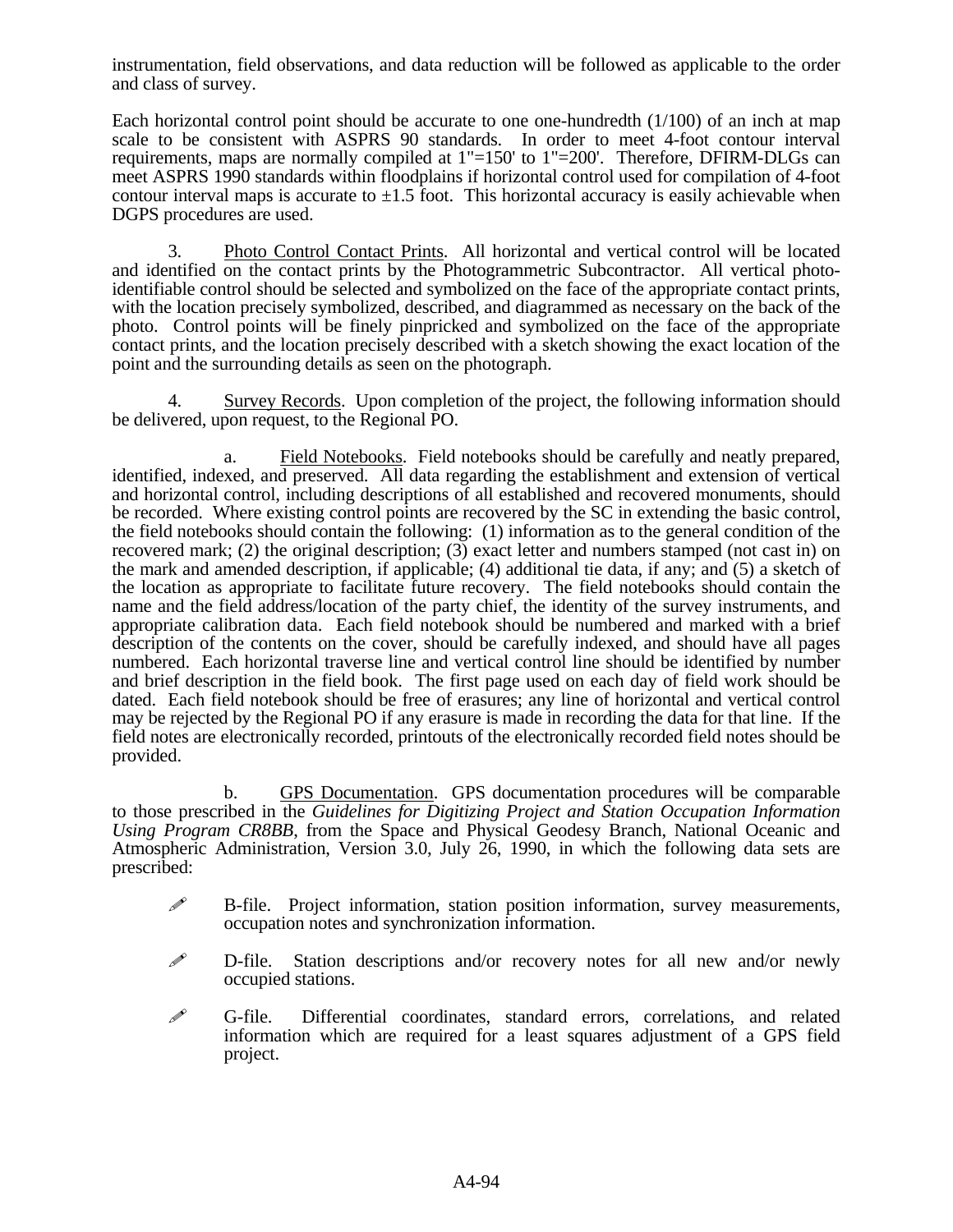R-file. Those files created by the GPS receiver which contain the phase data of each satellite observed, and any other files created by the receiver which are necessary during processing.

 c. Computations. All computations and adjustments of horizontal and vertical control data should be referenced to the field notebooks by book and page number. All field records and computations, and all results, should be delivered to the Regional PO with the control data upon completion of the work. Computations must be made in accordance with the published standards of the FGCC.

 d. Control Diagram. The SC should furnish a schematic control diagram of the survey records on a photo index for all basic horizontal and vertical control pertinent to the project. The schematic diagram must show all existing and established control points properly identified in their approximate location. It will also show all traverse lines with their designations to include the beginning and ending points.

 5. Bridges and Hydraulic Structures. Surveys of all bridges and hydraulic structures and underwater sections will be obtained by the SC from reliable available sources, or by field surveys where no information exists. Bridges and hydraulic structures may not be surveyed in part, or in total, by aerial photogrammetric methods.

C. Airborne GPS Control. Although GPS ground control surveying is the current standard of acceptance, airborne GPS is the surveying technology of the future. Recent advances in GPS technology, including On-the-Fly (O-T-F) software, allow Airborne GPS techniques to control the aerial photography, minimizing the need for ground control which may be more expensive and time consuming. Airborne GPS techniques can provide accurate measurements of the 3 dimensional locations of the aerial camera's projection center, at each instant of film exposure, rather than using extensive ground control to compute the camera locations. Aerial survey firms may utilize Airborne GPS techniques as a substitute for full ground control for all FEMA mapping, provided independent ground DGPS survey techniques are utilized to prove that quality control requirements of the project are satisfied, as explained in section C.3 below.

 1. Equipment. Only GPS receivers capable of receiving carrier phase measurement on both the L1 and L2 frequencies, and the pseudorange on both frequencies will be acceptable for airborne control of mapping. The GPS receiver must be capable of receiving and recording (either internally or externally) satellite data at a one-second interval. In addition to other criterion, aerial cameras will be capable of measuring the precise instant of exposure of each photograph, and outputting a signal to the GPS receiver or another recording device. An airborne calibration of the collection system should be used to ensure the accuracy of airborne GPS surveys; the Ohio Department of Transportation, Bureau of Aerial Engineering, (614) 275-1357, can be contacted for use of their calibration and test range in the Madison County area. Several other states also have suitable test ranges.

 2. Software. The position of the aerial camera will be computed at the instant of the mid-opening of the shutter for each exposure. This position may be interpolated from the nearest one-second positions. The software must be capable of using the dual-frequency phase data and the dual-frequency pseudorange data and be capable of fixing the carrier phase integer biases while the aircraft is in motion, and thus be capable of computing the difference in position between the fixed ground station and the aircraft. The software should also model the troposphere to correct for the difference in signal delay between the ground (base) and tracking (airborne) station.

 3. Procedures. All Airborne GPS mapping will be conducted using DGPS techniques, with the ground receiver being placed over a point that has been tied into the National Geodetic Reference System. This ground reference receiver will be placed within the project site (preferably near the center) to minimize the errors in the geoid heights. In addition to the GPS tracking, a minimum of four ground control points (surveyed by ground DGPS methods), located at the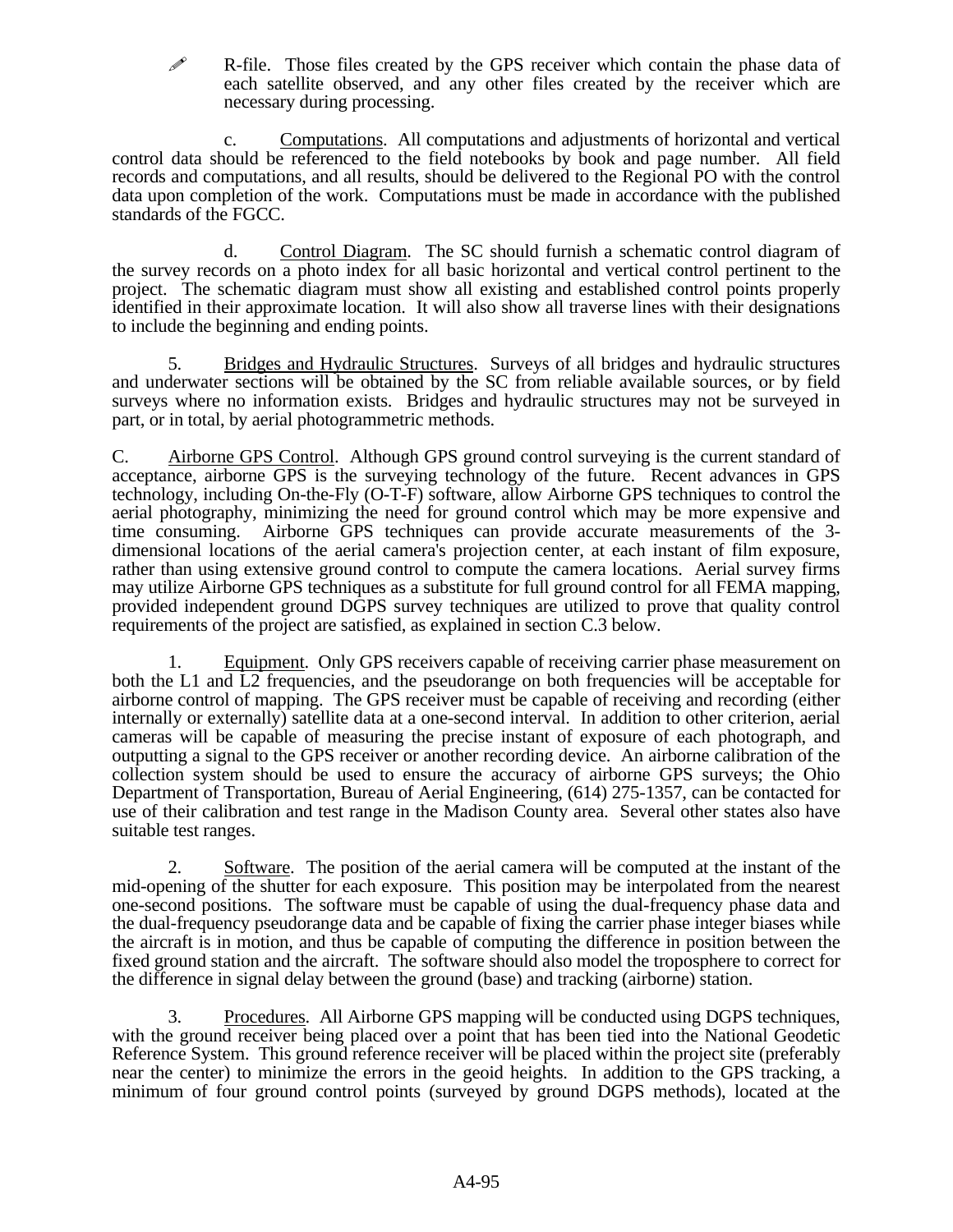corners of the area to be mapped, will be used to check the airborne analytical solution holding the four corner control points as fixed, and solving for the positions of each photograph. Ninety (90) percent of the Airborne GPS positions must check the aerotriangulated positions within  $\pm 1.0$  foot.

The 3-dimensional offset between the camera projection center and the GPS antenna's phase center should be measured prior to the flight and the offset should be applied to the GPS antenna position to arrive at the position of each photograph. Depending on the size of the spatial separation of the antenna's phase center from the camera's entrance node, the mount angles may also be required. The camera exterior orientation angles about the x, y and z axes  $(\omega, \phi, \kappa)$  will be computed from the block adjustment and applied in the normal manner during compilation. Exterior orientation of the photographs by a 3-dimensional GPS system will be allowed if test data can be shown to document accuracy equivalent to the analytically solved values.

D. Analytical Triangulation. Fully Analytical Aerial Triangulation (FAAT) must be used of the entire floodplain area and buffer zone for which stereo coverage is required. No analog or semi-analytical aerotriangulation procedures will be used. Extensive aerotriangulation data exist from the USGS topographic quadrangle mapping effort; photogrammetric subcontractors may, at their discretion, incorporate the existing aerotriangulation data from USGS into the development of their aerotriangulation solution. USGS data of a larger or equivalent photo scale should be used since the transfer from smaller scale photography would dilute accuracy.

 1. Standards. At a minimum, the positional accuracy of horizontal and vertical photo control established by FAAT must meet or exceed each of the following conditions:

- $\mathscr{P}$  The horizontal root mean square (RMS) error of the final block adjustment must not exceed 1/10,000 (one ten thousandth) of the flight height.
- $\mathscr{P}$  The vertical root mean square (RMS) error of the final block adjustment must not exceed 1/9,000 (one nine thousandth) of the flight height.
- $\mathscr{P}$  The maximum allowable error of any vertical or horizontal point must not exceed 3 RMSE.
- $\mathscr{P}$  The mean of all points (taking into account positive and negative signs) must not exceed 1/15,000 (one fifteen thousandth) of the flight height.

 2. Coordinate System. All ground positions determined by aerotriangulation may be in either Universal Transverse Mercator (UTM) or State Plane coordinates, so long as the coordinate system is clearly defined.

 3. Control Photographs. All control points to be used in aerial triangulation should be pin-pricked and symbolized on the image side and symbolized, labeled, and diagrammed on the reverse side of one set of photo-controlled contact prints of the aerial negatives.

 4. Passpoints. Passpoint location will be manually selected by reviewing the control photographs with a pocket stereoscope or other suitable stereo-viewing device. Selected passpoints should be located, symbolized, and labeled on the image side of the control photographs. All selected passpoint locations will lie on unobscured, level ground whenever topographic conditions permit. Passpoints will not be placed in areas of very bright background which could render a passpoint unusable (not locatable) on negatives.

For fully analytical aerial triangulation, individual frames will carry a minimum of nine passpoints, with the exception of end frames of flight lines, which will carry a minimum of six passpoints. One point will lie near the corner of each neat model, and one point will lie near each nadir position of each neat model. It is recognized that deviation from the ideal distribution may be necessary for those photographs covering bodies of water and areas of heavy ground cover. Tie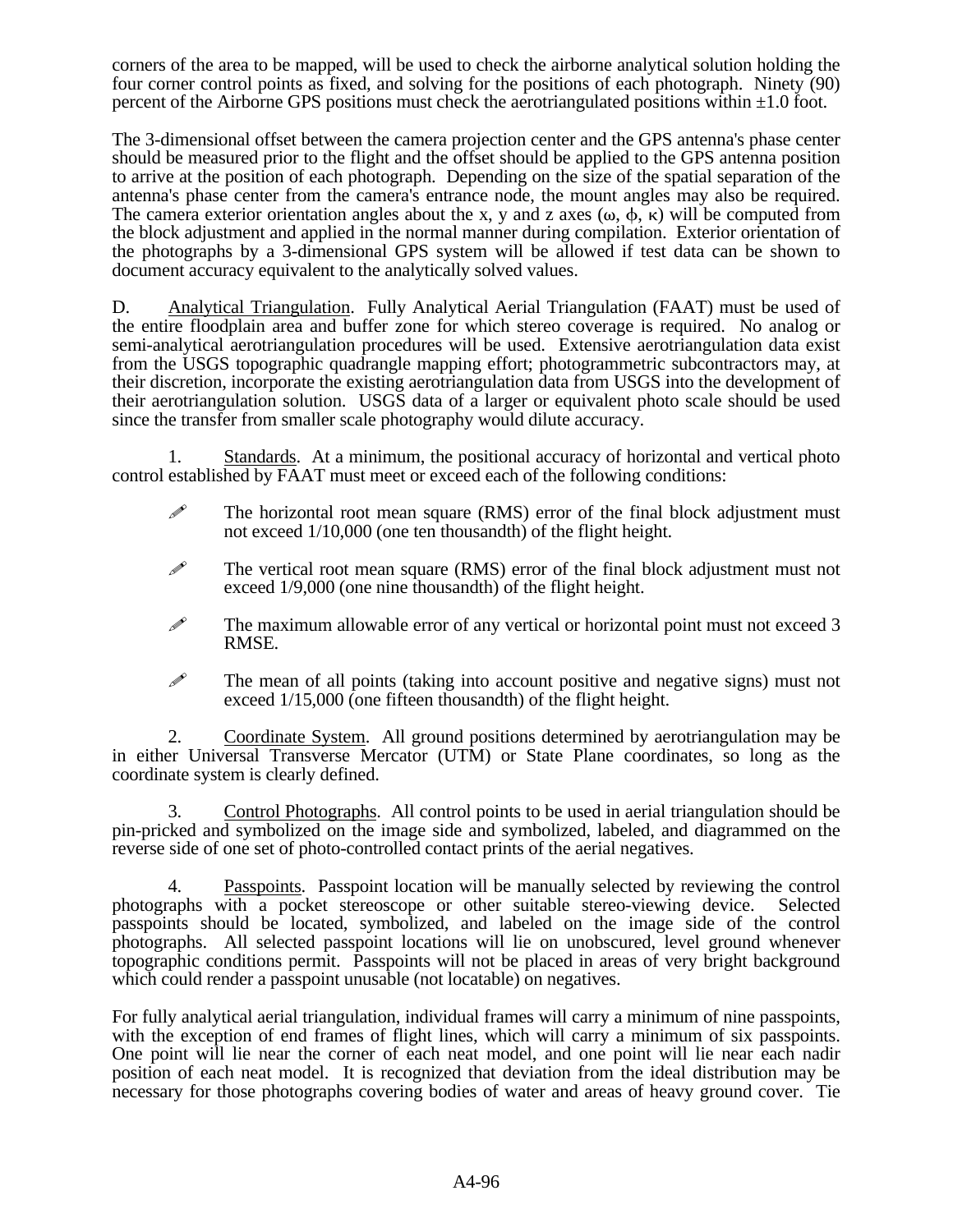points between strips will occur with a frequency of at least one per frame. As a general rule, wing passpoints within lines of flight will also serve as tie points between strips. No points should be closer than 5 mm to the photo edge.

 5. Quality Control and Checkpoints. The Photogrammetric Subcontractor will check for the presence of gross errors and take preventative measures during the intermediate adjustment procedures. Ground control checkpoints should be used to verify the ground control survey and aerotriangulation. After the accuracy has been verified, the checkpoints will then be included in the final aerotriangulation and in all subsequent stereomodel setups.

 6. Diapositives. All diapositives will be printed from original aerial photography negatives (i.e., not from duplicate negatives). Film positives will be printed on 9 1/2" cut sheets of Kodak Aerographic Duplicating (Estar Thick Base) Film No. 4421, or equivalent, on a printer having a flat platen. Film diapositives must be prepared emulsion up. Outdated emulsions will not be used under any circumstances. Because most auto dodging printers are unable to uniformly make contact between the negative and the diapositive materials, a flat glass plate should be used both below and above the negative/diapositive pair in the printer.

 7. Point Marking. All point marking will be performed on the diapositives. Under no circumstances will any marking be performed on the original negatives. As a general rule, horizontal control points will not be marked, except where poorly defined on the diapositives. Maximum care should be exercised in the passpoint selection, marking, and transfer process.

All passpoints and checkpoints must be well-defined, and symmetrical patterns drilled, punched, or otherwise marked on the emulsion. A stereoscopic point marking and transfer instrument should be used. When parallel flight strips are being used, all passpoints should be transferred from one flight line to each adjacent flight line using a point marking and transfer device. The only exception to this requirement will be applicable to points falling in side-laps, but which are not intended to be used as strip tie points.

 8. Point Mensuration. All ground control points, passpoints and checkpoints will be measured with a stereocomparator or a first order analytical stereoplotter having a least count of one micrometer or less and an intrinsic accuracy (calibration applied) of at least two micrometers (RMS).

 9. Aerial Triangulation Program. The program used for aerial triangulation computations must be capable of adjusting strips as well as large blocks of photos. It must also have the facility for removing systematic errors and for detecting gross errors.

 10. Aerial Triangulation Reports. Upon completion of all aerial triangulation work, the Photogrammetric Subcontractor will prepare an aerial triangulation report for submission to the Regional PO. The report will include, but will not necessarily be limited to, the following: flight lines; exposure stations or model layout; all control points appropriately labeled with station designations, computer designations (if any), and agency responsible for establishing the stations. Aerial triangulation results will include the following:

- a. All misclosures at ground control points with and without use of checkpoints.
- b. Computer printout of the final adjusted aerotriangulation solution to horizontal and vertical ground control. The printout should contain the final State Plane and/or UTM coordinates for all ground control points, pass points, and check points.
- c. Identification of all points which were included in the initial solution and were subsequently discarded, with an explanation of the reasons for being discarded.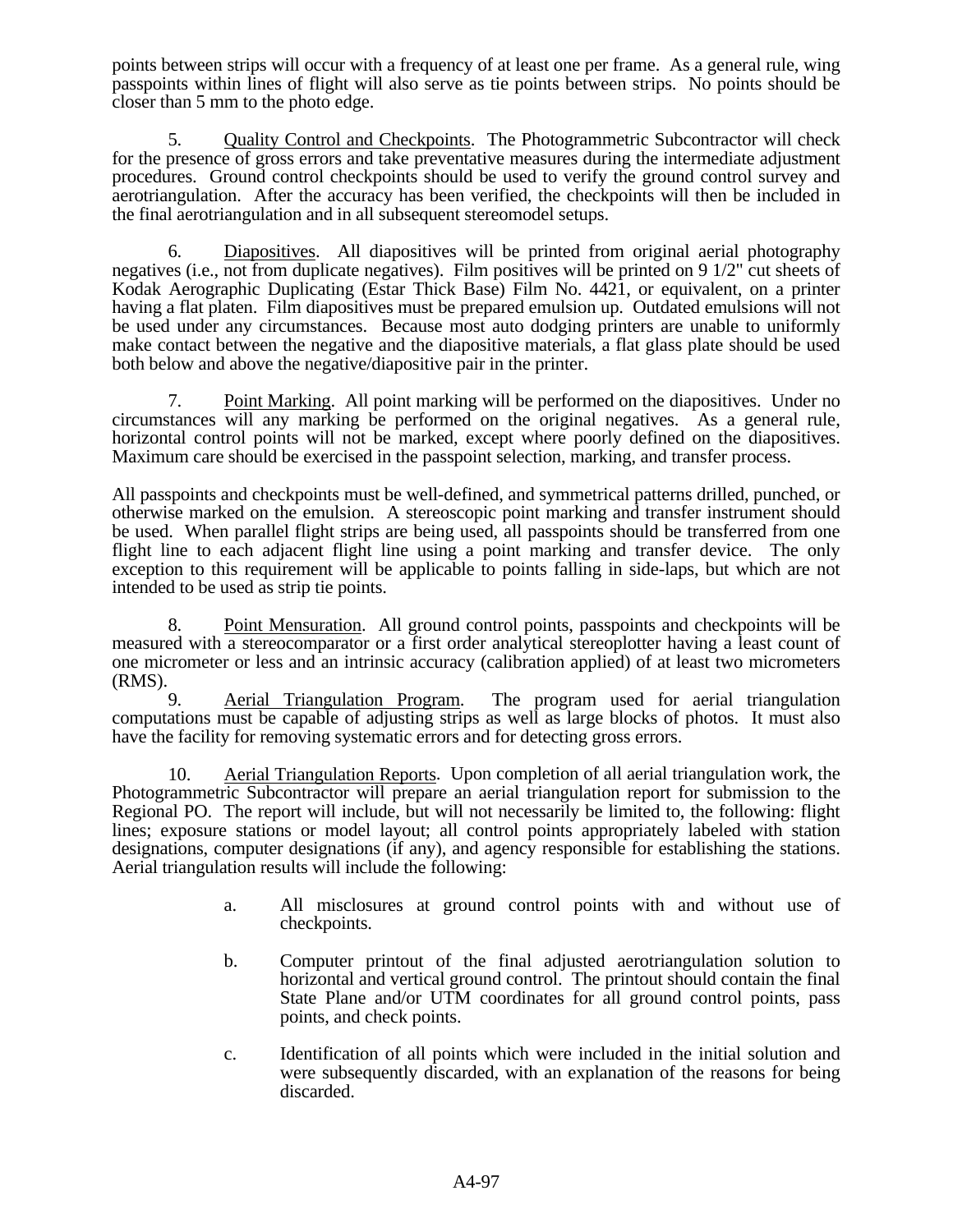- d. Identification of the weighting factors applied to all points used in the final solution.
- e. A DOS diskette containing the coordinate data in ASCII format.
- f. The report will include a brief narrative explaining the above solutions as well as descriptions of equipment, procedures, and computer programs used. RMS error summaries will be given for bundle adjustment photographic measurement residuals or strip tie point residuals and misclosures at control/check points. In addition, significant misfits encountered at control points, and steps taken to analyze such misfits and to rectify the discrepancies, will be described.

E. Photogrammetric Compilation. Photogrammetric compilation for a FIS normally includes determination of floodplain cross section geometry; plotting of 4-foot contours in the floodplain; and preparation of a planimetric manuscript map. The compilation requires high-precision photogrammetric equipment, hardware/software, and experienced operators.

 1. Cross Sections. The Photogrammetric Subcontractor will provide the SC with: a photoindex of all photography on a sheet that is no larger than 24 inches x 36 inches; one set of black and white contact prints of photographs on resin-coated, neutral-toned, medium-weight paper with matte surface; two sets of black and white prints of alternate photographs enlarged 2x on resin-coated, neutral-toned, medium-weight paper with matte surface; and one set of black and white prints of alternate photographs enlarged  $\overline{2}x$  and screened on frosted, 0.004-inch-thick mylar with emulsion on back. All must provide complete single coverage of the flight area. The screen must be appropriate so that quality blue lines of a pilot sheet can be made and accepted prior to quantity production. On the 2x photographs, the SC will designate the position, approximate termini, and minimum range in elevation for each cross section to be read, and the position of approximately two photo-identifiable ground points near each cross section. The range in elevation is the vertical distance from the water surface at the time of photography to the upper limit of the cross section. If the channel is dry, the lowest point in the streambed is used to define the range.

Each cross section must cross the entire 500-year floodplain and should be carefully selected to be representative of reaches that are as long as possible, without permitting excessive conveyance change between sections.

One copy of each annotated 2x photograph should be returned to the Photogrammetric Subcontractor.

2. Plotting and Presentation of Elevation Points. The Photogrammetric Subcontractor, using a first order stereoplotter or digital stereo photogrammetric workstation, will read an elevation for the top of each identifiable ground point designated by the SC and a profile for each designated cross section. The approximate terminus of each cross section will be extended by the Photogrammetric Subcontractor until the range in elevation of that cross section exceeds the minimum range marked on the annotated photograph print by no more than 10 percent. Elevations to read to the nearest 0.5 foot will be taken at the three most significant gradient breaks on each bank and at enough intermediate points to satisfy the following criteria: (1) no adjacent points separated vertically by more than 20 percent of range; (2) no adjacent points separated horizontally by more than 5 percent of the complete channel cross-section width; and (3) no adjacent points in the main channel separated by more than 10 percent of main channel width or 2 feet, whichever is greater. Specified spacing is illustrated on Figure A4-3 (Figures 1 and 2). Elevations and stations must be read at each edge of water. The Zero Station (initial point) for each cross section will be the finally adopted terminus on the left bank (looking downstream). Stations should be the distance to the nearest foot measured along the straight, curved, or zig-zag alignment of the cross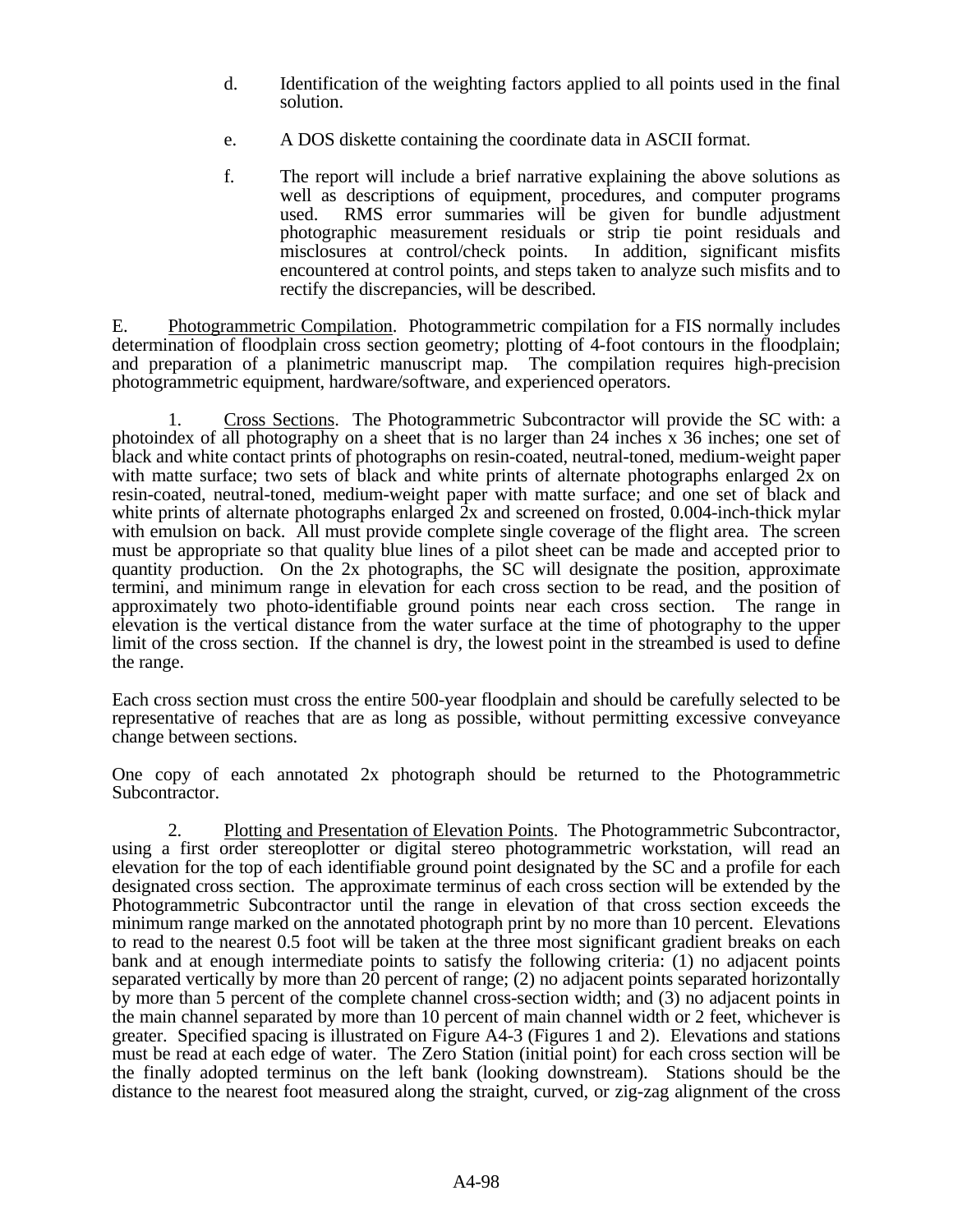section. The Photogrammetric Subcontractor will furnish the information, in the format illustrated by Figure A4-4, where the stream is within the low water channel. Where the channel is dry, the "RIGHT BANK" subtitle will be eliminated and the tabulation will be one continuous array of stations and elevations. Where the stream is in more than one channel, separate arrays of stations and elevations, headed by the subtitle "ISLAND" should be inserted, one for each island, between the LEFT BANK and RIGHT BANK arrays. The plotting and listing should be done using a line printer, as illustrated by Figure A4-4, or a continuous automatic plotter if the plot is confined without breaks to the one sheet and the tabulation is contained on the same sheet, or by manual plotting and tabulation on an 8.5-inch x 11-inch sheet similar to Figure A4-4. By convention, the plot must be viewed looking downstream. Elevations of designated identifiable ground points should be written on the map manuscript sheet only.

3. Planimetric Map Manuscript. The Photogrammetric Subcontractor should compile a planimetric manuscript map on 4-mil, mylar-type material at a scale of 1 inch = 500 feet (1:6,000-scale), or smaller scale if approved for the final map scale by the Regional Project Officer (PO). The map will be used to control transfer of flood boundaries and to update base map information and should include the areas within the compilation limits of the stereo-models required for cross section measurement, and need not go beyond the buffer zone area plotted on the location maps. The map will show the alignment of all cross sections read, with zero stations plotted and labeled; low water outlines of streams; all bridges, dams, dikes and levees; all streets, highways, and railroads; locations and elevations of all elevation reference marks (ERMs) or bench marks specified; and any contours that are specified.

 4. Contours. The Photogrammetric Subcontractor will then compile contours of the areas shaded on the location map (see Figure A4-1). Digital Elevation Models (DEM) with uniformly spaced elevation points, Digital Terrain Models (DTM) with non-uniformly spaced elevation points and breaklines, and Triangulated Irregular Networks (TIN) may be used to generate contours so long as the resulting contours satisfy the specified vertical accuracy requirements. The contours will start at the next even foot elevation above the water surface and continue at 4-foot intervals until the shaded area edge is reached. The specified format is illustrated in Figure A4-5. The compilation manuscript will include 4-foot contour lines on each bank of each stream for which cross sections were read. The contours will be used by the SC to delineate floodplain boundaries between cross sections after precise flood elevations are computed. In situations where the 100- and 500-year flood elevations are available, or can be closely approximated in advance of the photogrammetric compilation, the SC should consider the use of "bracketing contours" that cover only the ranges of elevations near those of the floods to be delineated on the work maps. Compilation costs can often be reduced in this manner by eliminating the plotting of contours above or below the expected range of these floods. The SC should bring the potential use of this approach to the attention of the Regional PO and obtain approval prior to its use.

### 5. Compilation Deliverables.

 a. Mylar Plots. The Photogrammetric Subcontractor should prepare final composite black-and-white mylar plots of material specified in the subcontract (planimetry, contours, cross sections, elevation points, etc.) for the compilation manuscript and furnish two copies of the plots. The mylar plots should be prepared at  $1" = 500'$  (1:6,000 scale) or smaller scale if approved by the Regional PO. They should be in a set of sheets each no larger than 24 inches x 36 inches, screened at about 120 dots per inch, or equivalent produced by electrostatic or other plotter, so that line work on the copies furnished is 30 percent black and 70 percent transparent, on 4-mil mylar with matte finish. The screened linework facilitates the SC's subsequent addition of flood data to the subdued base information. A sample screened product should be approved by the Regional Project Officer prior to quantity production. Each sheet should contain a simple legend indicating community name, scale, and north arrow. A diagram indicating placement of each sheet within the set should be included either on each sheet or on a separate index sheet. The specified format is illustrated in Figure A4-5. These mylar plots may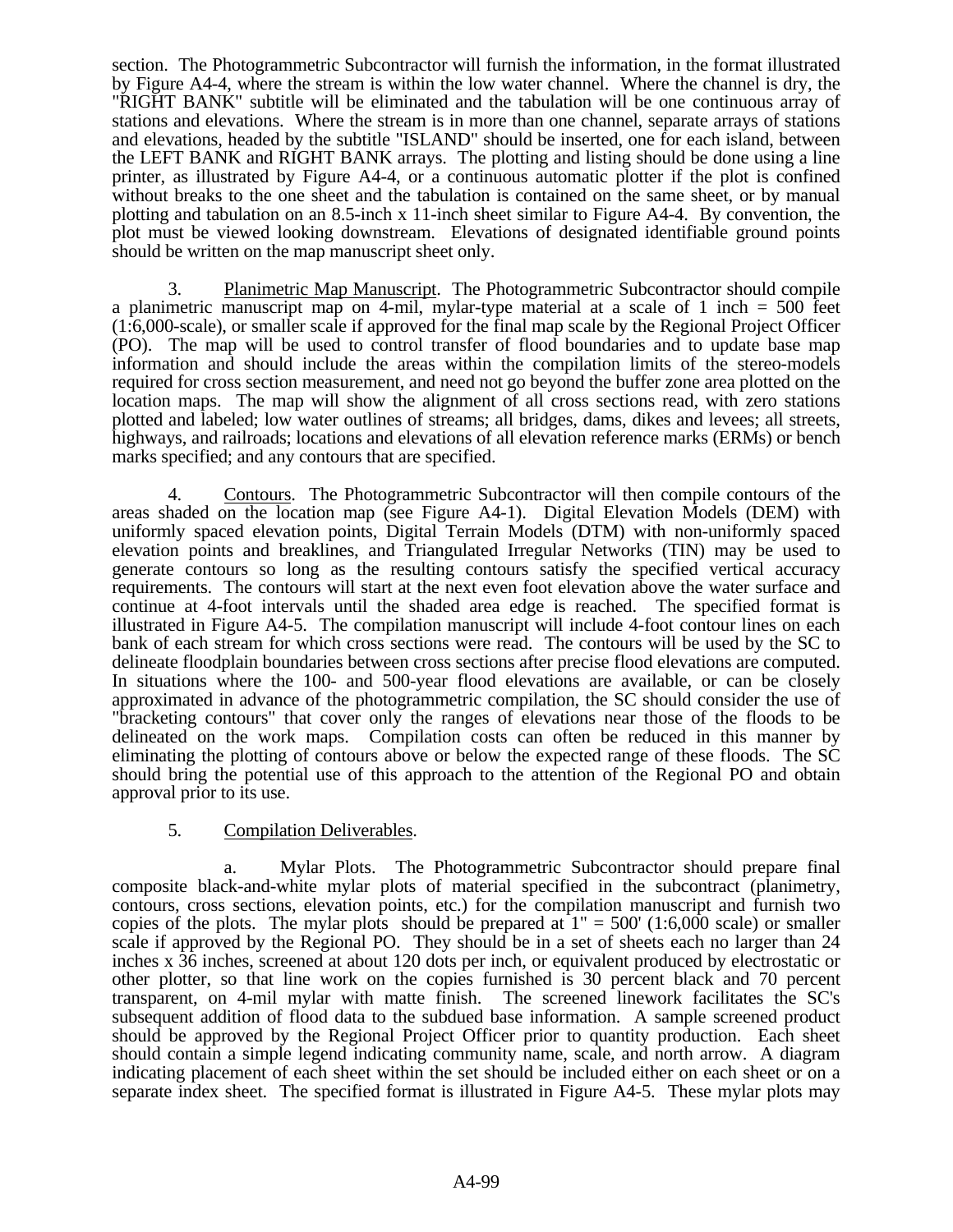subsequently be compared with test surveys to determine if SC deliverables satisfy ASPRS 90 standards.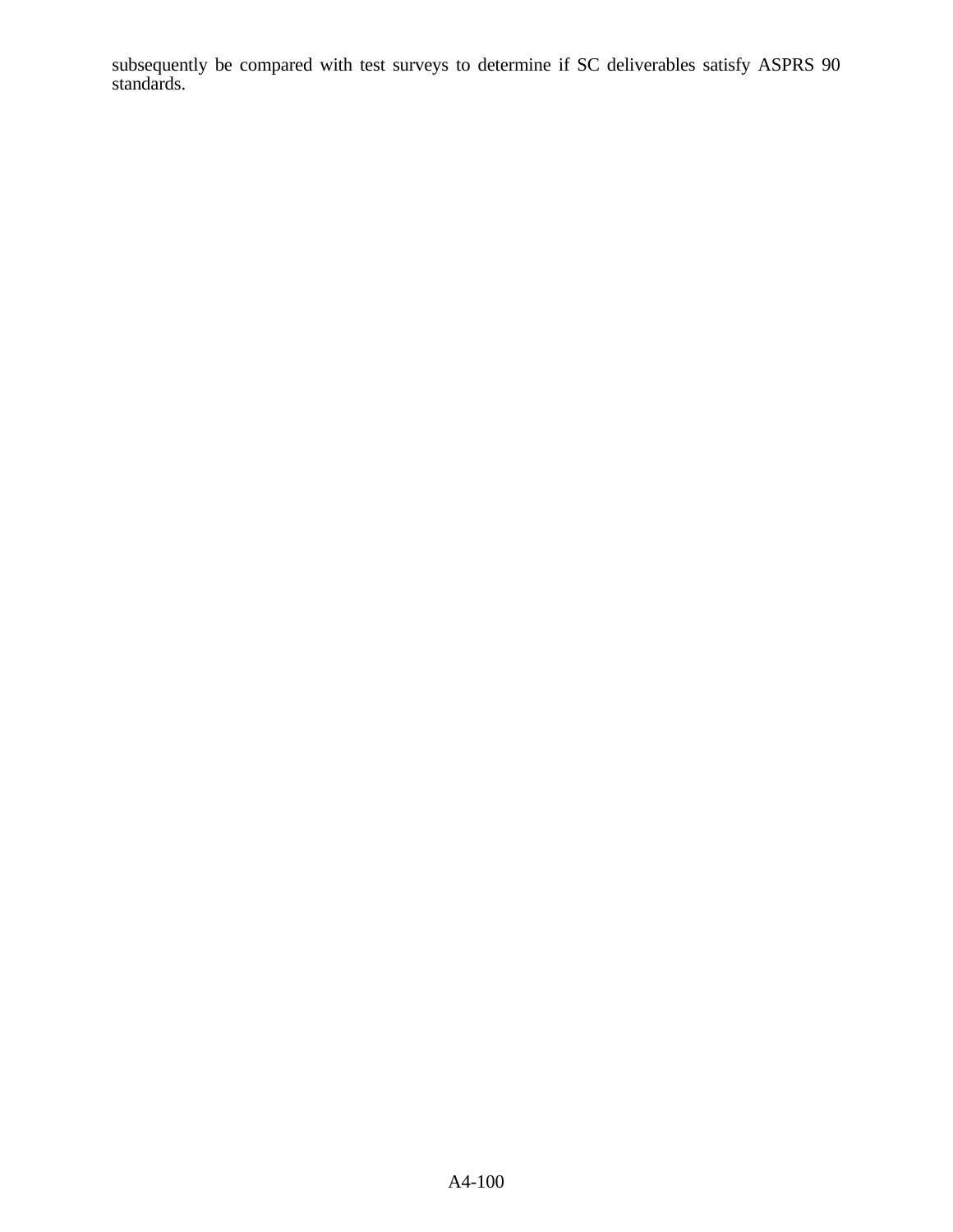b. Digital Files. The Photogrammetric Subcontractor will furnish digital files containing the photogrammetrically compiled information (planimetry, contours, cross sections, and elevation reference points) in one of the digital file formats specified in Appendix 7 below. A completed Digital Data Submission Checklist (Figure A7-1) must accompany all digital data files submitted to FEMA. In addition, a Data Quality Report, as outlined in Appendix 7, is required.

6. Bench Marks and ERMs. The Photogrammetric Subcontractor will furnish a list of descriptions and elevations of enough points, bench marks, or ERMs, readily identifiable in the field at a future date, whose elevations are known or have been determined to third-order accuracy by the Photogrammetric Subcontractor. As a general rule, ERMs should be documented within or near the 100-year floodplain for areas studied in detail with an approximate density of two per mile of stream length or four per square mile of floodplain, as appropriate. The marks are required for future use by the public in determining first-floor elevations; therefore, a good engineering description of the mark location should be furnished by the Photogrammetric Subcontractor. Only marks on such permanent structures as fireplugs, culvert walls, and bridge abutments are considered readily identifiable. If curbs or sidewalks are used, 0.5-inch diameter holes should be drilled or an "X" that is at least 2 inches by 2 inches should be chiseled in the concrete at least 0.25-inch deep. Any newly established ERMs must be done during the normal courses of obtaining cross sections or vertical control surveys.

# A4-7 QUALITY CONTROL AND QUALITY ASSURANCE

# A. General

FEMA uses qualifications-based criteria for SC selection, recognizing that quality FIRM workmaps result from professional SCs with superior engrained QC procedures that are routinely adhered to. Overall QC is the responsibility of the SC and is exercised at specific stages of the map production process. FEMA's role during data acquisition and map/data base compilation should generally be limited to performing QA, which may involve only cursory spot-checking of the FIRM workmaps and supporting data, or to performing formal field map testing using FEMA or third-party forces.

Quality control on photomapping work may be divided into two categories: process control and product assurance.

 1. Process Quality Control. Process QC is primarily the responsibility of the SC. This includes SC QC reviews of flight alignments, photographic quality, stereocompilation and completeness of supporting data, e.g., cross sections and profiles. The degree of QC required of the SC will be governed by the contract specifications.

 2. Product quality assurance. FEMA's primary role is that of product QA. Product quality will be assured by FEMA using a variety of inspection and testing techniques on the final deliverables. FEMA may perform product QA using Government employees, TECs or other thirdparty contractors. Product assurance checks, tests, or field inspections are called for in the contract; however, FEMA has the option to waive any or all tests and accept the delivered product without formal field testing/checking.

The SC will be responsible for internal QC functions involved with field surveying, photography and laboratory processing, aerial triangulation, stereocompilation and field checking and editing of the photogrametrically made measurements and compiled maps to ascertain their completeness and accuracy. Also, the SC will make the additions and corrections that are required to complete the FIRM workmaps, cross sections, profiles, etc.

B. Quality Assurance of FIRM Workmaps. The SC is responsible for assuring, through QC efforts, that deliverables meet the required accuracy and content specifications. FEMA may perform such QA checks as necessary to verify the quality of maps by final inspection and/or testing of the delivered products. Due to FEMA resource and economic limitations, formal QA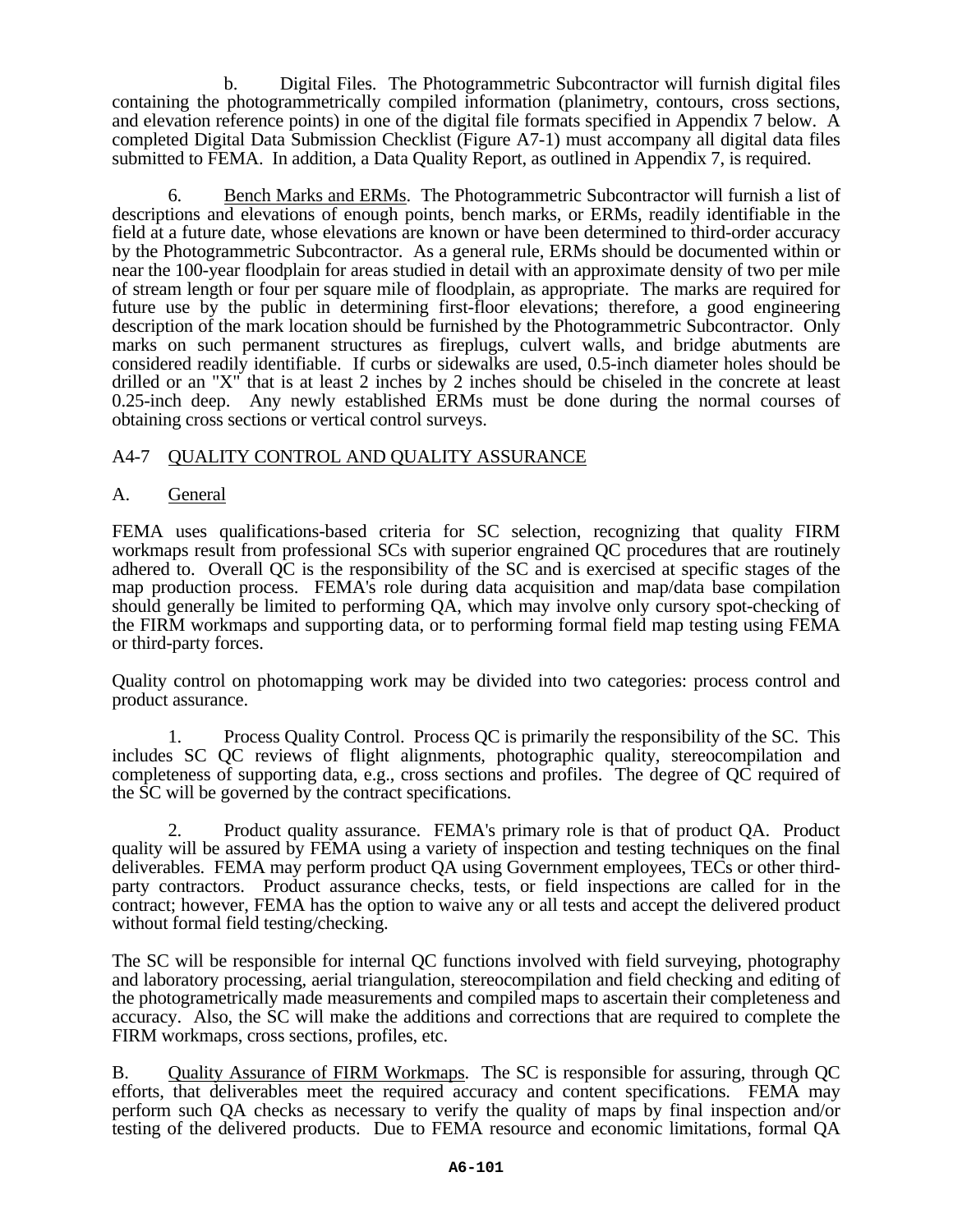checking or testing is optional, even though it may be called for in the contract. On many projects, the SC's QC program may be deemed sufficient to assure the adequacy of the product. Cursory field spot checks by FEMA may be adequate on other projects. If excessive errors or omissions are suspected or uncovered, then formal field testing by an independent survey firm may have to be performed and the SC made to correct any deficiencies.

 1. The FEMA standards described above will be the applicable standards for QC and subsequent QA map testing of all map or spatial data products delivered.

 2. FEMA will complete all QA checks or tests as quickly as practical. Each map sheet will be accepted, returned for correction, or rejected for recompilation as soon as possible. The SC will correct returned map sheets and/or replace rejected map sheets within 30 days after receipt of the returned sheet or notice of rejection.

 3. Tests for accuracy will be made on the mylar map reproducibles at the target scale specified in the contract. All maps compiled by the SC may be subject to map testing by FEMA, by a TEC or other independent third-party forces, to ensure that they comply with the applicable accuracy requirements. Map test results will be statistically evaluated relative to the contractdefined accuracy criteria (e.g., ASPRS 90, Class 1), and a pass/fail determination will be made accordingly. The decision of whether or not to perform rigid map testing on any project rests with the Regional PO and may be based on recommendations from the TEC if significant mismatches are encountered.

 4. Map compilation will normally be checked by field inspection. Horizontal and vertical accuracy checks, using the DGPS, traverse, triangulation, and differential leveling methods will be made to test selected points or features on the mylar reproducibles of the completed FIRM workmaps. If the supplemental control survey for the project is by aerotriangulation, coordinates of points to be used for testing may be produced as part of the supplemental control survey. Point data can be produced for testing planimetry, spot elevations, or stereoplotter setup for testing. FEMA may verify the accuracy of stereoplotter map testing performed by the SC by requiring the SC's operator to report the horizontal and vertical coordinates of specified readily identified points. FEMA can then measure the coordinates of these points by DGPS or ground check surveys of higher accuracy.

C. Check Surveys. Horizontal and vertical accuracy of FIRM workmaps and final FIRMs are checked by comparing measured coordinates or elevations from mylar reproducibles (at their intended target scale, normally 1"=500') with coordinates determined by a check survey of higher accuracy. These check surveys can be performed with either conventional surveying (horizontal Third Order Class I, or vertical Class 3) or Global Positioning System (GPS) techniques; but differential GPS techniques, described below, are rapidly becoming the norm.

 NOTE: The SC does not need to apply any of the formulas below for performing check surveys. The remainder of Section C explains Federal Geodetic Control Committee (FGCC) procedures, applied with typical FIRM parameters, and prove that Third Order Class I horizontal survey procedures, and Third Order vertical survey procedures, or better, are required for control and check surveys on FEMA projects. Examples for check survey planning, and tips for improving the accuracy of GPS vertical control surveys, are also provided.

 1. Conventional Horizontal Check Surveys. When horizontal control is classified with a particular order and class, the National Geodetic Survey (NGS) certifies that the geodetic latitude and longitude of that control point bear a relation of specific accuracy to the coordinates of all other points in the horizontal control network. This relationship is expressed as a distance accuracy, 1:a. A distance accuracy is the ratio of relative positional error of a pair of control points to the horizontal separation of those points. A distance accuracy, 1:a, is computed from a minimally constrained, correctly weighted, least squares adjustment by:

 $a = d/s$  where: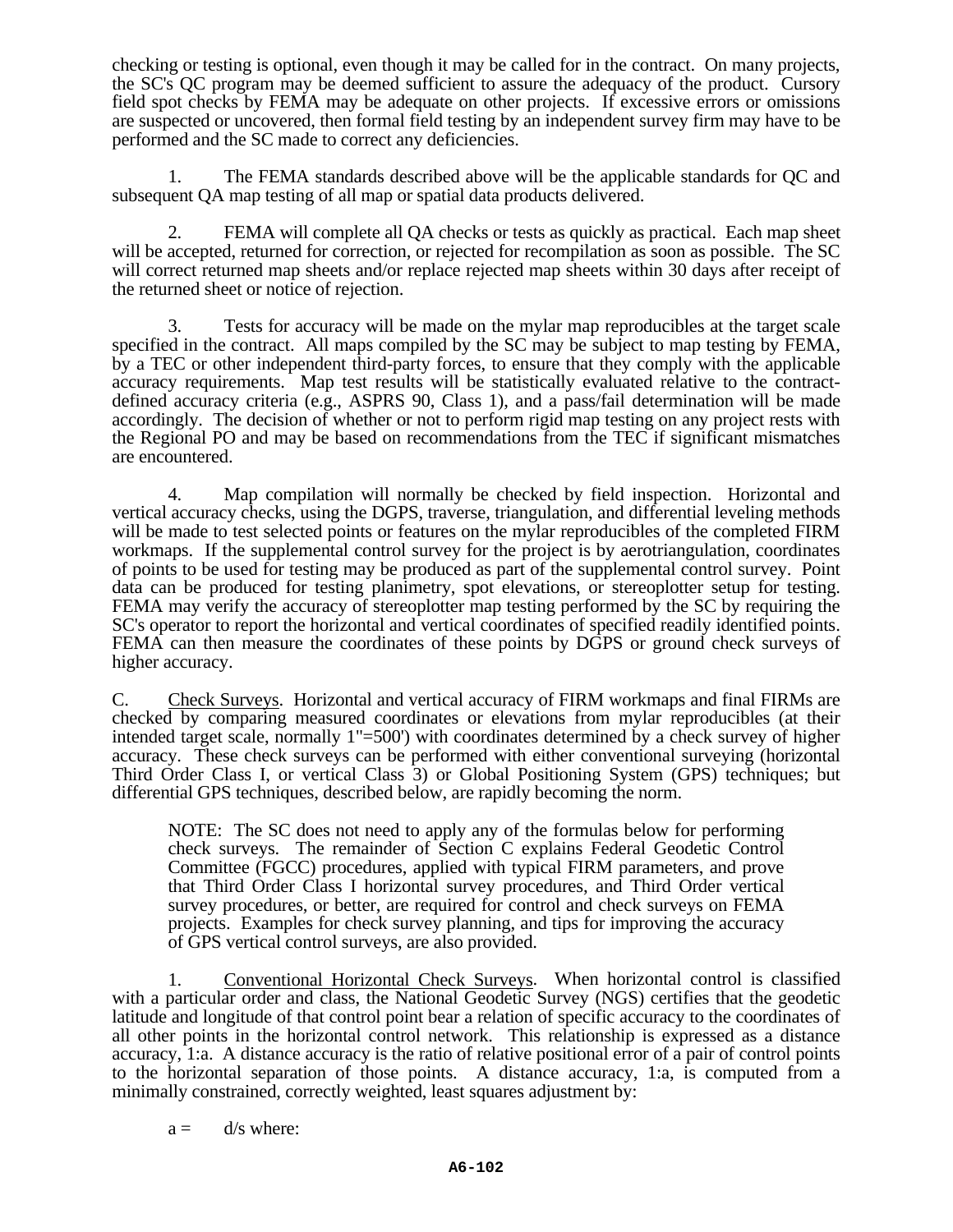- $a =$  distance accuracy denominator,
- s = propagated standard deviation of distance between survey points obtained from the least squares adjustment, and
- $d =$  distance between survey points

 For horizontal points, the check survey should produce a standard deviation equal to or less than one-third of the limiting RMSE selected for the map. This means that the relative distance accuracy ratio of the check survey must be less than one-third that of the limiting RMSE, expressed as a function of the distance measured across the map panel (not overall project or design file) diagonal. When published, the new NCSSA standards are expected to extend beyond individual maps to "spatial data," and the formula for computation of the distance accuracy denominator (a) may change; but these changes are not expected to alter the survey classification (e.g., Third Order, Class I) required for conventional horizontal check surveys.

TABLE A4-2 - Distance Accuracy Standards

| Horizontal Survey Order/Class | Minimum distance accuracy  |
|-------------------------------|----------------------------|
| Order AA (GPS only)           | $1:100,000,000$ (0.01 ppm) |
| Order A (GPS only)            | $1:10,000,000$ (0.1 ppm)   |
| Order B (GPS only)            | $1:1,000,000$ (1 ppm)      |
| First-order                   | 1:100,000(10 ppm)          |
| Second-order, Class I         | 1:50,000(20 ppm)           |
| Second-order, Class II        | 1:20,000(50 ppm)           |
| Third-order, Class I          | 1:10,000(100 ppm)          |
| Third-order, Class II         | 1:5,000(200 ppm)           |
|                               |                            |

 2. GPS Horizontal Check Surveys. Alternatively, differential GPS (DGPS) techniques may be used to provide centimeter-level horizontal accuracy of check surveys, relative to the location of the DGPS fixed base stations(s) used to determine the positions of the roving GPS receiver(s). Normally, horizontal positions, with centimeter-level accuracy can be obtained when DGPS techniques are used and the GPS base stations are in the same county as the points to be surveyed with the roving GPS receiver(s). Differential GPS techniques, now used nationwide for over 99% of all horizontal control surveys, are more than adequate for establishing horizontal control for FEMA photogrammetric projects and for horizontal check surveys.

 3. Conventional Vertical Check Surveys. When a vertical control point is classified with a particular order and class, NGS certifies that the orthometric elevation at that point bears a relation of specific accuracy to the elevations of all other points in the vertical control network. That relation is expressed as an elevation difference accuracy, b. An elevation difference accuracy is the relative elevation error between a pair of control points that is scaled by the square root of their horizontal separation traced along existing level routes. An elevation difference accuracy, b, is computed from a minimally constrained, correctly weighted, least squares adjustment by:

- $b = S/\sqrt{d}$  where:
- $b =$  elevation difference accuracy
- $d =$  approximate horizontal distance in kilometers between control point positions traced along existing level routes.
- $S =$  propagated standard deviation of elevation difference in millimeters between survey control points obtained from a least squares adjustment.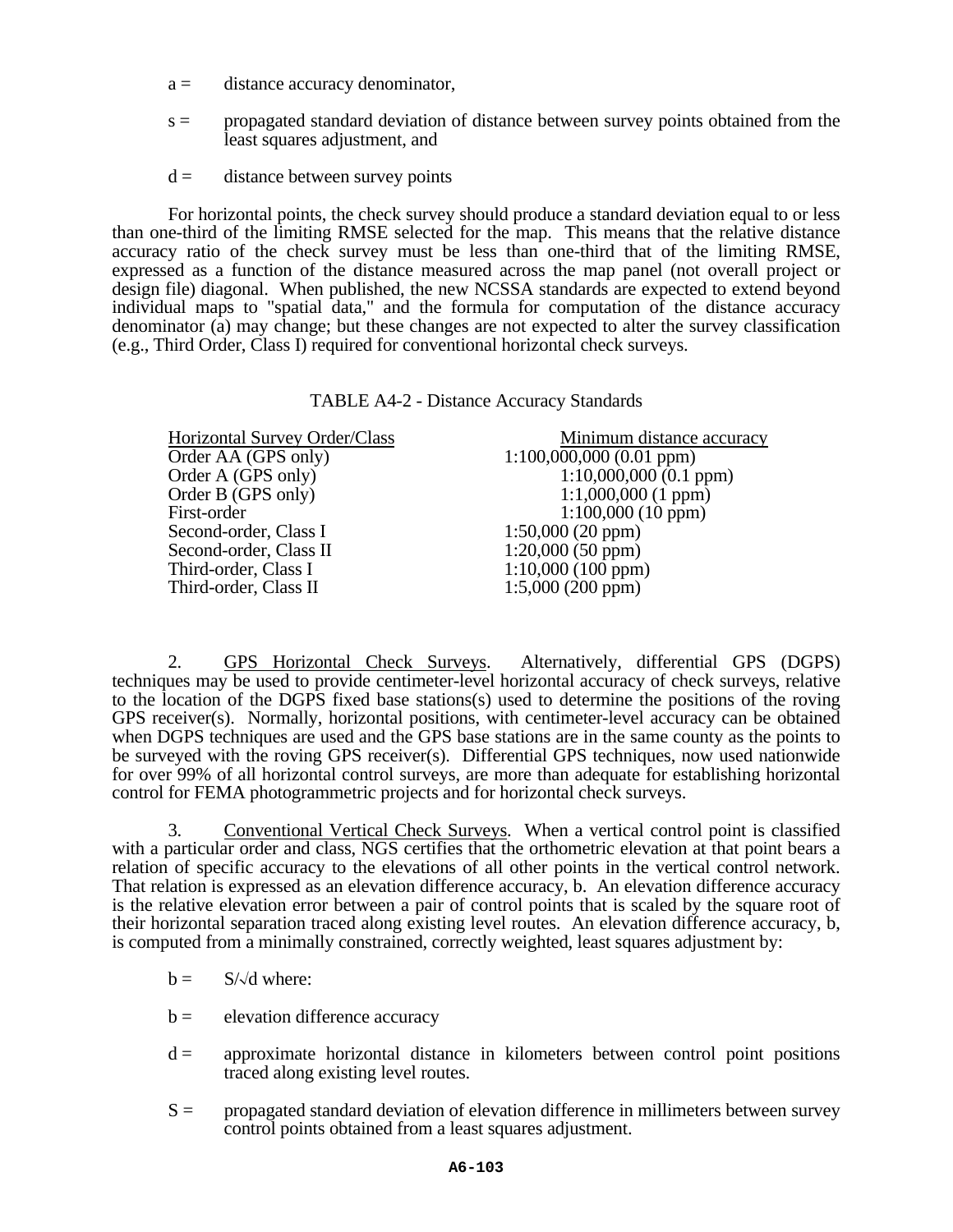Note: the units of b are  $mm/\sqrt{km}$ .

TABLE A4-3 - Conventional Elevation Difference Accuracy Standards

|                        | Vertical Survey Order/Class Maximum elevation difference accuracy |
|------------------------|-------------------------------------------------------------------|
| First-order, Class I   | 0.5                                                               |
| First-order, Class II  | 0.7                                                               |
| Second-order, Class I  | 1.0                                                               |
| Second-order, Class II | 1 <sup>2</sup>                                                    |
| Third-order            | 2 U                                                               |

 For vertical points, the check survey (i.e., differential leveling or electronic total station trig elevations) should produce an RMSE not greater than 1/20th of the Contour Interval, expressed relative to the longest diagonal dimension of a standard FIRM panel (approximately 30 inches). The map position of the ground point may be shifted in any direction by an amount equal to twice the limiting RMSE in horizontal position.

 Conventional Third-Order leveling procedures and standards will be of sufficient accuracy to provide reliable check surveys for all photogrammetric map classes with a Contour Interval of 1 foot or larger. As with horizontal check surveys, conventional vertical check survey accuracies are relative to the area on a given map sheet, not to the overall project dimension. The same survey datums must be used for both the mapping and check surveys. Although the new NCSSA standards, when published, are expected to extend beyond "maps" to "spatial data," and the formula for computation of the elevation difference accuracy (b) may change, these changes will not alter the survey classification (Third Order) required for conventional vertical check surveys.

 4. GPS Vertical Check Surveys. Alternatively, differential GPS (DGPS) techniques may be used to provide centimeter-level vertical accuracy of check surveys, relative to the location of the DGPS fixed base stations(s) -- bench mark(s) -- used to determine the vertical positions of the roving GPS receiver(s). Normally, vertical positions, with centimeter-level accuracy, can be obtained when DGPS techniques are used and the GPS base stations (bench marks) are in the same county as the points to be surveyed with the roving GPS receiver(s).

 GPS techniques yield geodetic heights (h) relative to the reference ellipsoid, while conventional survey techniques (differential or trigonometric leveling) yield orthometric heights (H) relative to the geoid. Orthometric heights (H) are computed from geodetic heights (h) by subtracting the geoid height  $(N)$  -- the height of the geoid relative to the ellipsoid -- at each point in question. The values of N for any point in the U.S. can be computed from the National Geodetic Survey's geoid model based on known gravity measurements. NGS's GEOID93 model is not accurate enough to compute orthometric heights equivalent to Third-order leveling across long distances exceeding 100 miles, but GEOID93 is adequate for Third-order equivalent vertical surveys within county-size areas. NGS's geoid model (GEOID93) is currently being refined with high-resolution measurements using dense local gravity anomalies and improved digital terrain models. When GEOID95 is published in 1995, NGS believes that DGPS "on-the-fly" techniques will become the preferred method for measuring Third-order orthometric heights, even across very long base lines.

 The following data was extracted from Appendix E of the *Geometric Geodetic Accuracy Standards and Specifications for Using GPS Relative Positioning Techniques*, FGCC, August 1, 1989:

#### TABLE A4-4 - GPS Elevation Difference Accuracy Standards (95 percent confidence level)

|            | pн |                                                   | pм |
|------------|----|---------------------------------------------------|----|
|            |    | Minimum Elevation Minimum Geometric Minimum Geoid |    |
| Difference |    | Relative Position Height Difference               |    |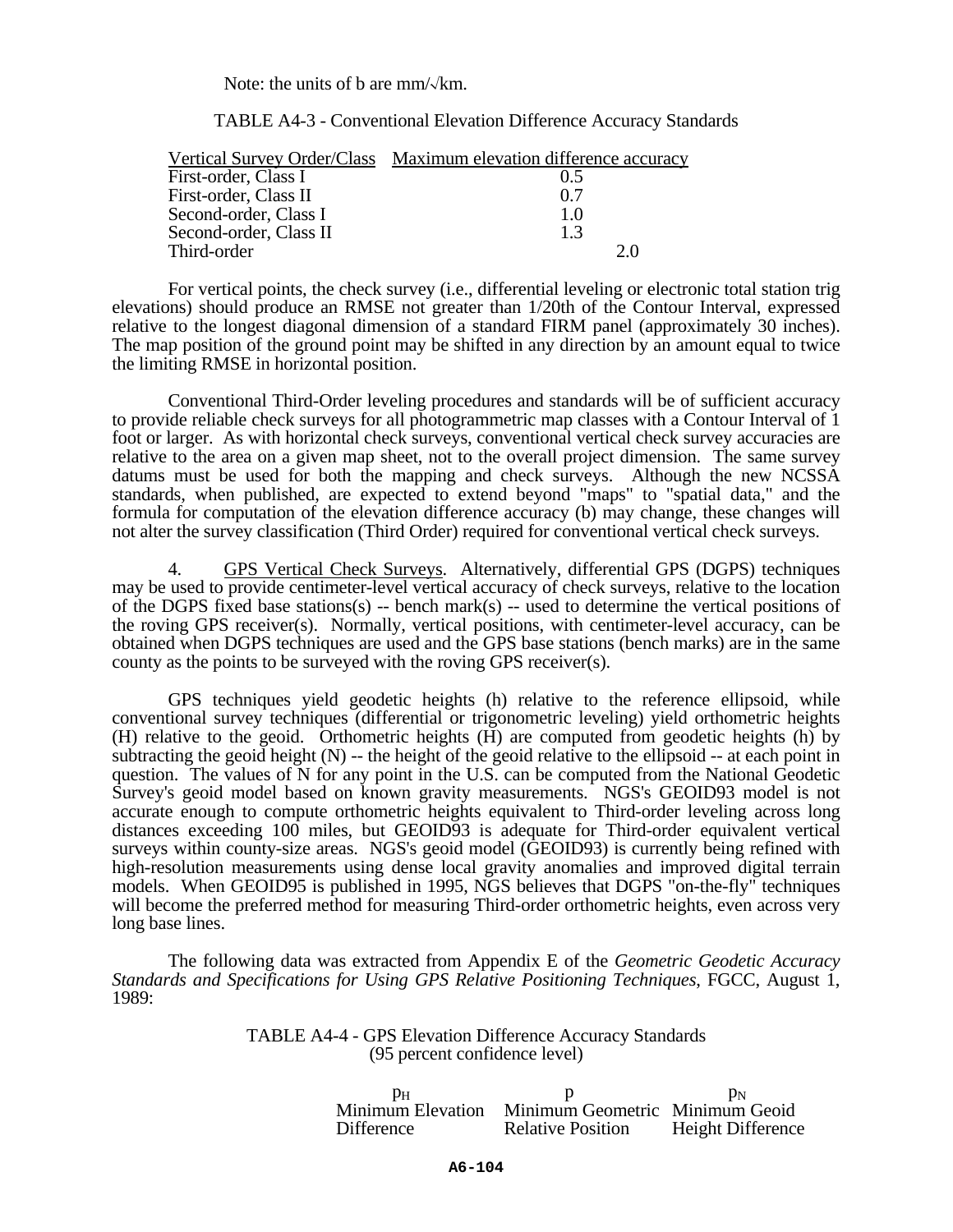| Survey Order/Class                       | <b>Accuracy Standard</b> |           | <b>Accuracy Standard Accuracy Standard</b> |
|------------------------------------------|--------------------------|-----------|--------------------------------------------|
| Order AA                                 | $1:500,000$ (2 ppm)      | $0.1$ ppm | $1:500,000$ (2 ppm)                        |
| Order A                                  | $1:500,000$ (2 ppm)      | $0.1$ ppm | 1:500,000(2 ppm)                           |
| Order B                                  | $1:200,000$ (5 ppm)      | 1 ppm     | $1:200,000$ (5 ppm)                        |
| First-order                              | 1:67,000(15 ppm)         | $10$ ppm  | 1:100,000(10 ppm)                          |
| Second-order, Class I 1:50,000 (20 ppm)  |                          | 20 ppm    | 1:100,000(10 ppm)                          |
| Second-order, Class II 1:20,000 (50 ppm) |                          | $50$ ppm  | 1:50,000(20 ppm)                           |
| Third-order                              | 1:10,000(100 ppm)        | $100$ ppm | 1:25,000(40 ppm)                           |

 NOTE: These elevation difference accuracy standards are to be used only for elevation differences determined indirectly from ellipsoid height difference measurements (GPS). For direct vertical measurement techniques such as differential or trigonometric leveling, use only the accuracy standards given in section 2.2, pages 2-2 and 2-3, of the Federal Geodetic Control Committee, *Standards and Specifications for Geodetic Control Networks*, National Geodetic Information Center, NOAA, Rockville, Maryland, 20852, September, 1984.

 The following steps will assist in improving the accuracy of GPS-derived geodetic and orthometric heights:

Use post-processed ephemerides for actual rather than predicted satellite locations.

 $\mathscr{P}$  Use 25 degree elevation masks to avoid near-horizon satellites which dilute the accuracy of vertical GPS measurements.

Avoid observations during unstable climatic conditions which impact the GPS base station(s), roving GPS receiver(s), or any points between.

Use dual frequency receivers and fixed height tripods.

 $\mathscr{S}$  Use geodetic ground-plane antennas to eliminate multi-path interference.

 Select satellites so that the constellation quality has a vertical dilution of precision (VDOP) of 4 or less.

 5. Example for Check Survey Planning. For an example of using Tables A4-1, A4-2 and A4-3 for designing a check survey (selecting an order and class), assume that a survey is to be designed to check a FIRM panel which is intended to possess a planimetric (horizontal) RMSE of 5 feet (target map scale of  $\overline{1}$ "=500") and spot height RMSE of 0.67 feet (contour interval = 4"). In contrast to survey accuracies, which are stated in terms of relative horizontal distances to adjacent points, map features are intended to possess accuracies relative to all other points appearing on the map. Therefore, for purposes of the check survey, the distance between survey points (d) is taken as the diagonal distance on the ground across the area covered by the map. A 30 inch diagonal distance on a 1"=500' FIRM equals 15,000 feet ground distance, or 2.95 Km. According to the Federal Geodetic Coordinating Committee (FGCC) survey standard, this is the distance across which the "minimum distance accuracy" and "maximum elevation difference accuracy" is required (see Tables A4-2 and A4-3 above).

#### a. Planimetric Check Surveys.

 (1) The ASPRS standard states: "Horizontal and vertical accuracy is to be checked by comparing measured coordinates or elevations from the map (at its intended target scale) with coordinates determined by a check survey of higher accuracy. . . For horizontal points, the check survey should produce a standard deviation equal to or less than one-third of the limiting RMSE selected for the map. This means that the relative distance accuracy ratio of the check survey must be less than one-third that of the limiting RMSE, expressed as a function of the distance measured across the map sheet (not overall project or design file) diagonal." Furthermore,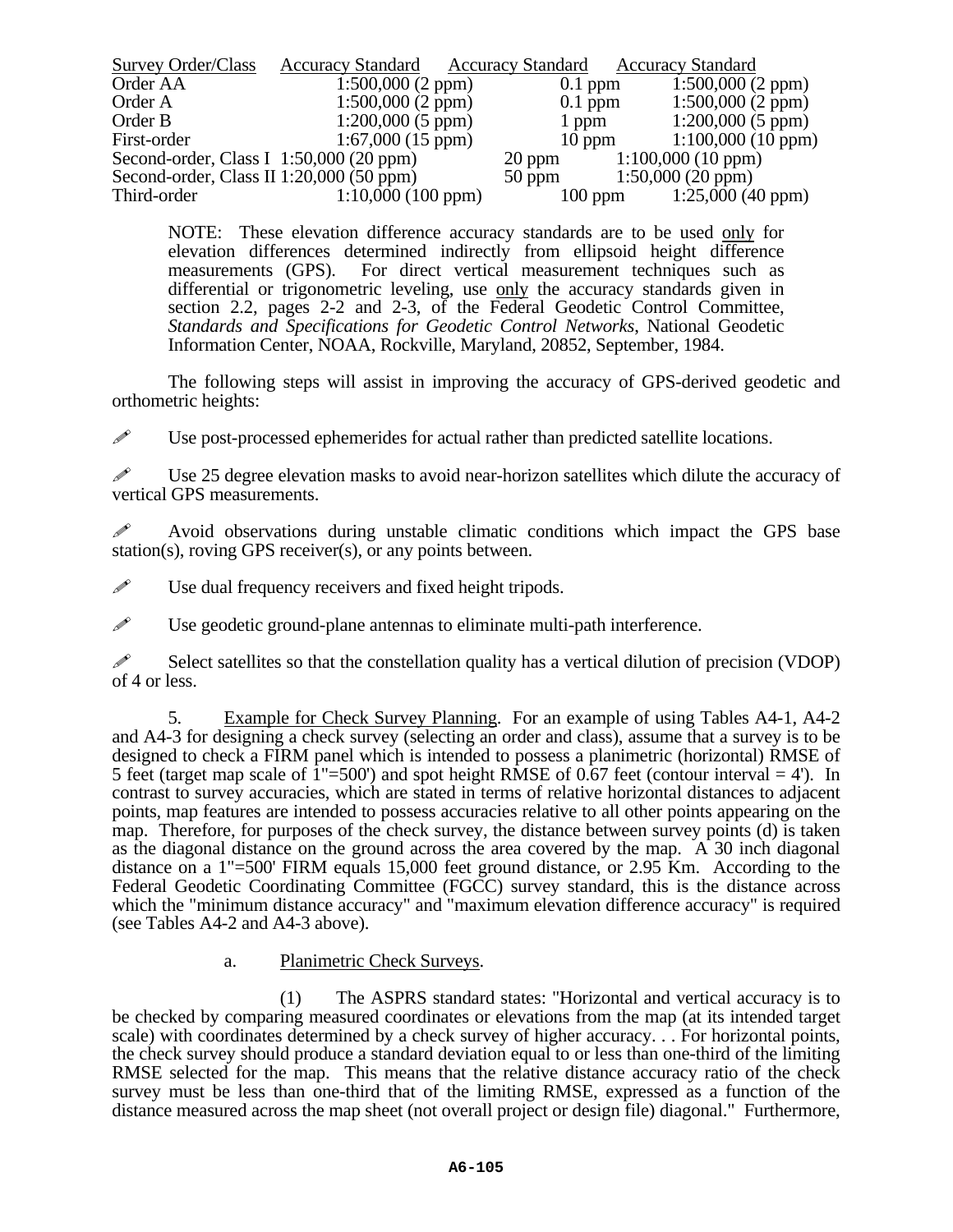ASPRS 90 states that "A minimum of 20 check points shall be established throughout the area covered by the map and shall be distributed in a manner agreed upon by the contracting parties."

 (2) For a conventional planimetric check survey, the diagonal distance on the ground covered by a FIRM is 15,000 feet (30 in x 500 ft/in). The propagated standard deviation (s) required for the check survey is one-third of the intended RMSE of 5 feet, or 1.67 feet  $(5 \text{ ft/3})$  in this example. Then, the distance accuracy denominator is computed as follows:

$$
a = d/s = (15,000 \text{ ft}) / (5 \text{ ft}/3) = 9,000
$$

 Thus, ground surveys with accuracies of 1:9,000 or better are required, i.e., Third-order, Class I per Table A4-2. This also indicates that Third-Order, Class I field surveys should be adequate for establishing horizontal control for the photogrammetric project.

 (3) For a GPS planimetric check survey, all differential GPS techniques routinely produce horizontal accuracies that greatly exceed one part in 9,000 between the base reference station GPS receiver antenna(s) and the roving GPS receiver antenna(s). Because of the superior cost effectiveness, DGPS techniques are now used for nearly all horizontal control and check surveys.

 (4) Preferably using DGPS techniques, 20 or more clearly defined horizontal points, within the floodplain, should be surveyed to determine the accurate horizontal ground coordinates for these points. The ground coordinates of these same points, as computed from FIRM mylar reproducibles, are then compared with the check survey measurements in order to compute the horizontal standard deviation. For horizontal points, the check survey should produce a standard deviation equal to or less than one-third of the limiting RMSE of the FIRM. If the horizontal standard deviation is 1.67 feet or less  $(5 \text{ ft/3})$ , the FIRM meets ASPRS Class 1 standards for horizontal accuracy. If the horizontal standard deviation is greater than 1.67 feet, doubling or tripling this number would indicate limits on whether the FIRM meets ASPRS Class 2 or Class 3 horizontal standards, or fails to meet any ASPRS horizontal standard.

 (5) Where available, the actual horizontal standard deviation should be made a part of the Technical Support Data Notebook (TSDN) so that the TEC, which completes the digitization of the DFIRM and contributes additional error to the process, knows how much of the total allowable "horizontal error budget" has already been used by the SC.

### b. Vertical Check Surveys

 (1) The ASPRS standard states: "For vertical points, the check survey (i.e., differential leveling or electronic total station trig elevations) should produce an RMSE not greater than 1/20th of the CI, expressed relative to the longest diagonal dimension of the map. The map position of the ground point may be shifted in any direction by an amount equal to twice the limiting RMSE in horizontal position."

 (2) For a conventional vertical check survey, the distance (d) is also taken as a diagonal ground distance across the map to account for the fact that elevation accuracy pertains to all mapped features. The propagated vertical RMSEs (S) for spot heights, ERMs and ERPs should not exceed  $1/20$ th of the  $(4')$  contour interval:

 $S = 1/20$ th of 4 ft = 0.20 feet or 61 mm.

Then, the elevation difference accuracy  $b = S/\sqrt{d}$ 

 $b = 61$  mm/ $\sqrt{2.95}$  Km = 35.5 mm/ $\sqrt{(km)}$ 

 From Table A4-3, Third-order leveling can yield a maximum elevation difference accuracy of 2.0, far better than the 35.5 required for this example.

 (3) For a GPS vertical check survey, all differential GPS (DGPS) techniques should yield vertical accuracies that exceed Third-order leveling accuracies.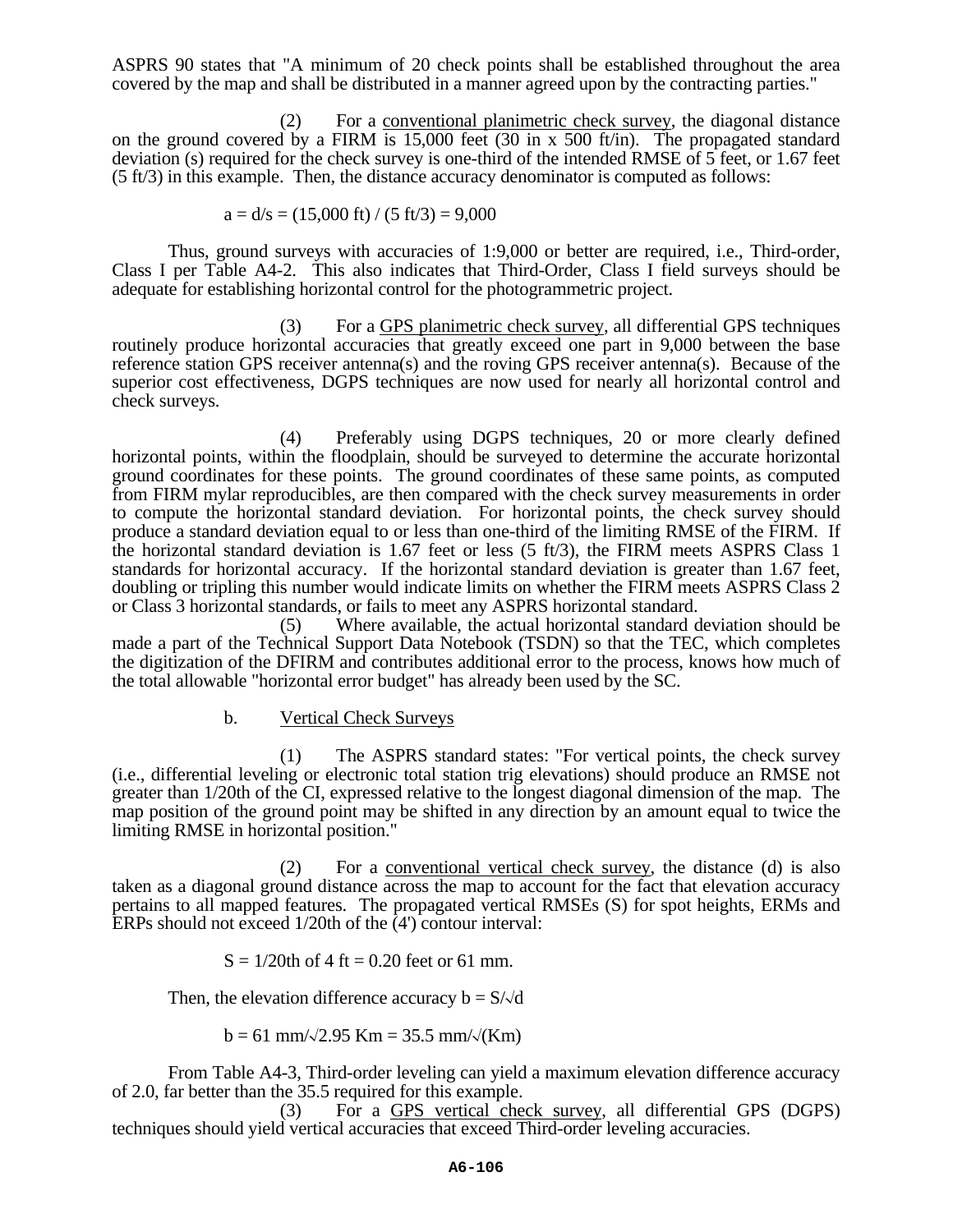(4) Preferably using DGPS techniques, 20 or more clearly defined vertical points (ERMs or ERPs) within the floodplain should be surveyed to accurately measure their geodetic heights. Geodetic heights must then be converted to orthometric heights using the latest available NGS GEOID model. The orthometric heights of these same points, from FIRM workmap measurements, are then compared with the check survey measurements in order to compute the vertical RMSE. If the vertical RMSE is  $0.22$  feet  $(0.67 \text{ ft/3})$  or less, the FIRM workmap clearly meets ASPRS Class 1 standards for vertical accuracy. If the vertical RMSE is greater than 0.22 feet, ASPRS 90 allows the horizontal position of ground points to be shifted in any direction by an amount equal to twice the limiting horizontal RMSE (i.e., 10 feet for Class I maps at 1"=500'). Determinations can then be made on whether the vertical accuracy meets ASPRS Class I, Class II or Class III standards.

 (5) Where available, the DGPS-tested vertical RMSE should be made a part of the TSDN so that the TEC, which completes the digitization of the DFIRM and contributes additional error to the process, knows how much of the total allowable "vertical error budget" has already been used by the SC.

 (6) The complexity in converting between geodetic heights (above the ellipsoid) and orthometric heights (above the geoid) may cause complications until DGPS procedures become routine and the high resolution GEOID95 goals are achieved. For this reason, the SC may use the conventional vertical check survey procedures, from paragraph b (2) above, to augment and/or over-ride the DGPS vertical check survey results, should the survey indicate failure to meet ASPRS 90 vertical standards. Should this option be used, both computations of vertical RMSE (conventional and DGPS) should be made a part of the TSDN.

### D. Testing of Features.

 1. Planimetry. The accuracy of the planimetric map feature compilation will be tested by comparing the ground coordinates  $(X \text{ and } Y)$  of at least 20 well-defined map features per test per map sheet, as determined from measurements on the map mylar reproducible at publication scale, to those for the same points provided by a DGPS or other check survey of higher accuracy. The check survey will have an order of accuracy and procedures as specified for establishing the mapping control. Maps will also be examined for errors and/or omissions in defining features, structures, and other nomenclature, or for total gaps in compilation/coverage. The minimum of 20 points will be distributed primarily throughout the floodplain mapped although several may be in the extended buffer zone. Tests will be made on well-defined points only. Well-defined points are those that are easily visible or recoverable on the ground, such as intersections of roads or railroads. In general, what is well-defined will also be determined by what is plottable at the scale of the map within 1/100th inch. Points that are not well-defined are excluded from the accuracy test. The selection of well-defined points will be made through agreement between FEMA, TEC and SC. Generally, it may be more desirable to distribute the points more densely in the vicinity of important structures or drainage features and more sparsely in areas that are of lesser interest. The locations and numbers of map test points and/or test profiles will be mutually agreed to by the SC and Regional Project Officer.

 2. Spot elevations. A minimum of 20 points will be checked. These points will either be distributed throughout the floodplain and buffer zone or concentrated in critical areas. Spot elevations will be compared with elevations determined by field or photogrammetric methods. The test for vertical accuracy will be performed by comparing the elevations at well-defined points determined from the map mylar reproducible to corresponding elevations determined by a survey of higher accuracy.

 3. Contours. The accuracy of contouring on FIRM workmaps will be tested by comparison of a photogrammetrically-derived cross section on the FIRM workmap with a cross section by ground survey. The location of each test traverse will be designated by FEMA. The elevation and station will be recorded for each break in the terrain and for each contour elevation. Ground-surveyed cross sections will be at least 6 in. long at final map scale, with an elevation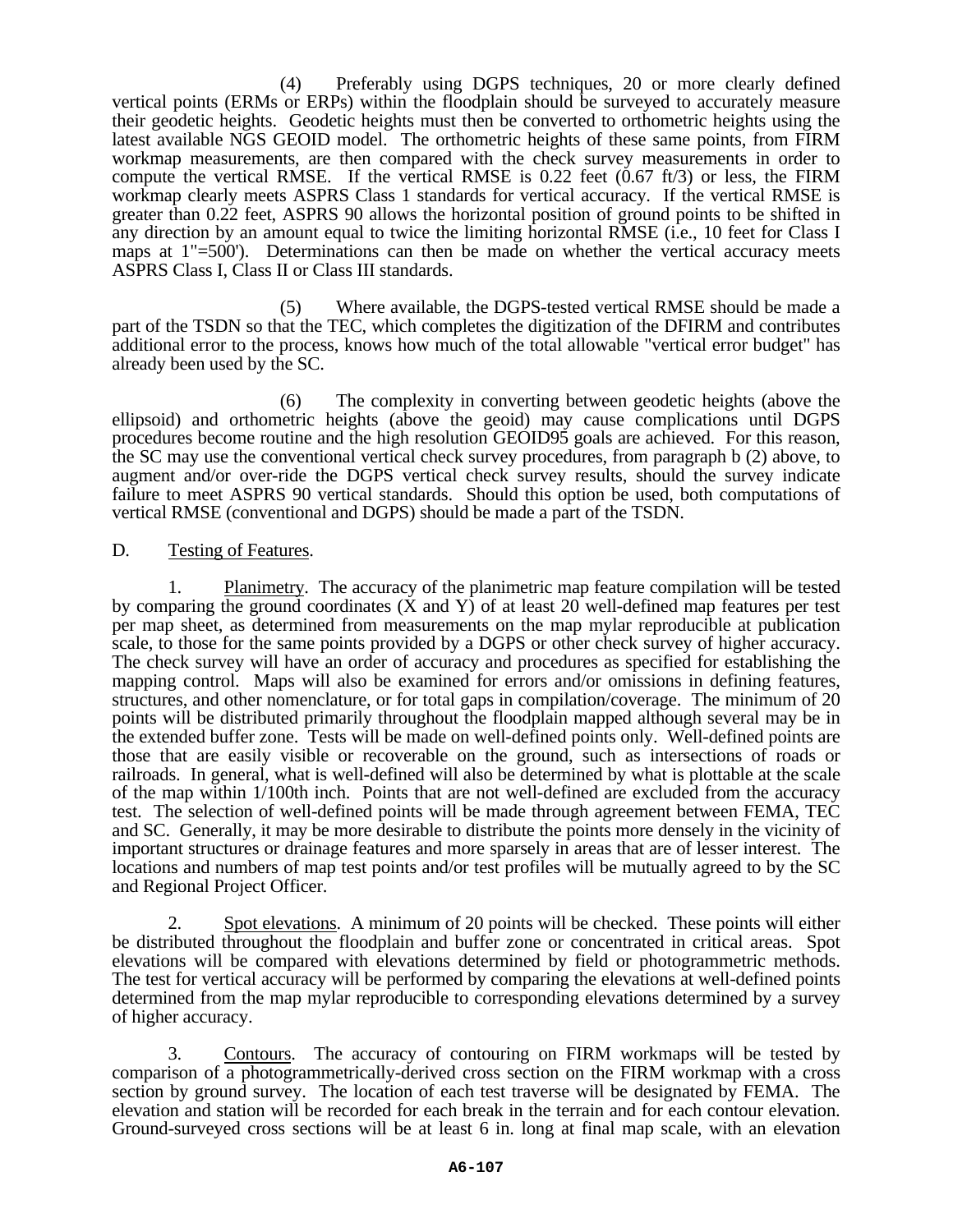measured at least every 100 ft on the ground, and should cross at least 10 contour lines when possible. Cross sections should start and close upon map features or previously established control points. In flat areas and at principal road and rail intersections, spot elevations may be checked. In general, one cross section per map sheet is sufficient.

E. Acceptance/Rejection. A FIS project will be accepted when FEMA or its designee has performed sufficient testing to assure that each phase of the mapping meets FEMA standards and specifications. When a series of FIRM workmaps are involved in a FIS, the existence of errors (i.e., map test failure) on any individual sheet will constitute prima facie evidence of deficiencies throughout the project (i.e., all other sheets are assumed to have similar deficiencies); and field map testing will cease. The following criteria will be used for the acceptance, return for correction, or rejection for recompilation of a FIRM workmap:

 1. Control points. Any error beyond specification tolerance (1/100 in) in plotting or any error in labeling the elevation of control points may be cause to reject the FIRM workmap for recompiling.

 2. Horizontal positions. A FIRM workmap will not be rejected for recompiling because of error in the horizontal position of planimetric or topographic features or spot elevations (not control points) unless at least 20 points were tested. If fewer than 20 points were tested and excessive errors were found, the FIS may be returned for correction of errors.

 3. Elevation rejection. A FIS will not be rejected for recompiling because of errors in labeling the elevations of spot elevations (not control points) but may be returned for correction.

 4. Test cross section for contours. The contours of a section of a FIRM workmap may be accepted on the basis of a single test cross section, performed by differential leveling or trigonometric leveling.

 5. Additional test cross sections. When the first ground surveyed test cross section indicates that a FIRM workmap fails to comply with accuracy requirements, an additional test cross section will be made. This cross section will be generally parallel to the first cross section at a distance from the first as specified by FEMA. No FIRM workmap will be rejected unless the sum of the lengths of the test cross sections completed is 12 inches or more at final map scale. To determine acceptability of the contouring, the data from all the cross sections will be combined and treated as a unit.

F. Intensity of Testing. The standards set forth above do not state the intensity of the tests to be made. The following guidance is applicable only should FEMA exercise its option to perform full field map testing on a given contract:

1. FIS project. At least one map will be tested for each FIS project.

 2. Area mapping. Test points will average at least one for every 10 square feet of map at finished map scale, with a minimum of 20 points.

 3. Additional tests. Additional tests will be made when there is reason to suspect the quality of the mapping in general or at any specific location.

New contractors. When FEMA has no previous experience with a SC's products, a more extensive inspection may be performed than for the products of established SCs.

### A4-8 GLOSSARY

The following terms, as used in this Appendix, are defined as follows:

 Airborne GPS - A technique which enables the 3-dimensional location of aerial camera exposure stations (at the instant that each photograph is exposed) to be accurately measured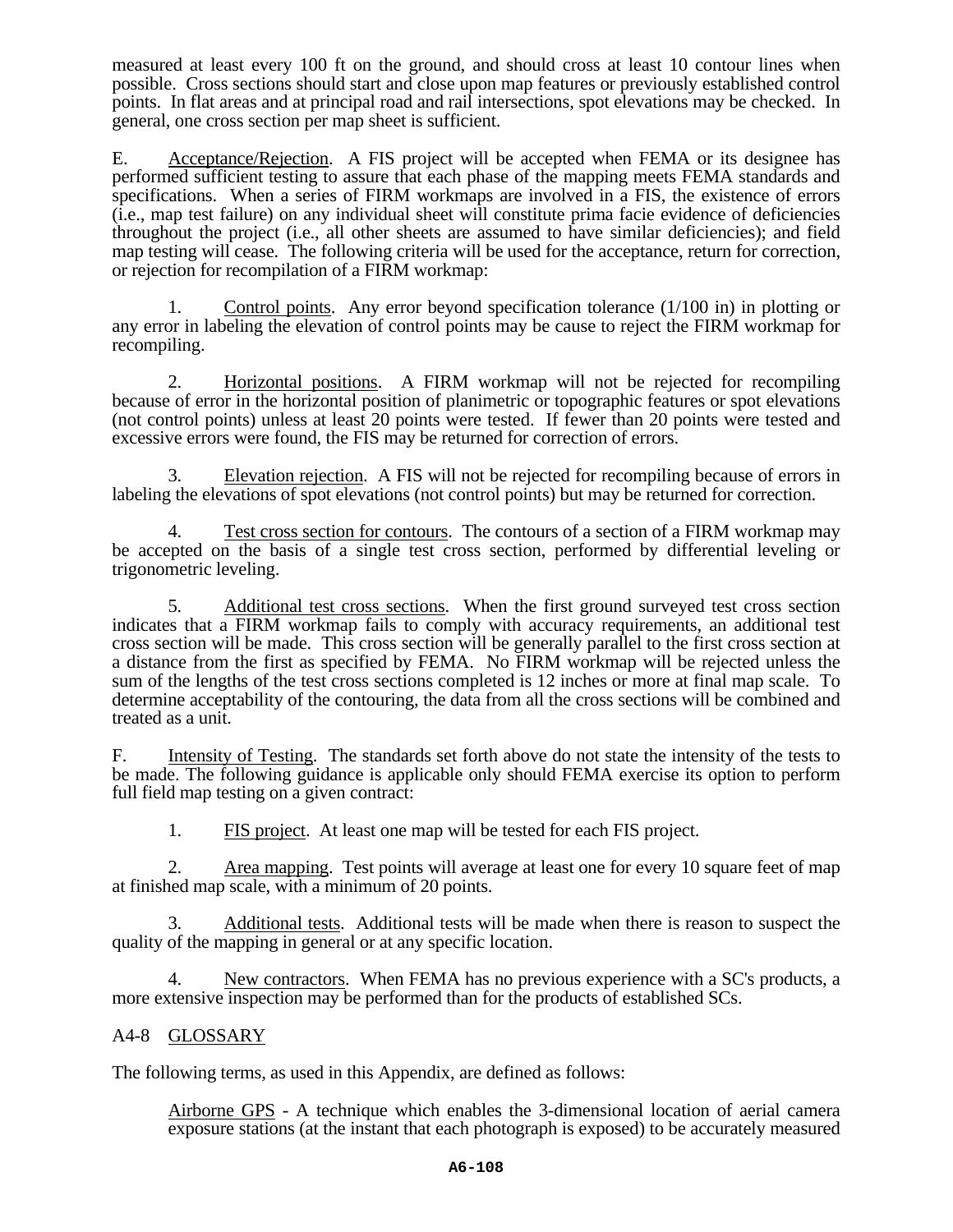by utilizing Differential Global Positioning System (DGPS) methods, minimizing the requirement for ground survey control in the aerial triangulation process.

 Bench Mark (BM) - A permanent monument established by any Federal, State, or local agency, whose elevation and description are well documented and referenced to NGVD 29 or NAVD 88.

 Breakline - A linear feature in a digital terrain model (DTM) or triangulated irregular network (TIN) that describes a change in the smoothness or continuity of the terrain surface. "Hard breaklines" define interruptions in surface smoothness; they are used to define streams, shorelines, dams, ridges, building footprints, and other locations with abrupt surface changes. "Soft breaklines" do not define interruptions in surfce smoothness, but they ensure that known z values along a linear feature are maintained. They ensure that linear features and polygon edges are maintained in a TIN surface model by enforcing the breaklines as TIN edges.

 Centimeter-Level Accuracy - A term used to imply an unofficial GPS accuracy standard of less than a decimeter. Depending on DGPS techniques used, available satellite geometry and other variables, "centimeter-level accuracy" normally means  $1 \text{ cm} + 1$  part per million (ppm) at worst for horizontal measurements, and  $1 \text{ cm} + 2 \text{ ppm}$  at worst for vertical measurements. The term "ppm" refers to the distance between the DGPS base station and the roving receiver. See also the Federal Geodetic Control Committee (FGCC) standards entitled: *Geometric Geodetic Accuracy Standards and Specifications for Using GPS Relative Positioning Techniques*, Version 5.0, August 1, 1989.

 Connecting Levels - A line of differential or trigonometric levels run to half-tenths of a foot between a control point and a cross section, with closure that, in the SC's judgment, will not cause errors to exceed specified tolerance, but in no case greater than 0.3 foot.

 Control Levels - A line or network of BMs, ERMs, or elevation reference points (ERPs) run to hundredths of a foot by differential or trigonometric leveling methods to third-order accuracy limits (0.05 foot x square root of distance in miles), or DGPS-derived vertical control of equivalent accuracy, to serve as starting elevations for connecting levels to determine picture point control elevations.

 Differential GPS (DGPS) - GPS positioning techniques which use two or more GPS receivers, with a base station on a position of known location, and one or more roving receivers taking GPS measurements at unknown locations. GPS coordinates for the base station are compared with the known coordinates for the base station, and the differences (errors) are inserted into the calculations for the roving GPS receivers locked onto the same four satellites (minimum) as used by the base station for its GPS position. Since most error sources are the same for all GPS receivers in the same general area locked onto the same GPS satellites at any given instant, these errors can be measured and subtracted from all such GPS solutions. DGPS procedures enable centimeter level horizontal and vertical accuracies to be achieved, compared with errors of 16 to 100 meters when DGPS procedures are not used.

 Differential Levels - The determination of elevations by successive measurement of vertical distances between ground points and horizontal planes projected by an engineer's level.

 Digital Elevation Model (DEM) - The digital cartographic representation of the elevation of the land (z value) at regularly spaced intervals in x and y directions (eastings and northings). DEM "elevation posts" are often connected by lines in order to form a rectangular grid or lattice which helps the viewer to visualize the 3-D shape of the terrain. DEMs are also used to "drape" raster images so they can be viewed in 3-D.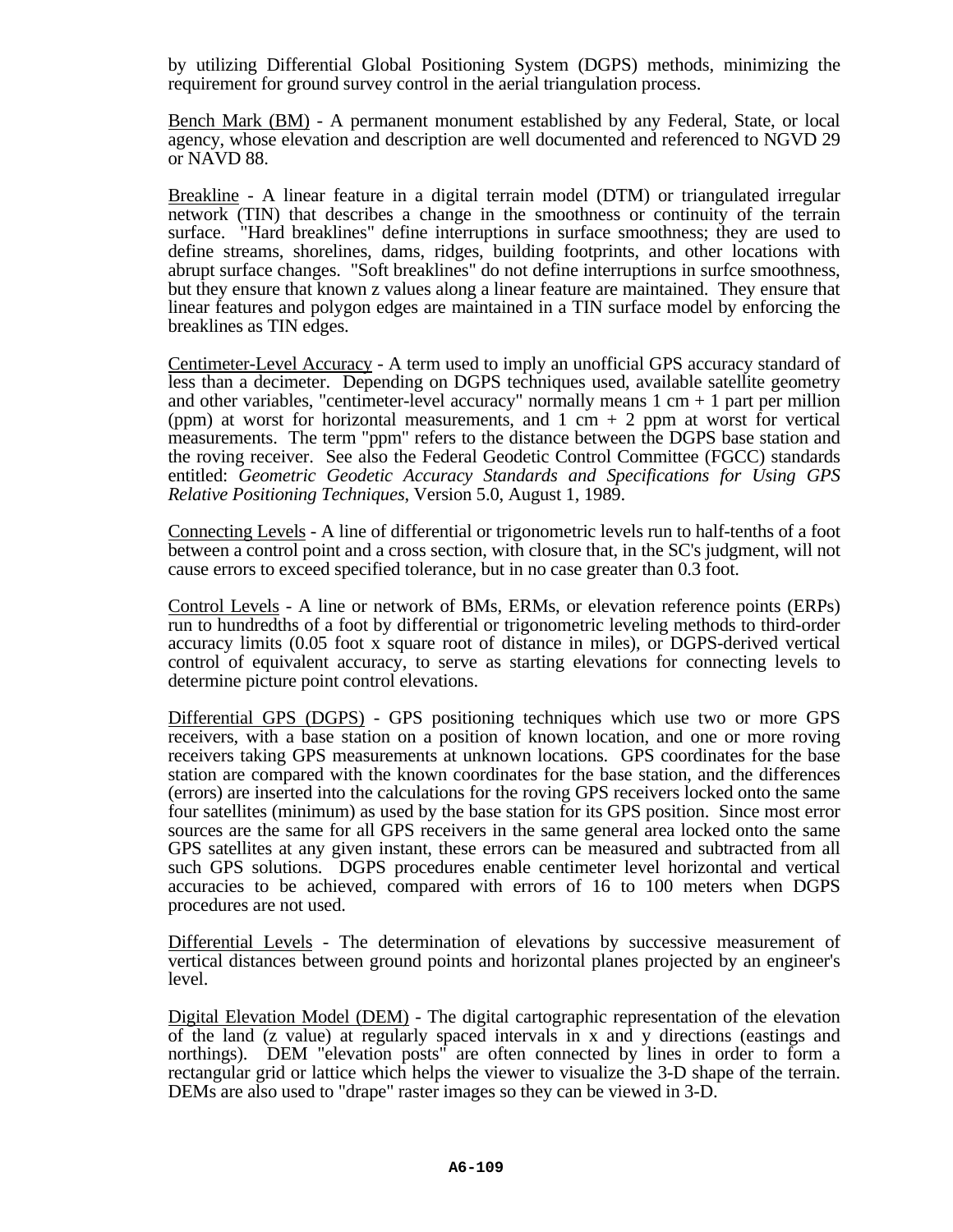Digital Terrain Model (DTM) - Digital elevation data which incorporates the elevation of significant topographic features on the land and change points (breaklines) which are irregularly spaced.

 Elevation Reference Mark (ERM) - A permanent monument not included in the National Geodetic Survey or USGS network but whose elevation has been determined by levels or differential GPS positioning from a BM, with copy furnished of field notes or documented summary of procedures.

 Elevation Reference Point (ERP) - A temporary mark whose elevation has been determined by levels or differential GPS positioning from a BM or ERM, with copy furnished of field notes or documented summary of procedures.

 Flight Height - The height of the aerial survey camera in feet above the mean elevation of the floodplain.

Floodplain - The portion of a river valley that is inundated only during floods.

 Global Positioning System (GPS) - A satellite-based navigation and positioning system operated by the Department of Defense which enables horizontal and vertical positions to be determined. Because GPS is usually cheaper, faster, more accurate, and easier to use, DGPS is today the preferred method for most control surveys (which provide the standard of accuracy for subsequent surveys and photogrammetric mapping).

 Gradient Break - A point along the cross section where the slope of the ground changes suddenly, such as the edge of the floodplain or bottom of the main channel bank. The three most significant gradient breaks on each bank of a smooth cross section are usually the most important points to be surveyed.

Left Bank - The stream bank on the left side when looking downstream.

Main Channel - That portion of a stream channel that conveys all flow when the stream is below bank-full stage, generally a narrow portion of the valley with steep banks.

Pseudo-Kinematic - a form of differential GPS positioning which tolerates loss of satellite lock, allows the roving receiver to be turned off while moving between points, and provides a quality control "double check" of elevation values. With this method, the base station receiver remains at the known control point (bench mark) while the roving receiver occupies all remote sites in sequence, simultaneously observes the same four satellites (minimum) as the base station, and collects measurements for five minutes per site. Approximately one hour later, the roving receiver reoccupies each remote site in sequence and again records observations for five minutes, repeating the process while the same four GPS satellites (minimum) are at different directions in the sky. The data are then postprocessed as before and compared. Duplicate elevation values that agree within  $\pm 0.2$  foot are averaged and accepted; if these values do not agree within  $\pm 0.2$  foot, they are rejected.

 Quality Control Surveys - The surveys made to verify accuracy of elevations, or cross section locations, contours, or planimetric features.

 Range (In Elevation) - The vertical distance in feet from the water surface at time of photography to the upper limit of the cross section.

 Rapid-Static - also known as Fast-Static - a form of DGPS positioning which is similar to Static Positioning, described below, but with a much shorter static period for observations. The reduction in observation time results from faster ambiguity resolution using redundant carrier-phase measurements from multi-channel receivers that track all visible satellites. By simultaneously processing all redundant carrier-phase measurements in conjunction with advanced statistical analysis procedures, the resolution of ambiguity can be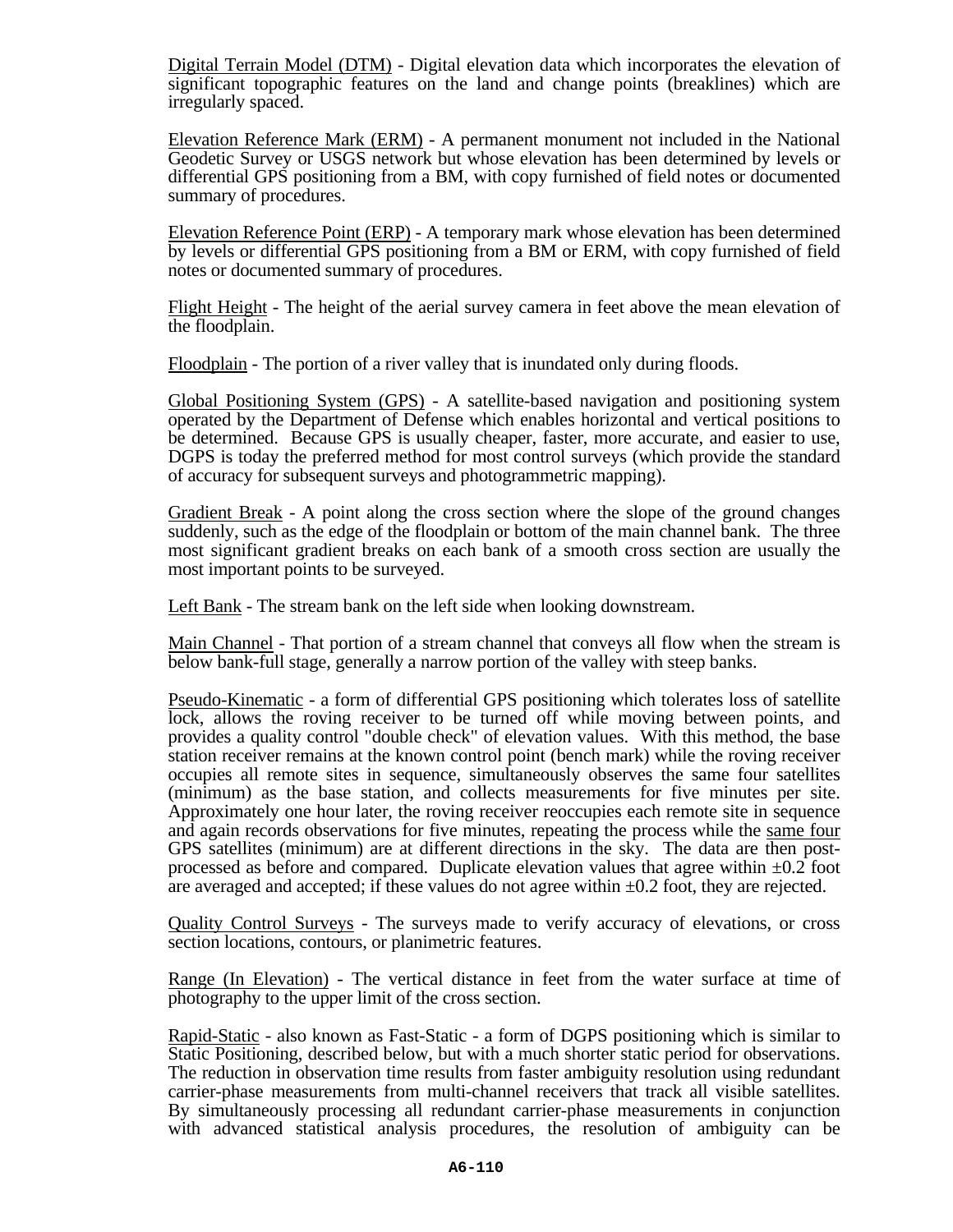accelerated significantly. The geometric distribution of visible satellites will impact the success of this method.

 Real-Time Kinematic - a form of DGPS positioning that allows the operator to instantly determine the position of the roving GPS unit. The base station configuration uses one GPS receiver and radio to transmit the satellite observations to the roving unit on the project site. The roving unit configuration also has one receiver and radio, as well as a handheld data collector interface. The rover sub-system makes its satellite measurements and also receives the base receiver's satellite data via the radio. Once the rover has all of these data, it computes its precise position relative to the base station. This process requires a short initialization procedure and continuous four satellite tracking. If satellite lock is lost, the receiver is reinitialized at the last known point prior to loss of lock. A loss of radio contact, however, does not mean that the survey must be reinitialized. During a real-time kinematic survey, it is possible to lose lock with the reference (base station) radio and regain carrier phase differential positioning when radio contact is re-established. So long as both receivers maintain constant four satellite tracking, centimeter-level positioning is possible.

 Static Positioning - the most accurate form of DGPS positioning. With this procedure, the base station (at the bench mark) and roving GPS receivers simultaneously receive signals from the same four (or more) satellites, recording data for 30 minutes to an hour or more. All data is simultaneously postprocessed to determine the differential position between the receivers ( $\Delta$  latitude,  $\Delta$  longitude, and  $\Delta$  height), including carrier phase ambiguity numbers. If all known and unknown points are in a local area, then real-time kinematic, rapid-static or pseudo-kinematic procedures will yield comparable results but with significant reductions in observation times.

 Stop-and-Go (Semi-Kinematic) a form of DGPS positioning which uses either an *antenna swap* at two nearby known points, to initially calibrate the system, or performs a static measurement over a known baseline to resolve initial cycle ambiguities. The ambiguity numbers remain constant so long as both receivers maintain lock on a minimum of four satellites during the entire period of observation; but this method is useless if the surveyor traverses a "shaded" area where loss of lock occurs to one of the satellites. Following calibration to determine the carrier phase ambiguity, the "roving" receiver traverses to all unknown points, preferably using a double-run or triple-run procedure for redundancy, while the base station receiver remains over the known control station (bench mark). The roving GPS receiver temporarily remains motionless over each point to be positioned and observes for about 90 seconds per point. The roving receiver measures carrier phases continuously at a predetermined rate. Measurements are postprocessed to determine discrete differential positions along the path of the roving receiver.

Terminus (Termini) - The end(s) of a cross section axis.

 Topology - A digital data structure that defines the way in which points, lines and areas are digitally formed and conected so that logical relationships (adjacency, proximity, and connectivity) can be automatically determined by geographic information system (GIS) software.

 Triangulated Irregular Network (TIN) - A set of adjacent, non-overlapping triangles, in a digital terrain model (DTM), computed from irregularly spaced points with x/y coordinates and z values, The TIN data structure is based on irregularly-spaced point, line, and polygon data interpreted as mass points and breaklines. The TIN model stores the topological relationship between triangles and their adjacent neighbors, i.e., which points define each triangle and which triangles are adjacent to each other. This data structure allows for the efficient generation of surface models for the analysis and display of terrain and other types of surfaces.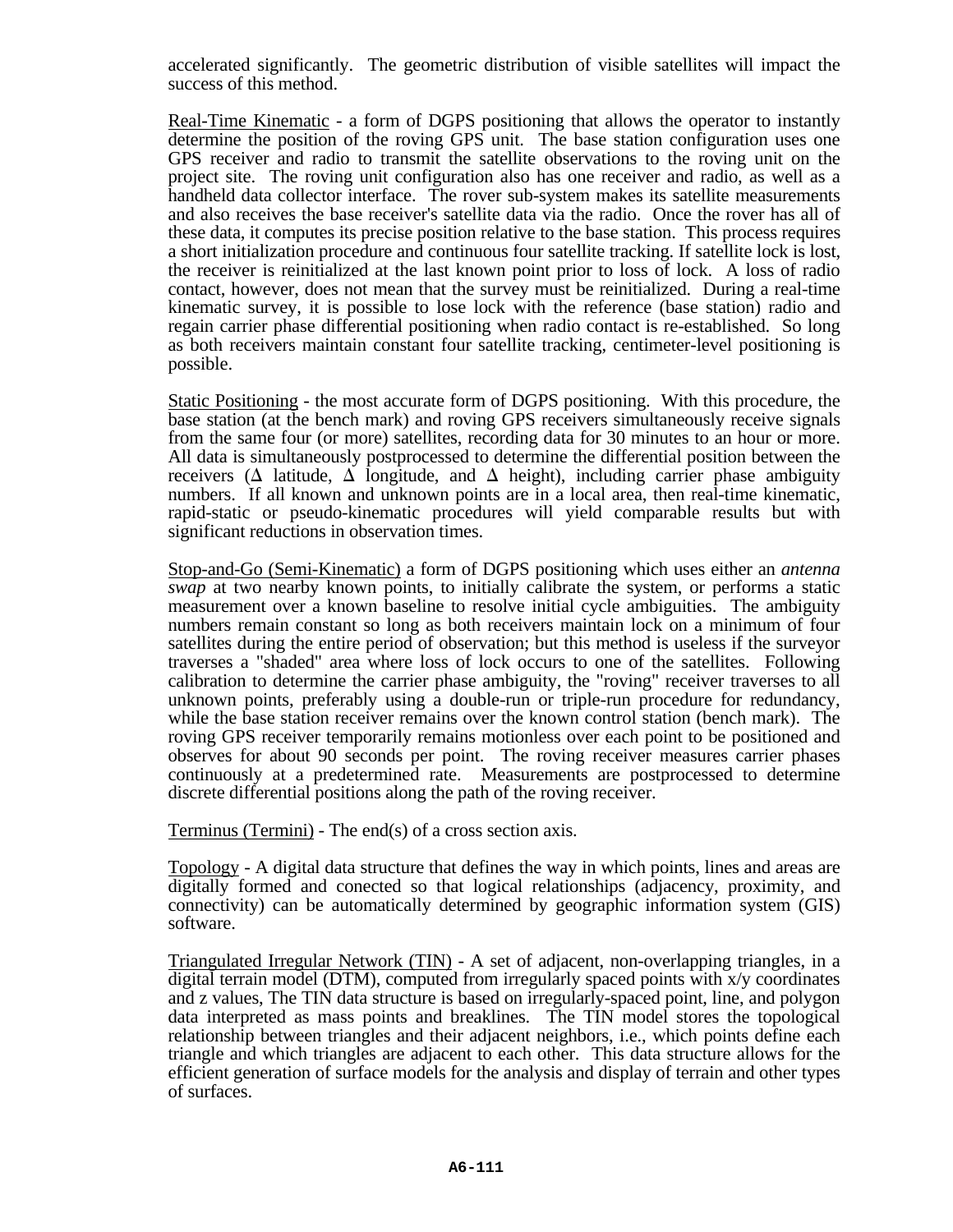Trigonometric Levels - An indirect technique for measuring elevation differences by measuring the vertical angle and slope distance, between two points, with a "total station" survey instrument, or equivalent. Total station instruments electronically sense vertical angles and slope distances and automatically apply trigonometry to compute horizontal distances and elevations.

# Zero (0) Station - The left bank terminus from which station is measured.  **APPENDIX 5. STUDIES OF ALLUVIAL FAN FLOODING**

# A5-1 INTRODUCTION

 "Alluvial fan flooding" means flooding occurring on the surface of an alluvial fan or similar landform, which originates at the apex and is characterized by high-velocity flows; active processes of erosion, sediment transport, and deposition; and unpredictable flow paths. For the purposes of the NFIP, "apex" means a point on an alluvial fan or similar landform below which the flowpath of the major stream that formed the fan becomes unpredictable and alluvial fan flooding can occur. The degree to which the processes that characterize alluvial fan flooding are present can vary greatly. For example, the fact that active deposition has not recently occurred on some portion of the fan surface does not necessarily preclude the use of FEMA's methodology for determining hazards from alluvial fan flooding.

 The methodology follows directly from the definition of the 100-year flood as the flood having a 1-percent chance of being exceeded (at the point at which the definition is being applied) in any given year. Because the path of an alluvial fan flood is unpredictable, the probability of the point in question being inundated by a flood, given that that flood is realized at the apex, contributes to the definition of the 100-year flood. Therefore, if H denotes the event of the point in question being flooded, then, by definition, the 100-year flood discharge at that point is the  $q_{100}$  given by

$$
.01 = f^{\infty} \quad P(H|Q=q) f_Q(q) dq \tag{1}
$$

where  $P(H^*Q=q)$  is the probability of the point being flooded, given that a flood with a magnitude of q cubic feet per second (cfs) is realized at the apex; and  $f<sub>0</sub>(q)$  is the probability density function (pdf) of the discharge Q occurring at the apex. Replacing Q with D or V and q with d or v in equation (1) to denote depth or velocity yields the definition of the 100-year flood depth or flood velocity, respectively. Note that when the flood path is predictable, then  $P(\bar{H}^*Q=q) = 1$  and the 100-year flood discharge, q<sub>100</sub>, is determined by the definition familiar to those who model riverine flooding:

$$
.01 = f^{\infty} f_{Q}(q) dq
$$
 (2)  
q<sub>100</sub>

 If the flowpaths cannot be predicted with certainty, then equation (1) (i.e., the methodology) must be applied. The reader should note that equation (1) is not an assumption, but is rather the definition of the 100-year flood discharge.

 The methodology was first described by Dawdy (Reference 1). In his paper Dawdy uses three assumptions to solve equation (1) for  $q_{100}$ .

1. The pdf,  $f<sub>Q</sub>(q)$ , is log-Pearson Type III. This assumption is in accordance with the recommendation of the Hydrology Subcommittee of the Interagency Advisory Committee on Water Data (Reference 2).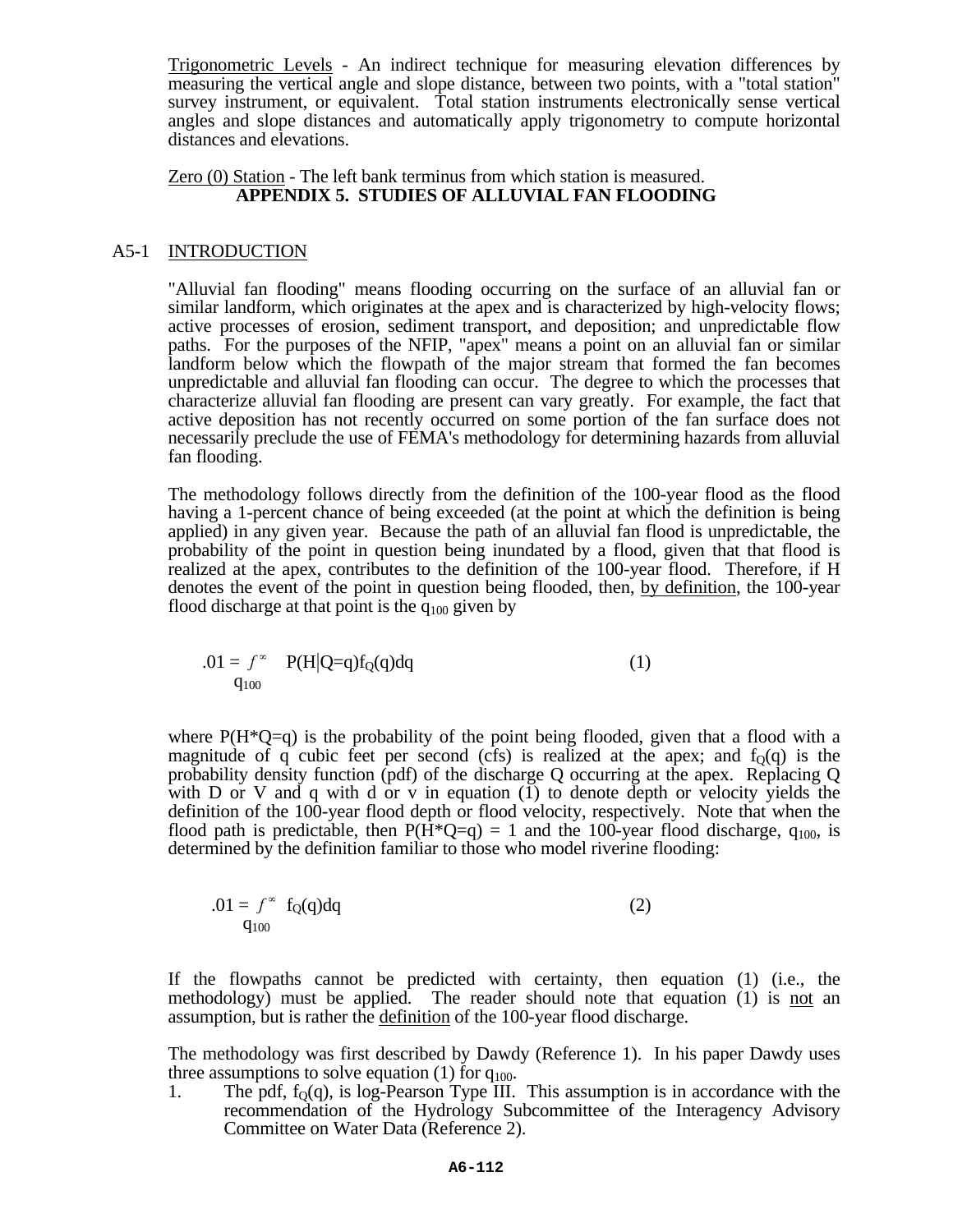- 2. The conditional probability,  $P(H|Q=q)$ , on any contour is equal to the width of the channel carrying the discharge divided by the width of the area subject to flooding measured along the contour. That is, the locations of flowpaths are uniformly distributed within the area subject to flooding. This assumption follows from the reasoning that the alluvial fan was formed, over "geologic" time, by the accumulation of sediment deposited during flood events. Thus, over the long term, one can assume that points, where there is an equal accumulation of sediment (i.e., on the same contour), have experienced, and will experience in the future, the same frequency of flooding. The modeler must exercise caution when considering this assumption to be valid for "engineering" time scales.
- 3. The width of the "channel" followed by the flood is proportional to the four-tenths power of the flood discharge. This relationship is based on observations in New Mexico that floods on alluvial fans flow at critical depth in wide approximately rectangular channels and that the depth of flow decreases until a further decrease results in a 200-fold increase in the width. Further investigations of alluvial fan flooding in California and Nevada (Reference 3) support the relationship. From that relationship, one can compute not only the width of the flood path but also the depth and velocity of the flow if the discharge is given.

 Consequent to adopting the methodology outlined by Dawdy, FEMA commissioned DMA Consulting Engineers to investigate the validity of the aforementioned assumptions. The results of that investigation indicate that the assumptions were reasonable in the upper regions of the alluvial fan flooding studied, but that on many alluvial fans, the flowpaths in the upper regions (single-channel regions) split into several paths in the lower regions (multiple-channel regions) (Reference 3). That study further indicated that the combined width of those multiple channels was consistently approximately 3.8 times the width of the single channel from which they were formed. The study also indicated that the flow within those multiple channels was not at critical depth but rather was at normal depth.

 The SC shall assess the reasonableness of each assumption given above in light of the existing conditions of the particular area being studied. That assessment must be fully documented. If the assessment indicates that one or more of the aforementioned assumptions should be modified, the SC shall explain, in writing, the proposed modifications and how they would be used to determine flood depths and velocities. That explanation must be approved by the Regional PO before the modifications are implemented.

# A5-2 MAPPING OF ALLUVIAL FAN FLOOD HAZARDS

 Before analyzing alluvial fan flooding, the SC should review the available literature on the subject--especially those documents that discuss the methodology or its application. Several such documents are listed in the References and Bibliography section of this Appendix.

The SC may obtain a copy of FAN: An Alluvial Fan Flooding Computer Program, including the user's manual and the compiled program on a 5¼" disk, from FEMA by writing to:

> Federal Emergency Management Agency Mitigation Directorate Hazard Identification Branch 500 C Street, SW Room 422 Washington, DC 20472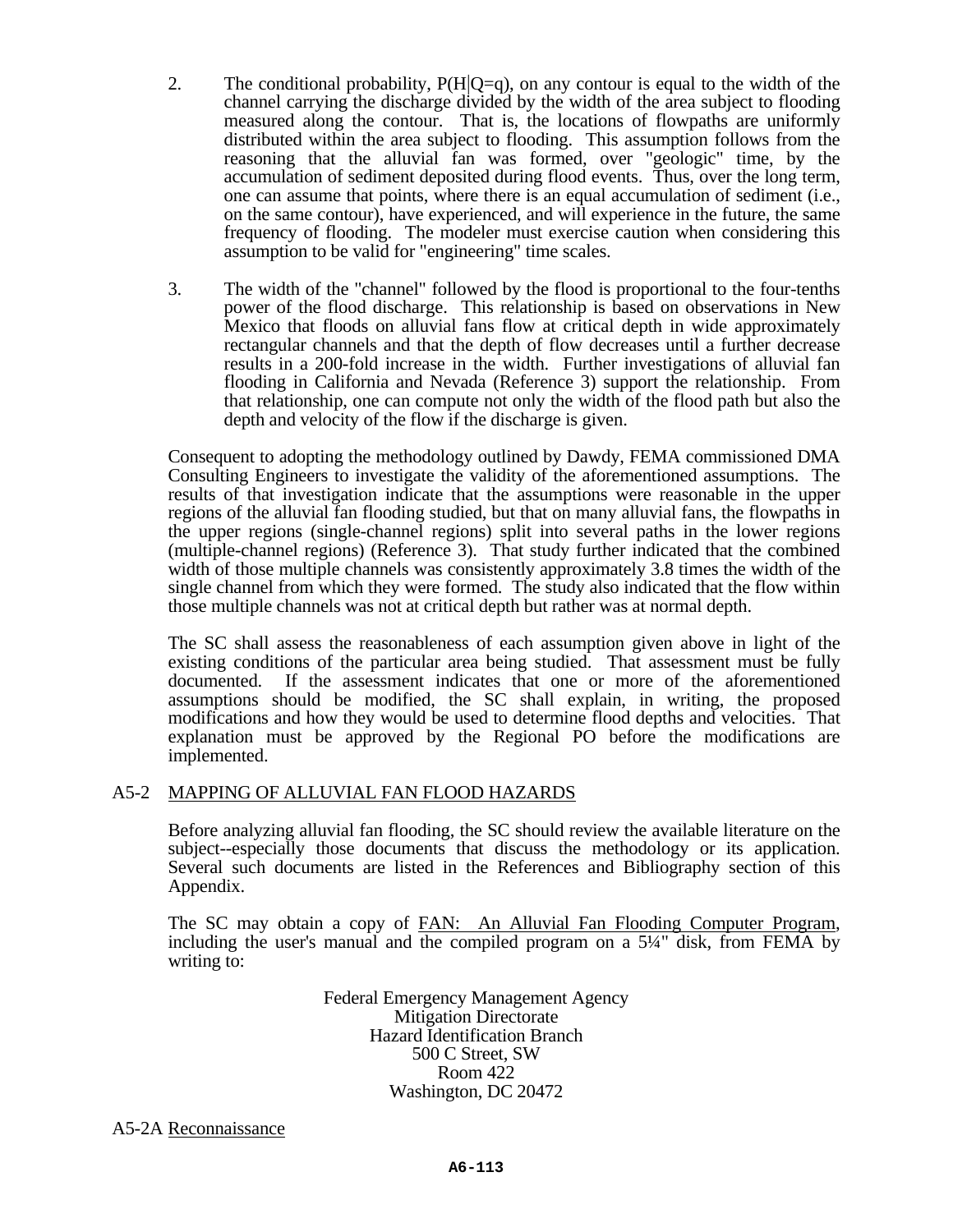When it is determined that an area in a community is subject to alluvial fan flooding, a thorough reconnaissance of the area should be made in order to determine the source of flooding, the apex, the boundaries of the area, the limits of entrenched channels and the locations of barriers to flow (natural or manmade) that render some areas more flood prone than others, and locations of single- and multiple-channel regions. The reconnaissance should make use of available topographic, geologic, and soil maps; aerial photographs; historic records; and site inspections.

# A5-2B Channel Location

 As stated in the introduction, the degree to which the processes that characterize alluvial fan flooding are present can vary greatly. The following description is intended to help the reader understand the use of equation (1) in determining the flood hazards associated with alluvial fan flooding. It is not a set of conditions to be used as a prerequisite for applying the methodology.

 During a major flood event on an active fan, flow does not spread evenly over the fan, but is confined to only a portion of the fan surface that carries the water from the apex to the toe of the fan. In the upper region of the fan, flood flows are typically confined to a single channel, which is formed by the flow itself through erosion of the loose material that makes up the fan. Because of the relatively steep slopes in the upper region, flood flows are at critical depth and critical velocity. Below the apex of the fan, the flood follows a random path down the fan surface; under natural conditions, the flood is no more likely to follow an existing channel than it is to follow a new flowpath. The flowpath has an approximately rectangular cross section for which depth, width, and velocity of flow can be expressed as functions of discharge.

 In the lower region of the fan, flood flows may split and form multiple channels. Normal flow conditions exist in the multiple-channel region.

# A5-2C Depth of Flooding

 For purposes of mapping alluvial fan flooding, the depth of flooding is the depth of flow in the channel that carries a given discharge plus the velocity head associated with that flow.

# A5-2D Velocity of Flooding

 For purposes of mapping alluvial fan flooding, the velocity of flooding is the velocity of flow in the channel that carries the given discharge.

# A5-2E Avulsions

 During a flood event, the flow may abandon the path it has been taking and follow a new one. That occurrence, termed an avulsion, can result from floodwater overtopping a channel bank and creating a new channel. The overtopping may be caused by the sudden deposition of sediment and/or debris or by undercutting and subsequent failure of a channel bank. Because points below the avulsion may be in the path taken by the floodflow either before or after the avulsion occurs, the probability of those points being inundated by the flood is greater than if the avulsion had not occurred.

# A5-2F Coalescent Areas

 In areas subject to alluvial fan flooding from more than one flooding source, flood depths and velocities are computed by assuming that the event of inundation by a flood from any canyon is independent of the event of inundation by a flood from any other canyon. Thus, the union of such events, which has a probability of 0.01, is used to define depths and velocities in areas where multiple alluvial fans intersect.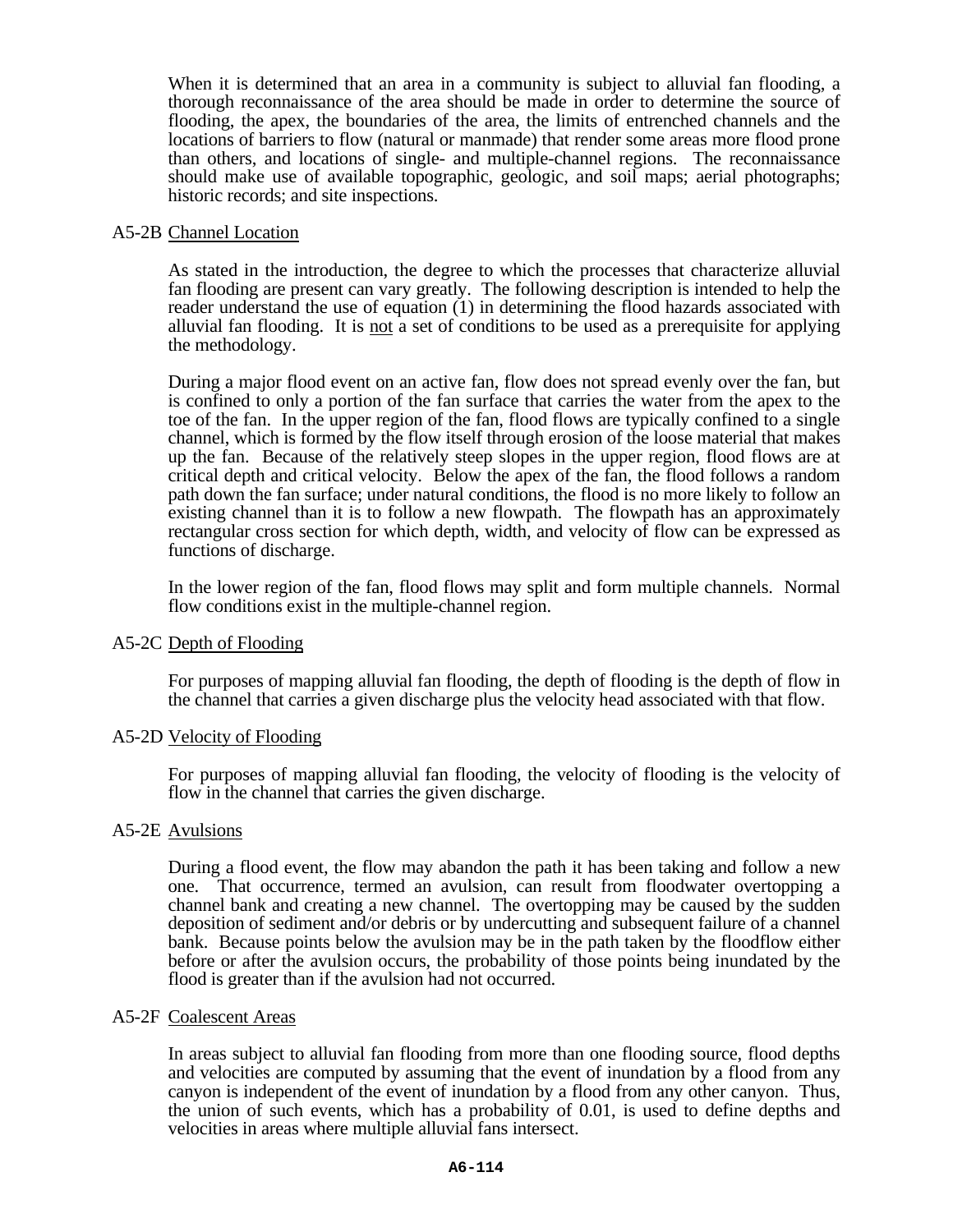# A5-3 FLOOD HAZARD ZONES

 Special Flood Hazard Areas subject to alluvial fan flooding are identified as Zone AO with the following definition:

 Zone AO: Special Flood Hazard Areas inundated by types of 100-year shallow flooding where average depths are between 1.0 and 3.0 feet.

> Alluvial fan flood hazard areas are shown on the Flood Insurance Rate Map as Zone AO, and average depths and velocities of flow are shown. In those areas, the 100-year flood depths may exceed 3.0 feet. Development on alluvial fans is subject to a more severe flood hazard than would normally be encountered in Zone AO because the velocities of flows on the alluvial fan are high and the locations of the flowpaths on the alluvial fan are unpredictable.

 The Special Flood Hazard Area on each alluvial fan is subdivided into separate AO zones. Those zones are labeled with depths and velocities rounded to the nearest whole foot and foot per second, respectively. For example, all points that are subject to alluvial fan flooding with a 100-year depth between 1.5 and 2.5 feet and a 100-year velocity between 6.5 and 7.5 feet per second are included in an area labeled Zone AO (Depth 2 FT, Velocity 7 FPS).

# A5-4 COMPUTATIONS

 The solution to equation (1) for the discharges associated with the depths and velocities that define the flood hazard zone boundaries may be obtained through the use of FEMA's computer program (Reference 4). That program solves equation (1) under the simple boundary conditions described in the introduction. The net results of those computations are the values of the widths of the area subject to alluvial fan flooding at which 100-year depths equal  $n + 0.5$  foot and 100-year velocities equal  $n + 0.5$  foot per second (where n is an integer). Other data given in the output of the program can be used to determine the flood hazard zone boundaries under more complicated boundary conditions (such as entrenched channels and barriers to flow). If, however, because of field conditions, the program is of no use, the SC shall describe in writing the field conditions, the reason those conditions render the use of the program to be of little value, and the proposed alternative.

# A5-5 INTERMEDIATE DATA SUBMISSION FOR ALLUVIAL FAN FLOODING **SOURCES**

Alluvial fan flooding analyses are performed in three basic steps. Those steps are.

- 1. Determine the flood frequency curve at the apex [i.e.,  $f<sub>O</sub>(q)$  in equation (1)].
- 2. Determine the boundaries of the area subject to flooding from the apex and the probabilities of points within that area being flooded by a given discharge [i.e.,  $P(H | Q=q)$  in equation (1).
- 3. Calculate the 100-year discharges from equation (1).

 Because the accuracy of the results of Step 3 depends on that of Steps 1 and 2, an intermediate data submission is required in an alluvial fan flooding FIS. After notifying the Regional PO, the SC shall submit the data described in A5-5A and A5-5B below. The SC will be informed of the results of that review within 45 days of the intermediate submission.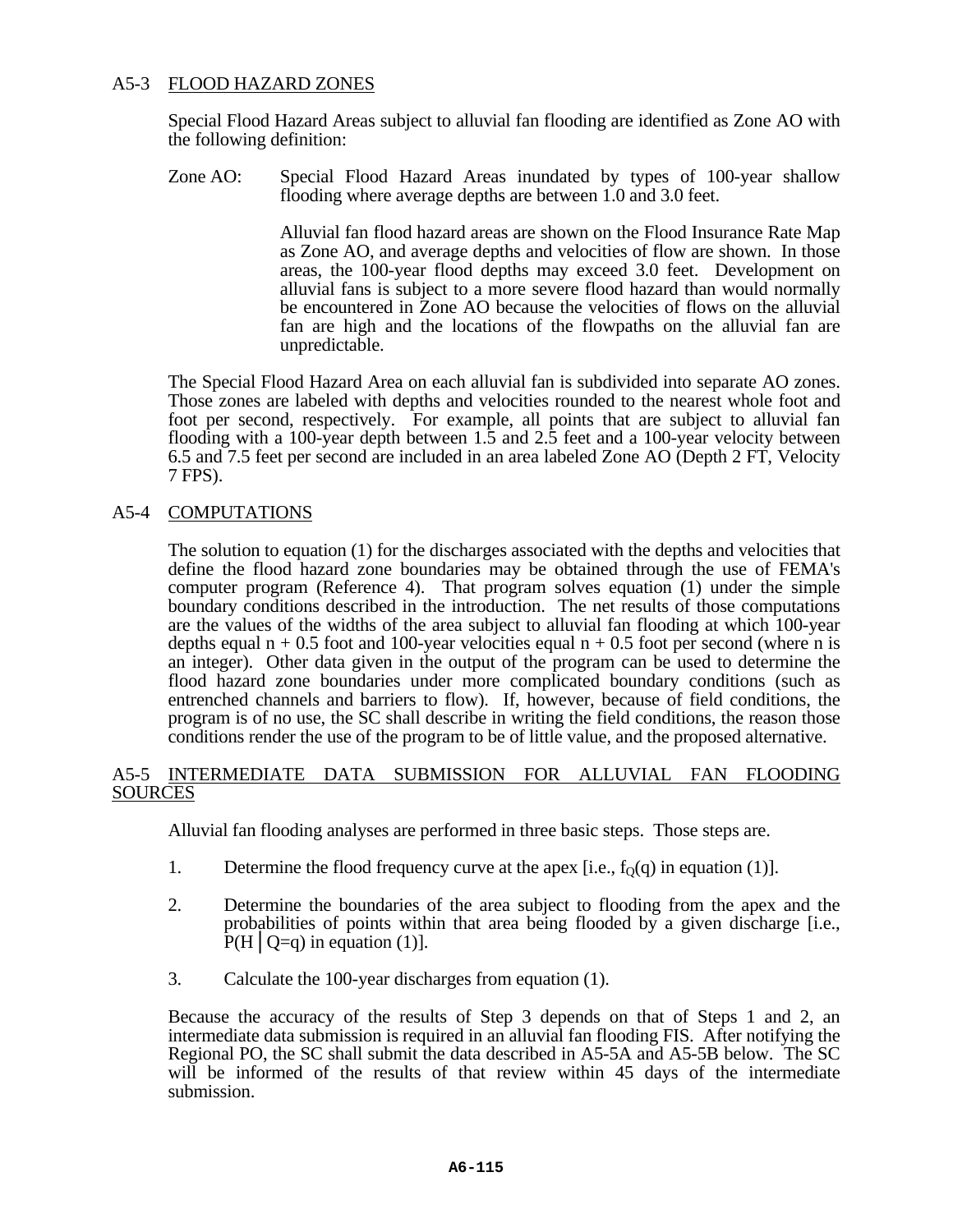# A5-5A Step 1: Define the Flood Frequency Curve and Apex for Each Flooding Source

 The following information shall be submitted in support of the flood frequency curve defined at each apex:

- 1. A topographic map showing the boundary of the drainage area above the apex, as well as the location of the apex.
- 2. An explanation demonstrating that flowpaths below the apex are unpredictable.
- 3. A report describing in detail the hydrologic analysis performed to determine the flood frequency curve.
- 4. Data and references used in the hydrologic analysis.
- 5. A plot of the flood frequency curve on log-normal probability paper (including the name of the flooding source, the drainage area above the apex, and the mean, standard deviation, and skew coefficient of the curve).

# A5-5B Step 2: Determine the Boundaries of the Area Subject to Alluvial Fan Flooding

 The following information shall be submitted in support of the conditional probabilities of points subject to alluvial fan flooding being inundated by a flood, given the flood's magnitude:

- 1. A topographic map showing the boundaries of the areas subject to alluvial fan flooding. If barriers (either natural or manmade) to the possible flowpaths or channels exist and warrant consideration in defining the conditional probabilities, they should be shown and clearly labeled (including any "threshold" discharges or depths necessary to breach them). This map should also show the division between the single-channel and multiple-channel regions.
- 2. An aerial photograph (if available) at the same scale as and showing the same information as that described for the topographic map.
- 3. A soils classification map (if available) at the same scale as and showing the same information as that described for the topographic map.
- 4. A report describing the topographic and geomorphologic analysis performed.
- 5. Data and references used in the analysis.

 The report should describe, in detail, and justify the use of all assumptions made in the analysis. (Those described by Dawdy can serve as a starting point.)

# A5-5C Step 3: Determine and Delineate Flood Insurance Zone Boundaries

 After all issues raised during the technical review of Steps 1 and 2 have been resolved and upon receiving approval from the Regional PO, the SC shall proceed with the computations of the 100-year depths and velocities that are to be shown on the FIRM. The results of this analysis are the final product to be submitted as the draft FIS.

The following information shall be submitted to complete this final step: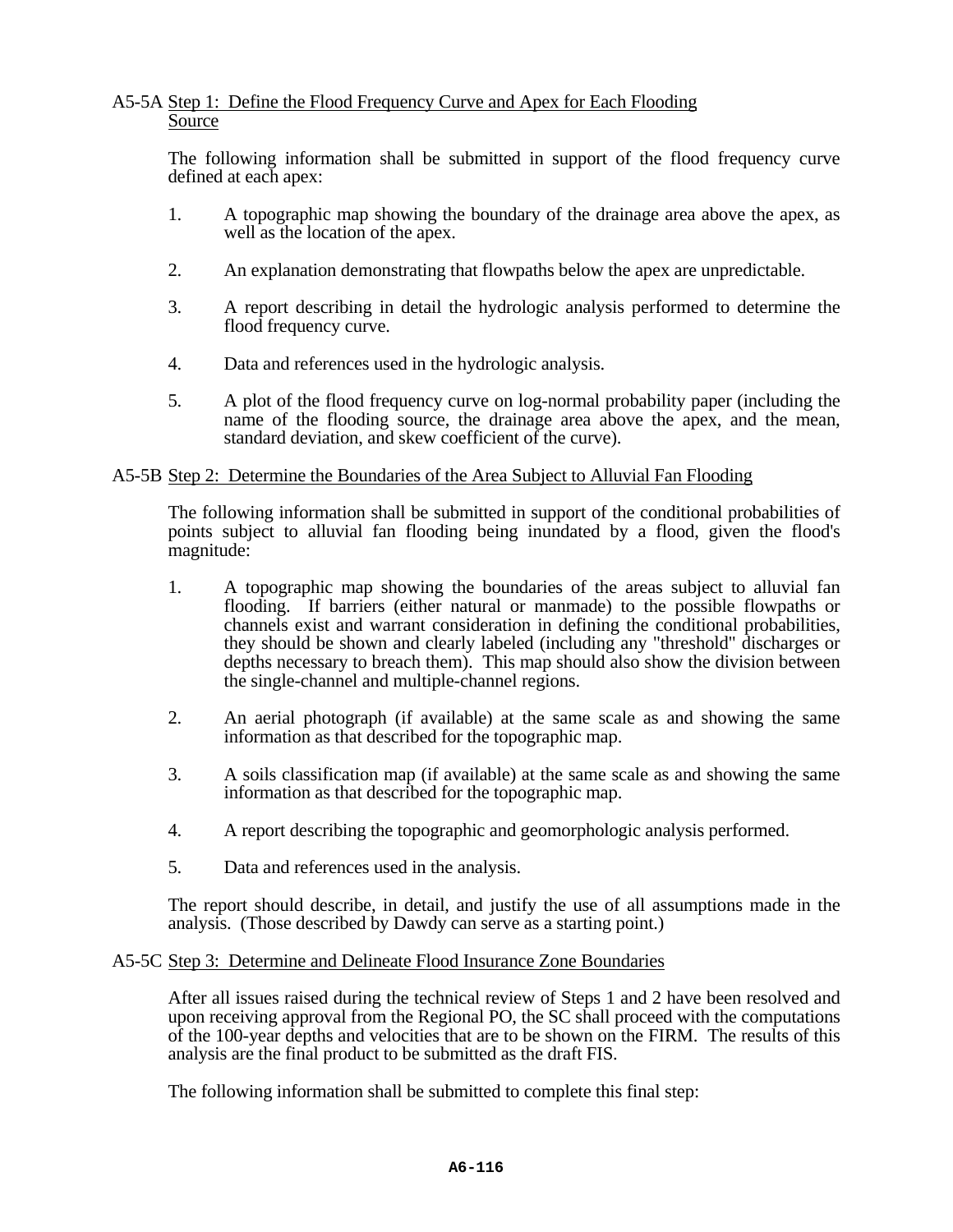- 1. A topographic map showing the flood insurance zones, including 100-year depths and velocities.
- 2. Backup data and calculations supporting those depths and velocities.
- 3. A draft FIS Report with adequate descriptions of the analyses performed in the appropriate sections.

# A5-6 BIBLIOGRAPHY AND REFERENCES

- 1. Dawdy, D. R., "Flood Frequency Estimates on Alluvial Fans," Journal of the Hydraulics Division, ASCE, Vol. 105, No. HY11, pp. 1407-1413, November 1979.
- 2. U.S. Department of the Interior, Geological Survey, Interagency Advisory Committee on Water Data, Office of Water Data Coordination, Hydrology Subcommittee, "Guidelines for Determining Flood Flow Frequency," Bulletin No. 17B, September 1981, Revised March 1982.
- 3. DMA Consulting Engineers, Alluvial Fan Flooding Methodology An Analysis, for the Federal Emergency Management Agency, August 1985.
- 4. Federal Emergency Management Agency, FAN: An Alluvial Fan Flooding Computer Program, September 1990.

 Dawdy, D. R., Hill, J. C., and Hanson, K. C., "Implementation of FEMA Guidelines on Alluvial Fans," Hydraulic Engineering, Proceedings of the 1989 National Conference, ASCE, Hydraulics Division, 1989.

 Faltas, M. E., "Evaluating Flood Hazards on Alluvial Fans," Hydraulic Engineering, Proceedings of the 1988 National Conference, ASCE, Hydraulics Division, 1988.

 Mifflin, E. R., "Design Depths and Velocities on Alluvial Fans," Hydraulic Engineering, Proceedings of the 1988 National Conference, ASCE, Hydraulics Division, 1988.

**APPENDIX 6. CONVERSION TO THE NORTH AMERICAN VERTICAL DATUM OF 1988**

## **A6-1 INTRODUCTION**

 The National Geodetic Survey (NGS) has determined that it is necessary to readjust the national vertical control network. With that decision, many elevations that form part of FEMA's products will be affected. Many other affected Federal agencies will be making the same transition as situations and fiscal constraints allow. This appendix provides direction for implementing the use of NAVD 88 in lieu of NGVD 29 for FIS efforts.

- A. Background
	- 1. Local Mean Sea Level. The use of this designation in FISs has decreased since the introduction of NGVD 29 and will continue to do so as NAVD 88 becomes the datum of reference for all Federal mapping efforts. Local mean sea level has the inherent drawback of varying from location to location in the areas of concern to the NFIP. Its use will continue as a local datum, but will no longer be referenced as a datum for use in FIS efforts.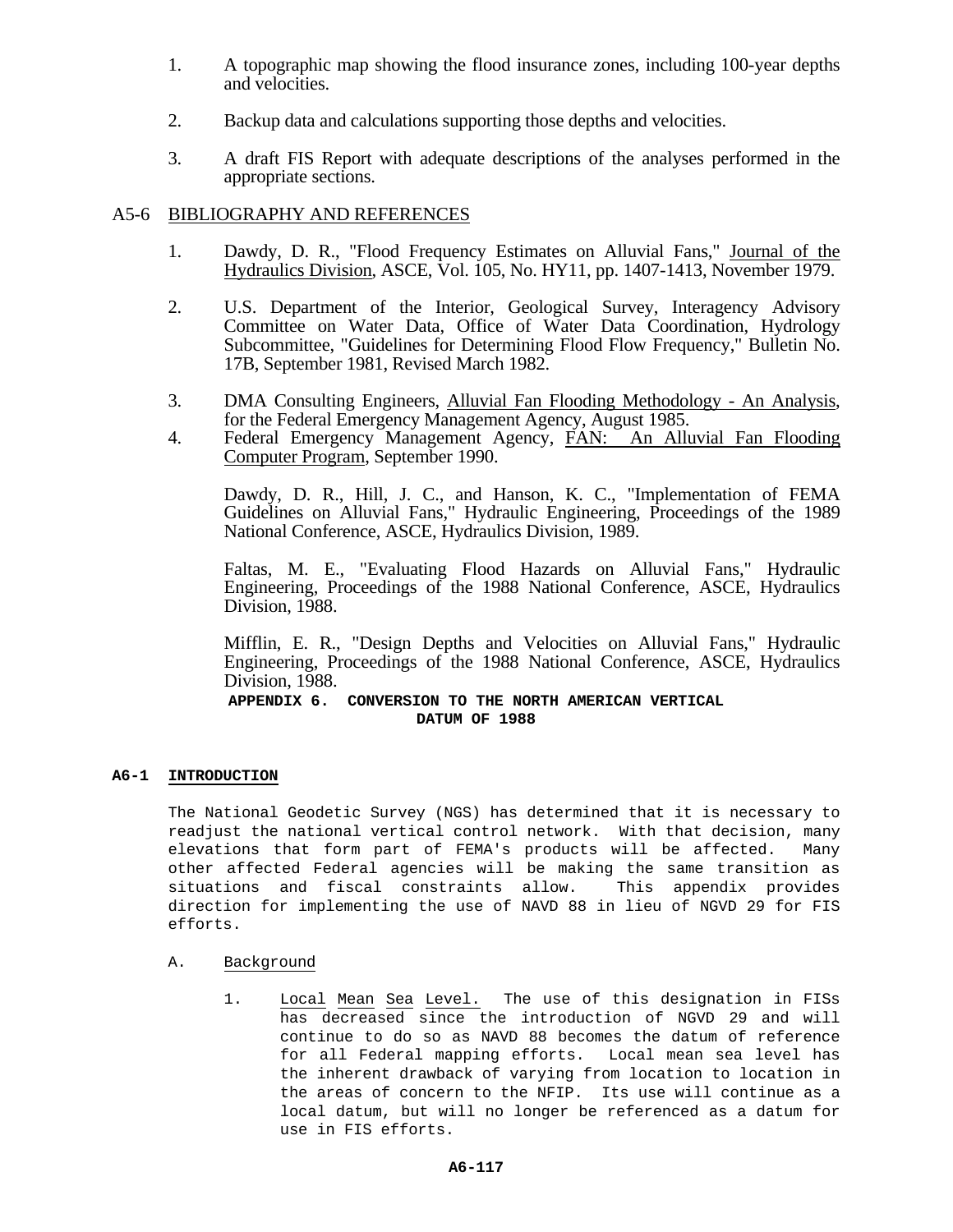The initial use of local mean sea level as a datum reference was based on the readily observed tidal cycles of mean hourly water elevations observed over a 19-year period (the National Tidal Datum Epoch). The arithmetic mean of these observations provided the level used as local mean sea level. However, there are many variables that affect the determination of local mean sea level, and it has been demonstrated since the adoption of NGVD 29 that differences between local mean sea level and NGVD 29 vary from location to location and from time to time. To assist in evaluating these local differences, geodesists have been searching for a datum definition that would more closely represent the true shape of the geoid.

- 2. National Geodetic Vertical Datum of 1929. During the 1920's, the U.S. Government undertook a project to combine a series of precise leveling surveys. The network was referenced to 21 tide gages in the U.S. and five in Canada. The object of the network was to provide a fixed datum that was supposed to bring a consistent relationship to all vertical determinations in the U.S. Initially known as the "Sea Level Datum of 1929," it provided a continental datum that eliminated the periodic changes inherent in local tidal datums. To avoid confusion over the differences in local tidal datums, the name was changed in 1973 to the "National Geodetic Vertical Datum of 1929 (NGVD 29)." Until now, NGVD 29 has been the datum of reference for the vast majority of FIS work.
- 3. Preparation for NAVD 88. As newer data were incorporated into NGVD 29, surveyors became dissatisfied with the inconsistencies in NGVD 29. The assumption of zero NGVD as being mean sea level at the 26 appointed tide stations produced a "warped" geoid from their point of view. In order to remove the distortion in the network, a definition that could be reproduced readily at any location needed to be established. That definition is an equipotential surface, that is, the surface represented by a constant value of the acceleration due to gravity. The decision was made by the NGS and its counterpart agencies in Mexico and Canada to adopt a vertical datum based on a surface that will closely approximate this equipotential surface.
- 4. Data Collection for NAVD 88. Approval and funding to establish the new datum was received in 1978. The readjustment of the North American Vertical Control Networks is called the North American Vertical Datum of 1988, denoted as NAVD 88. The major effort to accomplish NAVD 88 was the releveling of 81,500 km of existing first-order leveling lines to strengthen the network in the conterminous United States. When completed, the releveling was correlated with the total network and adjusted by the method of least squares. The adjusted network includes about 600,000 permanent bench marks. It is important to note that *only a few* non-NGS bench marks have initially been included in this network. For the most part, bench marks established by other Federal, state, or local government agencies and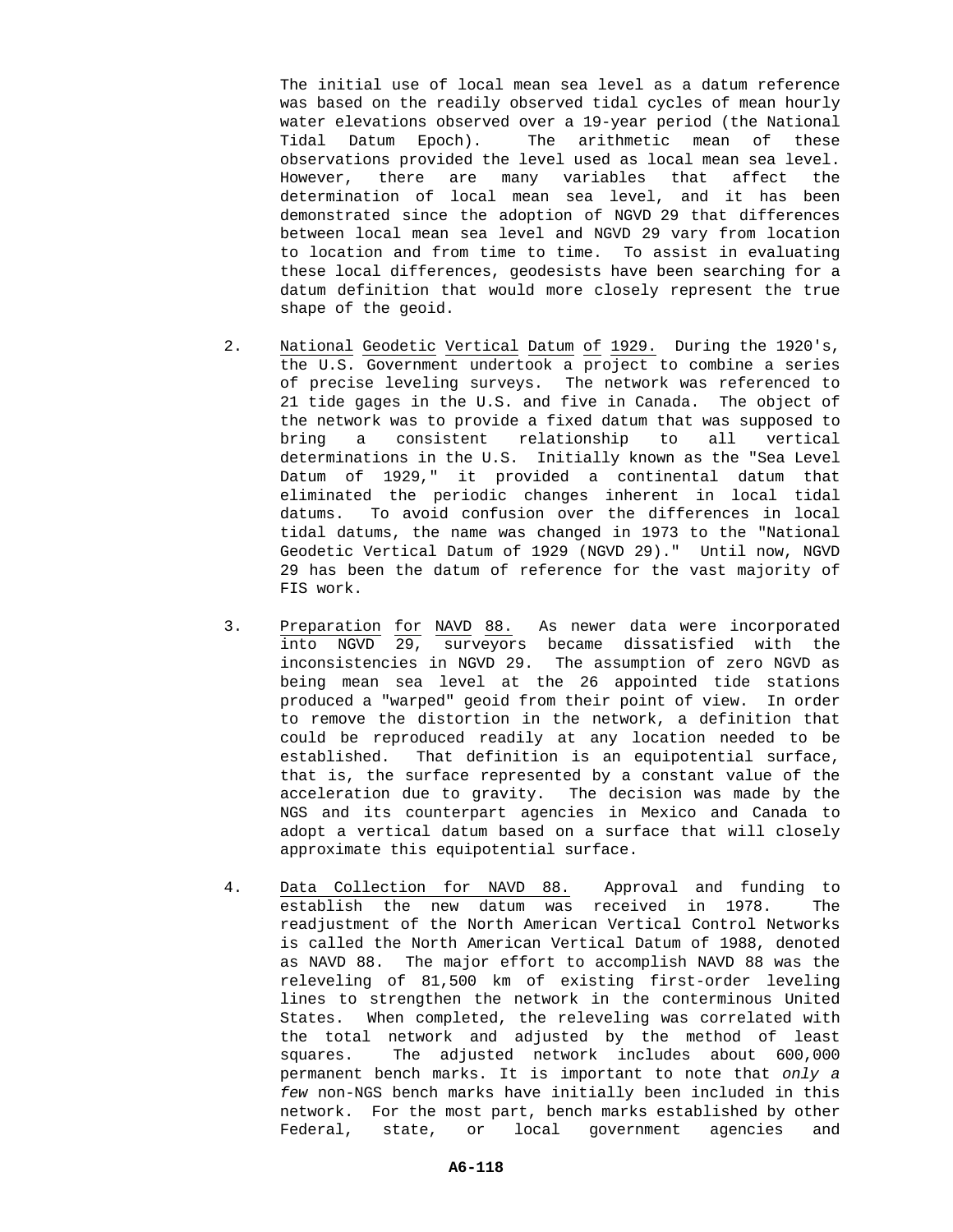organizations and not in the NGS data base, were not included in this effort, e.g., third-order U.S. Geological Survey (USGS) bench marks.

#### **A6-2 Scope**

Because some of the procedures for determining NGVD 29 and other older datums may have been unreliable, the ultimate goal is to convert all FISs to NAVD 88. However, the conversion will by necessity be gradual and be driven by the opportunity to republish FISs and FIRMs for other substantive reasons. There are a number of factors that must be considered before the decision of whether or not to convert an FIS can be made. These factors include costs associated with the conversion as well as available information, data, and resources.

The question of whether an FIS shall be referenced to NAVD 88 shall be resolved prior to commencement of any work on the FIS. The decision shall be made in consultation with the Regional PO considering the following criteria:

- $\mathscr S$  extent of changes that will occur as a result of the FIS;
- $\mathscr N$  whether or not the conversion factor for the restudied community is constant;
- $\mathscr{L}$  usability of NAVD 88 by the restudied community;
- $\mathscr{I}$  costs associated with converting an existing FIS to NAVD 88; and
- FEMA's ultimate goal of converting all FISs to NAVD 88.

It is necessary for all detailed flooding sources within a given community's FIS to be referenced to the same datum. Therefore, if an FIS is not a complete restudy, the non-restudied flooding sources must also be converted to NAVD 88. In fact, the expeditious conversion of non-restudied flooding sources is a critical, and possibly the deciding, factor in the decision of the Regional PO. There are several reasons why the use of mixed datums is impractical. There would be uncertainty when attempting to superimpose backwater effects from a restudied flooding sources referenced to NAVD 88 onto a non-restudied flooding sources referenced to an older datum, such as NGVD 29, or vice versa. In addition, the use of mixed datums could lead to confusion among map users not familiar with the differing datums and could lead to misinterpretation of the maps. For example, the use of mixed datums in computing flood insurance premiums could result in significant inequities to either the insured or the insurer, depending on the error.

Therefore, it is essential for the Regional PO and SC to initially make a sound decision about which datum can and should be used when preparing an FIS. The sections below provide procedures and guidance to select the proper datum when preparing an FIS restudy.

When so directed by the Regional PO, the study contractor is responsible for assuring that the vertical data used in preparing the FIS are properly referenced to NAVD 88. Work already in progress shall not be affected by these guidelines, except when ordered by the Regional PO.

Specifications for "Surveys," as given in Chapter 3, Section D, Guidelines and Specifications for Study Contractors, shall continue to apply.

Requirements for Flood Insurance Studies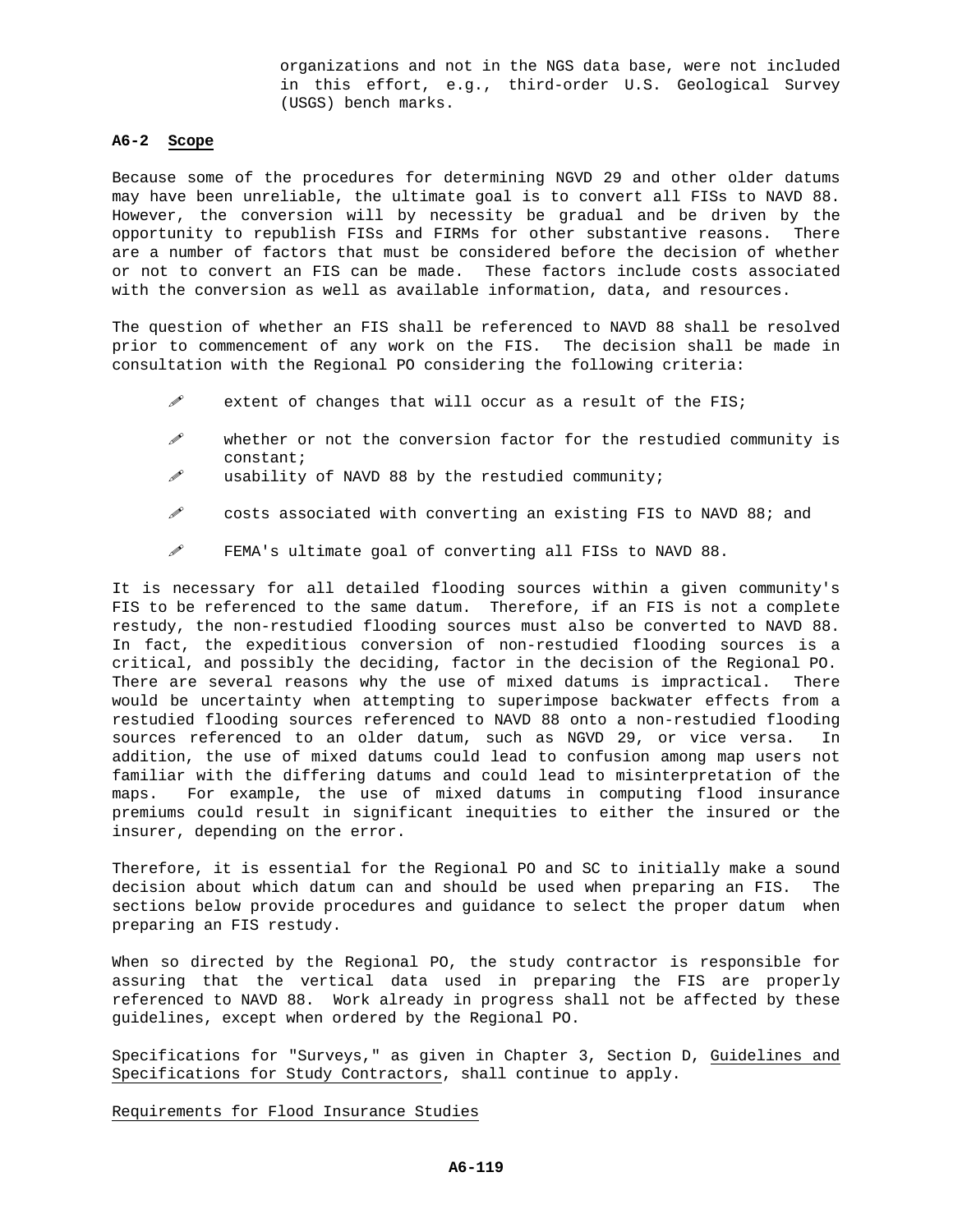When commencing work on an FIS restudy or LMMP, the SC shall investigate and answer the following questions to assist the Regional PO's decision as to whether or not the ongoing FIS shall be referenced to NAVD 88 or the effective FIS datum.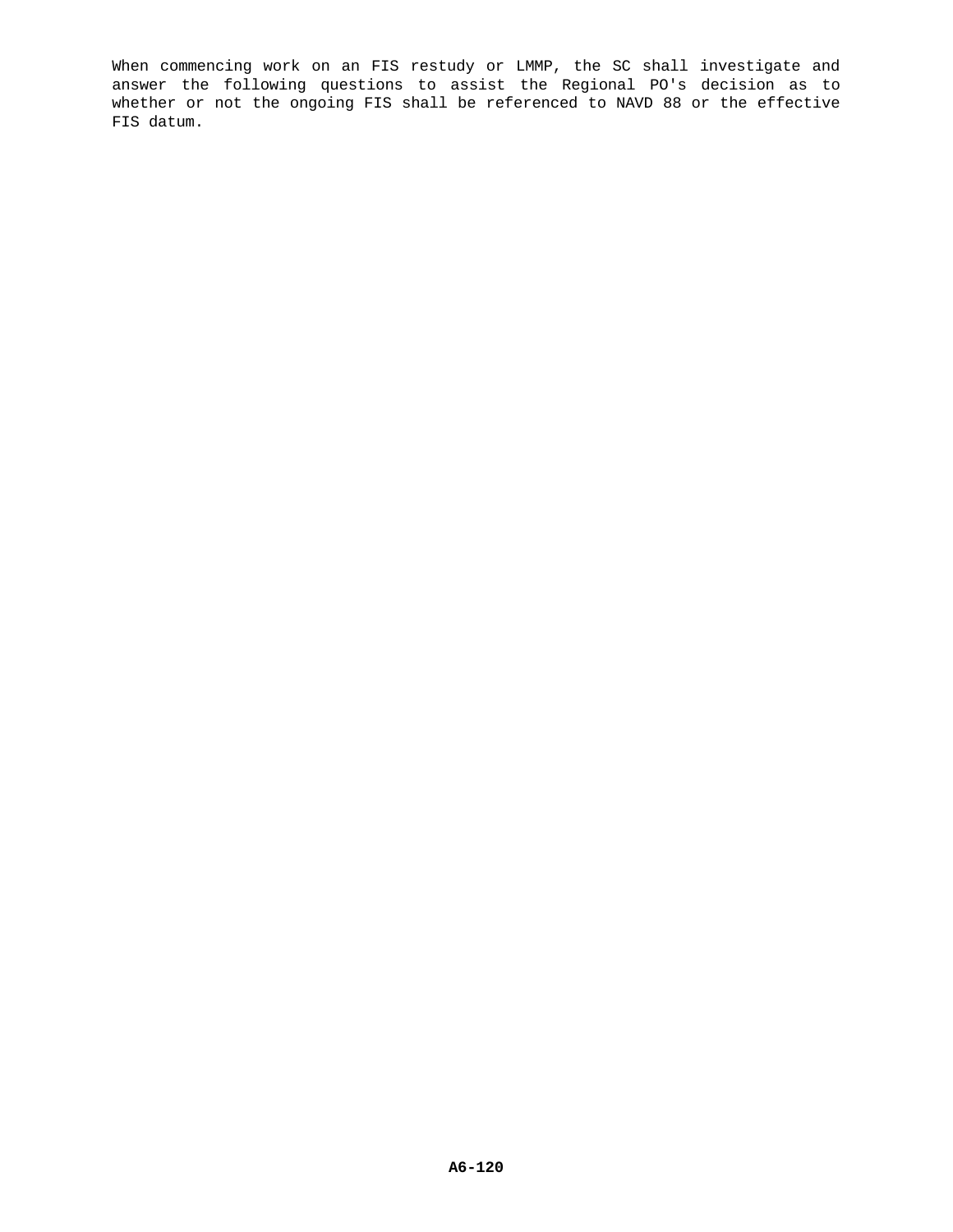|        | Criteria                                                                                                                                                                                                                                                                                                                                                                                 | Yes | No |
|--------|------------------------------------------------------------------------------------------------------------------------------------------------------------------------------------------------------------------------------------------------------------------------------------------------------------------------------------------------------------------------------------------|-----|----|
| 1.     | Does the community have or will soon have the<br>ability to use NAVD 88 with its own benchmark<br>system?                                                                                                                                                                                                                                                                                |     |    |
| 2.     | Will less than approximately 50 percent and no<br>more than approximately 20 miles of non-restudied<br>detailed study from the effective FIS have to be<br>converted to NAVD 88?                                                                                                                                                                                                         |     |    |
| 3.     | Will no more than approximately 5 percent of the<br>total printed FIRM panels for the community have<br>to be revised solely to convert non-restudied<br>streams to NAVD 88? (Note: if the ongoing FIS<br>restudy will result in the initial preparation of<br>a FIRM for the community or a countywide FIRM, all<br>panels will be revised and the answer to this<br>question is "yes") |     |    |
| $*4$ . | Is the maximum difference between conversion<br>factors, which is defined as the difference<br>between NAVD 88 and the effective FIS datum,<br>within 0.1 foot for all locations within the<br>community?                                                                                                                                                                                |     |    |

\*Note: If the ongoing FIS is a comprehensive restudy of detailed flooding sources on the effective FIS or the ongoing FIS is the initial preparation of detailed study for the community (i.e., there would be no detailed flooding sources to convert), the restudy should be referenced to NAVD 88 regardless of whether or not the bias factor is constant, i.e. within 0.1 foot, if the answers to 1-3 are "yes." In such cases, the answer to 4 can be considered as "yes" without checking the conversion factors.

The above criteria are provided for general guidance to aid the Regional PO and SC in making a technically sound, cost-effective decision. One of the primary intentions of these criteria is to, as much as possible, minimize the costs involved with converting non-restudied flooding sources to NAVD 88. Therefore, if the answers to the four questions outlined above are "yes," the FIS should be conducted using NAVD 88. The necessary conversion to NAVD 88 of nonrestudied streams will be performed by the technical evaluation contractor.

In cases where the answer to one or more of the above questions is "no," the SC shall inform the Regional PO before proceeding with work on the study. The SC shall also provide the Regional PO with all pertinent data needed to evaluate the study including information regarding the extent of detailed non-restudied flooding sources to be converted, number of FIRM panels impacted by the restudy, conversion factors, and utility of NAVD 88 for the community. The Regional PO should then assess, on a study by study basis, whether or not it will be cost-effective and technically justified to convert the study to NAVD 88. Based on this assessment, the Regional PO shall advise the SC which datum shall be used for the ongoing study or restudy.

**Utility of NAVD 88:** At the initial CCO meeting, it should be determined if the community has or soon will have the ability to use NAVD 88 with its own benchmark system. If the community does not have the ability to use NAVD 88,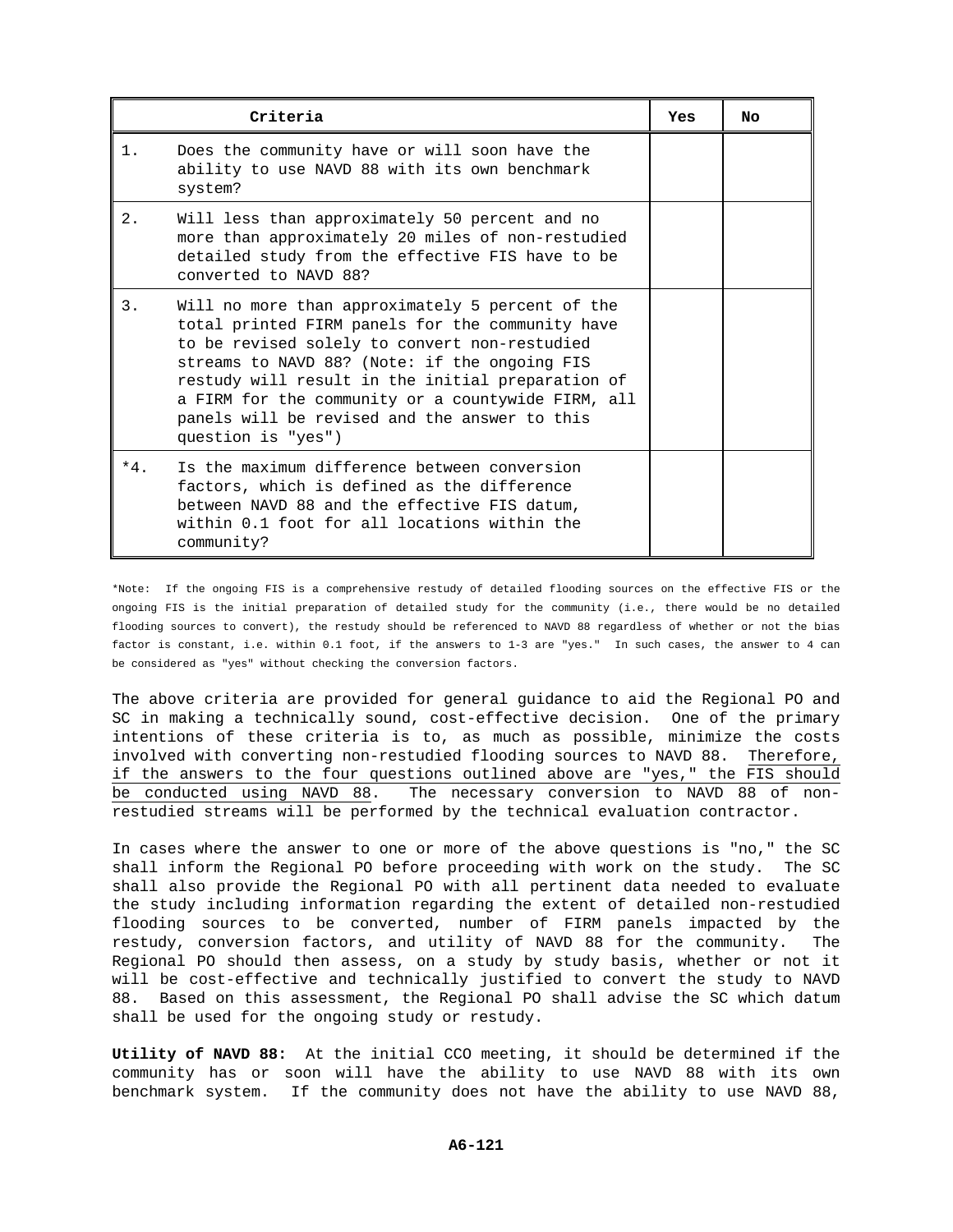the FIS restudy should be conducted referenced to the same datum as the effective FIS.

**Conversion Factor:** The conversion factor is the difference between NAVD 88 and the effective FIS datum at any given location. The study contractor should determine if the conversion factor is constant throughout the restudied community. For purposes of FIS work, the conversion factor can be considered to be a constant value if the maximum difference between conversion factors at all locations within the community is 0.1 foot.

The conversion factor must be a constant value to allow for the simple conversion of the BFEs to NAVD 88 for non-restudied flooding sources by applying the constant bias factor. If the conversion factor is not constant, the TEC will determine which ERMs were used to analyze specific reaches of detailed flooding sources in the original FIS hydraulic analyses. Once this determination is made, the BFEs would have to be adjusted by the appropriate conversion factor for the corresponding ERM. For many older studies for which original survey data are no longer available or where the survey data or number of ERMs are voluminous, it may be impractical to convert to NAVD 88. The 0.1 foot tolerance is necessary because that is the degree of accuracy used to issue flood hazard determinations for individual properties.

Figure A6-2.1 is a map showing the contours of the preliminary conversion factors from NAVD 88 to NGVD 29 for the continental United States. The 0 foot contour represents the areas where the NAVD 88 and NGVD 29 elevations are equal. The negative contours represent areas where the NGVD 29 elevation is greater than the NAVD 88 elevation. The converse is true for the contours with positive numbers. In areas where the contours are spaced closely, it is much more likely that the conversion factor will not be constant for a given community in comparison to areas where the contours are spaced further apart.

However, Figure A6-2.1 is provided for general information and should not be used to make the final determination whether or not the conversion factor is constant for a given community. Rather, a more definitive analysis should be conducted by the SC, such as the National Geodetic Survey's Vertical Conversion Transformation (VERTCON) program. This program provides conversions from NGVD 29 to NAVD 88 at locations input by the user at a specific latitude and longitude. The SC may select a minimum of four locations encircling the community for use in the VERTCON program. To ensure that the entire community is considered, it is suggested that, at a minimum, the four corners on the U.S. Geological Survey Quadrangle maps depicting the community on the northeast, northwest, southeast, and southwest "corners" of the community be used as test points. Additional points may also be tested at the discretion of the Regional PO or SC. If the resulting conversion factors are all within 0.1 foot of each other, the conversion factor can be assumed to be constant for the community.

#### Deliverables

#### When not converting to NAVD 88

For restudy and/or new detailed study to be completed using the same datum as the effective FIS, the draft FIS materials should be submitted referenced to the FIS datum. In addition, the conversion from the FIS datum to NAVD 88 for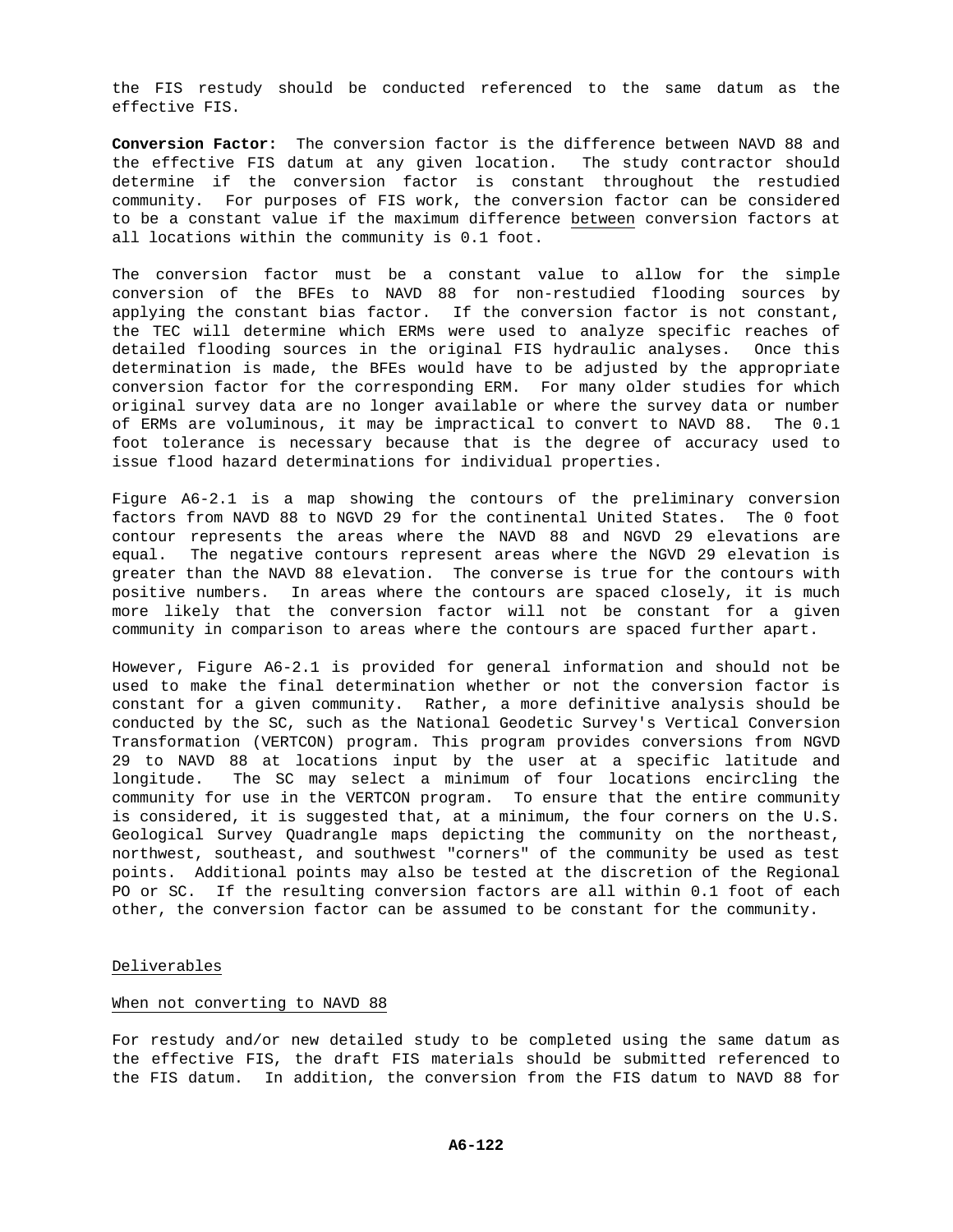the restudy ERMs should be submitted to allow for future conversion of the study.

#### When Converting to NAVD 88

For restudied and/or new detailed studied flooding sources, the profiles, floodplain mapping with BFEs, and floodway data tables should all be referenced to NAVD 88. In addition, for the ERMs used to prepare the restudy, the elevations should be provided in both NAVD 88 and the FIS datum.

#### **A6-3 CONVERSION METHODS**

 This section addresses the methods to be used in providing FIS elevations based on NAVD 88. The level of effort required will vary with the type of FIS or map action involved. Variations from these methods will be accepted if approved by the Regional PO in advance of submission of materials.

### A. Requirements for Flood Insurance Studies.

 When performing any type of FIS surveys, the vertical control network to be used for establishing ERMs shall be properly tied to an NGS primary bench mark, as provided from the NGS data base of NAVD 88 adjusted bench marks. If no primary NGS bench mark(s) adjusted to NAVD 88 are available within an economically reasonable leveling distance, the use of other Federal or state agencies' bench mark(s) that have been converted to NAVD 88 shall be acceptable. If none of the above control points are available within an economically reasonable leveling distance, then the conversion of existing NGVD 29 elevations to NAVD 88 by use of one of the below-mentioned methods shall be acceptable. Indication of how the conversion of the bench mark(s) was accomplished shall be included in the contractor's vertical control data. See Section A6-6 for guidance on submission of data relating to NAVD 88 conversion.

#### B. Conversion Methods and Example.

 There are three basic conversion methods available for users of the new datum, with varying levels of accuracy involved: 1) least squares adjustment of original leveling data into NAVD 88; 2) rigorous transformation of bench mark heights for a specific area using datum conversion correctors; and 3) simplified transformation using average conversion shift factors.

 1) Least squares adjustment. This method will be used for conversion of existing bench marks into NAVD 88, which were not included in the original adjustment. For FIS mapping work, results of these conversions may be used for initial vertical control for FIS control surveys. Mapping contractors should not have occasion to resort to this method for conversion without prior approval of their Regional PO.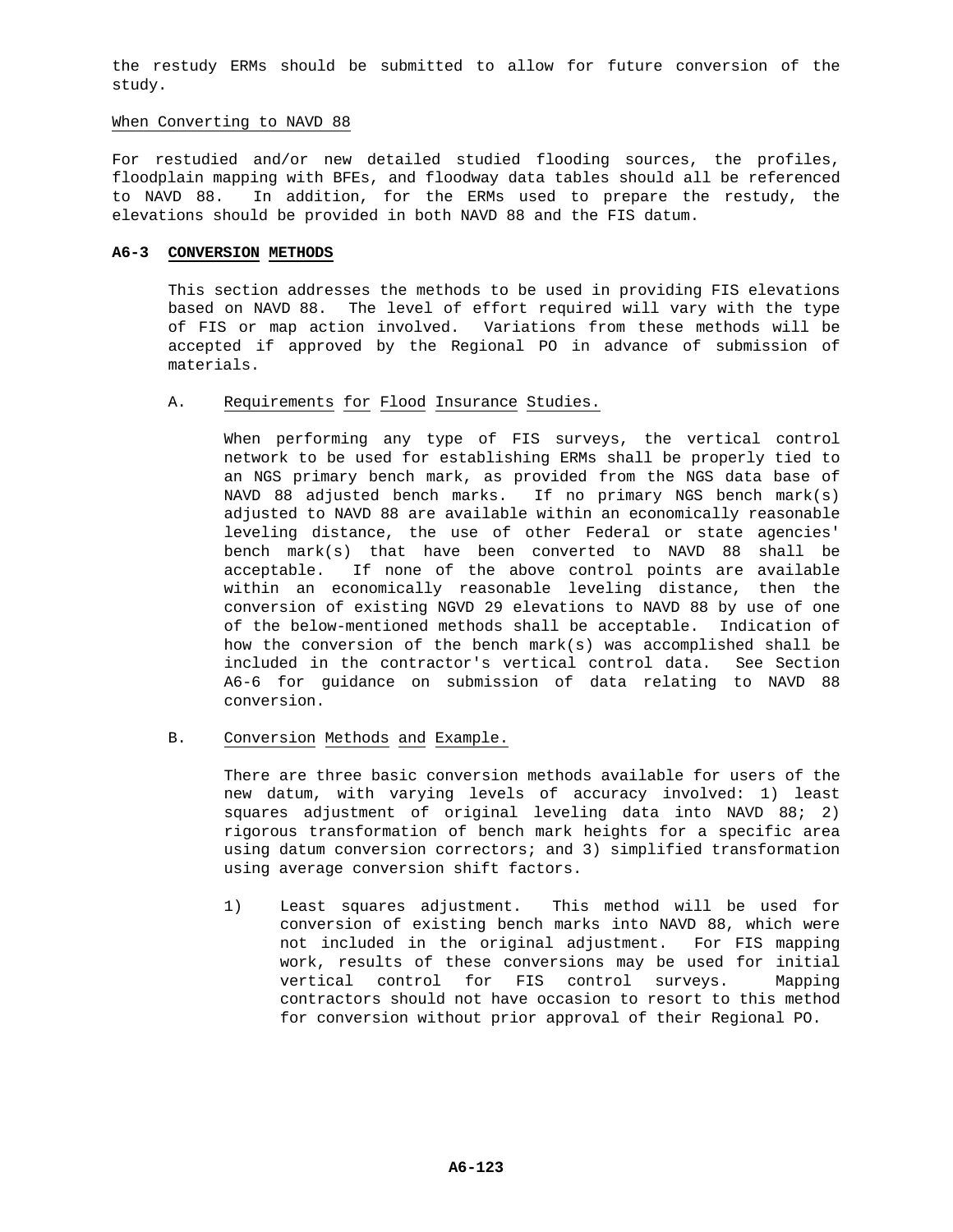2) Rigorous transformation using datum conversion correctors. This technique also may be used for converting existing leveling networks to the NAVD 88 adjustment, but will usually prove more time consuming than providing the data in computer-readable form for NGS to incorporate into their Integrated Data Base (IDB). Use of this method will also require prior approval of the Regional PO.

 3) Simplified transformation using conversion shift factors. Use of this method will provide sufficient accuracy for FIS mapping projects. Conversion shift factors are available from the NGS through the National Geodetic Information Center or the Vertical Network Branch (see Section A6-5 **Sources of Assistance**).

 Section A6-7 of this appendix provides samples of the instructions and data published by NGS.

C. Subsidence and Crustal Motion Areas.

 Areas of the conterminous United States that have been identified by the NGS as having non-uniform vertical displacements have limited adjustment data from the primary network available at this time. The last three pages of sample data shown in Section A6-7 illustrate how bench marks not yet adjusted to NAVD 88 will be shown. These areas will also be referenced to NAVD 88 on all FEMA maps.

D. Non-NGS Bench Mark Data.

 As other Federal agencies adjust their bench marks, more data within floodplain areas will be available. These data when published and documented will be acceptable for use in establishing NAVD 88 elevations and ERMs for FEMA mapping projects.

 The USGS and U.S. Army Corps of Engineers are among other major Federal agencies being affected by the conversion to NAVD 88 and their adjusted bench mark data can probably be obtained soon after the adjustments are made.

#### **A6-4 OTHER AREAS AFFECTED**

 Hawaii, the Pacific Trust Territories, the Commonwealth of Puerto Rico, and the U.S. Virgin Islands, will all have their datums adjusted based on releveling work done there. Although not connected by mainland network ties, the datum in these areas will be designated NAVD 88 that will be constrained at a single point of reference determined by local mean sea level based on the 1960-78 tidal epoch.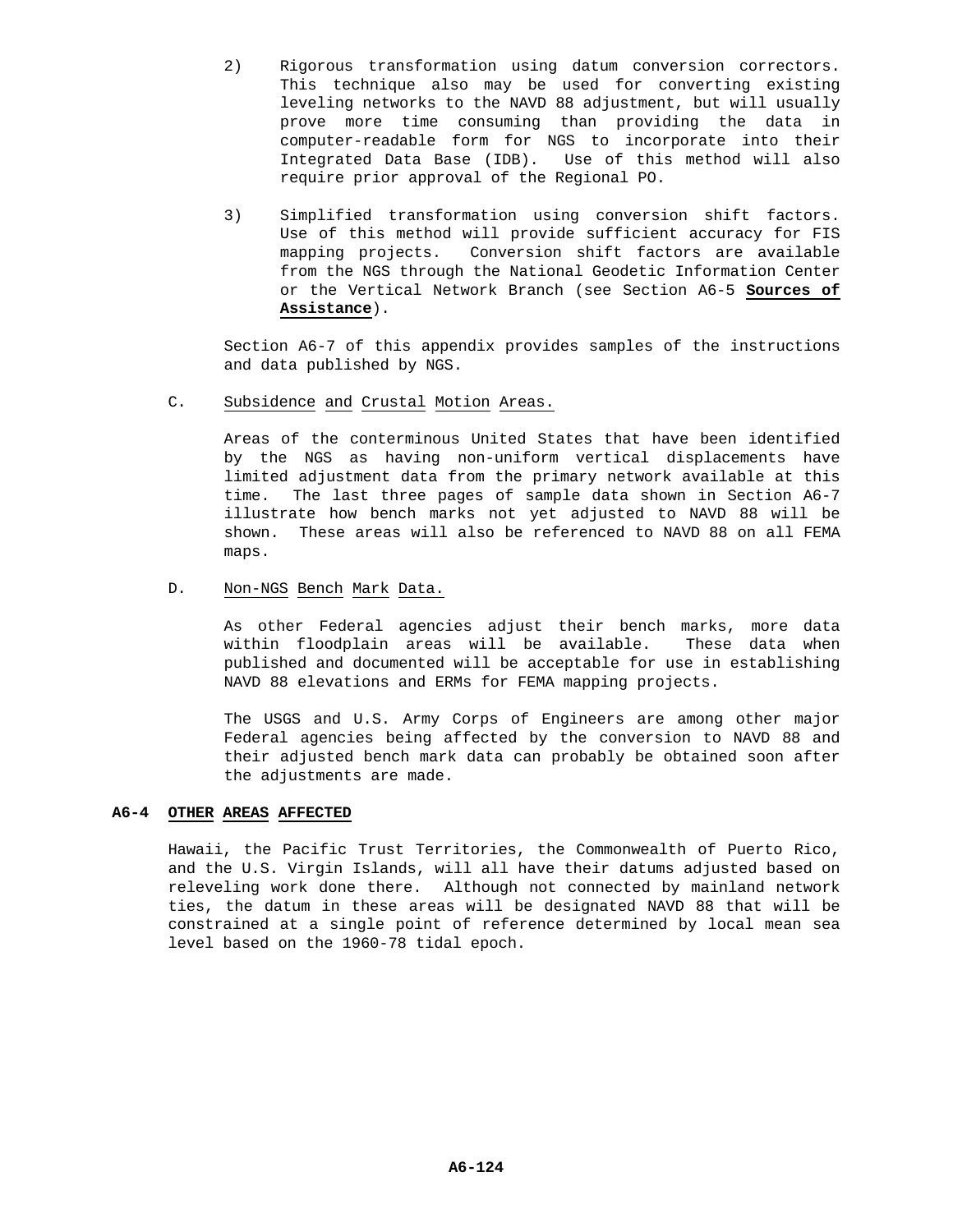#### **A6-5 SOURCES OF ASSISTANCE**

 In seeking assistance with the conversion process for FEMA mapping projects, first consult the Regional PO. If the Regional PO cannot resolve the issue, request referral to the next source. The NGS Vertical Network Branch will undoubtedly receive numerous inquiries nationwide for assistance with conversion activities. Therefore, please refrain from automatically calling them with each issue as it arises. FEMA contractors should use the following "chain-of-command" to guide inquiries.

- 1. Contract Project Officer/Government Technical Monitor
- 2. Regional Office Engineer
- 3. FEMA HQ Project Engineers
- 4. Chief, Hazard Identification Branch
- 5. National Geodetic Information Center, NGS
- 6. Vertical Network Branch, NGS

 This appendix includes a listing of addresses and telephone numbers of the various contact points. Also listed is additional information regarding other Federal and state agencies involved in the NAVD 88 conversion process. Depending on the nature (i.e., administrative, procedural, technical, etc.) of the response needed, contact should be made with the appropriate person, usually beginning with the Regional PO.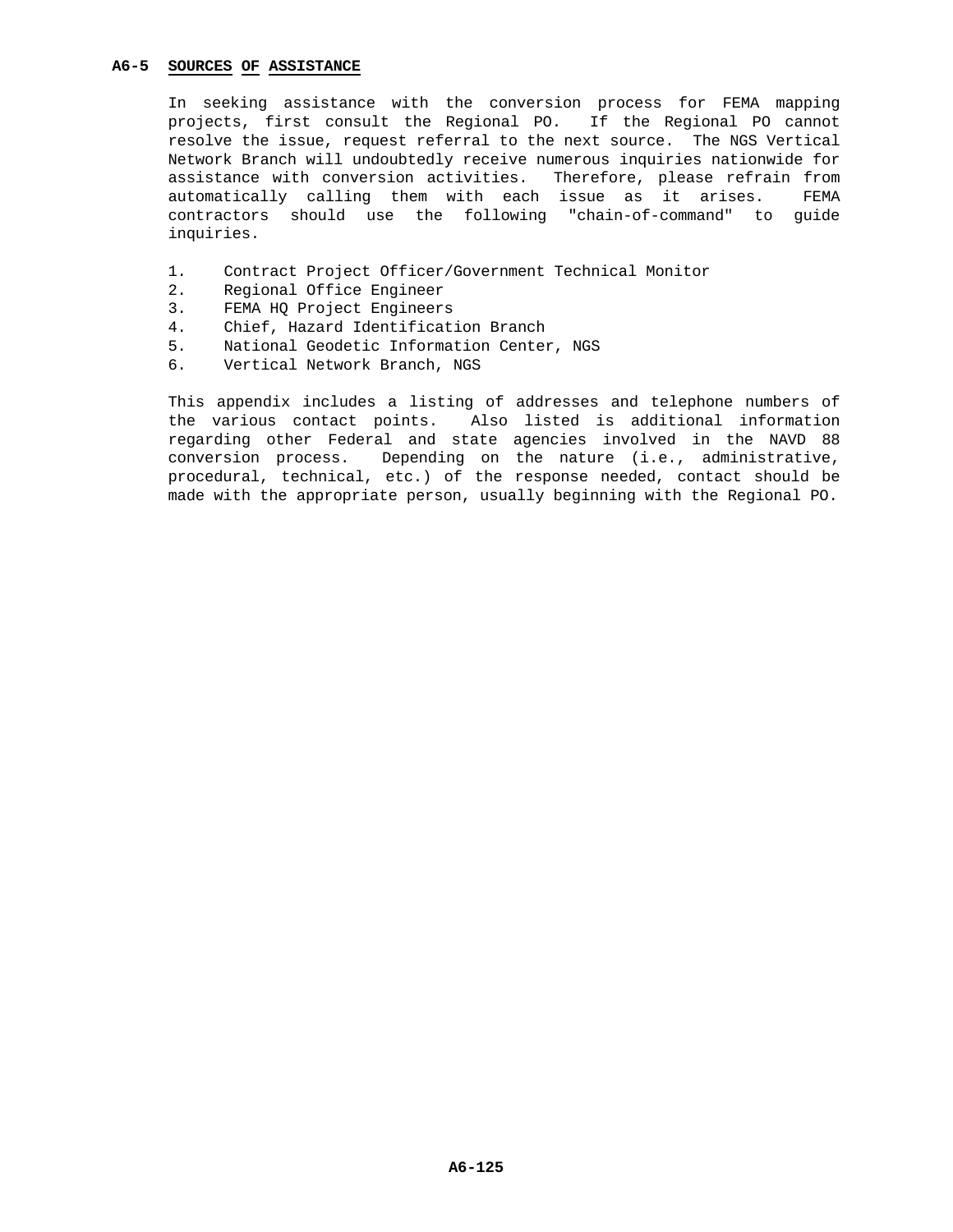# **REGIONAL OFFICES**

## REGION 1

(Connecticut, Maine, Massachusetts, New Hampshire, Rhode Island, Vermont)

FEMA, Mitigation Division J. W. McCormack Post Office and Courthouse Building, Room 462 Boston, Massachusetts 02109 (617) 223-9561

## REGION 2

(New York, Puerto Rico, New Jersey)

FEMA, Mitigation Division 26 Federal Plaza, Room 1351 New York, New York 10278 (212) 225-7200

### REGION 3

(Delaware, D.C., Maryland, Pennsylvania, Virginia, West Virginia )

FEMA, Mitigation Division Liberty Square Building (Second Floor) 105 South Seventh Street Philadelphia, Pennsylvania 19106 (215) 931-5512

## REGION 4

(Alabama, Florida, Georgia, Kentucky, Mississippi, N. Carolina, S. Carolina, Tenn.)

FEMA, Mitigation Division 1371 Peachtree Street, Northeast Suite 736 Atlanta, Georgia 30309 (404) 853-4400

#### REGION 5

(Illinois, Indiana, Michigan Minnesota, Ohio, Wisconsin)

FEMA, Mitigation Division 175 West Jackson Boulevard, Fourth Floor Chicago, Illinois 60604 (312) 408-5552

### REGION 6

(Arkansas, Louisiana, New Mexico, Oklahoma, Texas)

FEMA, Mitigation Division Federal Regional Center 800 North Loop 288 Denton, Texas 76201-3698 (817) 898-5165

## REGION 7

(Iowa, Kansas, Missouri, Nebraska)

FEMA, Mitigation Division Federal Office Building 911 Walnut Street Kansas City, Missouri 64106 (816) 283-7002

### REGION 8

(Colorado, Montana, N. Dakota, S. Dakota, Utah, Wyoming)

FEMA, Mitigation Division Denver Federal Center Building 710, Box 25267 Denver, Colorado 80225-0267 (303) 235-4830

## REGION 9

(Arizona, California, Hawaii, Nevada)

FEMA, Mitigation Division Presidio of San Francisco, Building 105 San Francisco, California 94129 (415) 923-7100

## REGION 10

(Alaska, Idaho, Oregon, Washington)

FEMA, Mitigation Division Federal Regional Center 130 228th Street, S.W. Bothell, Washington, 98021-9796 (206) 487-4600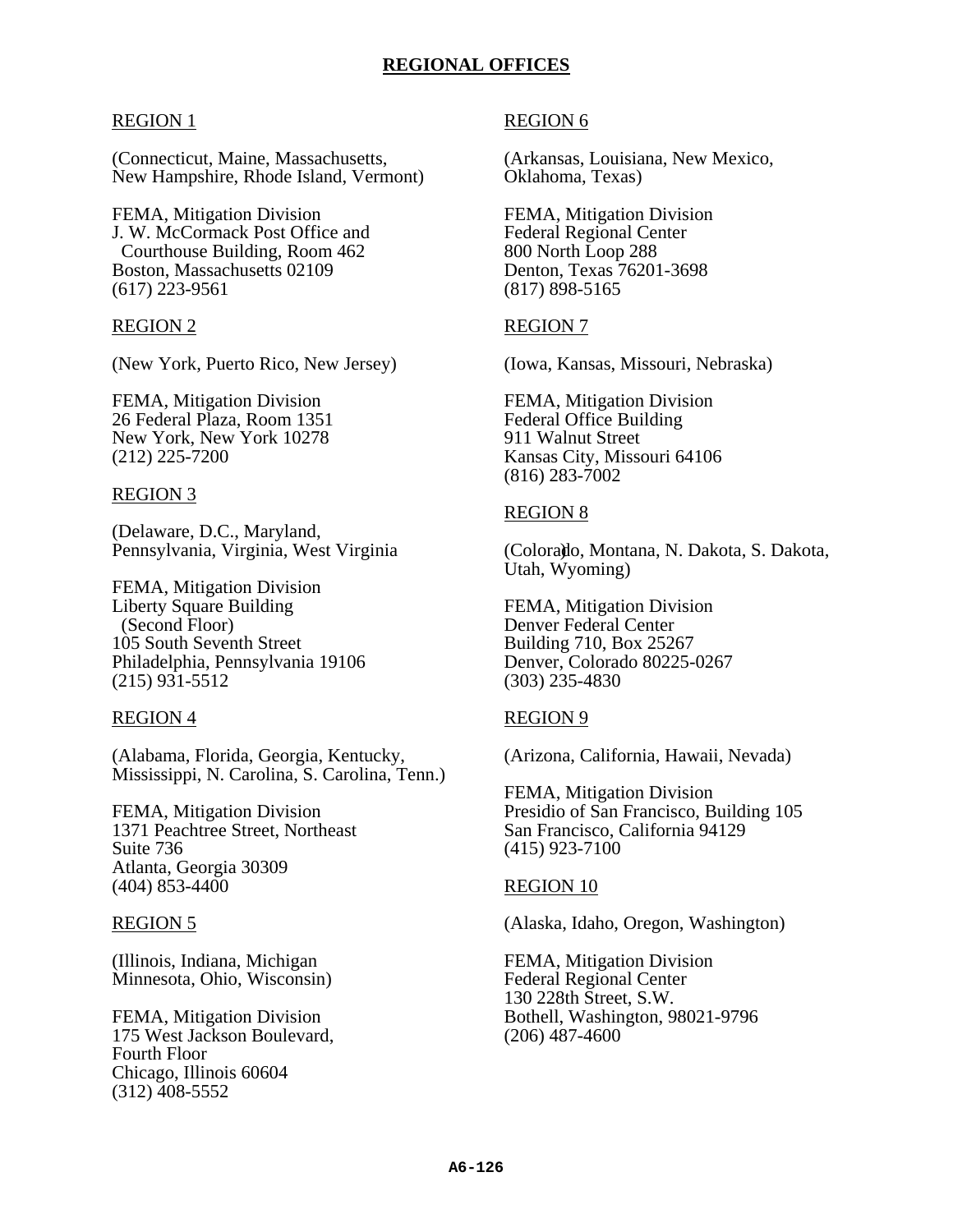FEMA Headquarters Engineers Hazard Identification Branch Mitigation Directorate 500 C Street, S.W. Washington, D.C. 20472 (202) 646-3680

National Geodetic Information Center National Geodetic Survey, N/CG17 National Ocean Survey, NOAA 1315 East-West Highway Silver Spring, Maryland 20910 (301) 713-3242

Vertical Network Branch, NGS National Geodetic Survey, N/CG13 National Ocean Survey, NOAA 1315 East-West Highway Silver Spring, Maryland 20910 (301) 713-3191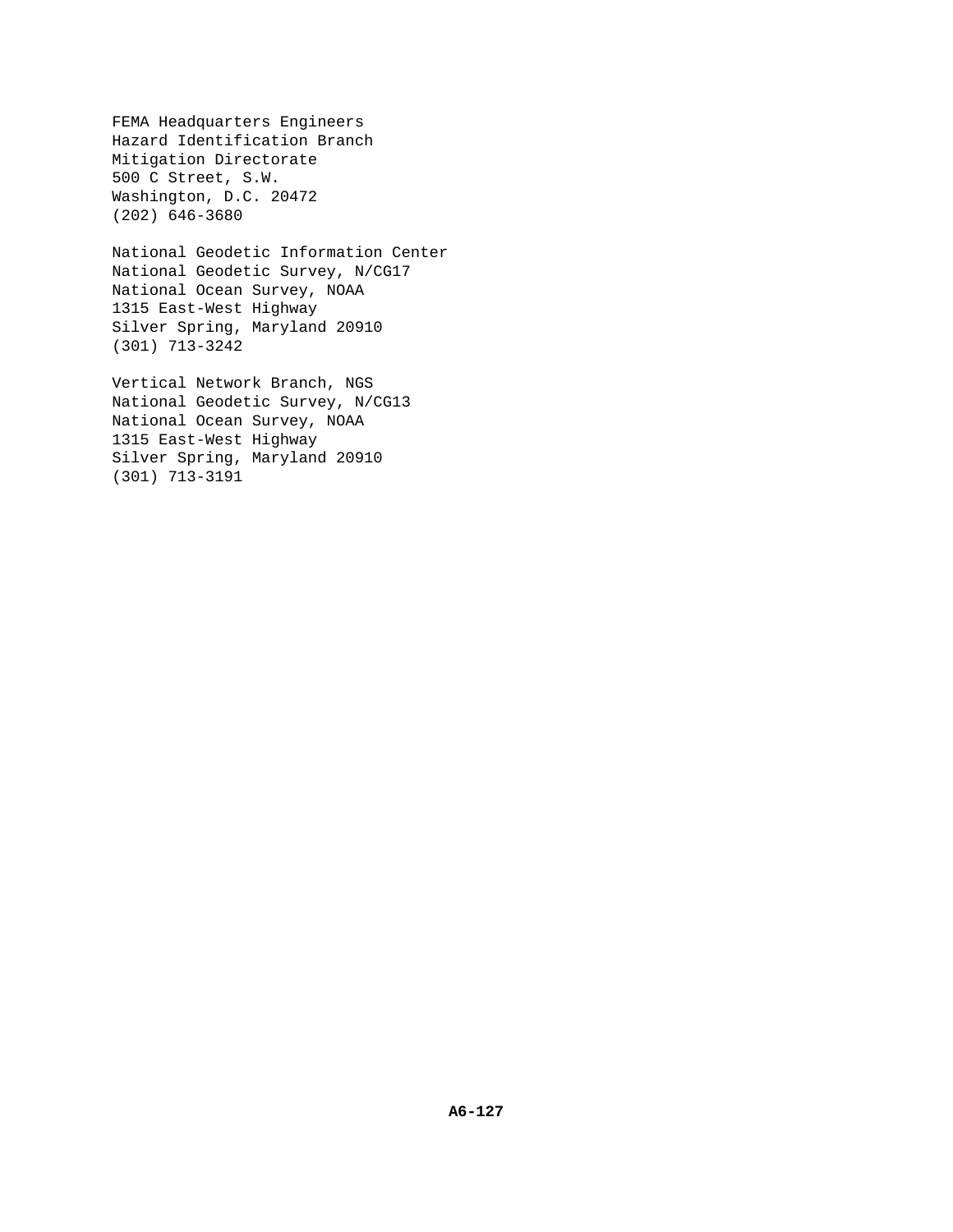#### **A6-6 ADDITIONAL DATA SUBMISSION REQUIREMENTS FOR NAVD 88 FLOOD STUDIES**

 The conversion of the vertical reference datum from the National Geodetic Vertical Datum of 1929 (NGVD 29) to the North American Vertical Datum of 1988 (NAVD 88) requires that documentation of vertical control efforts be provided with Flood Study results. If a Flood Study is completed with ERMs referenced to NAVD 88, the conversion method and results shall be a part of the deliverable items with that Flood Study. The question of whether a Flood Study shall be referenced to NAVD 88 shall be resolved prior to the commencement of any work on that Flood Study.

 The following information shall be included with the survey data provided in the TSDN:

- 1. One copy of the NGS published (or NGS data base hard copy) bench mark(s) description and elevation, including the date of recovery or establishment and last adjustment date.
- 2. One copy of the methodology and computations used in lieu of NGS published (or NGS data base) elevations. If a computer program is used for the computations, the program name and location where an exact copy of the program may be found.
- 3. One copy of leveling field notes for vertical leveling surveys from/to published bench mark(s).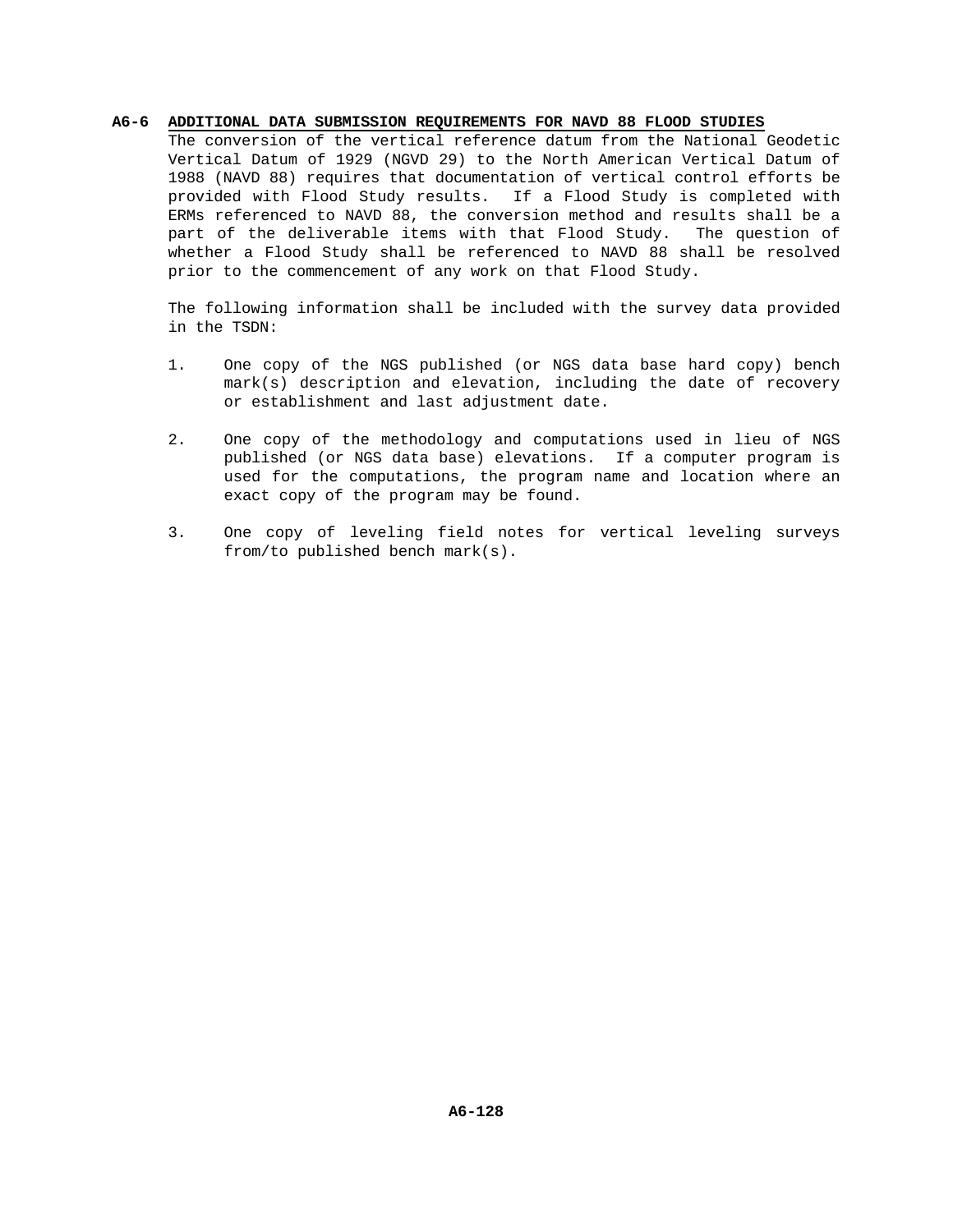#### **A6-7 EXAMPLES OF DATA PROVIDED BY NGS**

### See following pages for examples of data provided by NGS.  **APPENDIX 7. DIGITAL PRODUCT DELIVERY SPECIFICATION**

#### A7-1 INTRODUCTION

 The purpose of this appendix is to provide guidance and specifications to be used by the Study Contractor (SC) when preparing digital files for transfer to the Federal Emergency Management Agency (FEMA). It is not in any way intended to dictate in-process compilation or digitizing procedures.

 Because of the variety of commercially available mapping and/or survey software packages and their varying formats, FEMA applications of SC digitally prepared mapping and survey data should be a prime consideration when "collecting" the information. To ensure transportability of graphics and database files from one platform to another, mapping features must be digitally captured into a schema (layer/level or attribute structure) and must be capable of being translated into a common spatial data exchange format.

 The transportability of digital data should be of prime consideration during the planning phase of a project. Also of concern is the data structure itself. Digital data must be arranged or segregated within the base map and Flood Insurance Study files in such a manner that features are separated onto topical layers/levels or by attributes that conform to the user's needs. This will eliminate the need for later efforts to separate the graphic elements for further work.

 A major aspect of transportability of mapping or survey files to a Geographic Information System (GIS) is horizontal and vertical position on the earth. Mapping data must be controlled to a grid or geographic projection and referenced, both to horizontal and vertical datums. These positional references are established prior to the surveying process. Survey control is expressed in the form of horizontal and vertical position plotted on a geographic projection or control grid (either State Plane or Universal Transverse Mercator (UTM)). All planimetric and topographic features must be collected/compiled and referenced to this survey control. See Appendix 4 for a detailed discussion of aerial mapping and surveying specifications, including horizontal and vertical control for new mapping.

 Considerations for transfer of digital data are the file structure of the data itself, the transfer medium (computer diskette or magnetic tape), the export/import device and the operating systems of the host and receiving systems (DOS, UNIX, VAX, etc).

 In summary, the key issues to consider when digitally compiling mapping or survey information intended for export to a defined user group are:

- 1. Compatible common spatial data exchange format.
- 2. Compatible file structure.
- 3. Defined horizontal and vertical datums.
- 4. Referencing system (Control grid or projection).
- 5. Transfer media and equipment.
- 6. Hard copy requirements

### A7-2 SCOPE OF STUDY

A complete digital Flood Insurance Study (FIS) submittal will be comprised of the following mapping items:

- $\mathscr{D}$  Digital base map files(s)
- Digital Flood Insurance Study files (separate from the base map files)
- $\degree$  Digital Elevation Model (DEM) or Digital Terrain Model (DTM) if used<br>
Work maps (plots)
- $\mathscr{P}$  Work maps (plots)<br>Map index
- Map index
- Metadata file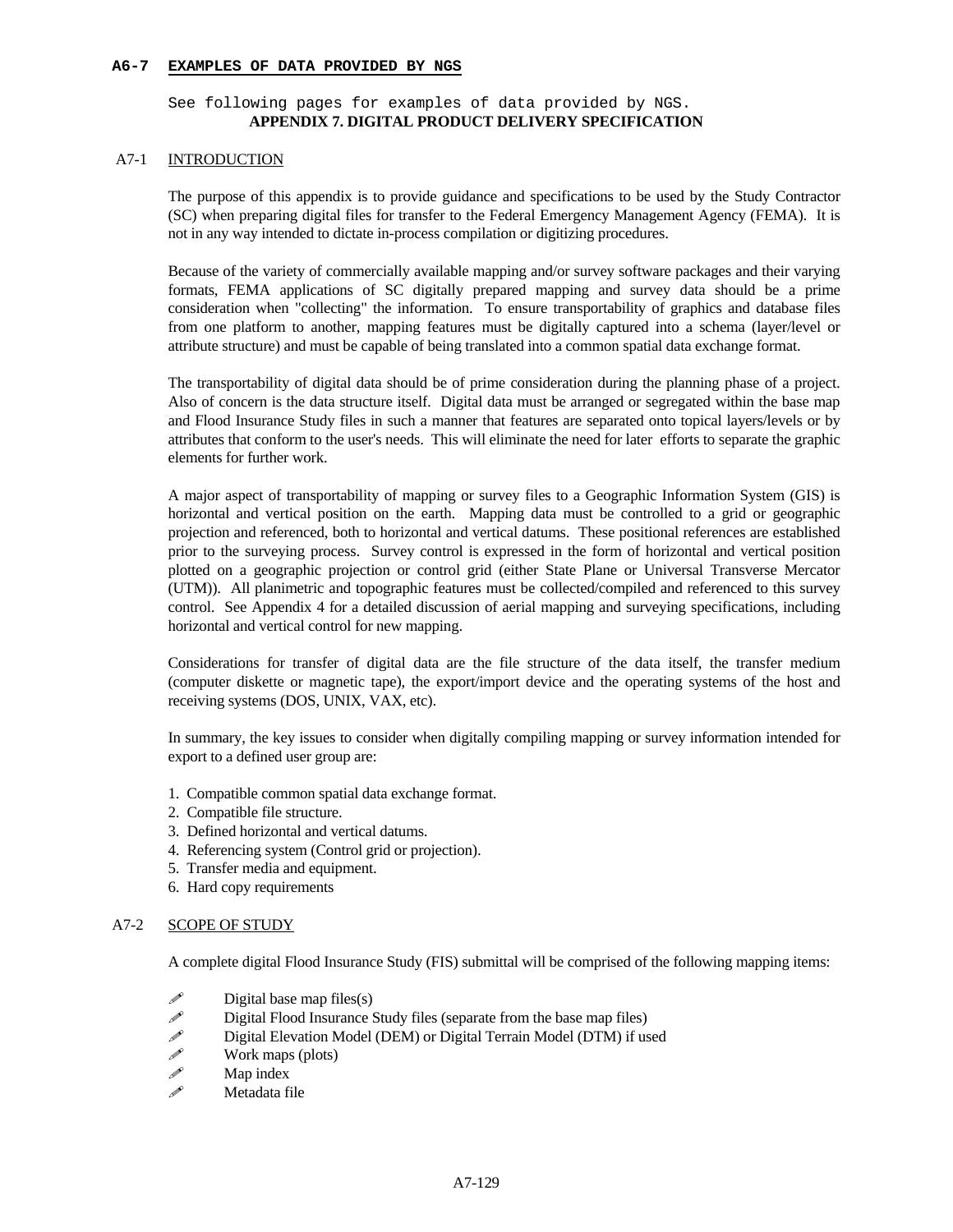All other requirements for deliverable items outlined in these Guidelines apply to digital FIS submittals.

 The SC is responsible for obtaining and providing all of these materials, and assuring that the accuracy of the data in the submitted files, at a minimum, meets or exceeds National Map Accuracy Standards for maps at a publication scale of 1:24,000, and that the data meet FEMA's criteria for release of digital data. If new mapping is produced using photogrammetric processes, the standards detailed in Appendix 4 must be met. The data must be segregated within the base map and Flood Insurance Study files by layer/level or attribute, and be provided in a format readily usable by others. Complete documentation of file names, sizes, and contents is required.

 SC coordination with FEMA is recommended before beginning a digital FIS submission, and a planning meeting is advised. This meeting should serve to coordinate the digital capture of the restudy data and facilitate production of digitally generated FIRMs in a timely fashion. Data format is an important consideration to be discussed prior to data capture, as changing data format after the fact can be both time consuming and costly.

### A7-3 DATA COLLECTION AND COORDINATION

 As specified in Chapter 3, Data Collection and Coordination, initial research must be performed to avoid duplication of effort. This is especially critical for digitally prepared FISs, as data capture is a costly item. Existing digital data should be identified and utilized whenever possible, while still maintaining the expected level and quality of work.

 It is recommended that as part of the initial coordination effort, the SC identify available digital data and obtain data sets and hard copy plots as necessary for restudied areas. Potential sources of digital base map or floodplain boundary data may be state, county, or local government agencies responsible for GIS; planning or real estate assessment agencies; etc. Digital floodplain data may also be available from FEMA, if the area has been previously converted to digital format.

 If pre-existing data are available and utilized by the SC, it shall be made to conform with one of the digitizing specifications options listed in Figures A7-3, A7-4, or A7-5, or complete documentation shall be provided of its level/layer schema or attribute definitions.

 If it is available from state, county, or local agency, at a reasonable cost, digital base map data covering an entire county should be obtained and submitted to FEMA, even if the restudied area does not cover the entire county. This will facilitate later efforts to digitize and match non-restudied areas to the digital files being submitted.

 As part of the digital coordination and submission, the SC must document the data sources, date of collection or digitizing, scale of digitizing, projections, horizontal datum, vertical datum, working units, global origin, etc. of all digital data received and submitted. The attached form (Figure A7-1) must accompany all data submittals. In addition, a Metadata file documenting data sources is required (see Figure A7-2 for Metadata file format requirements).

 All newly collected digital data must be tied into any existing digital data files so that a seamless transition is effected. Hardcopy deliverables should reflect both the existing digital data in the non-restudied areas and the new digital data in the restudied areas. If no existing digital floodplain data is currently available from FEMA, deliverables should reflect the new digital data only.

 Existing digital data may affect the choice of scale of data compilation. If community base mapping is available at a scale greater than  $1" = 400'$  (e.g.  $1" = 200'$ ) the SC may choose to compile and digitize the restudied data at that scale. Checkplots may be delivered at a scale other than the compilation scale.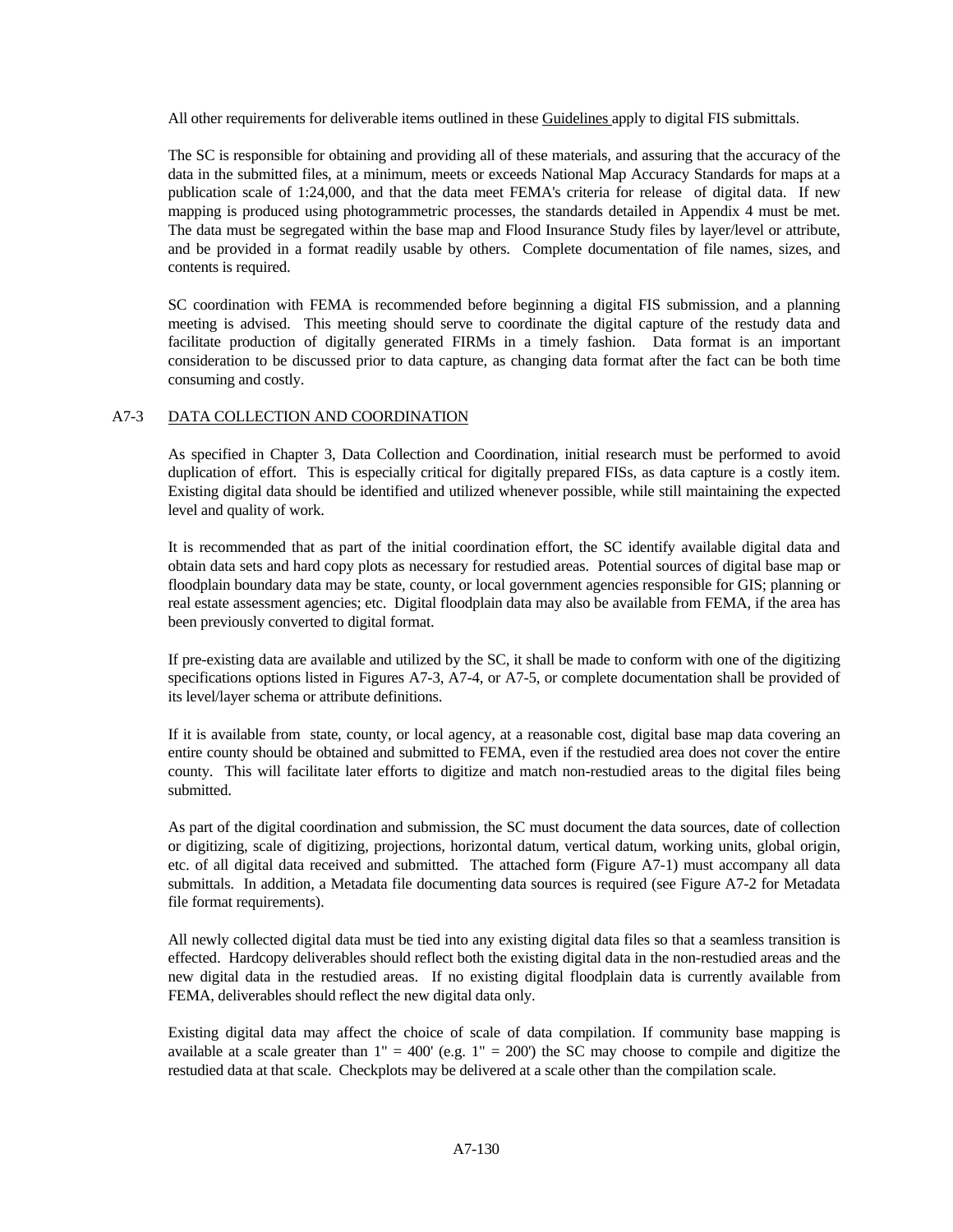It is recommended that prior to beginning work, the SC coordinate with FEMA to determine if public domain software has been developed and is available for whatever hardware platform is chosen by the SC for his digital work. Software may be available to assist in data capture, data coding, layer/level assignment, quality control, and plotting.

 It is recommended that the SC submit to FEMA a sample of the digital files being prepared, at approximately the 10 percent completion milestone. This will enable FEMA to review the data files for ease of use and will enable any modifications to digital capture procedures to be implemented by the SC at an early production stage.

 A meeting between the SC, FEMA, and FEMA's TEC is also recommended at this milestone, in order for all parties to be familiar with any unique conditions in the data files.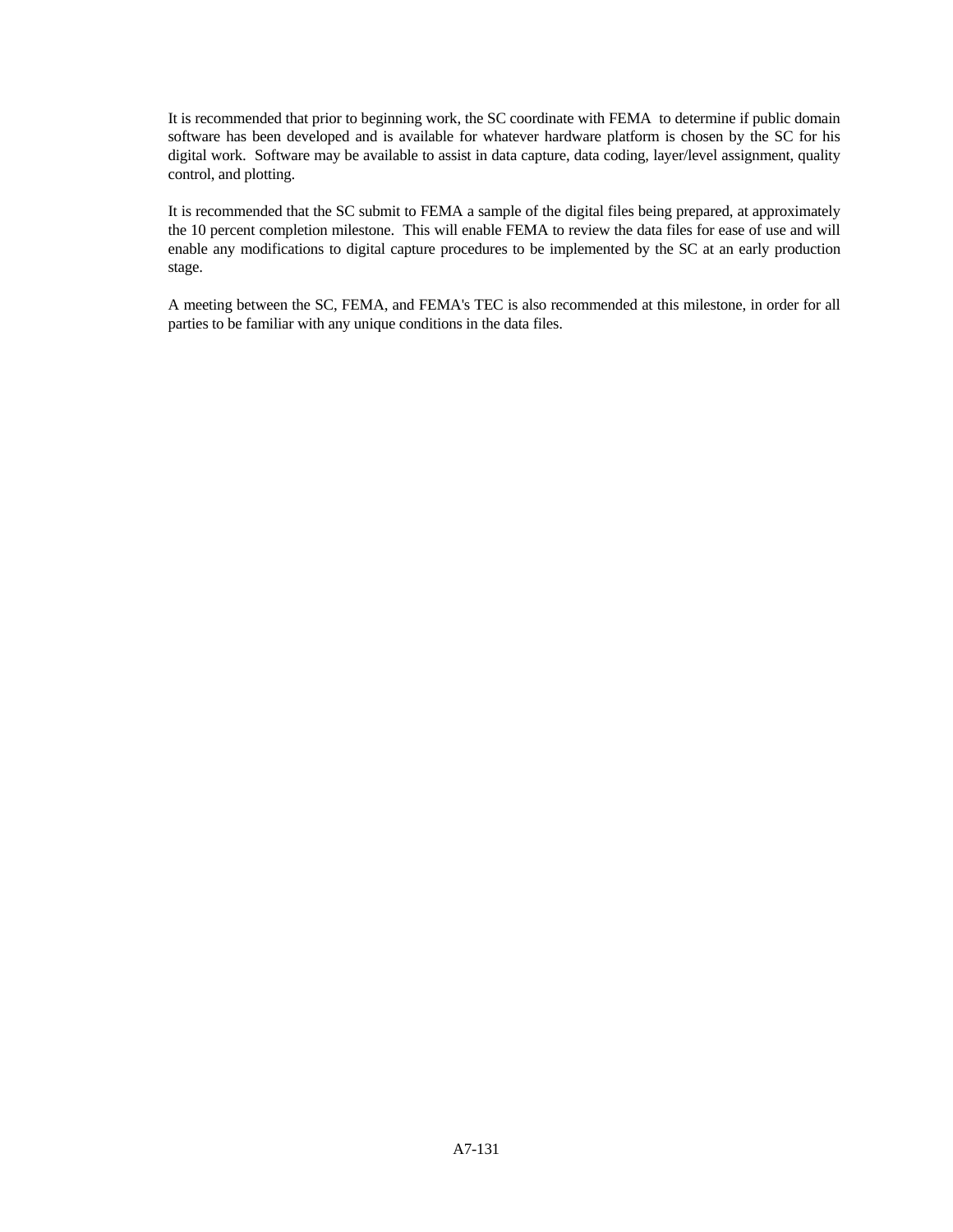#### DIGITAL DATA SUBMISSION CHECKLIST

Please fill out completely and submit this checklist with any digital data that you submit to FEMA. This information will greatly facilitate data processing. If your system output capabilities do not fall within these catagories, you must coordinate with FEMA and the data recipient before submitting digital files.

#### TRANSFER MEDIUM:

| 9 Track Tape |  |
|--------------|--|
|--------------|--|

Density: <u>\_\_\_</u> 6250 B.P.I. 3200 B.P.I. 1600 B.P.I. 800 B.P.I.

\* \_\_ 8mm Tape

\_\_ 2.7 gigabyte \_\_\_ 5.0 gigabyte 4mm DAT tape

1/4" Cartridge Tape

 150 mb  $-60$  mb

3 1/2" Diskette

 $\overline{\phantom{0}}$  DOS UNIX Specify single or double sided, low or high density

5 1/4" Diskette

 $\sim$  DOS UNIX Specify single or double sided, low or high density

TAPE FORMAT, including complete command syntax used to create the tape:

\* Tar CPIO SCPIO \_\_ VMS Backup VMS Copy Other Specify

\*Preferred Transfer Format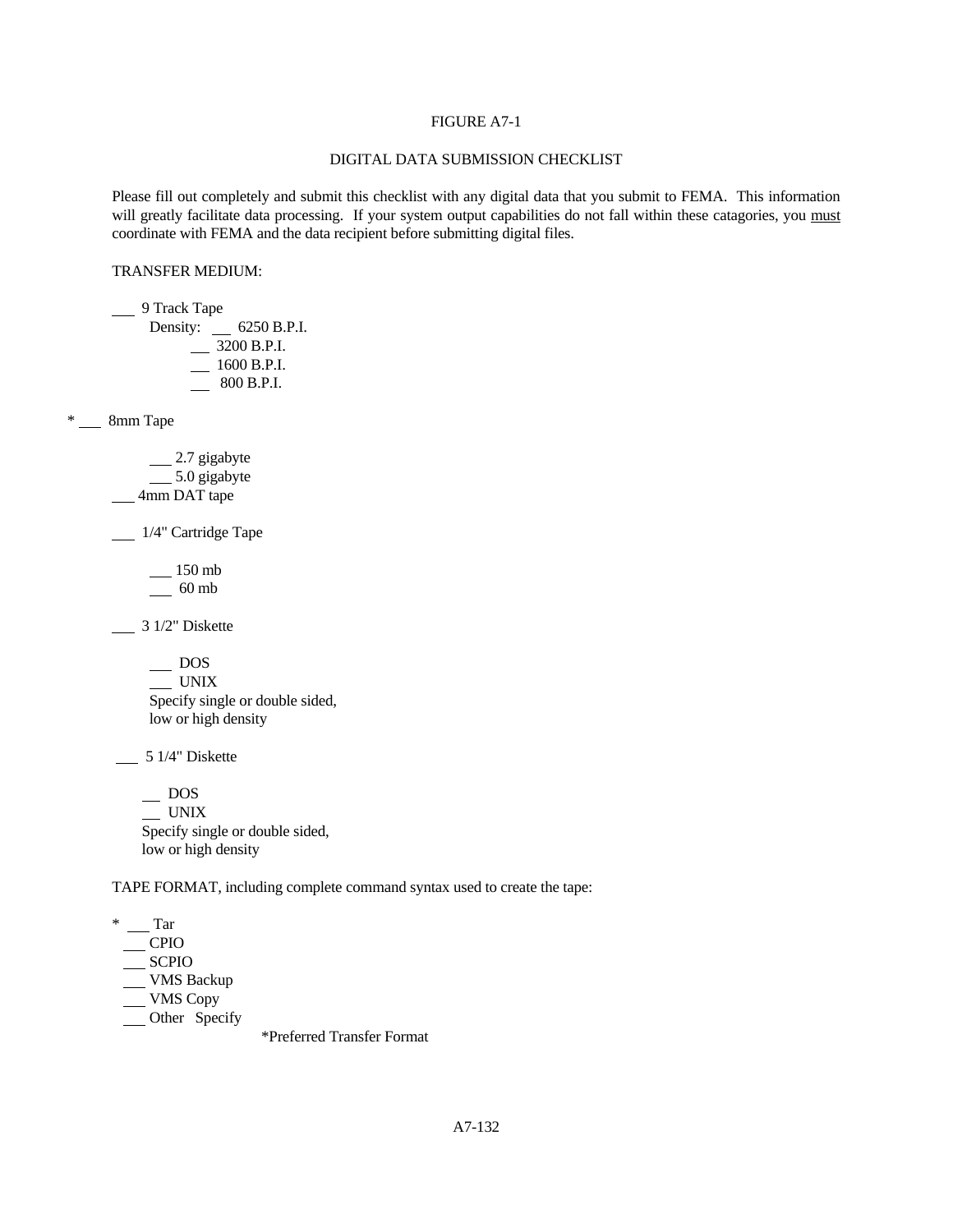### DIGITAL DATA SUBMISSION CHECKLIST

#### DISKETTE FORMAT:

 CPIO Tar To\_flop dd DOS backup Specify DOS Version System Backup Package

Please provide the utility to uncompress files, if a file compression utility was used.

## FILE FORMAT:

- \_\_ DLG (specify version by date \_\_\_\_) \_\_ DXF Specify Version (Please provide DXF files with headers) DGN (Intergraph Design Files) Specify Global Origin Working Units
- DWG (AutoCAD Drawing Files) Specify Version

 EOO (ARC/INFO Export Files) ARC/INFO Version Please provide uncompressed export files of coverages.

### YOUR SYSTEM HARDWARE:

 Mainframe (Type) Workstations (Type) PC Other (Specify)

YOUR OPERATING SYSTEM:

 UNIX VAX DOS Other (Specify)

### YOUR SYSTEM SOFTWARE:

 MicroStation Version ARC/INFO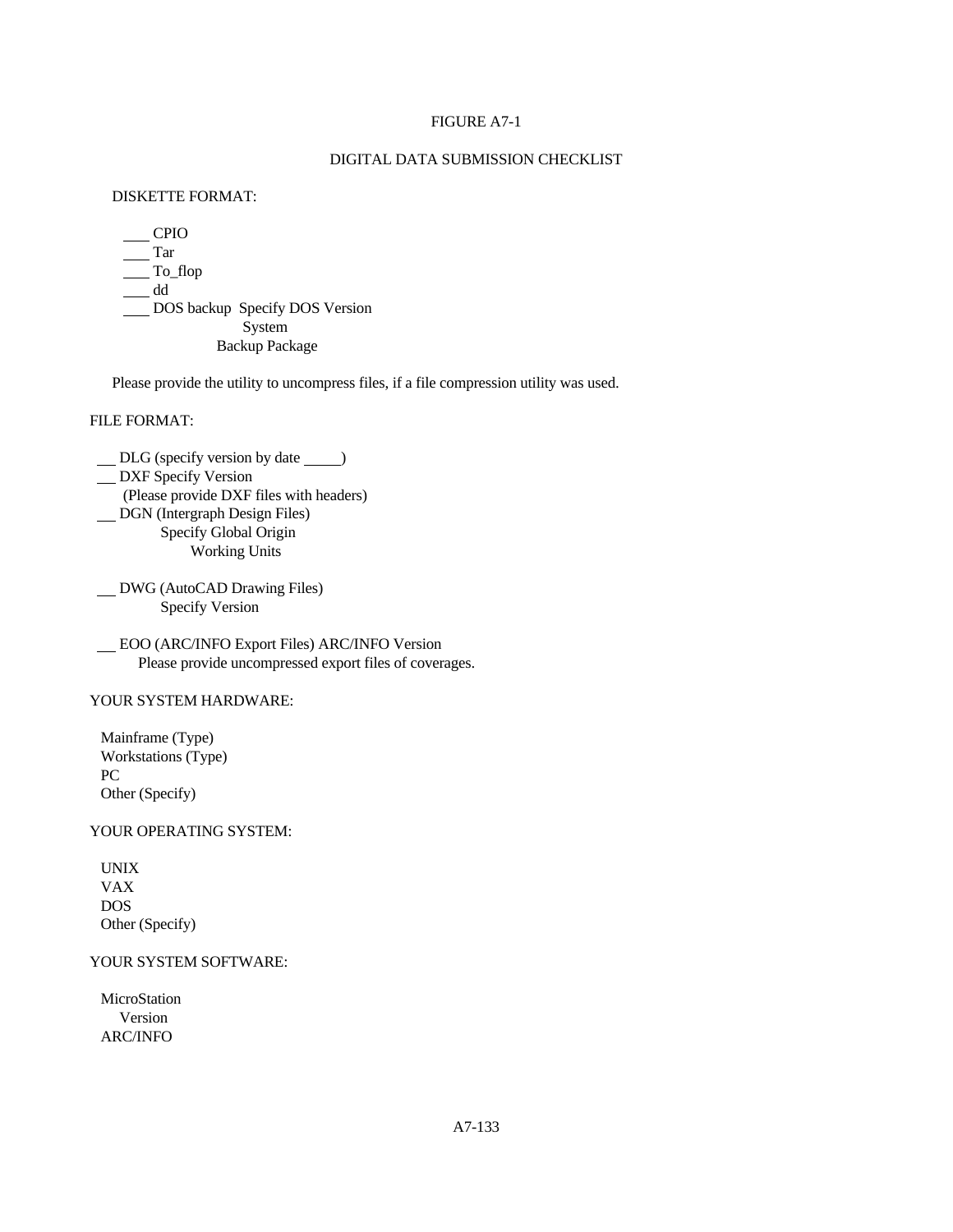## DIGITAL DATA SUBMISSION CHECKLIST

 Version AutoCAD Version

OTHER (Specify)

YOUR DATABASE SOFTWARE:

 INFO ORACLE INFORMIX OTHER (Specify)

## FILE CONTENTS:

Please list file names and their contents for each tape/disk you submit. You may submit this information on a separately attached list. A maximum of 8 characters is recommended for all file names. It is further recommended that the file name clarify the file contents.

| <b>CONTENTS</b>                                                                     | TEXT? | <b>FILE NAME</b> |
|-------------------------------------------------------------------------------------|-------|------------------|
| Floodplain Boundaries Y N                                                           |       |                  |
| $\angle$ Hydrography $Y \perp N$                                                    |       |                  |
| _Political Boundaries Y_ N                                                          |       |                  |
| Map Panel Neatlines Y N                                                             |       |                  |
| Base Flood Elevations Y __ N                                                        |       |                  |
| Cross Sections Y N                                                                  |       |                  |
| $\equiv$ Elevation Reference Y $\equiv$ N<br><b>Marks</b>                           |       |                  |
| Y N<br>$\sqrt{\frac{1}{10}}$ Contours                                               |       |                  |
| $Y \_\ N$<br>Roads                                                                  |       |                  |
| Railroads Y N                                                                       |       |                  |
| __ Building Outlines Y __ N                                                         |       |                  |
| $\sqrt{\phantom{a}}$ Other $\sqrt{\phantom{a}}$ Y $\sqrt{\phantom{a}}$ N            |       |                  |
| $\sqrt{C}$ Other $\sqrt{Y}$ $\sqrt{Y}$ N<br>$\frac{\text{Other}}{\text{Other}}$ Y N |       |                  |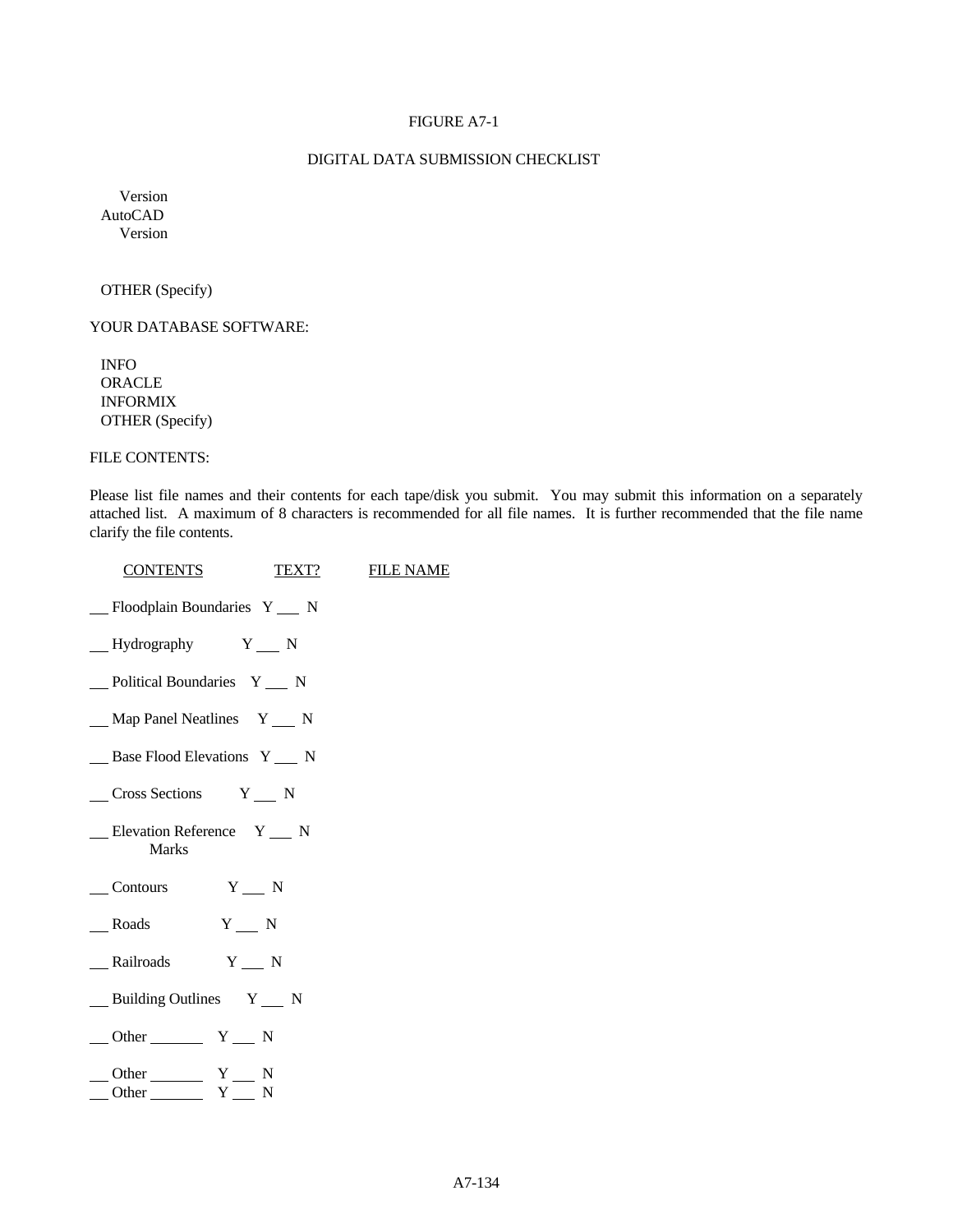### DIGITAL DATA SUBMISSION CHECKLIST

 $\overline{\phantom{0}}$  Other  $\overline{\phantom{0}}$  Y  $\overline{\phantom{0}}$  N

#### DIGITIZING OPTION USED:

Option 1 \_\_\_\_\_\_\_\_ Option 2 \_\_\_\_\_\_\_ Option 3

### LEVEL/ATTRIBUTE LIST:

Please enclose a listing of all features and their layer/level, color and attributes.

### SOURCE MAP INFORMATION:

 Date of Compilation/Publication Type(s) Projection of Source Maps (If projection is State Plane, please indicate  $zone$  )

#### DIGITAL DATA INFORMATION:

 Date of data collection/digitizing Projection

> (If projection is State Plane, please indicate  $zone$  )

Horizontal Datum:

-NAD 27  $\equiv$ NAD 83

Vertical Datum:

 $\overline{\phantom{0}}$ NGVD 29 \_\_ NAVD 88 Other Specify

X Shift, Y Shift if used

## INDEX MAP:

 Please provide an index map, showing areas mapped. Point of contact for any questions regarding data:

> Signed: Telephone: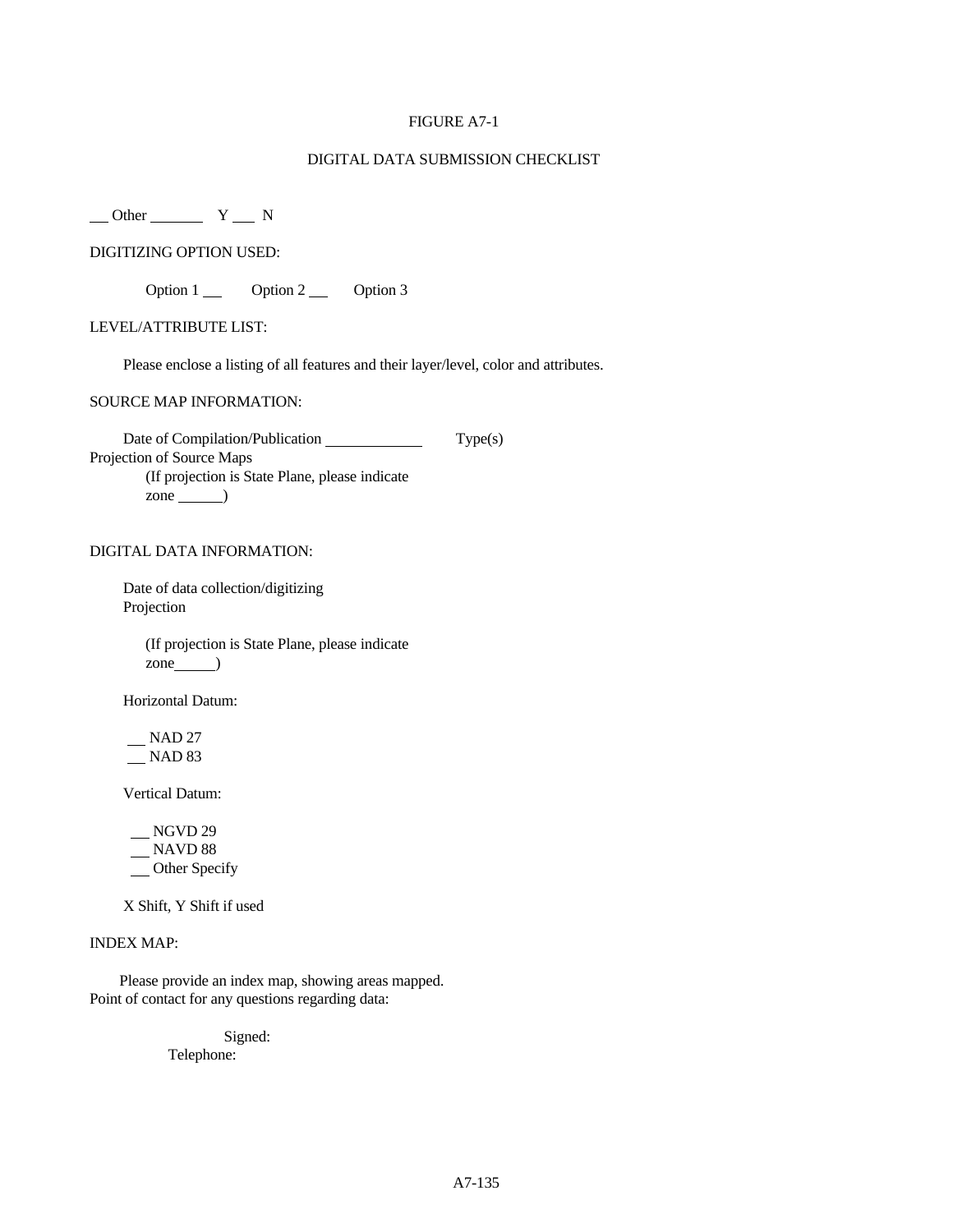#### METADATA FILE

In order to facilitate the use of the Federal Spatial Data Transfer Standard (SDTS) to transfer data files between users, a Metadate file shall accompany all digital data submissions. Only one Metadata file is required for each FIS, however, data providers may find it advisable to submit one Metadata file for each submitted file type (base map files, FIS files, etc.) as each file type may have very different origins. The Metadata file shall be in the form of a read.me file on the electronic medium containing the data files. It should follow the following format and contain all listed items.

Read.me Metadata File Specifications

| P | Data Set Identity: Digital Flood Insurance Study |                                                                                                                                                   |
|---|--------------------------------------------------|---------------------------------------------------------------------------------------------------------------------------------------------------|
|   |                                                  | <b>Base Map</b><br><b>or</b>                                                                                                                      |
|   |                                                  | DEM, etc.<br><b>or</b>                                                                                                                            |
|   | County and State:                                | Name of county and state covered by enclosed                                                                                                      |
|   |                                                  | files                                                                                                                                             |
|   | Theme Keywords:                                  | Flood Insurance Study                                                                                                                             |
|   | or                                               | <b>Base Map</b>                                                                                                                                   |
|   |                                                  | DEM, etc.<br><b>or</b>                                                                                                                            |
|   | <b>Representation Model:</b>                     | Vector, raster, vector topologic, etc.                                                                                                            |
|   | <b>Spatial Object Types:</b>                     | Point, node, tic, chain, arc, polygon, cell,                                                                                                      |
|   |                                                  | etc.                                                                                                                                              |
|   | Data Set Size:                                   | In megabytes                                                                                                                                      |
|   |                                                  |                                                                                                                                                   |
|   | <b>Transfer Format:</b>                          | DXF, DLG, DGN, EOO, or DWG                                                                                                                        |
|   | Data Set Description:                            | A description of the data set.                                                                                                                    |
|   | Intended Use:                                    | Synopsis of the purposes or applications for which the data set was created.                                                                      |
|   | Data set extent:                                 | The limits of coverage of the data set expressed as latitude and longitude in<br>decimal degrees, followed by the horizontal datum.               |
|   | Example:                                         | 41.125, -87.875, 41.25, -87.5 North American Datum of 1927                                                                                        |
|   | included:                                        | List of file names A complete listing of all file names included.                                                                                 |
|   | Intended Scale of Use:                           | The scale at which the data can most accurately be applied, based on the scale or<br>resolution of the source data used to generate the data set. |
|   | Resolution of Data:                              | The dimension of the smallest resolvable object in the data set.                                                                                  |
|   | Projection Name:                                 | VTM, State Plane, Geographic, etc.                                                                                                                |
|   | Horizontal Datum:                                | The coordinate system used for horizontal control.                                                                                                |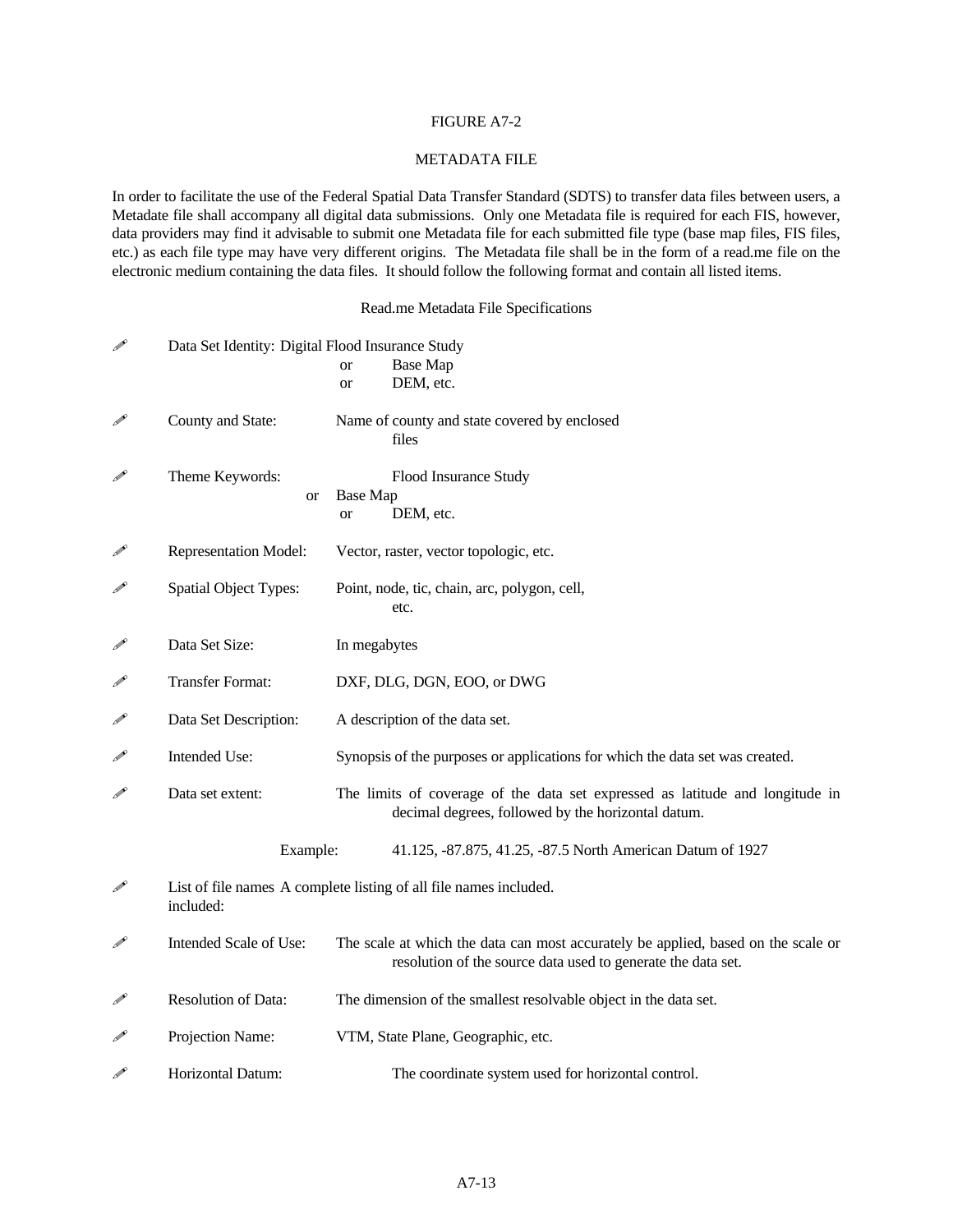# METADATA FILE

|   | Example:                                      | North American Datum of 1927                                                          |
|---|-----------------------------------------------|---------------------------------------------------------------------------------------|
|   | Vertical Datum:                               | The reference system for the Z component of spatial coordinates.                      |
|   | Example:                                      | National Geodetic Vertical Datum of 1929                                              |
|   | Projection Units:                             | Meters, feet, etc.                                                                    |
|   | Zone Number:                                  | UTM or State Plane zone number. Plus sign is used to indicate Northern<br>Hemisphere. |
|   | Example:                                      | $UTM + 16$                                                                            |
|   | Coordinate Precision:                         | Single or Double                                                                      |
|   | Contact Type:                                 | Originator, distributor, etc.                                                         |
|   | Contact organization:                         |                                                                                       |
|   | Contact person and<br>title:                  |                                                                                       |
|   | Contact mailing<br>address:                   |                                                                                       |
|   | Contact telephone:                            |                                                                                       |
|   | Transfer Mode:                                | 8mm tape, 9-track tape, diskette, etc.                                                |
|   | <b>Transfer Instructions:</b>                 | Type and density of tape or disk, archiving instructions, etc.                        |
|   | Computer Type and<br><b>Operating System:</b> |                                                                                       |
|   | <b>Completion Status:</b>                     | Status of completion of the county studied.                                           |
|   | <b>Completion Date:</b>                       | Month, year.                                                                          |
|   | Geographic Area<br>Completed:                 | Name(s) of county area(s), streams, etc.,<br>completed.                               |
|   | Hardcopy Product<br>Availability:             | Enclosed                                                                              |
|   | <b>Copyright Status:</b>                      | Public domain, copyrighted, etc.                                                      |
|   | Policy Status:                                | Description of ownership policy if data set is not in the public domain.              |
| P | <b>Table Definition</b>                       | Source document from which data base tables were                                      |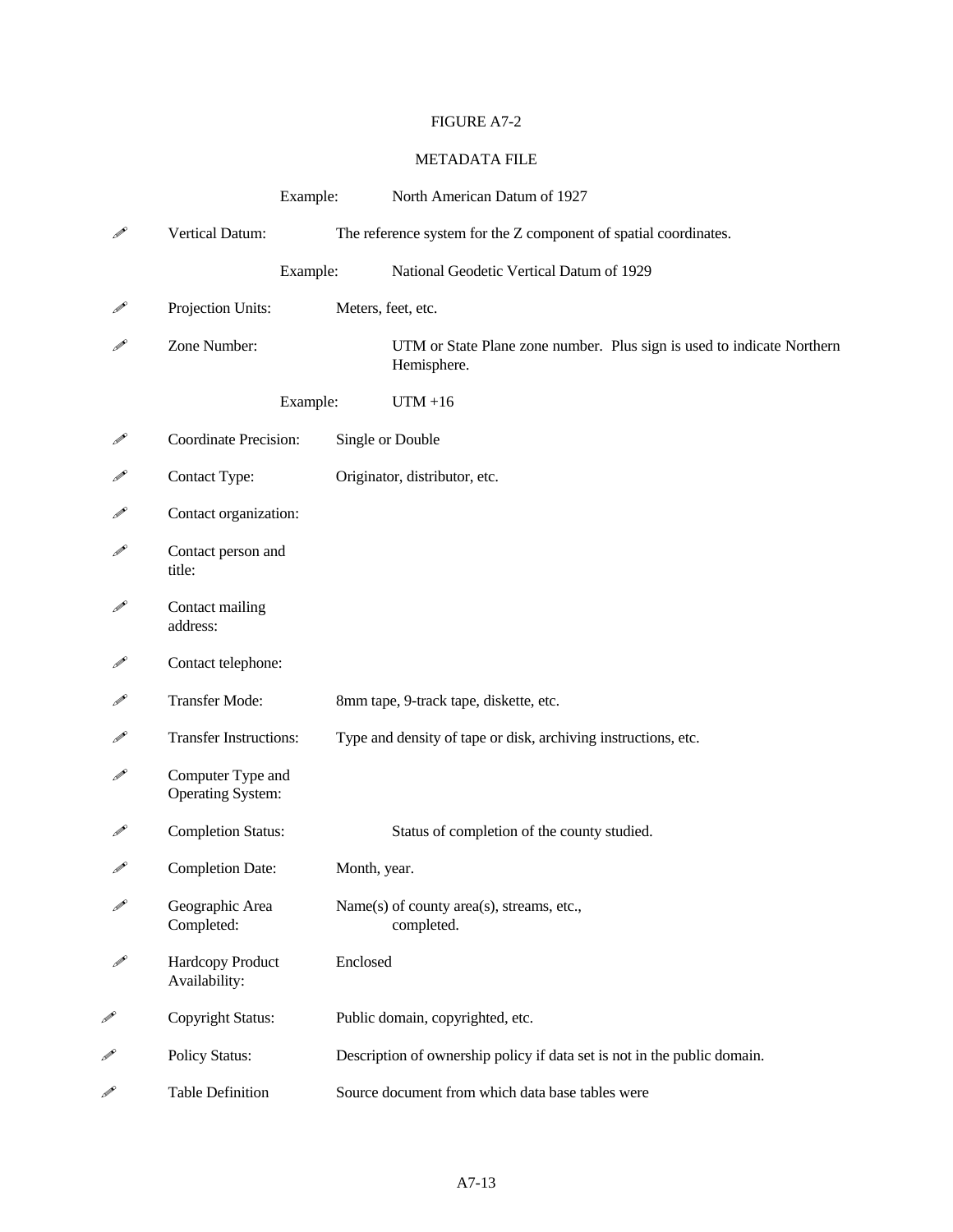# METADATA FILE

|                        | Source:                                         | defined.                                                                                                       |                       |  |  |  |  |  |  |
|------------------------|-------------------------------------------------|----------------------------------------------------------------------------------------------------------------|-----------------------|--|--|--|--|--|--|
|                        | <b>Attribute Definition</b><br>etc.             | Source document from which feature attributes were Source:<br>defined. FEMA, Guidelines and Specifications for | Study<br>Contractors, |  |  |  |  |  |  |
|                        | Source Name:                                    | Descriptive name of source material                                                                            |                       |  |  |  |  |  |  |
|                        | Source Scale:                                   | Expressed as a ratio, e.g., 1:12,000                                                                           |                       |  |  |  |  |  |  |
|                        | Source Medium:                                  | Mylar, paper, electronic medium, etc.                                                                          |                       |  |  |  |  |  |  |
|                        | Creator of Source:                              |                                                                                                                |                       |  |  |  |  |  |  |
|                        | Date of Source<br>Material:                     |                                                                                                                |                       |  |  |  |  |  |  |
| $*{\mathscr P}$        | Source Projection:                              | Projection name and parameters of source material.                                                             |                       |  |  |  |  |  |  |
| *Note:                 | All source data is to be repeated as necessary. |                                                                                                                |                       |  |  |  |  |  |  |
|                        | Processing Procedures:                          | Include Root Mean Square Error if transformations were performed.                                              |                       |  |  |  |  |  |  |
|                        | Procedure Tolerances:                           | Description of processing tolerances applied.                                                                  |                       |  |  |  |  |  |  |
|                        | Positional Accuracy:                            | $\pm$ a value                                                                                                  |                       |  |  |  |  |  |  |
|                        | Positional Accuracy<br>Method:                  | Method by which positional accuracy was<br>determined.                                                         |                       |  |  |  |  |  |  |
|                        | Attribute Accuracy:                             | Measure of confidence in percentage.                                                                           |                       |  |  |  |  |  |  |
|                        | Data Model Integrity:                           | Explanation of integrity of relationships between objects in the data set.                                     |                       |  |  |  |  |  |  |
|                        | Example:                                        | Data is topologically structured polygon data with nodes at all<br>intersections.                              |                       |  |  |  |  |  |  |
|                        | Completeness:                                   | Information about selection criteria, etc.                                                                     |                       |  |  |  |  |  |  |
|                        | Example:<br>included.                           | Streams less than 100 meters long were not                                                                     |                       |  |  |  |  |  |  |
| $\mathcal{P}^{\prime}$ | Metadata Date:                                  | Day, month, year.                                                                                              |                       |  |  |  |  |  |  |
|                        | Metadata Contact:                               |                                                                                                                |                       |  |  |  |  |  |  |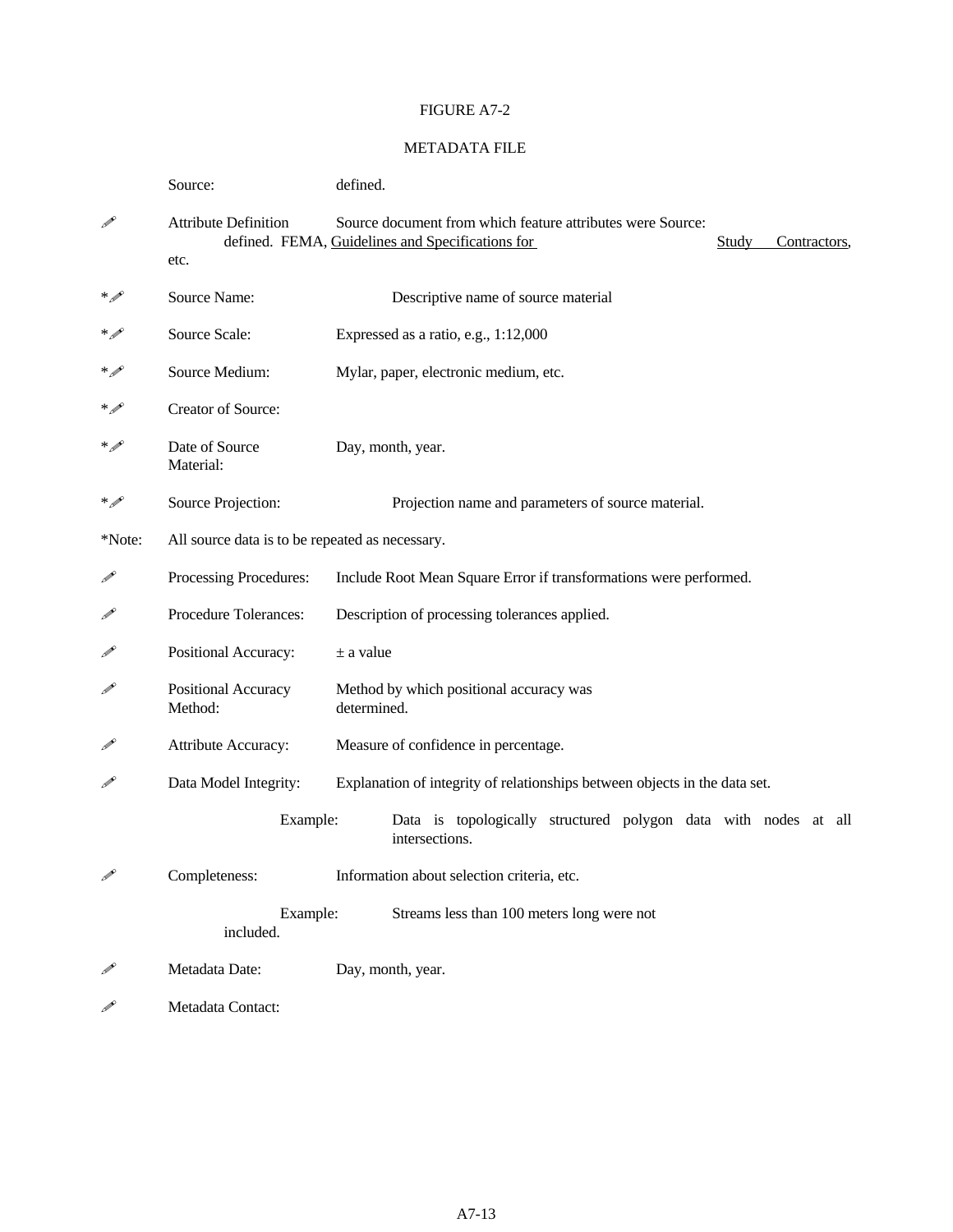#### A7-4 DIGITAL FLOOD INSURANCE STUDY PREPARATION

## A. General

 All horizontal information will be compiled on either the North American Datum (NAD) 1927 (Clarke 1866 ellipsoid) or NAD 1983 (Geodetic Reference System 1980 -- GRS 80 ellipsoid); however, it is critical that horizontal datums not be mixed within a study. All vertical information will reference either the National Geodetic Vertical Datum of 1929 (NGVD 29) or the North American Vertical Datum of 1988 (NAVD 88); however, it is critical that vertical datums not be mixed within a study. Any exceptions to the above must be coordinated in advance with the Regional PO.

Maps used for engineering analyses must meet all requirements specified in these Guidelines.

B. Data Format

Graphics files may be exported by the SC in any one of the following standard formats:

- ARC/INFO export format
- DLG (Digital Line Graph)
- MicroStation (DOS or UNIX) Design Files
- AutoCAD Drawing Files
- DXF (Drawing Exchange Format)

 Digital files must be created to pre-established specifications in order to satisfy follow-on applications. The layer/level or attribute assigned to a graphic element must be consistent and the information accessible to all users. Digital files must be prepared using a pre-defined system or schema that has been consistently used throughout. Base map data must be submitted in separate files from the Flood Insurance Study data.

C. Base Map Files

 Information contained in digitally created base map files must meet all the requirements defined in these Guidelines for community base maps. These data must be contained in a separate file or files from the Flood Insurance Study data.

 The intent of the base map file is to support the engineering requirements of the hydrologic and hydraulic analyses. New photogrammetric data capture may be required along restudied streams. Existing base map data sources (a community's GIS, USGS files, etc.) may be sufficient for all other areas.

 Base map files must meet, at a minimum, U.S. National Map Accuracy Standards for maps at a publication scale of 1:24,000, or better, if better source data is available. SCs will be responsible for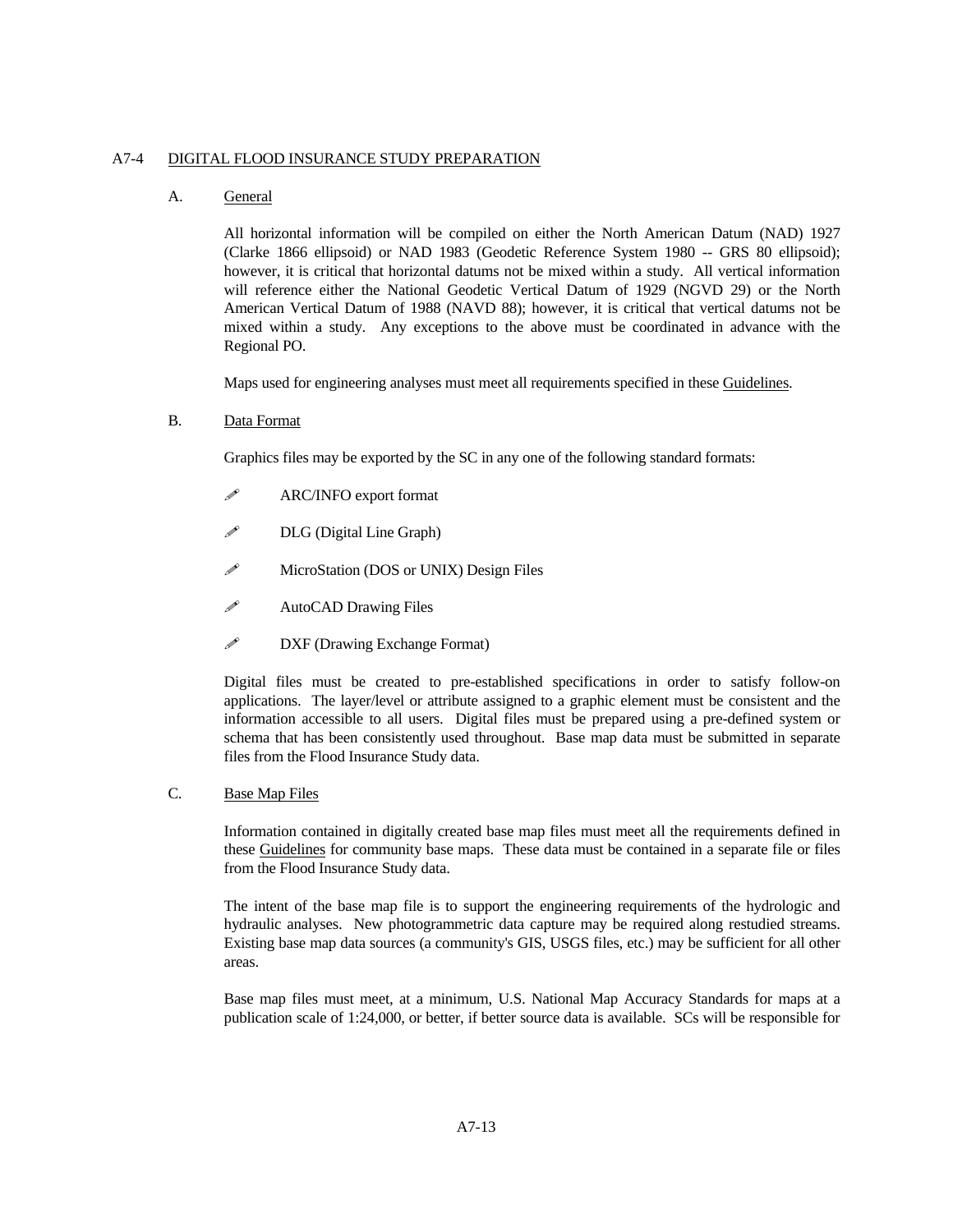assuring that this standard is met. Appendix 4 details the mapping standards for new data collected using photogrammetric and surveying methods.

 Base map files may contain road centerlines, edge of pavement, or right-of-ways as a means of depicting the location of road features. Any of these is acceptable for FIS production, however, documentation of the data source(s) and stated accuracy are required.

 If base map files are obtained from a community agency, the following criteria must be met in order for them to be used as the base map for newly published digital Flood Insurance Rate Maps:

- 1. The base map data shall be provided to FEMA at no cost or nominal cost (i.e. the cost of a computer tape).
- 2. FEMA shall have the right to retain a copy of the digital data.
- 3. FEMA shall have the right to print and distribute unlimited numbers of hardcopy FIRMs produced using community, county, or state agency supplied digital base map data.
- 4. It is not FEMA's intent to distribute proprietary digital base map files supplied to them by a community, county, or state agency to the public. FEMA can provide printed mapping, but may only provide community-supplied digital base mapping when the community has explicitly waived any objection to its release by FEMA.

 Coordination with FEMA by the SC is required before submitting any files that do not meet these criteria. If the SC submits digital files that do not meet these criteria, they must be clearly marked as such, and the restrictions placed on the data must be noted.

 The following features, if contained in the base map file, must be isolated on separate layers/levels or by attributes:

- $\mathscr{P}$  Primary roads
- $\mathscr{S}$  Secondary roads
- $\n<sup>o</sup>$  Unimproved roads<br>Railroads
- 
- Railroads<br>
Abandone<br>
Old railroads<br>
Abandone<br>
Abandone<br>
Park or m<br>
Range and<br>
Annotation<br>
Park or m<br>
Range and<br>
Annotation Abandoned railroads
- Old railroad grades
- Airports
- Cemeteries
- Bridges
- Footbridges
- Park or military reservation boundaries
	- Range and township/section lines
- Annotation (road names, etc.)
- $\mathscr{P}$  Hydrographic features
- Contour lines
- $\mathscr{S}$  Spot elevations
- Building footprints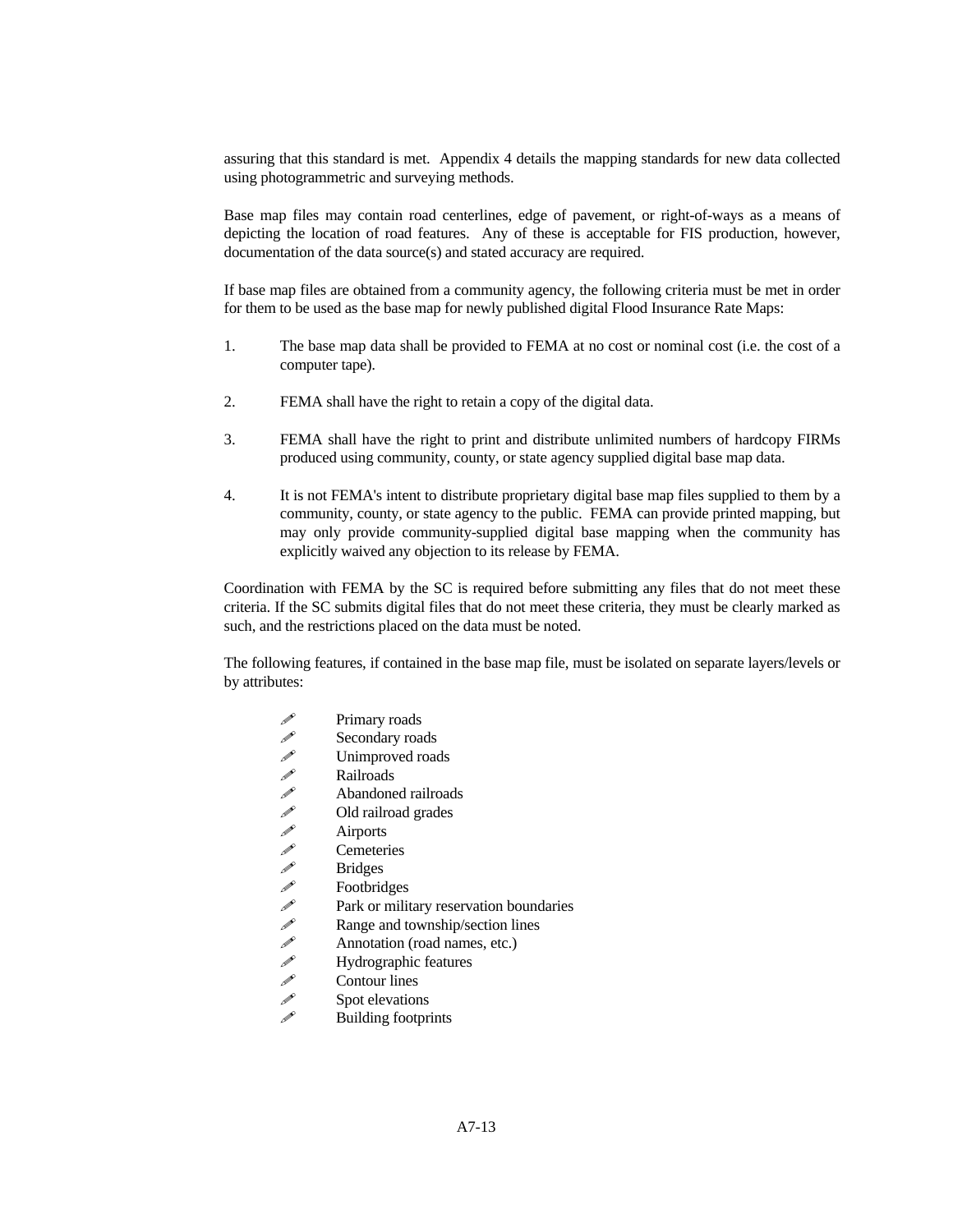For each of the digitizing options, suggested layers/levels or attributes are provided for base map features files. These should be used when new base map data collection is included in the SC scope of work. If preexisting data is used by the SC (USGS DLG files, community-supplied data, etc.), it is not necessary to restructure the files to meet the schema listed with the digitizing options. It is, however, required that the data be separated on documented layers/levels or by attributes.

All features must be digitized in their true positions as line strings or simple linear elements.

 If digital orthophotographs or other raster image files are proposed as the digital base map for restudied areas, special coordination with FEMA Headquarters is required.

### D. Flood Insurance Study Files

 If FIS files are to be provided in DLG format, they must conform to the most current edition of FEMA's Standards for Digital Flood Insurance Rate Maps.

 If FIS files are to be supplied in any other format (DXF, DGN, EOO, etc.) they must conform to one of the following layer/level schema options. Coordination between the SC and FEMA is required before choosing one of these options, in order to assure that concurrent and subsequent work is compatible.

 No additional elements may be added to any layer/level for any of the options. This assures that data will not be mis-coded in later processing steps or that time will not be spent separating features.

(1) Option 1

 In this option, all lines are captured on designated layers/levels. Coincident features are treated separately from features that stand alone and are captured on separate layers/levels. Polygons are not coded in this option. Figure A7-3 outlines the layers/levels and colors for Option 1. Note the following for Option 1:

- \* Although many software packages allow the use of descriptive layer/level names, it is required that the number shown in the digitizing specifications be used as the layer/level name. This is important because many follow-on processing applications are based on the layer and color numbers assigned to the elements.
- \*\* The actual color is not significant. The requirement is that the color NUMBER for each type of feature must be as indicated and retained in each graphic element's header record.
- \*\*\* SCs are not responsible for collecting information on COBRAs or Otherwise Protected Areas.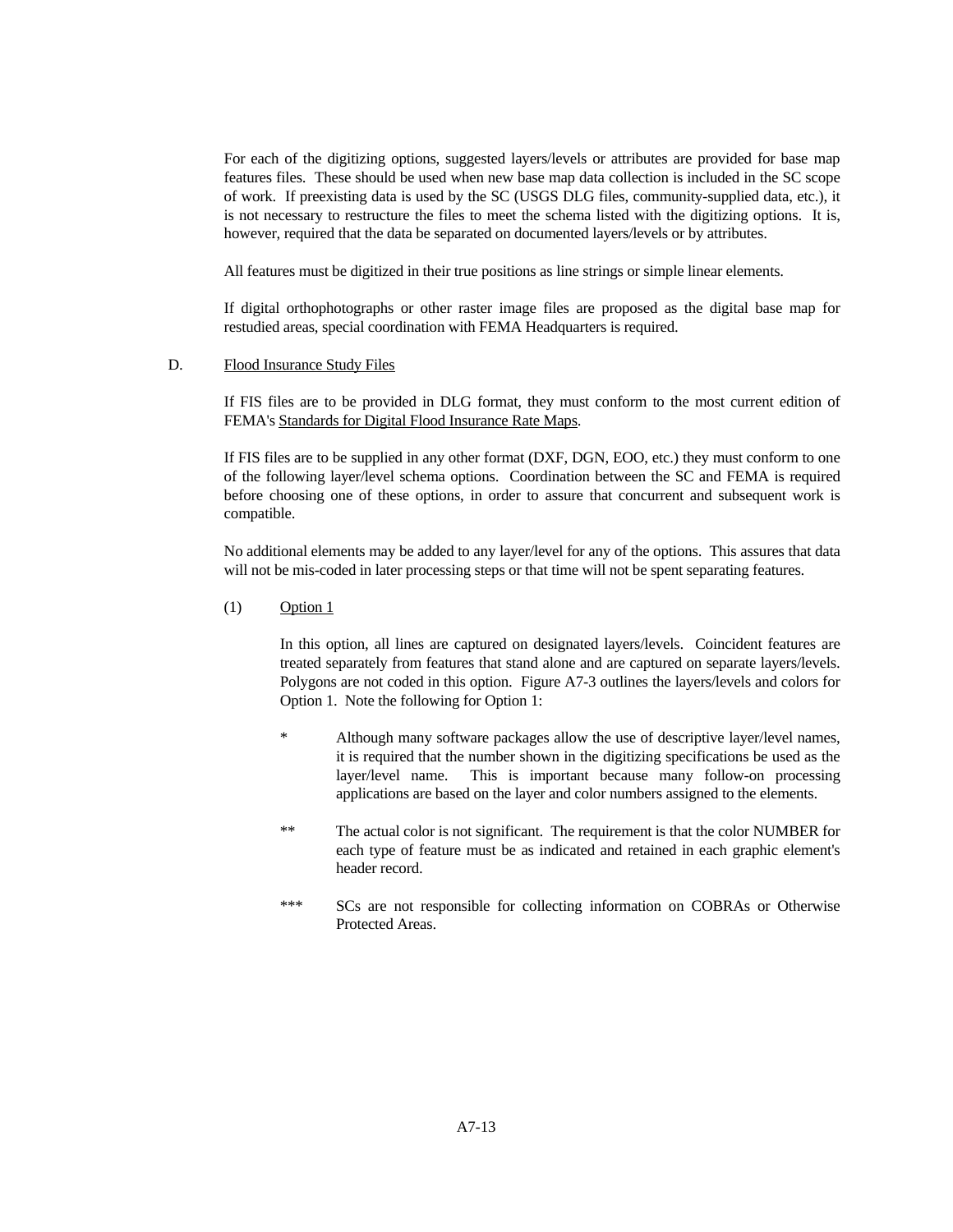# DIGITIZING SPECIFICATIONS OPTION 1 FLOOD INSURANCE STUDY FILES

| LAYER/LEVEL*   | COLOR**          | <b>LINE</b><br><b>CODE</b> | <b>LINE</b><br><b>WEIGHT</b> | <b>FEATURES</b>                                                    |
|----------------|------------------|----------------------------|------------------------------|--------------------------------------------------------------------|
| $\overline{2}$ | 1                | $\boldsymbol{0}$           | 1                            | Drainage from FIRM panel                                           |
| 6              | $\boldsymbol{0}$ | $\overline{0}$             | $\overline{2}$               | Dam/Weir                                                           |
| $\tau$         | 7                | $\boldsymbol{0}$           | $\overline{2}$               | 500-Yr Boundary/Zone D Boundary                                    |
| 8              | $\boldsymbol{0}$ | $\overline{0}$             | $\mathbf{1}$                 | Levee                                                              |
| $\,8\,$        | $\mathbf{1}$     | $\boldsymbol{0}$           | $\mathbf{1}$                 | Road on Levee                                                      |
| 10             | $\boldsymbol{0}$ | 2                          | 1                            | Culvert                                                            |
| 12             | $\boldsymbol{0}$ | $\overline{0}$             | $\boldsymbol{0}$             | Pier/Dock/Jetty                                                    |
| 12             | $\overline{2}$   | $\boldsymbol{0}$           | $\mathbf{1}$                 | 100-Yr Flood Contained in Channel                                  |
| 12             | 3                | $\boldsymbol{0}$           | $\mathbf{1}$                 | 500-Yr Flood Contained in Channel                                  |
| 12             | 4                | $\boldsymbol{0}$           | $\mathbf{1}$                 | Floodway Contained in Channel                                      |
| 13             | $\boldsymbol{0}$ | $\boldsymbol{0}$           | $\mathbf{1}$                 | Profile Base Line                                                  |
| 14             | 9                | $\boldsymbol{0}$           | 3                            | County Boundary                                                    |
| 16             | $\boldsymbol{0}$ | $\boldsymbol{0}$           | 3                            | <b>State Boundary</b>                                              |
| 18             | $\overline{2}$   | $\overline{0}$             | 3                            | <b>Extraterritorial Jurisdictional Boundary</b>                    |
| 18             | 5                | $\boldsymbol{0}$           | 3                            | Corporate Limits                                                   |
| 20             | $\boldsymbol{0}$ | $\overline{0}$             | $\mathbf{1}$                 | 1000 Ft. Marker                                                    |
| 21             | 4                | 3                          | $\overline{2}$               | 100-Yr Boundary/Floodway/500-Yr Boundary                           |
| 22             | $\boldsymbol{0}$ | $\boldsymbol{0}$           | $\boldsymbol{0}$             | <b>Quad Neatline</b>                                               |
| 22             | 2                | $\boldsymbol{0}$           | $\boldsymbol{0}$             | Quad Neatline/FIRM Neatline                                        |
| 22             | 4                | $\boldsymbol{0}$           | $\boldsymbol{0}$             | <b>FIRM Neatline</b>                                               |
| 23             | 10               | 3                          | $\overline{2}$               | 100-Yr Boundary/Floodway                                           |
| 23             | 1                | $\boldsymbol{0}$           | 1                            | Drainage from Other Sources (community, study<br>contractor, etc.) |
| 24             | 4                | 3                          | 2                            | Floodway Boundary                                                  |
| 24             | $\mathbf{1}$     | $\boldsymbol{0}$           | $\mathbf{1}$                 | Drainage from USGS 100 K DLGs                                      |
| 25             | $\sqrt{2}$       | $\boldsymbol{0}$           | $\overline{2}$               | 500-Yr Boundary                                                    |
|                |                  |                            |                              |                                                                    |
| 26             | 3                | $\boldsymbol{0}$           | $\sqrt{2}$                   | 100-Yr Boundary                                                    |
| $28\,$         | $\boldsymbol{0}$ | $\boldsymbol{0}$           | $\mathbf{1}$                 | Zone Break                                                         |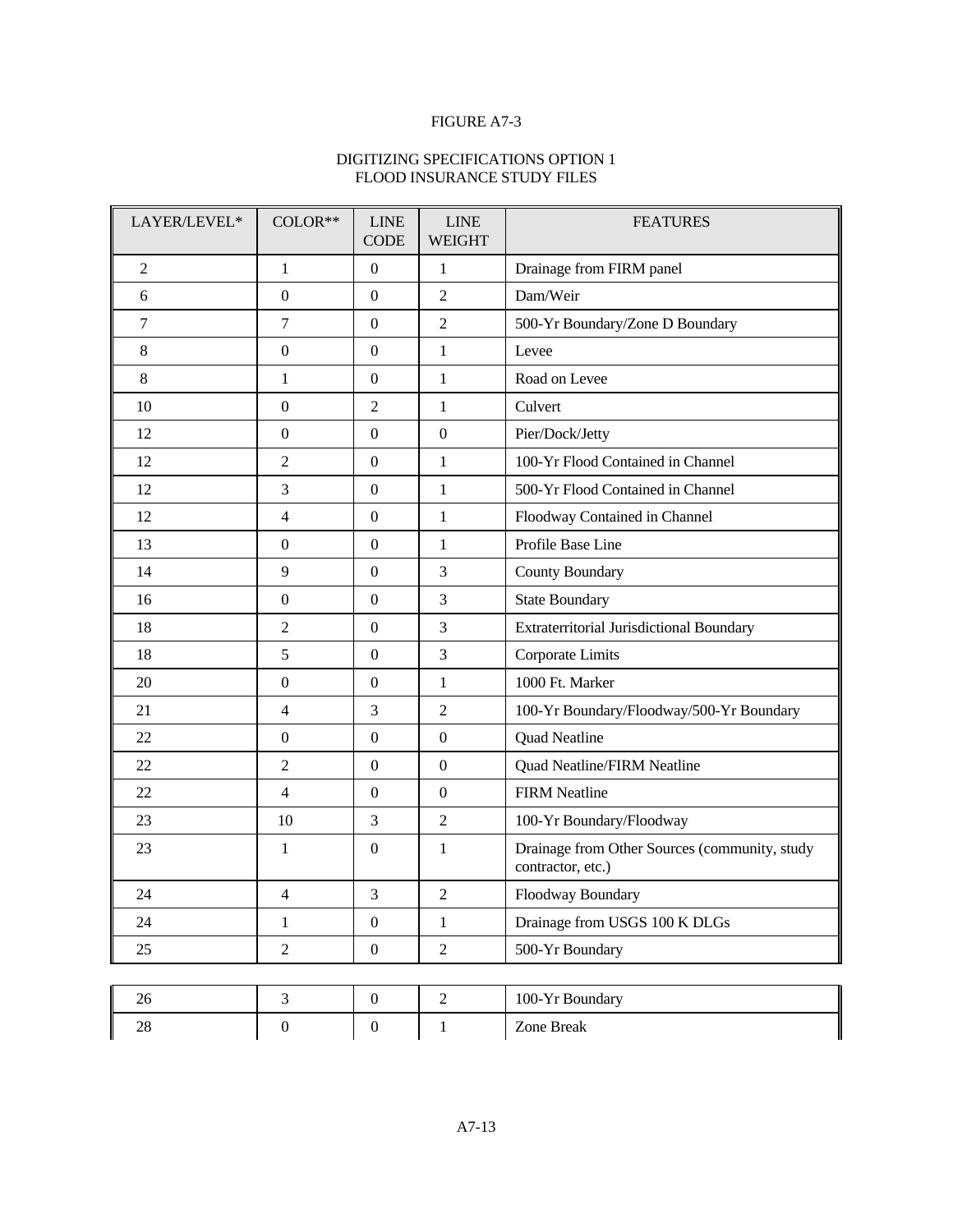# DIGITIZING SPECIFICATIONS OPTION 1 FLOOD INSURANCE STUDY FILES

| LAYER/LEVEL* | COLOR**          | <b>LINE</b><br><b>CODE</b> | <b>LINE</b><br><b>WEIGHT</b> | <b>FEATURES</b>                       |
|--------------|------------------|----------------------------|------------------------------|---------------------------------------|
| 28           | $\mathbf{1}$     | $\mathbf{0}$               | $\mathbf{1}$                 | Zone Break/Limit of Detailed Study    |
| 28           | $\overline{7}$   | $\overline{0}$             | $\mathbf{1}$                 | Zone Break/Floodway                   |
| 30           | $\boldsymbol{0}$ | $\boldsymbol{0}$           | $\overline{2}$               | Zone D Boundary                       |
| 31           | $\mathbf{1}$     | $\boldsymbol{0}$           | $\mathbf{1}$                 | Drainage from USGS 24 K DLGs          |
| 32           | 13               | $\boldsymbol{0}$           | 1                            | Apparent Limit                        |
| 33           | $\boldsymbol{0}$ | $\boldsymbol{0}$           | $\mathbf{1}$                 | Flowage Easement Line                 |
| 34           | $\boldsymbol{0}$ | $\boldsymbol{0}$           | $\mathbf{1}$                 | <b>State Encroachment Line</b>        |
| 36           | 12               | $\boldsymbol{0}$           | $\mathbf{1}$                 | Limit of Floodway                     |
| 38           | 12               | $\boldsymbol{0}$           | $\mathbf{1}$                 | Limit of Detailed Study               |
| 39           | 13               | $\boldsymbol{0}$           | $\overline{2}$               | Cross Section/Limit of Detailed Study |
| 39           | $\boldsymbol{0}$ | $\boldsymbol{0}$           | 3                            | Area Not Included                     |
| 40           | $\overline{7}$   | $\boldsymbol{0}$           | $\mathbf{1}$                 | Limit of Study                        |
| 41           | $\overline{0}$   | $\overline{0}$             | $\overline{2}$               | Otherwise Protected Area***           |
| 41           | 3                | $\boldsymbol{0}$           | $\overline{2}$               | 100-Yr Boundary/500-Yr Boundary       |
| 42           | $\,8\,$          | $\boldsymbol{0}$           | $\overline{2}$               | 1983 COBRA***                         |
| 43           | $\,8\,$          | $\mathbf{0}$               | $\overline{2}$               | 1990 COBRA***                         |
| 44           | 6                | $\boldsymbol{0}$           | $\overline{2}$               | <b>Cross Section</b>                  |
| 47           | $\overline{0}$   | $\boldsymbol{0}$           | $\boldsymbol{0}$             | <b>River Mile Marker</b>              |
| 48           | 10               | $\boldsymbol{0}$           | $\overline{2}$               | <b>BFE</b>                            |
| 49           | $\boldsymbol{0}$ | $\boldsymbol{0}$           | $\overline{2}$               | <b>Intermediate Cross Section</b>     |
| 49           | 14               | $\mathbf{0}$               | $\overline{2}$               | <b>Interpolated BFE</b>               |
| 50           | $\boldsymbol{0}$ | $\boldsymbol{0}$           | $\boldsymbol{0}$             | <b>FIRM Control Point</b>             |
| 51           | $\mathbf{0}$     | $\boldsymbol{0}$           | $\overline{2}$               | <b>Elevation Reference Mark</b>       |
| 54           | $\overline{4}$   | $\mathbf{0}$               | $\overline{2}$               | 1983 COBRA*** & 1990 COBRA***         |
| 63           | $\boldsymbol{0}$ | $\boldsymbol{0}$           | $\boldsymbol{0}$             | Open Level                            |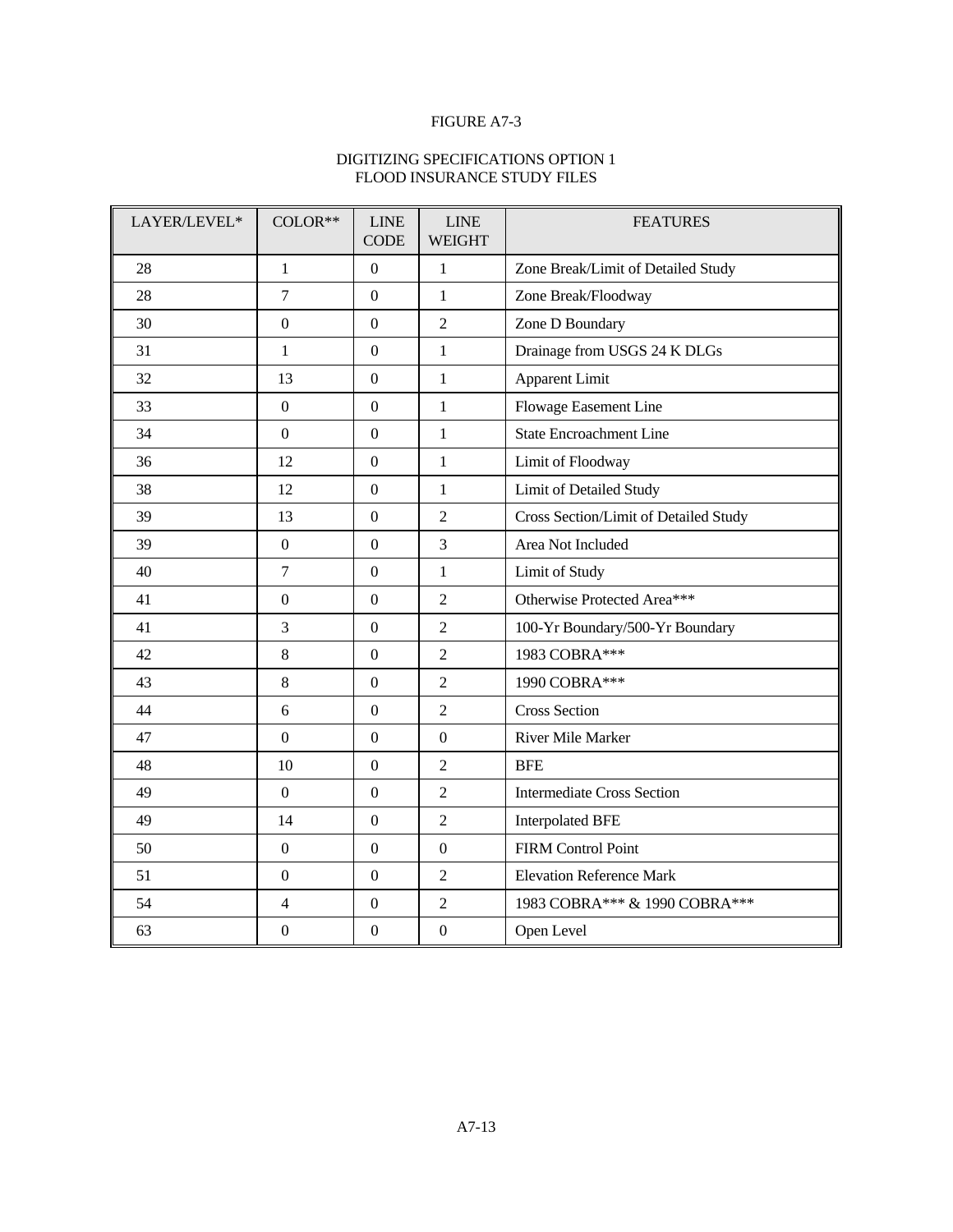| DIGITIZING SPECIFICATIONS OPTION 1 |
|------------------------------------|
| <b>BASE MAP FILES</b>              |

| <b>ELEMENT</b>                                            | <b>CELL/</b><br><b>PATTERN</b> |             |             | <b>ELEMENT</b><br><b>TYPE</b> |              | <b>GRAPHICS</b> |             |                | <b>TEXT</b>    |                |                |                |           |           |           |     |
|-----------------------------------------------------------|--------------------------------|-------------|-------------|-------------------------------|--------------|-----------------|-------------|----------------|----------------|----------------|----------------|----------------|-----------|-----------|-----------|-----|
|                                                           | AS/PS                          | <b>PD</b>   | PA          |                               | <b>LV</b>    | WT              | LC          | CO             | <b>LV</b>      | <b>WT</b>      | LC             | CO             | <b>TX</b> | <b>TH</b> | <b>TW</b> | FT. |
| International Boundary (CAPS)<br>AP=CTYBDY                | 1                              | $\Omega$    | $\Omega$    | Pat LS/Text                   | $\mathbf{1}$ | 3               | $\Omega$    | $\mathbf{0}$   | 2              | $\overline{2}$ | $\Omega$       | $\Omega$       | 16        |           |           | 76  |
| State Boundary (CAPS)<br>AP=CTYBDY                        | $\overline{1}$                 | $\mathbf 0$ | $\Omega$    | Pat LS                        | 16           | 3               | $\Omega$    | $\mathbf 0$    | 2              | $\overline{2}$ | $\Omega$       | $\Omega$       | 16        |           |           | 76  |
| County Boundary (CAPS)<br>AP=CTYBDY                       | $\overline{1}$                 | $\mathbf 0$ | $\mathbf 0$ | Pat LS                        | 14           | 3               | $\mathbf 0$ | 9              | 2              | $\overline{2}$ | $\Omega$       | $\Omega$       | 16        |           |           | 76  |
| Corporate Limits (CAPS)<br>AP=CORPBD                      | $\overline{1}$                 | $\mathbf 0$ | $\mathbf 0$ | Pat LS                        | 18           | 3               | $\mathbf 0$ | 5              | 2              | $\overline{2}$ | $\Omega$       | $\mathbf 0$    | 16        |           |           | 76  |
| Park. Military Res. (U/L) LS=10<br>Wildlife Refuge        |                                |             |             | LS/Text                       | 5            | 3               | $\Omega$    | $\overline{2}$ | 6              |                | $\Omega$       | $\overline{2}$ | 15        |           |           | 74  |
| City, Borough, Township Name on Map Body<br>$LS=20$ (U/L) |                                |             |             | Text                          |              |                 |             |                | 4              |                | $\Omega$       | $\Omega$       | $*25$     |           |           | 74  |
| City Name Text of ANI (U/L)                               |                                |             |             | Text                          |              |                 |             |                | $\overline{4}$ |                | $\Omega$       | $\Omega$       |           | 14        | 12        | 74  |
| Area Not Included (CAPS)                                  |                                |             |             | Text                          |              |                 |             |                | $\overline{4}$ |                | $\Omega$       | $\Omega$       | 12.5      |           |           | 76  |
| Range & Township Lines Section Numbers                    |                                |             |             | LS/Text                       | 42           | 0               | $\mathbf 0$ | $\mathbf 0$    | 42             |                | $\overline{0}$ | $\Omega$       | 15        |           |           | 76  |
| <b>Primary Roads</b><br>$LS=8$                            |                                |             |             | LS/Text                       | 23           | 3               | $\mathbf 0$ | $\overline{7}$ | -1             | 0              | $\mathbf 0$    | $\Omega$       | 11        |           |           | 76  |
| Secondary Roads<br>$\vert$ LS=8                           |                                |             |             | LS/Text                       | 20           | $\overline{2}$  | $\mathbf 0$ | 6              | $\overline{1}$ | $\mathbf 0$    | $\mathbf 0$    | $\mathbf 0$    | 11        |           |           | 76  |

\*May change depending on size of community

\*\*Refer to fill memo for various shapes/holes/etc.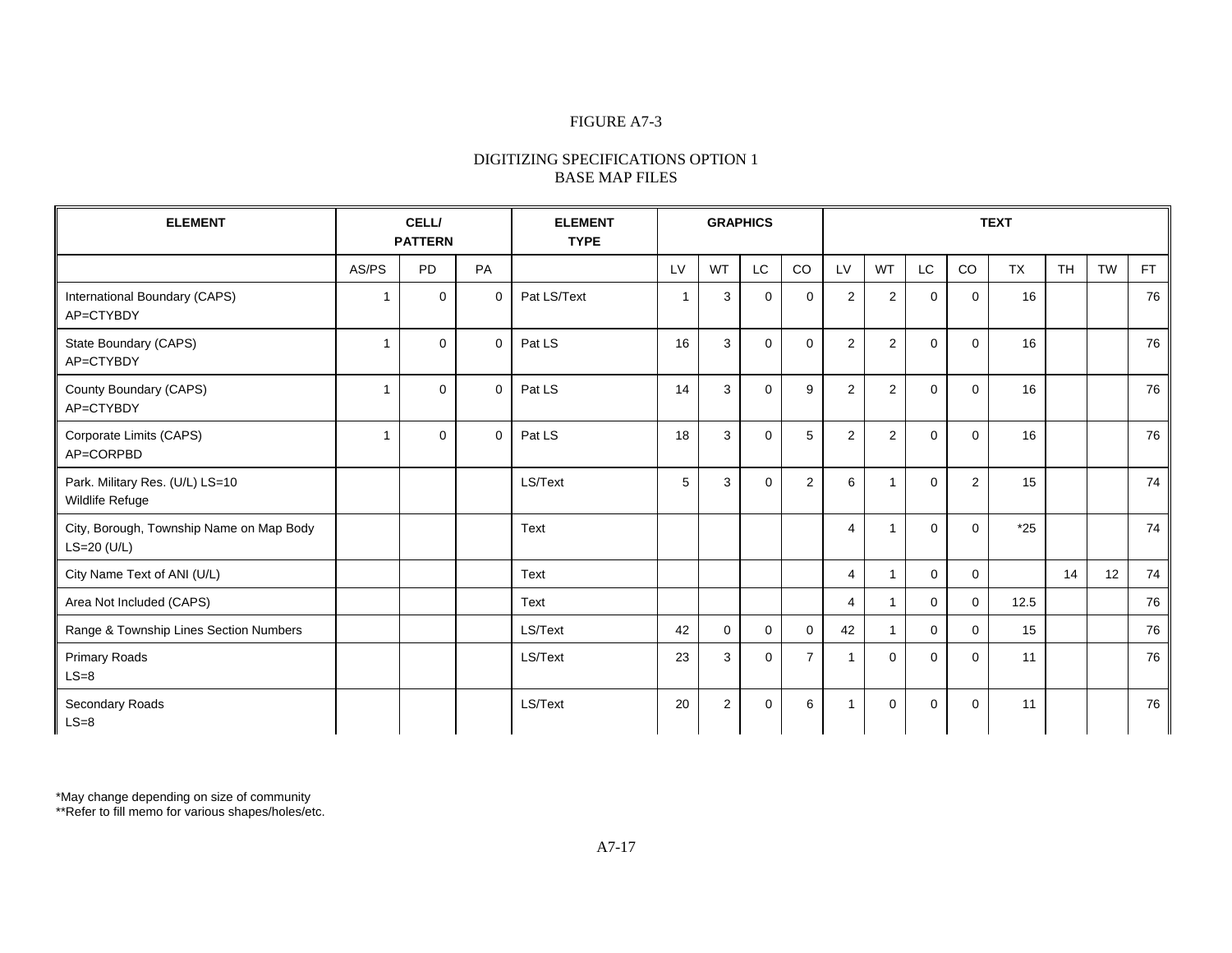| DIGITIZING SPECIFICATIONS OPTION 1 |
|------------------------------------|
| <b>BASE MAP FILES</b>              |

| <b>ELEMENT</b>                                      |              | CELL/<br><b>PATTERN</b> |             | <b>ELEMENT</b><br><b>TYPE</b> |    | <b>GRAPHICS</b> |                |              |              |              |             |              | <b>TEXT</b> |           |    |           |
|-----------------------------------------------------|--------------|-------------------------|-------------|-------------------------------|----|-----------------|----------------|--------------|--------------|--------------|-------------|--------------|-------------|-----------|----|-----------|
|                                                     | AS/PS        | <b>PD</b>               | PA          |                               | LV | WT              | LC             | CO           | LV           | WT           | LC          | CO           | <b>TX</b>   | <b>TH</b> | TW | <b>FT</b> |
| <b>Unimproved Roads</b><br>$LS=8$                   |              |                         |             | LS/Text                       | 19 |                 | $\overline{2}$ | $\mathbf 0$  | $\mathbf{1}$ | $\mathbf 0$  | $\mathbf 0$ | $\mathbf{0}$ | 11          |           |    | 76        |
| Roads that are Coincident Corporate Limits          |              |                         |             | <b>LS</b>                     | 61 |                 |                |              |              |              |             |              |             |           |    | 76        |
| Interstate Route Symbol<br>AC=INTRST                | $\mathbf{1}$ | $\Omega$                | $\Omega$    | Cell/Text                     | 8  |                 | $\Omega$       | 3            | 8            |              | $\Omega$    | 3            | 11          |           |    | 76        |
| U.S. Route Symbol<br>AC=USRTE                       | $\mathbf{1}$ | $\Omega$                | $\mathbf 0$ | Cell/Text                     | 8  |                 | $\Omega$       | 3            | 8            |              | $\mathbf 0$ | 3            | 11          |           |    | 76        |
| State Route Symbol<br>AC=STATE                      | $\mathbf{1}$ | $\mathbf{0}$            | $\mathbf 0$ | Cell/Text                     | 8  |                 | $\mathbf{0}$   | 3            | 8            |              | $\mathbf 0$ | 3            | 11          |           |    | 76        |
| RR Pattern (CAPS)<br>$AP = RR$                      | 15           | $\Omega$                | $\Omega$    | Pat LS/Text                   | 9  |                 | $\Omega$       | 3            | 10           | $\mathbf{1}$ | $\mathbf 0$ | 3            | 12          |           |    | 23        |
| Abandoned Railroad<br>AP=ABDNRR                     | 15           | $\Omega$                | $\mathbf 0$ | Pat LS/Text                   | 9  |                 | $\mathbf 0$    | 3            | 10           |              | $\mathbf 0$ | 3            | 12.5        |           |    | 75        |
| Old Railroad Grade                                  |              |                         |             | Pat LS/Text                   | 9  |                 | 3              | $\mathbf{3}$ | 10           |              | $\mathbf 0$ | 3            | 12.5        |           |    | 75        |
| Airport/Landing Strip (U/L)<br>Proper Names in CAPS |              |                         |             | LS/Text                       | 20 |                 | $\Omega$       | 9            | 21           |              | $\Omega$    | 9            | 15          |           |    | 75        |
| Bridge/Foot Bridge (U/L)<br>Proper Names in CAPS    | $\mathbf{1}$ |                         | $\mathbf 0$ | LS/Text                       | 19 |                 | $\Omega$       | 8            | 21           |              | $\mathbf 0$ | 8            | 12.5        |           |    | 75        |
| Footbridge                                          |              |                         |             | Cell                          | 19 | $\overline{2}$  | 0              | 8            |              |              |             |              |             |           |    |           |

\*May change depending on size of community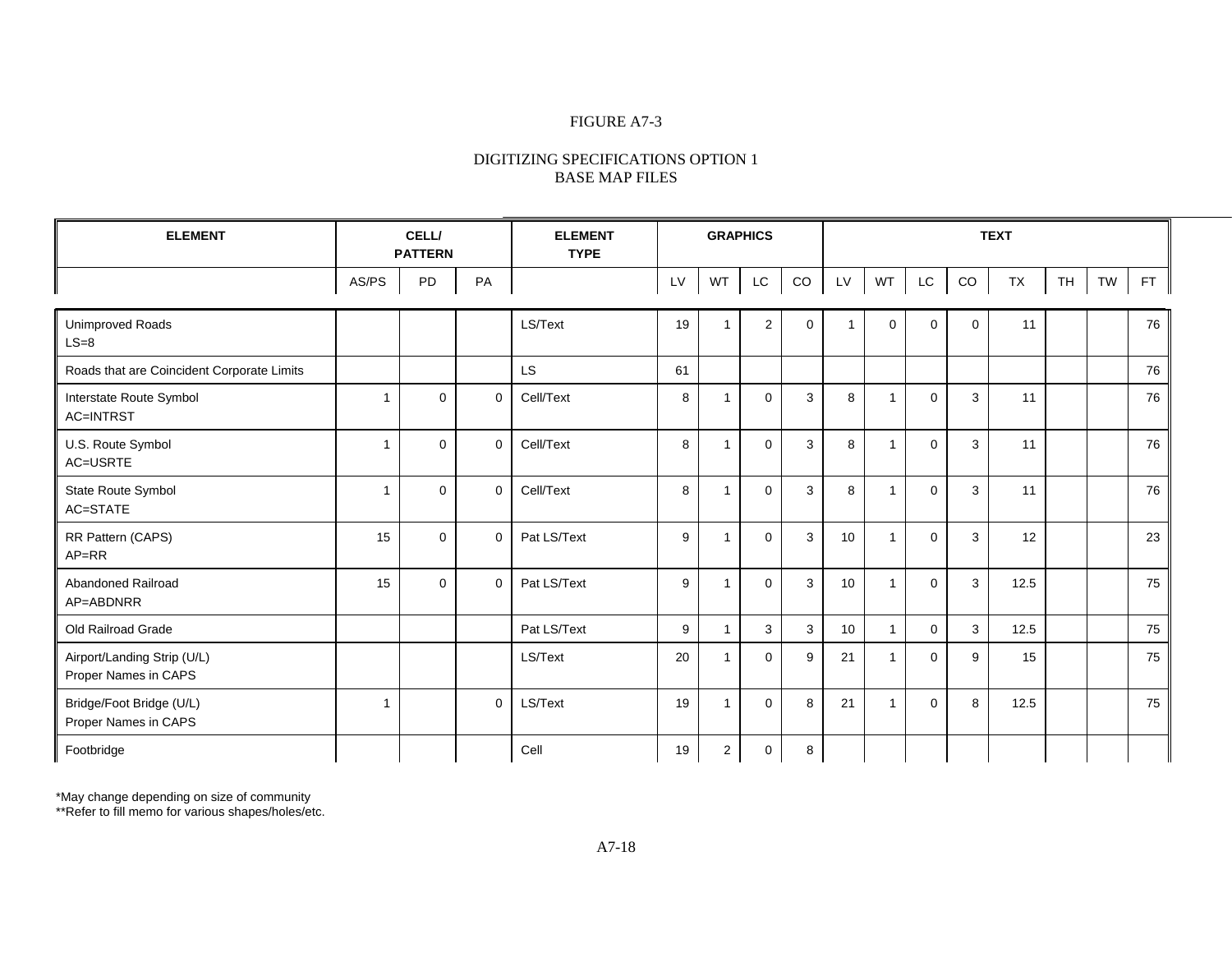## DIGITIZING SPECIFICATIONS OPTION 1 BASE MAP FILES

 $\overline{\phantom{0}}$ 

| <b>ELEMENT</b>                                                        |              | CELL/<br><b>PATTERN</b> |    | <b>ELEMENT</b><br><b>TYPE</b> |    |              | <b>GRAPHICS</b> |                |           |                      |                |    | <b>TEXT</b> |           |    |           |
|-----------------------------------------------------------------------|--------------|-------------------------|----|-------------------------------|----|--------------|-----------------|----------------|-----------|----------------------|----------------|----|-------------|-----------|----|-----------|
|                                                                       | AS/PS        | PD                      | PA |                               | LV | <b>WT</b>    | <b>LC</b>       | CO             | <b>LV</b> | <b>WT</b>            | <b>LC</b>      | CO | <b>TX</b>   | <b>TH</b> | TW | <b>FT</b> |
| AC=BRIDGE                                                             |              |                         |    |                               |    |              |                 |                |           |                      |                |    |             |           |    |           |
|                                                                       |              |                         |    |                               |    |              |                 |                |           |                      |                |    |             |           |    |           |
| Dam/Weir (U/L)<br>Proper Names in CAPS                                |              |                         |    | Text                          |    |              |                 |                | 21        | $\blacktriangleleft$ | $\Omega$       | 6  | 12.5        |           |    | 75        |
| Pier/Dock/Jetty (U/L)                                                 |              |                         |    | Text                          |    |              |                 |                | 21        | $\mathbf{1}$         | $\mathbf 0$    | 6  | 12.5        |           |    | 75        |
| Cemetery (U/L)<br>Proper Names in CAPS                                |              |                         |    | LS/Text                       | 12 | $\mathbf 0$  | $\mathbf 0$     | $\mathbf 0$    | 21        | $\mathbf{1}$         | $\mathbf 0$    | 6  | 12          |           |    | 76        |
| Levee Pattern & Text (U/L)<br>AP=LEVEE                                | $\mathbf{1}$ | $\mathbf 0$             | 0  | Pat LS/Text                   |    |              |                 |                | 50        | 2                    | $\mathbf 0$    | 8  | 12.5        |           |    | 75        |
| Culvert (U/L)<br>Headwalls                                            |              |                         |    | Text                          | 3  | $\mathbf{1}$ | $\mathbf 0$     | 5              | 21        | $\overline{1}$       | $\overline{0}$ | 6  | 12.5        |           |    | 75        |
| Landforms or Islands with<br>Proper Names (CAPS)                      |              |                         |    | Text                          |    |              |                 |                | 56        | 2                    | $\mathbf 0$    | 9  | 15          |           |    | 76        |
| Drainage Text LS=8<br>(U/L) for Single Line<br>(CAPS) for Double Line |              |                         |    | Text                          |    |              |                 |                | 12        | $\overline{2}$       | $\mathbf 0$    |    | 16.5        |           |    | 73        |
| Floodway Fill                                                         |              |                         |    | Shape**                       | 39 | $\mathbf{0}$ | $\Omega$        | $\overline{4}$ |           |                      |                |    |             |           |    |           |
| 100-Year Flooding Fill                                                |              |                         |    | Shape**                       | 38 | $\mathbf 0$  | $\mathbf 0$     | 3              |           |                      |                |    |             |           |    |           |
| 500-Year Flooding Fill]<br>AP=ZONEX                                   |              |                         |    | Shape**                       | 41 | $\Omega$     | $\mathbf 0$     | $\overline{2}$ |           |                      |                |    |             |           |    |           |

\*May change depending on size of community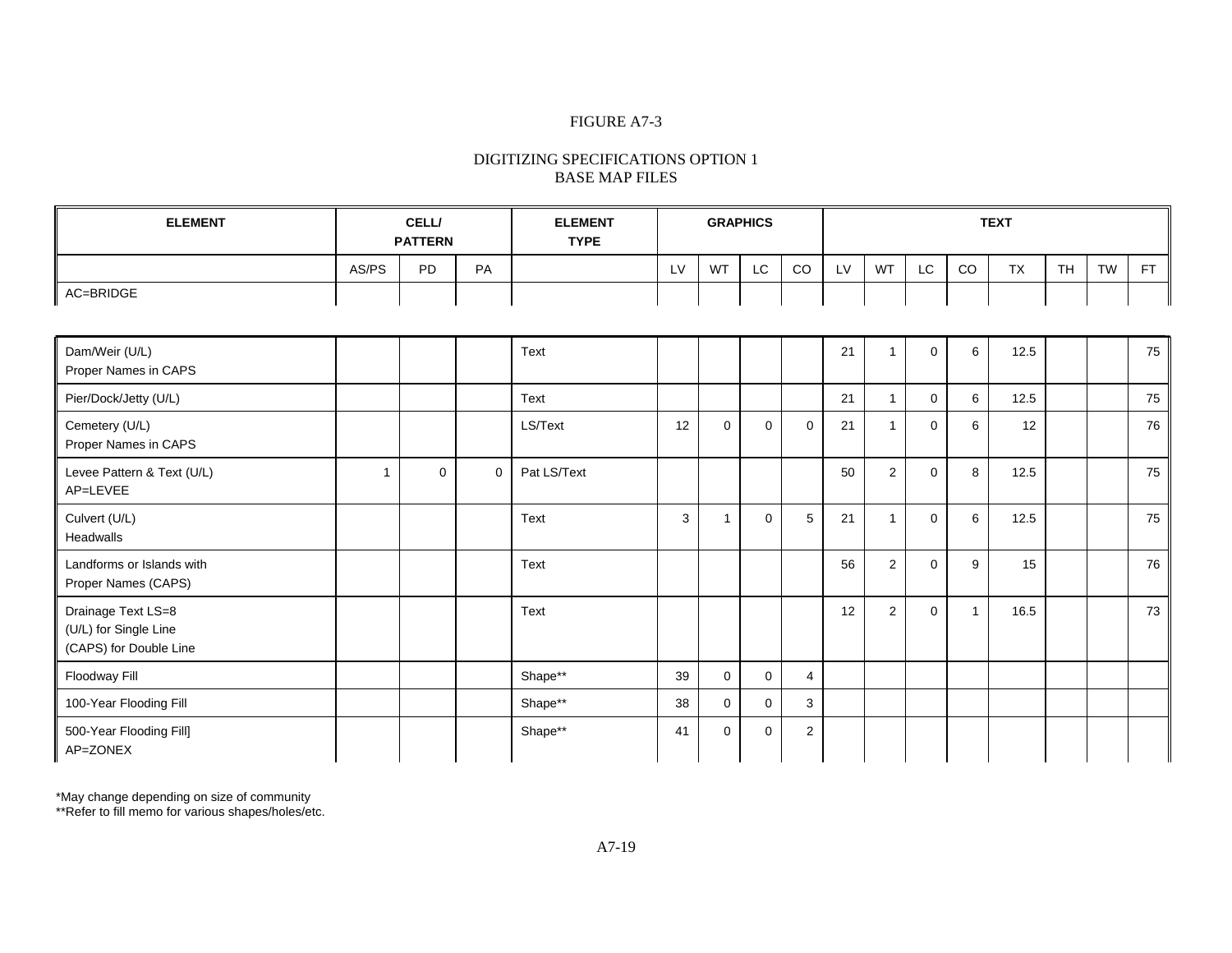| DIGITIZING SPECIFICATIONS OPTION 1 |
|------------------------------------|
| <b>BASE MAP FILES</b>              |

| <b>ELEMENT</b>                                                   |                | <b>CELL/</b><br><b>PATTERN</b> |          | <b>ELEMENT</b><br><b>TYPE</b> |           | <b>GRAPHICS</b> |             |                |           | <b>TEXT</b>    |             |                |      |           |           |              |
|------------------------------------------------------------------|----------------|--------------------------------|----------|-------------------------------|-----------|-----------------|-------------|----------------|-----------|----------------|-------------|----------------|------|-----------|-----------|--------------|
|                                                                  | AS/PS          | PD                             | PA       |                               | <b>LV</b> | <b>WT</b>       | LC          | CO             | <b>LV</b> | <b>WT</b>      | LC          | CO             | TX   | <b>TH</b> | <b>TW</b> | FT.          |
| Coastal Barrier Fill (1983)                                      |                | 12.5                           | 135      | Hatch                         | 46        | $\overline{2}$  | $\mathbf 0$ | 8              |           |                |             |                |      |           |           |              |
| Coastal Barrier Fill (1990)<br>AP=COBA90                         | 15             | $\mathbf 0$                    | 135      | Pattern                       | 47        | 1               | $\mathbf 0$ | 9              |           |                |             |                |      |           |           |              |
| Otherwise Protected Fill (1991)<br>AP=OPA                        | 1.5            | $\Omega$                       | 135      | Pattern                       | 48        | 1               | $\Omega$    | 6              |           |                |             |                |      |           |           |              |
| Zone Labels (CAPS)<br>$LS=10$                                    |                |                                |          | Text                          |           |                 |             |                | 56        | $\overline{2}$ | $\Omega$    | 2              | 16   |           |           | 70           |
| Limit of Detailed Study (CAPS)<br>Limit of Study Notes<br>$LS=8$ |                |                                |          | Text                          |           |                 |             |                | 56        | $\mathbf{1}$   | $\Omega$    | 2              | 11   |           |           | 76           |
| Profile Base Line Pattern<br>AP=PROFIL                           | 15             | $\Omega$                       | $\Omega$ | Pat LS/Text                   | 13        | $\mathbf{1}$    | $\Omega$    | $\mathbf 0$    | 13        | $\mathbf{1}$   | $\Omega$    | $\Omega$       |      | 14        | 12        | 76           |
| Zone Break Pattern<br>AP=GUTTER                                  | $\mathbf{1}$   | $\Omega$                       | $\Omega$ | Pat LS                        | 28        | 1               | $\Omega$    | $\Omega$       |           |                |             |                |      |           |           |              |
| <b>BFE Pattern &amp; Text</b><br>AP=BFE                          | $\overline{1}$ | $\mathbf 0$                    | $\Omega$ | Pat LS/Text                   | 48        | $\overline{2}$  | $\mathbf 0$ | $\overline{7}$ | 50        | $\overline{2}$ | $\mathbf 0$ | 8              | 16.5 |           |           | 75           |
| Cross-Section Hexagon<br>AC=hex1 AC=hex2                         | $\mathbf{1}$   |                                |          | Cell                          | 52        | $\Omega$        | $\Omega$    | 4              |           |                |             |                |      |           |           |              |
| <b>ERM Text</b><br>AC=RMTEXT                                     | 1              | $\Omega$                       | $\Omega$ | Cell                          | 16        | 1               | $\Omega$    | $\overline{7}$ | 16        | $\mathbf{1}$   | $\Omega$    | $\overline{7}$ | 18   |           |           | $\mathbf{1}$ |

\*May change depending on size of community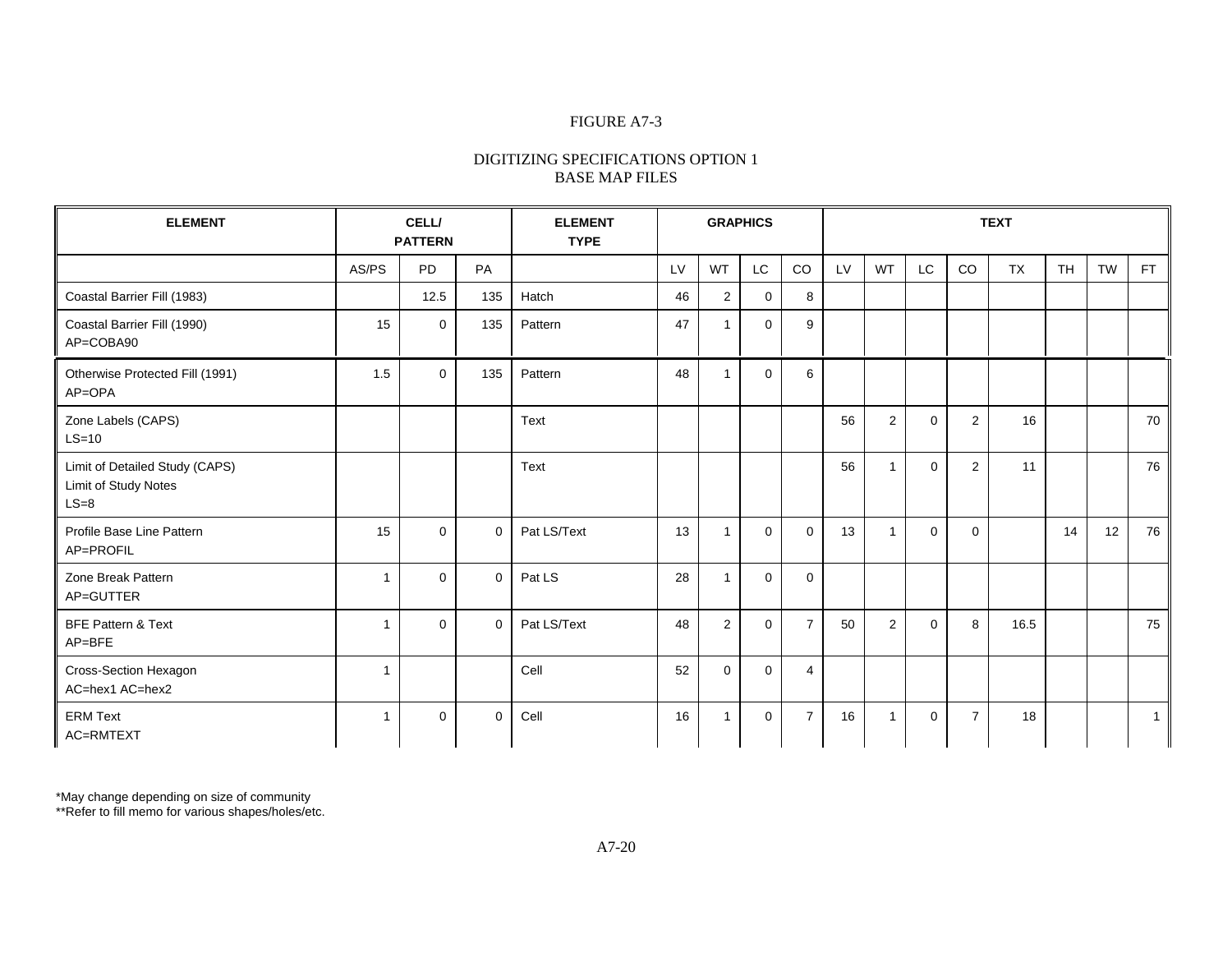### DIGITIZING SPECIFICATIONS OPTION 1 BASE MAP FILES

| <b>ELEMENT</b>                             |                | <b>CELL/</b><br><b>PATTERN</b> |                | <b>ELEMENT</b><br><b>TYPE</b> |           | <b>GRAPHICS</b> |                |              |           |             |          |          | <b>TEXT</b> |           |           |                 |
|--------------------------------------------|----------------|--------------------------------|----------------|-------------------------------|-----------|-----------------|----------------|--------------|-----------|-------------|----------|----------|-------------|-----------|-----------|-----------------|
|                                            | AS/PS          | <b>PD</b>                      | PA             |                               | <b>LV</b> | <b>WT</b>       | LC             | CO           | <b>LV</b> | <b>WT</b>   | LC       | CO       | <b>TX</b>   | <b>TH</b> | <b>TW</b> | <b>FT</b>       |
| <b>River Mile Text</b><br>AC=RVMITX        | 1              |                                |                | Cell                          | 17        | 1.              | $\mathbf{0}$   | $\mathbf{1}$ |           |             |          |          |             |           |           |                 |
| Leader Lines                               |                |                                |                | <b>LS</b>                     | 57        | -1              | $\overline{0}$ | 5            |           |             |          |          |             |           |           |                 |
| Dots for Leader Lines<br>AC=MTBALL         | $\mathbf{1}$   |                                |                | Cell                          | 57        | 3               | $\Omega$       | 3            |           |             |          |          |             |           |           |                 |
| Arrow Heads for Leader Lines<br>AC=ARRWHD  | -1             |                                |                | Cell                          | 57        |                 | $\Omega$       | 5            |           |             |          |          |             |           |           |                 |
| <b>Coastal BFE Note</b><br>AC=NOTE1        | 1              |                                | $\Omega$       | Cell                          | 56        | 1               | $\Omega$       | 2            |           |             |          |          |             | 10.<br>5  | 13.<br>5  | 43              |
| 100-Year Contained in Culvert<br>AC=NOTE2  | $\mathbf{1}$   |                                | $\Omega$       | Cell                          | 56        | 1               | 0              | 2            |           |             |          |          |             | 10.<br>5  | 13.<br>5  | 43              |
| 1983 Coastal Barrier Note<br>AC=NOTE3      | 1              |                                | $\Omega$       | Cell                          | 56        |                 | $\Omega$       | 2            |           |             |          |          |             | 10.<br>5  | 13.<br>5  | 43              |
| 1990 Coastal Barrier Note<br>AC=NOTE4      | $\overline{1}$ |                                | $\overline{0}$ | Cell                          | 56        | 1               | $\mathbf{0}$   | 2            |           |             |          |          |             | 10.<br>5  | 13.<br>5  | 43 <sup>1</sup> |
| Otherwise Protected Areas Note<br>AC=NOTE5 | $\overline{1}$ |                                | $\Omega$       | Cell                          | 56        | 1               | $\Omega$       | 2            |           |             |          |          |             | 10.<br>5  | 13.<br>5  | 43 <sup>1</sup> |
| Joins Inset_On Panel____<br>Note (CAPS)    |                |                                |                | Cell                          |           |                 |                |              | 62        | $\mathbf 1$ | $\Omega$ | $\Omega$ | 10          |           |           | 43              |

\*May change depending on size of community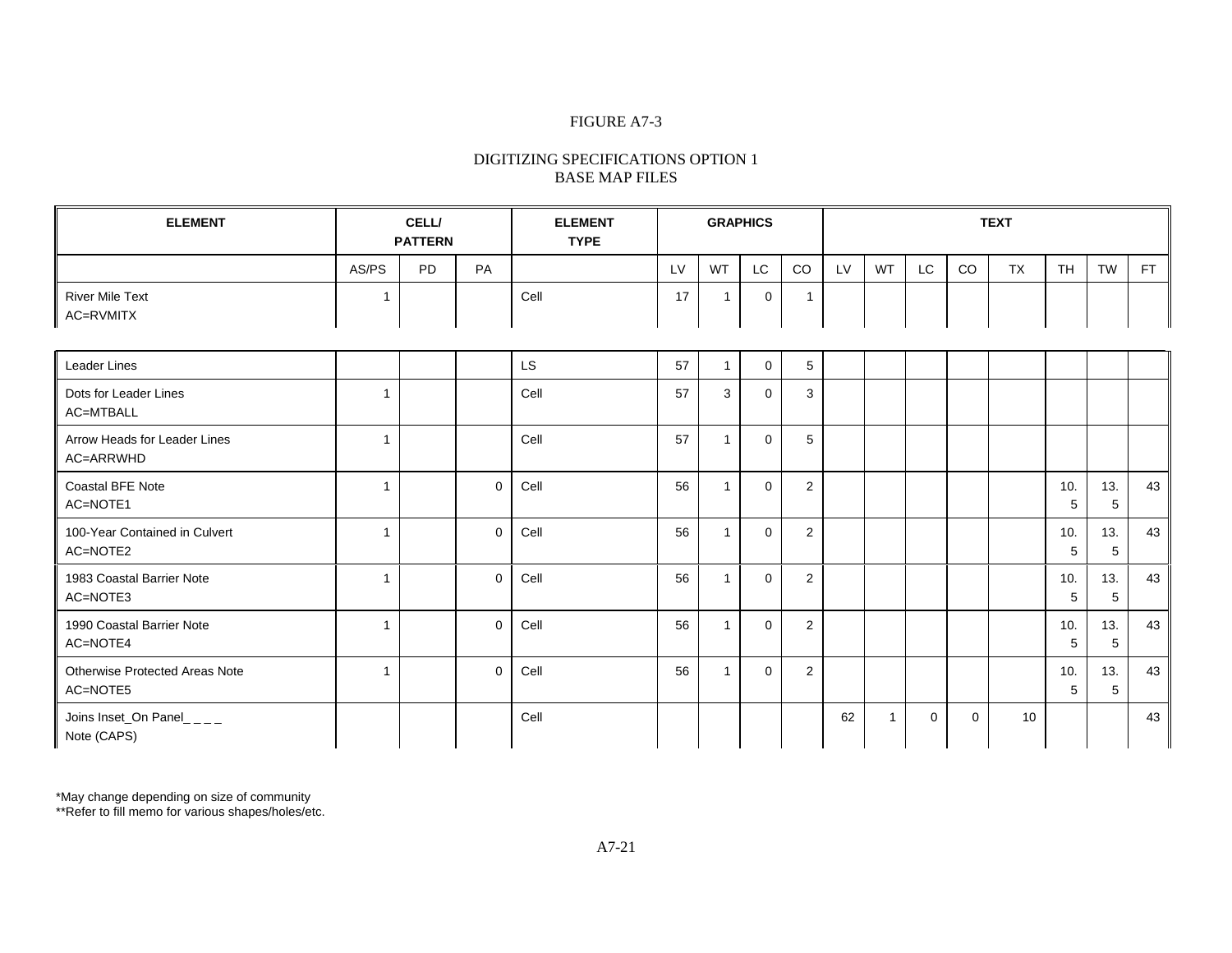## DIGITIZING SPECIFICATIONS OPTION 1 BASE MAP FILES

| <b>ELEMENT</b>     |       | <b>CELL/</b><br><b>PATTERN</b> |    | <b>ELEMENT</b><br><b>TYPE</b> |    | <b>GRAPHICS</b> |    |    |                       |    |    |    | <b>TEXT</b> |           |           |           |
|--------------------|-------|--------------------------------|----|-------------------------------|----|-----------------|----|----|-----------------------|----|----|----|-------------|-----------|-----------|-----------|
|                    | AS/PS | <b>PD</b>                      | PA |                               | LV | <b>WT</b>       | LC | CO | $\overline{1}$<br>- 1 | WT | LC | CO | <b>TX</b>   | <b>TH</b> | <b>TW</b> | <b>ET</b> |
| Inset Label (CAPS) |       |                                |    | Text                          |    |                 |    |    | 62                    | 3  |    | 0  |             | 22.<br>8  | 14        | 32        |

| <b>ERM Description</b><br>AC=ERMTBL      |    |              | Cell      |    |   |             |             | 60 |  |  |  |  |
|------------------------------------------|----|--------------|-----------|----|---|-------------|-------------|----|--|--|--|--|
| Neatline                                 |    |              | <b>LS</b> | 22 | 0 | $\mathbf 0$ | 4           |    |  |  |  |  |
| North Arrow<br>AC=NORTH                  | 15 |              | Cell      | 63 |   |             |             |    |  |  |  |  |
| D-Frame Border<br>AC=DFRAME              |    |              | Cell      | 62 |   |             |             |    |  |  |  |  |
| Joins Panel Note<br>AC=JOINS             |    |              | Cell      | 62 |   | $\Omega$    | $\mathbf 0$ |    |  |  |  |  |
| Community Listing for Index<br>AC=COMLIS |    | $\mathbf{0}$ | Cell      | 62 |   |             |             |    |  |  |  |  |

\*May change depending on size of community \*\*Refer to fill memo for various shapes/holes/etc.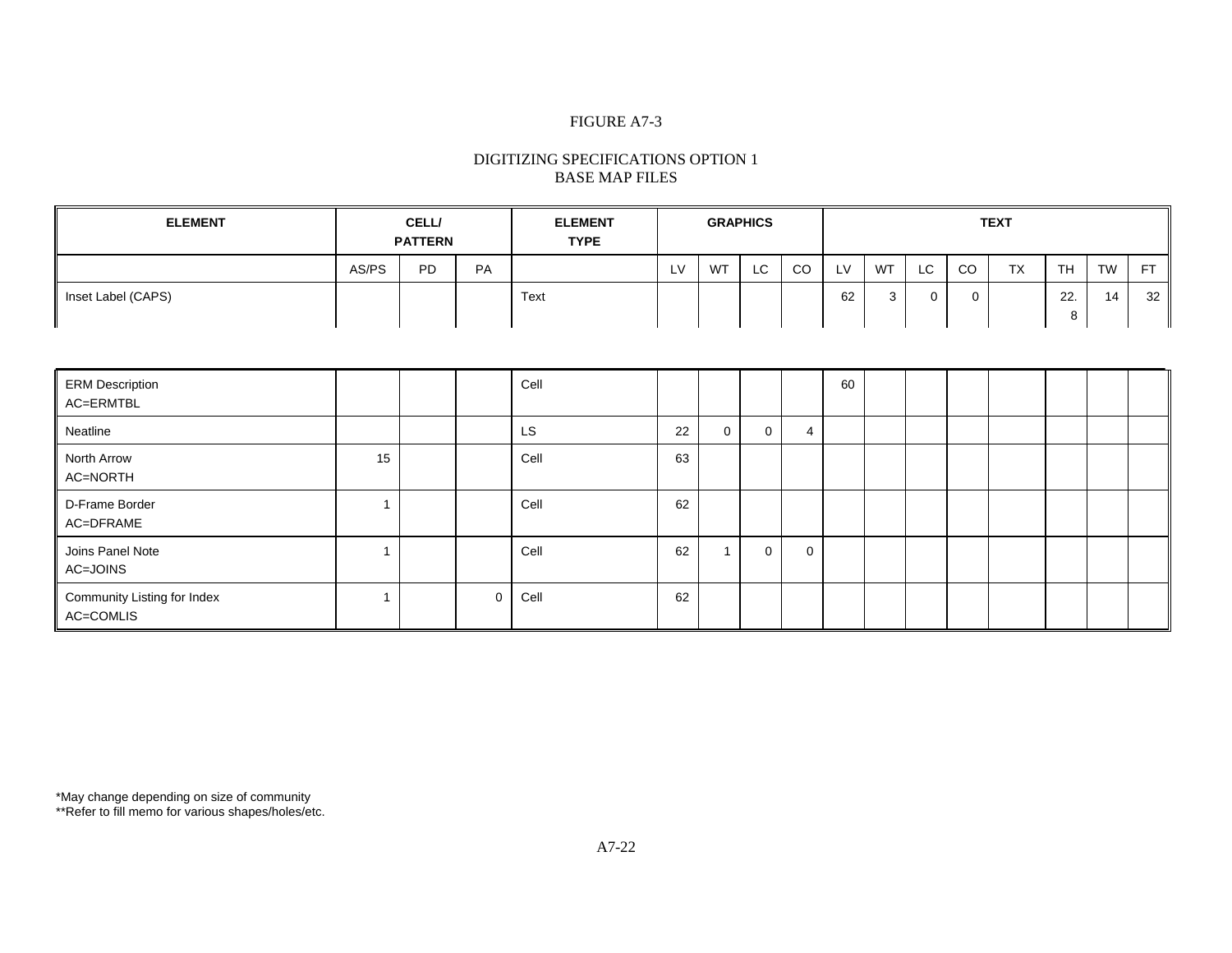### (2) Option 2

 In this option, fewer layers/levels are used for linear features, and each type of linear feature is continuous on its own layer/level. However, all polygons formed by crossing lines are coded with their flood insurance zone and elevation.

Figure A7-4 outlines the layers/levels and colors required for Option 2.

Note the following for Option 2:

Flowage easement areas are indicated by changing the feature line color to 3.

- \* The actual color is not significant. The requirement is that the color NUMBER for each type of feature must be as indicated and retained in each graphic element's header record.
- \*\* Line code and line weight are optional. Features are fully segregated by layer/level, and color. These may be included for plotting purposes.
- \*\*\* SCs are not responsible for collecting information on COBRAs or Otherwise Protected Areas.
- \*\*\*\* Annotation for areas should be attached to area centroid.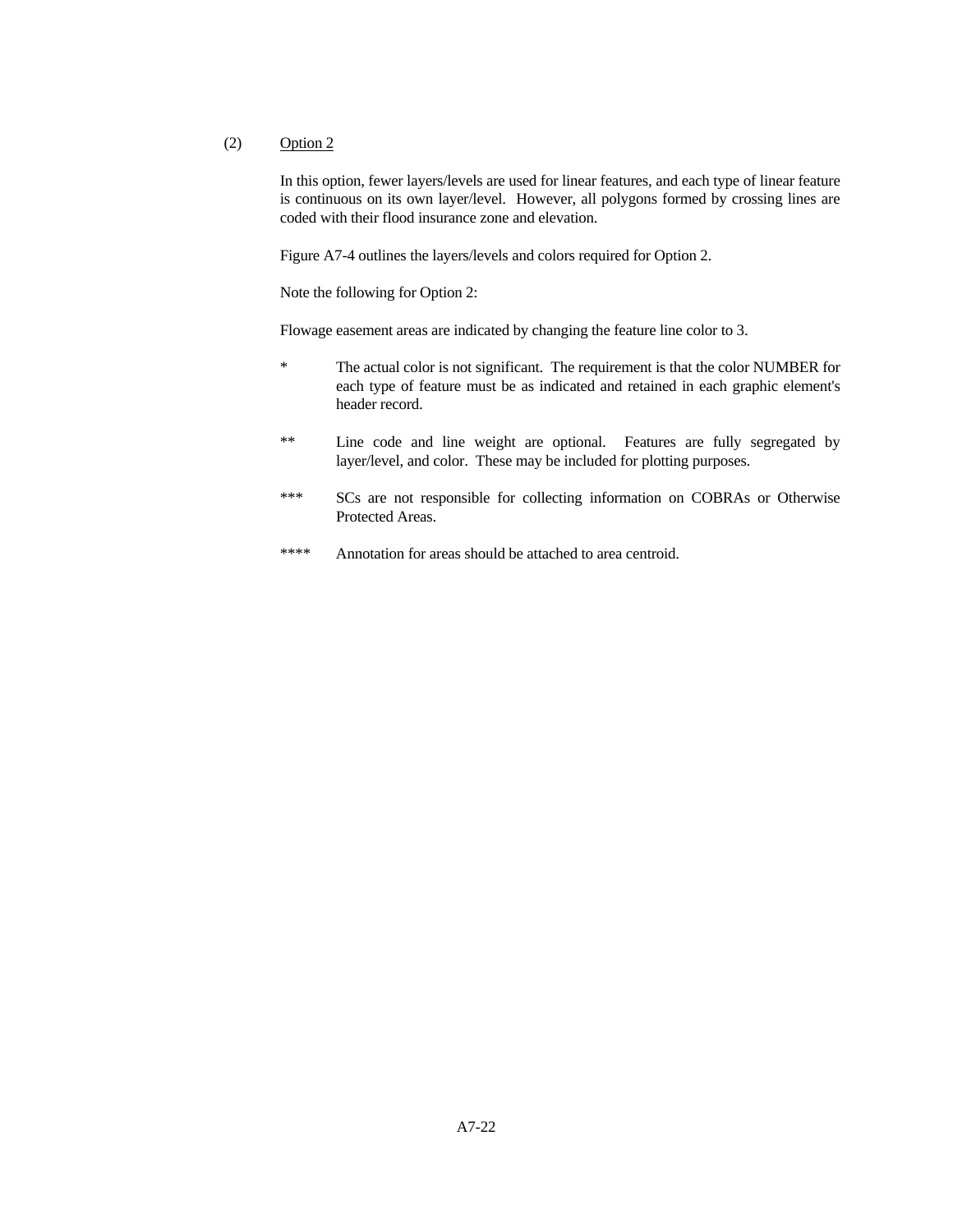| LAYER/<br><b>LEVEL</b> | $COLOR*$       | <b>LINE</b><br>$CODE**$ | <b>LINE</b><br>WEIGHT** | <b>FEATURE</b>                                           | <b>ANNOTATION</b><br>LAYER/LEVEL | <b>ANNOTATION</b> |
|------------------------|----------------|-------------------------|-------------------------|----------------------------------------------------------|----------------------------------|-------------------|
| 2                      |                | 6                       | $\Omega$                | Drainage from FIRM                                       | 3                                | Stream name       |
| 2                      | $\overline{2}$ | 6                       | $\theta$                | Drainage from 100K USGS DLG                              | 3                                | Stream name       |
| $\overline{2}$         | 3              | 6                       | $\theta$                | Drainage from 24K USGS DLG                               | 3                                | Stream name       |
| $\overline{2}$         | $\overline{4}$ | 6                       | $\mathbf{0}$            | Drainage from other source                               | 3                                | Stream name       |
| 5                      |                | 4                       | 2                       | Profile Base Line                                        | $\overline{0}$                   | Profile Base Line |
| 6                      |                | $\overline{0}$          | 3                       | Dam or Weir                                              | $\overline{7}$                   | Dam Weir          |
| 7                      | $\overline{2}$ | $\overline{0}$          | 3                       | Culvert                                                  | $\overline{0}$                   | Culvert           |
| 8                      | 3              | $\overline{0}$          | 3                       | Levee crown or floodwall                                 | $\overline{0}$                   | Levee Floodwall   |
| 8                      | 238            | $\overline{0}$          | 3                       | Road on Levee                                            | $\overline{0}$                   | Road on Levee     |
| 9                      | 4              | $\overline{0}$          | 3                       | Coastal hard point (pier, jetty)                         | $\overline{0}$                   | Pier Jetty        |
| 12                     | $\overline{2}$ | $\tau$                  | $\overline{0}$          | Corporate boundary                                       |                                  |                   |
| 12                     | 33             | $\tau$                  | $\Omega$                | <b>Extraterritorial Limits</b>                           |                                  |                   |
| 13                     | 5              | 4                       |                         | Floodplain boundary/Panel<br>neatline/Corporate Boundary |                                  |                   |
| 14                     | 3              | $\tau$                  | 2                       | County boundary                                          | 15                               | County names      |
| 16                     | 4              | 7                       | $\overline{4}$          | State boundary                                           | 17                               | State names       |
| 18                     | 5              | 7                       |                         | Corporate boundary/ Floodplain boundary                  | 19                               |                   |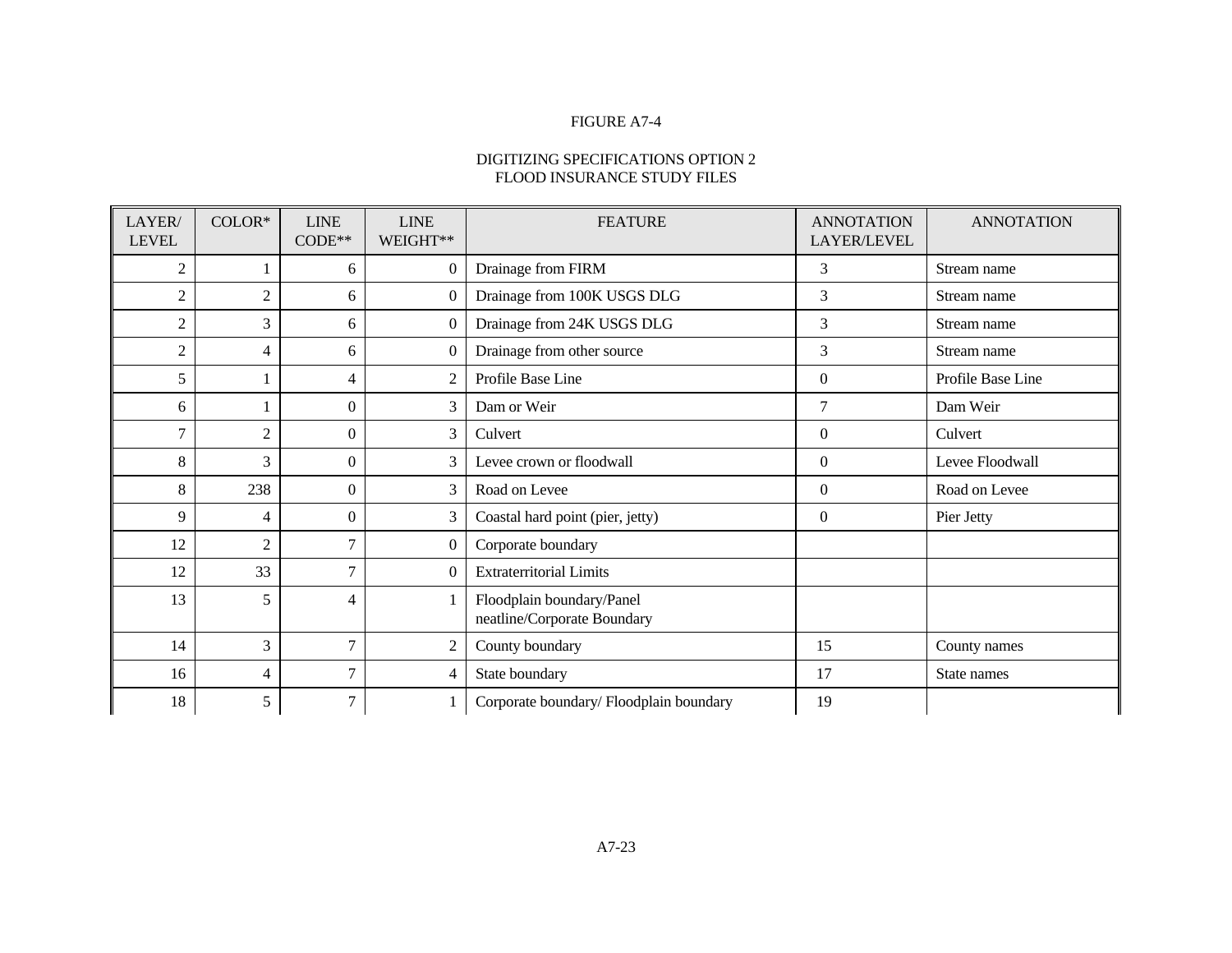| <b>LAYER</b> | COLOR* | LINE     | LINE     | <b>FEATURE</b> | <b>ANNOTATION</b>  | <b>ANNOTATION</b> |
|--------------|--------|----------|----------|----------------|--------------------|-------------------|
| <b>LEVEL</b> |        | $CODE**$ | WEIGHT** |                | <b>LAYER/LEVEL</b> |                   |

|    |          |                  |                  | Political area labels                               | 19****  | State, County, Community<br>FIPS Code |
|----|----------|------------------|------------------|-----------------------------------------------------|---------|---------------------------------------|
| 20 | 10       | $\theta$         | $\overline{0}$   | FIRM panel neatline-community based, printed        | 21 **** | 11-digit FIRM panel<br>number         |
| 20 | 10       | $\Omega$         | $\Omega$         | FIRM panel neatline-community based, not<br>printed | $21***$ | 11-digit FIRM panel<br>number         |
| 20 | 10       | $\boldsymbol{0}$ | $\theta$         | FIRM panel neatline-county-wide, printed            | $21***$ | 11-digit FIRM panel<br>number         |
| 20 | 10       | $\Omega$         | $\boldsymbol{0}$ | FIRM panel neatline-county-wide, not printed        | $21***$ | 11-digit FIRM panel<br>number         |
| 22 | 9        | $\theta$         | $\overline{0}$   | USGS quad neatline                                  | 23      |                                       |
| 24 | 11       |                  |                  | FIRM panel neatline/USGS neatline                   |         |                                       |
| 26 | 12       | $\overline{2}$   | $\Omega$         | Floodplain boundary                                 |         |                                       |
|    | $\Omega$ | $\Omega$         | $\Omega$         | Flood area labels-Zone A                            | $25***$ | A                                     |
|    |          |                  |                  | Zone AE                                             | $25***$ | AE                                    |
|    |          |                  |                  | Zone AH                                             | $25***$ | AH                                    |
|    |          |                  |                  | Zone AO                                             | $25***$ | AO                                    |
|    |          |                  |                  | Zone A99                                            | $25***$ | A99                                   |
|    |          |                  |                  | Zone $AE(EL$ <sup><math>\Box</math></sup>           | 25****  | AE_EL                                 |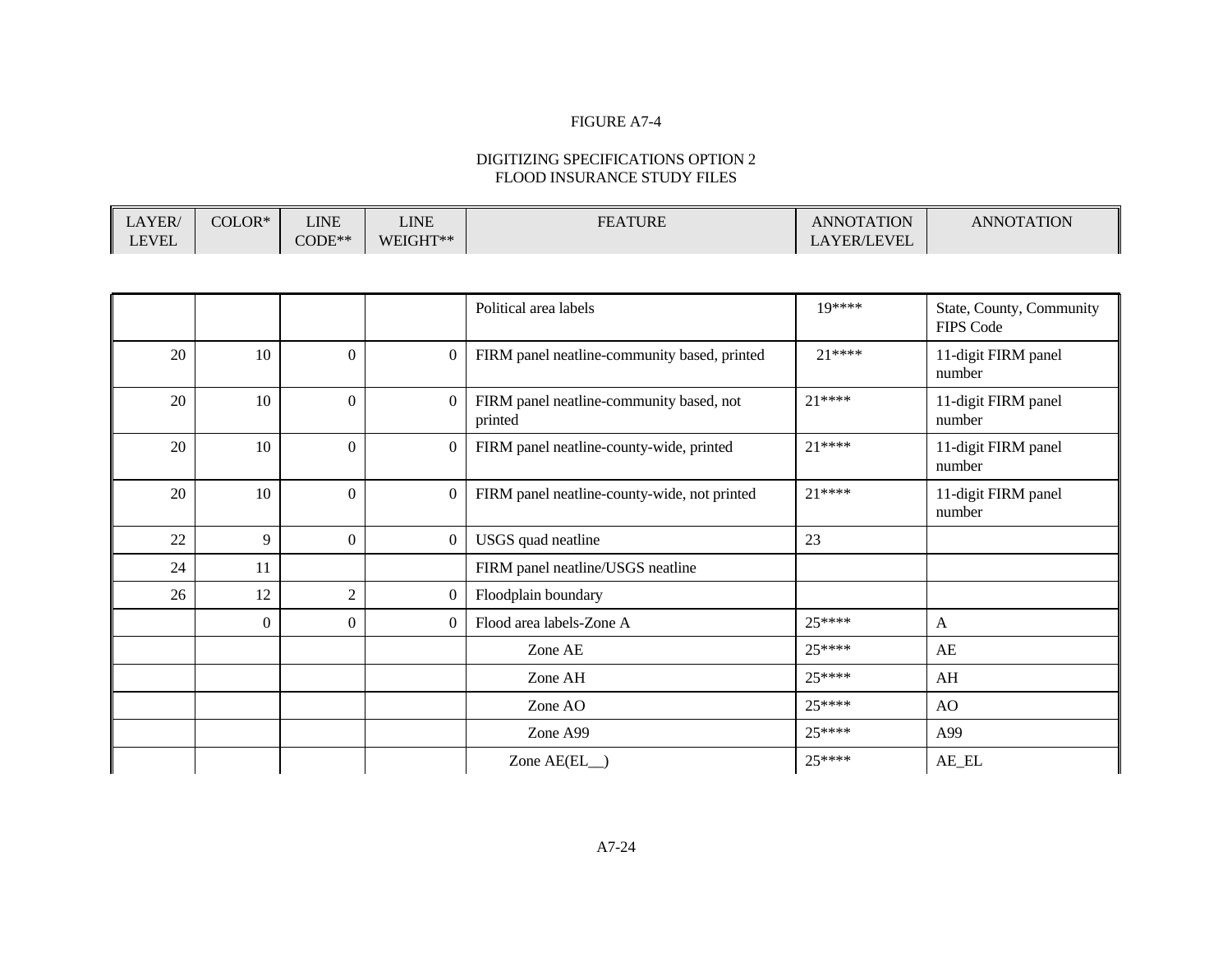| LAYER/<br><b>LEVEL</b> | COLOR* | <b>LINE</b><br>CODE** | <b>LINE</b><br>WEIGHT** | <b>FEATURE</b>                         | <b>ANNOTATION</b><br>LAYER/LEVEL | <b>ANNOTATION</b> |
|------------------------|--------|-----------------------|-------------------------|----------------------------------------|----------------------------------|-------------------|
|                        |        |                       |                         | Zone D                                 | 25****                           | ${\bf D}$         |
|                        |        |                       |                         | Zone V                                 | 25****                           | $\mathbf V$       |
|                        |        |                       |                         | Zone VE                                | 25****                           | <b>VE</b>         |
|                        |        |                       |                         | Zone VE (EL_)                          | 25****                           | ${\sf VE\_EL}$    |
|                        |        |                       |                         | Zone X or Zone B                       | 25****                           | X5                |
|                        |        |                       |                         | Zone X or Zone C                       | 25****                           | $\mathbf X$       |
|                        |        |                       |                         | Floodway                               | 25****                           | <b>FW</b>         |
|                        |        |                       |                         | *** 1983 COBRA area                    | 25****                           | <b>UCB</b>        |
|                        |        |                       |                         | *** 1990 COBRA area                    | 25****                           | UCB9              |
|                        |        |                       |                         | Area Not Included                      | 25****                           | NI                |
|                        |        |                       |                         | Open water area                        | 25****                           | <b>OPW</b>        |
|                        |        |                       |                         | Area outside study<br>limits           | 25****                           | <b>OUT</b>        |
|                        |        |                       |                         | 100-year Flood Contained<br>in Channel | 25****                           | <b>AEC</b>        |
|                        |        |                       |                         | 500-year Flood Contained<br>in Channel | $25***$                          | X5C               |
|                        |        |                       |                         | Floodway Contained in<br>Channel       | 25****                           | <b>FWC</b>        |
|                        |        |                       |                         | ***Otherwise                           | 25****                           | <b>OTH</b>        |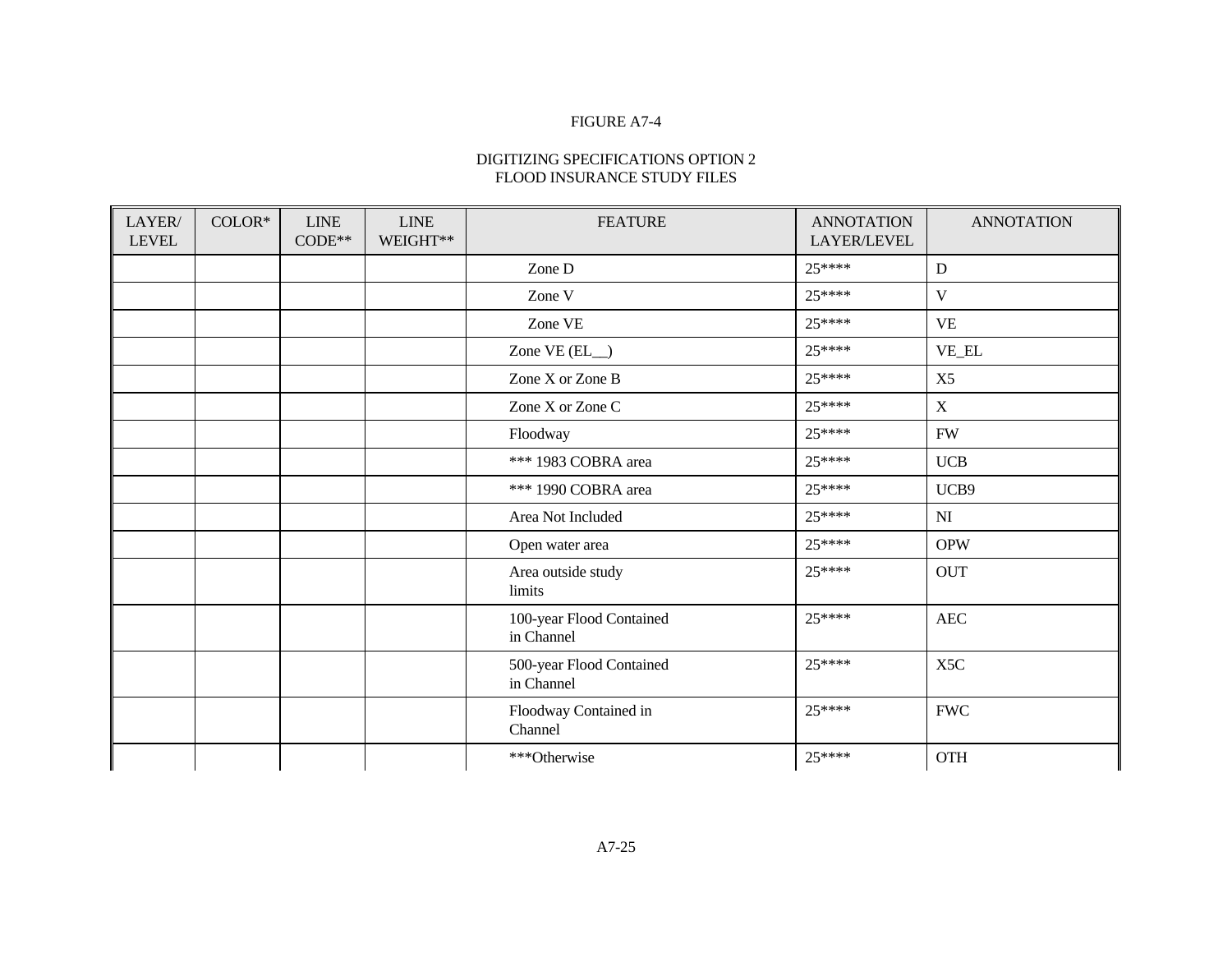| LAYER/<br><b>LEVEL</b> | COLOR*   | <b>LINE</b><br>CODE** | <b>LINE</b><br>WEIGHT** | <b>FEATURE</b>                             | <b>ANNOTATION</b><br>LAYER/LEVEL | <b>ANNOTATION</b>       |
|------------------------|----------|-----------------------|-------------------------|--------------------------------------------|----------------------------------|-------------------------|
|                        |          |                       |                         | Protected Area                             |                                  |                         |
| 32                     | $\tau$   | $\theta$              | $\theta$                | Apparent limit                             |                                  |                         |
| 36                     | 8        | 4                     |                         | Limit of Floodway                          | 37                               | Limit of Floodway       |
| 37                     | 5        | 4                     |                         | Limit of floodway/Corporate boundary       |                                  |                         |
| 38                     | 8        | 4                     |                         | Limit of Detailed Study                    | 39                               | Limit of Detailed Study |
| 39                     | 5        | 4                     |                         | Limit of Detailed Study/Corporate boundary |                                  |                         |
| 40                     | 8        | 4                     | 3                       | Limit of Study                             | 41                               | Limit of Study          |
| 41                     | 5        | 4                     | 3                       | Limit of Study/Corporate boundary          |                                  |                         |
| 42                     | 8        | 4                     | 5                       | Coastal barrier area boundary***           | 43                               |                         |
| 44                     | $\Omega$ | $\mathbf{r}$          |                         | Cross section                              | 45                               | Cross section letter    |
|                        | $\Omega$ | $\Omega$              | $\Omega$                | River mile marker                          | 47                               | Marker number           |
| 48                     | 5        | $\Omega$              |                         | Base Flood Elevation line                  | 49                               | Elevation               |
|                        | $\tau$   | $\Omega$              |                         | <b>Elevation Reference Mark</b>            | 51                               | RM_number_EL.DEC        |
| 63                     |          |                       |                         | Error Indicators                           |                                  |                         |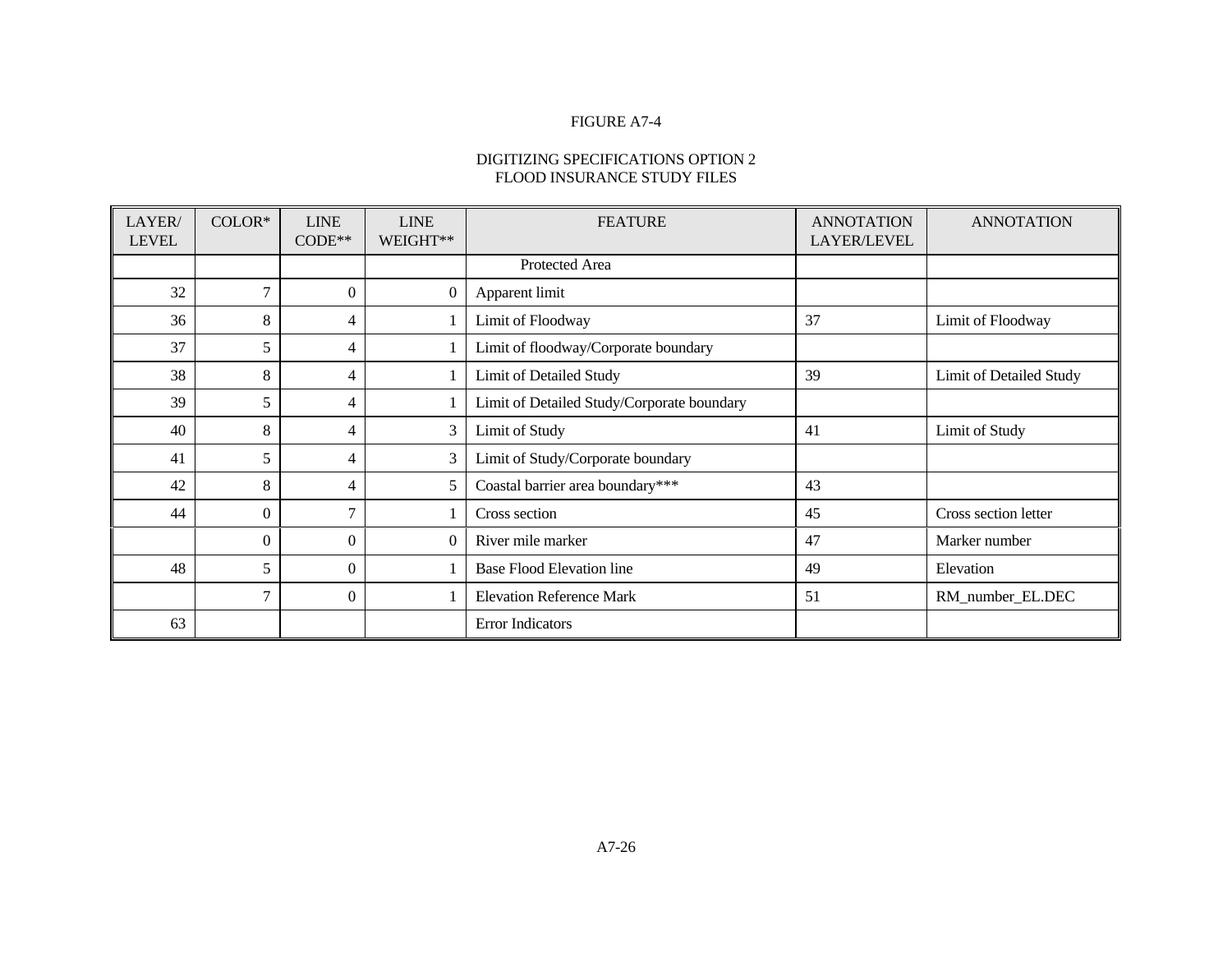# DIGITIZING SPECIFICATIONS OPTION 2 BASE MAP FILES

| <b>BASE MAP FEATURES</b>                          | <b>LEVEL</b> | <b>COLOR</b>   | <b>LINE CODE</b> | <b>LINE</b><br><b>WEIGHT</b> |
|---------------------------------------------------|--------------|----------------|------------------|------------------------------|
| Primary Roads                                     | 1            | $\theta$       | $\Omega$         | $\Omega$                     |
| Secondary Roads                                   | 4            | $\overline{2}$ | $\theta$         | $\Omega$                     |
| <b>Unimproved Roads</b>                           | 5            | 3              | $\theta$         | $\Omega$                     |
| Railroads                                         | 8            | $\theta$       | $\theta$         | $\Omega$                     |
| <b>Abandoned Railroads</b>                        | 8            | $\overline{2}$ | $\overline{0}$   | $\theta$                     |
| <b>Old Railroad Grades</b>                        | 8            | 3              | $\overline{0}$   | $\mathbf{0}$                 |
| Airports                                          | 12           | $\overline{2}$ | $\boldsymbol{0}$ | $\mathbf{0}$                 |
| Cemeteries                                        | 30           | $\overline{2}$ | $\theta$         | $\mathbf{0}$                 |
| <b>Bridges</b>                                    | 40           | 1              | $\theta$         | $\Omega$                     |
| Footbridges                                       | 23           | 1              |                  | $\Omega$                     |
| Park or Military Reservation<br><b>Boundaries</b> | 45           | 6              | 1                | $\Omega$                     |
| Range and Township/Section Lines                  | 50           | 136            | $\Omega$         | $\Omega$                     |
| Annotation (Road Names, etc.)                     | 21           | $\theta$       | $\Omega$         | $\Omega$                     |
| Hydrographic Features                             | 22           | 1              | $\theta$         | 6                            |
| <b>Contour Lines</b>                              | 55           | 4              | $\Omega$         | $\Omega$                     |
| <b>Spot Elevations</b>                            | 60           | $\theta$       | $\Omega$         | $\Omega$                     |
| Range and Township Labels                         | 51           | $\theta$       | $\theta$         | $\Omega$                     |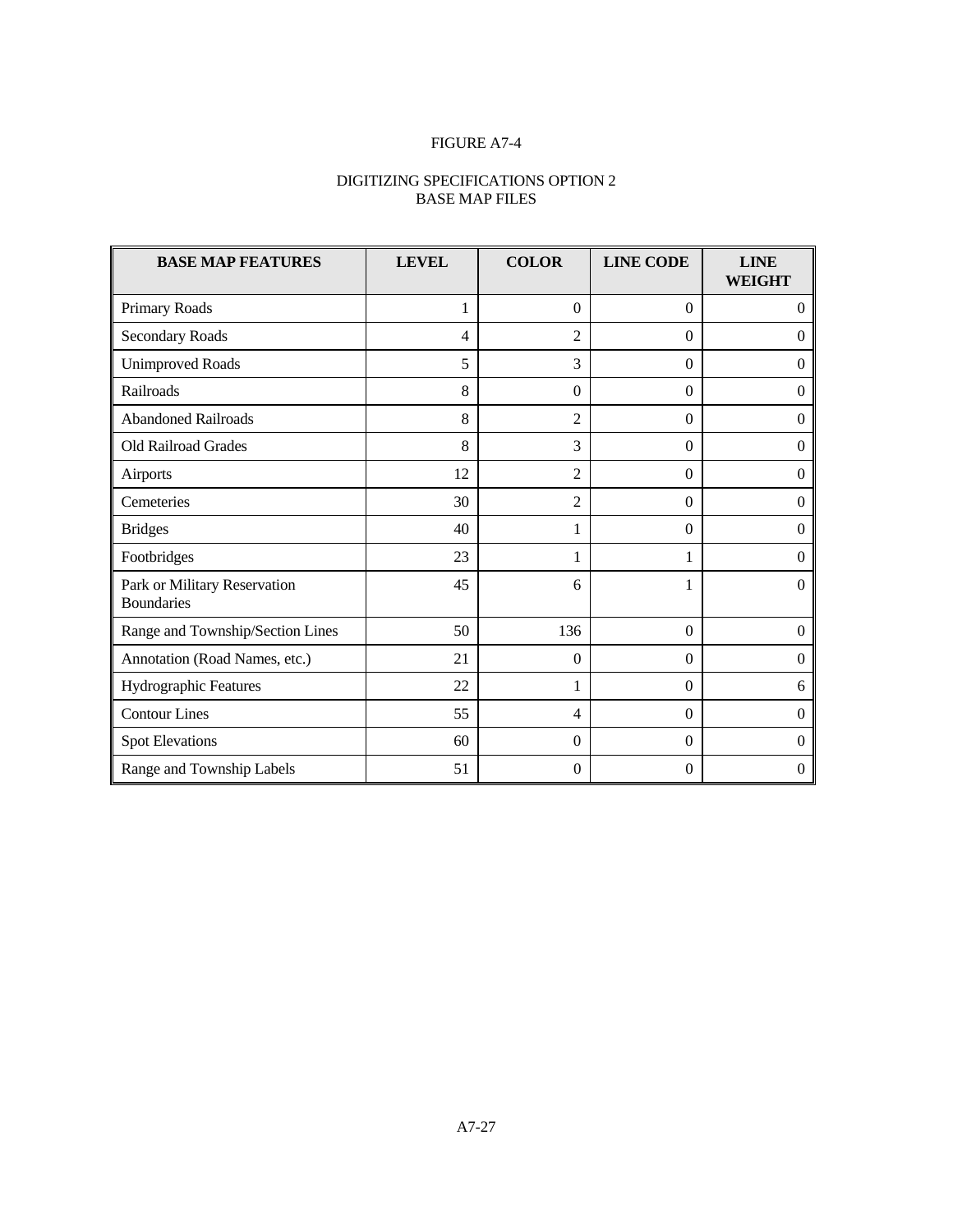### (3) Option 3

 In this option, all lines and areas are coded with attribute codes. Layers/levels and colors are not a concern. The FIS data is structured into 4 separate files (political features, map panel features, hydrographic and miscellaneous line features, and flood hazard zone features). If a feature requires more than one attribute to describe it, the attributes must all be attached to the feature at a single node or label point. This file structure will allow for the ready conversion of digital data to DLG format. However, DLG-3 files are not required for this option. Header files, projection files, etc. which are necessary to convert files to DLG format are not required.

Note the following for Option 3:

- \* Refer to FEMA's separately published Standards for Digital Flood Insurance Rate Maps for attribute definitions.
- \*\* SCs are not responsible for collecting information on COBRAs or Otherwise Protected Areas.

Figure A7-5 outlines the features and attributes required for Option 3.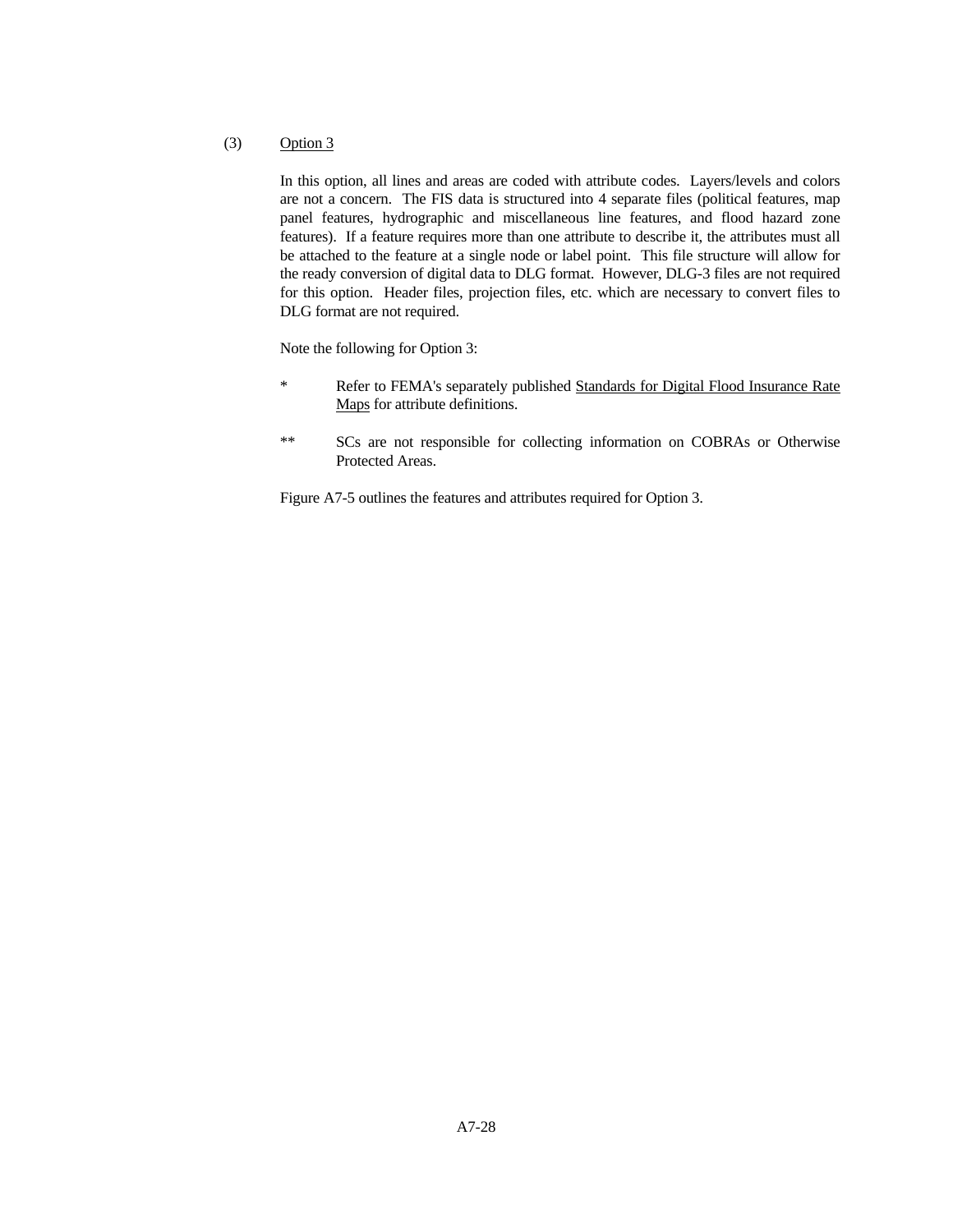| <b>FILE</b> | <b>FEATURE</b><br><b>TYPE</b> | <b>FEATURES</b>                                 | ATTRIBUTES*                                             |
|-------------|-------------------------------|-------------------------------------------------|---------------------------------------------------------|
| Political   | Area                          | Community Area                                  | 410 0101 410 State# 411 County#<br>412 Comm#            |
|             | Area                          | Undefined political area                        | 410 0150                                                |
|             | Line                          | Corporate boundary                              | 410 0200                                                |
|             | Line                          | County boundary                                 | 410 0210                                                |
|             | Line                          | State boundary                                  | 410 0220                                                |
|             | Line                          | Area not Included boundary                      | 410 0230                                                |
|             | Line                          | <b>Extraterritorial Jurisdictional Boundary</b> | 410 0240                                                |
|             | Line                          | USGS quad neatline                              | 410 0270                                                |
| Map         | Area                          | Community based FIRM panel                      | 420 0150 421 FIRM# 422 Suffix<br>423 State# 424 County# |
|             | Area                          | Area outside FIRM panels                        | 420 0151                                                |
|             | Area                          | Community based FIRM panel not printed          | 420 0152 421 FIRM# 422 Suffix<br>423 State# 424 County# |
|             | Area                          | County-wide FIRM panel                          | 420 0153 421 FIRM# 422 Suffix<br>423 State# 424 County# |
|             | Area                          | County-wide FIRM panel not printed              | 420 0154 421 FIRM# 422 Suffix<br>423 State# 424 County# |
|             | Area                          | <b>Unmapped Community</b>                       | 420 0155                                                |
|             | Line                          | FIRM panel neatline                             | 420 0250                                                |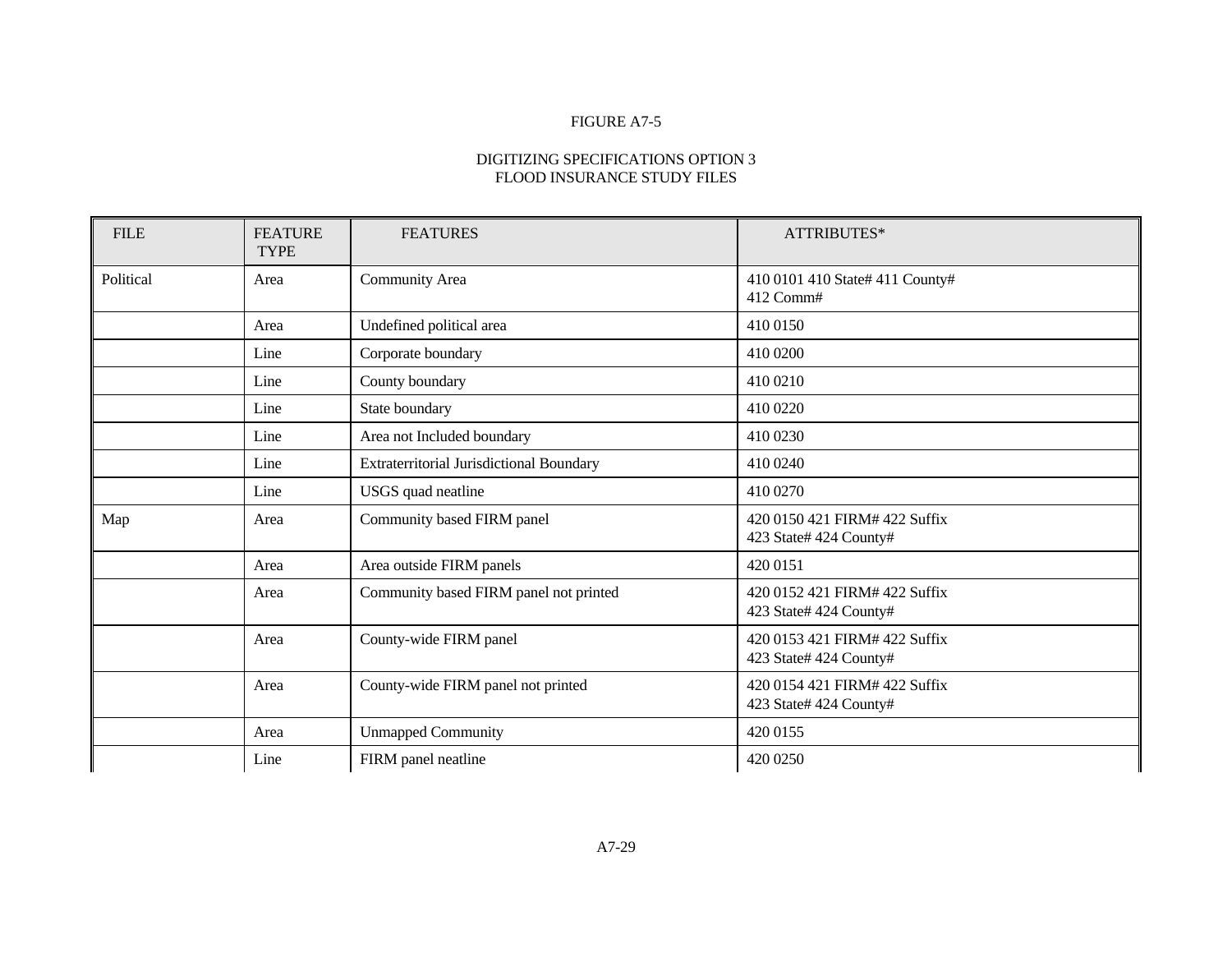| <b>FILE</b> | <b>FEATURE</b><br><b>TYPE</b> | <b>FEATURES</b>                    | ATTRIBUTES*                                                          |
|-------------|-------------------------------|------------------------------------|----------------------------------------------------------------------|
|             | Line                          | USGS quad neatline                 | 420 0270                                                             |
| Hydrography | Line                          | USGS quad neatline                 | 430 0250                                                             |
|             | Line                          | Cross section                      | 430 0260 433 Letter                                                  |
|             | Line                          | Drainage from FIRM                 | 430 0270 (Add 430 0044 if drainage is coincident with zone<br>break) |
|             | Line                          | Drainage from 100K USGS DLGs       | 430 0271 (Add 430 0044 if drainage is coincident with zone<br>break) |
|             | Line                          | Drainage from 24K USGS DLGs        | 430 0272 (Add 430 0044 if drainage is coincident with zone<br>break) |
|             | Line                          | Drainage from other source         | 430 0273 (Add 430 0044 if drainage is coincident with zone<br>break) |
|             | Line                          | Profile base line                  | 430 0281                                                             |
|             | Line                          | Dam or weir                        | 430 0406                                                             |
|             | Line                          | Culvert                            | 430 0418                                                             |
|             | Line                          | Levee or floodwall                 | 430 0435                                                             |
|             | Line                          | Road on Levee                      | 430 0436                                                             |
|             | Line                          | Coastal hard point (pier or jetty) | 430 0466                                                             |
|             | Point                         | <b>Elevation Reference Mark</b>    | 430 0350 435 ERM# 431 Elev.<br>434 Decimal 430 Units 430 Datum       |
|             | Point                         | River mile marker                  | 430 0351 437 RMM#                                                    |
|             |                               |                                    |                                                                      |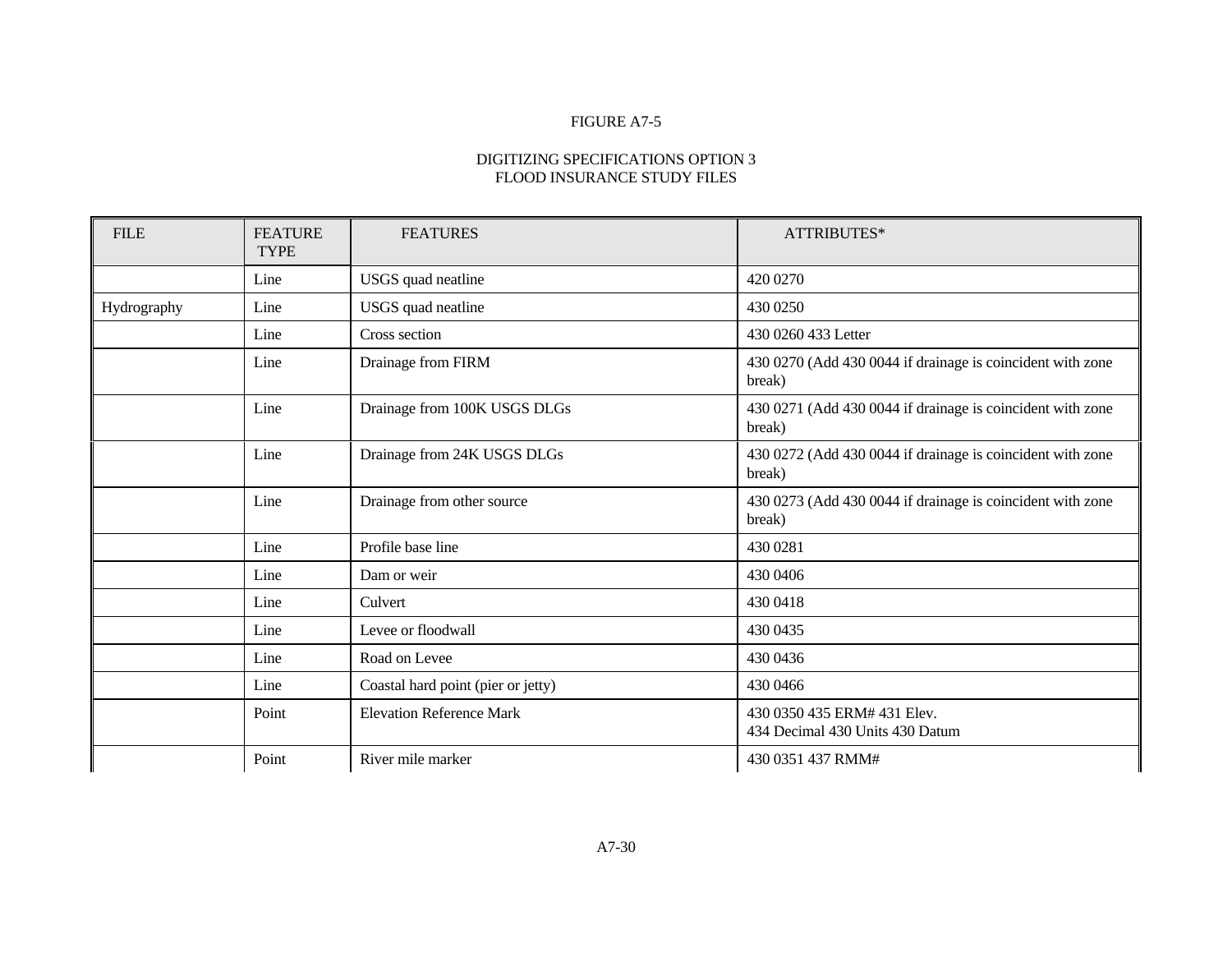| ${\sf FILE}$      | <b>FEATURE</b> | <b>FEATURES</b>                               | ATTRIBUTES*                           |
|-------------------|----------------|-----------------------------------------------|---------------------------------------|
|                   | <b>TYPE</b>    |                                               |                                       |
| Flood             | Area           | Zone V                                        | 440 0150                              |
|                   | Area           | Zone VE                                       | 440 0151 441 Elev 440 Units 440 Datum |
| Flood (Continued) | Area           | Zone A                                        | 440 0152                              |
|                   | Area           | Zone AE                                       | 440 0153 441 Elev 440 Units           |
|                   |                |                                               | 440 Datum                             |
|                   | Area           | Zone AO                                       | 440 0154 445 Depth 440 Units          |
|                   |                |                                               | 440 Datum                             |
|                   | Area           | Zone AO Alluvial fan                          | 440 0155 445 Depth 449 Velocity       |
|                   |                |                                               | 440 Units 440 Datum                   |
|                   | Area           | Zone AH                                       | 440 0156 441 Elev. 440 Units          |
|                   |                |                                               | 440 Datum                             |
|                   | Area           | Zone A99                                      | 440 0157                              |
|                   | Area           | Zone D                                        | 440 0158                              |
|                   | Area           | Zone $X(500)$                                 | 440 0160                              |
|                   | Area           | Zone X                                        | 440 0161                              |
|                   | Area           | 1983 COBRA**                                  | 440 0162                              |
|                   | Area           | 1990 COBRA**                                  | 440 0163                              |
|                   | Area           | Otherwise Protected Area**                    | 440 0164                              |
|                   | Area           | 100-year flood discharge contained in channel | 440 0170                              |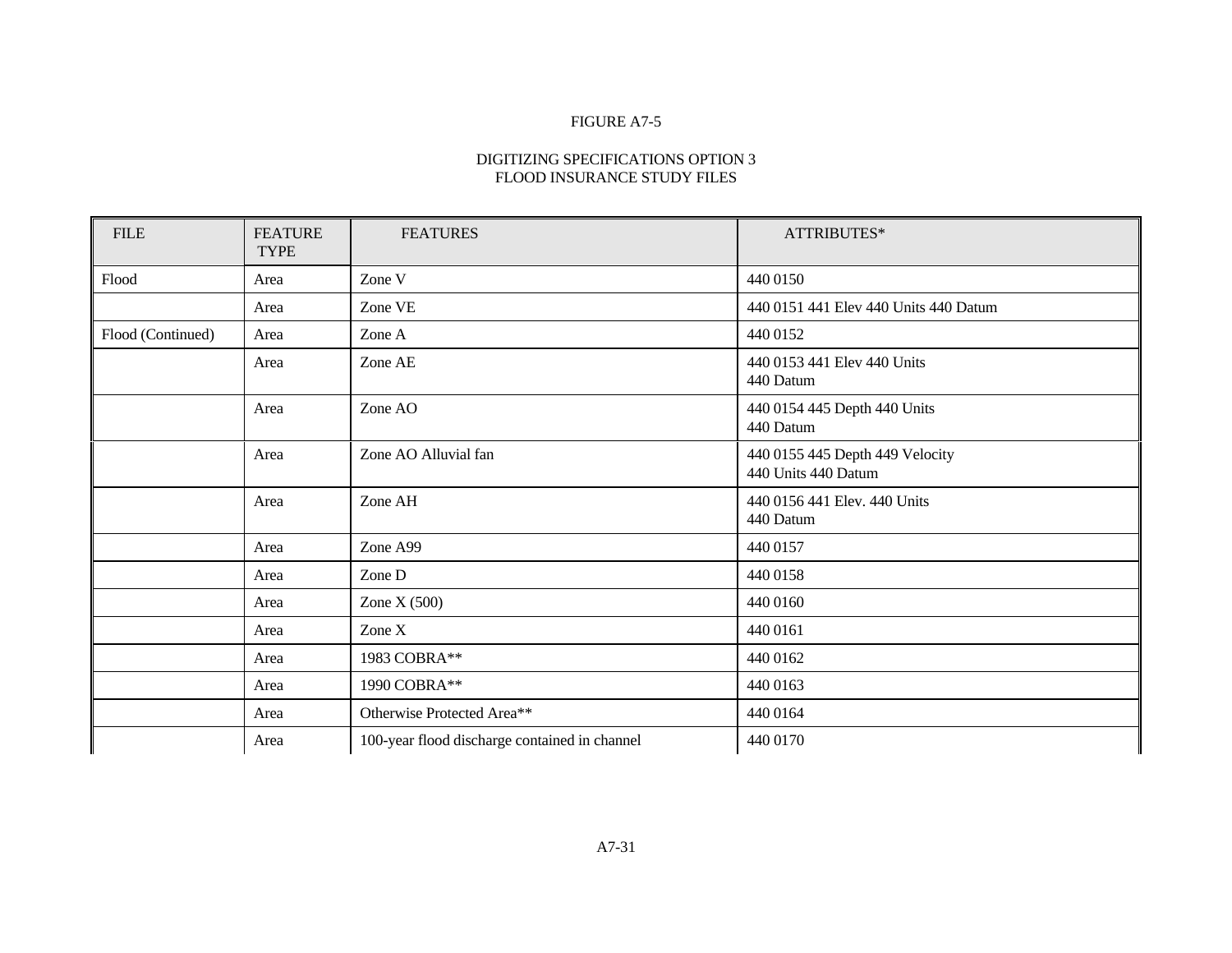| <b>FILE</b>       | <b>FEATURE</b><br><b>TYPE</b> | <b>FEATURES</b>                               | ATTRIBUTES* |
|-------------------|-------------------------------|-----------------------------------------------|-------------|
|                   | Area                          | 500-year flood discharge contained in channel | 440 0171    |
|                   | Area                          | Floodway contained in channel                 | 440 0172    |
| Flood (Continued) | Area                          | Area outside study limits                     | 440 0180    |
|                   | Area                          | Area of undesignated flood hazard             | 440 0191    |
|                   | Area                          | Area Not Included                             | 440 0181    |
|                   | Area                          | Floodway                                      | 440 0710    |
|                   | Area                          | Flow easement area                            | 440 0712    |
|                   | Area                          | State encroachment area                       | 440 0713    |
|                   | Line                          | Apparent Limit                                | 440 0204    |
|                   | Line                          | 100-year Boundary                             | 440 0245    |
|                   | Line                          | 500-year Boundary                             | 440 0246    |
|                   | Line                          | Zone Break                                    | 440 0247    |
|                   | Line                          | Zone D Boundary                               | 440 0248    |
|                   | Line                          | Floodway Boundary                             | 440 0249    |
|                   | Line                          | Flow Easement Boundary                        | 440 0250    |
|                   | Line                          | Limit of Detailed Study                       | 440 0251    |
|                   | Line                          | Limit of Floodway                             | 440 0252    |
|                   | Line                          | Limit of Study                                | 440 0253    |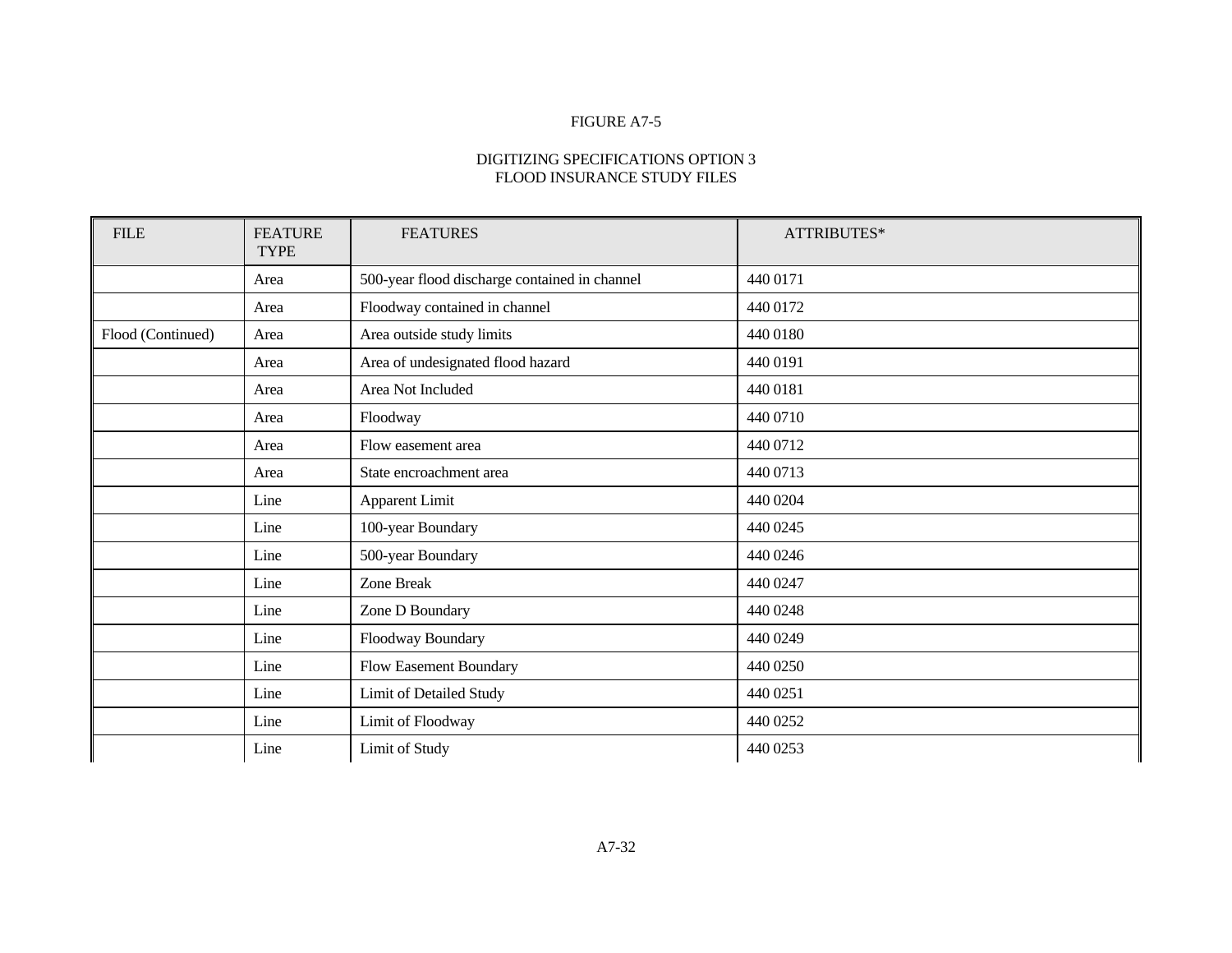| <b>FILE</b> | <b>FEATURE</b><br><b>TYPE</b> | <b>FEATURES</b>                     | ATTRIBUTES*                            |
|-------------|-------------------------------|-------------------------------------|----------------------------------------|
|             | Line                          | <b>State Encroachment Line</b>      | 440 0254                               |
|             | Line                          | 1983 COBRA Boundary**               | 440 0256                               |
|             | Line                          | 1990 COBRA Boundary**               | 440 0257                               |
|             | Line                          | Otherwise Protected Area Boundary** | 440 0258                               |
|             | Line                          | <b>Base Flood Elevation</b>         | 440 0261 441 Elev. 440 Units 440 Datum |
|             | Line                          | USGS quad neatline                  | 440 0270                               |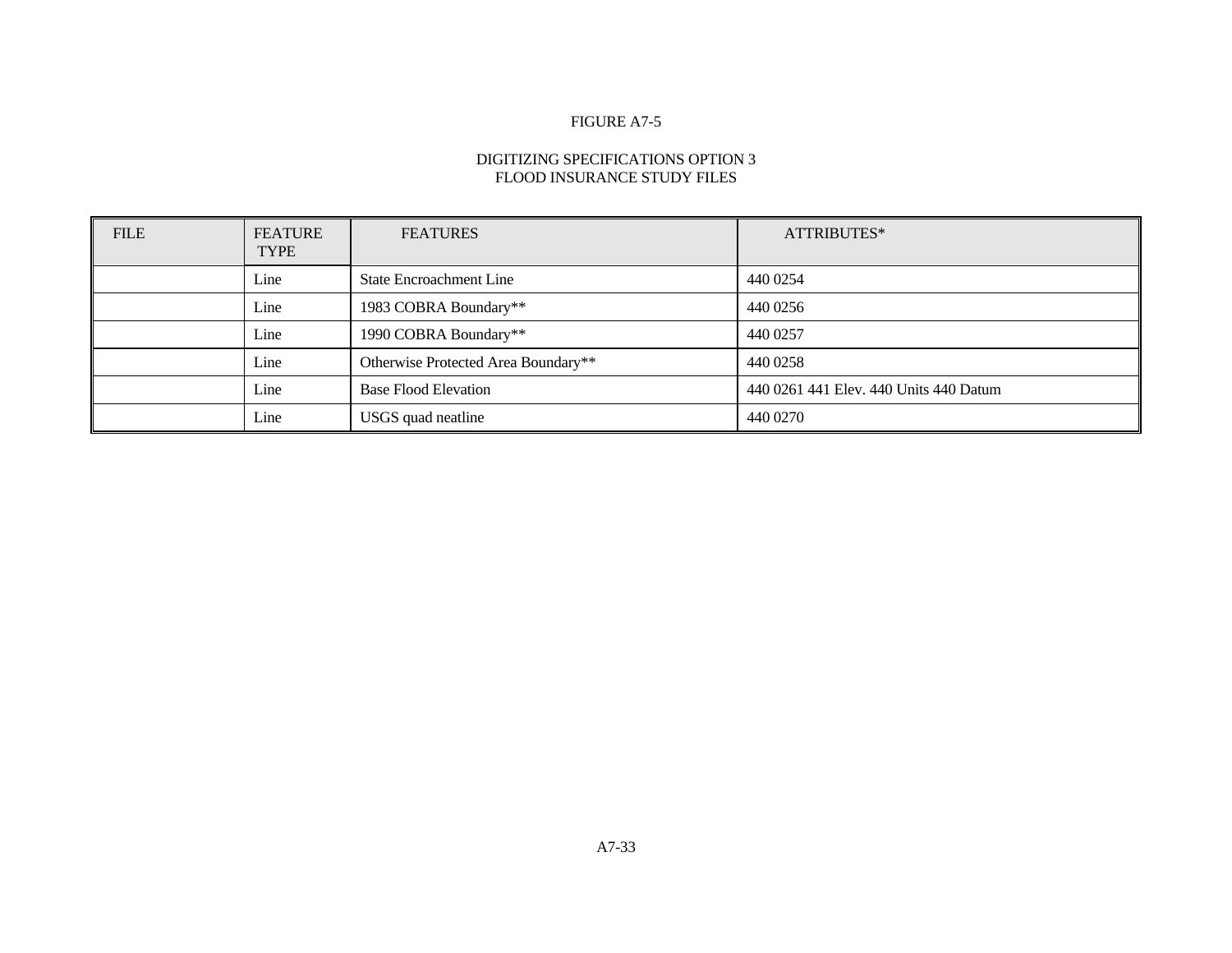# DIGITIZING SPECIFICATIONS OPTION 3 BASE MAP FILES

| <b>FILE</b>       | <b>FEATURE</b><br><b>TYPE</b> | <b>FEATURE</b>                                                                                                    | <b>ATTRIBUTES</b>                                                                                                 |
|-------------------|-------------------------------|-------------------------------------------------------------------------------------------------------------------|-------------------------------------------------------------------------------------------------------------------|
| Transportation    | Line                          | Primary Road<br>Secondary Road<br>Unimproved Road<br>Railroad<br>Abandoned Railroad<br><b>Dismantled Railroad</b> | 170 0200<br>170 0205<br>170 0210<br>180 0201<br>180 0201 180 0603<br>180 0201 180 0604                            |
|                   | General                       | <b>Bridge</b><br>Footbridge<br>Parking Area<br>Airport                                                            | 170 0602<br>170 0213<br>170 0215<br>190 0403                                                                      |
| <b>Structures</b> | General                       | <b>Building</b><br>Cemetery<br>Levee<br>Dock, Pier, Jetty<br>Tailings                                             | 200 0400<br>200 0420<br>200 0435<br>200 0466<br>200 0163                                                          |
| <b>PLSS</b>       | Line                          | Section Line<br>Range, Township Line<br>Military Reservation<br>Indian Reservation<br><b>Land Grant</b>           | 300 0210<br>300 0211<br>300 0107<br>300 0100<br>300 0103                                                          |
|                   | Area                          | <b>Section Number</b><br>Range, Township Number                                                                   | $301$ <sub>---</sub><br>$302$ _ _ _ _ (N)<br>$303$ <sub>---</sub> $(S)$<br>$304$ _ _ _ _ (E)<br>$305$ _ _ _ _ (W) |
| Hydrography       | Line                          | Shoreline<br>Stream<br>Ditch/Canal<br>Wash                                                                        | 050 0200<br>050 0412<br>050 0414<br>050 0420                                                                      |
|                   | General                       | Falls<br><b>Gaging Station</b><br>Dam<br>Lock<br>Spillway                                                         | 050 0401<br>050 0403<br>050 0406<br>050 0407<br>050 0408                                                          |
| Topography        | Line                          | Contour<br>Approximate Contour<br>Depression Contour                                                              | 020 0200 022 _ _ _ (elev.)<br>020 0200 020 0610 022 ___ (elev.)<br>020 0200 020 0611 022 _ _ _ _ (elev.)          |
|                   | Point                         | Spot Elevation                                                                                                    | 020 0300 022 ____ (elev.)                                                                                         |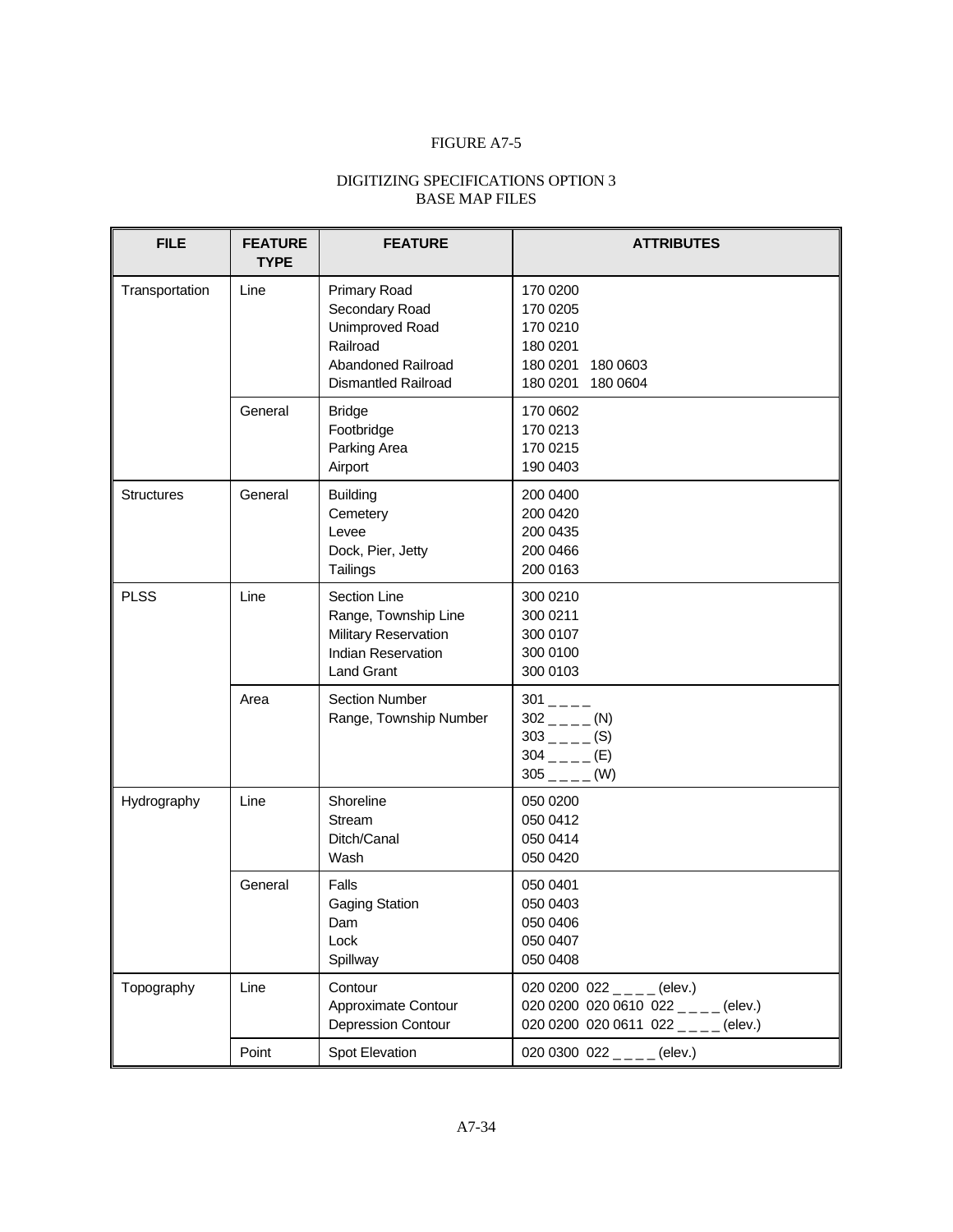## E. Digitizing

 If the digital graphics FIS file is generated using digital photogrammetric methods, or other automated techniques, data conversion is normally minimal. Data must be collected within the schema (specifications) guidelines (Figures A7-3, A7-4, A7-5). If however, the map compilation is completed manually, digitizing operations will have to be performed to create the digital file. Digitizing should be performed from stable base materials.

 During this conversion process, the layer/level, color, or attributes will be established for each feature. While this is a relatively straightforward in-process procedure, there will be many coincident features that must superimpose, vertex (shape point) for vertex within the files. One of several methods that can be used to achieve this condition involves digitizing the feature and then copying it to all other layers where it is coincident. However, for digitizing Options 1 and 3, the preferred symbology for coincident features is a single linear element that represents multiple features. Separate layers/levels have been designated for these coincident features in the digitizing specifications. For high volume work it may be beneficial to use specially written commands to perform repetitive operations with minimal operator interaction.

## F. Data Structure

 Another essential characteristic of digital graphics files is the data structure itself. The SC must meet the following conditions. Public domain software may be available from FEMA to assist in topologically structuring the digital files.

- Vectors may not cross other vectors within the same theme; all intersecting vectors must meet at single point intersections. This applies to thematic flood hazard data only, not to base map files.
- $\mathscr S$  Files must be free of discontinuities such as overlapping lines, gaps, "turnbacks," dangling lines and duplicate elements. This also applies only to thematic flood hazard data, not to base map files.
- Digitized linework must be collected at a reasonably fine line weight. ONLY SIMPLE LINESTRINGS OR SIMPLE LINEAR ELEMENTS MAY BE USED FOR ALL LINEWORK. NO ARCS, CIRCLES, SPLINES or elements complexed with any of these types of elements may be included.
- Graphics files should not contain any linear or area patterns.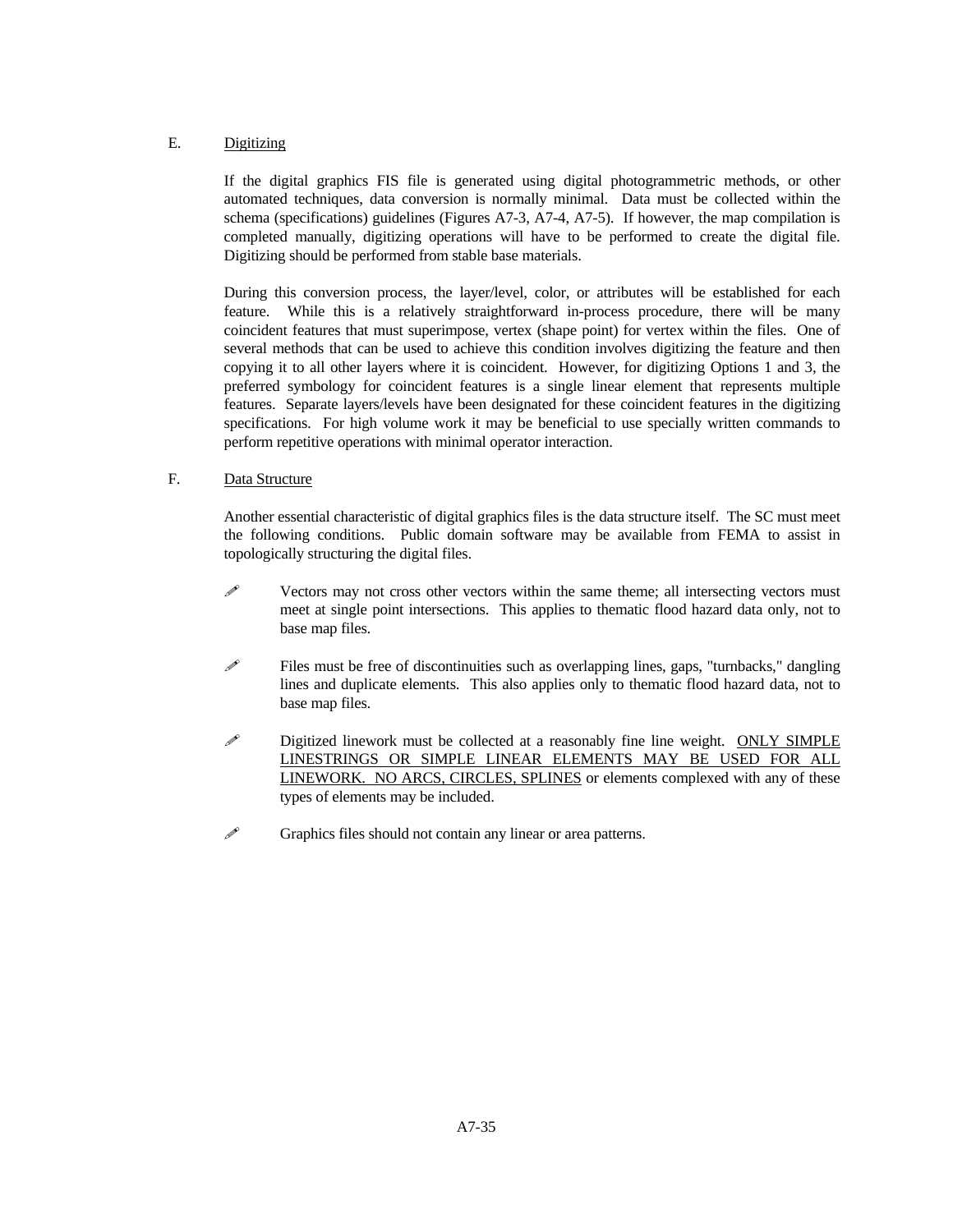## G. Edge Matching

 Files may be delivered as seamless units or may be divided into areas that coincide with USGS 7.5' topographic quadrangles or quarters thereof. If the data is structured to 7.5' cells, all detail must tie exactly at the cell area neatlines. Vectors that cross a cell neatline must be divided at the neatline and contain a vertex coincident with the neatline for each vector segment.

# H. Horizontal Datum

 All digitized data must reside in a file which was created on and contains either the approved State Plane grid or the Universal Transverse Mercator grid. The plotted spacing of the grid lines should be sufficient to clearly define the grid (200 feet, 500 feet, etc.), and each line must be correctly labeled. The horizontal production datum may be either NAD 27 or NAD 83, but not mixed within a single study.

## I. Vertical Datum

 The vertical datum may be either NGVD 29 or NAVD 88, but not mixed within a single study. It is recommended that all new studies be referenced to NAVD 88. The SC must coordinate with FEMA prior to beginning any survey work to determine whether to use NAVD 88. See Appendix 6 of this document for further guidance on the use of NAVD 88.

## A7-5 QUALITY CONTROL

 As specified in the previous sections, it is important that the digital files are structured to one of the preestablished schemas. This allows future work on the files to be done using automated procedures. It is also important that the files are clean of unnecessarily duplicated elements and contain no complex linestrings. The data must be horizontally controlled and referenced to the appropriate vertical datum. All digitizing must be done carefully and in conformance with accuracy standards. A thorough quality control review should be performed by the SC prior to submitting data to FEMA. FEMA will review the data provided by the SC using both automated and interactive techniques.

 The following items should be reviewed on a mylar verification plot to ensure that all deliverables meet minimum quality standards.

- All required features have been included.
- An acceptable and correct control grid exists and is labeled.
- $\mathscr{P}$  The correct datum has been used and is clearly indicated.
- All digitized linework is within .005" of its compiled location if digitizing is performed from a hard copy manuscript. Plotted linework should not show gaps between plotted lines and compiled lines when plots and compilation manuscripts are overlaid.
- Character of features has been maintained. (Straight lines are straight; curves are curved, etc.)
- No obvious discontinuities exist. (gaps, overshoots, etc).
- Required labels (text) have been placed.
- All plotted data agree with engineering analyses (floodway widths, etc) and cross section labeling agrees with HEC 2 or other appropriate computer model.
- Deliverable plots meet requirements specified in paragraph A7-6.
- Feature attributes are correct.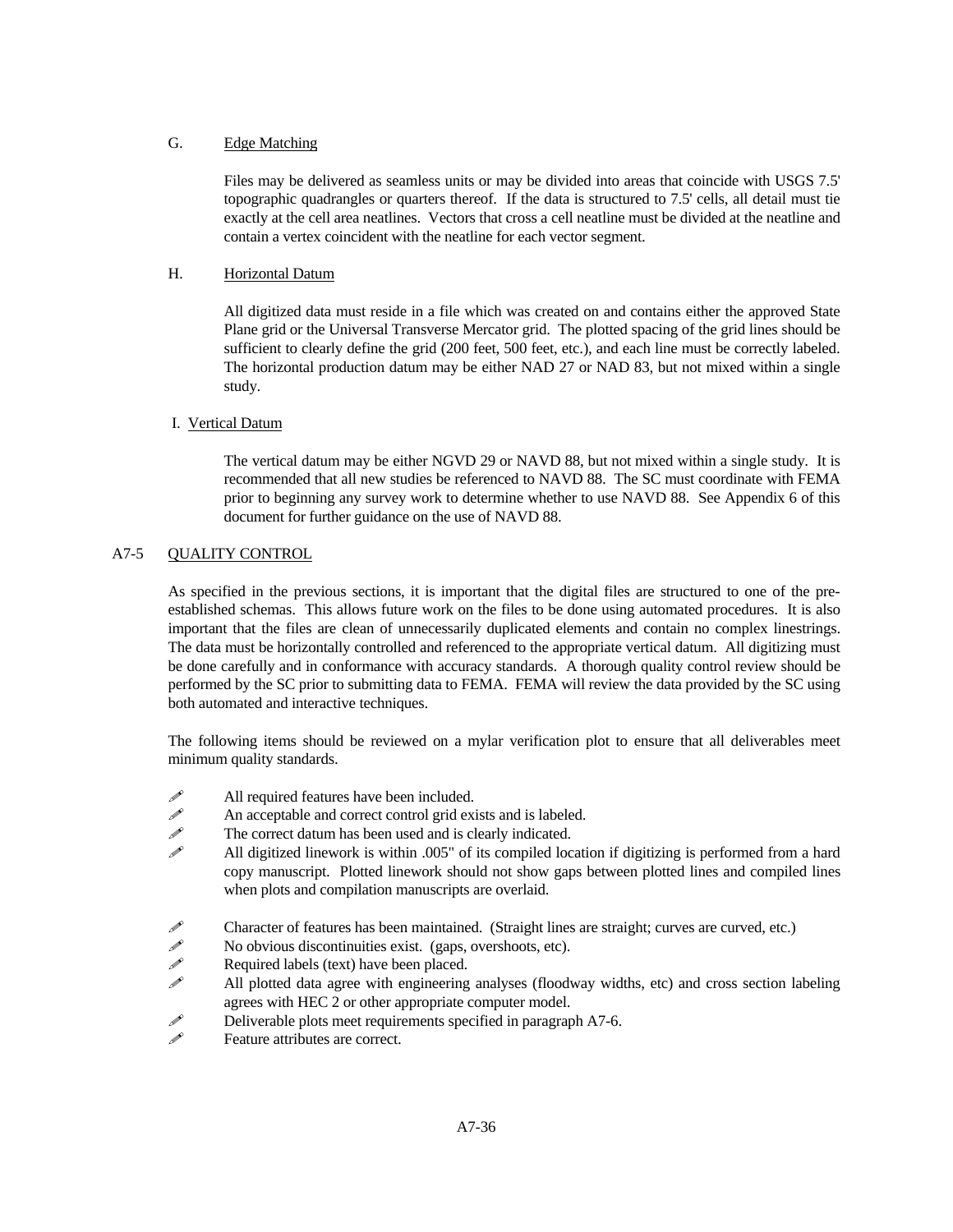Pseudo-nodes or shape points have been kept to the minimum required to maintain the correct character of the features.

### A7-6 DELIVERABLES

 After completion of an internal quality review process, the SC materials will be submitted to FEMA in Technical Study Data Notebook (TSDN) format. All deliverables required by these Guidelines apply to digital submissions. Hard copies are required for profiles and work maps, and checkplots are also required if digitizing was performed from hardcopy source maps. Digital Elevation Models (DEMs) or Digital Terrain Models (DTMs), if used by the SC, should be submitted as part of the TSDN.

 Deliverable work maps should include all base map and contour data. They may show floodplain boundaries plotted manually or digitally. If the boundaries were plotted manually, it is assumed that this manuscript was used for digitizing. In this case, digitally generated checkplots must also be supplied. These checkplots will at a minimum depict the road network and the FIS data. Contours may be plotted if available digitally and if they will not render the other data illegible.

 If the work maps are digitally produced (i.e. if the data are generated using a photogrammetric stereo plotter interfaced to a digital system or by other automated methods) the work maps will be the checkplots. In this case, only one set of plots is required. These plots should show the road network, topography, and FIS data.

 Graphic symbolization must be compatible with the scale at which the FIRMs will be published. Text size should be approximately 10 pt or its equivalent at plotted scale. FEMA's DFIRM specifications must be followed for all graphic elements such as route shields, cross-section hexagons, etc. Digital libraries, sometimes called "cell libraries" may be available from FEMA to assist the SC in this effort.

### A. Digital Files

#### 1. Data Format

 There is a wide variety of media and format selections that can be used to transfer digital map data from the SC to FEMA. Since digital map files are usually quite large in size, transmittal of data on tape is preferred over floppy disks.

The following formats are acceptable for data submission:

(a) Transfer Medium

 9 track tape rated at 6250 BPI, written at 1600 BPI \*8mm tape written at 2.7 gigabytes or 5.0 gigabytes 4mm DAT tape 1/4" cartridge tape 150 Mb 1/4" cartridge tape 60 Mb 3 1/2" diskette, DOS or UNIX 5 1/4" diskette, DOS or UNIX

(b) Tape writing format

\*Tar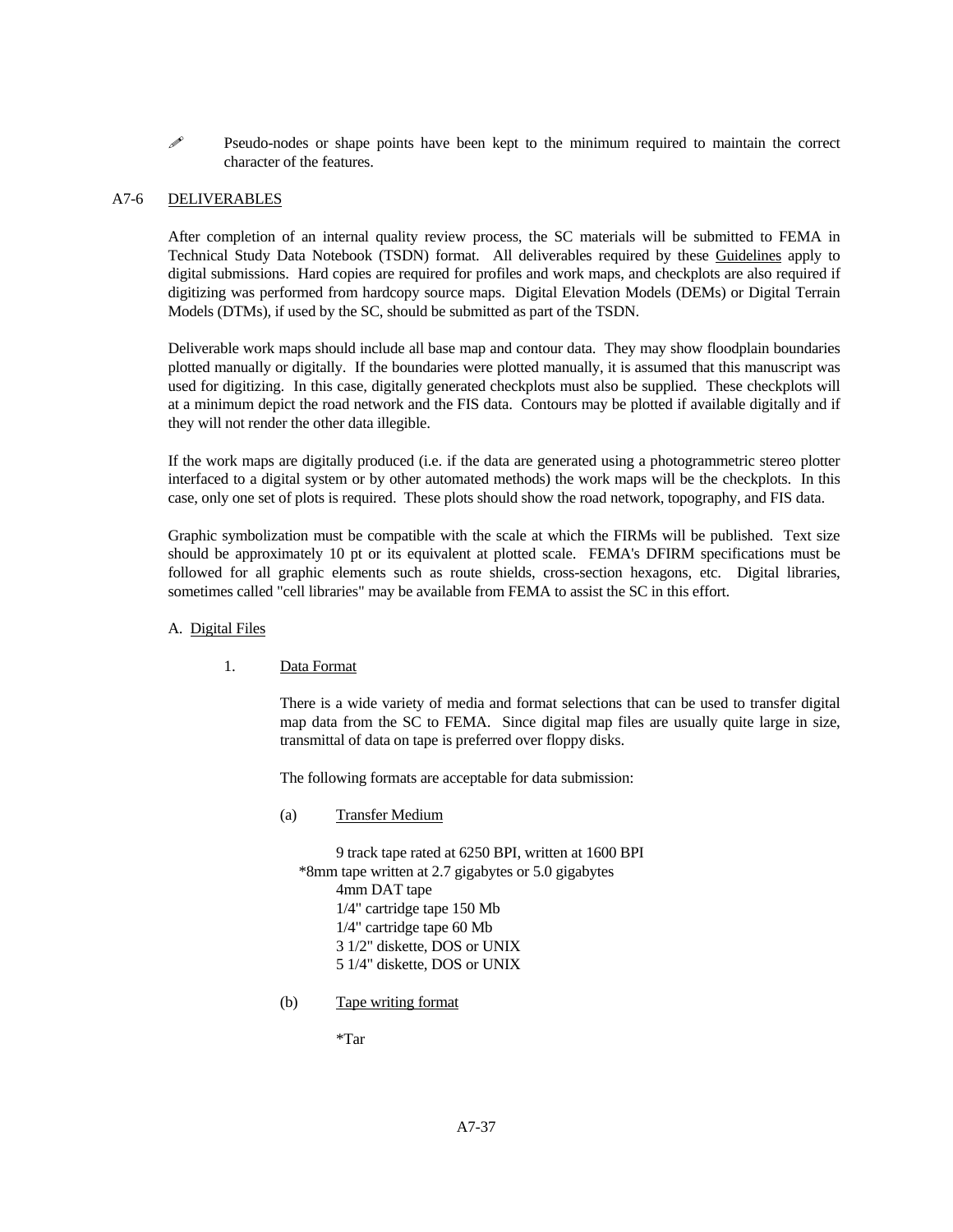CPIO SCPIO VMS Backup VMS Copy Ansitape

- (c) Format for Diskettes
- CPIO **Tar**  to\_flop dd DOS backup

 Please provide the utility to uncompress the files, if a file compression utility was used.

Specify single or double sided, high or low density

\*(Preferred Transfer Format)

## 2. File Naming Recommendations

 A maximum of 8 characters is recommended for all file names. In addition, the file name should reflect the contents of the file.

## 3. Data Identification Requirements

All tapes or diskettes submitted must be labeled with at least the following information:

- SC name<br>
SC name<br>
Communi
- $\mathscr{P}$  Community name and state for which the FIS was prepared<br>Date tape was made
- $\mathscr{P}$  Date tape was made<br>Tape writing format
- Tape writing format and command syntax used
- $\mathscr{P}$  Density
- $\mathscr{P}$  Tape contents (a brief description of contents)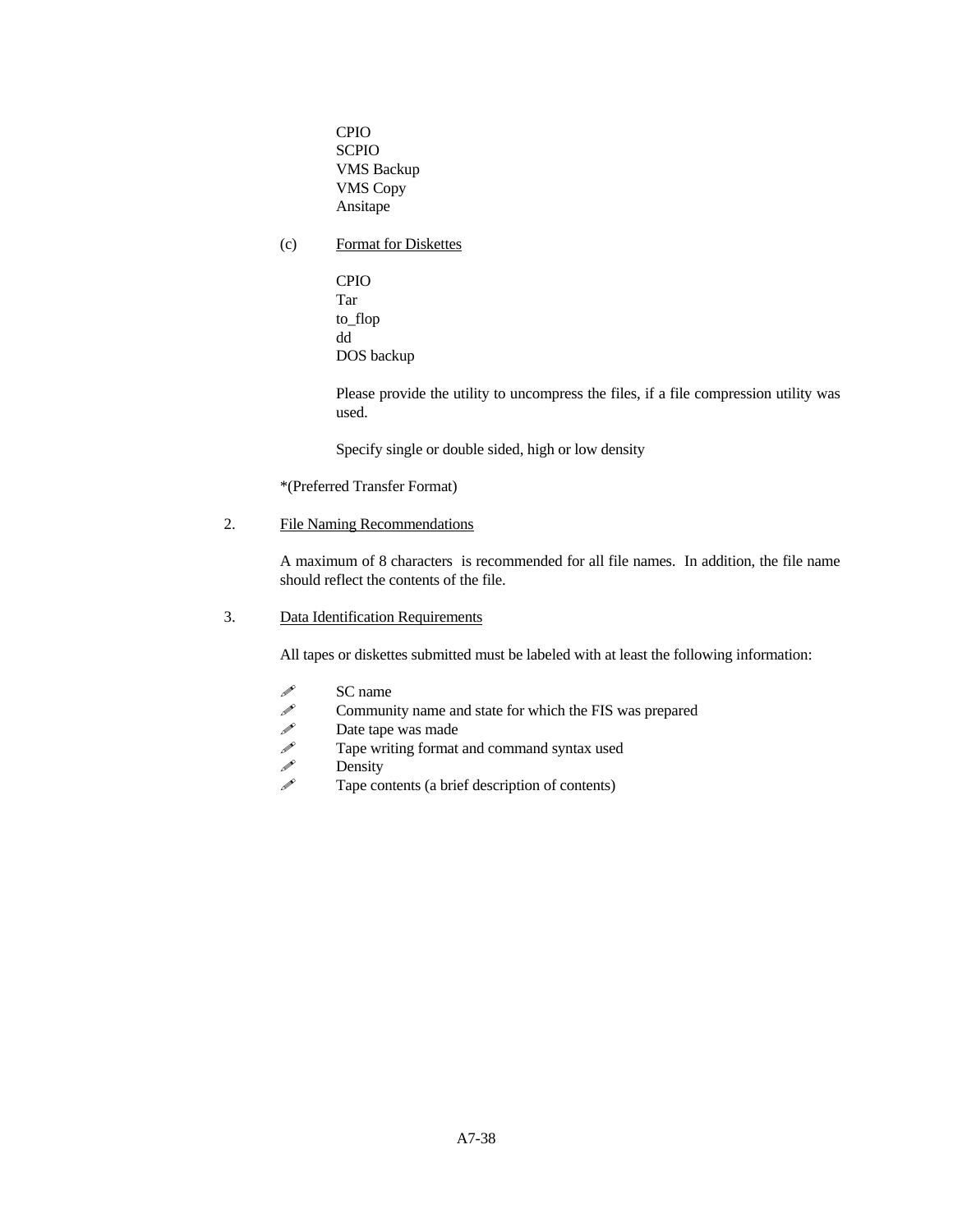A listing of all file names and file sizes on the tape or diskettes must also accompany the submission, as part of the Digital Data Submission Checklist (Figure A7-1). A comprehensive list of the level or attribute structure of all base map files must also be submitted.

### B. Hard Copy Plots

 Hard copy plots generated from the digital files, must be submitted by the SC. Because of the substantial number of features that could be plotted, it is not reasonable to specify a unique plotting color for each feature. However, in order to establish some uniformity, certain basic categories of features should be plotted in specific colors as follows:

- $\mathscr{P}$  Political boundaries-Black
- Cross sections-Black
	- **BFEs-Green**
	- Floodplain and floodway boundary information-Red<br>Floodway boundary information-Red
	- Hydrography-Blue

 Sound judgement must be used when assigning colors to other features to eliminate the possibility of any confusion. If color plots cannot be produced, sample black and white plots must be submitted for prior approval.

 The plotting device itself may be a vector pen plotter, an electrostatic plotter, a laser plotter, or an ink jet plotter. Color plots are preferred, but black and white plots may be accepted with prior coordination. The resolution of the plotting device must be at least 400 dots per inch (or equivalent). All linework must be reasonably fine. Lines shall have line codes assigned to further distinguish features, (such as 100-year floodplain boundary vs. the 500-year floodplain boundary). These line codes shall correspond to those specified in Chapter 9 of these Guidelines. Most standard graphics packages contain universal symbols and dashing patterns for linework that allow for distinctions to be made between different features. A legend should be developed and included in the bottom margin of the hardcopy checkplot to explain the symbology. In addition, the plot must contain the control grid, clearly labeled at all four corners.

Information required in the bottom margin area of each plot includes the following:

- Six-digit Community Identification number.
- $\mathscr{P}$  Community Name (Include State/territory)
- $\mathscr{P}$  Date of compilation (month and year)<br>Morizontal datum
- A<br>Music Horizontal datum<br>Vertical datum
- 
- $\mathscr{P}$  Vertical datum<br>Control grid (U  $\mathscr{P}$  Control grid (UTM or State Plane)<br> $\mathscr{P}$  North arrow
- North arrow
- $\mathscr{S}$  Scale
- *S* FIRM panels affected
- $\mathscr{P}$  Study Contractor's name
- C. Index

 One supplemental requirement to be prepared and provided by the SC is an index, keyed to a small scale map (normally the Community Index) which identifies the locations of the studies themselves. This product may be a blueline copy highlighted using colored pencils.

D. Metadata File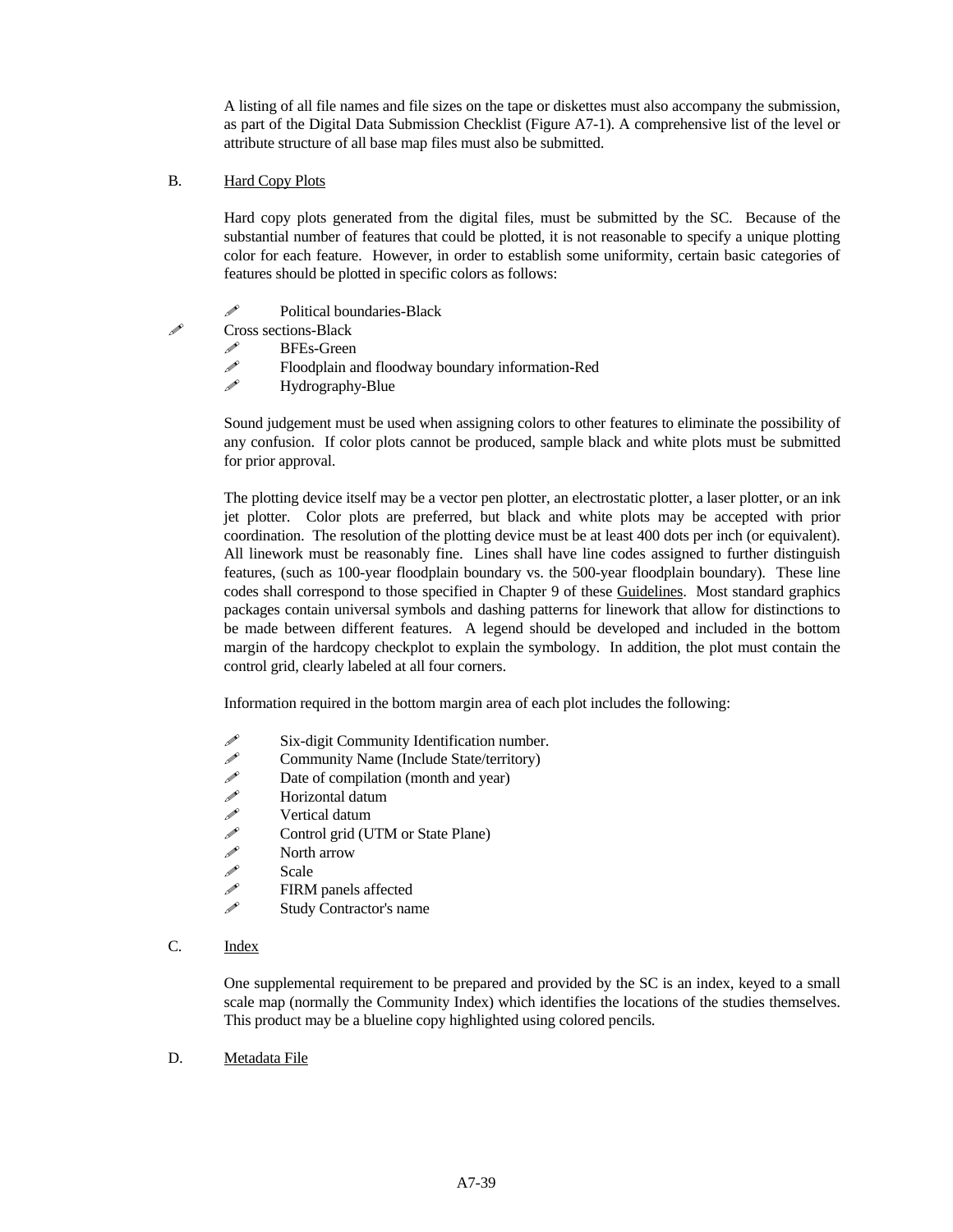In order to meet the requirements of the Federally mandated Spatial Data Transfer Standard (SDTS) for the transfer of data files between users, a Metadata File shall accompany all digital submissions.

 This file shall include a description of the source material from which the data were derived and the methods of derivation, including all transformations involved in producing the final digital files. The description shall include the dates of the source material and the dates of ancillary information used for update. The date assigned to a source shall reflect the date that the information corresponds to the ground; however, if this date is not known, then a date of publication may be used, if declared as such.

 Any data base created by merging information obtained from distinct sources shall be described in sufficient detail to identify the actual source for each element in the file.

 The file shall describe the mathematical transformations of coordinates used in each step from the source material to the final product. The locations of any registrations points for coordinate transformations shall be given. The methods used to make coordinate transformations shall be documented. To fulfill this standard, it is acceptable to make reference to separate documentation for the coordinate transformation algorithm used, but the specific parameters applied shall be described for the particular case. Documentation of a transformation algorithm shall include the nature of computational steps taken to avoid loss of digits through roundoff and shall include a set of sample computations including numerical values of coefficients to confirm equivalence of transformations. The documentation of a transformation algorithm shall be available on request by a user obtaining digital data even if that user is not licensed to use the particular software.

 The Metadata File should be submitted as a read.me file. Figure A7-2 outlines the format the file should take.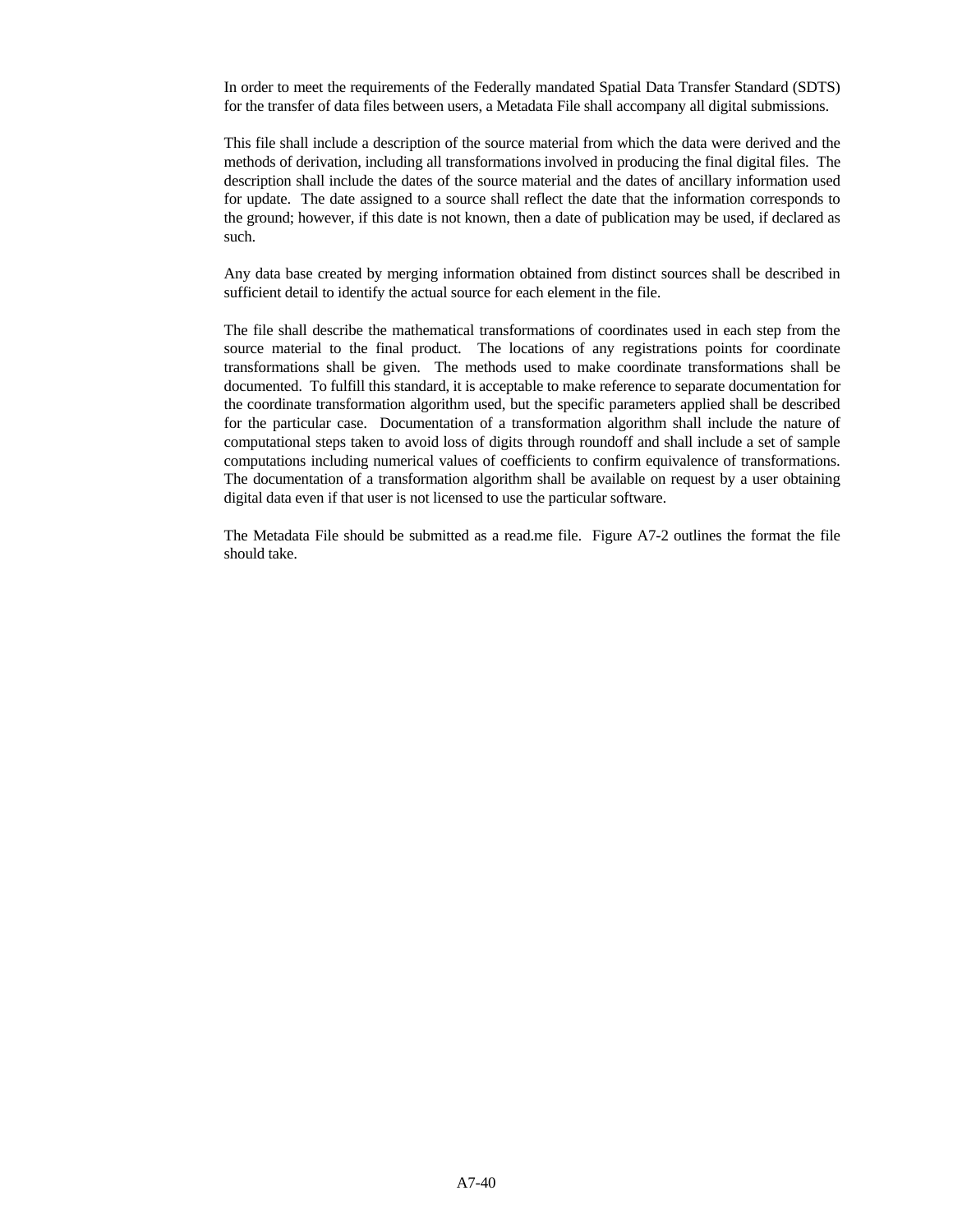### References

Federal Emergency Management Agency, Standards for Digital Flood Insurance Rate Maps, October 1993.

Federal Emergency Management Agency, Converting the National Flood Insurance Program to the North American Vertical Datum of 1988, June 1992.

U.S. Department of the Interior, Geological Survey, Spatial Data Transfer Standard, December 1990.

Federal Geographic Data Committee, Content Standards for Digital Geospatial Metadata, June 8, 1994.

U.S. Department of the Interior, U.S. Geological Survey, Standards for Digital Line Graphs, May 1994.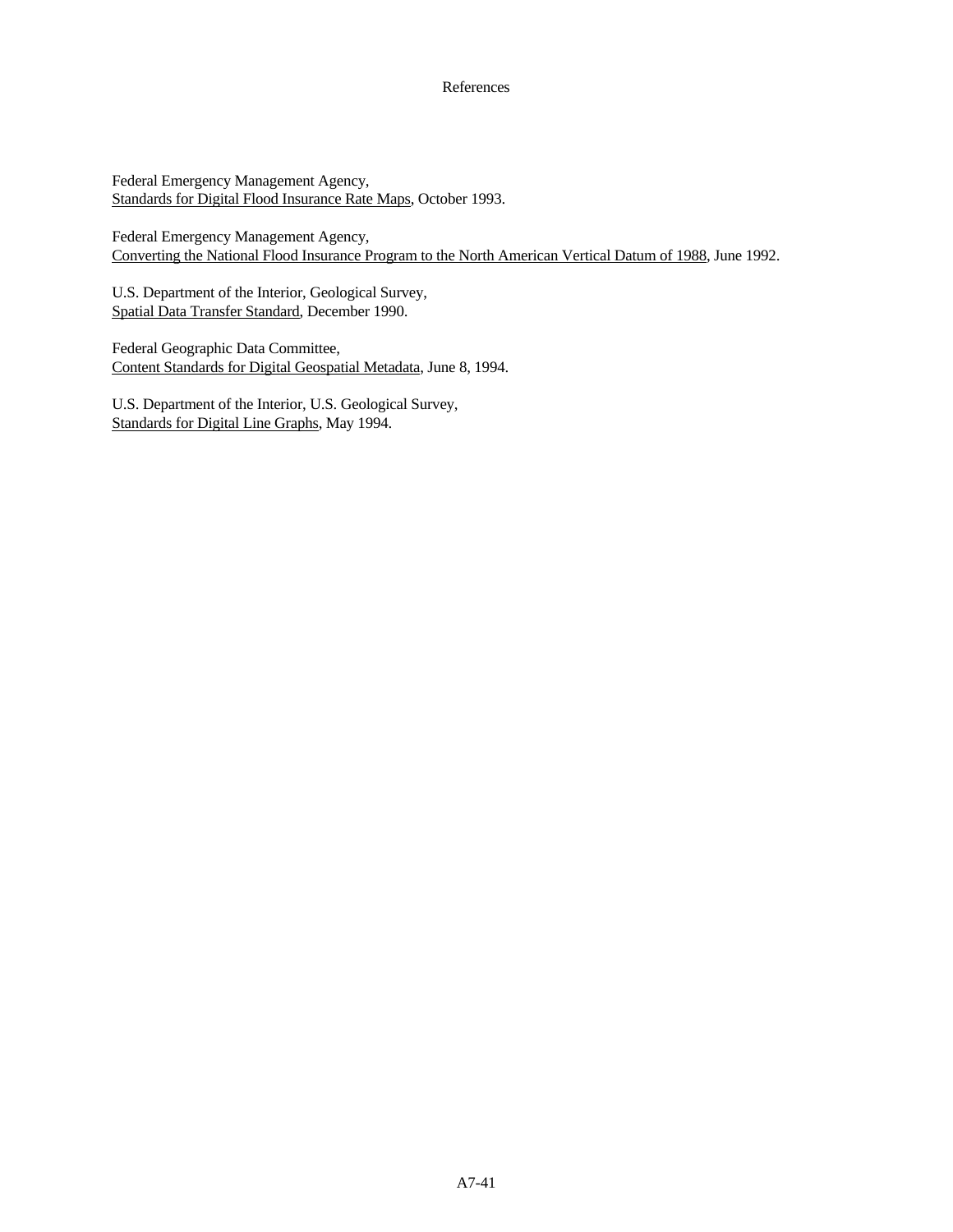## GLOSSARY OF TERMS FOR DIGITAL FLOOD MAPPING

Accuracy - In mapping, conforming with real measurement. Degree of correctness attained in a measurement.

Alphanumeric - Consisting of both letters and numbers, and possibly symbols such as punctuation marks.

ASCII - American Standard Code for Information Interchange - A popular standard for the exchange of alphanumeric data.

ARC/INFO - An Environmental Systems Research Institute (ESRI) software package that provides a menu and key-in operator interface with commands for generating, editing, and analyzing graphics and data. It is vector geo-relational software.

Area - A level of spatial measurement referring to a two-dimensional defined space.

Area Not Included (ANI) - A political entity, such as an incorporated community, that is excluded from a given Flood Insurance Study (FIS). Major roads and drainage may be shown if the feature continues through the ANI back into the mapped community, but generally the ANI is unmapped.

Artwork - The various layers prepared by cartographic staff which are the components of the FIRM and/or Flood Boundary and Floodway Map (FBFM).

Attribute - Descriptive characteristic or quality of a feature. An attribute value is a measurement assigned to an attribute for a feature instance.

Batch Processing - System by which the computer processes, without operator intervention, all input for an application at one time to produce the desired output, even though input data might have been collected periodically.

Base Map - Map of the community that depicts cultural features (roads, railroad, bridges, dams, and culverts, etc.), drainage features and the corporate limits.

Bit - Abbreviation for binary digit; number that can take only values of 0 or 1.

Block - A group of bytes treated as one unit of information, sometimes called a physical record.

Buffer Zone - An area of specified distance (radius) around a map item or items. Byte - A group of bits that can be stored and retrieved as a unit.

CAD/CAM - Computer aided design/computer aided manufacturing. Differs from a Geographic Information System in that the system can only create displays. It cannot analyze or process the base data.

Cell - A defined geometric shape that stores data or defines an area that is labeled. The most common mapping cell is a square. Also the basic element of spatial information in raster data structures.

Central Processing Unit - The portion of the computer that controls the hardware (screen, printer, disks, etc.) and completes tasks assigned by a program.

Centroid - A point interior to a polygon whose coordinates are the averages of the corresponding coordinates for all points included in the polygon.

Choropleth map - Map with shaded or hatched areas.  $Choro = place$  and  $pleth = value$ .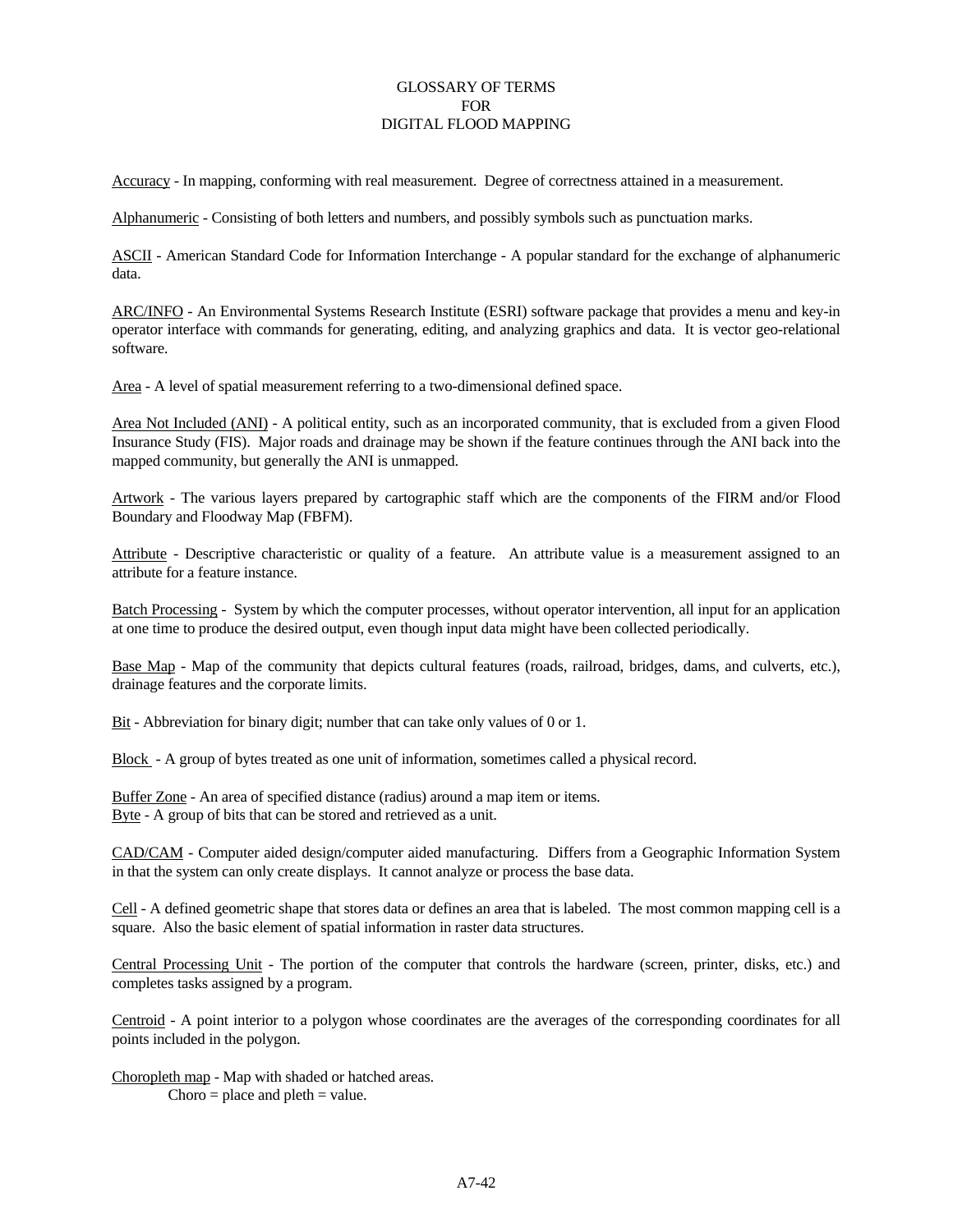Computer-Aided Drafting and Design (CADD) - Software with the capability of assisting the operator to perform standard engineering and architecture design functions.

Control Point - Any station in a horizontal or vertical control network that is identified in a data set of photograph and used for correlating the data shown in the data set or photograph.

Coordinate Geometry (COGO) - Use of bearings and distances, azimuths and coordinate locations to enter and describe graphic data. Usually used for civil engineering and survey applications.

Coordinate Pair - Set of cartesian coordinates describing the location of a point, line or area (polygon) feature in relation to the common coordinate system of the data base.

Coordinate System - A particular kind of reference frame or system, such as plane rectangular coordinates or spherical coordinates, which use linear or angular quantities to designate the position of points within that particular reference frame or system, i.e. State Plane, UTM.

Data Base - A collection of information related by a common fact or purpose.

Data Base Management System (DBMS) - A systematic approach to maintaining, accessing, and manipulating data base files. A DBMS may consist of a single program or a collection of task-specific programs.

Data Capture - Series of operations required to encode data in a computer-readable form (digitizing).

Data Layer - Refers to data having similar characteristics being contained in the same plane or overlay (e.g., roads, rivers). Usually information contained in a data layer is related and is designed to be used with other layers.

Data Set or Data File - A named collection of logically related data records arranged in a prescribed manner. The physical set of data of one data type being referred to or being used in the context of a data processing operation.

Digital data - Data displayed, recorded, or stored in binary notation.

Digital Elevation Model (DEM) - A file with terrain elevations recorded for the intersection of a fine-grained grid and organized by quadrangle as the digital equivalent of the elevation data on a topographic base map.

Digital Flood Insurance Rate Map - (DFIRM) - The Digital Flood Insurance Rate Map (DFIRM) is comprised of all digital data required to create the hardcopy FIRM. This includes base map information, graphics, text, shading, and other geographic and graphic data required to create the final hardcopy FIRM product to FEMA standards and specifications. This product will normally be held by the TEC in the format of the TEC GIS or CAD system. These data serve the purposes of map design and provide the database from which the Digital Line Graph thematic product of the flood risks can be extracted to create the DFIRM-DLG. These products are generally produced in a county-wide format. DFIRMs are subjected to community review and approval and are, therefore, the official basis for implementing the regulations and requirements of the NFIP within the community.

Digital Flood Insurance Rate Map -DLG (DFIRM - DLG) - This product is created by extracting the flood risk thematic data from the DFIRM. The format of this product is the U.S. Geological Survey Digital Line Graph Level 3 Optional format, as described in the FEMA specifications for digital FIRMs. The DFIRM-DLG does not include base map information, nor does it include graphic data required to create a hardcopy FIRM. This product is intended to be the primary means of transferring flood risk data depicted by FIRMs to GISs through a public domain data exchange format. The DFIRM-DLG's are tiled the to U.S. Geological Survey 1:24,000 scale topographic map series.

Digital Line Graph (DLG) - A computer file format for mapping data that provides a topological structure to describe points, lines and polygons. The U.S. Geological Survey Digital Line Graph Level 3 Optional format has been adopted by FEMA for the purposes of the National Flood Insurance Program mapping and engineer requirements. A DLG may contain lists of point coordinates describing boundaries, drainage lines, transportation routes and other linear features,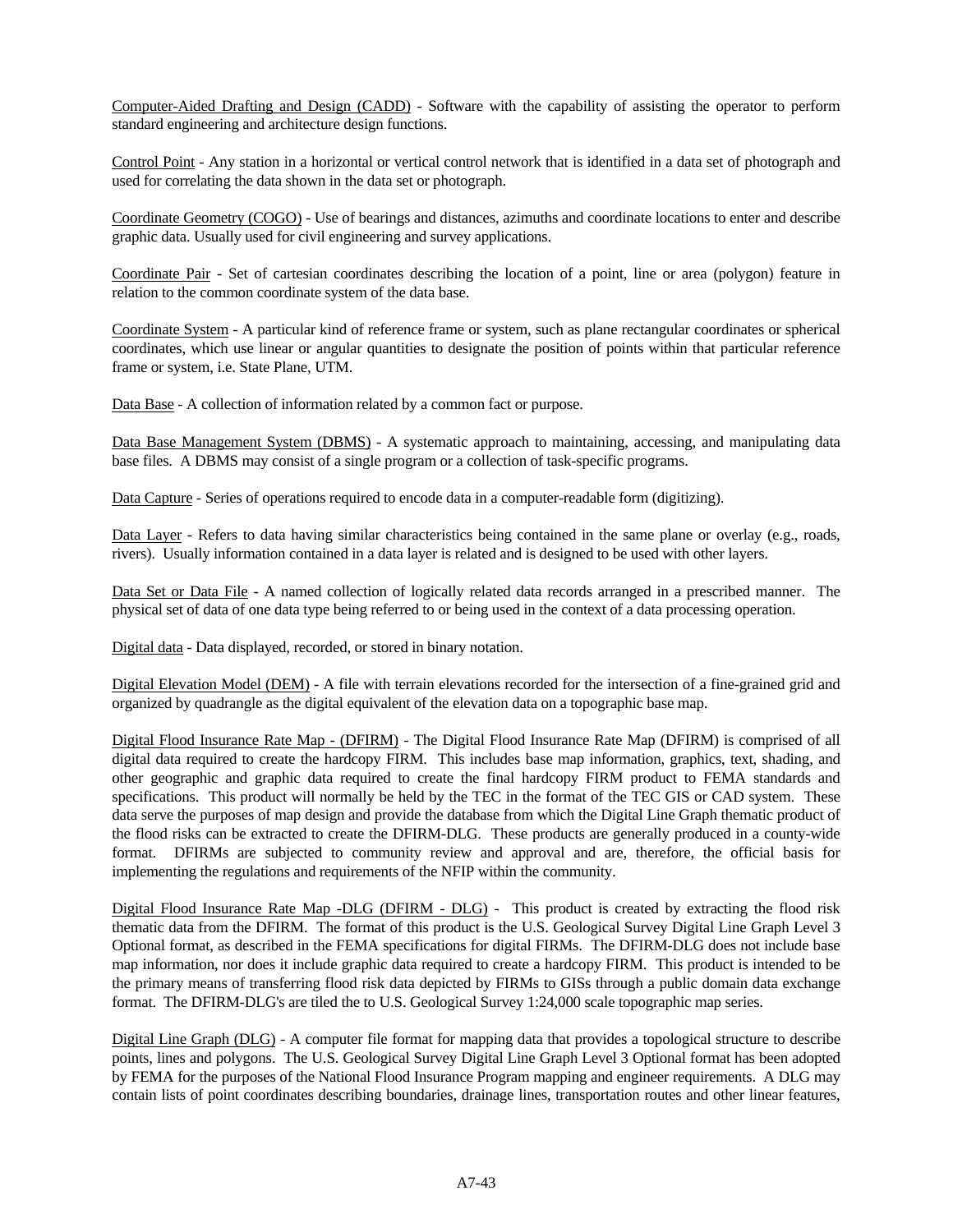which are organized by USGS quadrangle areas. These data are the digital equivalent of the linear hydrographic and cultural data on a topographic base map. The flood risk thematic layers developed by FEMA layers will fit the quadrangle as an overlay.

Digitizing - A process of converting an analog image or map into a digital format usable by a computer.

Digital Line Graph Level 3 (DLG3) - Level 3 data files are fully topologically structured and are designed to be integrated into GISs.

Digital Terrain Model (DTM) - A land surface represented in digital form by an elevation grid or lists of threedimensional coordinates.

Drawing exchange file (DXF) - A commonly used format for the exchange of graphic data.

Edge Matching - The comparison and graphic adjustment of features to obtain agreement along the edges of adjoining map sheets.

Export - Process of transferring digital data or software from one system to another system.

FIRM-DLG - The FIRM-DLG is a product developed by digitizing and/or scanning the existing hardcopy FIRM to create a thematic overlay of flood risks. These products differ from the DFIRM as they are not tied to a base map, not used to produce a new version of the hardcopy FIRM, and are not subjected to community review. FIRM-DLGs are intended to faithfully duplicate the existing hardcopy FIRM and provide users with automated flood risk data that is comparable to that they would derive from the hardcopy FIRM. To this end, edge-matching errors, overlaps and underlaps in coverage, and similar problems are not corrected during digitizing or scanning as they are during the DFIRM-DLG production.

Flood Risk Directory (FRID) - Tabular data base product that identifies flood risks by street address ranges within a community.

FloodView - Software developed by Terralogics, Inc. to display the flood zones of the NFIP communities. FloodView is the software used on the NFIP prototype CD-ROM.

Frame - Refers to the size of a FIRM or FBFM panel as follows: "A" (28"x21"); "B" (28"x24"); "C" (28"x28"); "D" (28"x32"); "E" (28"x40").

Geographic Information System (GIS) - System of computer hardware, software, and procedures designed to support the capture, management, manipulation, analysis, modeling, and display of spatially referenced data for solving complex planning and management problems.

Geocoding - Associating either geographic coordinates or grid cell identifiers to data, points, lines, and shapes.

Georeference System - An X,Y or X,Y,Z coordinate system that locates points on the surface of the earth as a reference to points on a map.

Geo-relational - Geometry of the spatial data. Housed separately from its attributes.

GRASS - Geographic Resources Analysis and Support System, GIS software developed by U.S. Army Corps of Engineers, used by several federal agencies.

Grid - 1) A network of uniformly spaced horizontal and perpendicular lines that enclose an area with an associated value assigned. 2) A defined aggregate spatial object.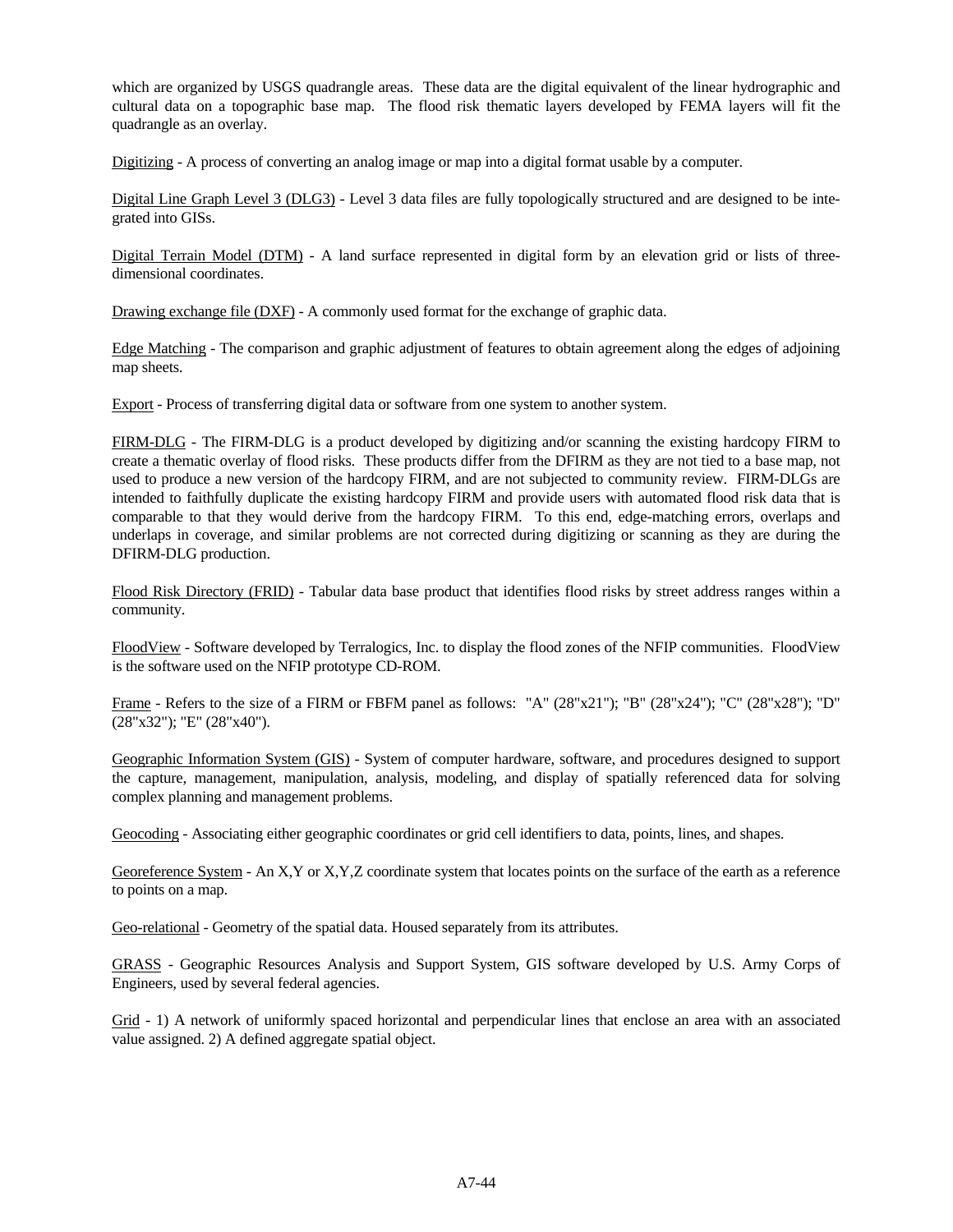Horizontal Control - Network of stations of known geographic or grid positions referred to a common horizontal datum, which control the horizontal positions of mapped features with respect to parallels and meridians, or northing and easting grid lines shown on the map.

Import - Process of bringing data or software into a dissimilar system.

Initialize - To set program variables to their starting values, commonly zero, at the beginning of a program.

Island - A closed two-dimensional figure. In a GIS, an island is a unit of land cover lying completely within another land-cover unit.

Kilobyte - A unit of memory representing 1,024 bytes and often designated with the symbol K, as 4Kb or 4 kilobytes. The symbol K is also used to refer to 1,024 words of any specified size.

Layer - Refers to the various "overlays" of data, each of which normally deals with one thematic topic. These overlays are registered to each other by the common coordinate system of the database. In GIS, a layer or a theme represent a specific kind of data.

Line - A level of spatial measurement referring to a one-dimensional defined object having a length, direction, and connecting at least two points.

Macro - A series of instructions combined to be executed with a single command.

Menu- A list of options on a screen display or pallet allowing an operator to select the next operations by indicating one or more choices with a pointing device.

Merge - To combine items from two or more similarly ordered sets into one set that is arranged in the same order. In a GIS, to splice separate but adjacent mapped areas into a single data set.

Microstation - An Intergraph software package that provides a menu and key-in operator interface with commands for generating and editing graphics and data.

Modem (MOdulator DEModulator) - A translating device that links a terminal to a telecommunication network. An acoustic coupler is a modem that permits a terminal to communicate through the handset of a standard telephone instrument.

Network Analysis - Analytical technique concerned with the relationships between locations on a network such as the calculation of optimal routes through road networks, capacities of network systems, best location for facilities along networks, etc.

Node - A point at which two or more lines meet; called an edge or vertex in graph theory.

Operating System - The master control program that governs the operation of a computer system, running job entry, input/output services, data management, and supervision or housekeeping.

Planimetric Map - Map representing only horizontal positions from features represented; distinguished from a topographic map by the omission of relief in measurable form. A planimetrically accurate map shows accurate horizontal distances between features.

Pixel - Short for "picture element". The smallest discrete element which makes up an image.

Point - A level of spatial measurement referring to an object that has no dimension.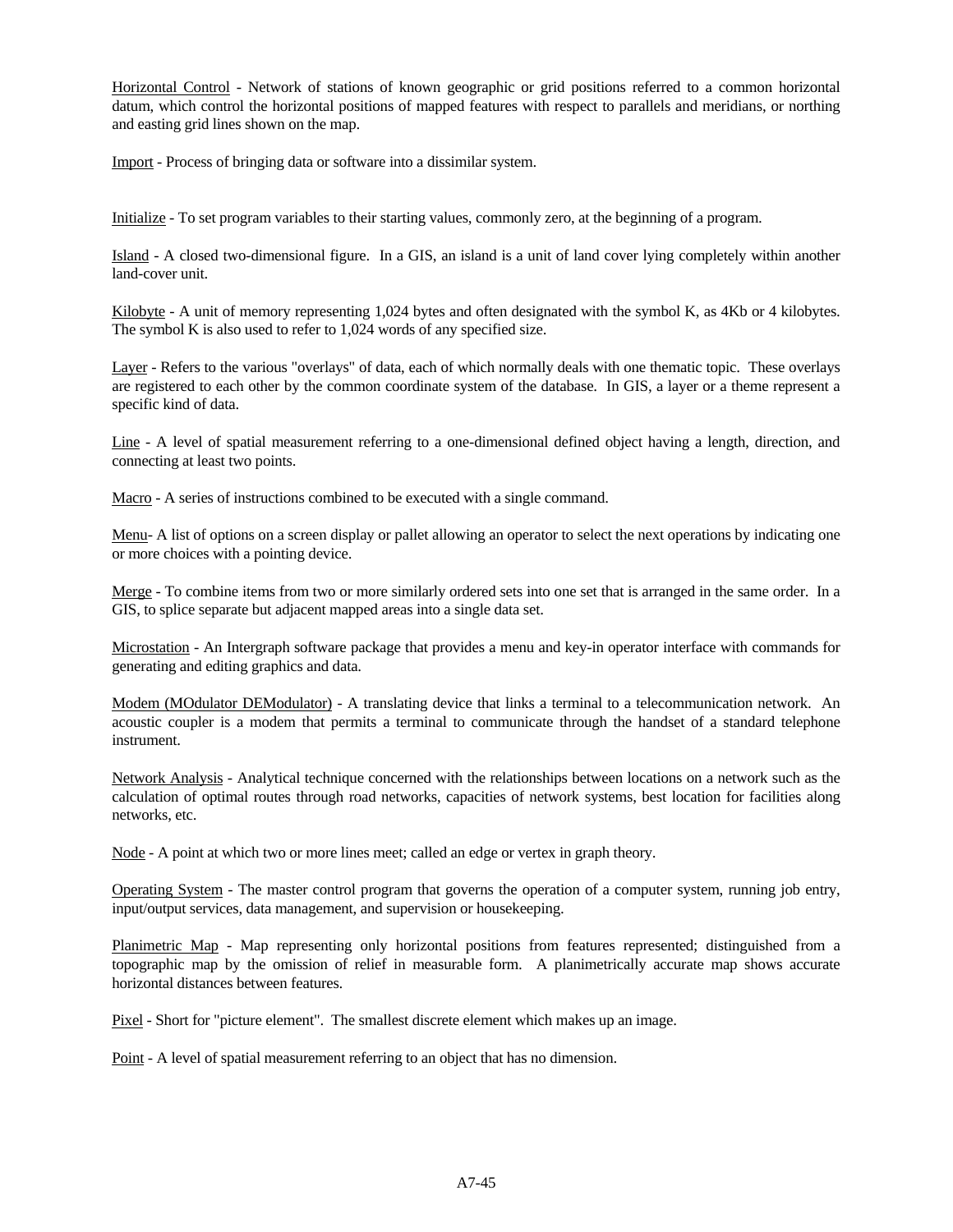Point Data - In a vector structure, data consisting of single, distinct X,Y coordinate. In a raster structure, point data is represented by single cells.

Polygon - A two-dimensional figure with three or more sides intersecting at a like number of points. In Geographic Information Systems, an area.

Pre-digital preparation - Includes latitude/longitude horizontal control points on mylars, tied with USGS quads.

Quad (also USGS Quad) - A U.S. Geological Survey (USGS) topographic map; Quad stands for "Quadrangle."

Quality Assurance/Quality Control, (QA/QC) - Intermediate and final review of the FIS and FIRM performed to ensure compliance with FEMA standards.

Raster - The pattern of horizontal, parallel scan lines comprising the image on a CRT screen, on which each scan line consists of segments varying in intensity.

Raster Data - Raster data thus refers to data in the form of parallel scan line segments, grid cells, or pixels.

Read Only Memory (ROM) - A microcircuit containing programs or data that cannot be erased. When new data or programs can replace old ones, the microcircuit is called an EROM, for erasable read only memory, or PROM, for programmable read only memory.

Record - A groups of items in a file treated as a unit. For example, all data items for a census tract can be grouped as a record and assigned to a single segment of a magnetic tape, or other media file for convenient storage and retrieval.

Scale - A representative fraction of a paper map distance to ground distance. Example: 1:12,000 is the representative fraction in which one unit of measure on the map is equal to 12,000 of the same units of measure on the ground. FEMA map scales are expressed in a ratio of 1" of map distance equal to a given number of feet on the ground.

Scanner - Any device that systematically decomposes a sensed image or scene into pixels and then records some attribute of each pixel.

Scanning - Process of using an electronic input device to convert analog information such as maps, photographs, overlays, etc., into a digital format usable by a computer.

Standard Interchange Format (SIF) - A commonly used format for the exchange of alphanumeric data.

State Plane Coordinates - A system of X,Y coordinated defined by the USGS for each state. Locations are based on the distance from an origin within each state.

TIF - Technical exchange format for raster or image files.

TIGER --Topologically Integrated Geographic Encoding and Referencing File- The nationwide digital data base of planimetric base map features developed by the U.S. Bureau of the Census for the 1990 Census.

Topology - A branch of geometric mathematics that is concerned with order, continuity, and relative position, rather than actual linear dimensions.

Transformation - Conversion of coordinates between alternative referencing systems.

Triangulated Irregular Network (TIN) - A set of non-overlapping triangles developed from irregularly spaced points. Used to represent the facets of a surface.

UTM Grid - The Universal Transverse Mercator grid, a system of plane coordinates based upon 60 north-south trending zones, each 16 degrees of longitude wide, that circle the globe.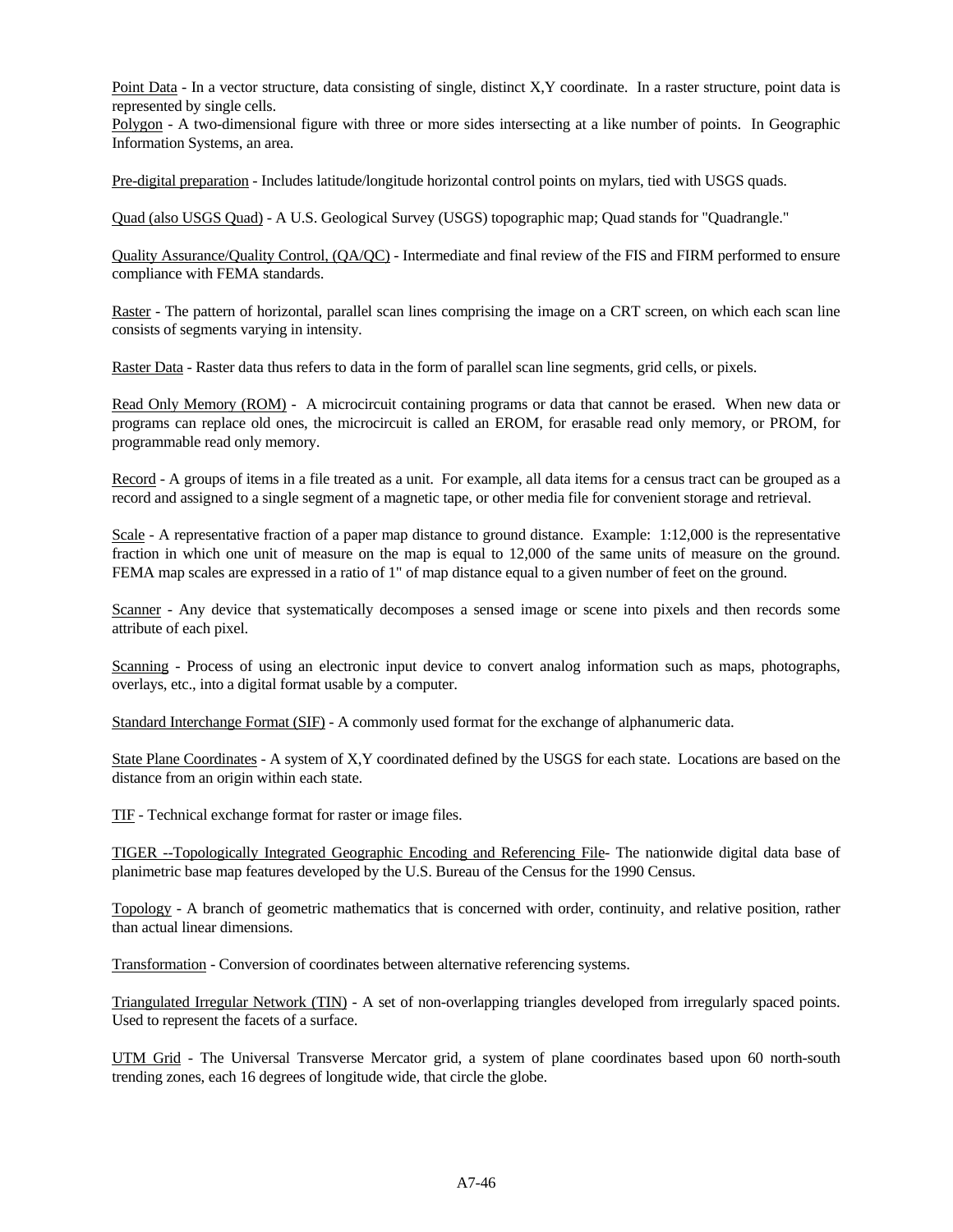Vector - A directed line segment, with magnitude commonly represented by the coordinates for the pair of end points.

Vector Data - Vector data refers to data in the form of an array with one dimension. FIGURE C

# FLOOD INSURANCE STUDY REPORT DATA CHECKLIST

# FLOOD INSURANCE STUDY NAME OF COMMUNITY, STATE

# 1.0 INTRODUCTION

1.1 Purpose of Study

| Community Name: _______ |  |
|-------------------------|--|
| County: $\_\_$          |  |
| State:                  |  |

# 1.2 Authority and Acknowledgments

| Study Contractor: ______          |  |
|-----------------------------------|--|
|                                   |  |
| Inter-Agency Agreement No.:       |  |
| or Contract No.:                  |  |
| Completion Date (month and year): |  |

 Provider/Agency of Base Map & Address: \_\_\_\_\_\_\_\_\_\_\_\_\_\_\_\_\_\_\_\_\_\_\_\_\_\_\_  $\frac{1}{2}$  ,  $\frac{1}{2}$  ,  $\frac{1}{2}$  ,  $\frac{1}{2}$  ,  $\frac{1}{2}$  ,  $\frac{1}{2}$  ,  $\frac{1}{2}$  ,  $\frac{1}{2}$  ,  $\frac{1}{2}$  ,  $\frac{1}{2}$  ,  $\frac{1}{2}$  ,  $\frac{1}{2}$  ,  $\frac{1}{2}$  ,  $\frac{1}{2}$  ,  $\frac{1}{2}$  ,  $\frac{1}{2}$  ,  $\frac{1}{2}$  ,  $\frac{1}{2}$  ,  $\frac{1$ 

| Base Map Compilation Source:       |  |
|------------------------------------|--|
| <b>Base Map Compilation Scale:</b> |  |
| <b>Base Map Compilation Date:</b>  |  |

| Coordinate System: |  |
|--------------------|--|
| Projection:        |  |
| Datum:             |  |

 Has base map source been modified? \_\_\_\_\_\_\_\_ If so, how and where?  $\frac{1}{\sqrt{1-\frac{1}{2}}}\left\{ \frac{1}{2}, \frac{1}{2}, \frac{1}{2}, \frac{1}{2}, \frac{1}{2}, \frac{1}{2}, \frac{1}{2}, \frac{1}{2}, \frac{1}{2}, \frac{1}{2}, \frac{1}{2}, \frac{1}{2}, \frac{1}{2}, \frac{1}{2}, \frac{1}{2}, \frac{1}{2}, \frac{1}{2}, \frac{1}{2}, \frac{1}{2}, \frac{1}{2}, \frac{1}{2}, \frac{1}{2}, \frac{1}{2}, \frac{1}{2}, \frac{1}{2}, \frac{$ 

Any restrictions on release of base map data? \_\_\_\_\_\_\_\_\_\_\_\_\_\_\_\_\_\_\_\_ If yes, what restrictions apply? \_\_\_\_\_\_\_\_\_\_\_\_\_\_\_\_\_\_\_\_\_\_\_\_\_\_\_\_\_\_\_\_\_

## 1.3 Coordination

 $\frac{1}{\sqrt{2}}$  ,  $\frac{1}{\sqrt{2}}$  ,  $\frac{1}{\sqrt{2}}$  ,  $\frac{1}{\sqrt{2}}$  ,  $\frac{1}{\sqrt{2}}$  ,  $\frac{1}{\sqrt{2}}$  ,  $\frac{1}{\sqrt{2}}$  ,  $\frac{1}{\sqrt{2}}$  ,  $\frac{1}{\sqrt{2}}$  ,  $\frac{1}{\sqrt{2}}$  ,  $\frac{1}{\sqrt{2}}$  ,  $\frac{1}{\sqrt{2}}$  ,  $\frac{1}{\sqrt{2}}$  ,  $\frac{1}{\sqrt{2}}$  ,  $\frac{1}{\sqrt{2}}$ 

Initial Consultation and Coordination Officer's (CCO) meeting date:

List attendees and agencies represented at the initial CCO meeting:

Intermediate CCO meeting data and attendees (if applicable):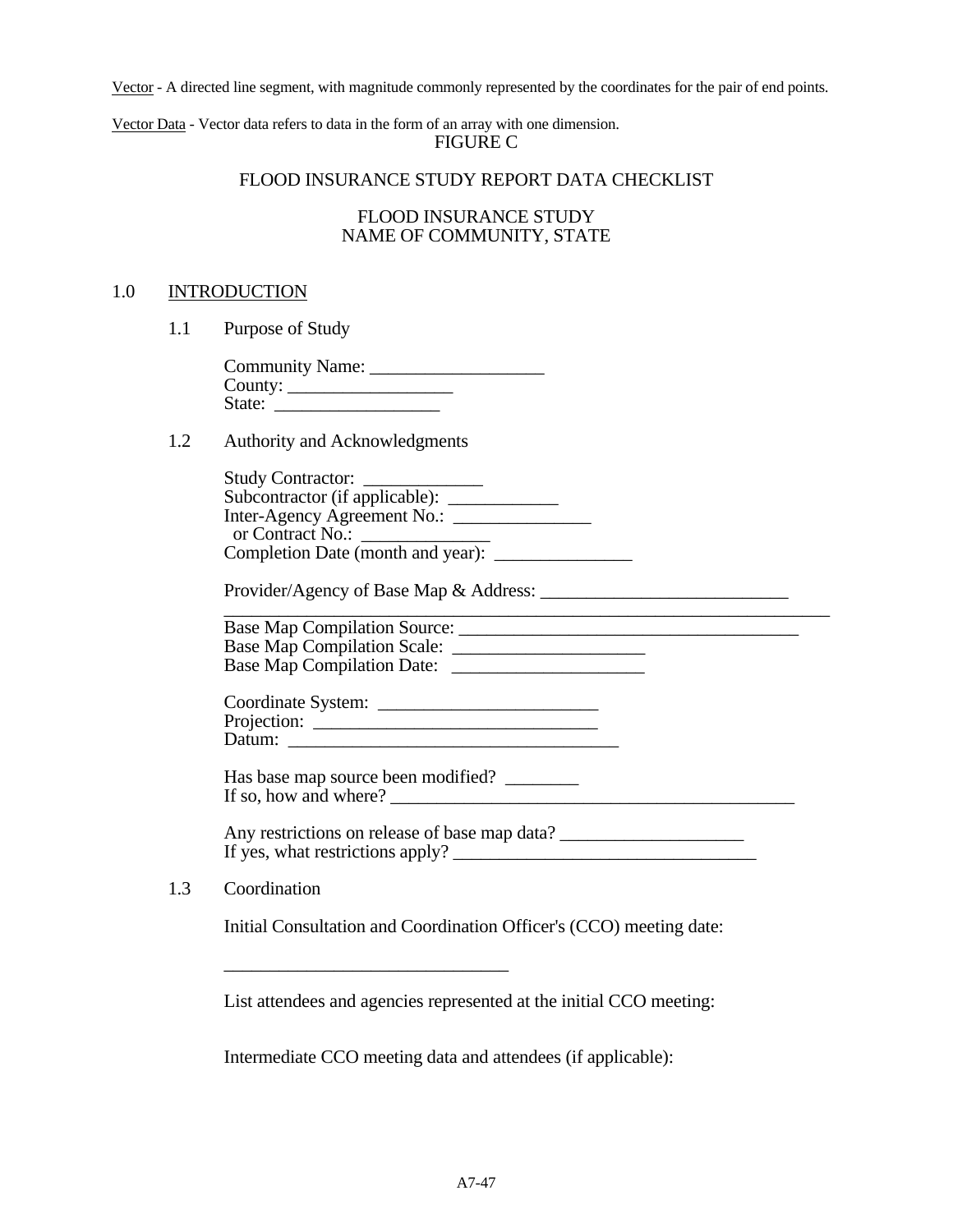List contacts made for purposes of acquiring information:

# 2.0 AREA STUDIED

2.1 Scope of Study

Note areas excluded from study, as well as areas of extraterritorial jurisdiction:

 List the flooding sources studied in detail (detailed study streams should be listed in the same order as they appear in the profiles). If they are also partially studied by approximate methods, provide the limits of detailed study:

List the flooding sources studied by approximate methods:

 If applicable, discuss streams on which study was terminated where the 100-year floodplain permanently narrowed to less than 200 feet wide or for which detailed study was ended where the drainage area was less than 1 square mile:

# 2.2 Community Description

 Provide a general description of the community's location within the county and state:

 List surrounding communities and their locations with respect to the subject community: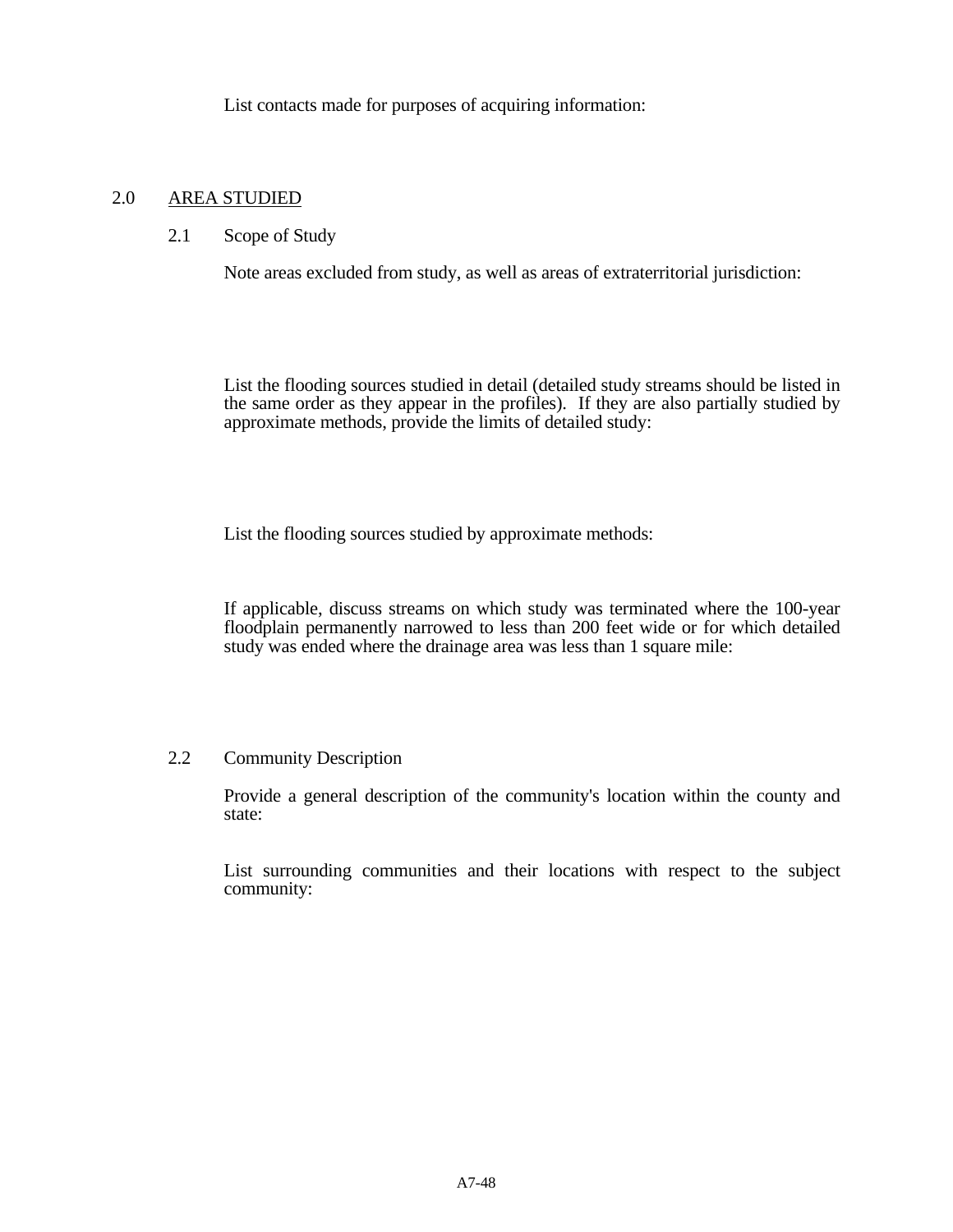List other nearby large cities and their locations:

 Briefly describe the community. This description may include patterns of residential and commercial development; the extent and nature of floodplain development; natural features that affect flood hazards in the community; and sufficient description of climatic, physiographic, and land use factors to support the discussion of flood problems that follows (Section 2.3).

2.3 Principal Flood Problems

Include the discharges and recurrence intervals of major floods:

Give the locations (city and state) of all stream gages for studied streams:

Note any factors that aggravate flood problems:

 Provide photos of flooding, flood control structures, etc. (with location of photo noted):

# 2.4 Flood Protection Measures

 Describe all flood protection structures and floodplain management measures used to reduce potential flood damage:

 Mention all dams, including those affecting the community that lie outside the community:

Mention dams within the community used for purposes other than flood control: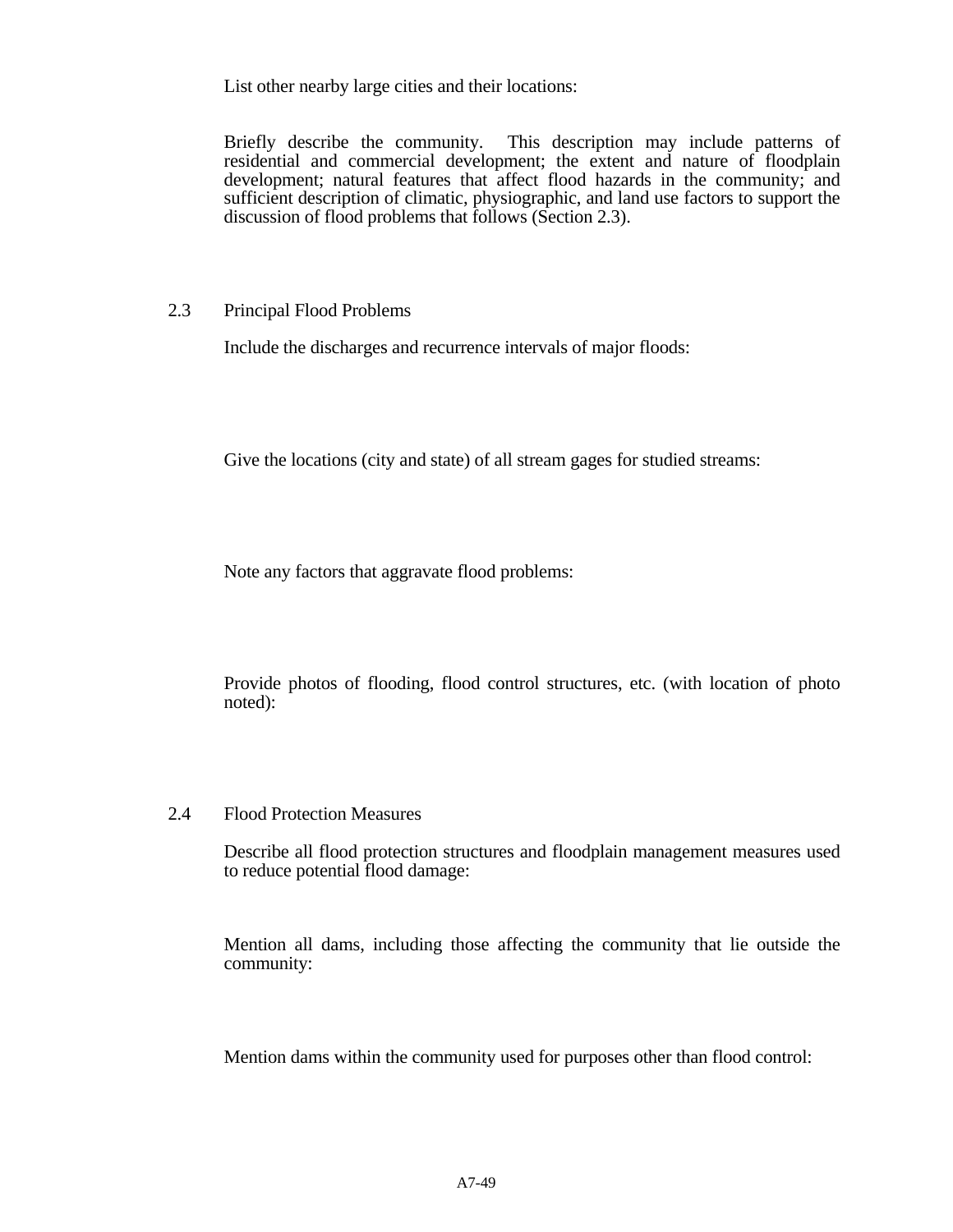If levees are mentioned, state whether the levees meet or fail to meet the FEMA 3 foot freeboard requirement.

# 3.0 ENGINEERING METHODS (Note any digital methodologies used)

3.1 Hydrologic Analyses

Describe the hydrologic analyses for all flooding sources studied in detail:

 In a Summary of Discharges table, provide a summary of drainage area-peak discharge relationships for the streams studied by detailed methods. Discharges and drainage areas for each stream should be listed in descending order. Streams should be listed in the same order as flood profiles:

 If applicable, discuss methods used to determine stillwater elevations and reference the Summary of Stillwater Elevations table: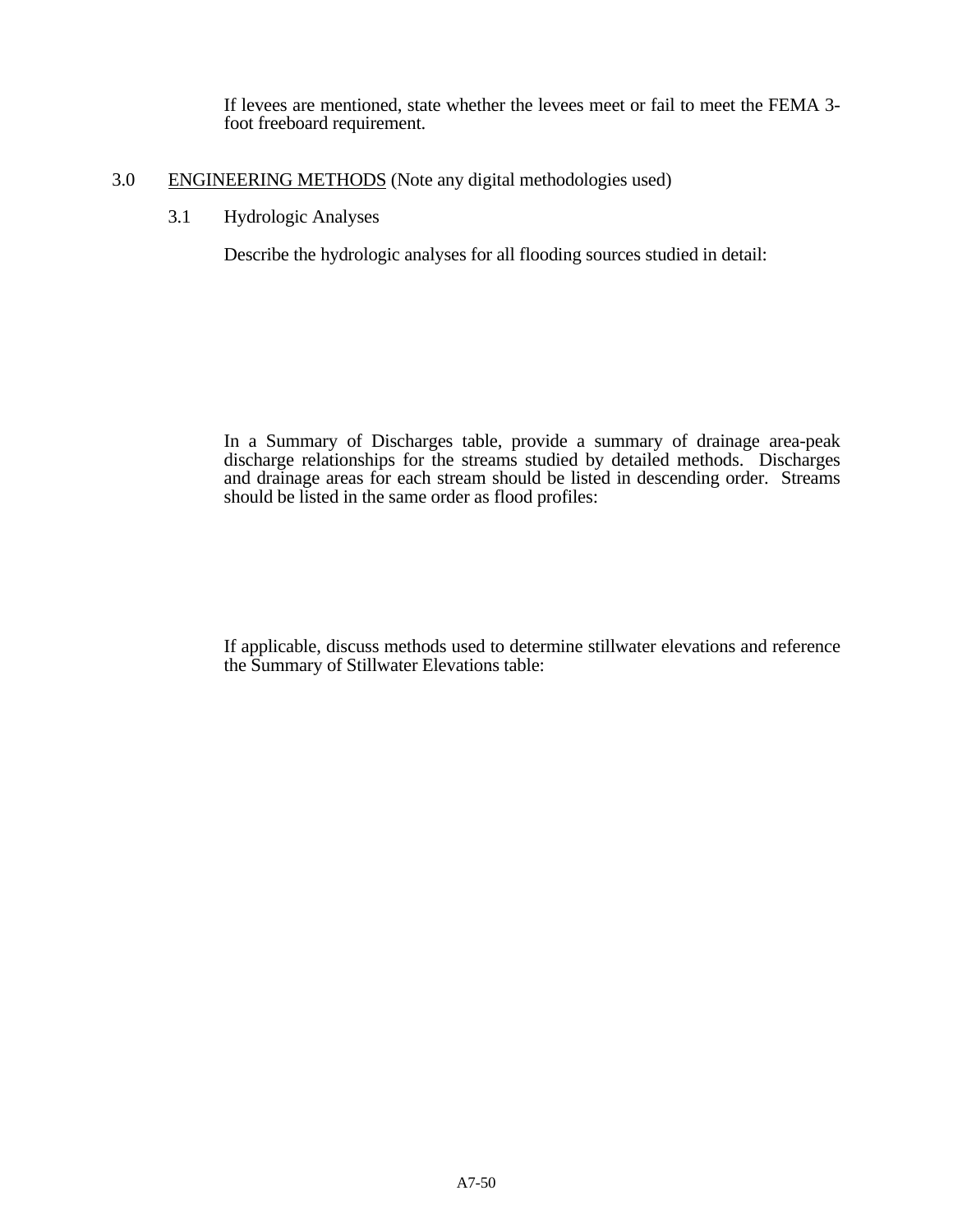# 3.2 Hydraulic Analyses

 State how cross sections were developed for all streams studied by detailed methods:

Describe how the dimensions of hydraulic structures were determined:

 Explain how channel roughness factors (Manning's "n") were assigned. The "n" values for ALL streams studied by detailed methods (channel and overbank areas) should be given:

 State how water-surface elevations were obtained for all streams studied by detailed methods:

 State how starting water-surface elevations were obtained for all streams studied by detailed methods:

 Describe the methodology for wave height/runup, lacustrine, ice jam, alluvial fan flooding, and shallow flooding areas (where applicable):

 If applicable, reference the Transect Descriptions which should include: transect number, location, 100-year stillwater elevation, and maximum 100-year wave elevation.

If performed, describe the hydraulic analyses for the approximate flooding sources:

 If applicable, reference the Transect Data Table which should include: Flooding Source (with the affected transects), 10-, 50-, 100-, and 500-year stillwater elevation, zone designation and Base Flood Elevation.

If applicable, reference the Transect Location Map.

 Standard paragraphs in this section include paragraphs for cross sections, NGVD, and unobstructed flow.

 Specify whether elevations are referenced to NGVD or NAVD or other datum, and give releveling dates, if any.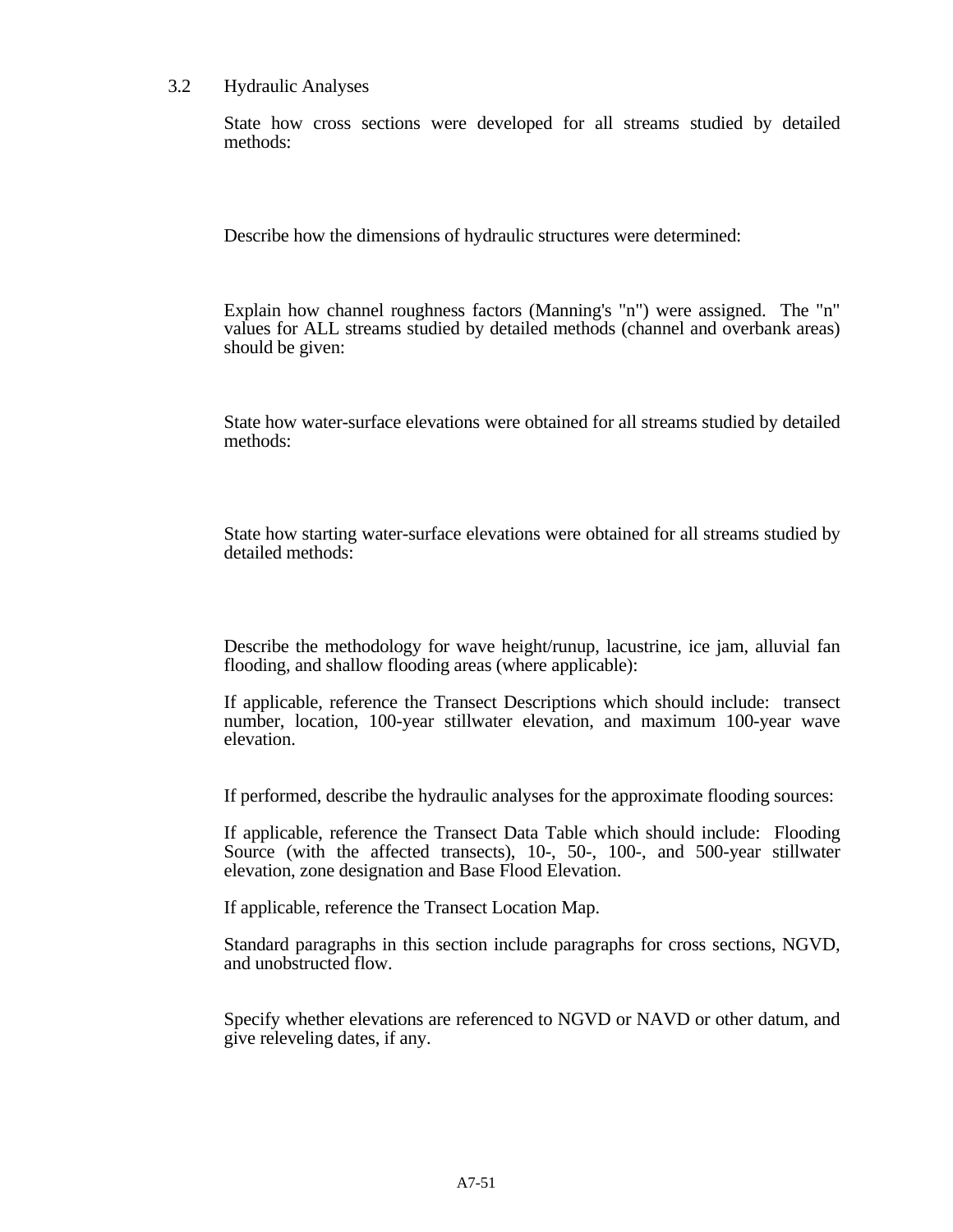# 4.0 FLOODPLAIN MANAGEMENT APPLICATIONS

4.1 Floodplain Boundaries

 Identify all maps used. Include the scale, contour interval, and type of map (topographic, compiled from aerial photographs, etc.):

 Identify and reference all maps or methods used to delineate floodplain boundaries for approximate flooding sources:

4.2 Floodways

List streams, if any, for which floodway widths extend beyond the corporate limits:

List streams affected by backwater:

Provide method used for floodway computations:

 Give reason or reasons why no floodway was delineated for streams or portions of streams:

 Identify any abnormal procedures (such as state-imposed surcharges of less than 1.0 foot) for floodway delineations:

# 7.0 OTHER STUDIES

 Identify and reference all other FISs for contiguous communities and any other published reports or available data dealing with related flooding sources. All disagreements and discrepancies must be noted and resolved:

# 9.0 BIBLIOGRAPHY AND REFERENCES

 List references with complete information, including date, place of publication, and scale (as applicable):

# GLOSSARY OF ACRONYMS

| <b>ARC</b> Macro Language                          |
|----------------------------------------------------|
| Area Not Included                                  |
| American Standard Code of Information Interchange  |
| Base (100-year) Flood Elevation                    |
| <b>Bench Mark</b>                                  |
| Computer-Assisted Design (or drafting, or drawing) |
| Computer-Aided Drafting and Design                 |
|                                                    |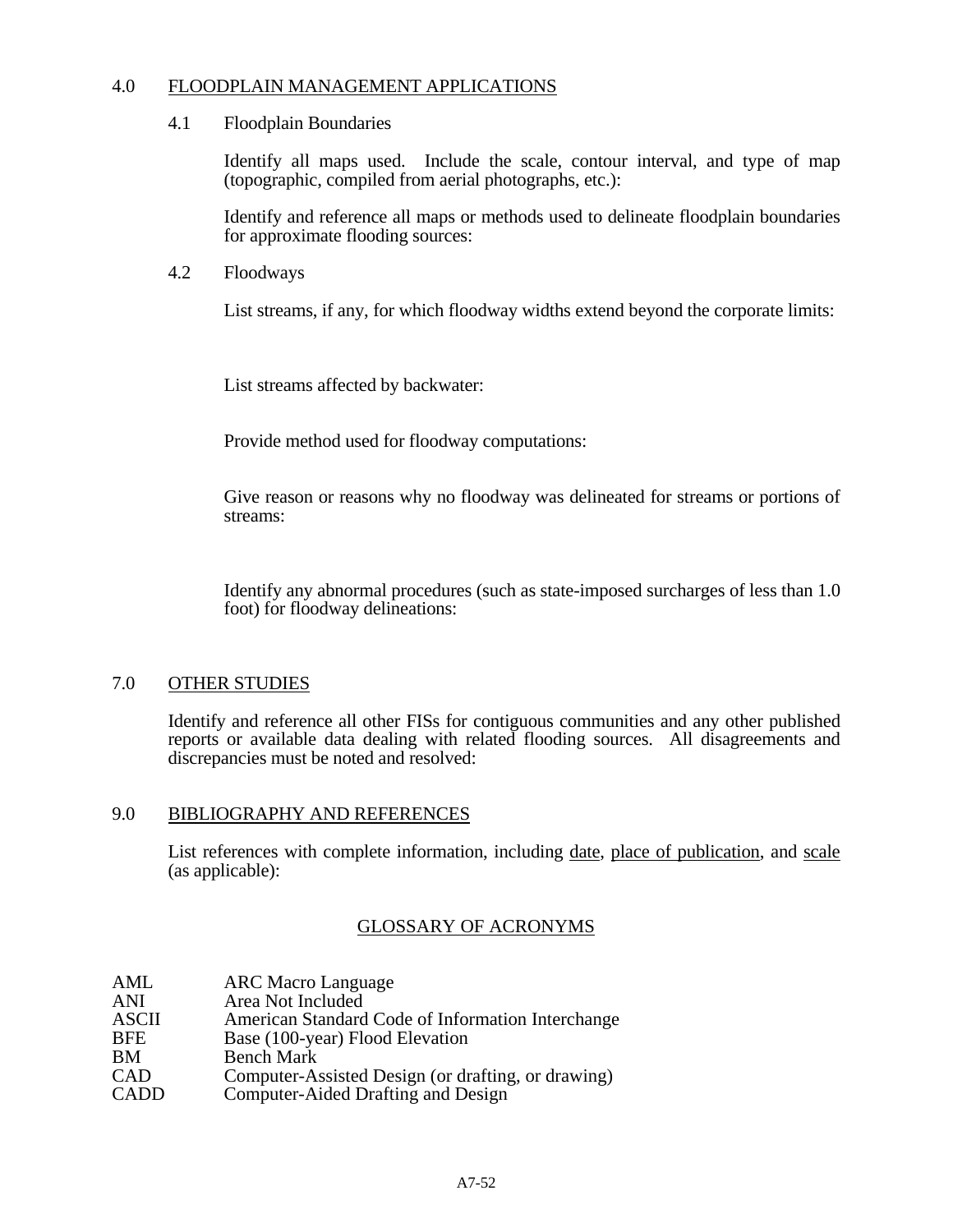| <b>CAM</b>   | <b>Computer-Assisted Manufacturing</b>                       |
|--------------|--------------------------------------------------------------|
| <b>CDROM</b> | <b>Compact Disk Read Only Memory</b>                         |
| <b>CCO</b>   | <b>Community Consultation and Coordination Officer</b>       |
| <b>COGO</b>  | <b>Coordinate Geometry</b>                                   |
| <b>CPU</b>   | <b>Central Processing Unit</b>                               |
| <b>DBMS</b>  | Data Base Management System                                  |
| <b>DFIRM</b> | Digital Flood Insurance Rate Map                             |
| <b>DGPS</b>  | Differential Global Positioning System                       |
| <b>DLG</b>   | Digital Line Graph                                           |
| <b>DMRS</b>  | Data Management and Retrieval System                         |
| <b>DTM</b>   | Digital Terrain Model                                        |
| DXF          | Drawing Exchange File                                        |
| <b>ERM</b>   | <b>Elevation Reference Mark</b>                              |
| <b>ERP</b>   | <b>Elevation Reference Point</b>                             |
|              |                                                              |
| <b>ESDP</b>  | <b>Engineering Study Data Package</b>                        |
| <b>FAAT</b>  | <b>Fully Analytical Aerial Triangulation</b>                 |
| <b>FBFM</b>  | Flood Boundary and Floodway Map                              |
| <b>FEMA</b>  | <b>Federal Emergency Management Agency</b>                   |
| <b>FGCC</b>  | <b>Federal Geodetic Coordinating Committee</b>               |
| FGDC         | Federal Geographic Data Committee                            |
| <b>FHBM</b>  | Flood Hazard Boundary Map                                    |
| <b>FIA</b>   | <b>Federal Insurance Administration</b>                      |
| <b>FIPS</b>  | <b>Federal Information Processing Standards</b>              |
| <b>FIRM</b>  | Flood Insurance Rate Map                                     |
| FIS          | Flood Insurance Study                                        |
| <b>FRID</b>  | <b>Flood Risk Directory</b>                                  |
| <b>GIS</b>   | Geographic Information System                                |
| <b>GPS</b>   | Global Positioning System                                    |
| <b>HEC</b>   | Hydrologic Engineering Center                                |
| <b>LMMP</b>  | Limited Map Maintenance Program                              |
| LOMA         | Letter of Map Amendment                                      |
| <b>LOMR</b>  | Letter of Map Revision                                       |
| Mb           | Megabyte $(10^{\circ})$                                      |
| <b>MODEM</b> | <b>Modular Demulator</b>                                     |
| <b>NAVD</b>  | North American Vertical Datum of 1988                        |
| <b>NCSSA</b> | National Cartographic Standards for Spatial Accuracy         |
| <b>NFIP</b>  | National Flood Insurance Program                             |
| <b>NGRS</b>  | National Geodetic Reference System                           |
| <b>NGVD</b>  | National Geodetic Vertical Datum of 1929                     |
| <b>NMAS</b>  | <b>National Map Accuracy Standards</b>                       |
| PO           | Project Officer                                              |
| QA/QC        | <b>Quality Assurance/Quality Control</b>                     |
| <b>RAM</b>   | <b>Random Access Memory</b>                                  |
| <b>RDMS</b>  | Relational Data Base Management System                       |
| <b>RMS</b>   | Root Mean Square                                             |
| SC           | <b>Study Contractor</b>                                      |
| <b>SCS</b>   | <b>Soil Conservation Service</b>                             |
| <b>SFHA</b>  | Special Flood Hazard Area                                    |
| <b>SDTS</b>  | <b>Spacial Data Transfer Specifications</b>                  |
| SIF          | <b>Standard Interchange Format</b>                           |
| SWEL         | <b>Stillwater Flood Elevation</b>                            |
| TEC          | <b>Technical Evaluation Contractor</b>                       |
| <b>TIGER</b> | Topologically Integrated Geographic Encoding and Referencing |
| <b>TSDN</b>  | <b>Technical Support Data Notebook</b>                       |
| <b>USACE</b> | U.S. Army Corps of Engineers                                 |